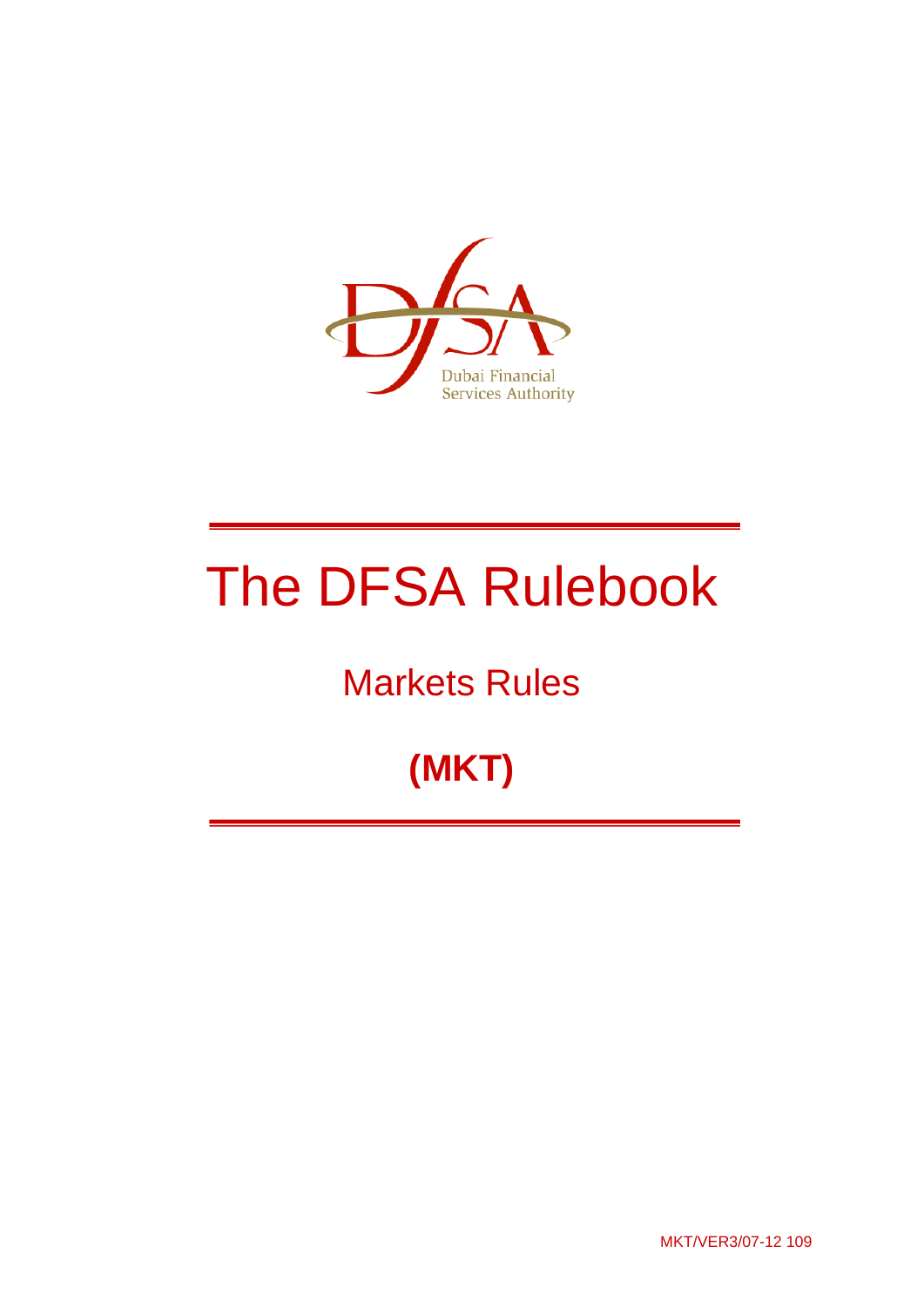

## **Contents**

The contents of this module are divided into the following chapters, sections and appendices:

#### $2<sup>1</sup>$

| 2.1  |  |
|------|--|
| 2.2  |  |
| 2.3  |  |
| 2.4  |  |
| 2.5  |  |
| 2.6  |  |
| 2.7  |  |
| 2.8  |  |
| 2.9  |  |
| 2.10 |  |
| 2.11 |  |
| 2.12 |  |
| 2.13 |  |

#### $3<sup>1</sup>$

| 3.3 |  |
|-----|--|
| 3.4 |  |
|     |  |

#### $\overline{\mathbf{4}}$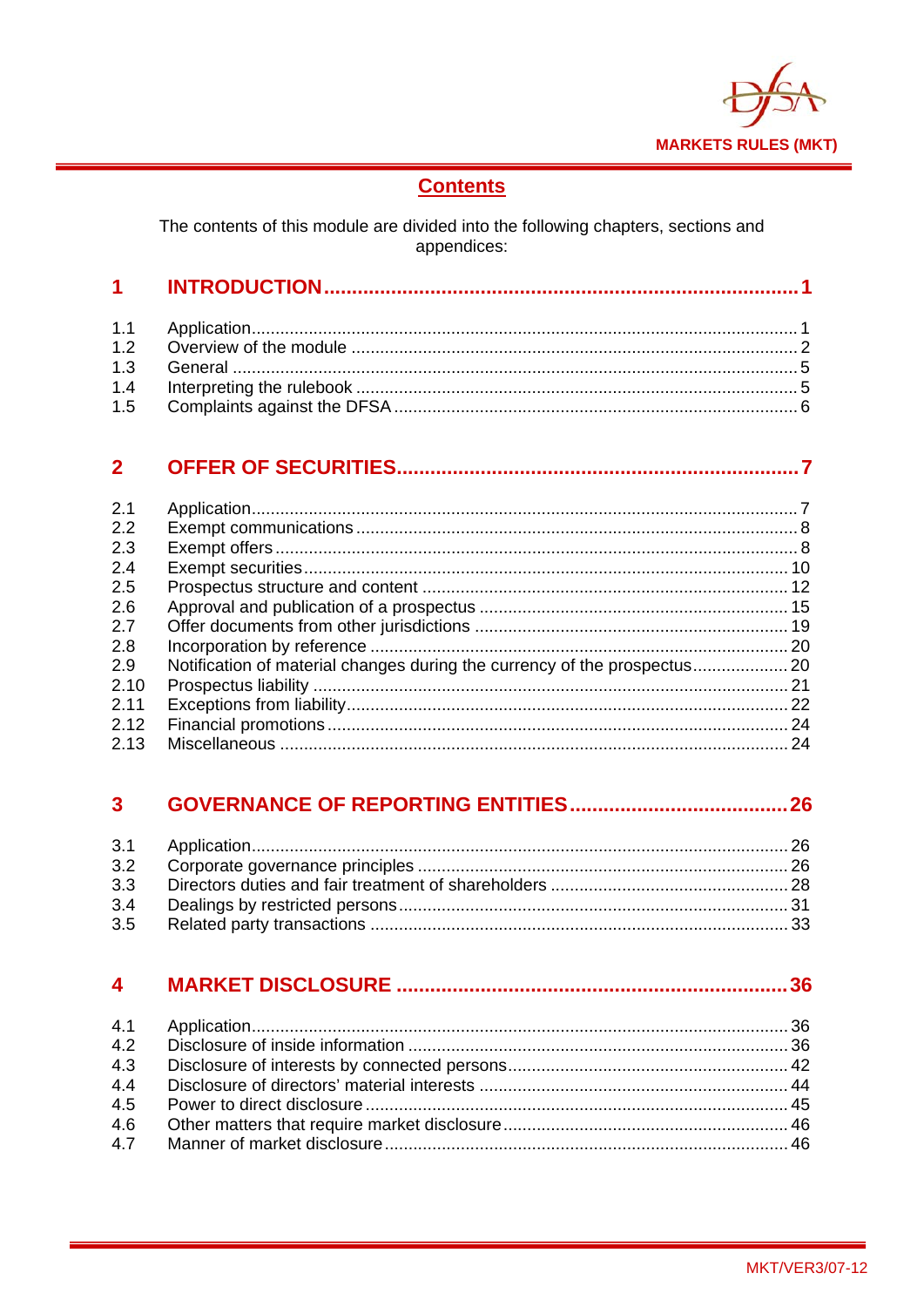

| 5.1<br>5.2<br>$6\phantom{1}6$<br>6.1<br>6.2<br>6.3<br>6.4<br>6.5<br>6.6<br>6.7<br>6.8<br>6.9<br>6.10<br>6.11<br>$\overline{\mathbf{7}}$<br>7.1<br>7.2<br>8<br>8.1<br>9<br>9.1<br>9.2<br>9.3<br>9.4<br>9.5<br>9.6<br>9.7<br>9.8<br>10<br>10.1 |  |  |
|----------------------------------------------------------------------------------------------------------------------------------------------------------------------------------------------------------------------------------------------|--|--|
|                                                                                                                                                                                                                                              |  |  |
|                                                                                                                                                                                                                                              |  |  |
|                                                                                                                                                                                                                                              |  |  |
|                                                                                                                                                                                                                                              |  |  |
|                                                                                                                                                                                                                                              |  |  |
|                                                                                                                                                                                                                                              |  |  |
|                                                                                                                                                                                                                                              |  |  |
|                                                                                                                                                                                                                                              |  |  |
|                                                                                                                                                                                                                                              |  |  |
|                                                                                                                                                                                                                                              |  |  |
|                                                                                                                                                                                                                                              |  |  |
|                                                                                                                                                                                                                                              |  |  |
|                                                                                                                                                                                                                                              |  |  |
|                                                                                                                                                                                                                                              |  |  |
|                                                                                                                                                                                                                                              |  |  |
|                                                                                                                                                                                                                                              |  |  |
|                                                                                                                                                                                                                                              |  |  |
|                                                                                                                                                                                                                                              |  |  |
|                                                                                                                                                                                                                                              |  |  |
|                                                                                                                                                                                                                                              |  |  |
|                                                                                                                                                                                                                                              |  |  |
|                                                                                                                                                                                                                                              |  |  |
|                                                                                                                                                                                                                                              |  |  |
|                                                                                                                                                                                                                                              |  |  |
|                                                                                                                                                                                                                                              |  |  |
|                                                                                                                                                                                                                                              |  |  |
|                                                                                                                                                                                                                                              |  |  |
|                                                                                                                                                                                                                                              |  |  |
|                                                                                                                                                                                                                                              |  |  |
|                                                                                                                                                                                                                                              |  |  |
|                                                                                                                                                                                                                                              |  |  |
|                                                                                                                                                                                                                                              |  |  |

**ACCOUNTING PERIODS AND FINANCIAL REPORTS AND**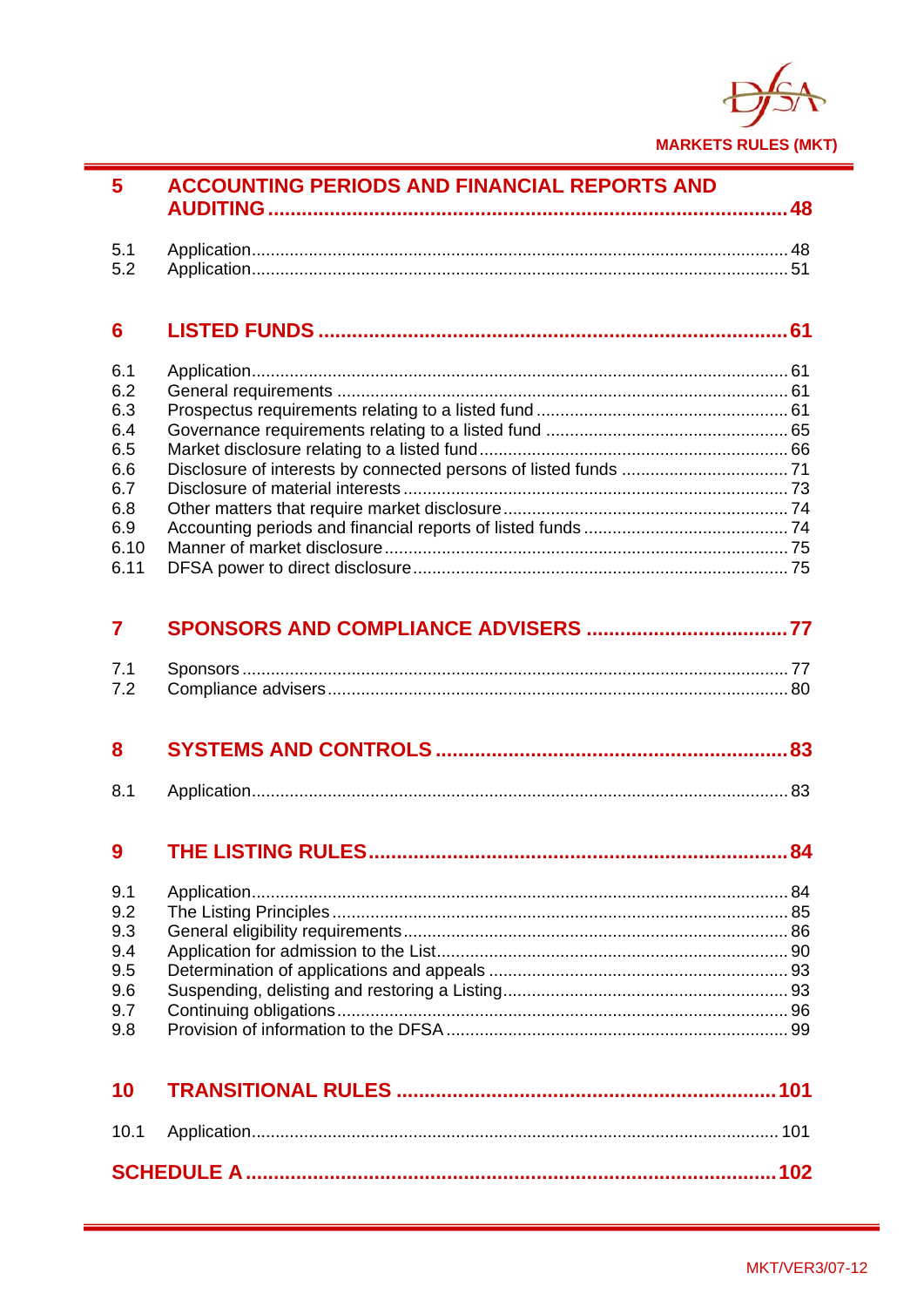

|      | APP 3 MARKET DISCLOSURE RELATING TO LISTED FUNDS 154  |  |
|------|-------------------------------------------------------|--|
|      | APP4 CORPORATE GOVERNANCE BEST PRACTICE STANDARDS.161 |  |
|      |                                                       |  |
|      |                                                       |  |
|      |                                                       |  |
| A6.1 |                                                       |  |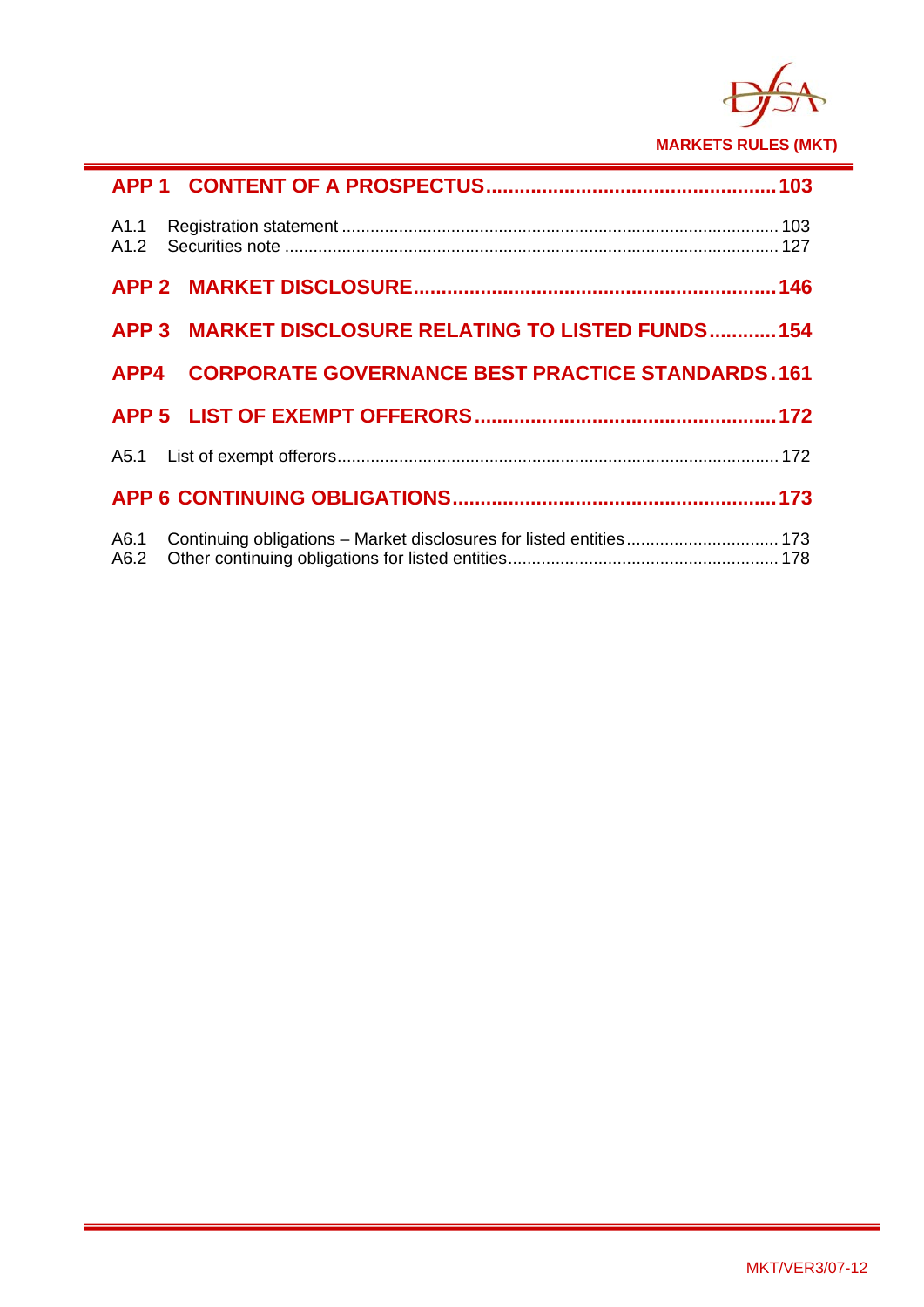

## **1 INTRODUCTION**

## **1.1 Application**

- **1.1.1** (1) The Rules in this module (MKT) are made for the purposes of the Markets Law 2012 and apply to every Person to whom that legislation applies.
	- (2) Without limiting the generality of (1), this module applies to:
		- (a) a Person making an Offer of Securities to the Public except in relation to Units of a Fund;
		- (b) a Person applying to have Securities admitted to trading on an Authorised Market Institution;
		- (c) a Person specified in Rule 2.10.1 as liable for the content of a Prospectus;
		- (d) a Reporting Entity;
		- (e) a Person who is a Related Party;
		- (f) a Person who is a Restricted Person;
		- (f) a Person who is a Connected Person; and
		- (g) a Person appointed as a sponsor, compliance adviser or other expert adviser of a Reporting Entity.

#### **Guidance**

See Article 49(1) of the Markets Law for appointment of sponsors, compliance advisers and other advisers for Reporting Entities upon a direction by the DFSA.

- **1.1.2** Where a Rule prescribes a requirement on a Reporting Entity or an Undertaking, each Director, Partner or other Person charged with the management of that Reporting Entity or Undertaking must take all reasonable steps within its control to secure compliance with the requirement by the Reporting Entity or Undertaking.
- **1.1.3** Where a Rule prescribes a requirement relating to a Director, Partner or Employee of a Reporting Entity or an Undertaking:
	- (a) the Director, Partner or Employee, as the case may be, must take all reasonable steps within his control to secure compliance with the requirement; and
	- (b) the Reporting Entity or Undertaking must take all reasonable steps to ensure compliance with the requirement by the Director, Partner or Employee.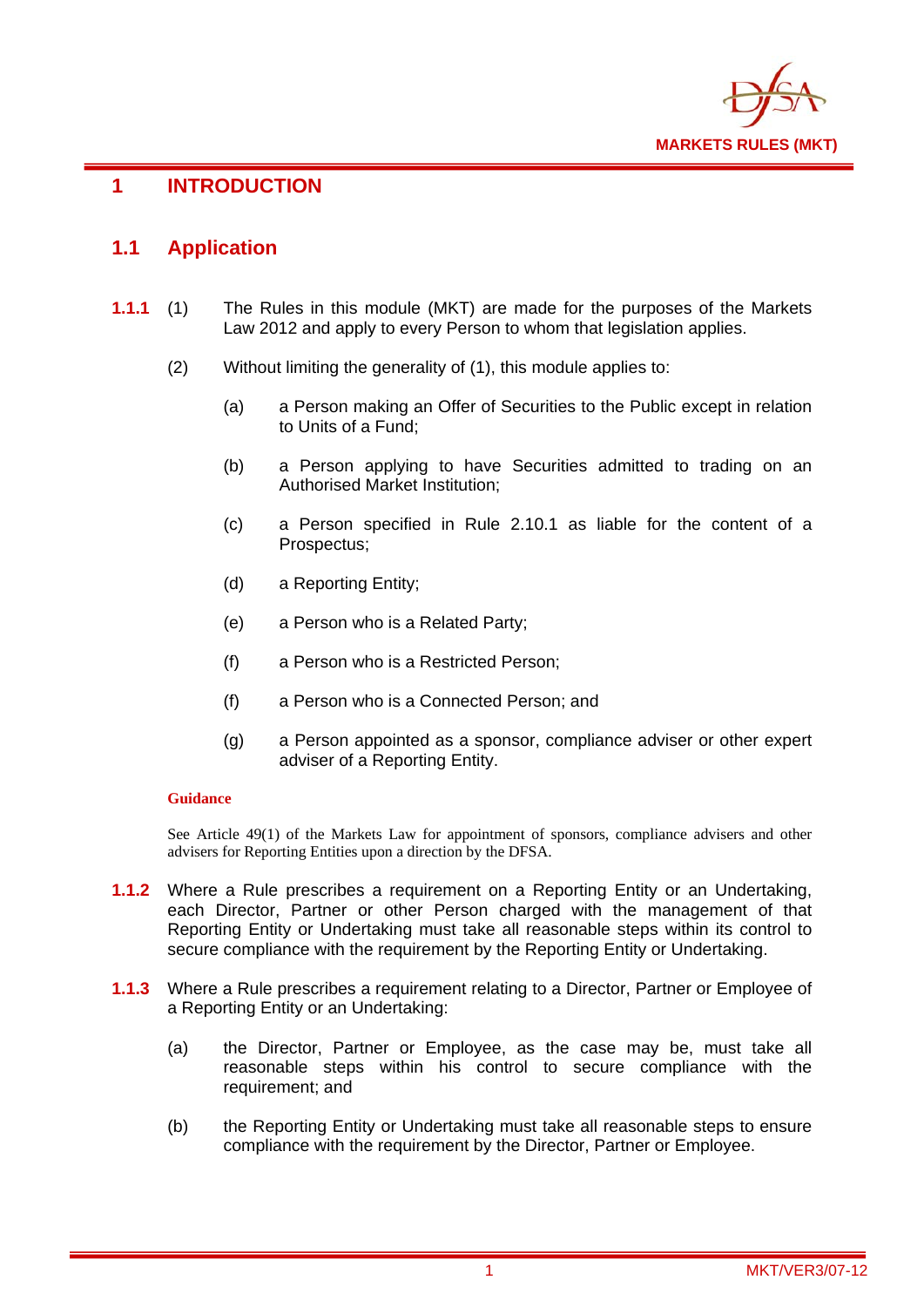

#### **Application to listed funds**

- 1. Where Units of a Fund are admitted to trading on an Authorised Market Institution, such a Fund is a Listed Fund. A reference to a Reporting Entity in relation to a Listed Fund is a reference to the Fund Manager of that Fund, unless another person has been declared by the DFSA as the Reporting Entity of the Fund.
- 2. Accordingly, any obligations of a Reporting Entity of a Listed Fund are, unless the context requires otherwise, obligations imposed on the Reporting Entity in respect of the Listed Fund (see Article 38(2) of the Law). Therefore, the obligations imposed by this Law and the Rules apply to the Governing Body of the Reporting Entity and to every member of the Governing Body in the manner specified in Rules 1.1.2 and 1.1.3.

#### **Waivers and modifications**

- 3. The DFSA may, pursuant to Article 9 of the Law, waive or modify the application of the provisions in the Law where it considers appropriate or desirable in the interests of the DIFC to do so and, in accordance with the procedures set out in Guidance 4 below.
- 4. Generally, the DFSA will exercise the Article 9 power sparingly and only in circumstances where there is a clearly demonstrated case for granting a waiver or modification of the Law, such as:
	- a. to alleviate any undue regulatory burden on a Person in complying with the requirements in the Law in circumstances where investor protection intended by the relevant provisions is not reduced; or
	- b. to apply to a Person upon request (i.e. on a consent basis) the provisions of the Law which, without a modification, will not apply to that Person. For example, an Exempt Offeror (i.e. a Person such as a government or government instrumentality included in the DFSA's Exempt Offeror List in App5) who is not subject to the Prospectus disclosure and the liability regime in the Law and the Rules may apply to the DFSA for a modification to Article 14 of the Law so that it can make a Prospectus Offer of its Securities in accordance with the relevant Prospectus disclosure and liability regime in the Law and the Rules.
- 5. The DFSA also has the power, pursuant to Article 23 of the Regulatory Law 2004, to waive or modify the Rules. The Regulatory Policy and Process (RPP) module gives further information on how to seek a waiver or modification.

## **1.2 Overview of the module**

#### **Guidance**

#### **Offers of securities – chapter 2**

- 1. Chapter 2 contains:
	- a. the requirements applicable to a Person who:
		- i. makes an Offer of Securities to the Public (other than in respect of Units, which are covered by the Prospectus and other requirements in the Collective Investment Law 2010 and the CIR Rules); and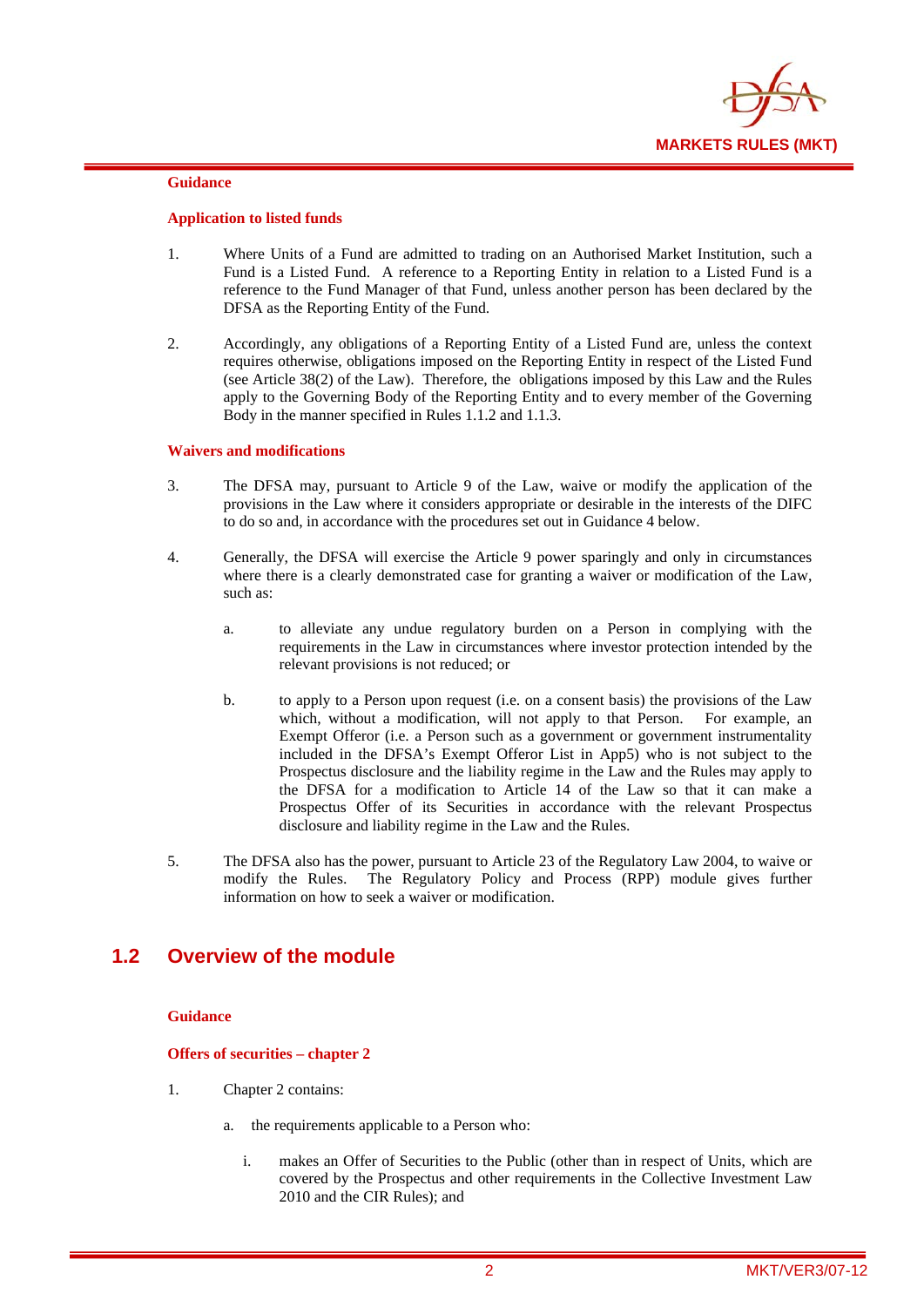

- ii. applies to have Securities admitted to trading on an Authorised Market Institution (other than the admission to trading of Units, which is governed by the requirements in chapter 6);
- b. the types of Exempt Offers (i.e. Securities which can be offered to the public without a Prospectus), Exempt Securities (i.e. Securities which can be admitted to trading on an Authorised Market Institution without a Prospectus) and Exempt Communications (i.e. communications relating to Securities which are not treated as a Prospectus);
- c. the requirements and procedures relating to the approval of a Prospectus by the DFSA;
- d. the requirements and procedures relating to the structure and content of a Prospectus including:
	- i. when material may be incorporated into a Prospectus by reference; and
	- ii. liability for the content of a Prospectus including the liability of Experts and other Persons whose reports or opinions are included in a Prospectus with their consent for such inclusion; and
- e. the circumstances in which the DFSA may accept an offer document prepared in accordance with the legislation applicable in a jurisdiction other than the DIFC as sufficient for the purposes of meeting the Prospectus requirements in the Law and the Rules.

#### **Governance of reporting entity – chapter 3**

- 2. Chapter 3 covers a wide range of corporate governance requirements applicable to Reporting Entities including:
	- a. 7 high-level Corporate Governance Principles, with best practice standards relating to those principles which apply on a 'comply or explain' basis and which are set out in App4;
	- b. Directors' duties, including acting in good faith and applying due diligence and care in the discharge of their duties and functions;
	- c. provisions to ensure fair treatment of shareholders in the conduct of affairs of the company, such as provisions relating to communication with shareholders, exercise of pre-emption rights, reduction of share capital and a list of matters that require approval by a majority of shareholders in voting; and
	- d. provisions to address conflicts of interest. For example individuals involved in the senior management of the Reporting Entity (such as executive Directors and other senior executives, called "Restricted Persons"), are prohibited from dealing in the Securities of the Reporting Entity during "close periods", unless prior clearance for those dealings is obtained. Similarly, Persons who qualify as Related Parties of the Reporting Entity are prohibited from entering into commercial transactions with the Reporting Entity unless certain requirements are followed.

#### **Market disclosure – chapter 4**

3. Every Reporting Entity is required to disclose to the market certain types of information either relating to the Securities of the Reporting Entity or the Reporting Entity itself. Such disclosure is designed to ensure that the markets are continually updated with information that is likely to have an impact on the price of the Securities so that investors can make an informed judgement about those Securities. For this purpose, Chapter 4 requires disclosure of Inside Information, with carve-outs for non-disclosure of commercially sensitive information for a limited period, as well as disclosures of interests held by Persons in positions of control or influence relating to a Reporting Entity (such as controllers and their associates, called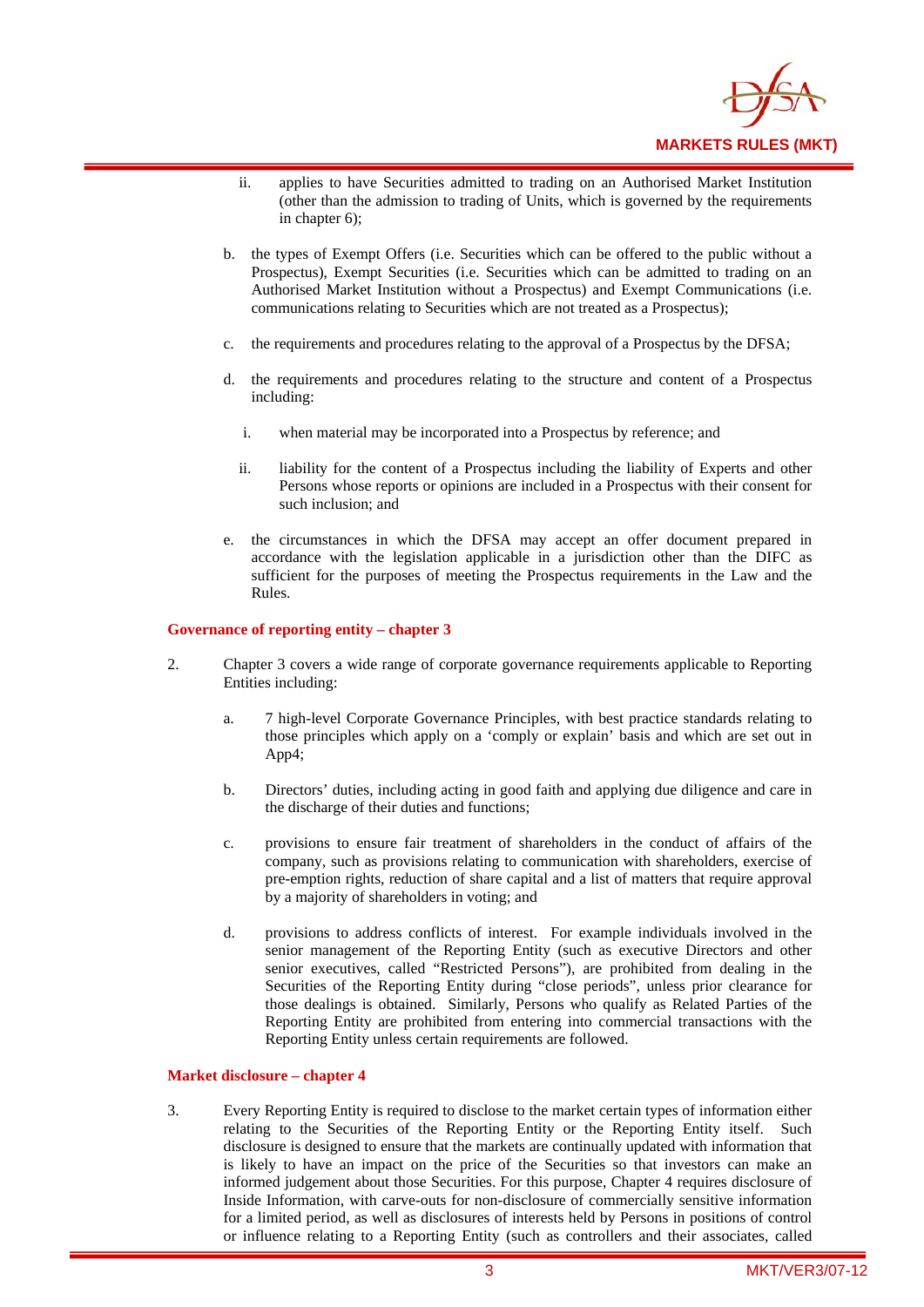

"Connected Persons"), and the disclosure of Directors' material interests in the Reporting Entity. The means by which disclosure of the information required to be provided to the markets are also specified in this chapter.

#### **Accounting periods, financial reports and auditing – chapter 5**

4. Every Reporting Entity is required to prepare and file certain annual, semi-annual and other periodic financial reports relating to the financial position of the Reporting Entity. Such reports are required to be prepared in accordance with the specified internationally accepted accounting standards and, in the case of annual financial reports, required to be audited. The requirements relating to the preparation and audit of the financial statements and the disclosure of such reports within specified periods are set out in Chapter 5.

#### **Listed funds – chapter 6**

- 5. Chapter 6 contains, with the exception of the requirements in chapters 7 (sponsors) and 8 (systems and controls), all the requirements applicable to a Reporting Entity of a Listed Fund. These requirements, while mirroring the requirements applicable to other Reporting Entities, have been tailored to take account of the characteristics of Funds. These include:
	- a. general requirements applicable to Listed Funds;
	- b. Prospectus requirements for the purposes of having Units of a Fund admitted to trading on an Authorised Market Institution;
	- c. governance requirements applicable to Listed Funds;
	- d. market disclosure of information relating to Listed Funds; and
	- e. financial reporting requirements applicable to Listed Funds.

#### **Sponsors and compliance advisers – chapter 7**

6. The DFSA has the discretion to require the appointment of a sponsor, compliance adviser or other expert adviser by a Reporting Entity, including that of a Listed Fund. Chapter 7 contains the requirements relating to the appointment of such sponsors, compliance advisers and other expert advisers, and the obligations that apply to such Persons and the Reporting Entity where such sponsors or compliance advisers are appointed.

#### **Systems and controls – chapter 8**

7. Chapter 8 sets out the systems and controls a Reporting Entity, including a Reporting Entity of a Listed Fund, must have in order to be able to comply with the requirements applicable to that Person.

#### **Listing Rule – chapter 9**

8. Chapter 9 sets out the DFSA's Listing Rules.

#### **Transitional provisions – chapter 10**

9. Chapter 10 sets out the transitional provisions necessary to facilitate the transition from the Markets Law 2004 to the Law for certain debt Securities, as the new requirements are different from those under which such debt Securities were admitted to an Official List of Securities but were not traded on an Authorised Market Institution.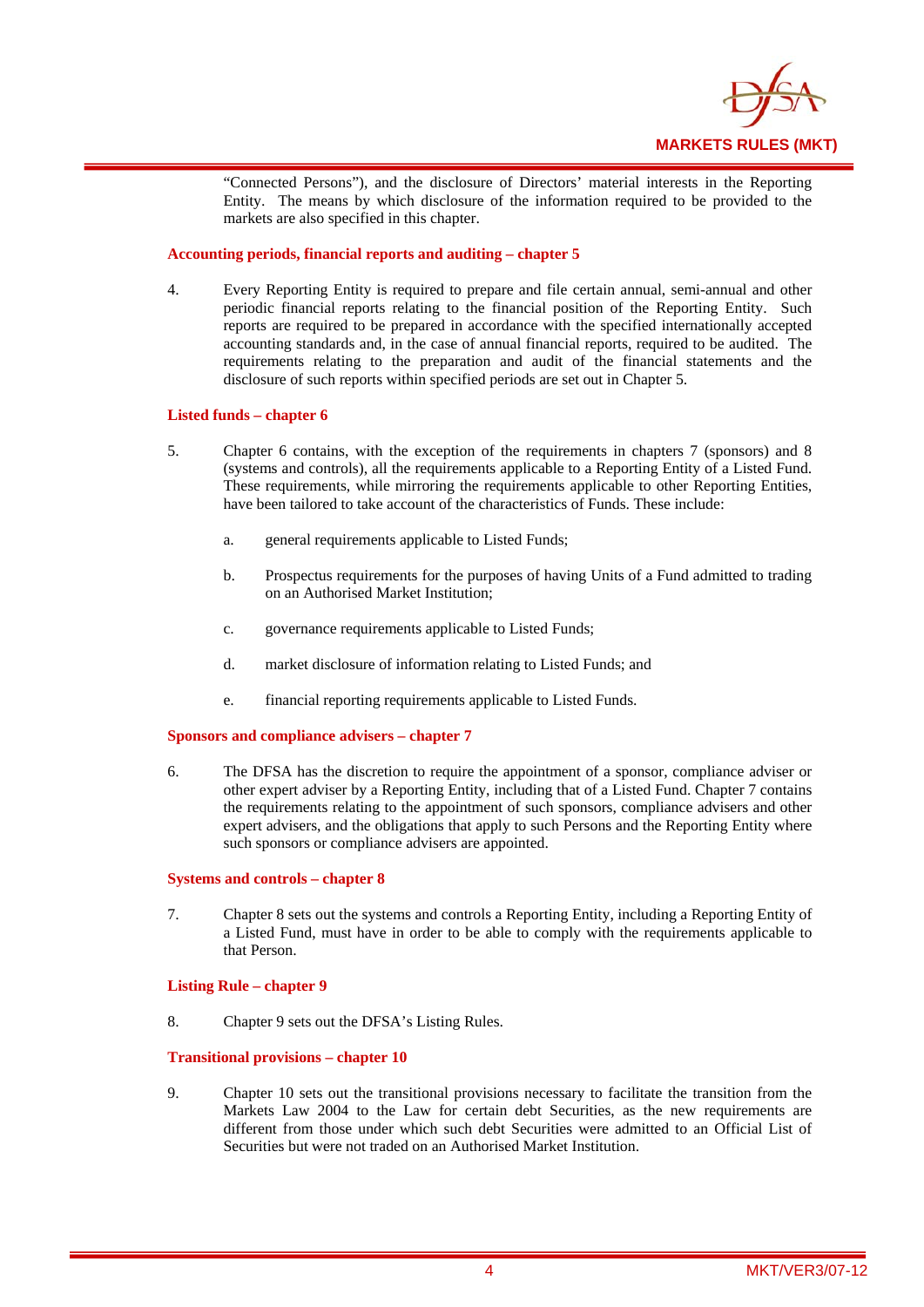

## **1.3 General**

- **1.3.1** A reference in this MKT module to:
	- (a) "the Law", is a reference to the Markets Law 2012;
	- (b) "this module", is a reference to this MKT module; and
	- (c) "Rules", except where otherwise provided, is a reference to the Rules in this module.
- **1.3.2** Where a Reporting Entity is referred to in this module as a Reporting Entity in respect of a specified class of Securities, it is a reference to a Person who has become a Reporting Entity by:
	- (a) making an Offer of Securities to the Public; or
	- (b) having Securities admitted to trading on an Authorised Market Institution,

of that particular specified class of Securities.

## **1.4 Interpreting the rulebook**

#### **Guidance**

#### **Interpretation**

- 1. Every provision in the Rulebook must be interpreted in the light of its purpose. The purpose of any provision is to be gathered first and foremost from the text of the provision in question and its context among other relevant provisions.
- 2. When this section refers to a provision, this means every type of provision, including Rules and Guidance.
- 3. Where reference is made in the Rulebook to another provision of the Rulebook or other DIFC legislation, it is a reference to that provision as amended from time to time.
- 4. Unless the contrary intention appears:
	- a. words in the Rulebook importing the masculine gender include the feminine gender and words importing the feminine gender include the masculine; and
	- b. words in the Rulebook in the singular include the plural and words in the plural include the singular.
- 5. If a provision in the Rulebook refers to a communication, notice, agreement, or other document 'in writing' then, unless the contrary intention appears, it means in legible form and capable of being reproduced on paper, irrespective of the medium used. Expressions related to writing must be interpreted accordingly.
- 6. Any reference to 'dollars' or '\$' is a reference to United States Dollars unless the contrary intention appears.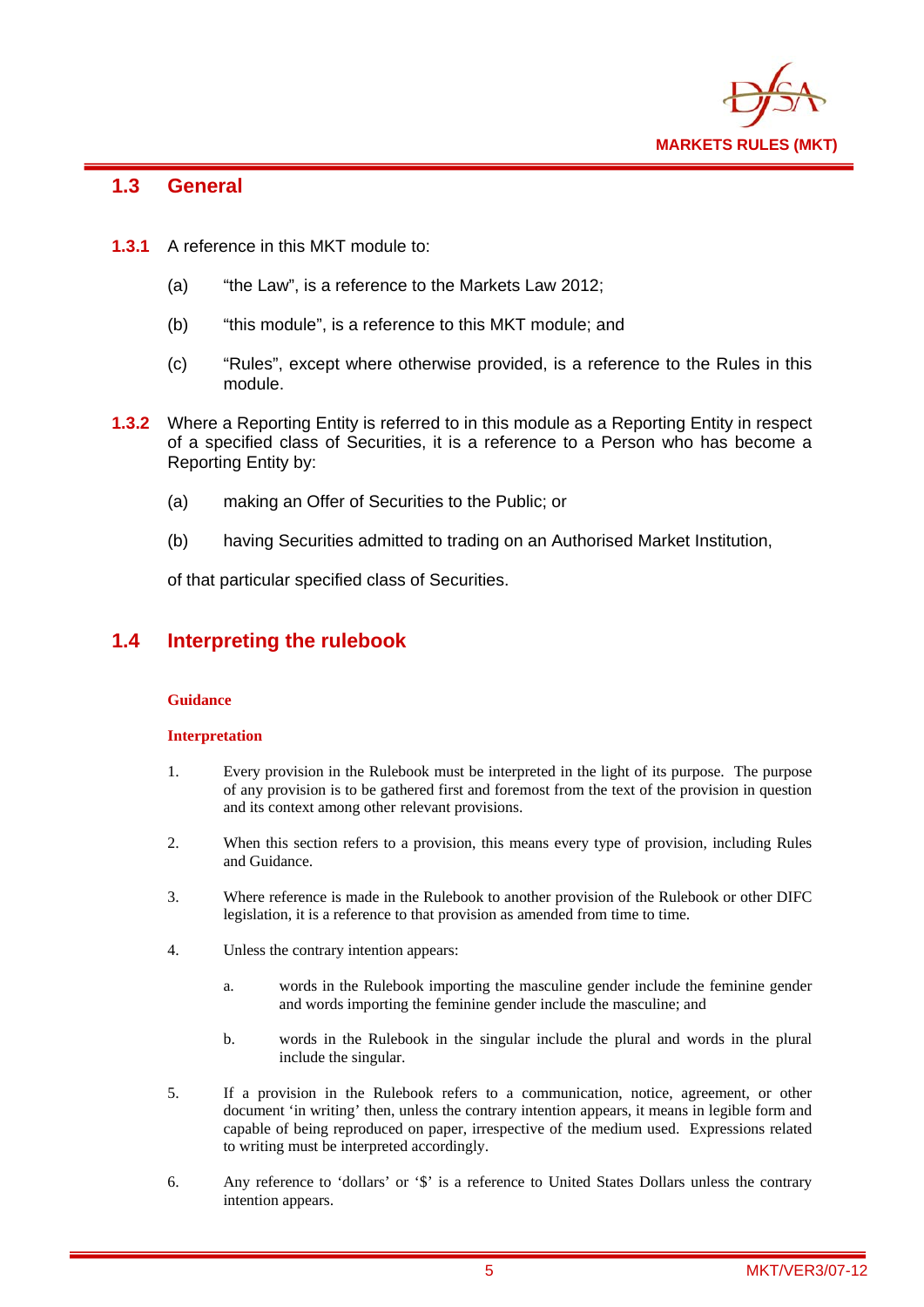

- 7. References to Articles made throughout the Rulebook are references to Articles in the Regulatory Law 2004 unless otherwise stated.
- 8. Unless stated otherwise, a day means a calendar day. If an obligation falls on a calendar day which is either a Friday or Saturday or an official State holiday in the DIFC, the obligation must take place on the next calendar day which is a business day.

#### **Defined terms**

9. Defined terms are identified throughout the Rulebook by the capitalisation of the initial letter of a word or of each word in a phrase and are defined in the Glossary (GLO). Unless the context otherwise requires, where capitalisation of the initial letter is not used, an expression has its natural meaning.

## **1.5 Complaints against the DFSA**

#### **Guidance**

- 1. A Person who feels he has been adversely affected by the manner in which the DFSA has carried out its functions may make a complaint to the DFSA about its conduct or the conduct of its Employees.
- 2. A complaint must be in writing and should be addressed to the Chief Executive of the DFSA. The complaint will be dealt with by the DFSA in a timely manner.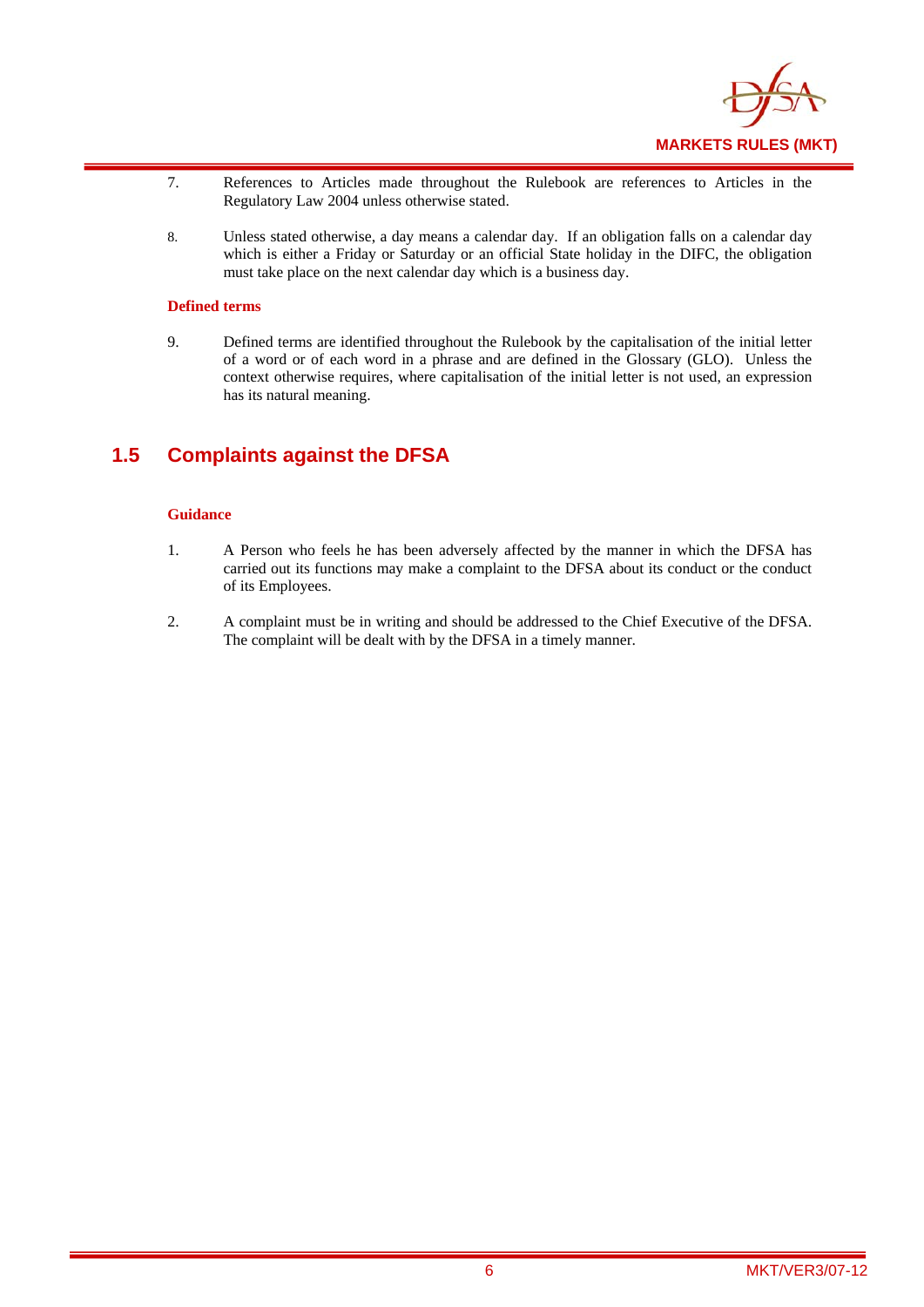

## **2 OFFER OF SECURITIES**

## **2.1 Application**

- **2.1.1** This chapter applies to:
	- (a) a Person who makes or intends to make an Offer of Securities to the Public in or from the DIFC other than in respect of Units;
	- (b) a Person who makes an application to have any Securities other than Units admitted to trading on an Authorised Market Institution; and
	- (c) any Person specified in section 2.10 as a Person liable for the content of a Prospectus.

#### **Guidance**

- 1. By virtue of Article 10(1) of the Law, a Person making an Offer of Securities to the Public in relation to Units of a Fund is exempt from the requirements in Part 2 of the Law and the Rules made for the purposes of that Part which deal with Prospectuses.
- 2. Article 10(2) of the Law requires a Person having or intending to have Units of a Fund admitted to trading on an Authorised Market Institution to comply with Part 2 of the Law and the Rules made for the purposes of that Part in the manner and circumstances prescribed in the Rules. Chapter 6 contains the requirements that apply to a Person who applies to have, or has or had, Units admitted to trading on an Authorised Market Institution.
- 3. The DFSA has the power, pursuant to Article 12(1) of the Law, to prescribe certain communications to be Exempt Communications. Such communications are not subject to the prohibition in Article  $14(1)$  of the Law as they fall outside the definition of an "Offer of Securities to the Public" in Article 12(1) of the Law.
- 4. The DFSA also has the power under Article 14(3) of the Law to prescribe certain types of:
	- a. Offers of Securities to the Public as "Exempt Offers", and
	- b. Securities to be "Exempt Securities".

Exempt Offers and Exempt Securities are not subject to the prohibition in Article 14(1) of the Law and hence do not require a Prospectus.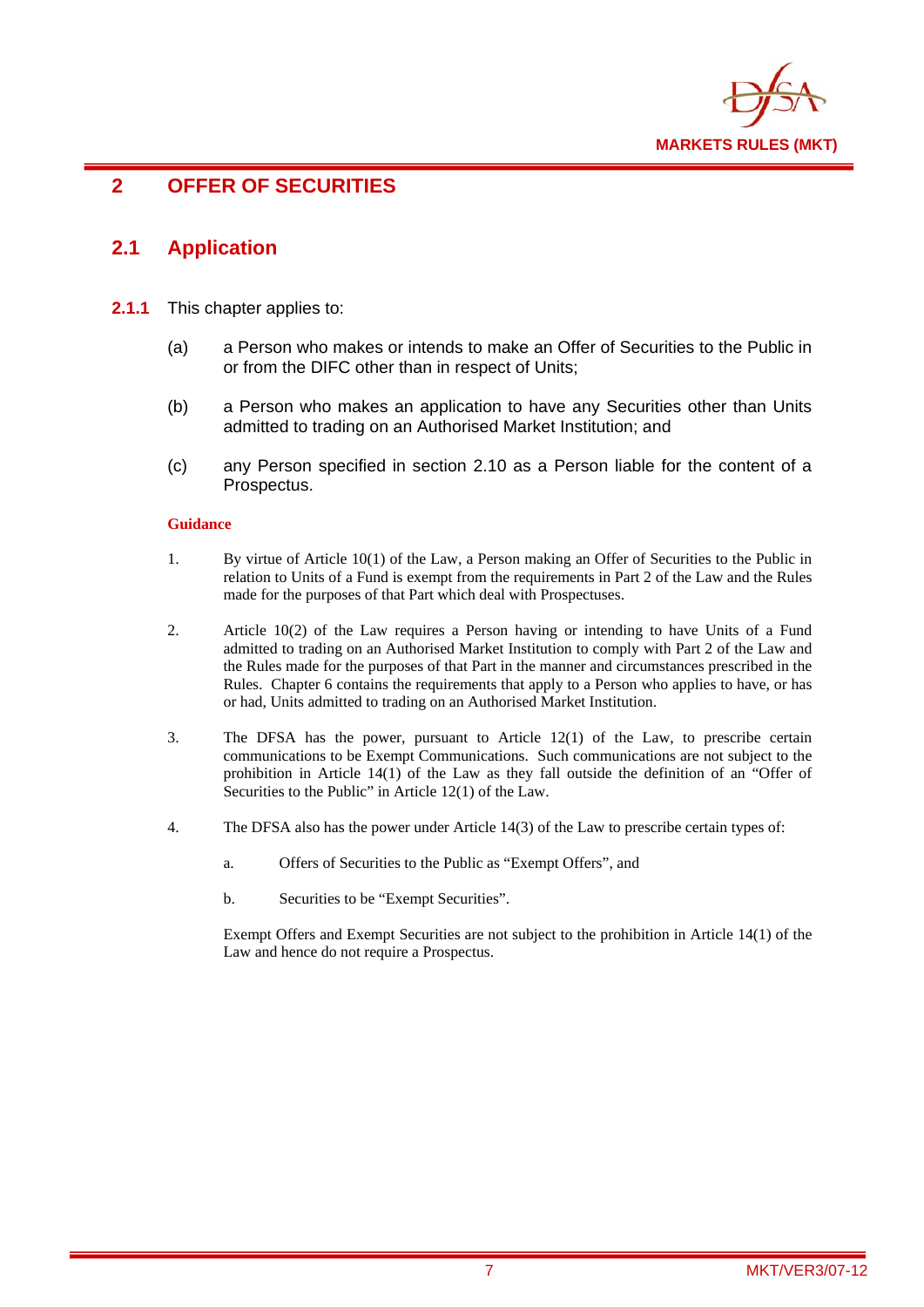

## **2.2 Exempt communications**

#### **Guidance**

Exempt Communications are not Offers of Securities to the Public and therefore do not attract the Prospectus requirements in the Law and Rules.

- **2.2.1** For the purposes of Article 12(c) of the Law, in addition to the Exempt Communications specified in the Law, a communication is hereby prescribed by the DFSA as an Exempt Communication if it is made:
	- (a) in connection with the trading of Securities that are listed and traded on a Regulated Exchange; and
	- (b) in the ordinary course of business of an Authorised Firm or Recognised Member.

## **2.3 Exempt offers**

#### **Guidance**

This section prescribes the type of offer that is an Exempt Offer. The prohibition in Article 14(1)(a) of the Law does not apply to such offers. Accordingly, a Person may make an Offer of Securities to the Public in the circumstances specified in this Rule without a Prospectus.

- **2.3.1** For the purposes of Article 14(3)(a) of the Law the DFSA hereby prescribes the circumstances in which an offer is an Exempt Offer:
	- (a) an offer made to or directed at only Professional Clients other than natural Persons;
	- (b) an offer in or from the DIFC which is directed at fewer than 50 Persons in any 12 month period, excluding Professional Clients who are not natural persons;
	- (c) an offer where the total consideration to be paid by a Person to acquire the Securities is at least \$100,000, or an equivalent amount in another currency;
	- (d) an offer where the Securities are denominated in amounts of at least \$100,000, or an equivalent amount in another currency;
	- (e) an offer where the total aggregate consideration for the Securities offered is less than \$100,000, or an equivalent amount in another currency, calculated over a period of 12 months;
	- (f) an offer where Shares are issued in substitution for Shares of the same class as already issued, where the issue of the new Shares does not involve any increase in the issued share capital: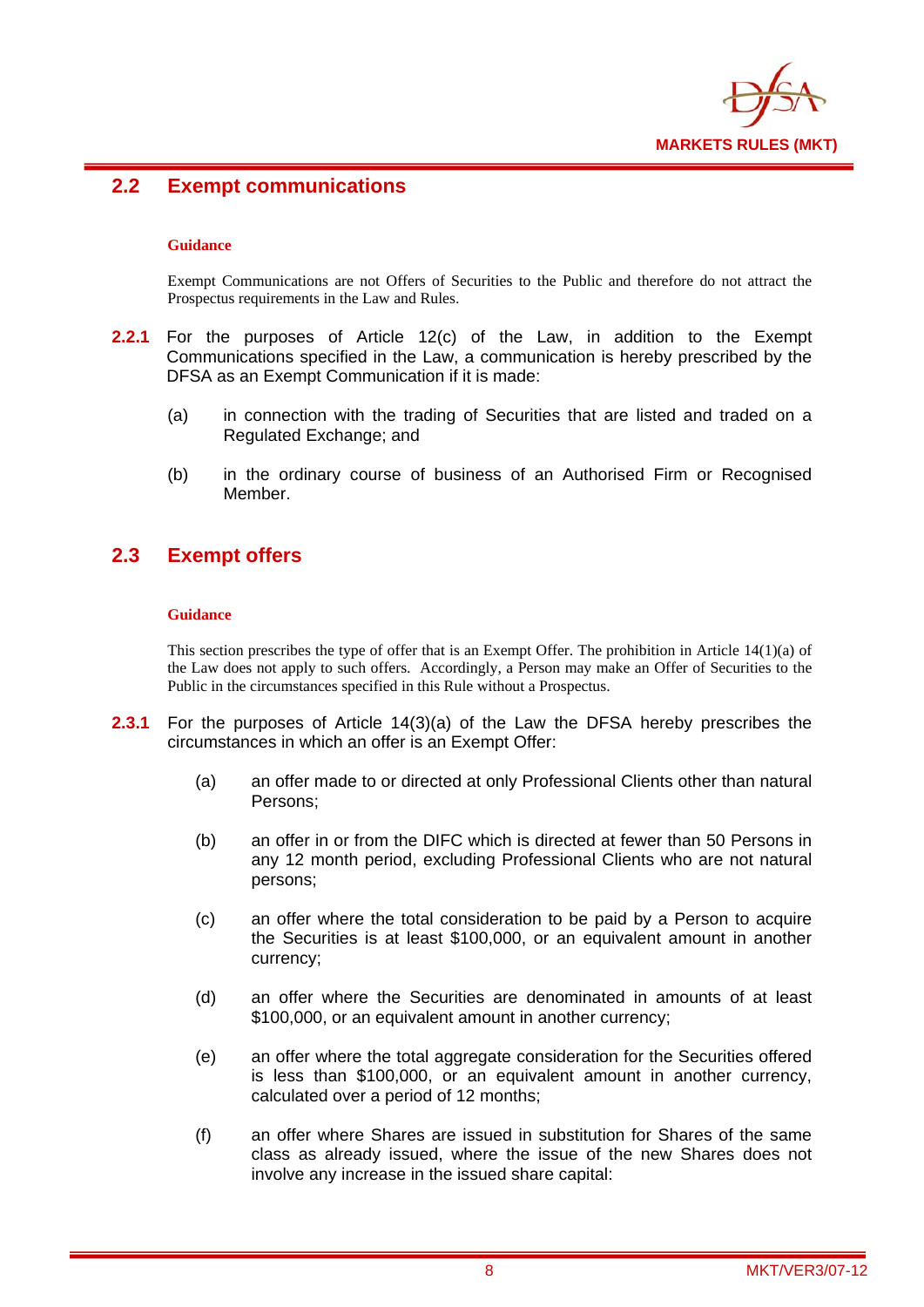

- (g) an offer where the Securities are Convertibles issued under a Prospectus to existing members or creditors of the issuer or a member of its Group and there is no additional consideration to be paid;
- (h) an offer where the Securities are offered in connection with a Takeover and a document is made available containing information which is considered by the DFSA as being equivalent to that of a Prospectus;
- (i) an offer where the Securities are offered, allotted or to be allotted in connection with a merger if a document is available containing information which is regarded by the DFSA as being equivalent to that of a Prospectus;
- (j) an offer where the Securities are offered, allotted or to be allotted in connection with a rights issue where:
	- (i) the Securities are of a class subject to Reporting Entity disclosure; and
	- (ii) a document is made available containing information on the number and nature of the Securities including rights attaching to those Securities and the reasons for and details of the Offer;
- (k) an offer where the Shares are offered, allotted or to be allotted to existing shareholders free of charge or dividends paid out in the form of Shares of the same class as the Shares in respect of which the dividends are paid, and a document is made available containing information on the number and nature of the Shares and the reasons for and details of the offer; or
- (l) an offer where the Securities are offered, allotted or to be allotted to an existing or former director or Employee, or any Close Relative of such a director or Employee, of the issuer or a member of the same Group as the issuer and:
	- (i) the issuer or the member of the Group already has its Securities admitted to trading on a Regulated Exchange; and
	- (ii) a document is made available to the offerees containing information on the number and nature of the Securities and the reasons for and details of the offer.
- **2.3.2** Where any Securities, which were previously the subject of an Exempt Offer, are subsequently offered to the public, such a subsequent offer will be regarded, for the purposes of Part 2 of the Law and the Rules made for the purposes of that Part, as a separate and new Offer of Securities to the Public, unless that offer meets one of the criteria in Rule 2.3.1.
- **2.3.3** An offer of Securities remains an Exempt Offer even if the offer falls in whole or part within more than one of the circumstances specified in Rule 2.3.1, as long as all of the offer falls within at least one of those circumstances.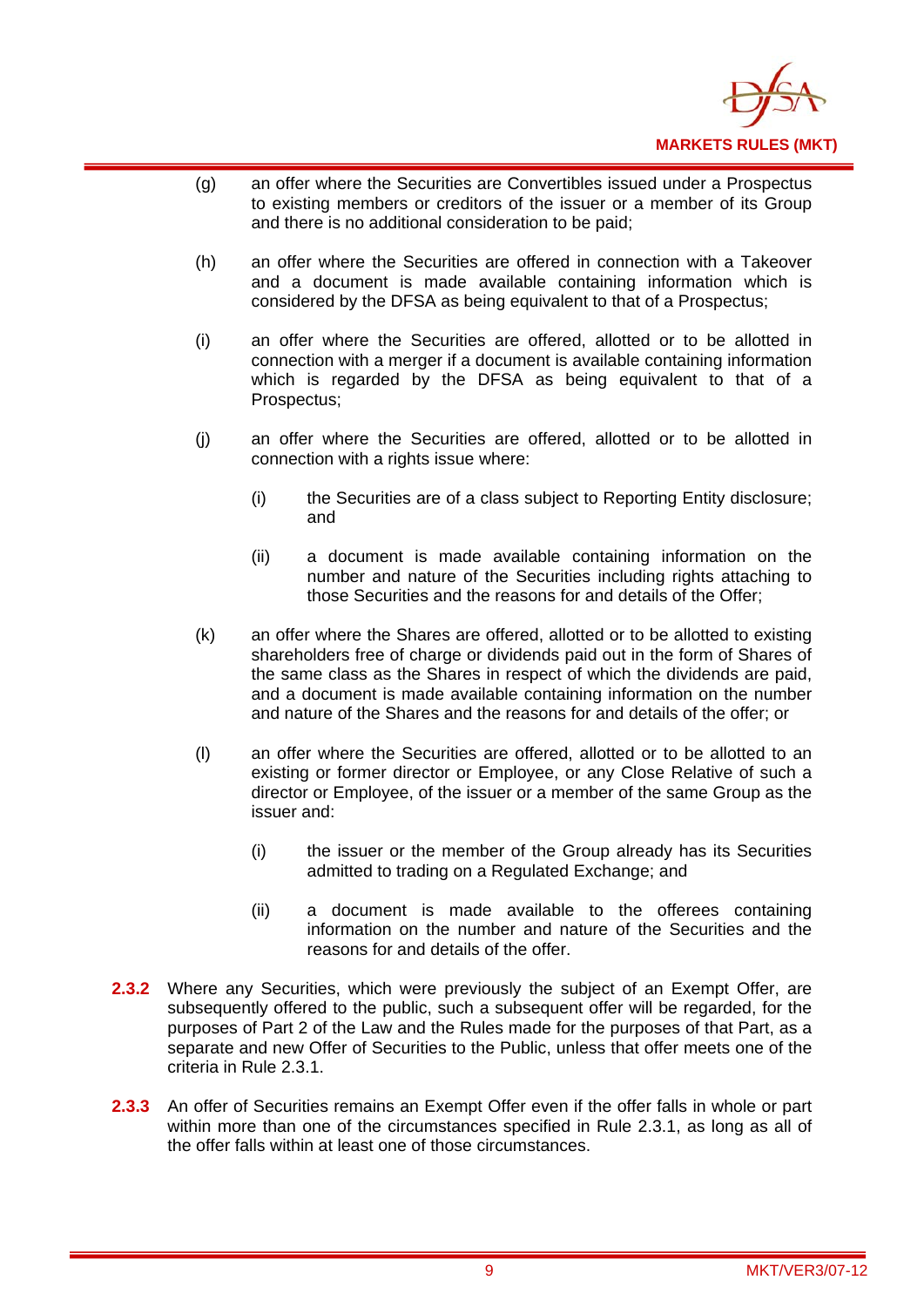

- 1. In Rule 2.3.1(b), it is the number of offers made, rather than the actual issues or sales resulting from such offers, that would be relevant for the purposes of the exemption, so that mass marketing to potential investors in or from the DIFC cannot be undertaken.
- 2. In considering whether a document referred to in (i) or (h) contains all the relevant information, the DFSA will take into account the information required under Part 2 of the Law and the Rules in this chapter.

## **2.4 Exempt securities**

#### **Guidance**

- 1. Exempt Securities are Securities which a Person can have admitted to trading on an Authorised Market Institution without a Prospectus.
- 2. The prohibition in Article 14(1)(b) of the Law does not apply, subject to the requirement in Rule 2.4.2, to the admission to trading on an Authorised Market Institution of Securities that are Exempt Securities under Rule 2.4.1
- **2.4.1** For the purposes of Article 14(3)(b) of the Law the DFSA hereby prescribes the types of Securities that are Exempt Securities:
	- (a) Shares representing, over a period of 12 months, less than 10 per cent of the number of Shares of the same class already admitted to trading on the same Authorised Market Institution;
	- (b) Shares issued in substitution for Shares of the same class already admitted to trading on the same Authorised Market Institution, if the issue of the Shares does not involve any increase in the issued capital;
	- (c) Securities offered in connection with a Takeover by means of an exchange offer, if a document is available containing information which is regarded by the DFSA as being equivalent to that of a Prospectus;
	- (d) Securities offered, allotted or to be allotted in connection with a merger, if a document is available containing information which is regarded by the DFSA as being equivalent to that of the Prospectus;
	- (e) Securities offered, allotted or to be allotted in connection with a rights issue if:
		- (i) the Securities are of the same class as the Securities already admitted to trading on the same Authorised Market Institution; and
		- (ii) a document is made available containing information on the number and nature of the Securities and the reasons for and details of the offer;
	- (f) Shares offered, allotted or to be allotted to existing shareholders free of charge, or in respect of dividends paid out in the form of Shares of the same class as the Shares in respect of which the dividends are paid, if: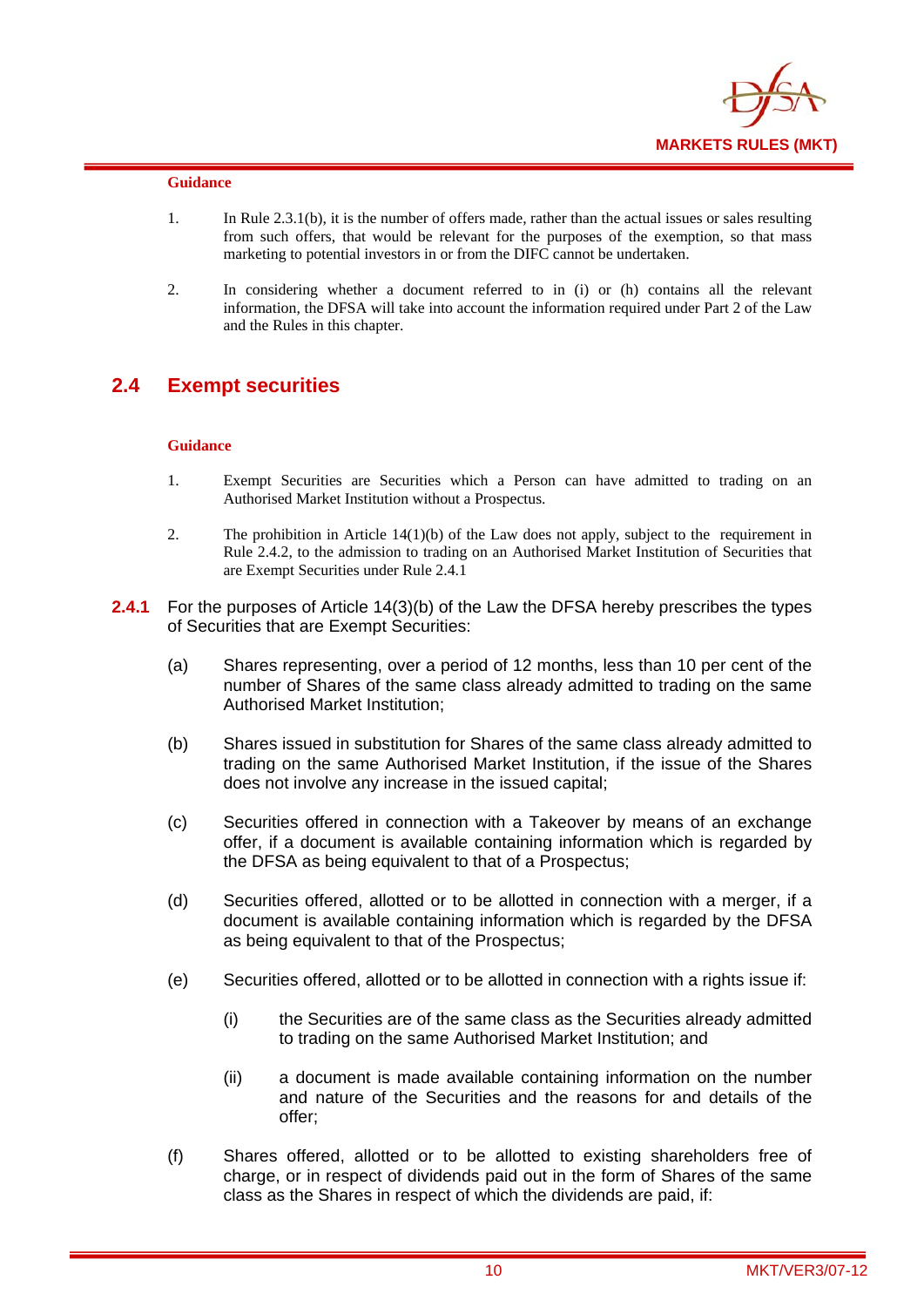

- (i) the Shares are of the same class as the Shares already admitted to trading on the same Authorised Market Institution; and
- (ii) a document is made available containing information on the number and nature of the Shares and the reasons for and details of the offer;
- (g) Securities offered, allotted or to be allotted to an existing or former director or Employee, or any Close Relative of such a director or Employee, of the issuer or a member of the same Group as the issuer and if:
	- (i) the Securities are of the same class as the Securities already admitted to trading on the same Authorised Market Institution; and
	- (ii) a document is made available containing information on the number and nature of the Securities and the reasons for and detail of the offer;
- (h) Shares resulting from the conversion or exchange of other Securities or from the exercise of the rights conferred by other Securities, if the Shares are of the same class as the Shares already admitted to trading on the same Authorised Market Institution; or
- (i) Securities already admitted to trading on another Authorised Market Institution or Regulated Exchange ("the other market"), where:
	- (i) the Securities, or Securities of the same class, have been admitted to trading and continuously traded on the other market for more than 18 months;
	- (ii) the ongoing obligations for trading on that other market have been complied with; and
	- (iii) the Person requesting the admission to trading of the Securities under this exemption makes a summary document in the English language which is approved by the DFSA in accordance with the requirements in section 2.6 and published:
		- (A) containing the information set out in Rule 2.5.2(1)(b);
		- (B) stating where the most recent and current Prospectus, if any, can be obtained; and
		- (C) specifying where the financial information published by the issuer pursuant to its ongoing disclosure obligations of the other market is available.

In considering whether a document referred to in (c) or (d) contains all the relevant information, the DFSA will take into account the information required under Part 2 of the Law and the Rules in this chapter.

**2.4.2** All Securities in a class of Securities admitted to Listing and trading including pursuant to Rule 2.4.1 must be traded on an Authorised Market Institution or a Regulated Exchange.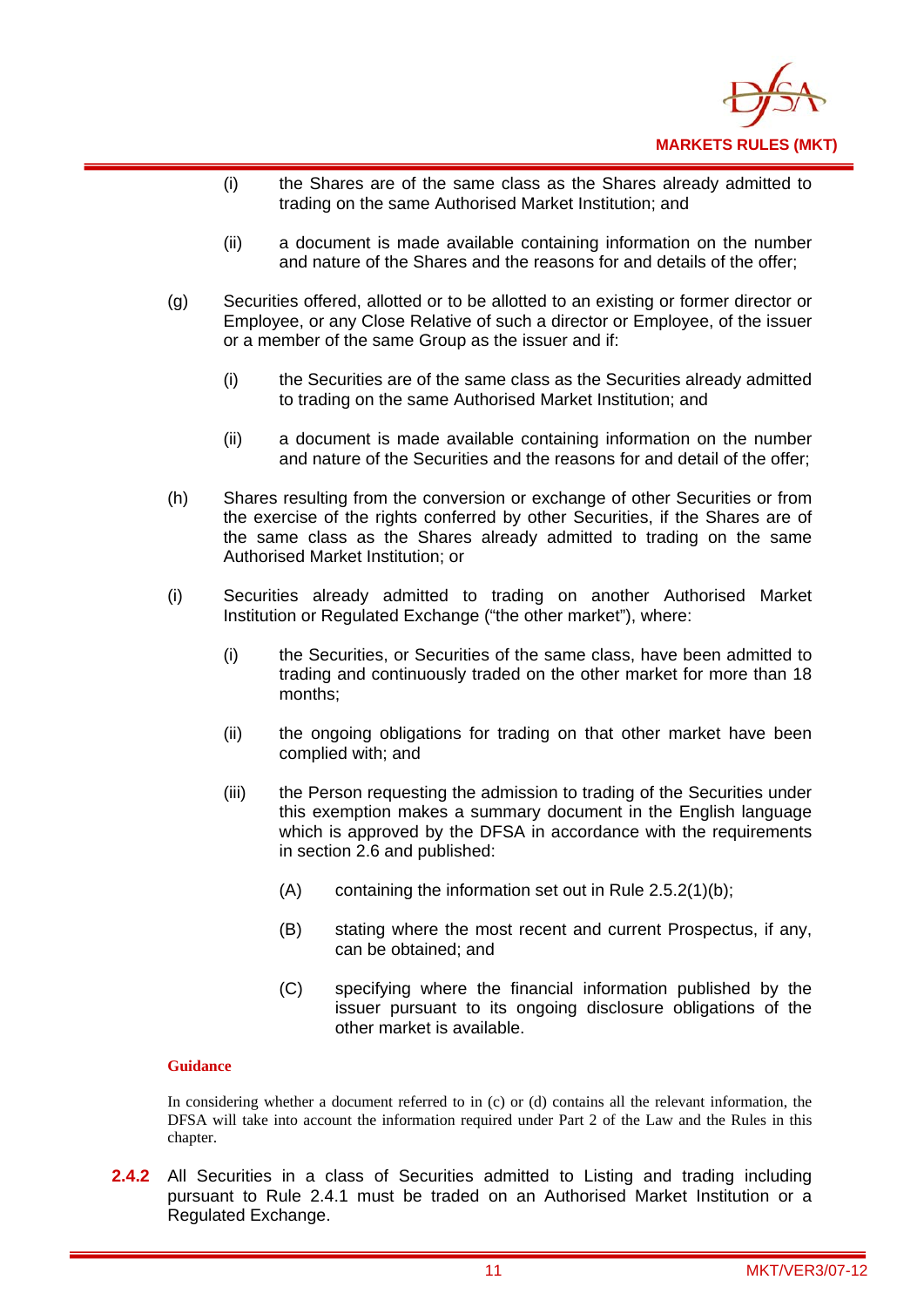

## **2.5 Prospectus structure and content**

#### **Guidance**

Where the term "Prospectus Offer" is used in this section in reference to a Person, such a Person is either making an Offer of Securities to the Public or seeking to have Securities admitted to trading on an Authorised Market Institution (see the definition of the term "Prospectus Offer" in Article 14(4)(a) of the Law).

- **2.5.1** (1) A Person making a Prospectus Offer may, subject to section 2.9, produce a Prospectus structured either as:
	- (a) multiple documents comprising:
		- (i) a Summary;
		- (ii) a Registration Statement; and
		- (iii) a Securities Note; or
	- (b) a single document containing a Summary and all the information required to be included in the Registration Statement and Securities Note.
	- (2) For the purposes of Article 15(2) of the Law, the Prospectus must:
		- (a) present information in a form which is comprehensible and easy to analyse;
		- (b) contain the documents and information specified in  $(1)(a)$  or (b) as are applicable; and
		- (c) in the case of an Offer of Securities to the Public, have an application form that meets the requirement in Rule 2.5.6.
	- (3) Without prejudice to the general disclosure required under Article 15 of the Law, the Person producing the Prospectus must ensure that the Prospectus contains:
		- (a) the statements and information required to be included in the Summary, as prescribed in Rule 2.5.2;
		- (b) all the information relating to the issuer, as required to be included in a Registration Statement as set out in App1 section A1.1;
		- (c) all the information relating to the Securities, as required to be included in a Securities Note as set out in App1 section A1.2; and
		- (d) a prominent disclaimer in bold, on the front page of the Prospectus, as follows:

"The DFSA does not accept any responsibility for the content of the information included in the Prospectus, including the accuracy or completeness of such information. The liability for the content of the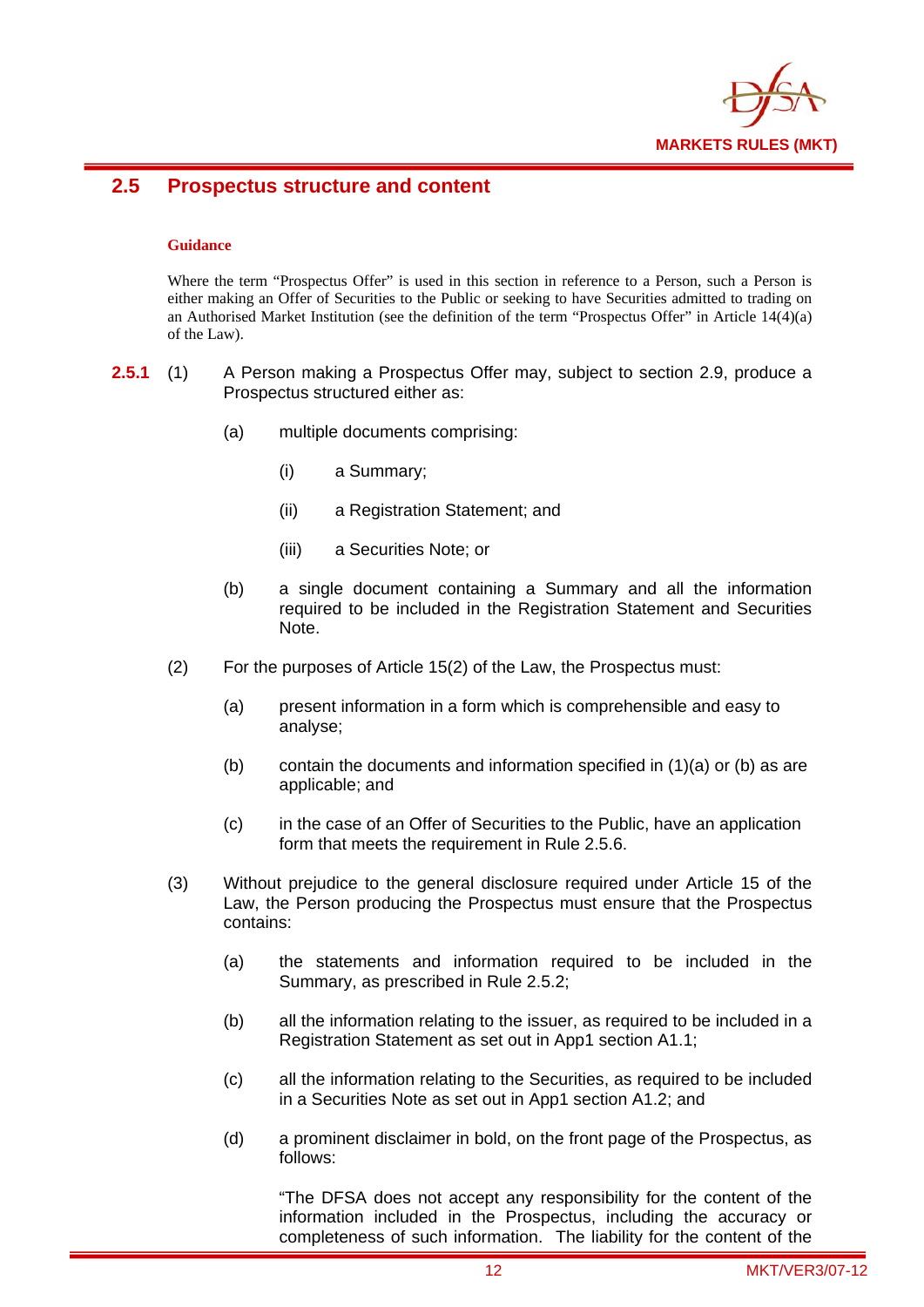

Prospectus lies with the issuer of the Prospectus and other Persons, such as Experts, whose opinions are included in the Prospectus with their consent. The DFSA has also not assessed the suitability of the Securities to which the Prospectus relates to any particular investor or type of investor. If you do not understand the contents of this Prospectus or are unsure whether the Securities to which the Prospectus relates are suitable for your individual investment objectives and circumstances, you should consult an authorised financial advisor."

- **2.5.2** (1) The Person producing the Prospectus must, subject to (2), ensure that the Summary is at or near the beginning of the Prospectus and sets out in a clear, concise and easy to understand manner:
	- (a) statements that:
		- (i) the Summary should be read as an introduction to the Prospectus and any decision to invest in the Securities should be based on consideration of the Prospectus as a whole; and
		- (ii) civil liability may arise on the basis of the Summary but only if the Summary is misleading, inaccurate or inconsistent, when read in conjunction with the other parts of the Prospectus, or fails to provide the Key Information specified in (b); and
	- (b) the Key Information relating to:
		- (i) the risks associated with and essential characteristics of the issuer, and guarantor if any, of the Securities, including their assets, liabilities and financial position;
		- (ii) the risks associated with and essential characteristics of the relevant Securities including rights attaching to those Securities;
		- (iii) general terms of the offer, including estimated expenses charged to the investor;
		- (iv) whether the Securities are to be admitted to trading and if so, the details relating to such admission;
		- (v) reasons for the offer and the proposed use of the proceeds; and
		- (vi) if applicable, matters specified in Rule 2.5.5.
	- (2) A Prospectus is not required to contain a Summary if it relates to a Debenture or a Warrant or Certificate over a Debenture that has a denomination of at least US\$100,000 and the Prospectus is for the purposes of such Securities being admitted to trading on an Authorised Market Institution.

#### **Guidance**

Under Rule 2.8.1(3), a Summary is prohibited from incorporating information by reference.

**2.5.3** A Person making a Prospectus Offer may use the same Registration Statement in respect of more than one Prospectus Offer provided that: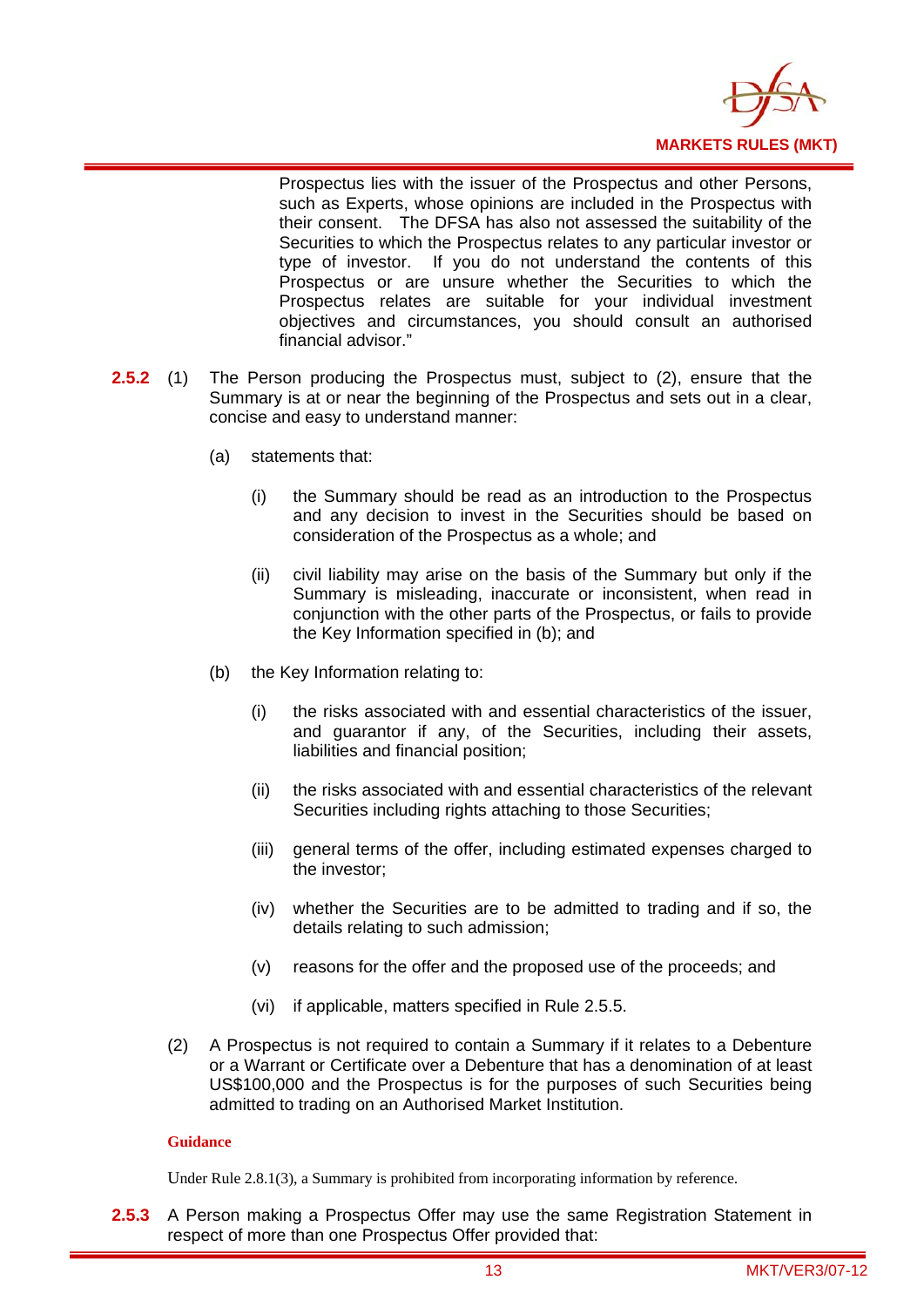

- (a) the Registration Statement includes the most recent set of audited financial statements available in respect of the issuer;
- (b) those financial statements referred to in (a) relate to a period ending not more than 12 months prior to the relevant offer; and
- (c) since the date of the Registration Statement, the Reporting Entity filing the Prospectus has complied with its market disclosure obligations in section 4.6 relating to the category of Securities to which the Prospectus relates.

Where a Person uses the same Registration Statement to make Prospectus Offers relating to different types of Securities, such a Person should ensure, in addition to the Securities Note containing all the information relevant to the particular type of Securities, that the Registration Statement is also appropriate for each type of Security covered in the relevant Securities Note.

- **2.5.4** Where the Person has used the same Registration Statement for making multiple Prospectus Offers:
	- (a) both a Summary and Securities Note must be produced relating to each Prospectus Offer made using that Registration Statement; and
	- (b) the Summary, Registration Statement and Securities Note must each comply with the approval requirements specified in section 2.6.
- **2.5.5** Where a Prospectus contains a Registration Statement produced prior to the date of the Summary and the Securities Note, the Person producing the Prospectus must ensure that both the Summary and the Securities Note:
	- (a) state the date of preparation of the Registration Statement; and
	- (a) update any disclosure in the Registration Statement to the extent necessary in order to comply with these Rules by setting out on the front page of the Securities Note:
		- (i) if relevant, the website at which any subsequent disclosure is available; and
		- (ii) an address at which the full text of any such disclosures is made available free of charge.

#### **Guidance**

- 1. The above provisions are designed to provide flexibility so that Persons making Prospectus Offers can make multiple offers using the same Registration Statement. However, care should be taken to ensure that the Registrations Statement and the Securities Note together provide all the information required to be contained in a Prospectus pursuant to Article 15(1) of the Law and the Rules.
- 2. There are additional disclosure requirements applicable to Islamic Securities contained in the IFR module.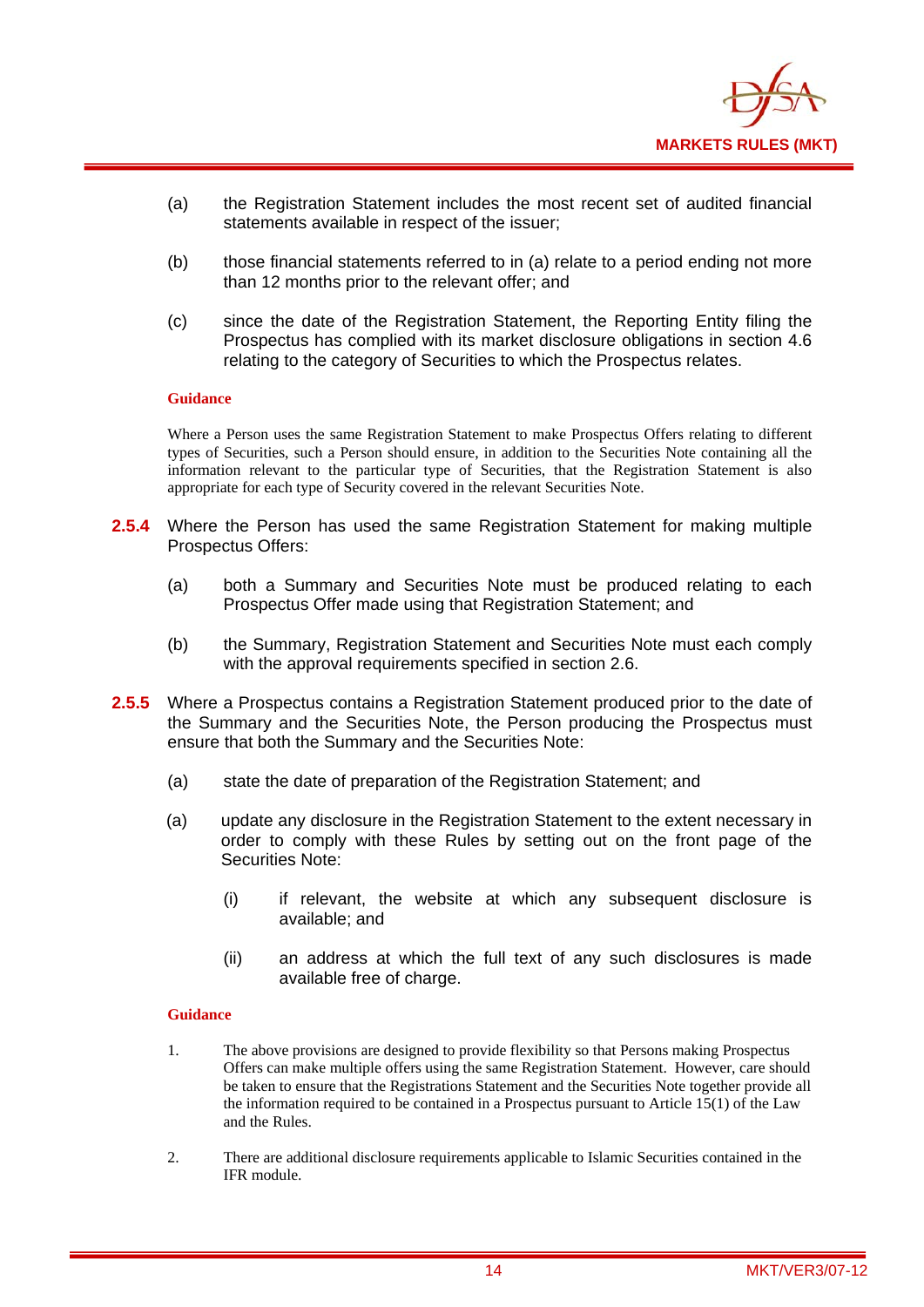

Where the term "Prospectus Offer" is used in this section reference to a Person, such a Person is either making an Offer of Securities to the Public or seeking to have Securities admitted to trading on an Authorised Market Institution (see the definition in Article 14(4)(a) of the Law).

## **Application forms**

- **2.5.6** A Person making an Offer of Securities to the Public must ensure that:
	- (a) an application form for the issue or sale of the Securities which are the subject of the Prospectus Offer is not provided to any Person unless it is included in or accompanied by the relevant Prospectus; and
	- (b) only applications in the form included or attached to the Prospectus are accepted.

## **Requirements relating to Offers of Securities from the DIFC**

- **2.5.7** A Person who makes an Offer of Securities to the Public from the DIFC must:
	- (a) notify the DFSA in writing at the timing of filing the Prospectus of any non-DIFC jurisdiction into which the offer is to be made; and
	- (b) comply with any initial and ongoing obligations that are applicable in the jurisdiction in (a) in relation to the offer.

## **2.6 Approval and publication of a prospectus**

#### **Application for approval**

- **2.6.1** (1) For the purposes of Article 14(2) of the Law, a Person intending to make a Prospectus Offer ("the applicant") must, subject to (2), (3) and (4), submit to the DFSA:
	- (a) a completed application using the appropriate form set out in AFN and the relevant fee prescribed in FER;
	- (b) a Prospectus that meets the requirements in section 2.5;
	- (c) a statement identifying where in the Prospectus the information required in the relevant paragraphs of App1 has been included and, where subsequent drafts or versions of the Prospectus are submitted, a marked-up version showing the changes from the previous version submitted to the DFSA:
	- (d) if information is incorporated in the Prospectus by reference to another document, a copy of the information;
	- (e) the identity of the Person who is or intends to be the Reporting Entity;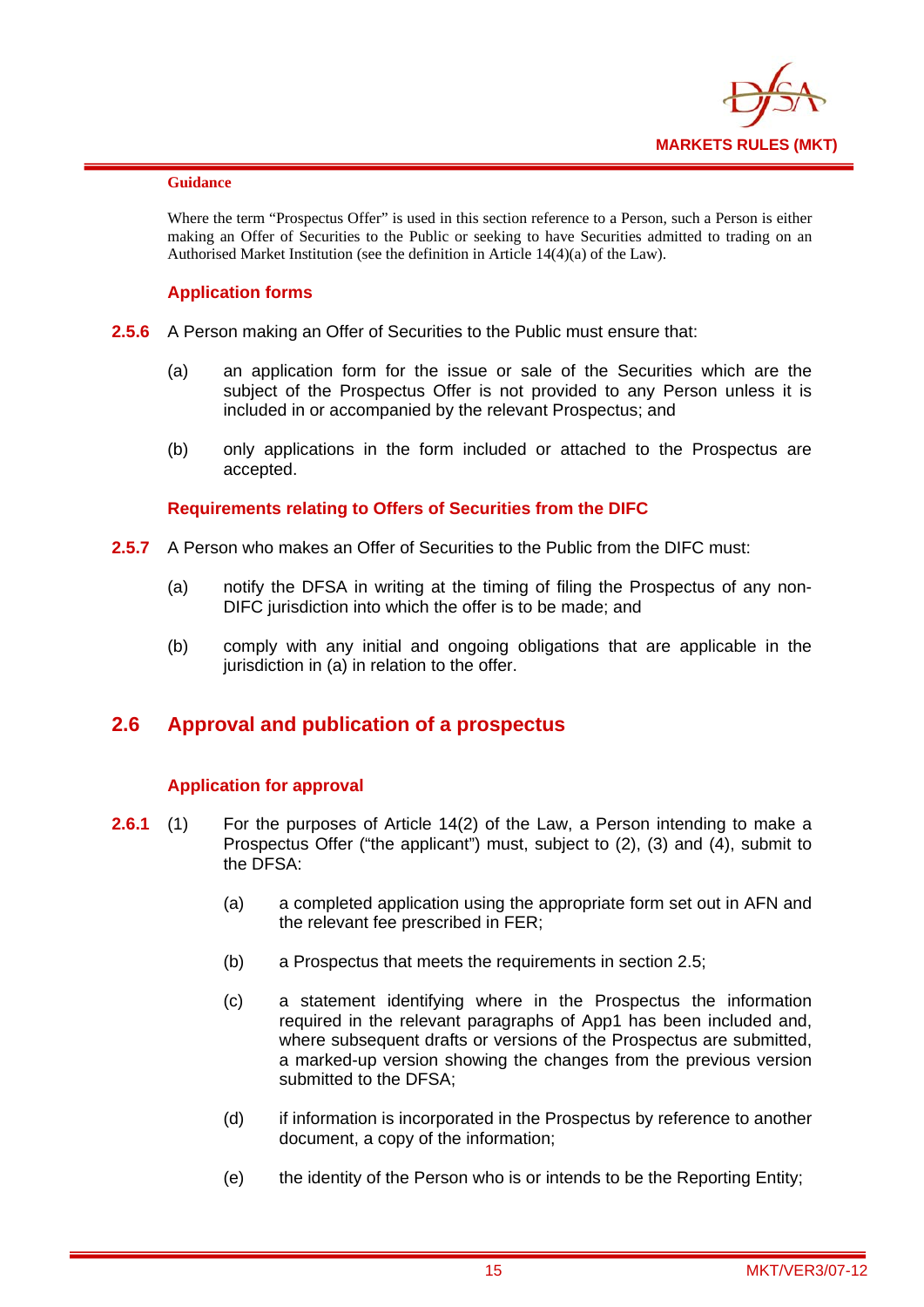

- (f) contact details of two individuals who are sufficiently knowledgeable about the content of the Prospectus to be able to answer queries of the DFSA during business hours; and
- (g) any other information that the DFSA may require.
- (2) The application in (1) must be submitted to the DFSA:
	- (a) in the case of an applicant who has not made a previous Public Offer, at least 20 business days prior to the intended date on which the applicant expects the Prospectus to be approved;
	- (b) in other cases, at least 10 business days prior to the date on which the applicant expects the Prospectus to be; and
	- (c) in the case of a Supplementary Prospectus, as soon as reasonably possible.
- (3) If the Prospectus comprises multiple documents, the application for approval must be made using the appropriate form in AFN in relation to one or more of those separate documents.
- (4) In the case of a Supplementary Prospectus, the application for approval must:
	- (a) be made using the appropriate form in AFN;
	- (b) accompanied by the relevant fee prescribed in FER; and
	- (c) comply with the requirements in Rule 2.9.1.

#### **Approval of a prospectus**

- **2.6.2** (1) The DFSA will only approve a Prospectus which has been filed with the DFSA in accordance with Rule 2.6.1 as soon as reasonably practicable where:
	- (a) it is reasonably satisfied that:
		- (i) the Prospectus meets all the applicable requirements in the Law and the Rules; and
		- (ii) it is satisfied that the Board of Directors of the Undertaking whose Securities are to be offered complies with, and has adequate systems and controls in place to ensure on-going compliance with, the applicable requirements; and
	- (b) it has received all the necessary consents as required under the requirements in this chapter.
	- (2) A Prospectus filed with the DFSA is not an Approved Prospectus for the purposes of Article 14(2) unless the DFSA has issued to the applicant a notice stating its approval:
		- (a) of the Prospectus or the Supplementary Prospectus as the case may be; and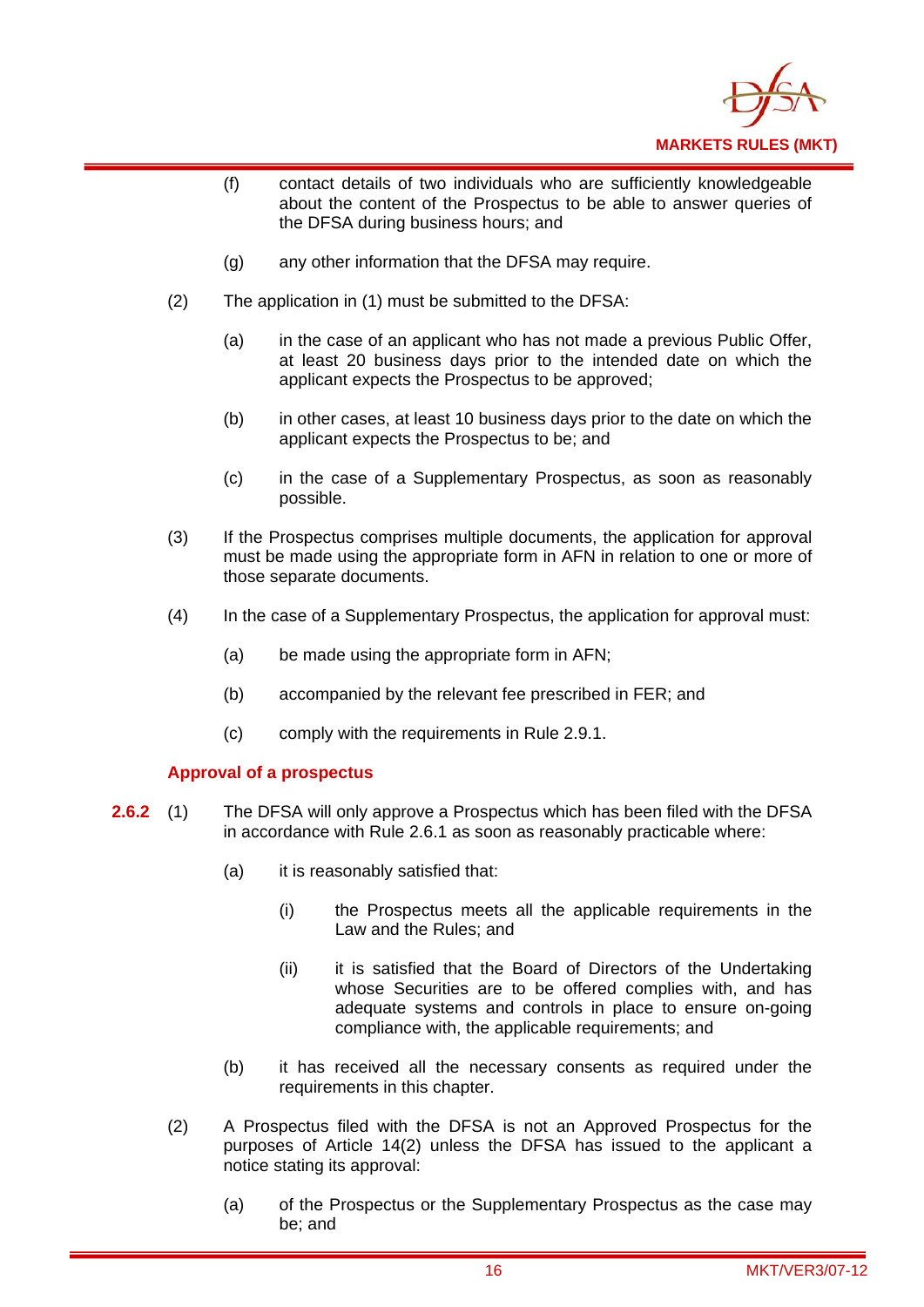

- (b) in the case of a Prospectus in (a) comprising multiple documents, of all the multiple documents.
- (3) Where the DFSA does not approve a Prospectus as specified in (2), it must notify the applicant as soon as reasonably practicable that the Prospectus has not been approved by the DFSA and the reasons for not doing so.
- (4) The Regulatory Appeals Committee has the jurisdiction to hear and determine any appeal in relation to a decision by the DFSA not to approve a Prospectus.

- 1. A Person intending to apply to the DFSA for approval of a Prospectus pursuant to Rule 2.6.1(1) should consider submitting a draft Prospectus for preliminary review by the DFSA prior to formally submitting the Prospectus for DFSA approval. See the RPP Sourcebook for procedures for applying for DFSA approval.
- 2. The formal approval of a Prospectus by the DFSA will not prevent the use by the DFSA of its powers, such as the stop order power in Article 25 of the Law, in circumstances where the need for such action is subsequently identified. For example, if the DFSA becomes aware, after the approval of the Prospectus, that it contains any misleading or deceptive information, or it breaches the Prospectus provisions in other respects, the DFSA may use its stop order power or take any other action as appropriate in the circumstances.

#### **Publication of a prospectus**

- **2.6.3** (1) After a Prospectus has been approved by the DFSA, it must be made available to the public as soon as is reasonably practicable, and in any case, at a reasonable time in advance of, and at the latest at the beginning of, the making of the Public Offer.
	- (2) An Approved Prospectus is deemed to be made available to the public for the purposes of (1) when such a Prospectus is published:
		- (a) in printed form, to be made available free of charge to the public at the registered office of any one or more of the following:
			- (i) the Person making the Public Offer;
			- (ii) any Authorised Firm appointed by the Person in (a) to act as the placement or selling agent in respect of the offer; or
			- (iii) if applicable, the relevant Authorised Market Institution on which the Securities are to be traded; or
		- (b) in an electronic form on the website of any one or more Persons referred to in (b).
	- (3) The content and format of the Prospectus made available to the public in accordance with (2) must at all times be identical to the version approved by the DFSA.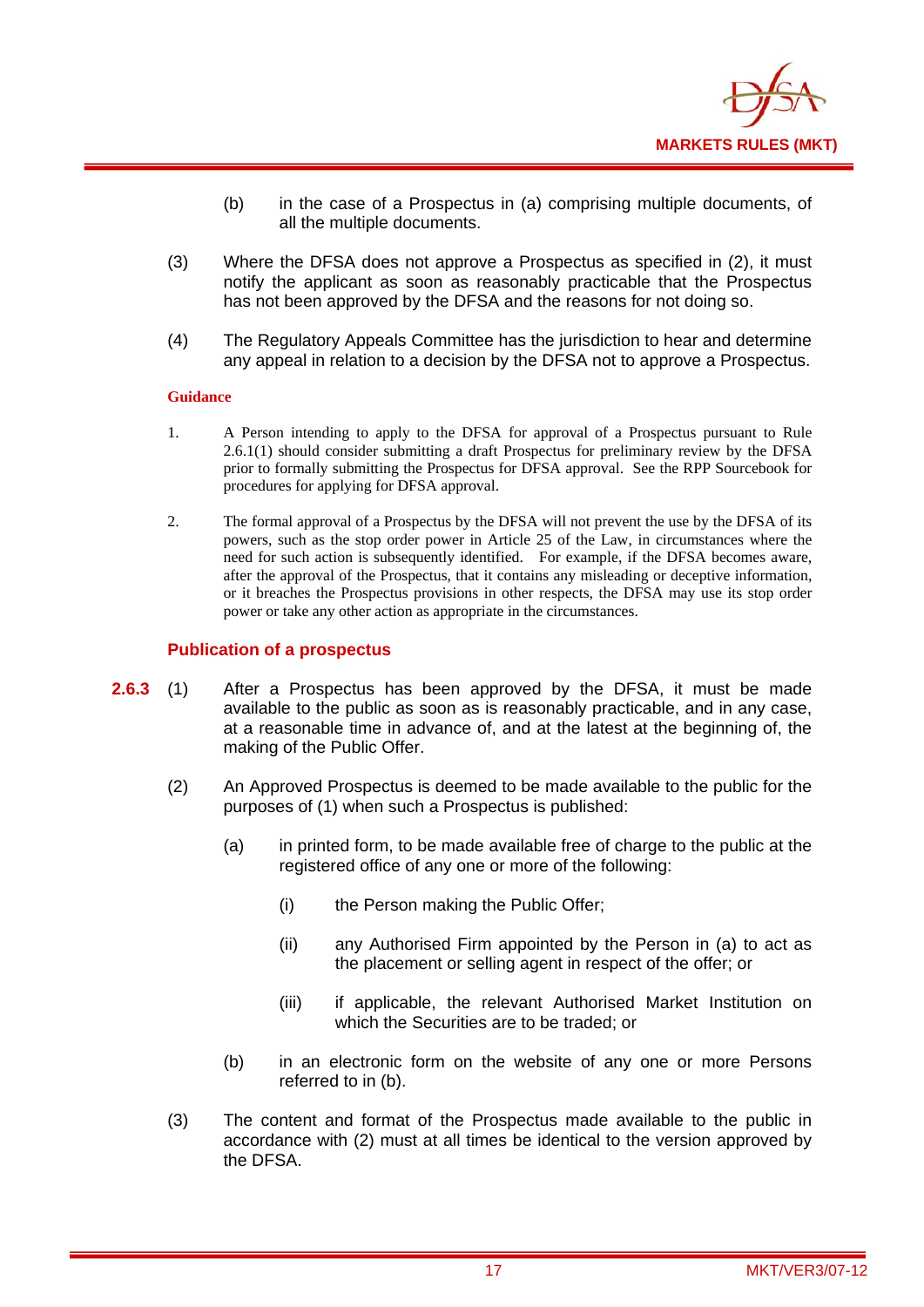

## **Duration of the validity of a prospectus**

- **2.6.4** (1) Except where an exemption under Rule 2.3.1 or 2.4.1 applies, the Securities to which a Prospectus relates must not be offered for subscription or sale under an Approved Prospectus unless that Prospectus is a current Prospectus.
	- (2) For the purposes of (1), an Approved Prospectus is current only for a period of 12 months from the date on which that Prospectus has been approved by the DFSA in accordance with Rule 2.6.2.
- **2.6.5** (1) A financial intermediary may make an Offer of Securities to the Public in reliance on an Approved Prospectus which has been produced by another Person ("issuer") in accordance with Rules 2.6.1 and 2.6.2 only in circumstances where:
	- (a) the Prospectus is a current Prospectus and meets all the relevant requirements relating to a Prospectus as specified in Part 2 of the Law and the Rules in this chapter;
	- (b) the financial intermediary has undertaken such due diligence and care as is reasonable for such a Person to undertake for the purposes of ensuring that the Prospectus meets the requirements in (a); and
	- (c) the issuer has given its prior written consent for the use of the Prospectus by the financial intermediary and that consent has been filed with the DESA and has not been withdrawn.
	- (2) Both the financial intermediary and the issuer of the Securities incur civil liability pursuant to Article 24 of the Law for a Prospectus referred to in (1).
	- (3) For the purposes of this Rule, a "financial intermediary" is an Authorised Firm or a Person licensed and supervised by a Financial Services Regulator.

#### **Guidance**

- 1. In order to meet the obligation in Rule 2.6.5(1)(b), a Financial Intermediary should undertake a review of the Prospectus to ensure that it does not contain any obvious misleading or deceptive information or omissions that would be reasonably apparent to a Financial Intermediary assessing and analysing the Prospectus.
- 2. The Financial Intermediary and the issuer of the Securities may be able to rely on the defences provided in Articles 21 and 22 of the Law against any action brought against that Person for a breach of the requirements relating to the applicable Prospectus requirements.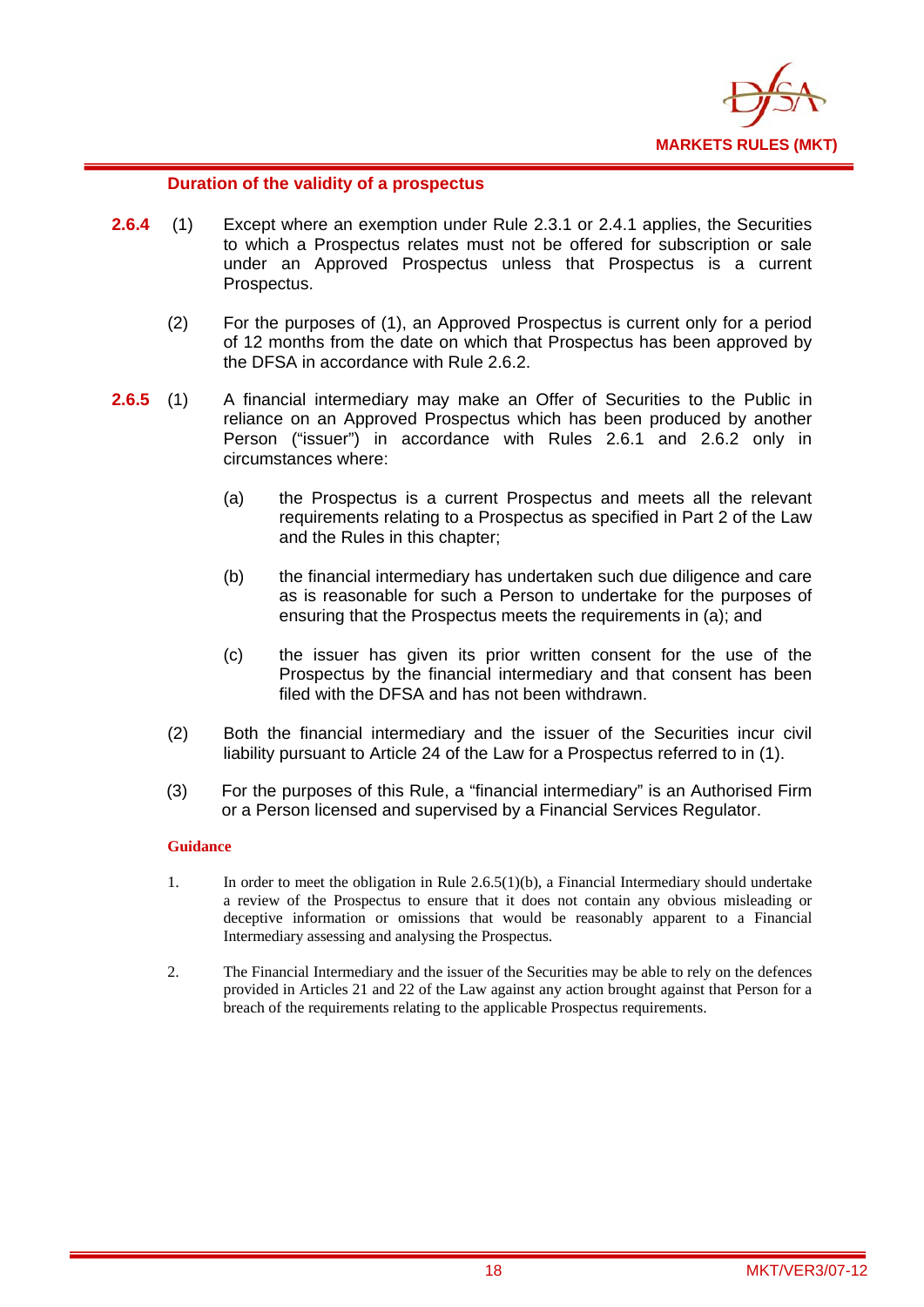

## **2.7 Offer documents from other jurisdictions**

- **2.7.1** (1) The DFSA may, subject to (2), approve an offer document produced under legislation in a jurisdiction other than the DIFC for the purposes of meeting the Prospectus requirements in this chapter where:
	- (a) it is satisfied that:
		- (i) the Prospectus contains information equivalent to that which is required for a Prospectus in this chapter; and
		- (ii) the offeror meets all the other requirements relating to a Prospectus Offer as prescribed in the Rules; or
	- (b) the other jurisdiction provides a level of regulation relating to the offer which is acceptable to the DFSA.
	- (2) The DFSA may, subject to (3), approve an offer document referred to in (1) in accordance with the requirements and procedures set out in section 2.6 and, subject to such conditions or restrictions imposed by the DFSA as it sees fit.
	- (3) An application for approval of an offer document produced in accordance with the legislation in a jurisdiction other than the DIFC must:
		- (a) be made using the appropriate form in AFN;
		- (b) be accompanied by the relevant fee prescribed in FER; and
		- (c) include:
			- (i) where the offer document referred to in (1) is not in the English language, an English translation acceptable to the DFSA; and
			- (ii) a clear statement that it is an offer document prepared in accordance with the requirements applicable in the relevant jurisdiction and not in the DIFC.
	- (4) An offer document referred to in (1) is an Approved Prospectus for the purposes of Article 14(1) of the Law where it has been approved by the DFSA in accordance with the requirements in this Rule and section 2.6.

#### **Guidance**

A Person considering filing an offer document pursuant to Rule 2.7.1 should approach the DFSA at the earliest possible time to discuss how to proceed. This is because the DFSA will undertake the assessment required under Rule 2.7.1 on a case-by-case basis. See Guidance item 1 under Rule 2.6.2 for details relating to the DFSA Prospectus approval process.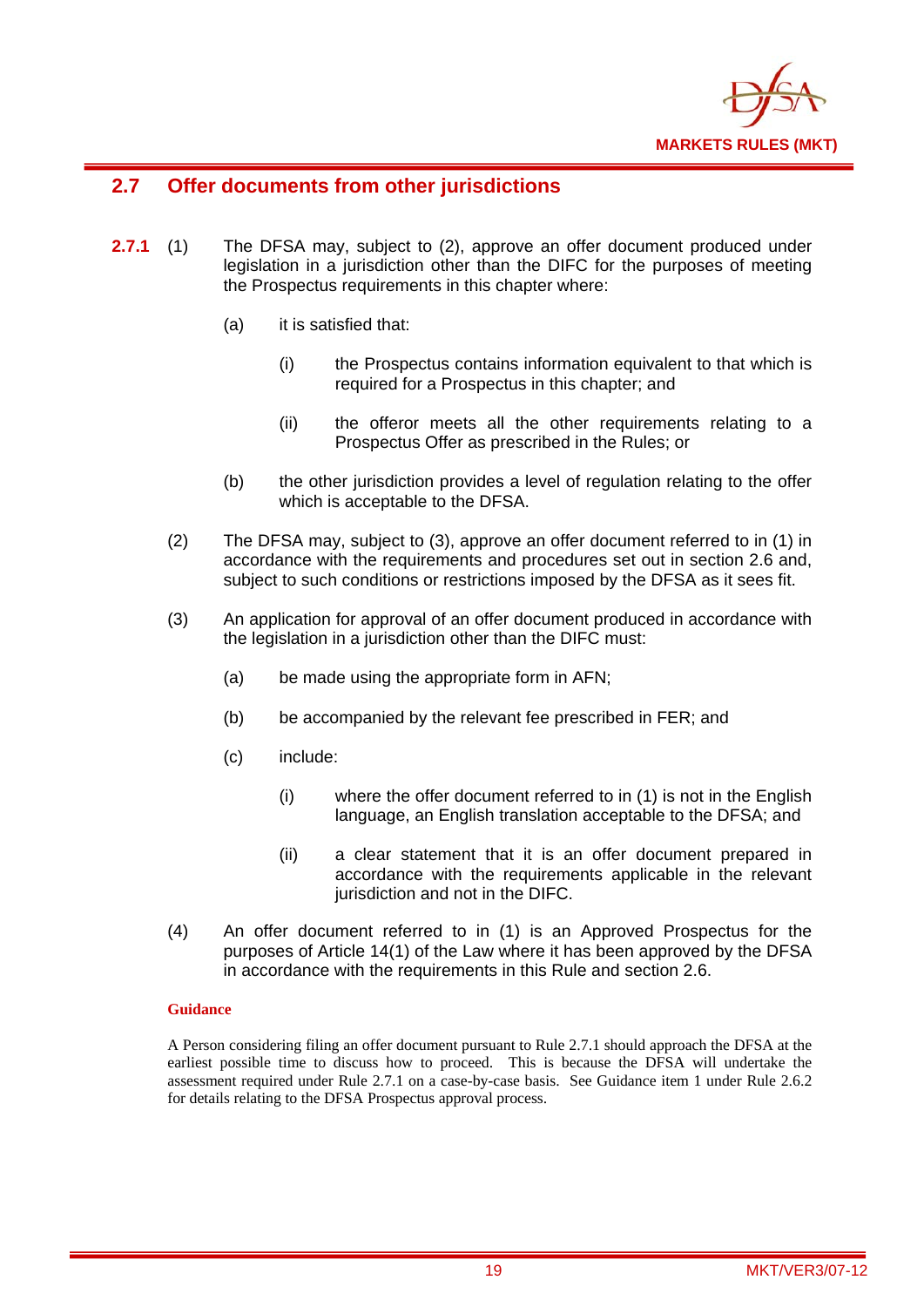

## **2.8 Incorporation by reference**

- **2.8.1** (1) Subject to (3), where a requirement in this chapter requires disclosure of information in a Prospectus, the Person making the Prospectus Offer may incorporate that information by reference to another source of information, provided that:
	- (a) the source of information is publicly available on a continuing basis;
	- (b) the information is clearly set out and easily accessible in that source;
	- (c) the information is in the English language; and
	- (d) the information can be accessed without charge.
	- (2) A reference must also contain sufficient information to enable an investor to decide whether to obtain the information or any part of it.
	- (3) A Summary must not incorporate information by reference.

#### **Guidance**

Information that may generally be incorporated by reference includes instruments or statute of incorporation of a company, annual reports, periodic financial reports and listing particulars.

**2.8.2** A Person who makes a Prospectus Offer must provide a copy of any information incorporated by reference under this section free of charge to any Person who requests it during the Offer Period.

## **2.9 Notification of material changes during the currency of the prospectus**

- **2.9.1** (1) If, during the currency of the Prospectus:
	- (a) there is a significant change in, or a material mistake or inaccuracy affecting, any matter contained in the Prospectus; or
	- (b) a significant new matter arises,

the Person making the Prospectus Offer must produce a Supplementary Prospectus in accordance with the requirements in this Rule.

- (2) For the purpose of (1), 'significant' or 'material' means information which an investor would reasonably require for the purpose of making an informed assessment relating to the Securities to which the Prospectus relates.
- (3) In the case of a Prospectus Offer, the Person required to produce the Supplementary Prospectus under (1) must:
	- (a) make a clear statement that it is a Supplementary Prospectus;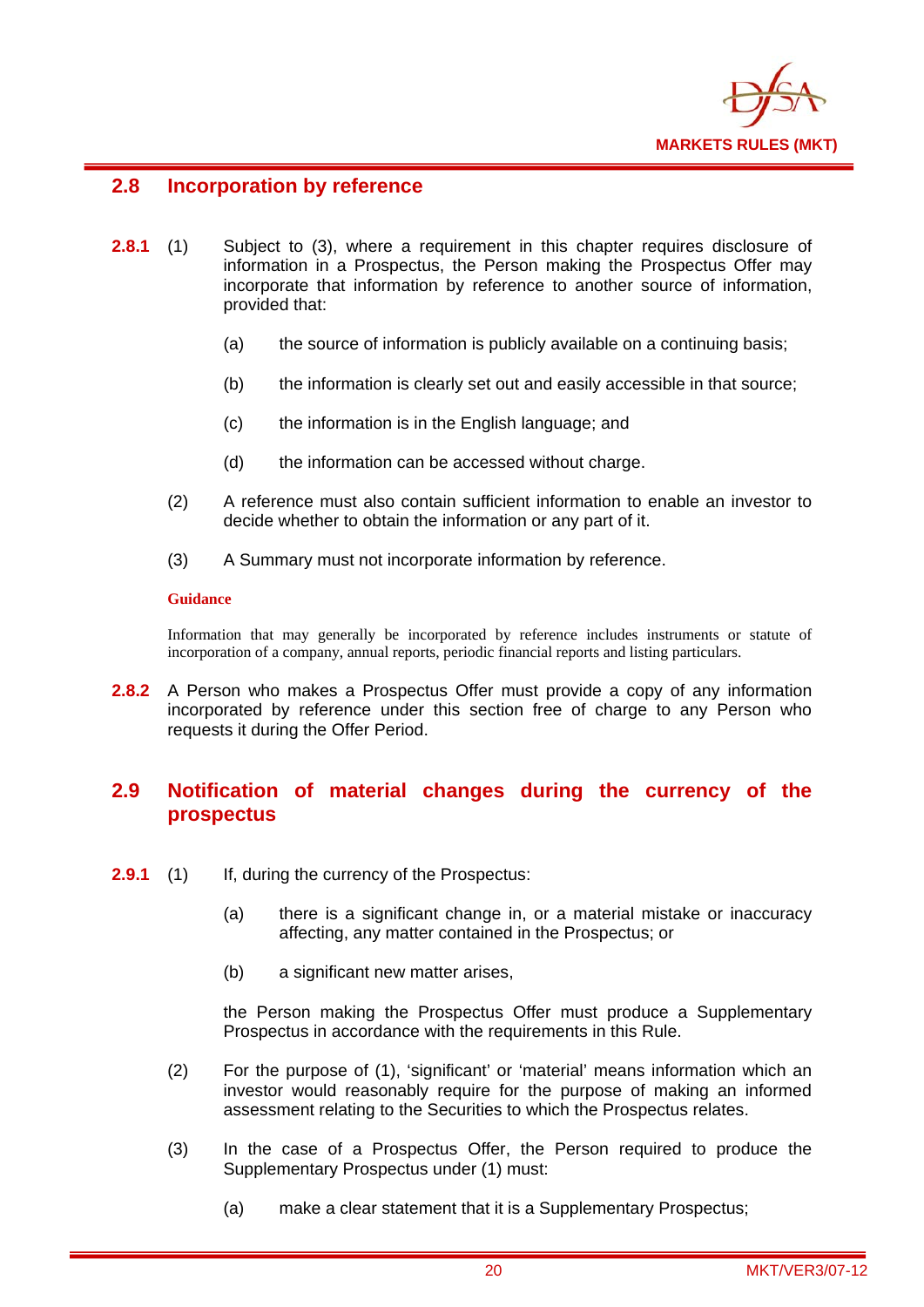

- (b) comply with the requirements in section 2.6 relating to the approval of a Supplementary Prospectus; and
- (c) ensure that the Supplementary Prospectus is available until the end of the Offer Period:
	- (i) in the same media and through the same channels as the original Prospectus; and
	- (ii) to each offeree free of charge; and
- (d) provide the Supplementary Prospectus without undue delay to each Person who has subscribed for or offered to purchase the Securities in reliance on the initial Prospectus.
- (4) For the purposes of complying with (3), if the Prospectus comprises a Registration Statement and a Securities Note, the Supplementary Prospectus must consist of an updated Registration Statement and Securities Note.

Particular care should be taken so that the financial information in a Prospectus is not outdated. For example, in respect of the last year of audited financial information included in a Prospectus, such information is required, under Rule A1.1.1 (item 7.1) of App2, not to be older than 18 months from the date of the Registration Statement where the issuer includes audited interim financial statements in the Registration Statement and, not to be older than 15 months, if such interim financial statements are unaudited.

- **2.9.2** Where Rule 2.9.1 applies, any reference in these Rules to a Prospectus must be read as a reference to a Prospectus as amended by a Supplementary Prospectus unless the context requires otherwise.
- **2.9.3** When a Supplementary Prospectus has been filed for the purposes of the requirement in Rule 2.9.1(1), the Person responsible for producing the Supplementary Prospectus must:
	- (a) inform offerees of their right to confirm or withdraw any subscription or offer made on the basis of the original Prospectus and the manner in which to do so; and
	- (b) allow the offeree a period of at least seven business days from the date of receipt of the Supplementary Prospectus in which to confirm or withdraw its subscription or offer.

## **2.10 Prospectus liability**

- **2.10.1** (1) For the purposes of Article 15(5)(b) of the Law, the following Persons are prescribed as liable for a Prospectus and its content:
	- (a) the Person making a Prospectus Offer;
	- (b) where the Person in (1)(a) is a Body Corporate: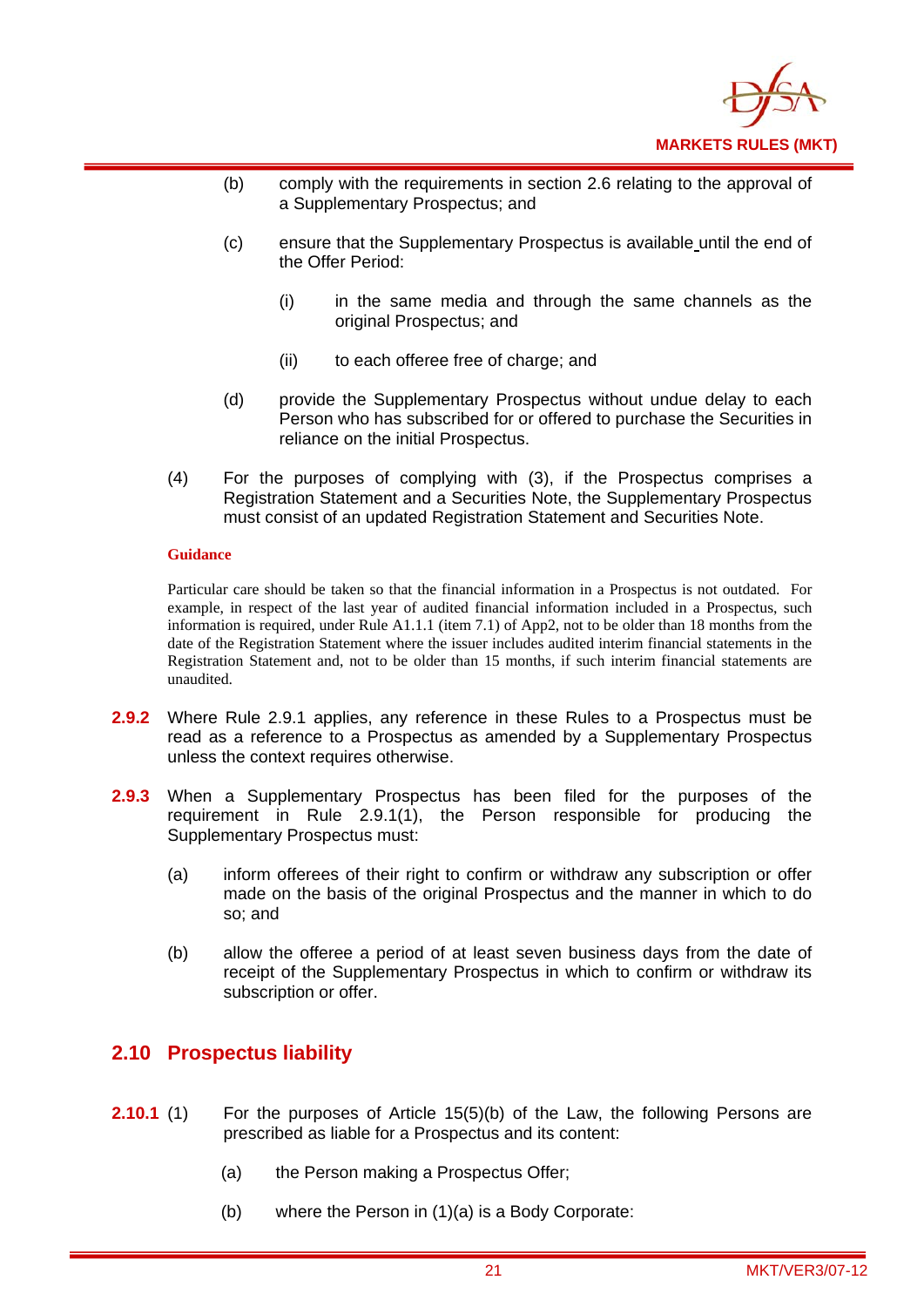

- (i) each Person who is a Director of that Body Corporate at the time when the Prospectus Offer is being made;
- (ii) each Person who has consented to be named, and is named, in the Prospectus as a Director or as having agreed to become a Director of that body either immediately or at a future time;
- (c) each Person who accepts, and is stated in the Prospectus as having accepted responsibility for the Prospectus or for any part thereof;
- (d) each Person who is deemed to accept responsibility for any part of a Prospectus under these Rules; and
- (e) each Person not falling within any of the foregoing paragraphs who has authorised the contents of the Prospectus or any part thereof.
- (2) A Person who has accepted liability for or authorised only part of the content of any Prospectus under (1)(c) or (d) is liable only for that part and only if it is included substantially in the same form and context as the Person agreed to for inclusion in the Prospectus.
- (3) Nothing in (1) makes a Person liable for any part of a Prospectus by reason only of giving advice as to its content in a professional capacity to a Person specified in (1)(a) to (e).
- **2.10.2** (1) For the purposes of liability under Article 24(1) of the Law, an Expert is a Person accepting responsibility for any statement or report included in whole or in part in a Prospectus if he has given written consent to such inclusion.
	- (2) An Expert in (1) is a Person, in relation to a matter, whose profession or reputation gives authority to a statement or report made by him in relation to that matter.
- **2.10.3** A Person responsible for making a Prospectus Offer must:
	- (a) keep a record of any consent received under Rule 2.10.2(1); and
	- (b) include a statement in the Prospectus that the Expert has consented to the inclusion of his statement or report.

## **2.11 Exceptions from liability**

- **2.11.1** (1) Pursuant to Article 24(2) of the Law, a Person is hereby prescribed as not incurring civil liability for any loss arising from any misleading or deceptive statement or omission in a Prospectus if any of the circumstances specified in  $(2) - (6)$  apply.
	- (2) Without prejudice to Article 21 of the Law, a Person does not incur civil liability under Article 24(1) of the Law if that Person can show that: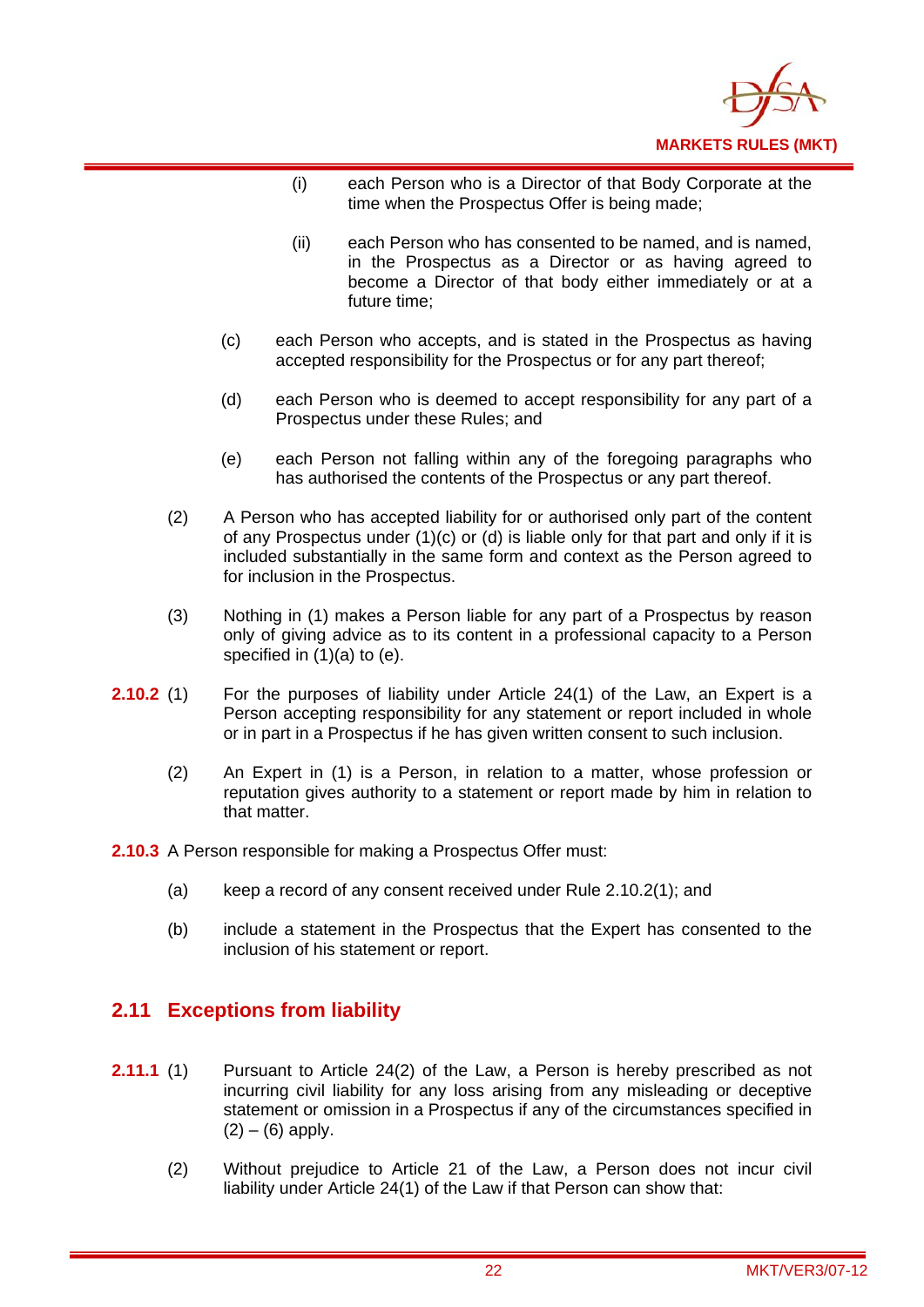

- (a) the statement was true and not misleading or that the matter the omission of which caused the loss was properly omitted;
- (b) he made all enquiries that were reasonable in the circumstances and believed that there was no misleading or deceptive statement or omission in the Prospectus; or
- (c) before the Securities were acquired by any Person in reliance on the Prospectus, he had taken all such steps as were reasonable for him to have taken to secure that a correction was promptly made and brought to the attention of the Persons likely to acquire the Securities in question.
- (3) A Person does not incur any liability under Article 24(1) of the Law for any loss in respect of Securities caused by any misleading or deceptive statement or omission purporting to be made by or on the authority of an Expert which is, and is stated to be, included in the Prospectus with the Expert's consent at the time when the Prospectus was approved by the DFSA and published if:
	- (a) he believed on reasonable grounds that the Person was an Expert and had consented to the inclusion in the Prospectus of a statement or report made by that Expert in the form and context in which such a statement or report was included in the Prospectus;
	- (b) he believed on reasonable grounds that the statement or report was true and not misleading or that the matter, the omission of which caused the loss, was properly omitted;
	- (c) he made all enquiries that were reasonable in the circumstances and believed that there was no misleading or deceptive statement or omission in the Expert's statement included in the Prospectus; or
	- (d) before the Securities were acquired by any Person in reliance of the Prospectus, he had taken all such steps as it was reasonable for him to have taken to secure that a correction was promptly brought to the attention of Persons likely to acquire the Securities in question.
- (4) Without prejudice to (2) and (3), a Person does not incur any liability under Article 24(1) of the Law for any loss in respect of any Securities caused by any statement or omission as is mentioned in that Article if:
	- (a) before the Securities were acquired by any Person, a correction or, where the statement was such as is mentioned in (2)(c), the fact that the Expert was not competent or had not consented to the inclusion of the statement attributed to that Expert in the Prospectus had been published in a manner designed to bring to the attention of Persons likely to acquire the Securities in question; or
	- (b) he took all such steps as it was reasonable for him to take to secure such publication and believed on reasonable grounds that such a publication had taken place before the Securities were acquired.
- (5) A Person does not incur any liability under Article 24(1) of the Law for any loss resulting from a statement made by a public official or contained in a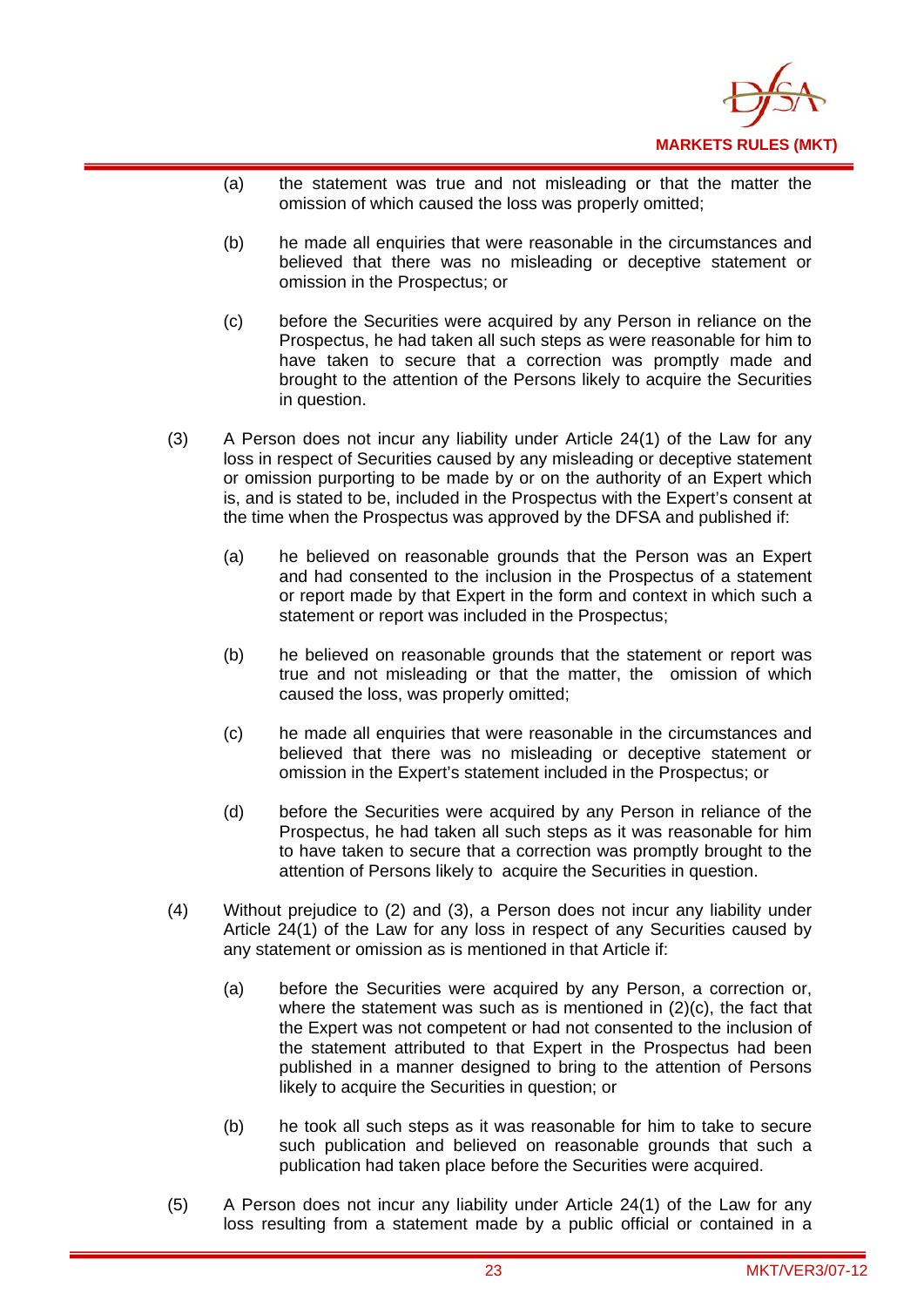

official public document which is included in the Prospectus if the statement is accurately and fairly reproduced.

- (6) A Person does not incur any liability under Article 24(1) of the Law if the Person incurring the loss acquired the Securities in question with knowledge:
	- (a) that the statement was false or misleading;
	- (b) of the omitted matter or of the change; or
	- (c) of the new matter or inaccuracy.

## **2.12 Financial promotions**

- **2.12.1** (1) A Person who makes a Prospectus Offer must not, and must ensure that any agent of that Person or a member of its Group or other Persons associated or connected with the Prospectus Offer do not, during the Offer Period, make a Financial Promotion relating to a Prospectus Offer unless the Financial Promotion:
	- (a) states that a Prospectus has been approved by the DFSA and published or is to be published; and
	- (b) gives an address from which a Prospectus is or will be made available in the DIFC or provides a link to a website from which the Prospectus can be accessed.
	- (2) Where a Person making a Prospectus Offer uses a Prospectus that comprises multiple documents as provided in Rule 2.5.1(1), the obligation to give or provide access to a Prospectus in (1)(b) means giving or providing access to all the documents comprising the Prospectus.

#### **Guidance**

The requirements relating to Financial Promotions in Rule 2.12.1 do not apply, due to the definitional exclusion provided in Article 12(1) of the Law, to any communication:

- a. made in connection with the trading of Securities on an Authorised Market Institution or Regulated Exchanges;
- b. made for the purposes of complying with the on-going reporting requirements of an Authorised Market Institution or the DFSA; or
- c. which is an Exempt Communication as defined in Rule 2.2.1.

## **2.13 Miscellaneous**

**2.13.1** The DFSA may require a Prospectus Offer to be underwritten by an underwriter acceptable to the DFSA.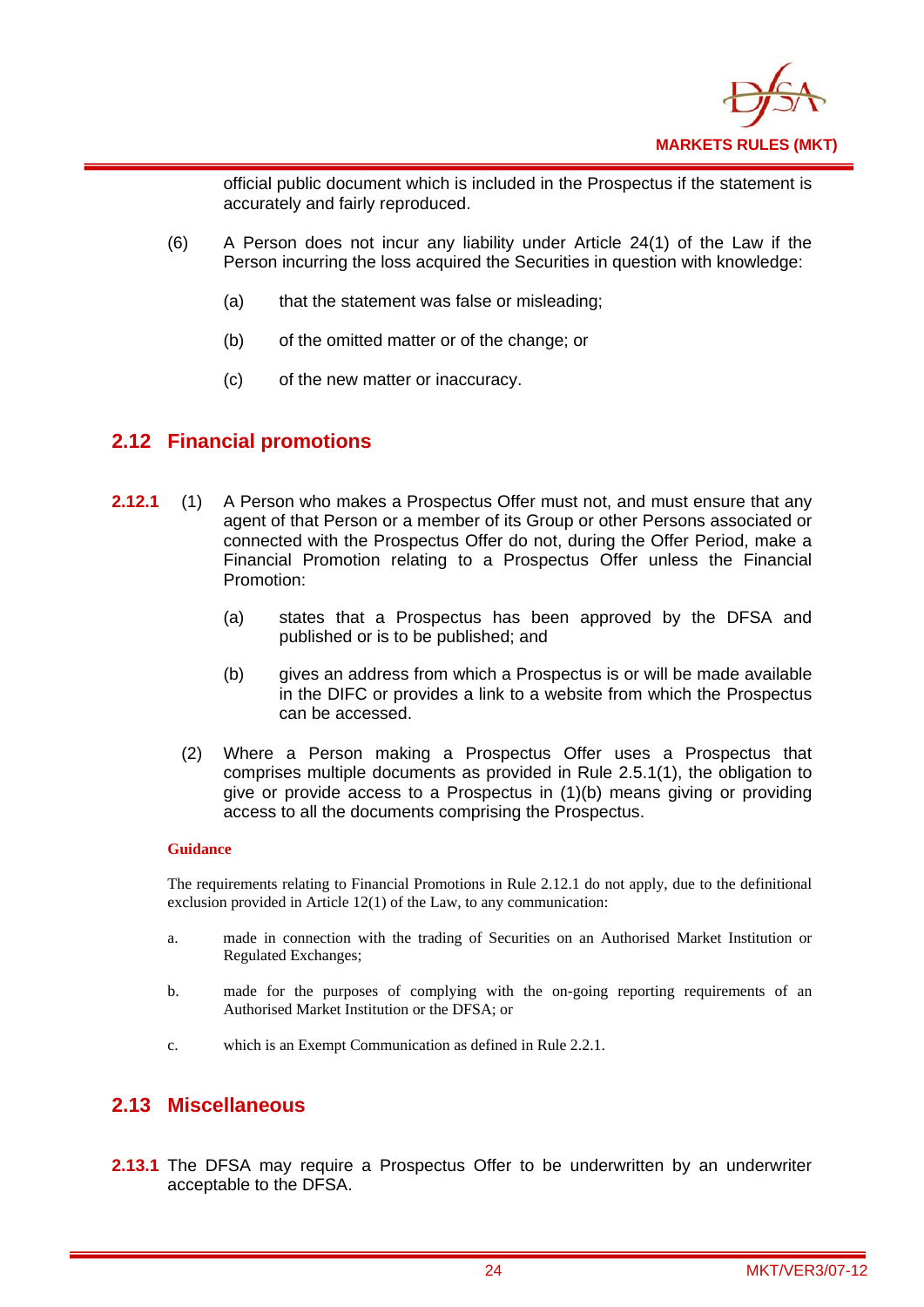

- **2.13.2** If one or more Directors of an issuer are offering Shares they hold in the issuer as part of a Prospectus Offer, an issuer must ensure that the Prospectus contains a prominent statement of:
	- (a) the identity of each Directors offering his Shares; and
	- (b) the number of Shares such a Director is offering, and the proportion of the issuers share capital represented by the holding of that Director.
- **2.13.3** (1) The DFSA may, during the Offer Period or such other longer period as specified, impose a requirement that the monies held by a Person making a Prospectus Offer or his agent pursuant to the Prospectus Offer or issuance are held in an escrow account for a specified period and on specified terms.
	- (2) The DFSA may also require the appointment of a paying agent during the offer period.

See also section 3.4 which contains additional restrictions relating to dealings by Restricted Persons which may apply to executive Directors.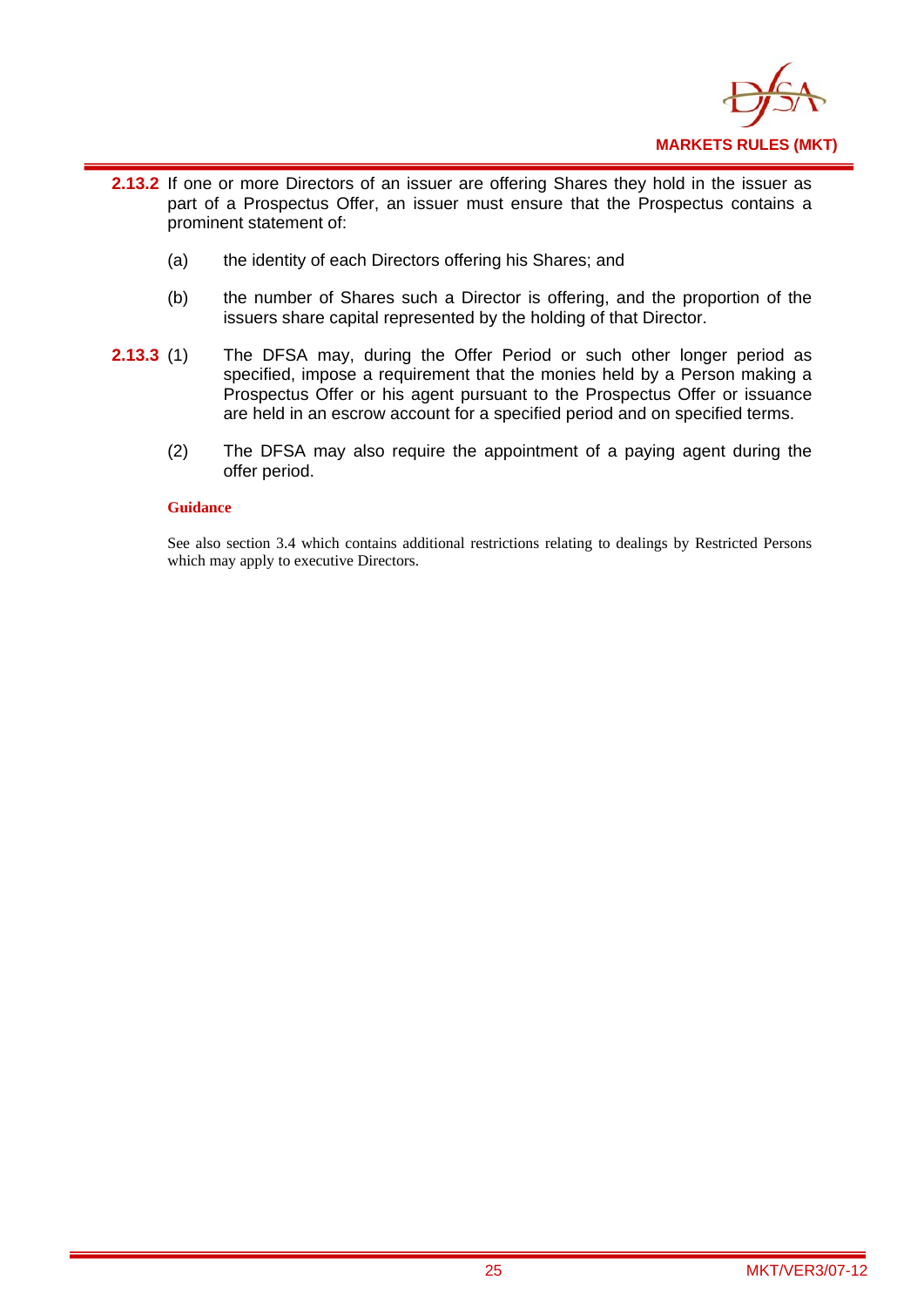

## **3 GOVERNANCE OF REPORTING ENTITIES**

#### **Guidance**

Governance requirements set out under this Part are designed for the purposes of Article 39 of the Law.

## **3.1 Application**

- **3.1.1** (1) This chapter applies to every Reporting Entity except where a narrower application is provided in respect of any particular class of Securities.
	- (2) This chapter does not apply to a Reporting Entity of a Listed Fund.

#### **Guidance**

See Chapter 6 for the governance requirements applicable to Reporting Entities of Listed Funds.

## **3.2 Corporate governance principles**

#### **Application**

**3.2.1** This section applies to a Reporting Entity in respect of Shares, and the Board of Directors ("the Board") of such a Reporting Entity.

#### **Corporate governance principles**

**3.2.2** Pursuant to Article 39(2)(a) of the Law, the principles in Rules 3.2.3 to 3.2.9 are hereby prescribed as "the Corporate Governance Principles".

#### **Guidance**

- 1. The Corporate Governance Principles in this section apply to Reporting Entities as mandatory high level requirements. App4 sets out best practice standards that may be adopted by a Reporting Entity to achieve compliance with these principles.
- 2. The best practice standards in App4 are designed to provide a degree of flexibility so that a Reporting Entity can achieve outcomes intended by the Corporate Governance Principles whilst taking into account the nature, scale and complexity of its business.
- 3. Generally, if a Reporting Entity does not adopt the best practice standards set out in App4, or adopts them only partially, the DFSA would expect the reasons for doing so and any alternative measures adopted to achieve the outcomes intended by the Corporate Governance Principles to be disclosed in the Prospectus and thereafter pursuant to disclosure required under Rule 3.2.10. Any inaccurate or false representations would breach the prohibition against misleading and deceptive statements in Article 20 of the Law.

#### **Principle 1 – Board of directors**

**3.2.3** Every Reporting Entity must have an effective Board of Directors which is collectively accountable for ensuring that the Reporting Entity's business is managed prudently and soundly.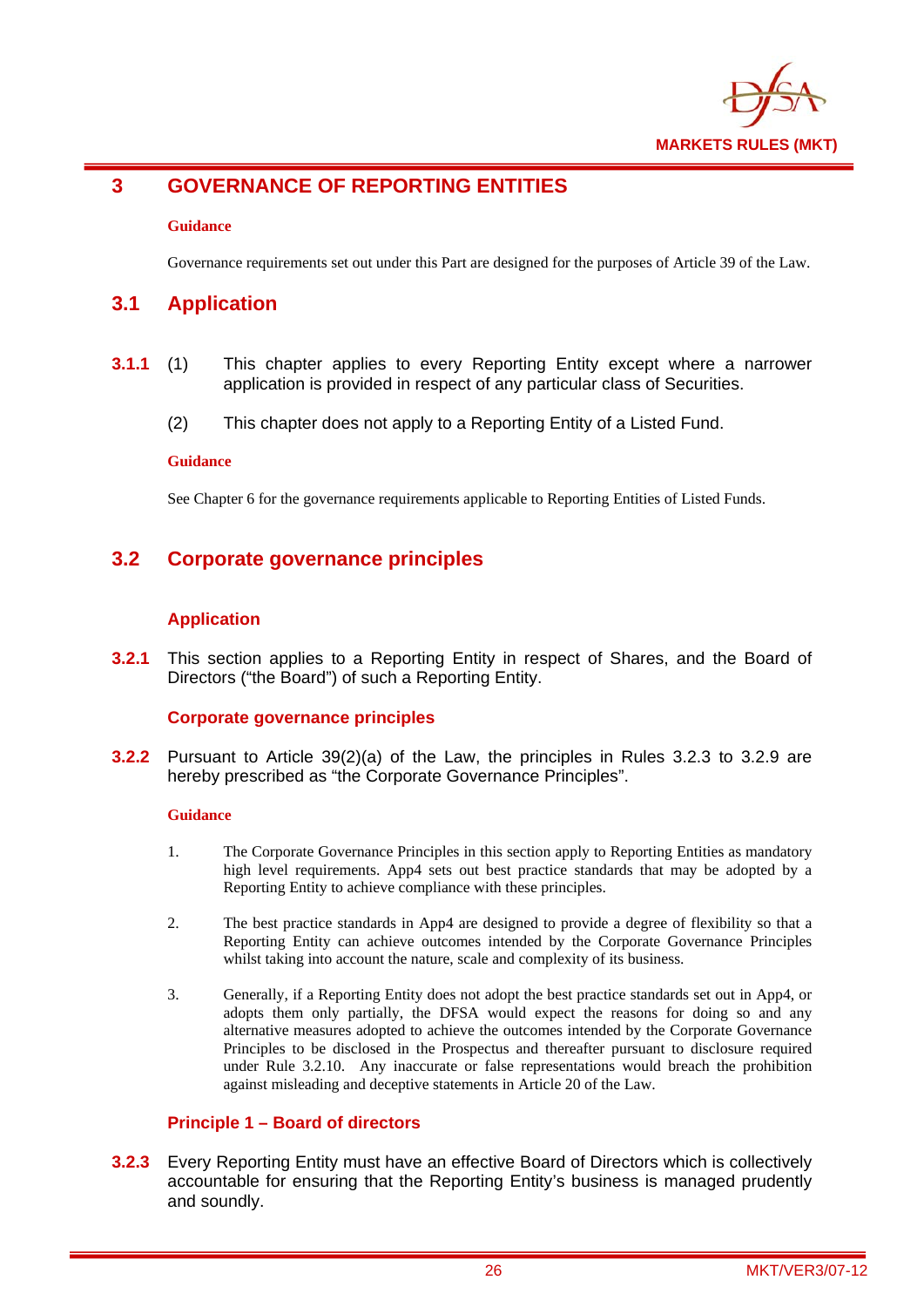

#### **Principle 2 – Division of responsibilities**

**3.2.4** The Board of Directors must ensure that there is a clear division between the board's responsibility for setting the strategic aims and undertaking the oversight of the Reporting Entity and the Senior Management's responsibility for managing the Reporting Entity's business in accordance with the strategic aims and risk parameters set by the board.

#### **Principle 3 – Board composition and resources**

**3.2.5** The Board of Directors, and its committees, must have an appropriate balance of skills, experience, independence and knowledge of the Reporting Entity's business, and adequate resources, including access to expertise as required and timely and comprehensive information relating to the affairs of the Reporting Entity.

#### **Principle 4 – Risk management and internal control systems**

**3.2.6** The Board of Directors must ensure that the Reporting Entity has an adequate, effective, well-defined and well-integrated risk management, internal control and compliance framework.

#### **Principle 5 – Shareholder rights and effective dialogue**

**3.2.7** The Board of Directors must ensure that the rights of shareholders are properly safeguarded through appropriate measures that enable the shareholders to exercise their rights effectively, promote effective dialogue with shareholders and other key stakeholders as appropriate, and prevent any abuse or oppression of minority shareholders.

#### **Principle 6 – Position and prospects**

**3.2.8** The Board of Directors must ensure that the Reporting Entity's financial and other reports present an accurate, balanced and understandable assessment of the Reporting Entity's financial position and prospects by ensuring that there are effective internal risk control and reporting requirements.

#### **Principle 7 – Remuneration**

**3.2.9** The Board of Directors must ensure that the Reporting Entity has remuneration structures and strategies that are well aligned with the long-term interests of the entity.

#### **Annual reporting on compliance**

- **3.2.10** The annual financial report of a Reporting Entity to which this section applies must:
	- (a) state whether the best practice standards specified in App4 have been adopted by the Reporting Entity for the purposes of complying with the Corporate Governance Principles;
	- (b) if the best practice standards in App4 have not been fully adopted or have been only partially adopted explain: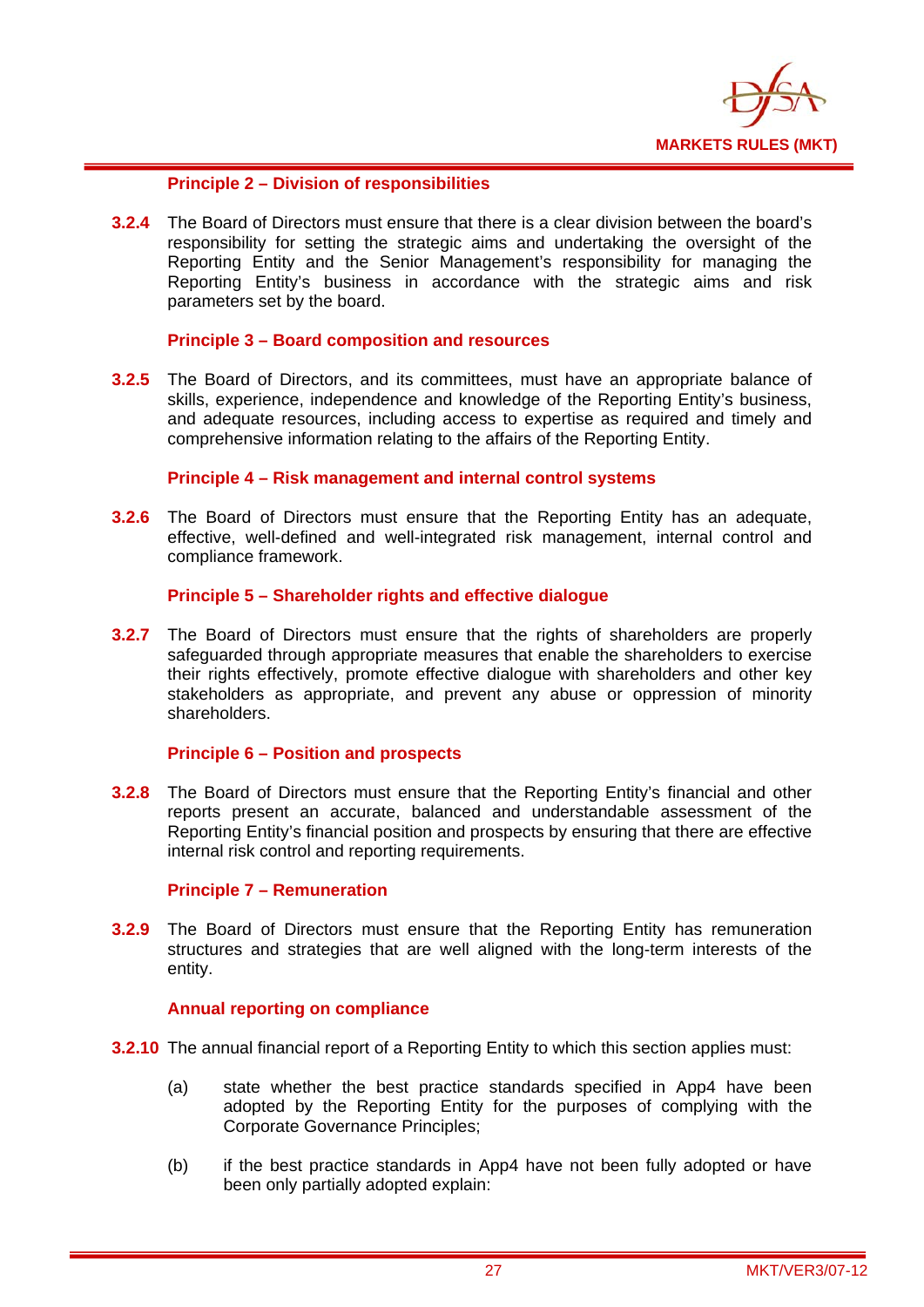

- (i) why the best practice standards were not adopted fully or adopted only partially, as is relevant; and
- (ii) what actions, if any, have been taken by the Reporting Entity to achieve compliance with the Corporate Governance Principles to the extent the relevant best practice standards were not adopted, or were only partially adopted; and
- (c) include a statement by Directors whether or not, in their opinion, the corporate governance framework of the Reporting Entity is effective in promoting compliance with the Corporate Governance Principles, with supporting information and assumptions, and qualifications if necessary.

- 1. Rule 3.2.10 reflects the "comply or explain" approach adopted by the DFSA in respect of the Corporate Governance Principles.
- 2. With regard to the opinion required under Rule 3.2.10(c), adequate information relating to the corporate governance framework of the Reporting Entity should be included to support the opinion, such as the identity of its chair, any committees of the Board and their role and membership, the chief executive and persons undertaking key control functions such as the head of compliance, risk control and internal audit and how their independence is achieved. See also the disclosure of information required under App2.

## **3.3 Directors duties and fair treatment of shareholders**

#### **Application**

- **3.3.1** (1) This section applies, subject to (2), to:
	- (a) the Board of Directors of a Reporting Entity in respect of Shares; and
	- (b) each individual Director who is a member of such a board.
	- (2) The requirement in Rule 3.3.3 applies to every Reporting Entity.

#### **Guidance**

- 1. Where a Person referred to in Rule 3.3.1(1) is required under any legislation applicable to such a Person to comply with a similar or more stringent requirement than the requirements in this section, compliance with those other requirements would be sufficient compliance for the purposes of the relevant requirement in this section.
- 2. For example, in the case of a reduction of share capital, more stringent procedures such as a special resolution (i.e. a vote of at least 75% of the shareholders in voting), may be required under the company law or other legislation applicable to a Reporting Entity in its jurisdiction of incorporation. Where this is the case, compliance with the more stringent requirements applicable to the Reporting Entity suffices for the purposes of compliance with the requirements in this section dealing with a shareholder approval by simple majority in Rule 3.3.8.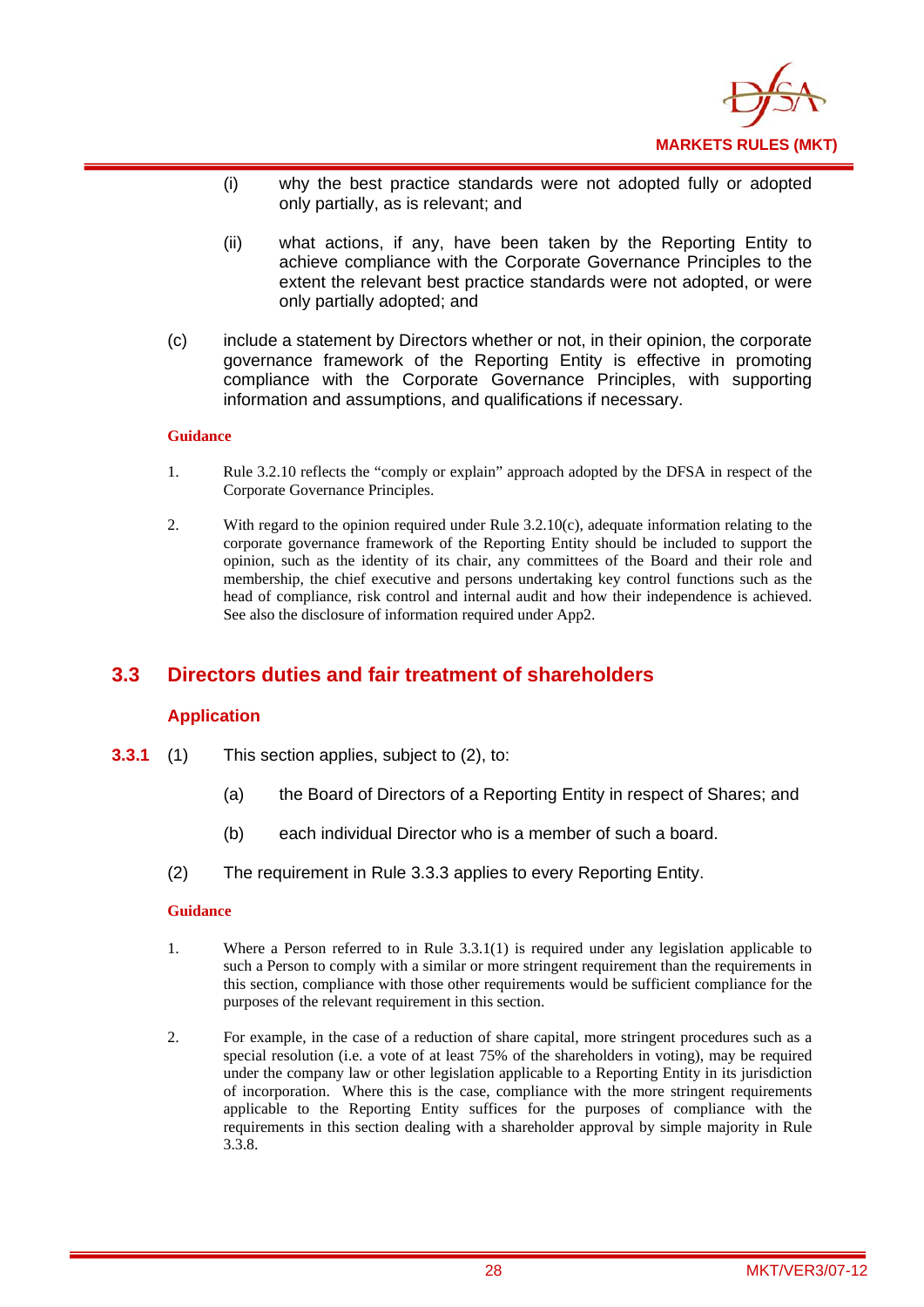

#### **Directors' duties**

- **3.3.2** A Director of a Reporting Entity must act:
	- (a) on a fully informed basis;
	- (b) in good faith,
	- (c) honestly;
	- (d) with due diligence and care, and
	- (e) in the best interests of the Reporting Entity and its shareholders.

#### **Guidance**

In order to meet the obligation to act with due diligence and care, a Director should (amongst other things) ensure that he has enough time and capacity available to devote to the job. See also the best practice standards in App4 which apply to Directors of Reporting Entities who are subject to Corporate Governance Principles.

#### **Equality of treatment**

**3.3.3** The Board of Directors of a Reporting Entity must ensure equality of treatment of all holders of Securities of a particular class or type in respect of all rights attaching to the Securities of that class or type of Securities.

#### **Reduction of share capital**

- **3.3.4** The Board of Directors of a Reporting Entity must ensure that a Reporting Entity does not purchase its own Shares unless:
	- (a) the purchase does not materially prejudice the Reporting Entity's ability to pay its creditors;
	- (b) it has obtained prior approval of shareholders in meeting by a majority vote; and
	- (c) prior to the meeting seeking the consent referred to in (b), the notice of the meeting and any accompanying documents relating to the purchase is filed with the DFSA.

#### **Pre-emption rights**

**3.3.5** The Board of Directors of a Reporting Entity must, except where otherwise provided in the constituent documents of the Reporting Entity, ensure that a Reporting Entity provides pre-emption rights under which, on an issue of Shares by the Reporting Entity for cash, the shareholders of the Reporting Entity are offered any Shares to be issued in proportion to their existing holdings prior to the Shares being offered to third parties, unless there is prior approval of the issue of Shares without pre-emption rights by shareholders in meeting, by a majority vote.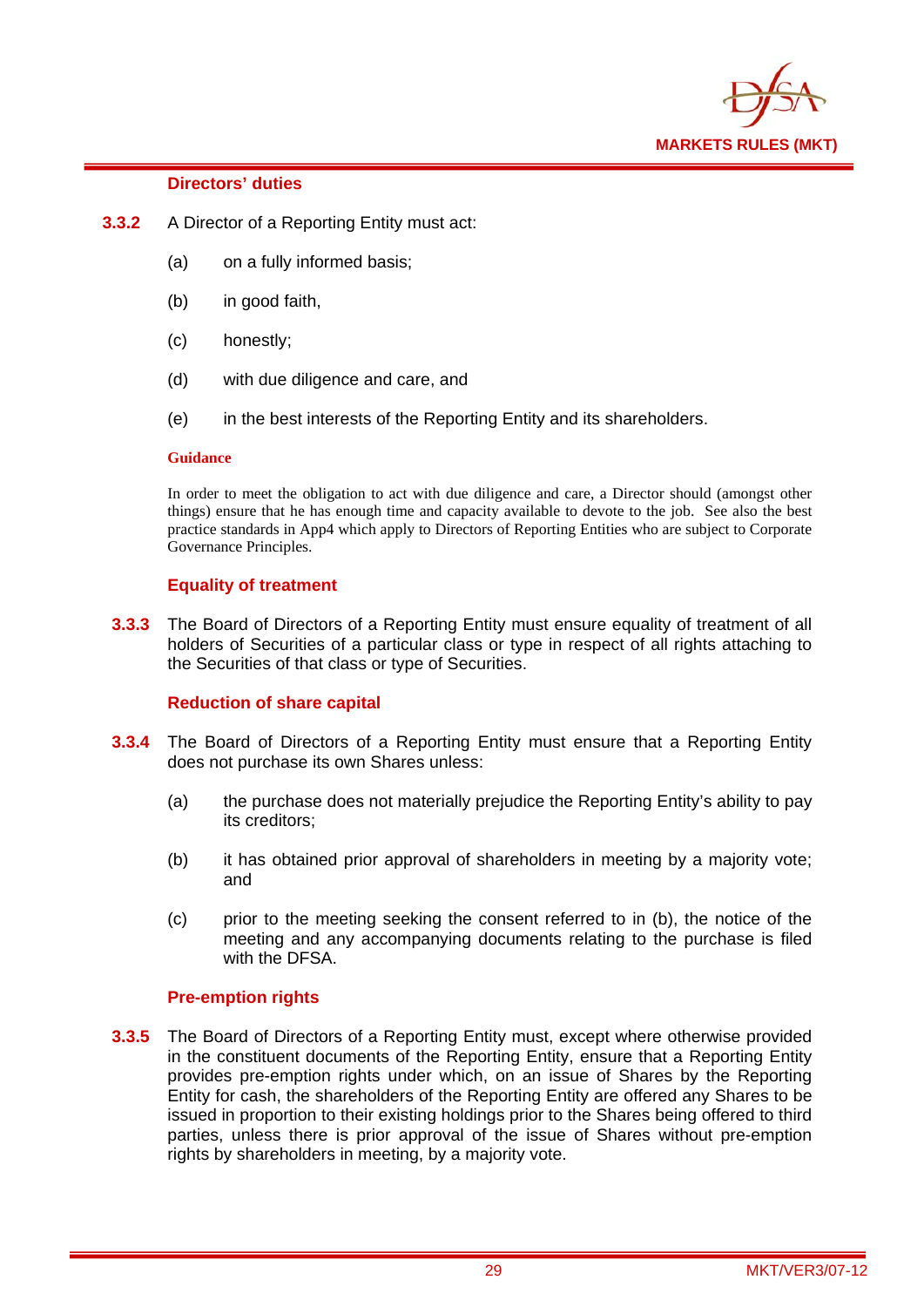

#### **Communications with shareholders**

- **3.3.7** (1) The Board of Directors of a Reporting Entity must ensure that all the necessary information and facilities are available to its shareholders to enable them to exercise the rights attaching to their Shares on a well informed basis.
	- (2) Without limiting the generality of the obligation in (1), the Board of Directors must ensure that the shareholders:
		- (a) are provided with the necessary information relating to the matters to be determined at meetings to enable them to exercise their right to vote, including the proxy forms and notice of meetings; and
		- (b) have access to any relevant notices or circulars giving information in relation to the rights attaching to the Securities.

## **Proxy solicitation**

**3.3.6** The Board of Directors of a Reporting Entity must ensure that for each meeting at which shareholders are eligible to exercise voting rights attaching to their Securities, each shareholder is given the right and means to vote by proxy.

#### **Other matters requiring shareholder approval**

- **3.3.8** (1) The Board of Directors of a Reporting Entity must, subject to (2), ensure that a majority of shareholders in voting approves:
	- (a) any alteration of the constitutional documents of the Reporting Entity including any alteration to the memorandum of association, articles of association, bylaws or any other instrument constituting the Reporting Entity;
	- (b) an alteration of the issued share capital of the Reporting Entity which is more than 20% of the existing issued share capital;
	- (c) any acquisition or disposal of an asset of the Reporting Entity where the value of the asset involved is 50% or more of the value of the net assets of the Reporting Entity as at its last published financial reports;
	- (d) the appointment or removal of a Director of the Reporting Entity and the terms of such appointment;
	- (e) the appointment or removal of the auditor of the Reporting Entity; and
	- (f) the placing of the Reporting Entity into voluntary liquidation.
	- (2) The requirement in (1) does not apply, subject to any requirements in the constitutional documents of the Reporting Entity, in relation to the appointment or removal of a Director or auditor of a Reporting Entity in circumstances where the immediate appointment or removal is necessary in the interests of the Reporting Entity.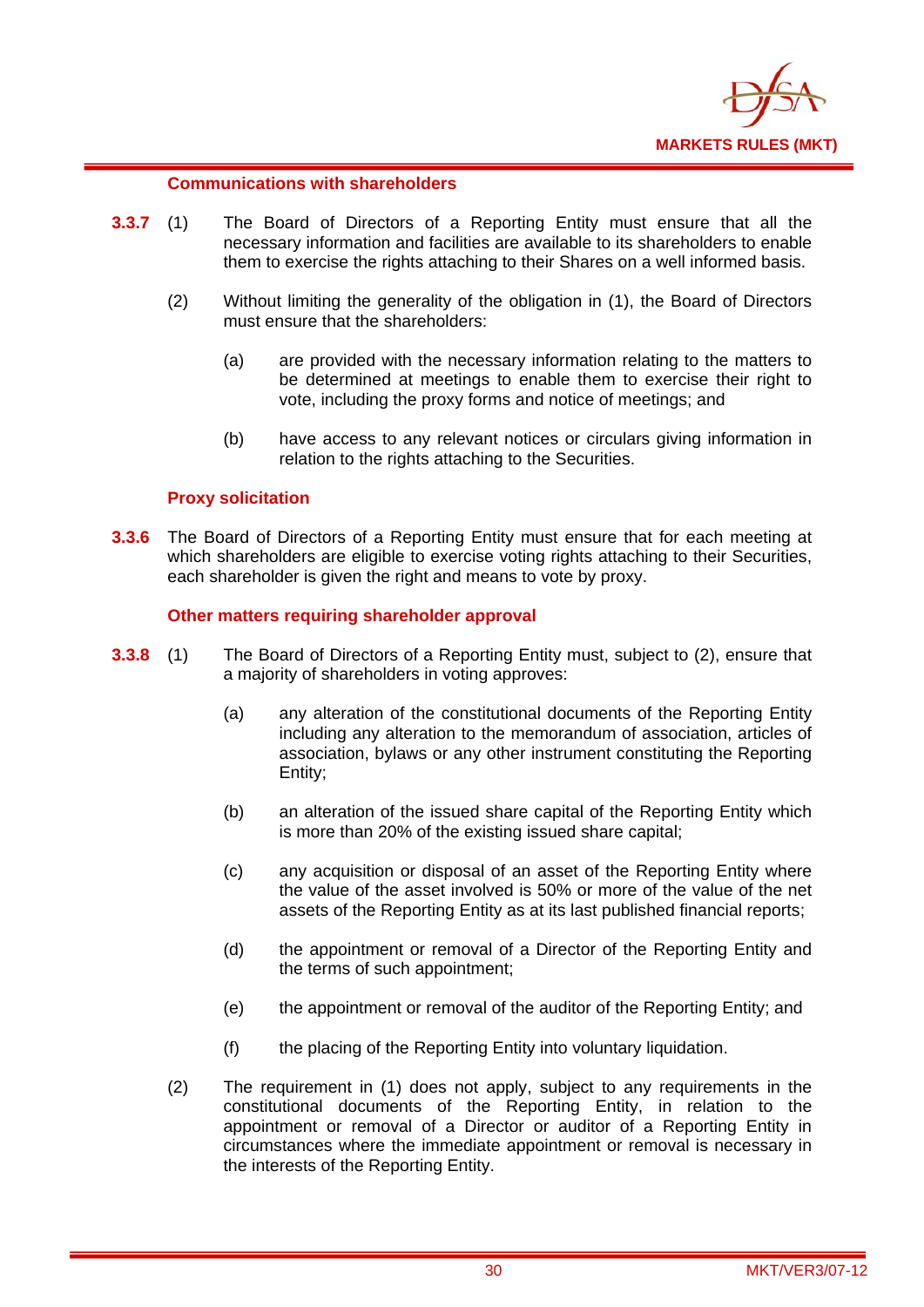

- 1. Under Rule 3.3.8(1)(b), an increase in the issued share capital of a Reporting Entity which results in an increase of more than 20% of its current share capital requires shareholder approval regardless of whether or not such an increase is within the authorised capital of the relevant Reporting Entity.
- 2. The circumstances in which the immediate removal of a Director or auditor may become necessary include matters affecting that Person's fitness and propriety, such as professional misconduct of such a Person.

## **3.4 Dealings by restricted persons**

#### **Application**

- **3.4.1** (1) This section applies to:
	- (a) the Board of Directors of every Reporting Entity; and
	- (b) a Restricted Person in relation to such a Reporting Entity.
	- (2) For the purposes of (1)(b), a Person is a Restricted Person in relation to a Reporting Entity if he is involved in the senior management of the Reporting Entity.

#### **Guidance**

- 1. Persons are considered as involved in the senior management if they are in a position of authority and influence in making management or executive decisions with regard to the dayto-day management of the business of the Reporting Entity. Some members of the Board of Directors, such as executive Directors, will be subject to the requirements in this section because they undertake managerial functions and responsibilities relating to the day-to-day management of the Reporting Entity.
- 2. Chapter 6 contains requirements applicable to Reporting Entities of Listed Funds.

#### **Prohibition on dealing**

- **3.4.2** (1) A Restricted Person must not engage in dealing in the Securities of the Reporting Entity during a close period except in the circumstances specified in Rule 3.4.3 or 3.4.4.
	- (2) For the purposes of this Rule:
		- (a) a "close period" is:
			- (i) the period from the relevant financial year end up to and including the time of the announcement or publication of the annual financial reports; and
			- (ii) if the Reporting Entity reports on a semi-annual basis, the period from the end of the relevant semi-annual financial period up to and including the time of the announcement or publication; or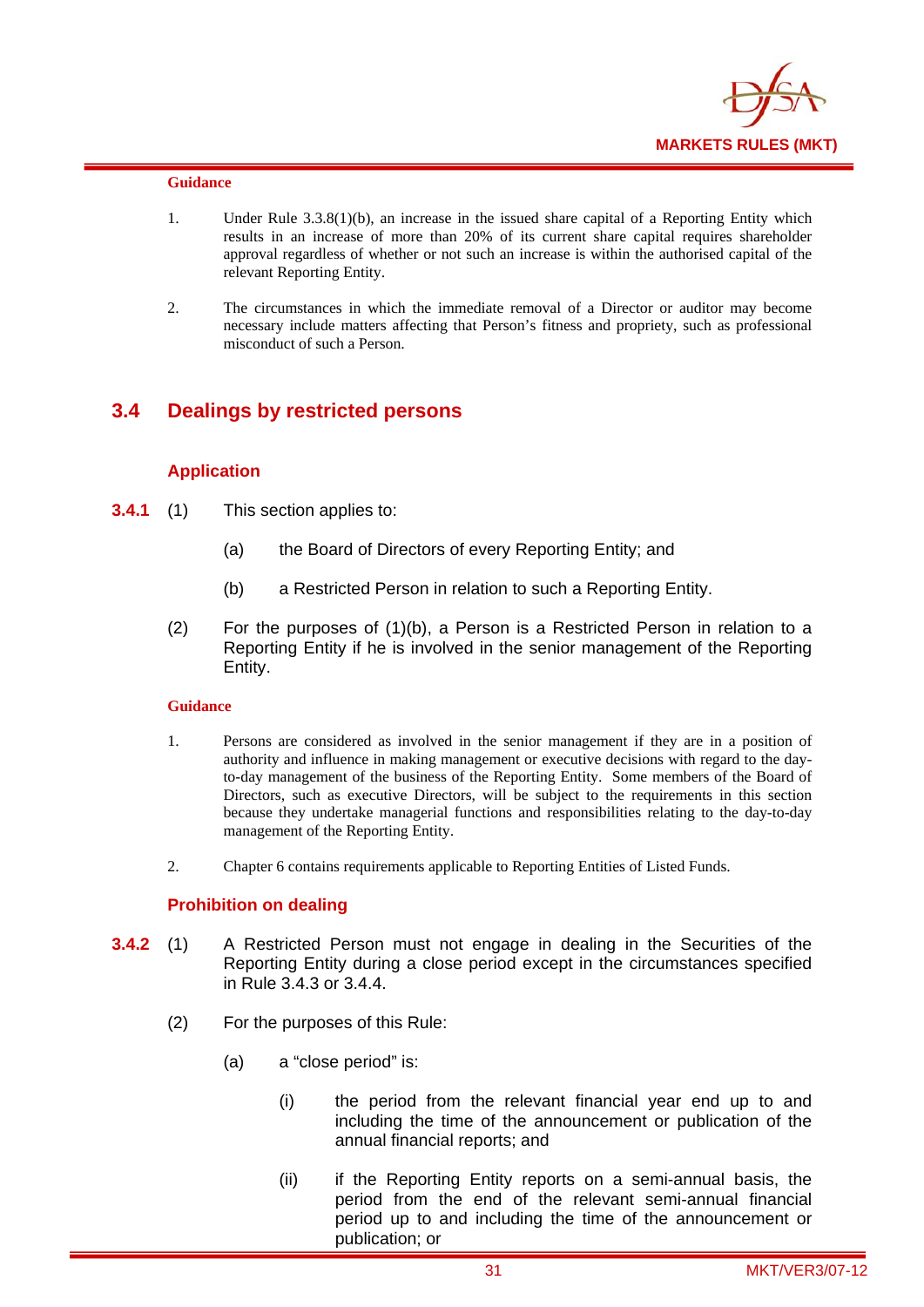

- (iii) if the Reporting Entity reports on a quarterly basis, the period from the end of the relevant quarter up to and including the time of the announcement.
- (b) "dealing in Securities" means:
	- (i) any acquisition or disposal of, or agreement to acquire or dispose of, Securities of the Reporting Entity;
	- (ii) entering into a contract (such as a contract for difference) the purpose of which is to secure a profit or avoid a loss by reference to fluctuations in the price of the Securities of the Reporting entity;
	- (iii) the grant, acceptance, acquisition, disposal, exercise or discharge of any option to acquire or dispose of any Securities of the Reporting Entity;
	- (iv) entering into, or terminating, assigning or novating any stock lending agreement in respect of the Securities of the Reporting Entity;
	- (v) using as security, or otherwise granting a charge, lien or other encumbrance over the Securities of the Reporting Entity; or
	- (vi) any other transaction including a transfer for no consideration, or the exercise of any power or discretion effecting a change of ownership of a beneficial interest in, the Securities of the Reporting Entity.
- (3) The prohibition in (1) applies to any dealing by Restricted Persons whether or not such dealings are with another Restricted Person or any other Person.

#### **Clearance to deal**

- **3.4.3** (1) The prohibition in Rule 3.4.2(1) does not apply in relation to any dealing in Securities where the Restricted Person has obtained prior clearance to deal as provided in (2) and (3).
	- (2) For the purposes of (1), prior written clearance to deal in the Securities of a Reporting Entity must be obtained:
		- (a) from a Director designated by the Board for the purposes of providing clearances to deal; and
		- (b) in the case of dealings by the Director designated for the purpose of providing clearances to deal, from the full Board of Directors or another Director designated by the Board for the purposes of providing such clearance.
	- (3) For the purposes of (1) and (2), a Director of the Reporting Entity must not be given written clearance to deal in any Securities of the Reporting Entity during any period when there exists any matter which constitutes Inside Information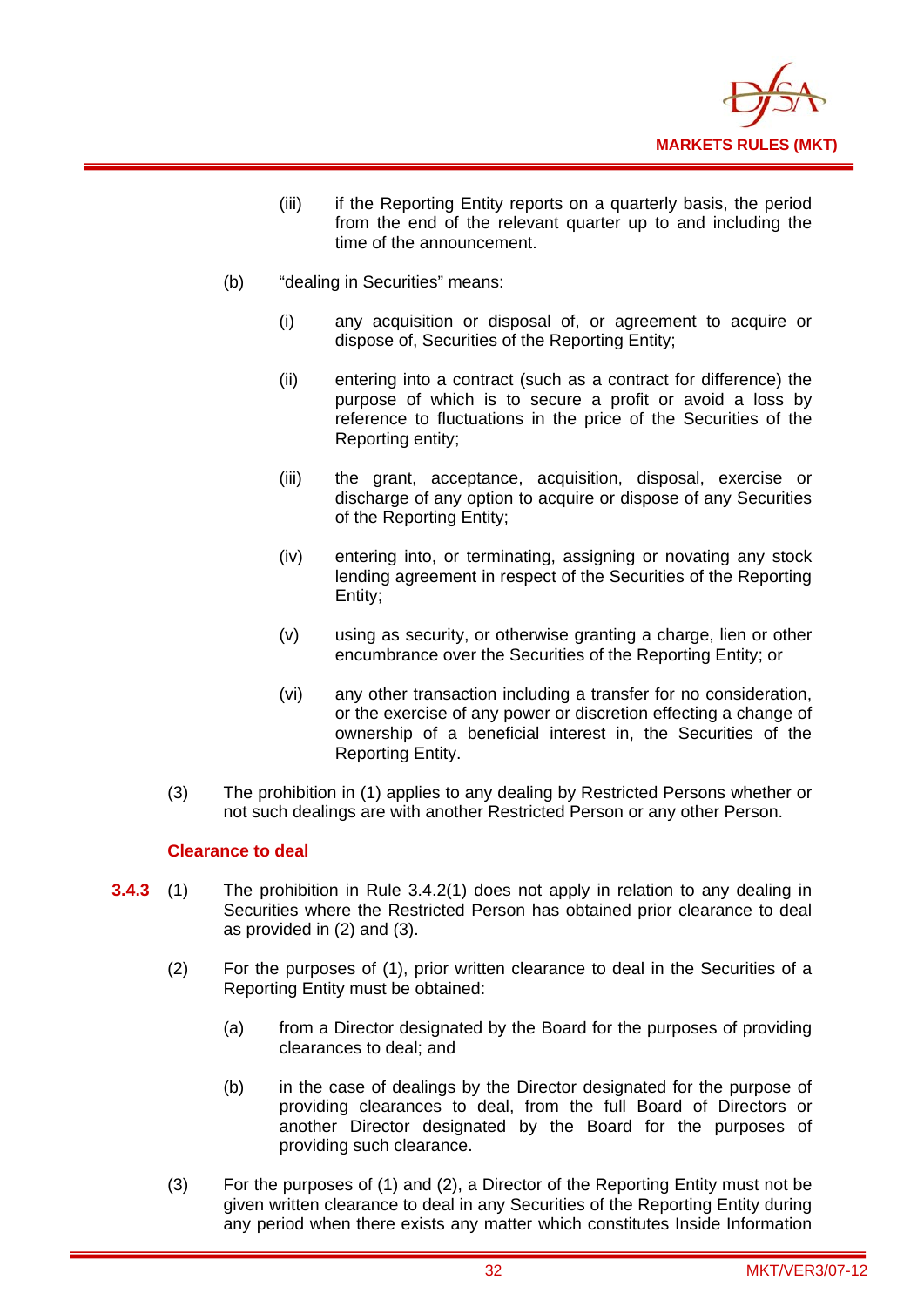

unless the Person responsible for granting clearance has no reason to believe that the proposed dealing is or may be in breach of the Law or the Rules.

# **Exempt dealings**

- **3.4.4** The prohibition in Rule 3.4.2(1) does not apply in relation to any dealing in Securities in the Reporting Entity if such dealing by the Restricted Person relates to:
	- (a) undertakings or elections to take up, or the taking up of, an entitlement under a rights issue or dividend reinvestment offer, or allowing such an entitlement or offer to lapse;
	- (b) undertakings to accept, or the acceptance of, a Takeover Offer under Takeover Rules;
	- (c) dealings where the beneficial interest in the relevant Security does not change;
	- (d) transactions between the Restricted Person and an Associate of such a person; or
	- (e) transactions relating to dealings in an Employee Share Scheme in accordance with the terms of such a scheme.

# **3.5 Related party transactions**

# **Application**

- **3.5.1** This section applies, subject to Rule 3.5.4, to:
	- (a) a Reporting Entity; and
	- (b) a Related Party of such a Reporting Entity.

# **Definitions**

- **3.5.2** In this section, unless otherwise provided:
	- (a) a Person is a Related Party of a Reporting Entity if that Person:
		- (i) is, or was within the 12 months before the date of the Related Party Transaction:
			- (A) a Director or a Person involved in the senior management of the Reporting Entity or a member of its Group;
			- (B) an Associate of a Person referred to in (a)(i)(A); or
		- (ii) owns, or has owned within 12 months before the date of the Related Party Transaction, voting Securities carrying more than 5% of the voting rights attaching to all the voting Securities of either the Reporting Entity or a member of its Group; or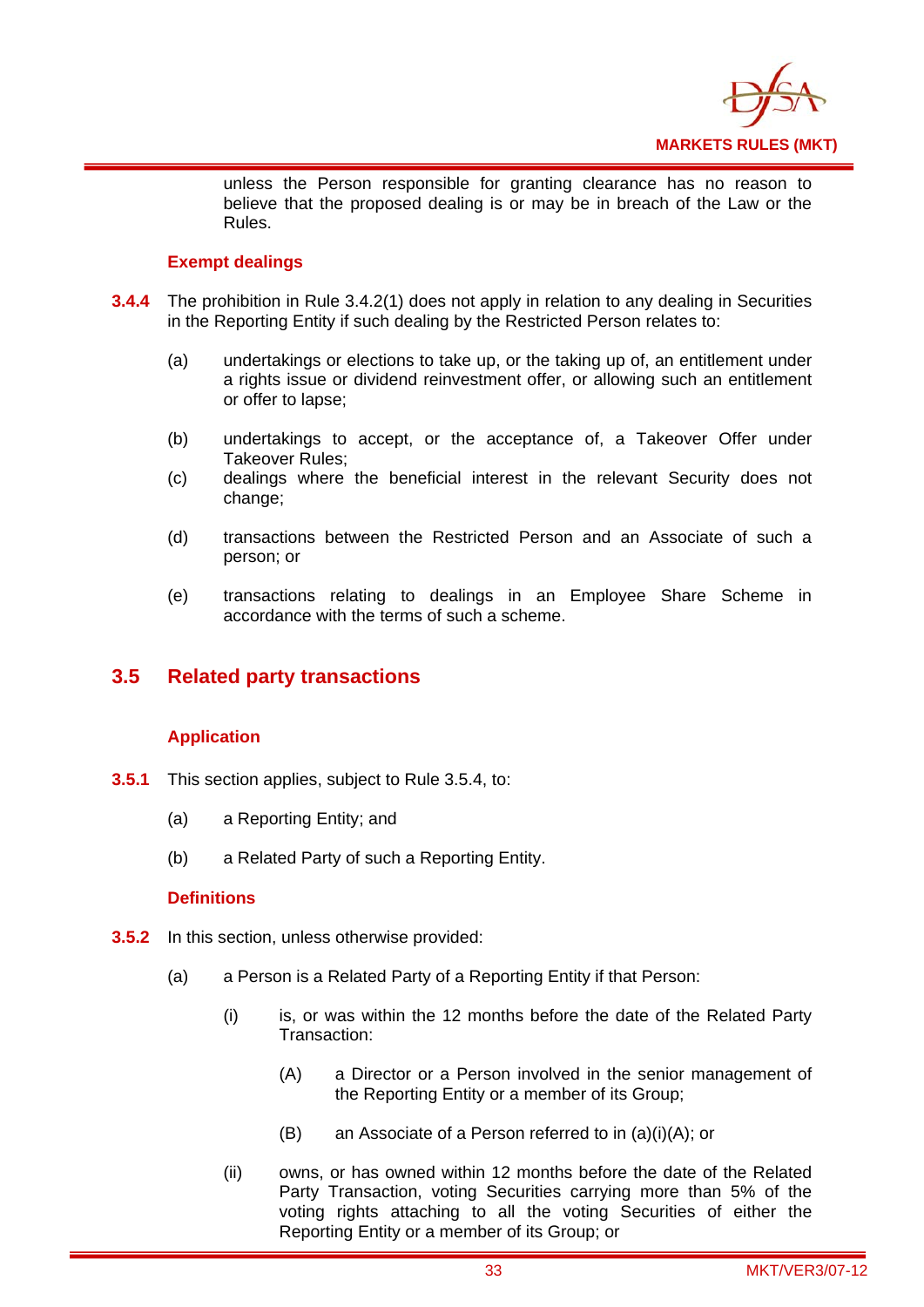

- (iii) is, or was within the 12 months before the date of the Related Party Transaction, a Person exercising or having the ability to exercise significant influence over the Reporting Entity or an Associate of such a Person.
- (b) a transaction is a Related Party Transaction if it is a transaction:
	- (i) between a Reporting Entity and a Related Party;
	- (ii) under which the Reporting Entity invests in another Undertaking or asset, or provides financial assistance to another Undertaking, in which a Related Party also has a financial interest; or
	- (iii) between the Reporting Entity and any other Person the purpose or effect of which is to benefit a Related Party; or
	- (iv) of the kind referred to in (i) (iii) and is between a Subsidiary of a Reporting Entity and a Related Party of the Reporting Entity.

### **Guidance**

- 1. A Person is regarded as exercising significant influence over a Reporting Entity, for example, if that Person is a consultant or adviser to the Reporting Entity.
- 2. Any transactions between a Subsidiary of a Reporting Entity and a Related Party is included within the definition of a Related Party Transaction. This is because a Related Party may, through the Reporting Entity, be able to influence terms which are more favourable to the Related Party when transacting with the subsidiary. .Such transactions could be detrimental to the interests of the Reporting Entity.

### **Related party transaction procedures**

- **3.5.3** A Reporting Entity must ensure that:
	- (a) if the value of a Related Party Transaction is greater than 5% of value of the net assets of the Reporting Entity as stated in its most recent financial reports, it does not enter into such a transaction unless the transaction has been put to shareholder approval and has received prior approval by a majority of the shareholders in voting of the Reporting Entity;
	- (b) if the value of the Related Party Transaction is less than the 5% threshold referred to in (a), it gives to the DFSA a notice as soon as possible after the transaction of the relevant terms and the basis on which such terms are considered fair and reasonable, supported by a written confirmation by an independent third party acceptable to the DFSA; or
	- (c) if the cumulative value of a series of Related Party Transactions with the same Related Party reaches the 5% threshold referred to in (a) in any 12 month period, unless the last of the series of the transactions has been put to shareholder approval and received approval by a majority of the shareholders in voting of the Reporting Entity.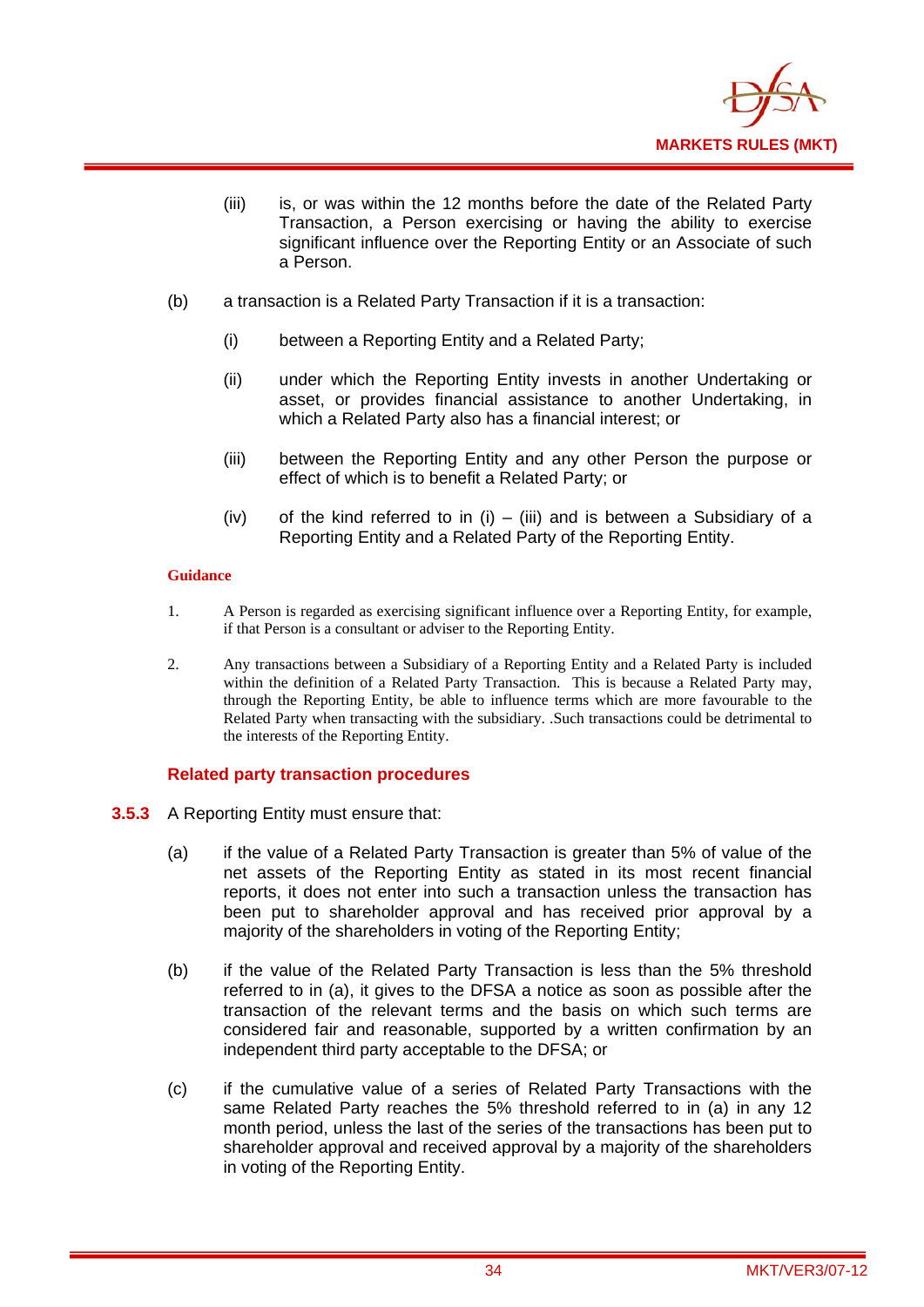

# **Exemptions**

- **3.5.4** The requirements in this section do not apply to a transaction referred to in Rule  $3.5.2(b)$ :
	- (a) where the transaction is made in the ordinary course of business and on commercial terms no less favourable than those of an arm's length transaction with an unrelated party;
	- (b) where it, or any series of transactions with the same Related Party in any 12 month period, does not exceed 0.25% of the value of the net assets of the Reporting Entity as stated in its most recent financial reports;
	- (c) where it is made in accordance with the terms of an Employee Share Scheme or other employee incentive scheme approved by the Board of Directors of the Reporting Entity; or
	- (d) where it involves the issue of new Securities for cash or pursuant to the exercise of conversion or subscription rights attaching to Securities issued to existing Shareholders where the Securities are traded on an Authorised Market Institution or a Regulated Exchange.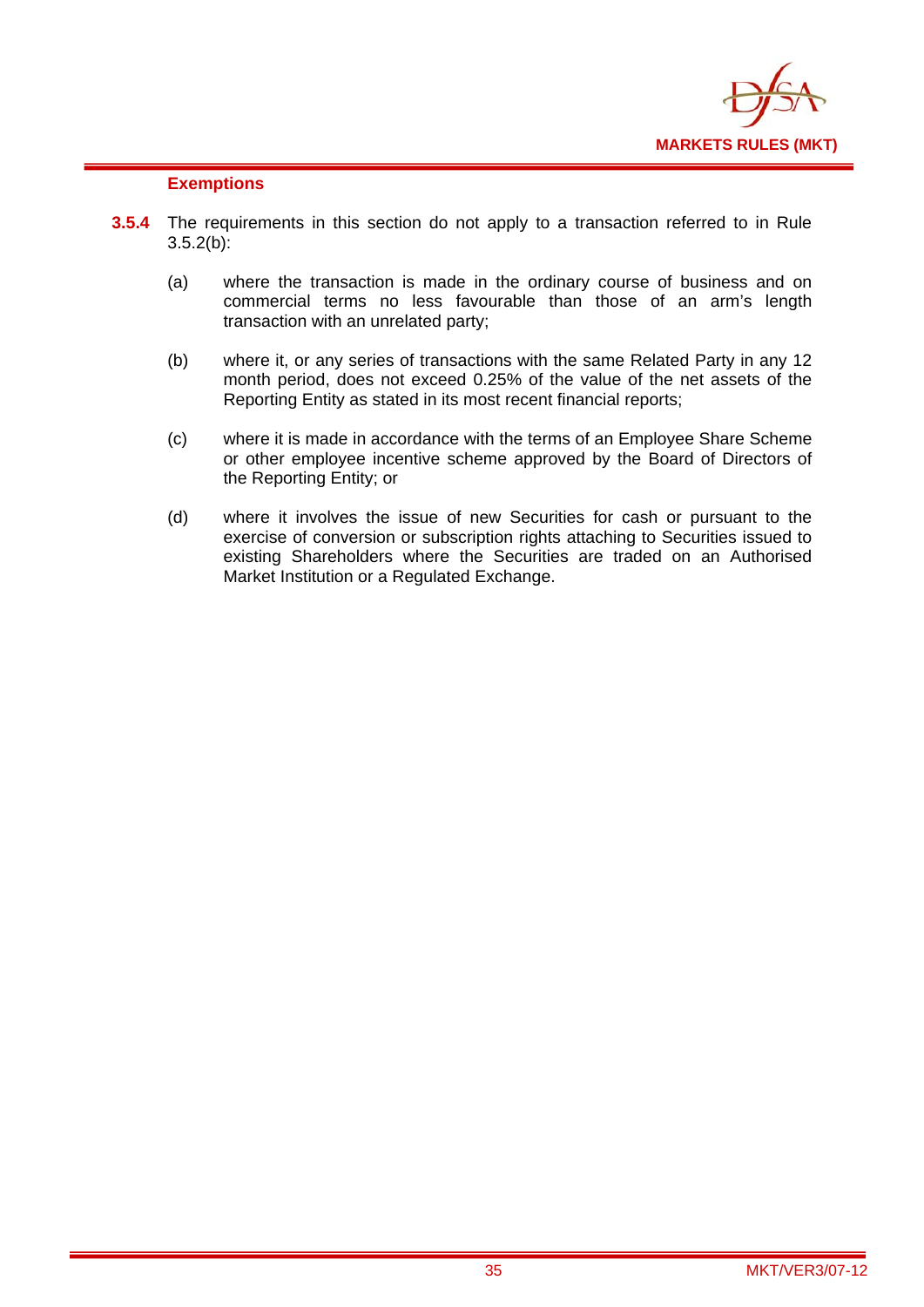

# **4 MARKET DISCLOSURE**

# **4.1 Application**

- **4.1.1** (1) This chapter applies, subject to (2), to every Reporting Entity other than that of a Listed Fund.
	- (2) The requirements in this section do not apply to a Reporting Entity if the relevant market disclosure has already been made in relation to the Securities either by another Person or in relation to other securities.

### **Guidance**

- 1. The market disclosure requirements applicable to Listed Funds are in chapter 6.
- 2. This chapter sets out the obligations of Reporting Entities to disclose and control information in order to protect actual and potential investors and to maintain a fair, informed and orderly market in Securities. This chapter also sets out the limited circumstances under which a Reporting Entity may selectively disclose Inside Information, delay public disclosure and control access to such information in order to limit the potential market abuse.
- 3. The DFSA recognises the importance to the market of accurate, up-to-date information about Reporting Entities. Reporting Entities are therefore required to disseminate unpublished Inside Information as soon as possible. Where these obligations are not met and the DFSA considers it appropriate, the DFSA may seek one or more sanctions as specified in Part 7 of the Law.

# **4.2 Disclosure of inside information**

# **Timely disclosure**

- **4.2.1** (1) A Reporting Entity must make timely disclosure of Inside Information in accordance with the requirements in this section.
	- (2) A Reporting Entity must ensure that the disclosure it makes pursuant to (1) is not misleading, false or deceptive and does not omit anything likely to affect the import of the information.
	- (3) For the purposes of complying with the requirement in (1), the Reporting Entity must, subject to Rule 4.2.3 and 4.2.4, make disclosure as soon as possible and in the manner specified in Rule 4.7.1.

### **Guidance**

1. A Reporting Entity is required to disclose Inside Information as soon as possible. In practice, a short period before announcing Inside Information is permitted where a Reporting Entity is affected by an unexpected event and the Reporting Entity needs to clarify the situation or take legal advice so that any information released is accurate and not misleading. Any delay should be limited to a period no longer than is reasonably necessary in the circumstances. Where there is a danger of the information leaking out in the meantime, the Reporting Entity should make a holding announcement giving an outline of the subject matter of the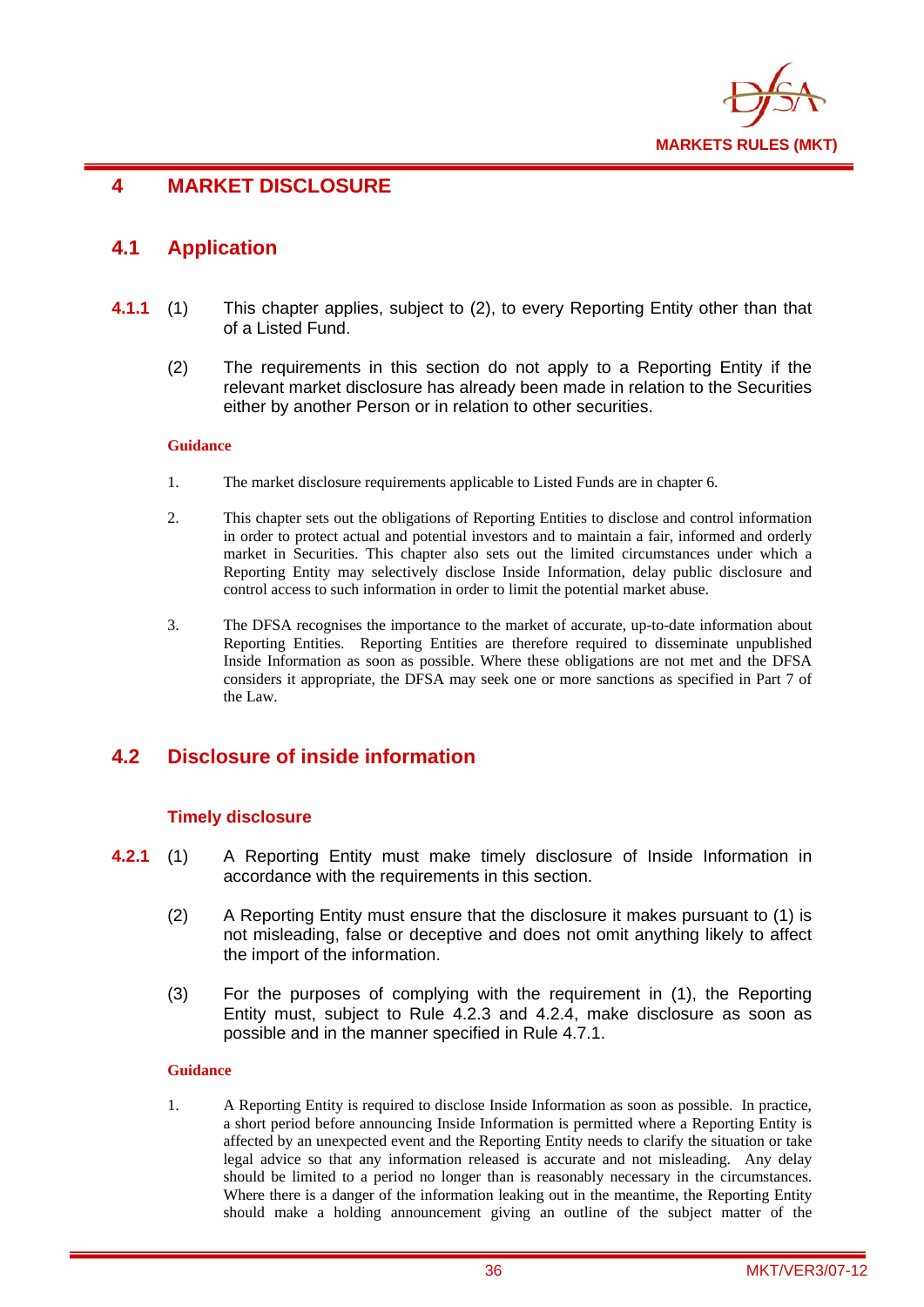

announcement, the reasons why a full announcement cannot yet be made and undertaking to make a full announcement as soon as possible.

- 2. For the disclosure to be not misleading, false or deceptive, a Reporting Entity should provide information that is accurate, factual and complete. Any incomplete or inaccurate information, such as omission of relevant information, would be misleading or deceptive. Information should be provided in an easy to understand manner and not for promotional purposes. The use of imprecise and confusing language such as 'double digit' or 'in excess of last year' should be avoided as it does not allow investors to properly assess the information for the purpose of making an informed decision relating to the relevant Securities.
- 3. Where a Reporting Entity realises that it has or may have breached its continuous disclosure obligations, it should contact the DFSA to discuss the matter and seek guidance on remedying the situation and on taking steps to ensure that similar breaches are prevented from recurring.
- 4. A confidentiality agreement should not prevent an entity from complying with its obligations relating to the disclosure of Inside Information.
- 5. If, for any reason, a Reporting Entity is unable, or unwilling to make a holding announcement it may be appropriate for the Reporting Entity to file a report pursuant to Rule 4.2.5 and for the trading of its Securities to be suspended until the issuer is in a position to make an announcement.

### **Identifying inside information**

6. Inside Information is defined in Article 63(1)(a) of the Law as:

*"information in relation to Investments of a precise nature which:* 

- *(i) is not generally available;*
- *(ii) relates, directly or indirectly, to one or more Reporting Entities or the issuer of the Investments concerned or to one or more of the Investments; and*
- *(iii) would, if generally available, be likely to have a significant effect on the price of the Investments or on the price of related investments."*
- 7. For the purposes of Article 63(1)(a), information is considered "precise" if it:
	- a. indicates circumstances that exist or may reasonably be expected to come into existence or an event that has occurred or may reasonably be expected to occur; and
	- b. is specific enough to enable a conclusion to be drawn as to the possible effect of those circumstances or that event on the price of Investments or related investments.
- 8. Similarly, information would be likely to have a "significant effect on price" if and only if it is information of that kind which a reasonable investor would be likely to use as part of the basis of his investment decisions.
- 9. The Reporting Entity is itself best placed to determine whether information, if made public, is likely to have a significant effect on the price of the relevant Securities, as what constitutes Inside Information will vary widely according to circumstances.

### **Financial forecasts and expectations**

10. Where a Reporting Entity makes a market announcement which includes a profit or revenue forecast, such forecasts become, as soon as made, factored into the market pricing of the relevant Securities. If the Reporting Entity becomes aware that there is likely to be a material difference between the forecast and the true outcome, the Reporting Entity should make an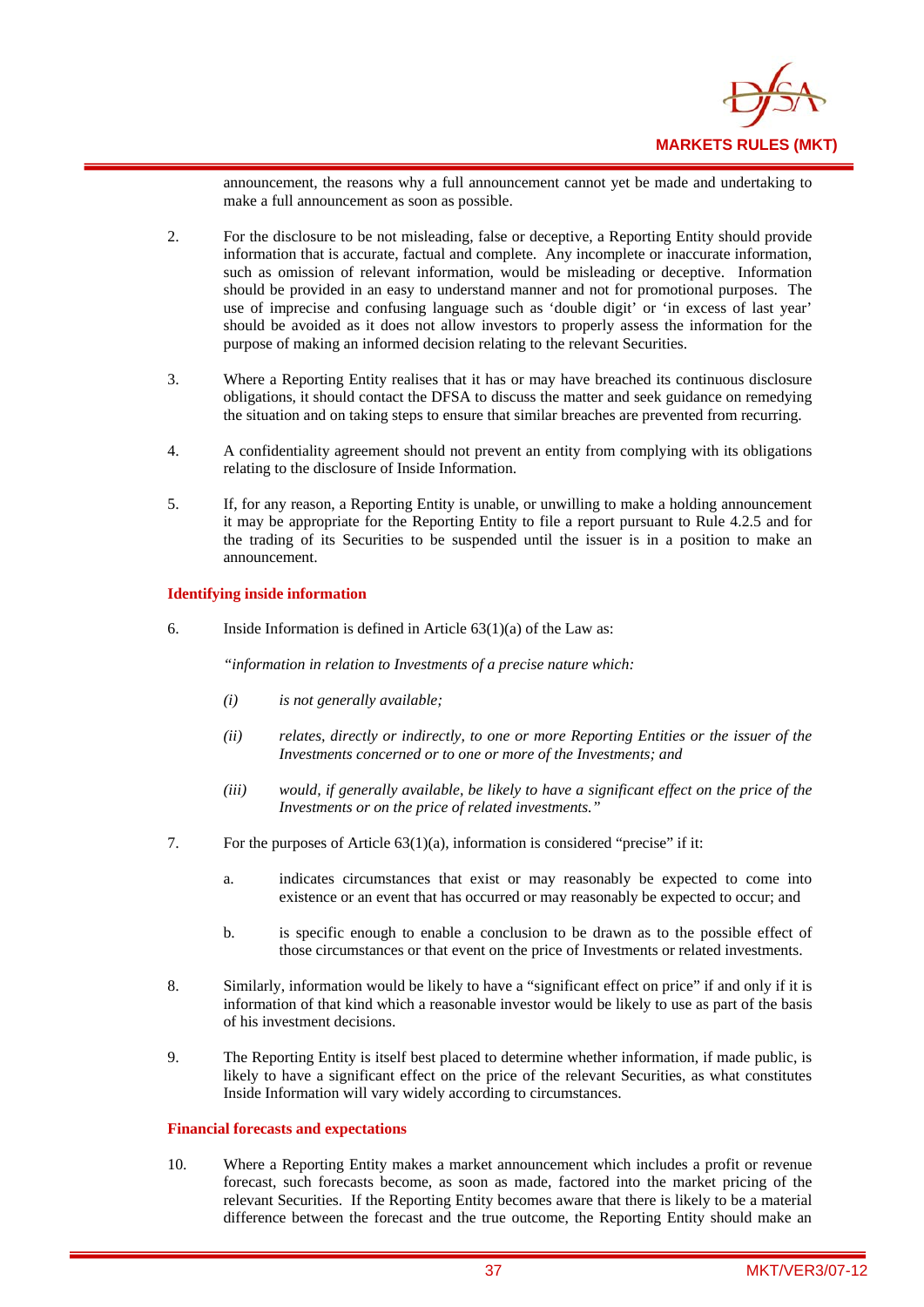

announcement correcting the forecast as soon as possible so that the market pricing reflects the accurate position.

- 11. In relation to financial forecasts published by a Reporting Entity, the DFSA considers that circumstances giving rise to a variation from the previous one should generally be considered Inside Information and should be disclosed by the Reporting Entity as soon as possible. Even where a Reporting Entity has not made a previous forecast, circumstances giving rise to a variation of profit or revenue from the previous corresponding reporting period should be disclosed where such circumstances would have a significant effect on the price of relevant Securities. Generally, a change of 10% or more is a material change, but in some circumstances, a smaller variation may also be disclosable if it would reasonably be considered to have a significant effect on the price of the relevant Securities.
- 12. In making such disclosure, the Reporting Entity should provide clear details of the extent of the variation. For example, a Reporting Entity may indicate that, based on management accounts, its expected net profit will be an approximate amount (e.g. approximately \$15 million) or alternatively within a stated range (e.g. between \$14m and \$16m). Alternatively, a Reporting Entity may indicate an approximate percentage movement (e.g. up or down by 35%).

#### **Relationship between continuous disclosure and periodic disclosures**

- 13. Periodic disclosures by Reporting Entities are required in a number of circumstances, and examples can include interim and annual financial reports and accounts, prospectuses, bidder's statements and target's statements.
- 14. In the course of preparing these disclosure documents, Reporting Entities may become aware of Inside Information which was previously insufficiently precise to warrant disclosure. In such circumstances, a Reporting Entity should not defer releasing that information until the periodic disclosure or other document is finalised. In such circumstances, a Reporting Entity is expected to make an announcement containing the Inside Information as soon as possible.

### **Securities of the same class admitted to trading in more than one jurisdiction**

- 15. Reporting Entities with Securities of the same class admitted to trading in more than one jurisdiction should ensure that the release of announcements containing Inside Information is co-ordinated across jurisdictions. If the requirements for disclosure are stricter in another jurisdiction than in the DIFC, the Reporting Entity must ensure that the same information is released in the DIFC as in that other jurisdiction.
- 16. Reporting Entities should not delay an announcement in the DIFC in order to wait for a market to open in another jurisdiction.

### **Delaying disclosure**

- **4.2.2** A Reporting Entity may delay market disclosure of Inside Information so as not to prejudice its legitimate interests provided that:
	- (a) the delay is not likely to mislead the markets; and
	- (b) if the information is to be selectively disclosed to a Person prior to market disclosure, it is made in accordance with the requirements in Rule 4.2.3.

### **Selective disclosure**

**4.2.3** (1) For the purposes of Rule 4.2.2(b), a Reporting Entity may selectively disclose Inside Information to a Person prior to making market disclosure of such information only if: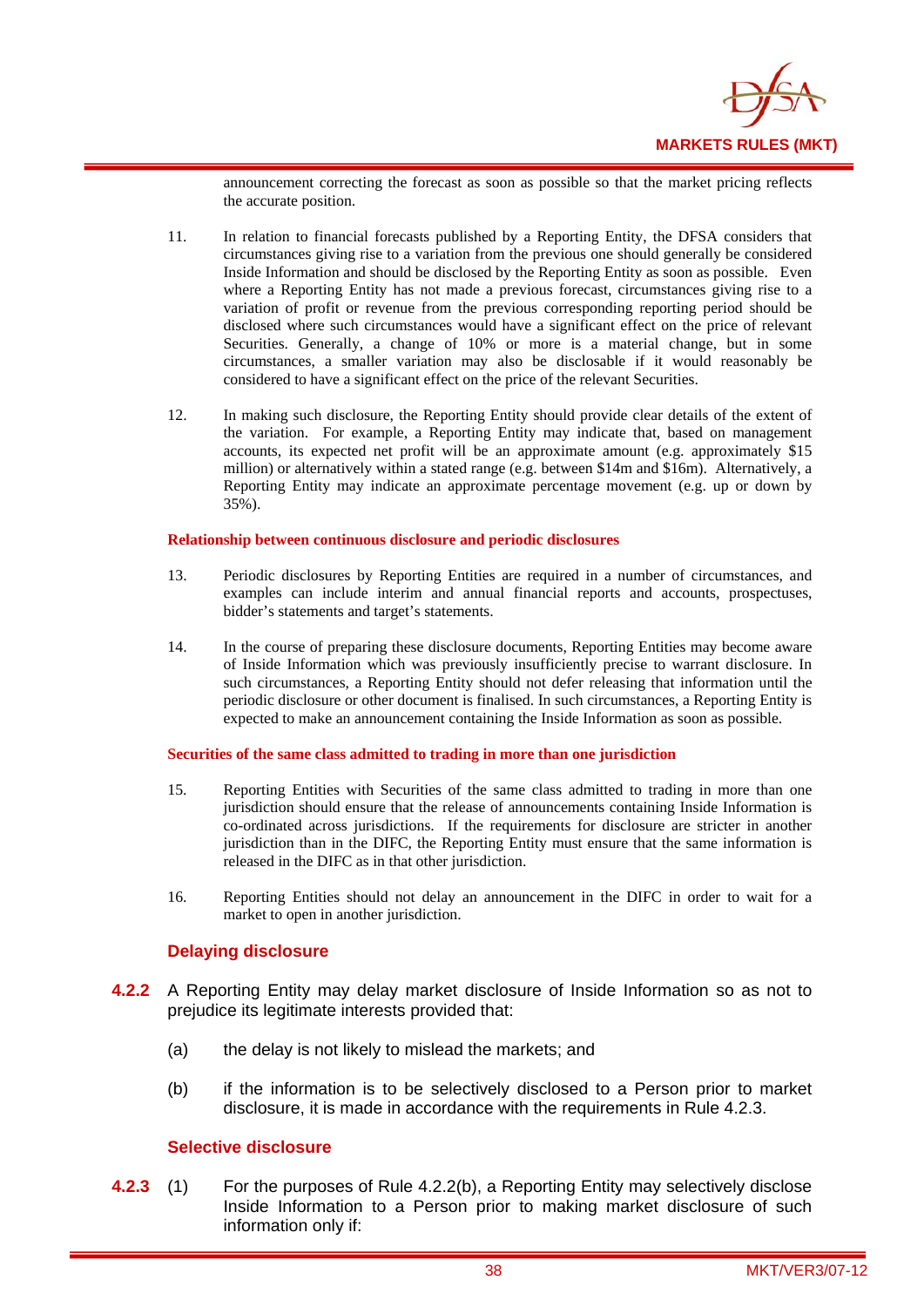

- (a) it is for the purposes of the exercise by such a Person of his employment, profession or duties;
- (b) that Person owes to the Reporting Entity a duty of confidentiality, whether based on law, contract or otherwise; and
- (c) the Reporting Entity has provided to that Person, except where that Person is the DFSA, a written notice as specified in (3).
- (2) For the purposes of (1)(a), the Persons whose exercise of employment, profession or duties may warrant selective disclosure are as follows:
	- (a) any adviser, underwriter, sponsor or compliance adviser;
	- (b) an agent employed by the Reporting Entity to release the information;
	- (c) Persons with whom the Reporting Entity is negotiating with a view to effecting a transaction or raising finance, including prospective underwriters or sponsors of an issue of Securities, providers of finance or loans or the placement of the balance of a rights issue not taken up by shareholders;
	- (d) the DFSA or another Financial Services Regulator where such disclosure is necessary or desirable for the regulator to perform its functions;
	- (e) a Person to whom the Reporting Entity discloses information in accordance with a lawful requirement;
	- (f) a major shareholder of the Reporting Entity; or
	- (g) any other Person to whom it is necessary to disclose the information in the ordinary course of business of the Reporting Entity.
- (3) For the purposes of (1)(c), the Reporting Entity must, before making disclosure to a Person, provide to that Person a written notice that:
	- (a) the information is provided in confidence and must not be used or be allowed to be used for a purpose other than the purpose for which it is provided; and
	- (b) the recipient must take reasonable steps to ensure that the recipient or any Person having access to the information through the recipient does not deal in the relevant Securities, or any other related Investment, or disclose such information without legitimate reason, prior to market disclosure of that information by the Reporting Entity.
- (4) Where a Reporting Entity makes selective disclosure of Inside Information pursuant to (1), it must ensure that a full announcement is made to the market as soon as possible, and in any event, when it becomes aware or has reasonable grounds to suspect that such information has or may have come to the knowledge of any Person or Persons other than those to whom the selective disclosure was made.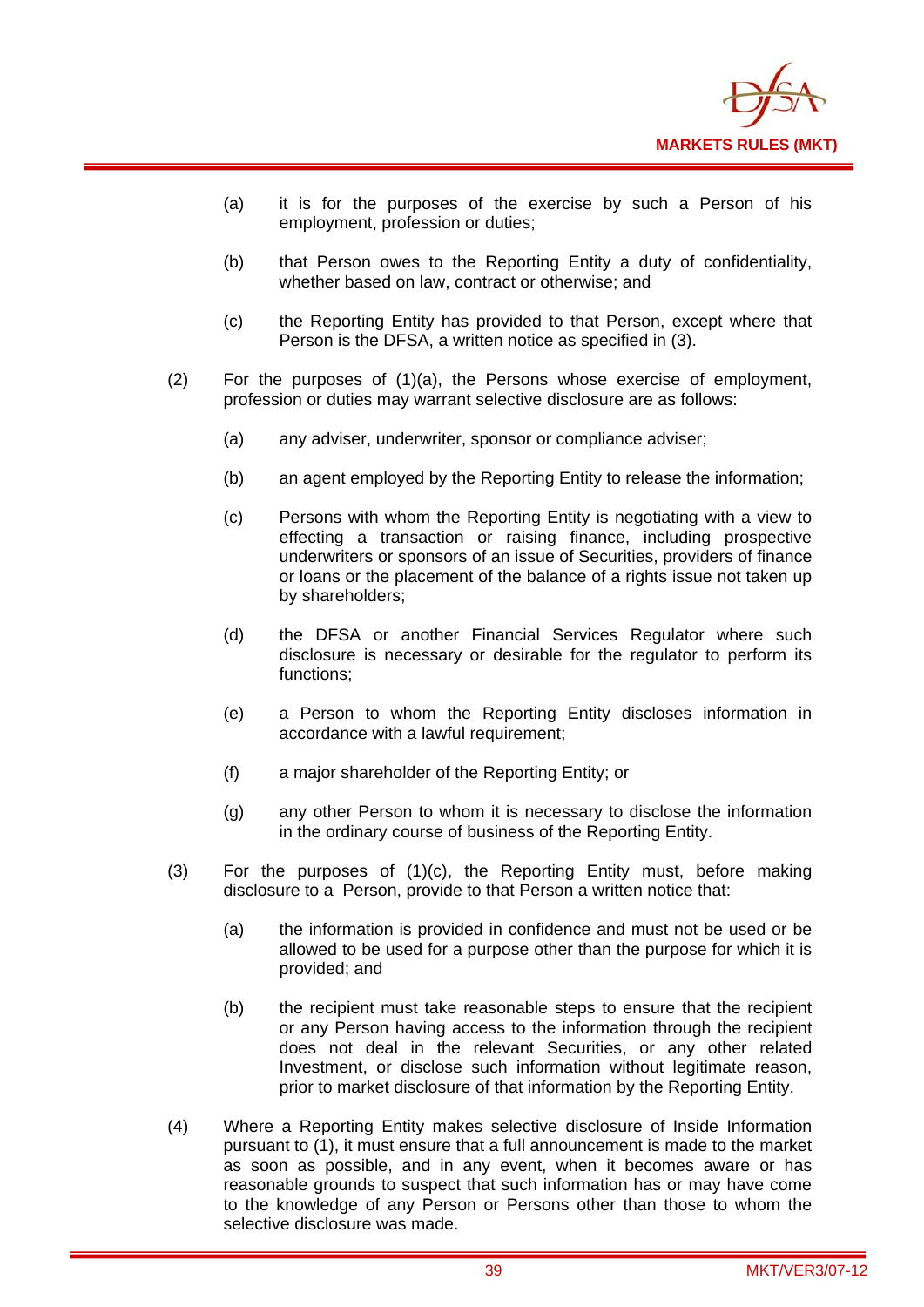

### **Guidance**

- 1. It is likely that Inside Information will be made known to certain Employees of the Reporting Entity. A Reporting Entity should put in place procedures to ensure that Employees do not disclose such information, whether or not inadvertently, and that Employees are adequately trained in the identification and handling of Inside Information (see Rules 4.2.6 – 4.2.7 and associated Guidance).
- 2. Rule 4.2.3 does not excuse a Reporting Entity from its overriding obligation to disclose Inside Information as soon as possible pursuant to Rule 4.2.1. A Reporting Entity which proposes to delay public disclosure of Inside Information should refer to Rule 4.2.4, which sets out the limited disclosure exceptions permitted.

### **Disclosure exceptions**

- **4.2.4** (1) A Reporting Entity need not, subject to (2), make disclosure of information pursuant to Rule 4.2.1, where, in the reasonable opinion of the Reporting Entity, the disclosure required by that Rule would:
	- (a) be unduly detrimental to the legitimate interests of the Reporting Entity; or
	- (b) disclose commercially sensitive material.
	- (2) Where a Reporting Entity intends not to make the disclosure pursuant to (1), it must immediately file with the DFSA a confidential report which:
		- (a) contains all the information which it seeks not to disclose and the reasons for non-disclosure; and
		- (b) is in the English language and, where any documents accompanying the report are not in the English language, an English translation of such documents.
	- (3) The DFSA may, in its absolute discretion:
		- (a) specify the period during which disclosure of the information included in the confidential report need not be disclosed to the markets; and
		- (b) extend the period referred to in (a) upon application by the Reporting Entity.
	- (4) Where a confidential report is filed with the DFSA under (2), the Reporting Entity need not comply with the requirements in Rule 4.2.1 during the period permitted by the DFSA pursuant to (3), unless or until one of the following occurs:
		- (a) the DFSA directs the Reporting Entity to comply with Rule 4.2.1;
		- (b) the Reporting Entity becomes aware that there is a material change of circumstances that renders the reason for non-disclosure of the information no longer valid; or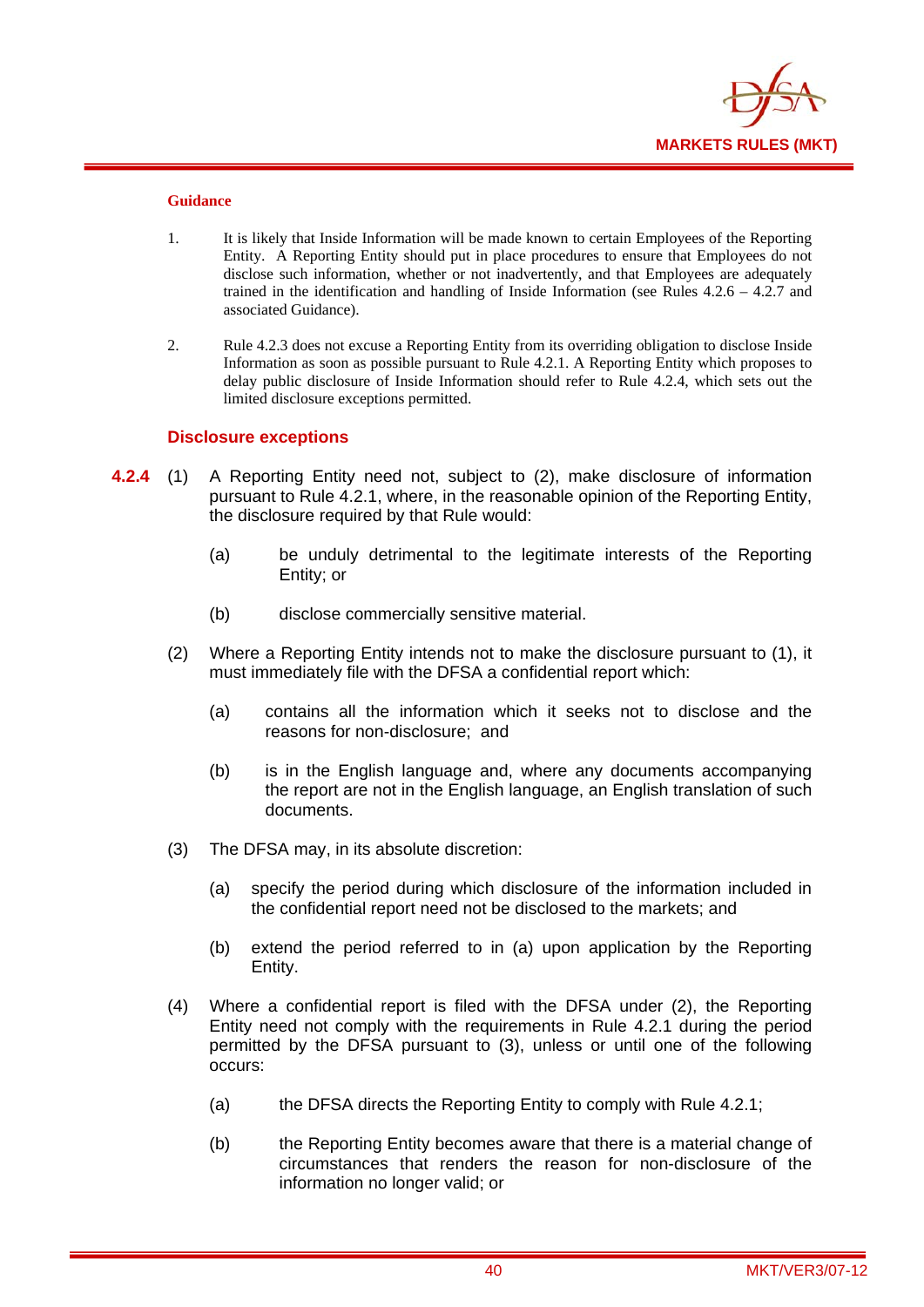

- (c) the Reporting Entity becomes aware or has reasonable grounds to suspect that the relevant Inside Information has or may have come to the knowledge of any Person or Persons other than by way of selective disclosure in accordance with Rule 4.2.3.
- **4.2.5** By filing a report under Rule 4.2.4, the Reporting Entity undertakes that the contents of the report and any accompanying documents are true, accurate and not misleading and contain all the information which the DFSA would reasonably expect to be made aware of in the circumstances of the case.

### **Guidance**

- 1. Examples of circumstances under which a Reporting Entity might rely on the exception from disclosure in Rule 4.2.4 include where:
	- a. it would be a breach of law to disclose such information;
	- b. the information is a trade secret;
	- c. there are negotiations in course where the outcome or normal pattern of those negotiations would be likely to be affected by public disclosure;
	- d. the information is provisional and generated for internal management purposes prior to later public disclosure; or
	- e. there are impending developments that could be jeopardised by premature disclosure.
- 2. Rule 4.2.4 does not permit a Reporting Entity to delay public disclosure of the fact that it is in financial difficulty or of its worsening financial condition and is limited to the fact or substance of the negotiations to deal with such a situation. A Reporting Entity is also not permitted to delay disclosure of Inside Information on the basis that its position in subsequent negotiations to deal with the situation will be jeopardised by the disclosure of its financial condition.
- 3. Where the DFSA considers that the reliance on permitted exceptions under Rule 4.2.4 is not in the interests of actual or potential investors, market integrity or the DIFC, it may direct the Reporting Entity to make either a holding announcement or full market disclosure (see Rule 4.5.1). The DFSA may, in addition, require the Authorised Market Institution in which the Securities are traded to suspend trading of the relevant Securities.

# **Control of inside information**

- **4.2.6** A Reporting Entity must establish effective arrangements to deny access to Inside Information to Persons other than those who require it for the exercise of their functions within the Reporting Entity.
- **4.2.7** A Reporting Entity must establish and maintain adequate systems and controls to enable it to identify at all times any Person working for it under a contract of employment or otherwise, who has or may reasonably be likely to have access to Inside Information relating to the Reporting Entity, whether on a regular or occasional basis.
- **4.2.8** A Reporting Entity must take the necessary measures to ensure that its Directors and Employees who have or may have access to Inside Information acknowledge the legal and regulatory duties entailed, including dealing restrictions in relation to the Reporting Entity's Securities or any related Investments, and are aware of the sanctions attaching to the misuse or improper use or circulation of such information.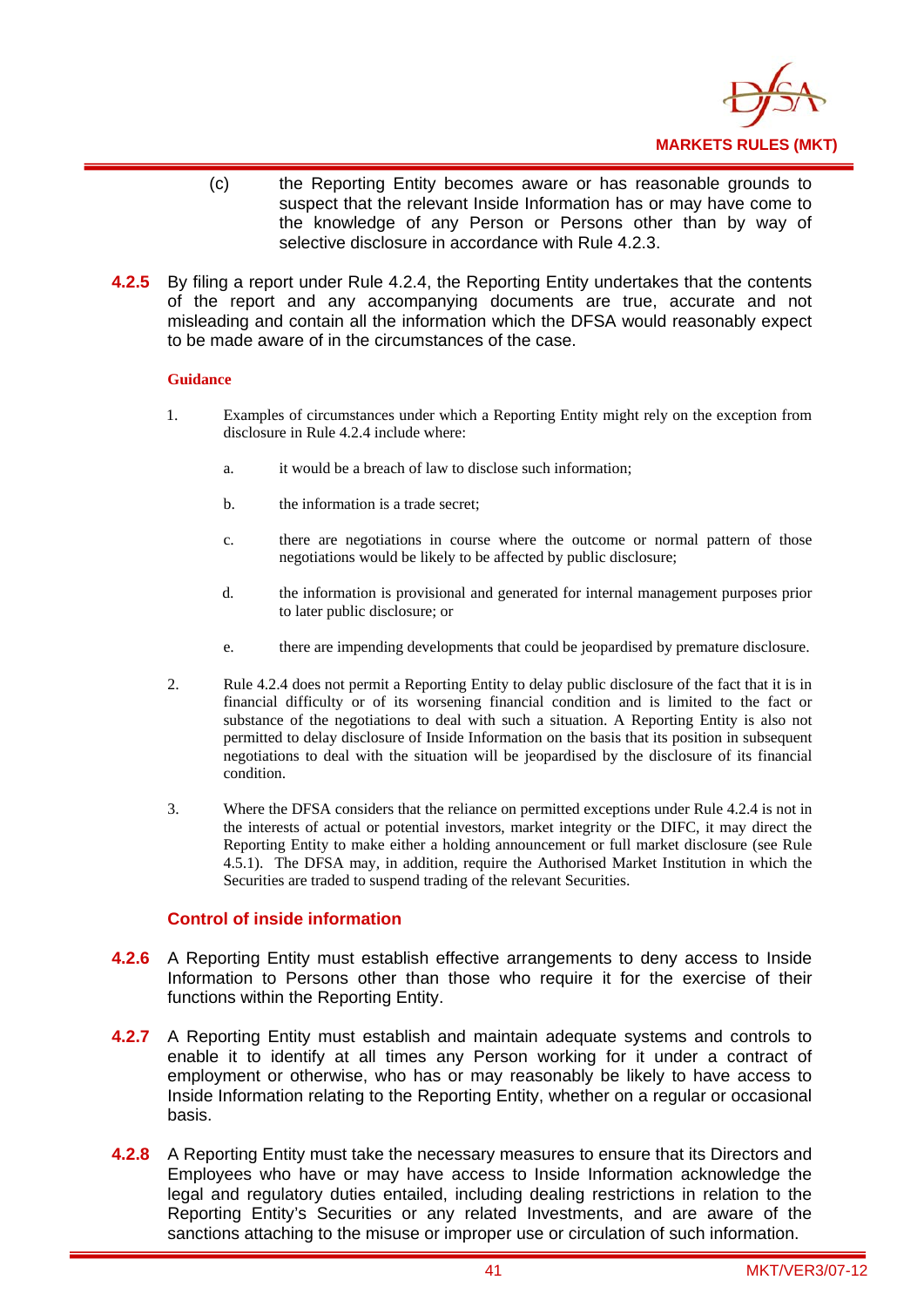

**4.2.9** A Reporting Entity must nominate two individuals to be its main points of contact with the DFSA in relation to continuing disclosure and other obligations under this chapter.

### **Guidance**

#### **Framework for handling Inside Information**

- 1. The responsibility for ensuring that a Reporting Entity has an adequate overall policy on the handling of Inside Information lies with the Board of Directors of the Reporting Entity. Whilst responsibility for compliance with the continuing obligations set out in the Rules lies with the Reporting Entity, Directors should be aware that they may be held personally liable for breaching these Rules.
- 2. Reporting Entities should have a consistent procedure for assessing whether information is Inside Information and should clearly identify those within the Reporting Entity who are responsible for the communication of this information to the market.
- 3. Reporting Entities should put in place arrangements for maintaining the confidentiality of Inside Information before announcement. These should include adequate training for Employees in the handling, distribution and announcement of Inside Information as appropriate. Reporting Entities should, for example, guard against the risk of Inside Information being leaked to the market through selective disclosure of internal briefings or via trade journals. Where the Reporting Entity considers that this may have occurred, an announcement should be made immediately.

#### **Inadvertent disclosure**

4. In situations where the Reporting Entity will be open to questioning that may be designed to elicit or may have the effect of eliciting Inside Information (such as during shareholders' meetings or dealing with analysts or journalists), the Reporting Entity should plan in advance how it will respond to such questions. If the Reporting Entity intends to disclose Inside Information at such a meeting, an announcement must be made before or at the same time as the meeting.

# **4.3 Disclosure of interests by connected persons**

### **Guidance**

Article 42 of the Law requires certain persons connected to a Reporting Entity to file with the DFSA and the Reporting Entity a report in accordance with the requirements prescribed in the Rules.

## **Application**

**4.3.1** This section applies to a Connected Person of a Reporting Entity other than that of a Listed Fund.

### **Guidance**

Chapter 6 contains Connected Person disclosure requirements relevant to Listed Funds.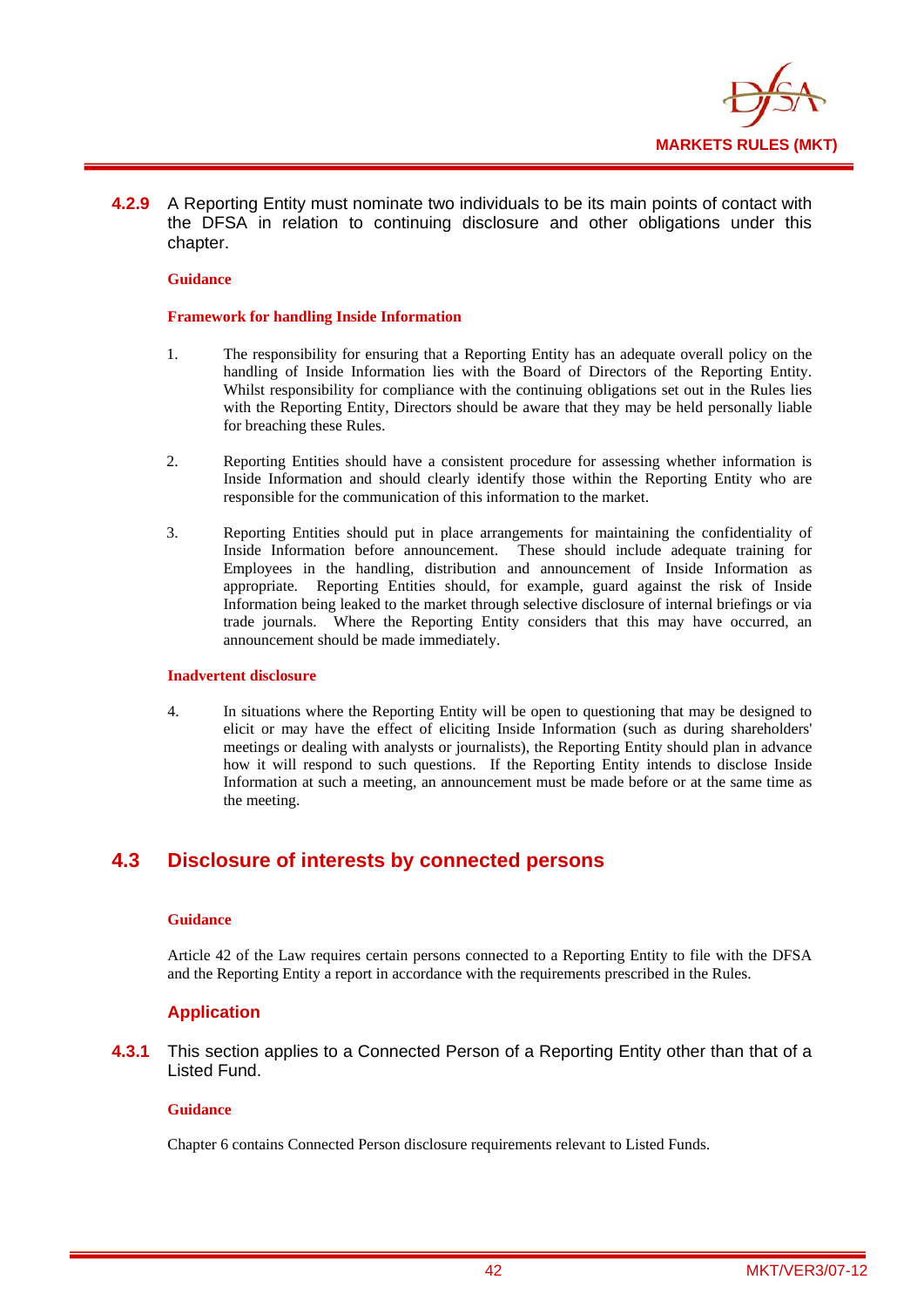

## **Definitions**

- **4.3.2** (1) For the purposes of Article 42(2) of the Law, a Person is hereby prescribed as a Connected Person of a Reporting Entity if that Person:
	- (a) is a Director or an individual involved in the senior management of either:
		- (i) the Reporting Entity; or
		- (ii) a controller of the Reporting Entity; or
	- (b) owns voting Securities carrying more than 5% of the voting rights attaching to all the voting Securities of either:
		- (i) the Reporting Entity; or
		- (ii) a controller of the Reporting Entity.
	- (2) In (1), a Person is a controller of a Reporting Entity if that Person (the first person), either alone or with the Associates of that Person, controls the majority of the voting rights in, or the right to appoint or remove the majority of the Board of Directors of, the Reporting Entity or any Person who has similar control over the first person, including an ultimate controller of the first person.
	- (3) For the purposes of determining whether a Person controls the voting rights in, or the right to appoint or remove the majority of the Board of Directors of a Reporting Entity or a controller of a Reporting Entity, any Securities held by that Person and his Associates, including those in which that Person or Associate of that Person has a beneficial interest, are deemed as his Securities except where:
		- (a) any such Securities are held by that Person on behalf of another Person who is not an Associate of that Person; or
		- (b) the Person does not have control over the voting rights attaching to the Securities because of circumstances where some other Person exercises those rights or manages those Securities on a discretionary basis.
	- (4) A Person is not a Connected Person of a Reporting Entity merely by reason of the admission of its Structured Products to trading on an Authorised Market Institution.

### **Events that trigger a report**

- **4.3.3** (1) A Connected Person must file the report required under Article 42(1) of the Law (the "report") with the DFSA and the Reporting Entity within 5 business days of the occurrence of any of the events prescribed in (2) and (3).
	- (2) In the case of a Person who is a Connected Person under Rule 4.3.2(1)(a), that Person must file the report: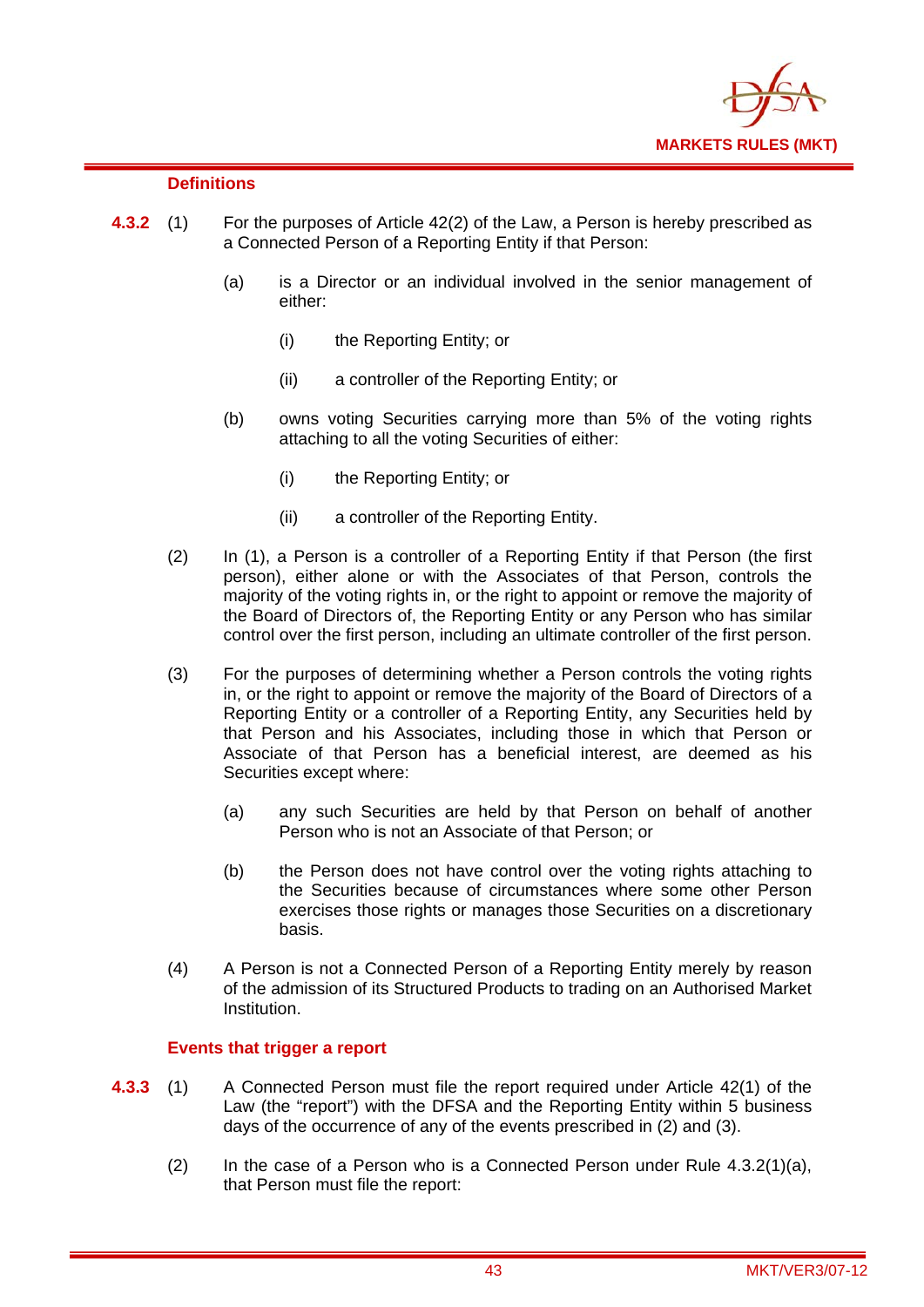

- (a) upon becoming or ceasing to be a Director of a controller of the Reporting Entity;
- (b) upon acquiring or ceasing to hold either alone or with an Associate of the Person any Securities or other Investments in or relating to the Reporting Entity or a controller of the Reporting Entity; and
- (c) upon an increase or decrease of at least 1% of the level of interest previously reported pursuant to (b).
- (3) In the case of a Person who is a Connected Person under Rule 4.3.2(1)(b), that Person must file the report:
	- (a) upon acquiring or ceasing to hold voting Securities carrying more than 5% of the voting rights attaching to all voting Securities of either the Reporting Entity or a controller of the Reporting Entity; and
	- (b) upon an increase or decrease of at least 1% of the level of interest previously reported pursuant to (a).

## **Content of the report**

- **4.3.4** A report filed by a Connected Person must contain the following information:
	- (a) the name and address of the Connected Person;
	- (b) the date on which the event giving rise to the obligation to file a report occurred;
	- (c) the date on which the filing was made; and
	- (d) the price, amount and class of Securities or other Investments as is relevant in relation to the transaction or other event and the previous and new level of interest held.

### **Market disclosure**

**4.3.4** Upon a Connected Person filing a report with the Reporting Entity, the Reporting Entity must, as soon as possible, make market disclosure of that report in accordance with Rule 4.7.1.

# **4.4 Disclosure of directors' material interests**

### **Guidance**

Article 43 of the Law requires Persons with a material interest in the Reporting Entity to give a notice relating to that interest in accordance with the requirements prescribed in the Rules.

# **Application**

**4.4.1** This section applies to every Reporting Entity other than that of a Listed Fund.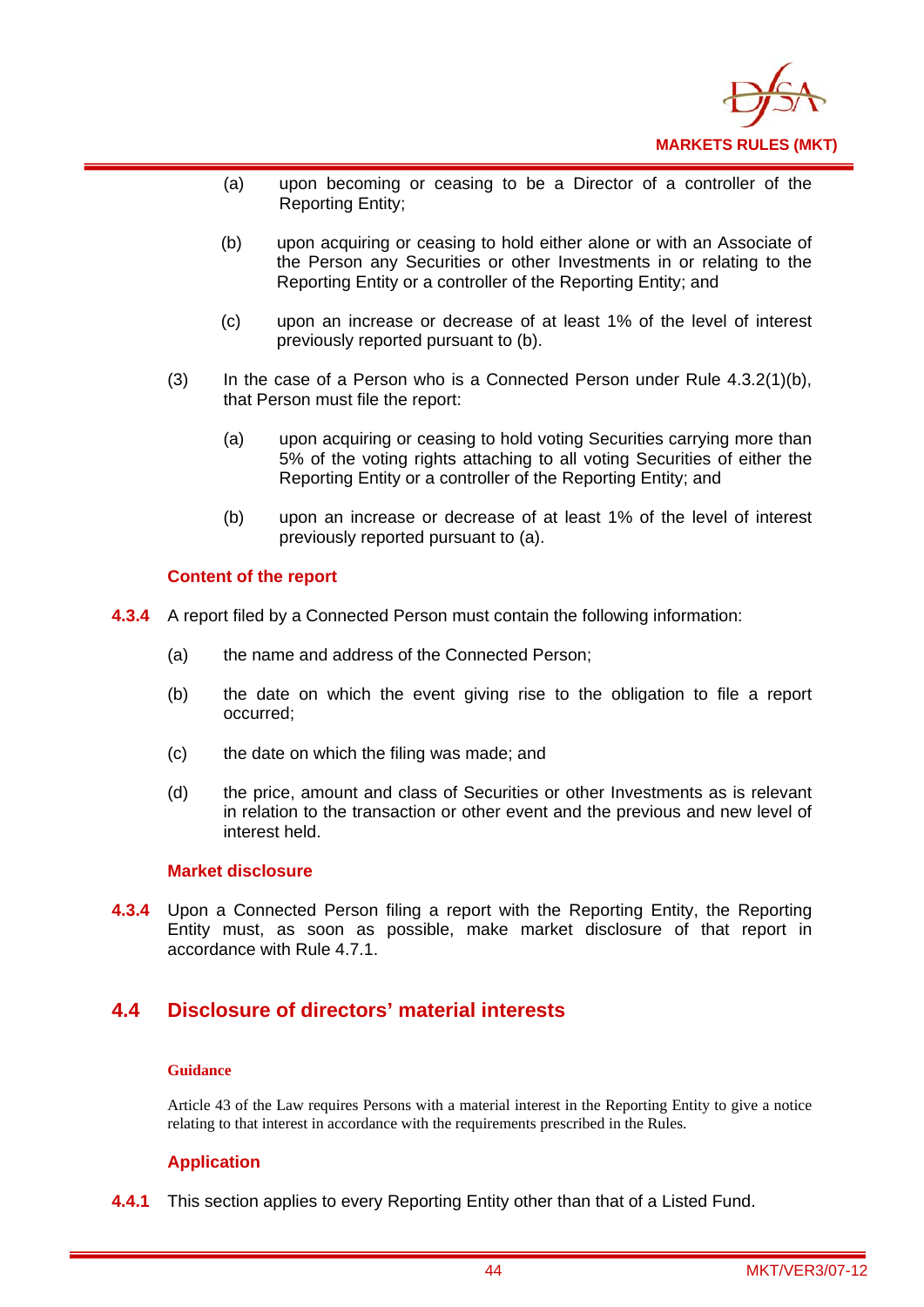

### **Guidance**

Chapter 6 contains the disclosure of material interest applicable to Listed Fund.

# **Definition of a material interest**

- **4.4.2** A Director of a Reporting Entity has a material interest in the Reporting Entity if that person has any interest arising through:
	- (a) the direct or indirect ownership of, or beneficial ownership of, Investments in the Reporting Entity; or
	- (b) any involvement in financial or commercial arrangement with or relating to the Reporting Entity.

## **Content and procedures relating to the notice**

- **4.4.3** (1) Subject to (2), a notice relating to a material interest must be given by a Person referred to in Rule 4.4.2, to the other Directors of the Reporting Entity within 5 business days of the material interest arising or changing.
	- (2) A Person referred to in (1) need not give a notice relating to a material interest if the material interest is required to be included in a report which that Person must provide by virtue of being a Connected Person under section 4.3 and the Person has complied with the requirement mentioned in that section.
	- (3) A notice relating to a material interest must contain:
		- (a) the name and address of the Person giving the notice; and
		- (b) the details relating to the material interest, including the date on which the material interest arose or changed.

## **Market disclosure**

**4.4.4** Upon receiving a notice relating to a material interest, the Reporting Entity must, as soon as possible, make market disclosure of that report in accordance with Rule 4.7.1.

# **4.5 Power to direct disclosure**

### **Guidance**

Article 49 of the Law gives the DFSA the power to direct a Reporting Entity to disclose specified information to the market or take such other steps as the DFSA considers appropriate where it is satisfied that it is in the interest of the DIFC to do so.

- **4.5.1** (1) The DFSA may, pursuant to its power under Article 49(1) of the Law, issue a written notice directing a Reporting Entity (a "direction notice") to disclose specified information to the market and to take any other steps as the DFSA considers appropriate in the following circumstances:
	- (a) where a Reporting Entity fails to comply with an obligation to disclose any information under the Law and the Rules;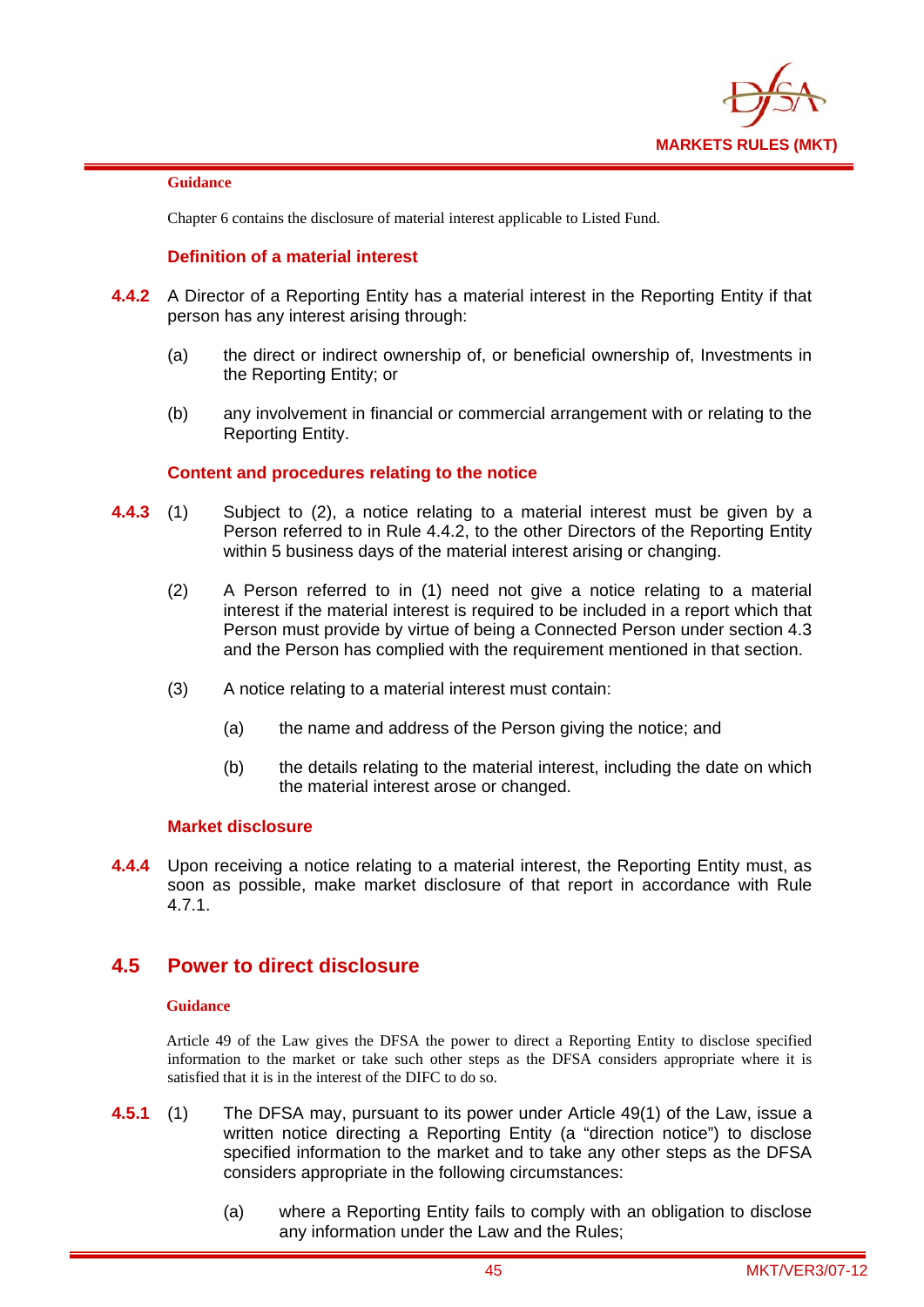

- (b) to correct or prevent a false market if the DFSA reasonably considers that there is or is likely to be a false market in a Reporting Entity's Securities;
- (c) where there is a rumour or media speculation in relation to the Reporting Entity or the relevant Securities that has not been confirmed or clarified by an announcement by the Reporting Entity made in accordance with Rule 4.2.1 and such rumour or media speculation is or is reasonably likely to have an impact upon the price of the Reporting Entity or the relevant Securities; or
- (d) where it is in the interests of:
	- (i) actual or potential investors;
	- (ii) market integrity; or
	- (iii) the DIFC.
- (2) A Reporting Entity which receives a direction notice issued pursuant to (1) must comply with the terms of that notice.

# **4.6 Other matters that require market disclosure**

**4.6.1** A Reporting Entity must disclose to the market in accordance with Rule 4.7.1 the matters specified in App2.

# **4.7 Manner of market disclosure**

- **4.7.1** (1) When a Reporting Entity is required to make market disclosure of any information, such information must be released to the market by way of an announcement made:
	- (a) to the Authorised Market Institution on which the Securities are traded;
	- (b) on the website of the Reporting Entity; and
	- (c) to any approved Regulatory Announcement Service.
	- (2) The disclosure in (1) must also be concurrently provided to the DFSA.
	- (3) Without prejudice to its obligations relating to market disclosure, a Reporting Entity must take reasonable care to ensure that any information it is required to disclose is clear, fair and not misleading, false or deceptive.
- **4.7.2** The DFSA may, upon application by a Person or on its own initiative, approve a Regulatory Announcement Service for the purposes of making the disclosure in 4.7.1(c).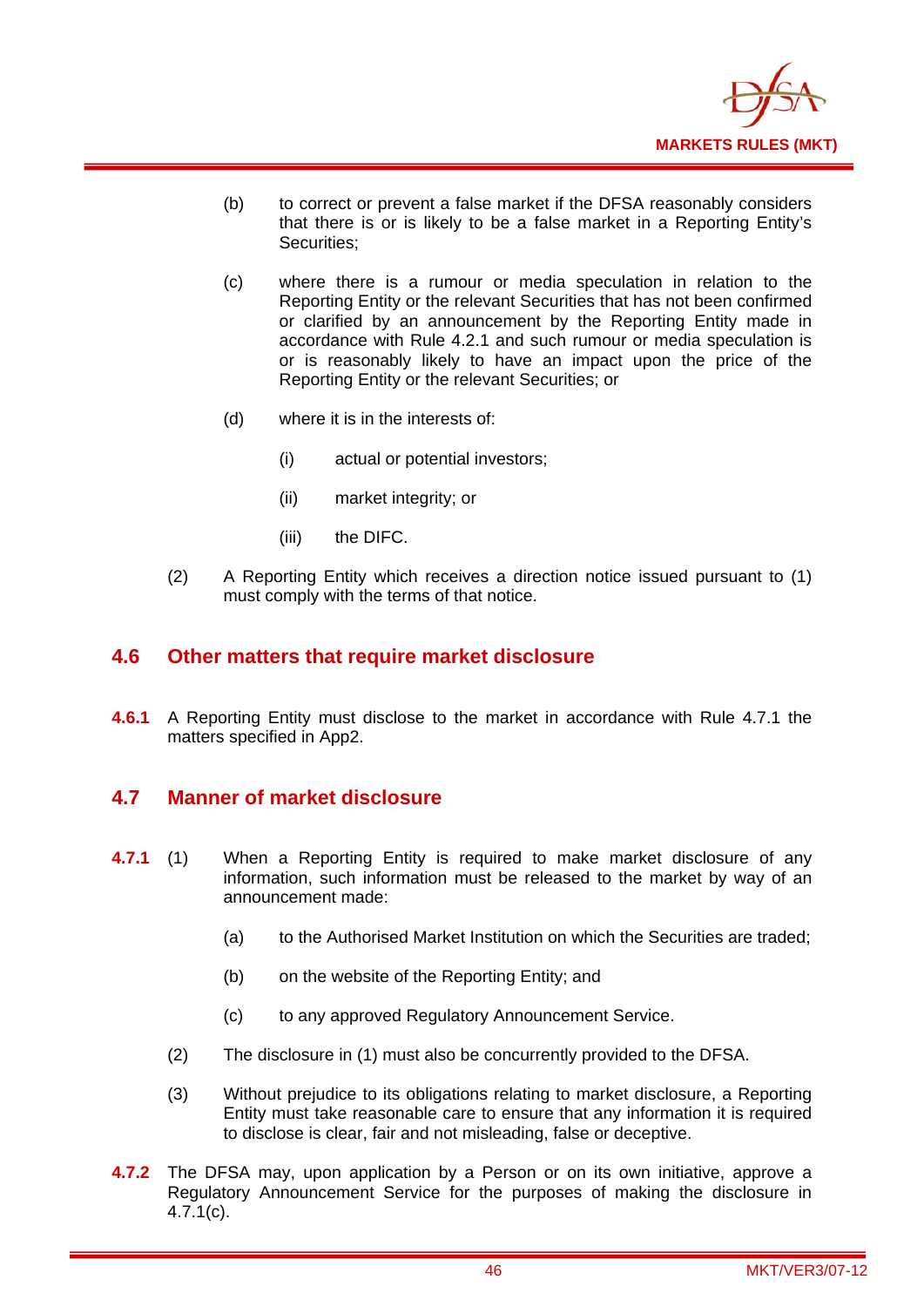

**4.7.3** A Reporting Entity must retain on its website all information that has been disclosed to markets for a period of one year following publication.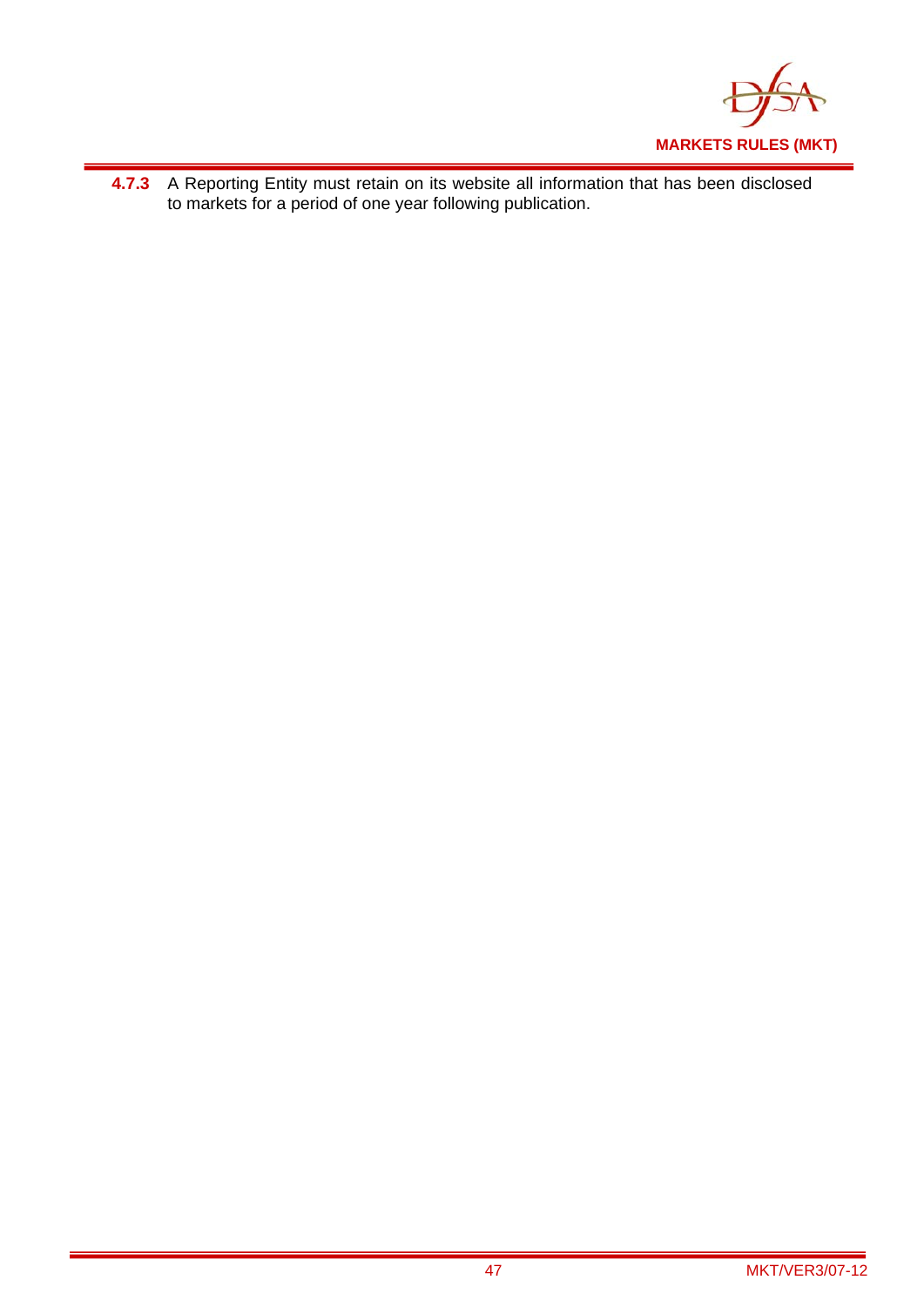

# **5 ACCOUNTING PERIODS AND FINANCIAL REPORTS AND AUDITING**

### **Guidance**

- 1. Article 44 of the Law provides that a Reporting Entity shall prepare and file with the DFSA an annual financial report in accordance with the requirements prescribed in the Rules.
- 2. Article 45 of the Law provides that a Reporting Entity shall prepare and file with the DFSA:
	- a. a semi-annual financial report; and
	- b. any other financial statements as are required by the DFSA,

in the circumstances prescribed by Rules.

3. Article 97(2) of the Regulatory Law 2004 provides that DFSA shall make Rules setting out the requirements an auditor must meet to become registered by the DFSA including the provision of auditing services to a Public Listed Company. The Rules in this chapter set out the requirements for an auditor of a Public Listed Company including the appointment and termination of an auditor by a Public Listed Company and registration and withdrawal by the DFSA.

# **5.1 Application**

**5.1.1** This section applies to every Reporting Entity other than that of a Listed Fund except where a narrower application is provided in respect of any particular class of Security.

### **Guidance**

Chapter 6 contains the requirements relating to accounting periods and financial reporting in respect of Listed Funds.

### **Accounting standards**

**5.1.2** A Reporting Entity must prepare and maintain all financial statements and accounts in accordance with the International Financial Reporting Standards (IFRS) or other accounting standards acceptable to the DFSA.

### **Accounting periods**

- **5.1.3** (1) A Reporting Entity must not change its accounting reference date as specified in its most recent Prospectus unless it has obtained the prior approval of the DFSA in accordance with the requirements in (2).
	- (2) A Reporting Entity that proposes to change its accounting reference date must:
		- (a) notify the DFSA of its proposal at least 28 business days prior to making such a change; and
		- (b) obtain the DFSA's prior approval for the proposed change.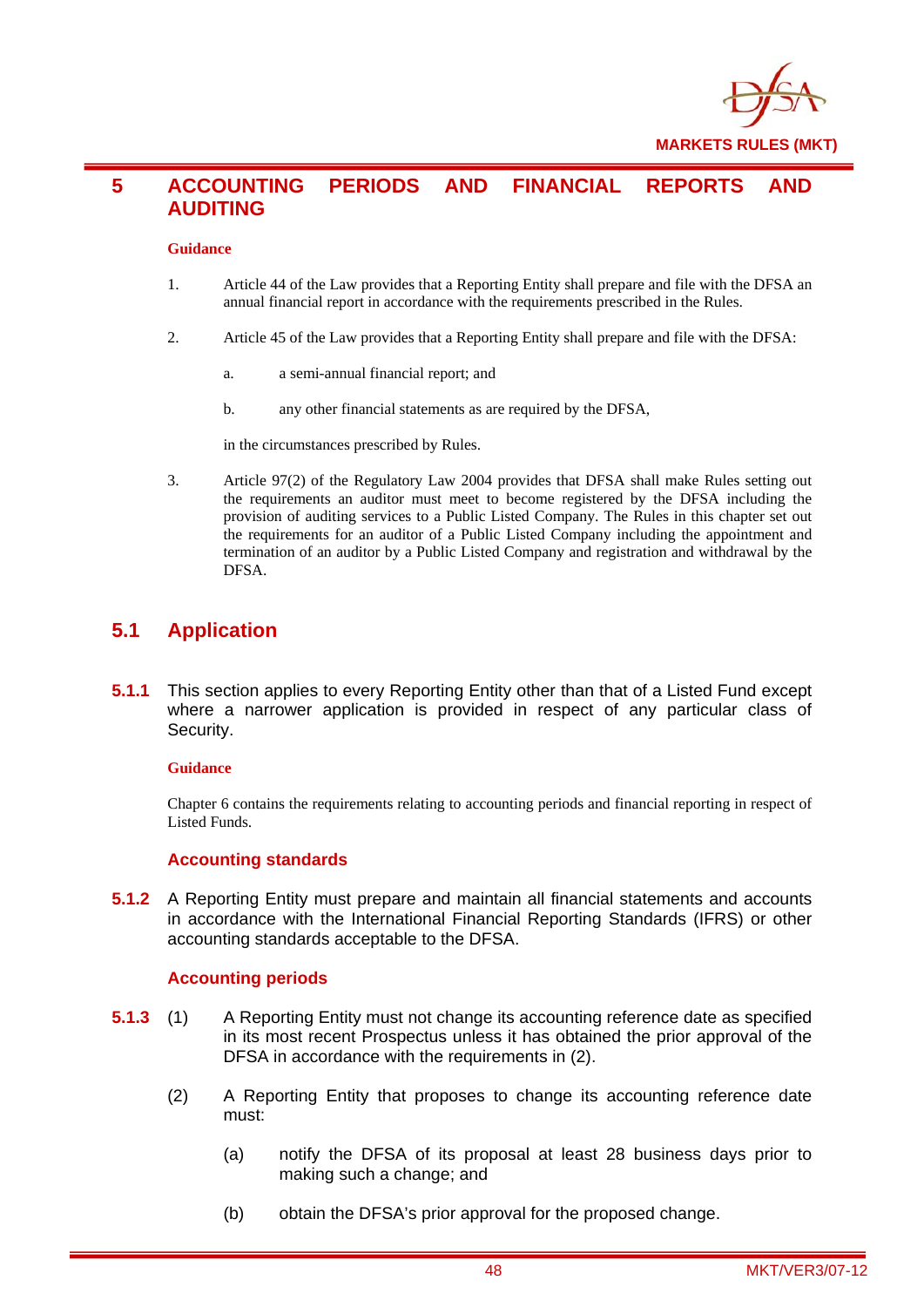

## **Annual financial report**

- **5.1.4** (1) The annual financial report which is required to be produced by a Reporting Entity pursuant to Article 44 of the Law must include the information specified in (2).
	- (2) In respect of the financial year to which the annual financial report relates, it must contain:
		- (a) financial statements and accounts audited in accordance with Rule 5.1.5;
		- (b) a review of the operations during the year and the results of those operations;
		- (c) details of any significant changes in the Reporting Entity's state of affairs during the financial year;
		- (d) details relating to the Reporting Entity's principal activities during the year and any significant changes in the nature of those activities during the year;
		- (e) details of any matter or circumstance that has arisen since the end of the year that has significantly affected or may significantly affect:
			- (i) the Reporting Entity's operations in future financial years and the results of those operations; or
			- (ii) the Reporting Entity's state of affairs in future financial years; and
		- (f) likely developments in the Reporting Entity's operations in future financial years and the expected results of those operations;
		- (g) a statement of auditors required under Article 46(2) of the Law;
		- (h) a statement by Directors whether or not, in their opinion, the business of the Reporting Entity is a going concern, with supporting assumptions or qualifications as necessary; and
		- (i) details relating to the identity and holdings of any Connected Person of the Reporting Entity.

### **Guidance**

With regard to the opinion required under the obligation in Rule 5.1.4(2)(h), the DFSA recognises that while the accounts will be prepared by Persons other than the Directors, the Board has overall responsibilities to ensure the integrity and independence of the financial reporting process.

**5.1.5** The annual financial report of a Reporting Entity that is not a Public Listed Company must be audited by an independent, competent and qualified auditor in accordance with the International Auditing and Assurance Standards Board ("IAASB") or other standards acceptable to the DFSA.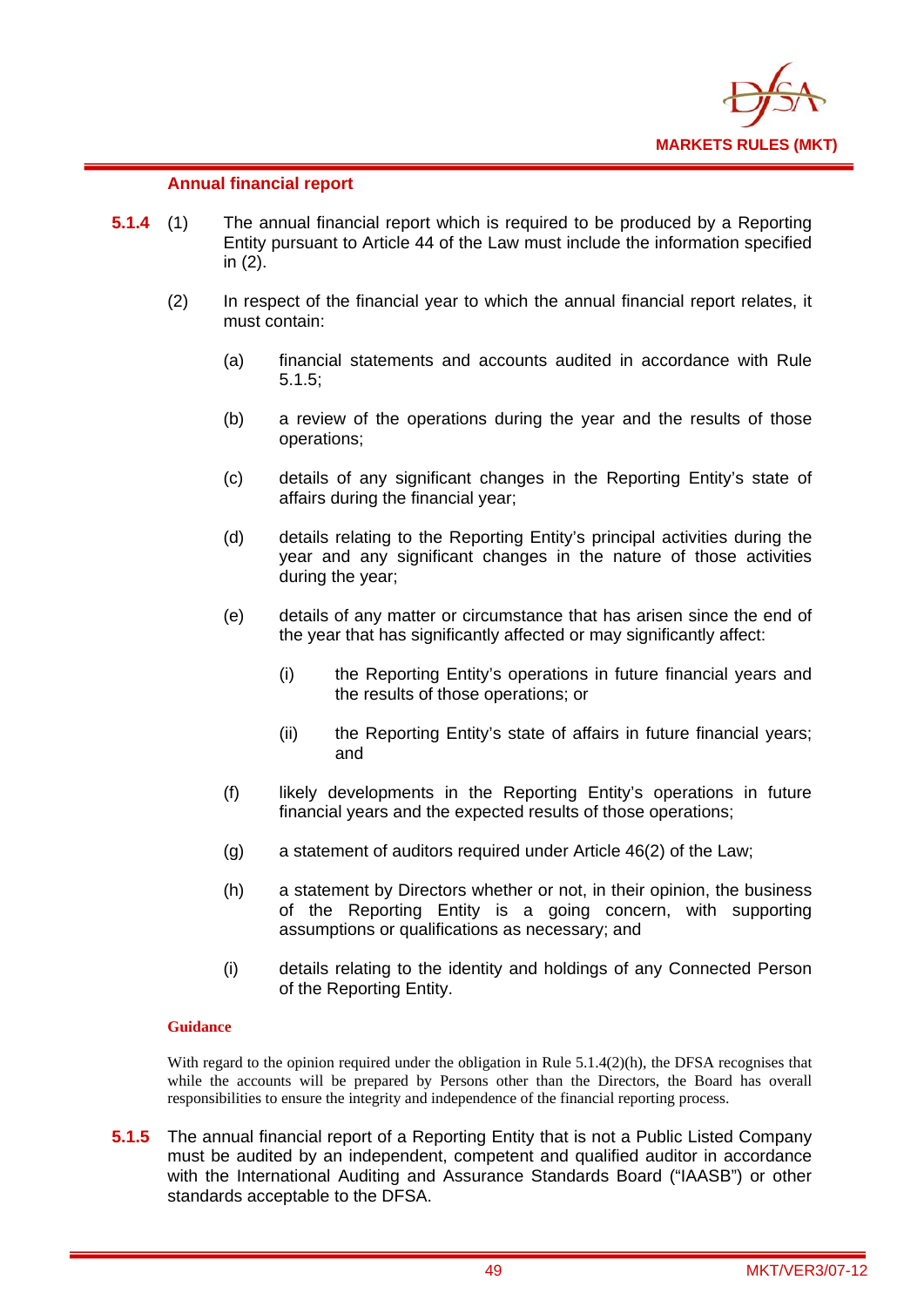

**5.1.6** The annual financial report must be signed by at least two Directors of the Reporting Entity.

### **Guidance**

The DFSA expects a Reporting Entity to make, within its annual financial report, appropriate levels of disclosure for different types of Securities. Accordingly, the disclosure made for an issuer of Shares would be significantly more extensive than the disclosure made in respect of an issuer of Debentures.

### **Semi-annual financial report**

- **5.1.7** (1) Pursuant to Article 45(1)(a) of the Law, a Reporting Entity in respect of Shares or Certificates over Shares must, in addition to the annual financial report, prepare and file a semi-annual financial report which meets the requirements in (2) and (3).
	- (2) A Reporting Entity must:
		- (a) prepare such report:
			- (i) for the first six months of each financial year or period; and if there is a change to the accounting reference date, prepare such report in respect of the period up to the old accounting reference date; and
			- (ii) in accordance with the applicable IFRS standards or other standards acceptable to the DFSA;
		- (b) if the figures have either been audited or reviewed by auditors, include in the report statements to that effect; and
		- (c) ensure that that the report includes:
			- (i) an indication of important events that have occurred during the first six months of the financial year, and their impact on the financial statements;
			- (ii) a description of the principal risks and uncertainties for the remaining six months of the financial year; and
			- (iii) a condensed set of financial statements, an interim management report and associated responsibility statements.
	- (3) A semi-annual financial report must be signed by at least two Directors of the Reporting Entity.

### **Market disclosure**

- **5.1.8** (1) A Reporting Entity where it is required by the Law and the Rules to prepare the following financial reports must disclose to the market, in accordance with Rule 4.7.1:
	- (a) its annual financial report;
	- (b) its semi-annual financial report; and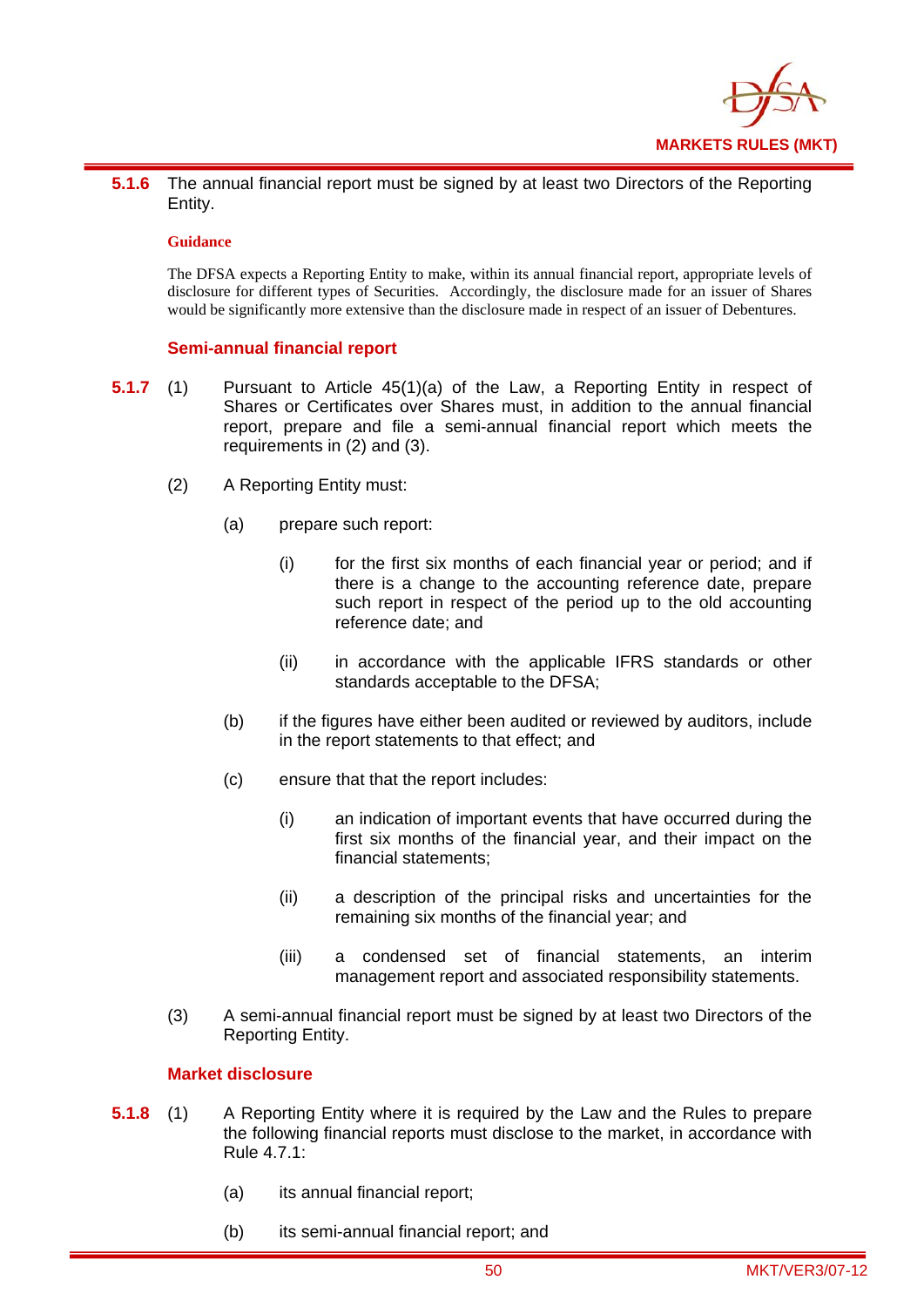

- (c) its preliminary financial results.
- (2) A Reporting Entity must make the market disclosure required in (1) within the following time periods:
	- (a) in relation to its annual financial report, as soon as possible after the accounts have been approved, but no later than 120 days after the end of the financial period;
	- (b) in relation to its semi-annual financial report, as soon as possible and in any event no later than 60 days after the end of the period to which the report relates; and
	- (c) in relation to its preliminary financial results, as soon as possible but no later than 30 minutes before the market opens on the day after the approval of the Board of Directors.
- (3) A Reporting Entity must, where there is a change to its accounting reference date, disclose to the market in accordance with Rule 4.7.1:
	- (a) the change to its accounting reference date as soon as possible; and
	- (b) a second interim report within six months of the old accounting reference date if the change of the accounting reference date extends the annual accounting period to more than 14 months.

# **5.2 Application**

- **5.2.1** (1) This section applies to every:
	- (a) Public Listed Company;
	- (b) Auditor of a Public Listed Company ; and
	- (c) applicant for registration with the DFSA as an auditor of a Public Listed Company.
	- (2) In this chapter in relation to a Public Listed Company a reference to "auditor" includes references to an "Auditor".

# **Guidance**

- 1. This chapter contains the requirements relating to auditors of a Public Listed Company as provided for in Article 97 of the Regulatory Law 2004. In particular it relates to a number of requirements an auditor of a Public Listed Company must comply with in order to be registered by the DFSA in order that it can provide auditing services to a Public Listed Company.
- 2. Article 97 of the Regulatory law 2004 defines a Public Listed Company as one that is incorporated or formed in the DIFC; and
	- a. has or had securities admitted to trading on an Exchange in the DIFC; or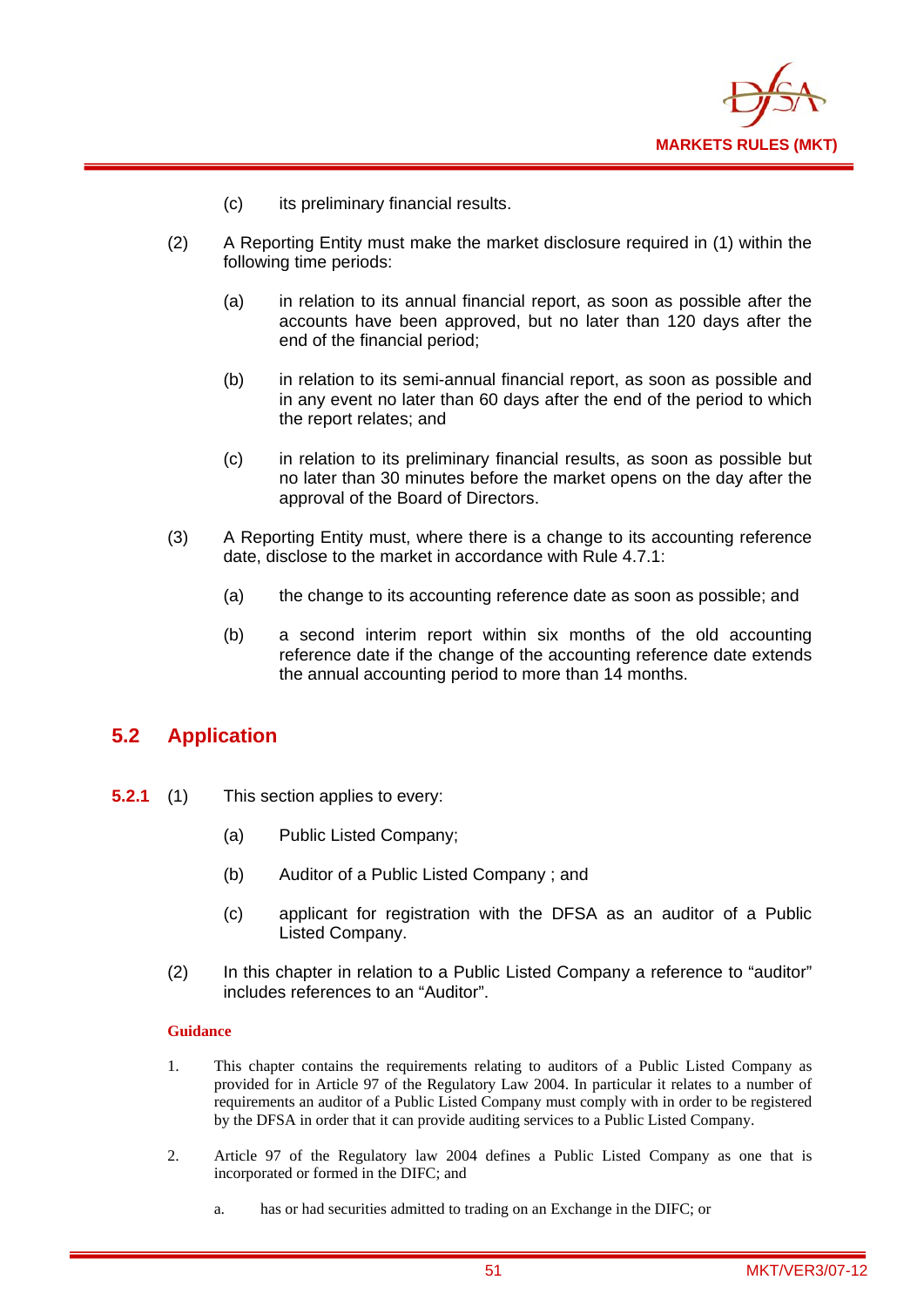

b. has or had securities admitted to trading on an exchange outside of the DIFC;

# **Appointment and termination of auditors**

- **5.2.2** A Public Listed Company must:
	- (a) notify the DFSA of the appointment of an auditor, including the name and business address of the auditor and the date of the commencement of the appointment;
	- (b) prior to the appointment of the auditor, take reasonable steps to ensure that the auditor has the required skills, resources and experience to audit the business of the Public Listed Company for which the auditor has been appointed; and
	- (c) ensure that the auditor, at the time of appointment and for the duration of the engagement as auditor, is registered with the DFSA.
- **5.2.3** A Public Listed Company must notify the DFSA immediately if the appointment of its auditor is or is about to be terminated, or on the resignation of its auditor, giving the reasons for the cessation of the appointment.
- **5.2.4** A Public Listed Company must appoint an auditor to fill any vacancy in the office of auditor and ensure that the replacement auditor can take up office at the time the vacancy arises or as soon as reasonably practicable.
- **5.2.5** (1) A Public Listed Company must take reasonable steps to ensure that the relevant audit staff of the auditor are independent of and not subject to any conflict of interest with respect to the Public Listed Company.
	- (2) A Public Listed Company must notify the DFSA if it becomes aware, or has reason to believe, that the relevant audit staff of the auditor are no longer independent of the Public Listed Company, or have a conflict of interest which may affect their judgement in respect of the Public Listed Company.

### **Guidance**

- 1. The relevant staff of an auditor are independent if their appointment or retention by a Public Listed Company is not contrary to any applicable ethical guidance issued by the professional supervisory body to which they are subject.
- 2. A Public Listed Company should consider rotating the appointed relevant staff of the auditor every five years to ensure that the relevant staff of the auditor remain independent.
- **5.2.6** Where an auditor has not been appointed by a Public Listed Company, the DFSA may direct a Public Listed Company to appoint an auditor in accordance with the requirements in this chapter.
- **5.2.7** Where an auditor appointed by a Public Listed Company is in the opinion of the DFSA not suitable to audit that Public Listed Company, the DFSA may direct that auditor to remove itself as the auditor of that Public Listed Company.
- **5.2.8** The Regulatory Appeals Committee has jurisdiction to hear and determine any appeal in relation to a direction made under Rule 5.2.7.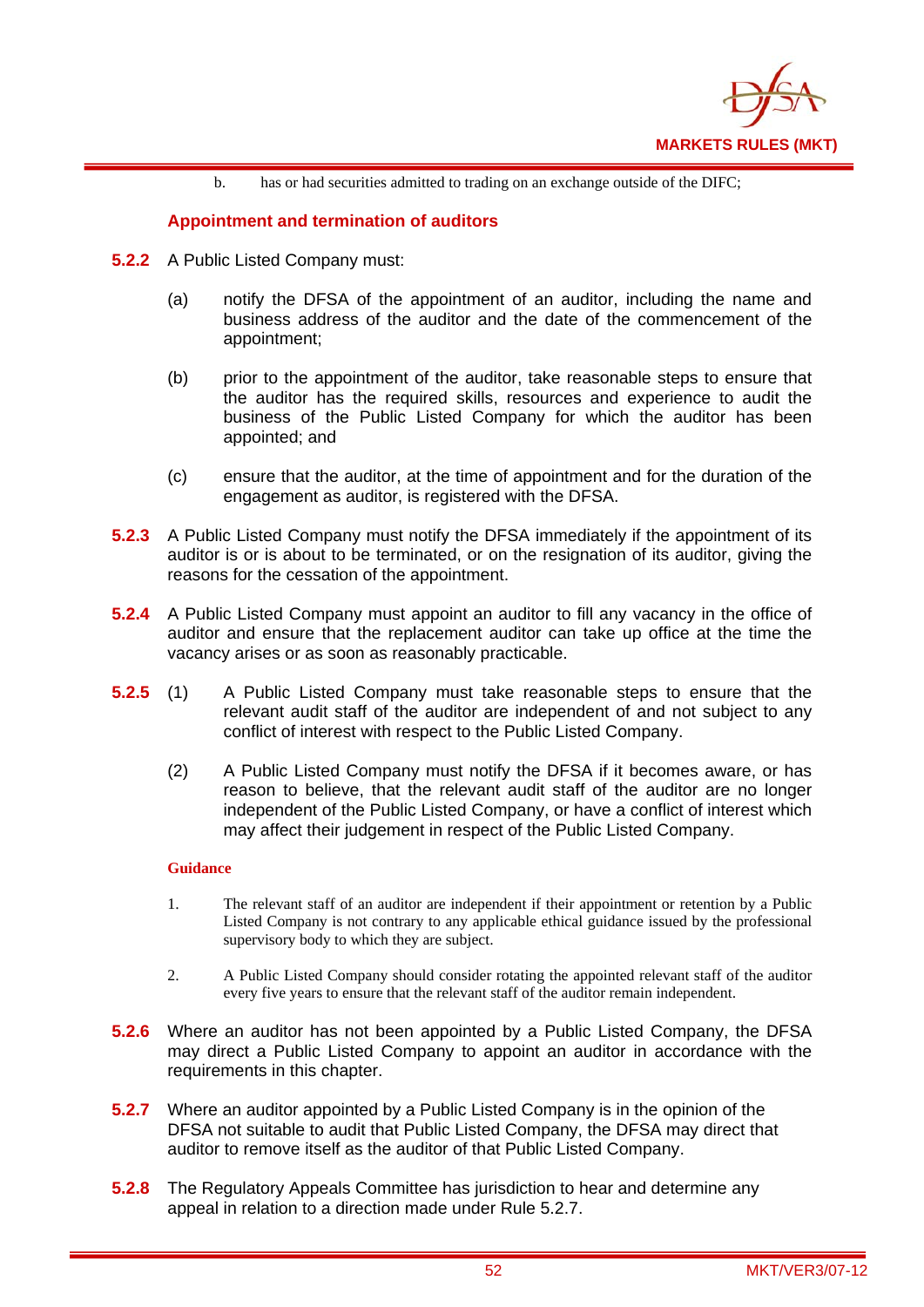

## **Co-operation with auditors**

- **5.2.9** A Public Listed Company must take reasonable steps to ensure that it and its Employees:
	- (a) provide such assistance as the auditor reasonably requires to discharge its duties;
	- (b) give the auditor right of access at all reasonable times to relevant records and information;
	- (c) do not interfere with the auditor's ability to discharge its duties;
	- (d) do not provide false or misleading information to the auditor; and
	- (e) report to the auditor any matter which may significantly affect the financial position of the Public Listed Company.

## **Function of the auditor**

**5.2.10** A Public Listed Company, must in writing require its auditor to:

- (a) conduct an audit of the Public Listed Company's accounts in accordance with the requirements of the relevant standards published by the International Auditing and Assurance Standards Board (IAASB) in respect of its financial business or other standards acceptable to the DFSA or where appropriate, AAOIFI standards.
- (b) produce a report on the audited accounts which states:
	- (i) whether, in the auditor's opinion, the accounts have been properly prepared in accordance with the requirements imposed by this chapter;
	- (ii) in particular, whether the accounts give a true and fair view of the financial position of the Public Listed Company for the financial year and of the state of the Public Listed Company's affairs at the end of the financial year end; and
	- (iii) any other matter or opinion relating to the requirements of this chapter;
- (c) submit the reports produced pursuant to Rule 5.2.10(b) above to the Public Listed Company; and
- (d) notify the DFSA in writing if the auditor resigns due to significant concerns which have previously been raised with senior management of the Public Listed Company and which have not been addressed.
- **5.2.11** A Public Listed Company must submit any auditor's reports and financial statements required by this chapter to the DFSA within four months of the Public Listed Company's financial year end.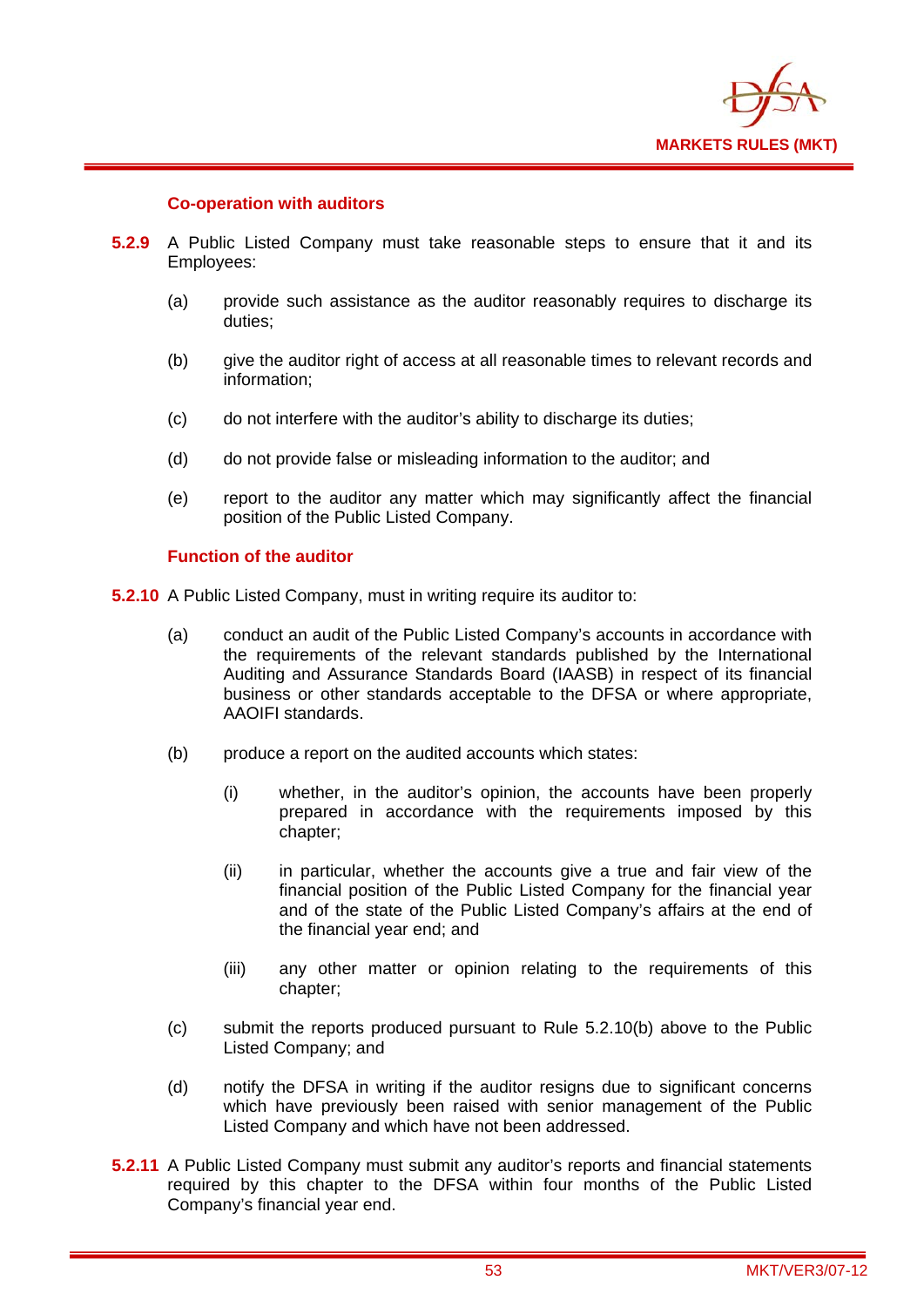

## **Registration of an Auditor**

- **5.2.12** An Auditor intending to audit Public Listed Companies must apply to the DFSA for registration in accordance with the Rules in this Chapter.
- **5.2.13** An applicant for registration must complete and submit the appropriate form in AFN, supported by such additional material as may be required by the DFSA.

### **Guidance**

Applicants and Auditors are required to pay fees as prescribed in FER.

## **Consideration of the application**

- **5.2.14** (1) An applicant for registration must be able to demonstrate to the DFSA's satisfaction that:
	- (a) it is fit and proper as provided in (2);
	- (b) it has professional indemnity insurance as required under Section 5.2.43;
	- (c) it has adequate systems, procedures and controls to ensure due compliance with:
		- (i) the International Standards on Auditing;
		- (ii) the International Standards on Quality Control; and
		- (iii) the Code of Ethics for Professional Accountants;
	- (d) where applicable, it has adequate systems, procedures and controls to ensure due compliance with:
		- (i) the Islamic Accounting and Auditing Standards; and
		- (ii) the Code of Ethics for Accountants and Audit Firms of Islamic Financial Institutions;
	- (e) it is controlled by Persons each of whom hold a Recognised Professional Qualification from a Recognised Professional Body; and
	- (f) it has complied with any other requirement as specified by the DFSA.
	- (2) For the purposes of assessing whether an applicant for registration meets the fit and proper requirement under (1)(a), the DFSA will consider:
		- (a) the application and submissions;
		- (b) background and history;
		- (c) the ownership and the Group structure;
		- (d) resources, including human and technological;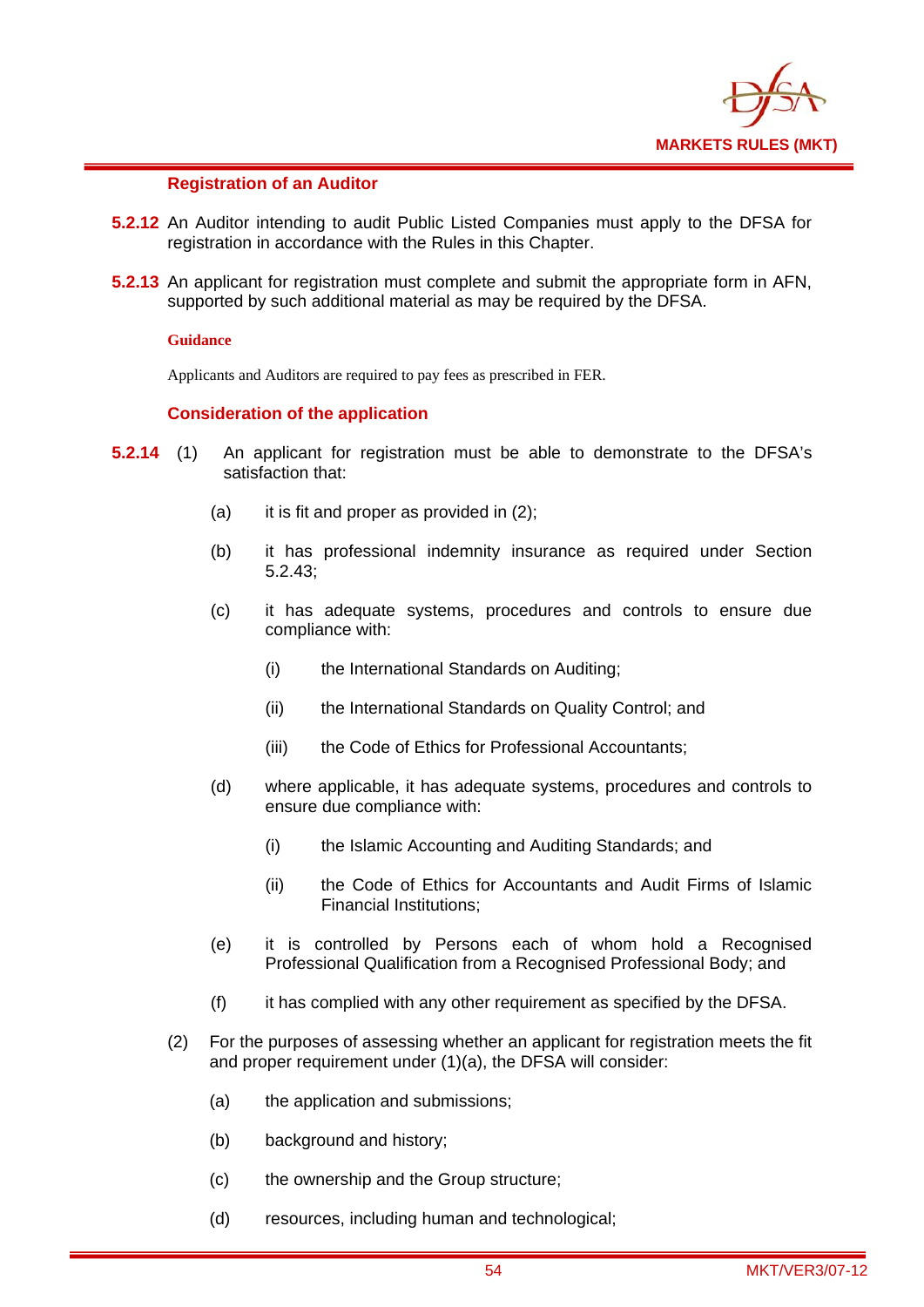

- (e) whether the applicant's affairs are likely to be conducted and managed in a sound and prudent manner; and
- (f) any other matter considered relevant by the DFSA.
- (3) For the purposes of  $(1)(e)$ :
	- (a) "control" means:
		- (i) in a body corporate, a majority of the directors and a majority of the votes of the shareholders; or
		- (ii) in a partnership (except a limited partnership) means a majority of the partners unless there are only two partners in which case the partner holding a Recognised Professional Qualification must have the casting vote; and
		- (iii) in a limited partnership means a majority of the general partners unless there are only two partners in which case the partner holding a Recognised Professional Qualification must have the casting vote;
	- (b) "majority" means:
		- (i) where under the Auditor's constitution matters are decided on by the exercise of voting rights, a majority of the rights to vote on all, or substantially all, matters; or
		- (ii) in any other case a majority of the Persons having rights under the constitution of the Auditor to enable them to direct its overall policy or alter its constitution.
- **5.2.15** The DFSA may impose in its absolute discretion any terms or conditions on the registration.

### **Regulatory appeals**

**5.2.16** An applicant may appeal to the Regulatory Appeals Committee against any refusal to grant registration, or any terms or conditions of registration imposed under Rule 5.2.15 and the Regulatory Appeals Committee has jurisdiction to hear any such appeal.

### **Guidance**

Under Article 98 of the Regulatory Law 2004, the DFSA may in its absolute discretion grant or refuse to grant registration.

# **Obligations of auditors and audit principals**

- **5.2.17** An Auditor must:
	- (a) continue to comply with all its obligations including those in Chapter 5;
	- (b) comply with the applicable International Standards of Auditing, Quality Control and Codes of Ethics referred to in Rule 5.2.14 (1)(c) and (d);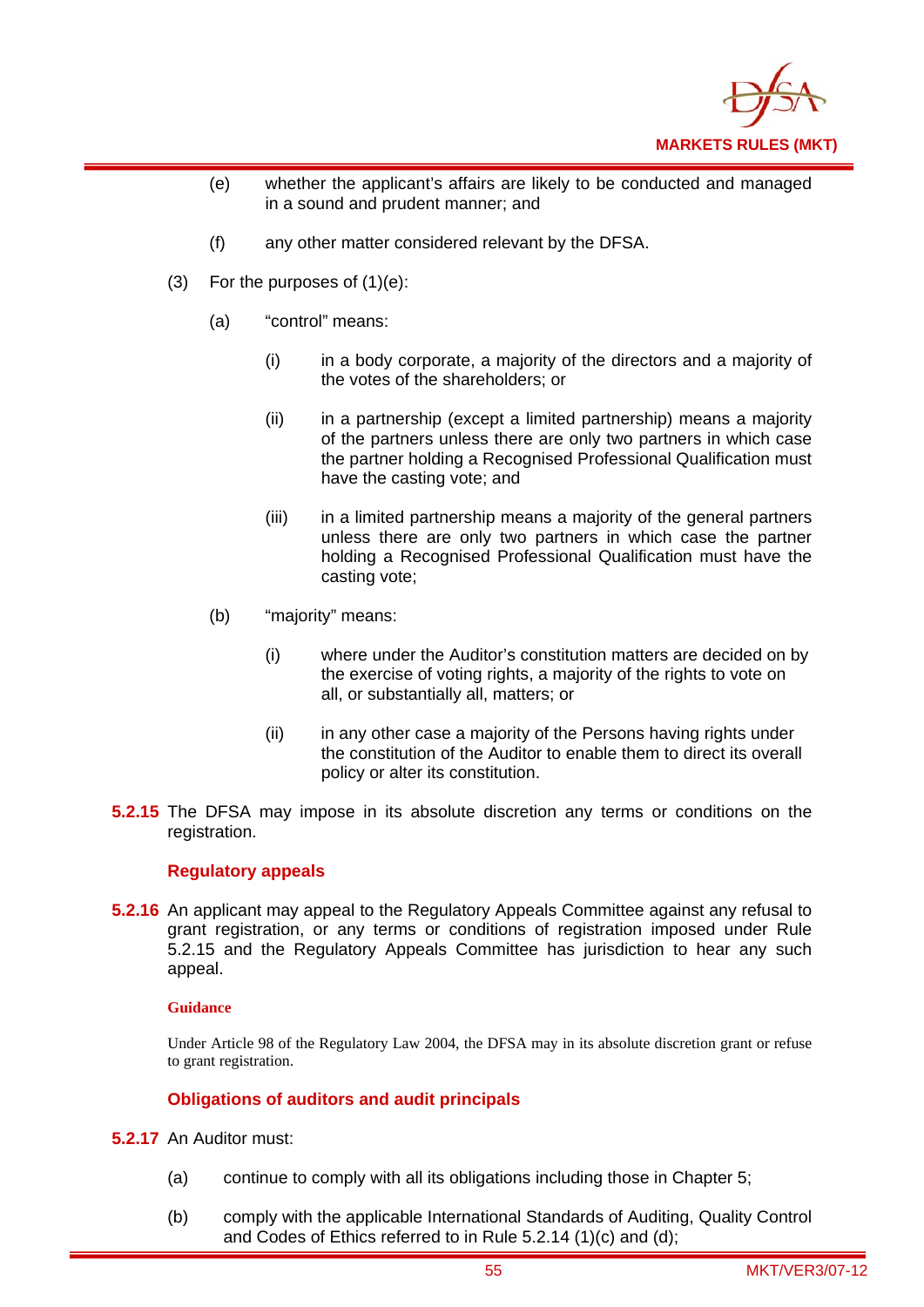

- (c) appoint an Audit Principal in accordance with the International Standards on Quality Control; and
- (d) ensure that each Audit Principal is fit and proper to conduct audit work on behalf of the Auditor.
- **5.2.18** An Audit Principal must:
	- (a) manage the conduct of audit work undertaken by the Auditor;
	- (b) sign audit reports on behalf of the Auditor; and
	- (c) sign any other report as may be required by the DFSA from time to time.
- **5.2.19** In assessing whether an Audit Principal is fit and proper, the Auditor must ensure that the Audit Principal at a minimum:
	- (a) holds a Recognised Professional Qualification;
	- (b) has at least five years of prior relevant audit experience in the past seven years; and
	- (c) is a member in good standing of a Recognised Professional Body.

### **Guidance**

When assessing a person's suitability to be appointed as an Audit Principal, an Auditor should ascertain matters such as whether any disciplinary action has been taken against that person by a Recognised Professional Body.

### **Notification of changes**

- **5.2.20** An Auditor must notify the DFSA in writing within 30 days:
	- (a) of any change of its Audit Principals, including the appointment of any new Audit Principal;
	- (b) of any claims made against the Auditor including but not limited to those lodged against the Auditor's professional indemnity insurance;
	- (c) of any matter that can reasonably be regarded as having a material adverse effect on the DFSA's registration of the Auditor;
	- (d) of a change of name or address of the Auditor; and
	- (e) if it no longer meets the requirements for registration as an Auditor.

## **Books and records**

- **5.2.21** An Auditor must maintain proper books and records at all times to facilitate the proper performance of its functions and discharge of its duties under these Rules.
- **5.2.22** An Auditor must maintain records demonstrating how it established the fitness and propriety of each Audit Principal for the purposes of Rules 5.2.17 to 5.2.19.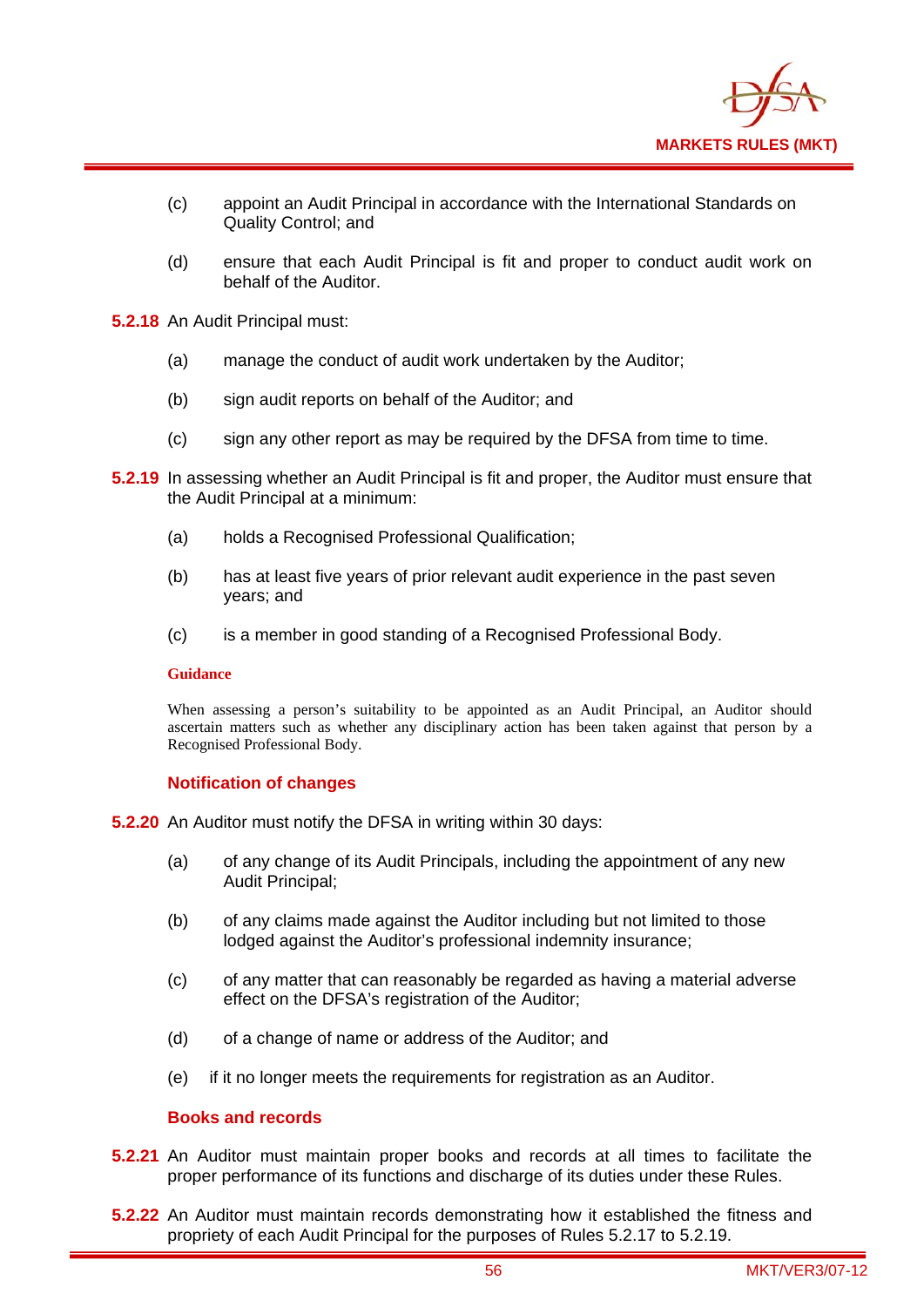

**5.2.23** An Auditor must:

- (a) maintain records and all relevant information relating to its professional indemnity insurance including the terms of cover and its duration; and
- (b) upon a request by the DFSA, provide to the DFSA forthwith evidence of the terms of cover and the validity of those policies.
- **5.2.24** An Auditor must maintain records of insurance claims made under its professional indemnity insurance policy. Such records, together with each annual renewal proposal form, must be available for inspection by the DFSA.
- **5.2.25** An Auditor must maintain proof of records of continuing professional development undertaken by its Employees, including Audit Principals.
- **5.2.26** An Auditor must maintain books and records referred to in the above Rules for a period of at least 6 years. In the case of the books and records referred to in Rule 5.2.21, those records must be kept for at least a period of 6 years after the completion of each audit carried out in respect of each client that is a Public Listed Company.

## **Withdrawal of registration**

### **Guidance**

Under Article 98(3) of the Regulatory Law 2004, the DFSA may make Rules setting out how and on what grounds registration may be withdrawn.

- **5.2.27** (1) The DFSA may withdraw an Auditor's registration either on its own initiative or at the request of the Auditor.
	- (2) A request for withdrawal by an Auditor must be in writing.
- **5.2.28** In considering requests for the withdrawal of an Auditor's registration, the DFSA must be satisfied that:
	- (a) the Auditor has made appropriate arrangements with respect to its existing customers; and
	- (b) any other matter which the DFSA would reasonably expect to be resolved has been resolved;

before granting a request for a withdrawal.

### **Guidance**

An application by an Auditor to withdraw its registration does not in itself result in a cancellation of its registration. Until such time as the DFSA withdraws the registration, the Auditor remains subject to, and must comply with, the Regulatory Law 2004, Rules and any other relevant legislation administered by the DFSA.

**5.2.29** Once an Auditor applies to withdraw its registration, the Auditor must not accept appointments as an Auditor nor issue any audit reports without obtaining the prior written consent of the DFSA.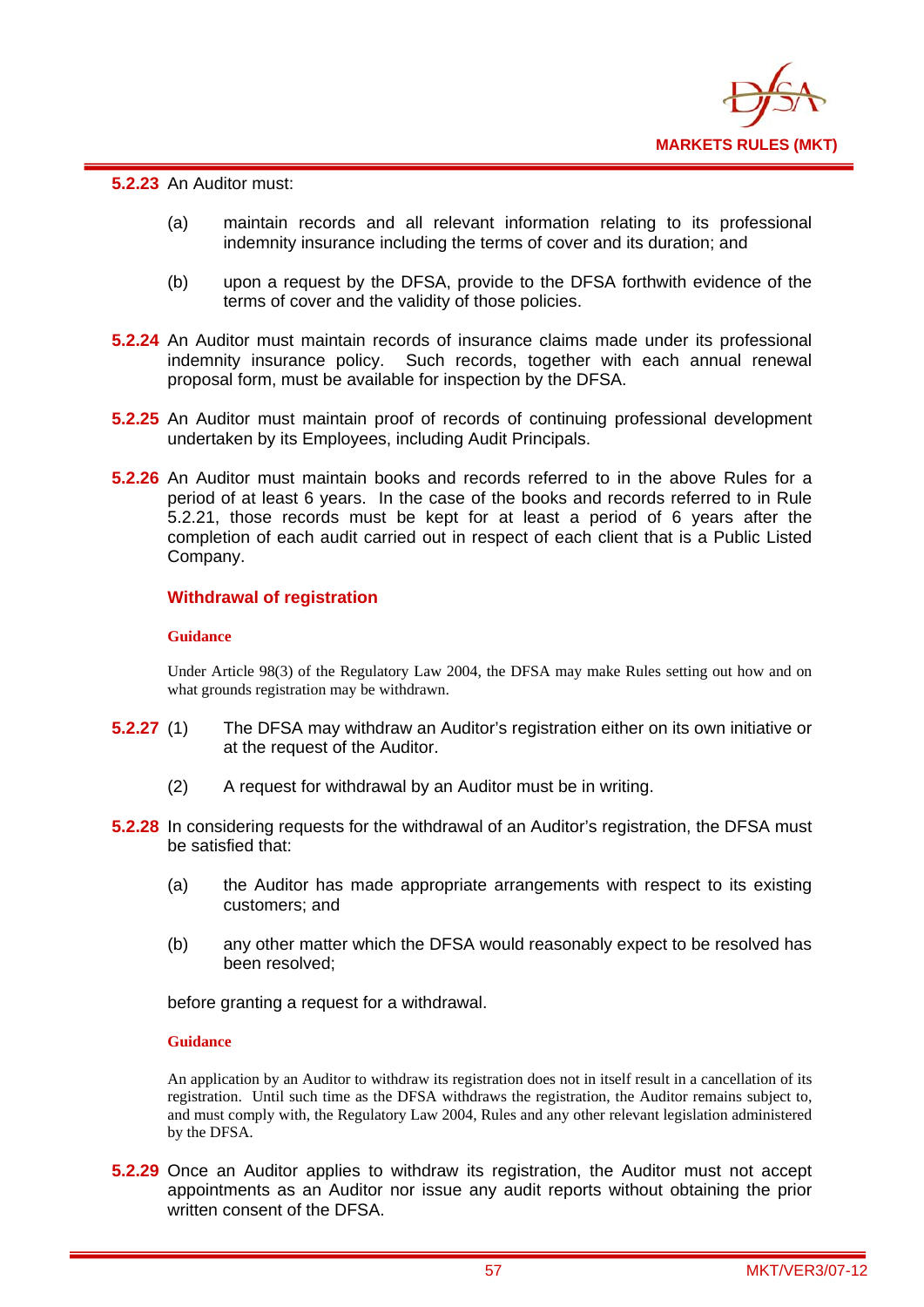

**5.2.30** The DFSA must take the necessary steps to withdraw the registration of an Auditor as soon as practicable after an Auditor has applied to withdraw its registration.

## **Withdrawal on the DFSA's initiative**

- **5.2.31** The DFSA may withdraw the registration of an Auditor on its own initiative if it has reasonable grounds to believe that:
	- (a) the Auditor is no longer fit and proper; or
	- (b) the Auditor has breached, or is breaching, the Regulatory Law 2004, Rules or other legislation administered by the DFSA.
- **5.2.32** The DFSA may only withdraw the registration of an Auditor on its own initiative if it has given to the Auditor:
	- (a) a prior written notice setting out the DFSA's reasons for proposing to withdraw its registration; and
	- (b) a suitable opportunity for the Auditor to make representations in person and in writing to the DFSA in relation to the proposed withdrawal.
- **5.2.33** Upon deciding to withdraw the registration of an Auditor, the DFSA must without delay inform the Auditor in writing of:
	- (a) such decision; and
	- (b) the date on which the decision is to take effect.

### **Guidance**

Generally, the DFSA will consider exercising the power to withdraw the registration of an Auditor on its own initiative only after a thorough investigation.

**5.2.34** An Auditor may appeal to the Regulatory Appeals Committee against a decision of the DFSA to withdraw its registration, and the Regulatory Appeals Committee has jurisdiction to hear such an appeal.

# **Suspension by the DFSA**

### **Guidance**

Under Article 105 of the Regulatory Law, the DFSA may make Rules setting out how and on what grounds registration may be suspended.

- **5.2.35** The DFSA may suspend an Auditor's registration if it has reasonable grounds to believe that:
	- (a) the Auditor is no longer fit and proper; or
	- (b) the Auditor has breached, or is breaching, the Regulatory Law 2004, Rules or other legislation administered by the DFSA.
- **5.2.36** Subject to Rule 5.2.37, the DFSA may only suspend the registration of an Auditor after it has given to the Auditor: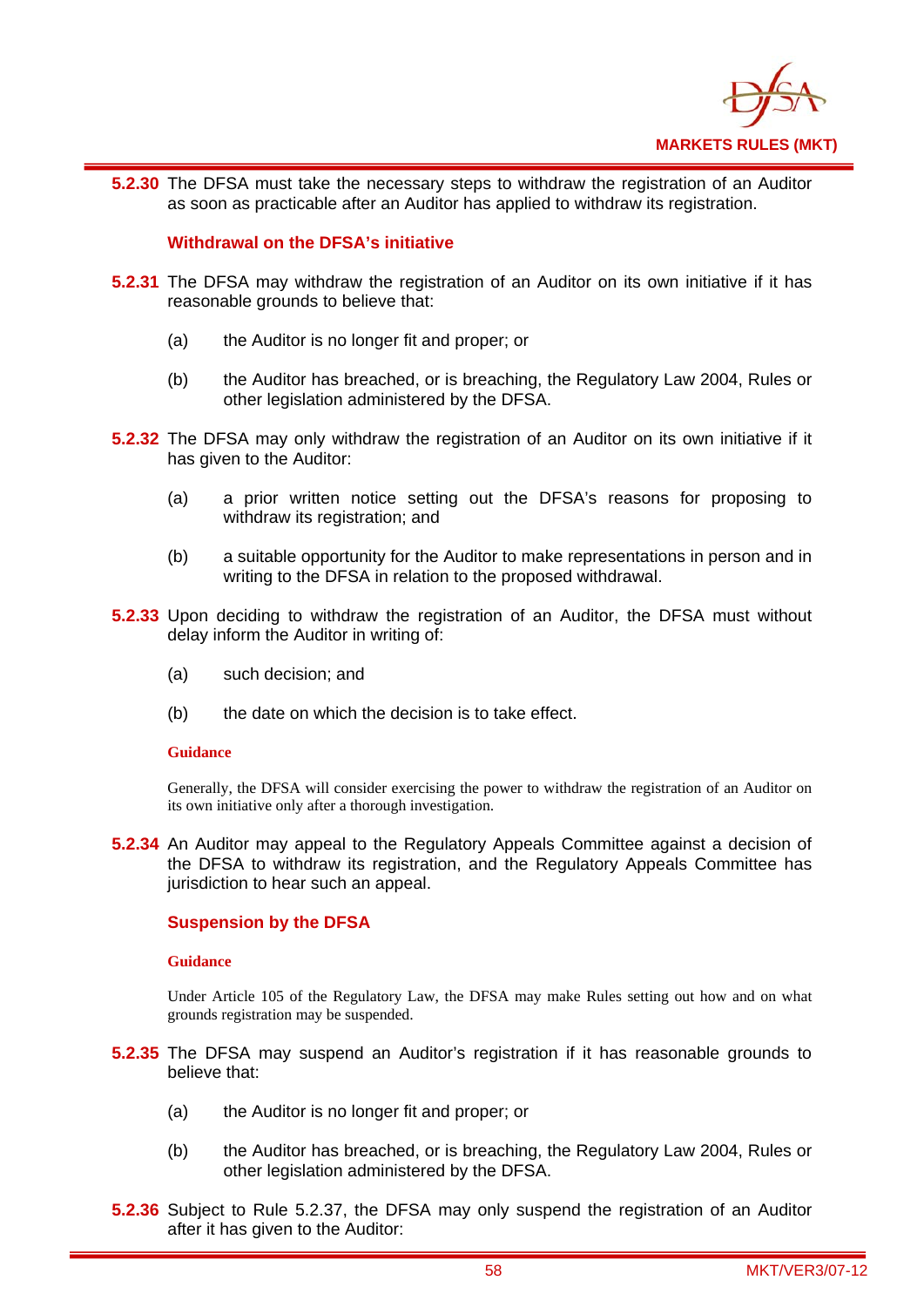

- (a) a prior written notice setting out the DFSA's reasons for proposing to suspend its registration; and
- (b) a suitable opportunity for the Auditor to make representations in person and in writing to the DFSA in relation to the proposed suspension.
- **5.2.37** Where the DFSA forms the view that any delay likely to arise as a result of having to comply with the requirements in Rule 5.2.36 is likely to be prejudicial to the interests of the DIFC, it may suspend an Auditor's registration immediately. In such circumstances, the Auditor may make representations during the suspension period.
- **5.2.38** An Auditor may appeal to the Regulatory Appeals Committee against the DFSA's decision to suspend the Auditor's registration, and the Regulatory Appeals Committee has jurisdiction to hear such an appeal.
- **5.2.39** Upon deciding to exercise its powers under Rule 5.2.35, the DFSA must, without delay, inform the Auditor in writing of:
	- (a) its decision;
	- (b) the reasons for the suspension; and
	- (c) the date on which the decision is to take effect and, if known, the duration of the suspension.

### **Guidance**

The decision of the DFSA to suspend an Auditor's registration remains in effect until the appeal is heard and a decision is rendered, unless the Regulatory Appeals Committee orders a stay of the suspension decision.

# **Continuing professional development**

- **5.2.40** An Auditor must ensure that all Employees, including Audit Principals, engaged in audit work undertake continuing professional development in accordance with the requirements of:
	- (a) the Recognised Professional Body of which the Employee or Audit Principal is a member;
	- (b) any applicable internal standards of the Auditor; and
	- (c) any direction or order given by the DFSA.

### **Anti Money Laundering**

- **5.2.41** An Auditor must comply with the U.A.E. Federal Law No. 4 of 2002 regarding Criminalisation of Money Laundering.
- **5.2.42** An Auditor, in relation to its duties as an Auditor of a Public Listed Company, must comply with the same anti money laundering requirements in Chapters 5 and 6 of the ASP module. In that Chapter, references to Ancillary Service Providers are to be treated as references to Auditors unless the context requires otherwise.
- **5.2.43** Rule 5.2.2 of the ASP module does not apply to an Auditor.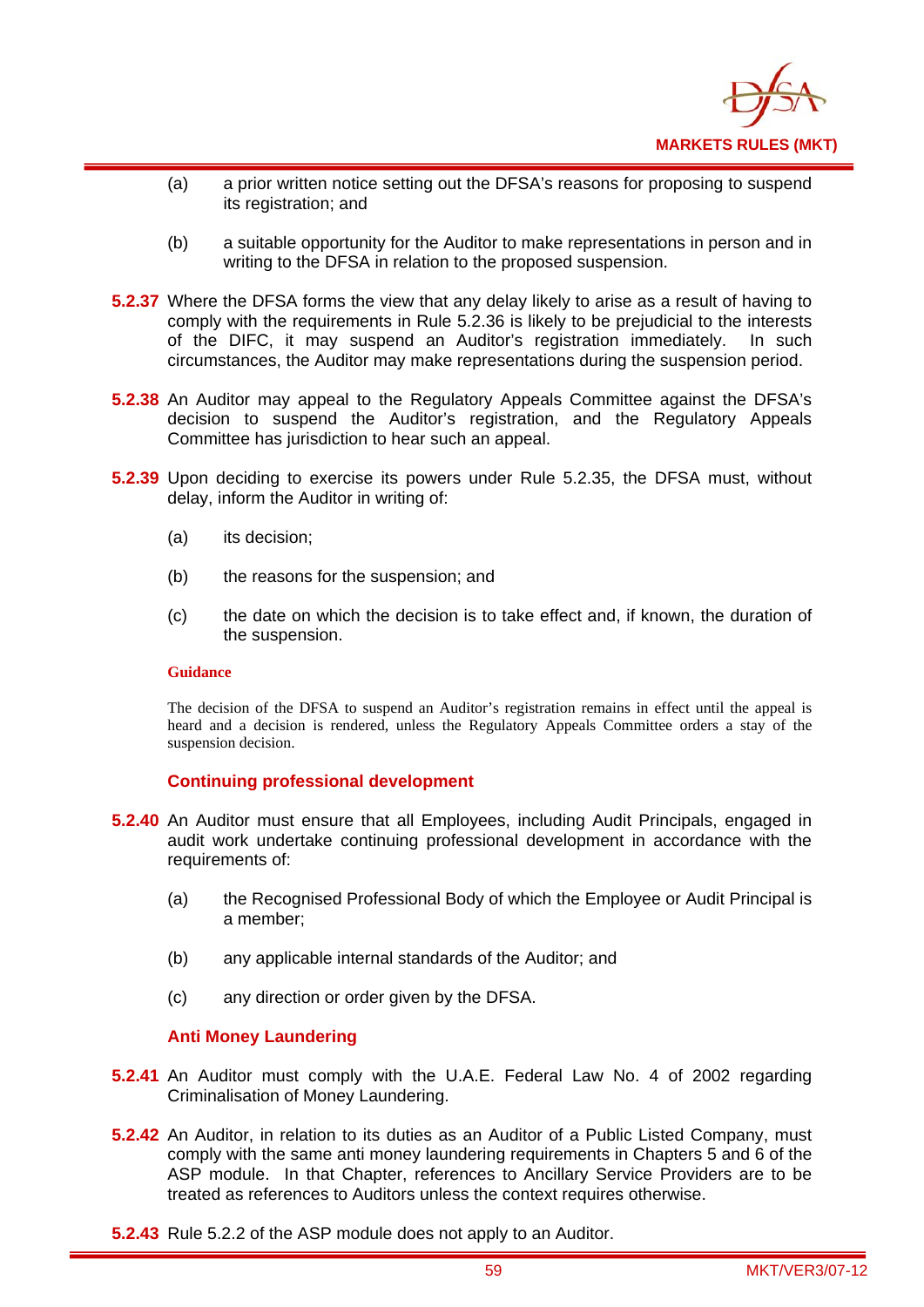

## **Professional indemnity insurance**

- **5.2.44** An Auditor must hold adequate professional indemnity insurance covering all types of civil liability arising in connection with the conduct of the Auditor's business by Employees including its Audit Principals.
- **5.2.45** An Auditor must, upon request of the DFSA, provide to the DFSA any information relating to the Auditor's professional indemnity insurance policy including the terms and duration of, and any claims made under, such policy.
- **5.2.46** An Auditor's professional indemnity insurance may be effected with any reputable insurance company or other underwriter provided that the DFSA may require Auditors not to use certain insurance companies or underwriters or forms of insurance cover.

# **Run-off cover**

**5.2.47** An Auditor, who intends to cease operations in the DIFC, must make appropriate arrangements to cover its liability in connection with past conduct of the Auditor for a period of at least 2 years.

# **Register of Auditors**

### **Guidance**

The DFSA maintains a register of Auditors pursuant to GEN 8.18 by recording the following information in respect of current and former Auditors:

- a. full name of the Auditor;
- b. names of the Audit Principals of the Auditor;
- c. address of the Auditor;
- d. contact details of the Auditor;
- e. date of registration of the Auditor;
- f. date of withdrawal of registration of the Auditor;
- g. date of any suspensions of registration applicable to an Auditor; and
- h. date of cessation of suspension or registration.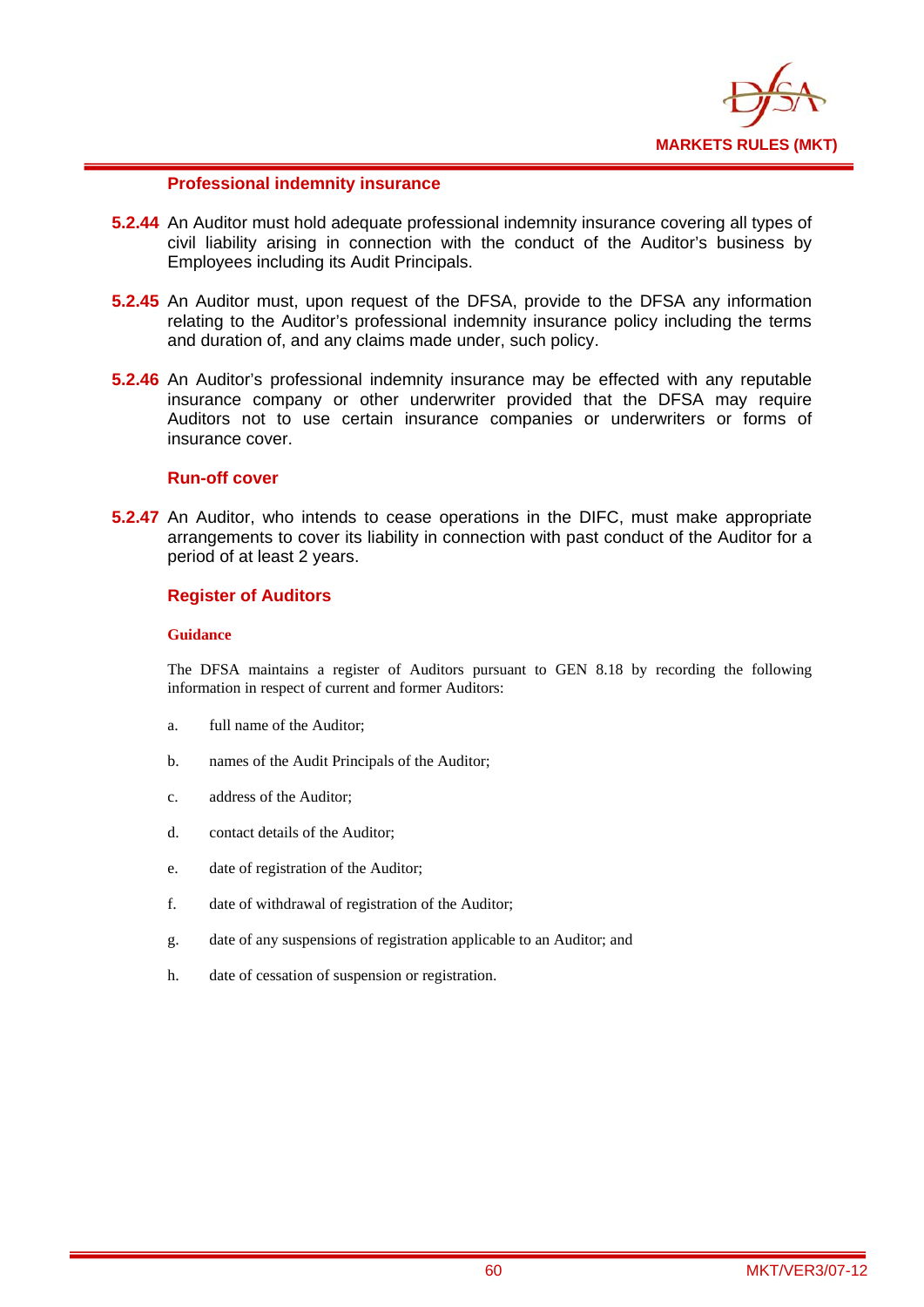

# **6 LISTED FUNDS**

# **6.1 Application**

- **6.1.1** This chapter applies to:
	- (a) every Reporting Entity of a Listed Fund; and
	- (b) any other Person specified in the Rules.

# **6.2 General requirements**

- **6.2.1** A Person may have the Units of a Fund admitted to an Official List of Securities of an Authorised Market Institution only if:
	- (a) in the case of a Domestic Fund, it is a Public Fund; and
	- (b) in the case of a Foreign Fund:
		- (i) it is a Designated Fund from a Recognised Jurisdiction; or
		- (ii) it is a Fund approved by the DFSA as a Fund subject to equivalent regulation as that applying to a Public Fund; and
		- (iii) which meets the criteria of a Property Fund, it is a closed-ended investment vehicle and 60% or more of the Fund's assets comprise Real Property.
- **6.2.2** Where an obligation applies to a Reporting Entity of a Fund under a provision of this chapter, except where expressly provided otherwise, the Governing Body of the Reporting Entity must ensure compliance with that obligation.

# **6.3 Prospectus requirements relating to a listed fund**

### **Guidance**

- 1. The Prospectus requirements including content and structure in chapter 2 of this module do not apply to Prospectuses relating to Units of Funds. Prospectus requirements that apply to Offer of Units of Funds are found in the Collective Investment Law 2010 and the CIR module. See Article 10(1) of the Law which disapplies chapter 2 of this module to Fund Prospectuses.
- 2. However, under Article  $14(1)(b)$  of the Law, a Prospectus is required for the purposes of admitting any Securities, including Units, to trading on an Authorised Market Institution. The Rules in this section 6.3 are designed to enable a Person seeking to have Units of a Fund admitted to trading on an Authorised Market Institution to be able to use a Prospectus prepared in accordance with the requirements in the Collective Investment Law 2010 and the Rules in the CIR module if it is a Domestic Fund. In the case of Foreign Funds, the offer documents prepared in accordance with the requirements in a foreign jurisdiction will be acceptable in the circumstances prescribed in this section.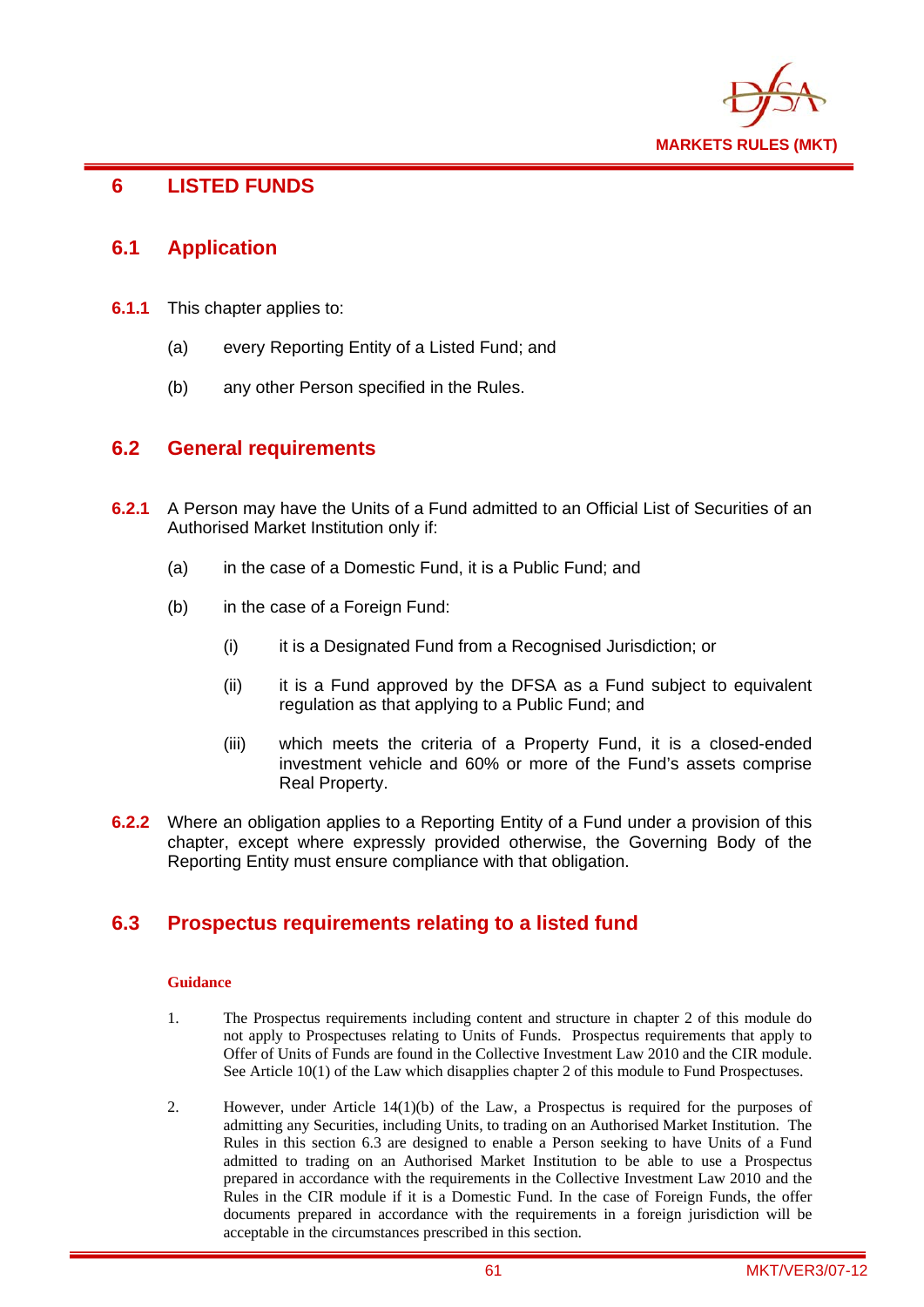

- **6.3.1** (1) A Person intending to have Units admitted to trading on an Authorised Market Institution must, subject to (2), (3) and (4) ), submit to the DFSA:
	- (a) a completed application using the appropriate form set out in AFN and the relevant fee prescribed in FER;
	- (b) a Prospectus relating to the Fund ("Fund Prospectus") which:
		- (i) complies with, in the case of a Domestic Fund, the requirements in the Collective Investment Law 2010 and CIR that apply to a Public Fund;
		- (ii) is prepared, in the case of a Foreign Fund, in accordance with the requirements in Rule 6.3.3; and
		- (iii) a prominent disclaimer in bold, on the front page of the Prospectus, as follows:

"The DFSA does not accept responsibility for the content of the information included in the Prospectus, including the accuracy or completeness of such information. The liability for the content of the Prospectus lies with the issuer of the Prospectus and other Persons, such as Experts, whose opinions are included in the Prospectus with their consent. The DFSA has also not assessed the suitability of the Securities to which the Prospectus relates to any particular investor or type of investor. If you do not understand the contents of this Prospectus or are unsure whether the Securities to which the Prospectus relates are suitable for your individual investment objectives and circumstances, you should consult an authorised financial advisor."

- (c) where subsequent drafts or versions of the Fund Prospectus are submitted, a marked up version showing changes from the previous version submitted to the DFSA;
- (d) if information is incorporated in the Fund Prospectus by reference to another document, a copy of that other document;
- (e) the identity of the Person who is or intends to be the Reporting Entity;
- (f) contact details of two individuals who are sufficiently knowledgeable about the content of the document referred to in (b) to be able to answer queries of the DFSA during business hours; and
- (g) any other information that the DFSA may require.
- (2) The application in (1) must be submitted to the DFSA:
	- (a) in the case of an applicant who has not made a previous Public Offer, at least [20] business days prior to the intended date on which the applicant expects the Prospectus to be approved;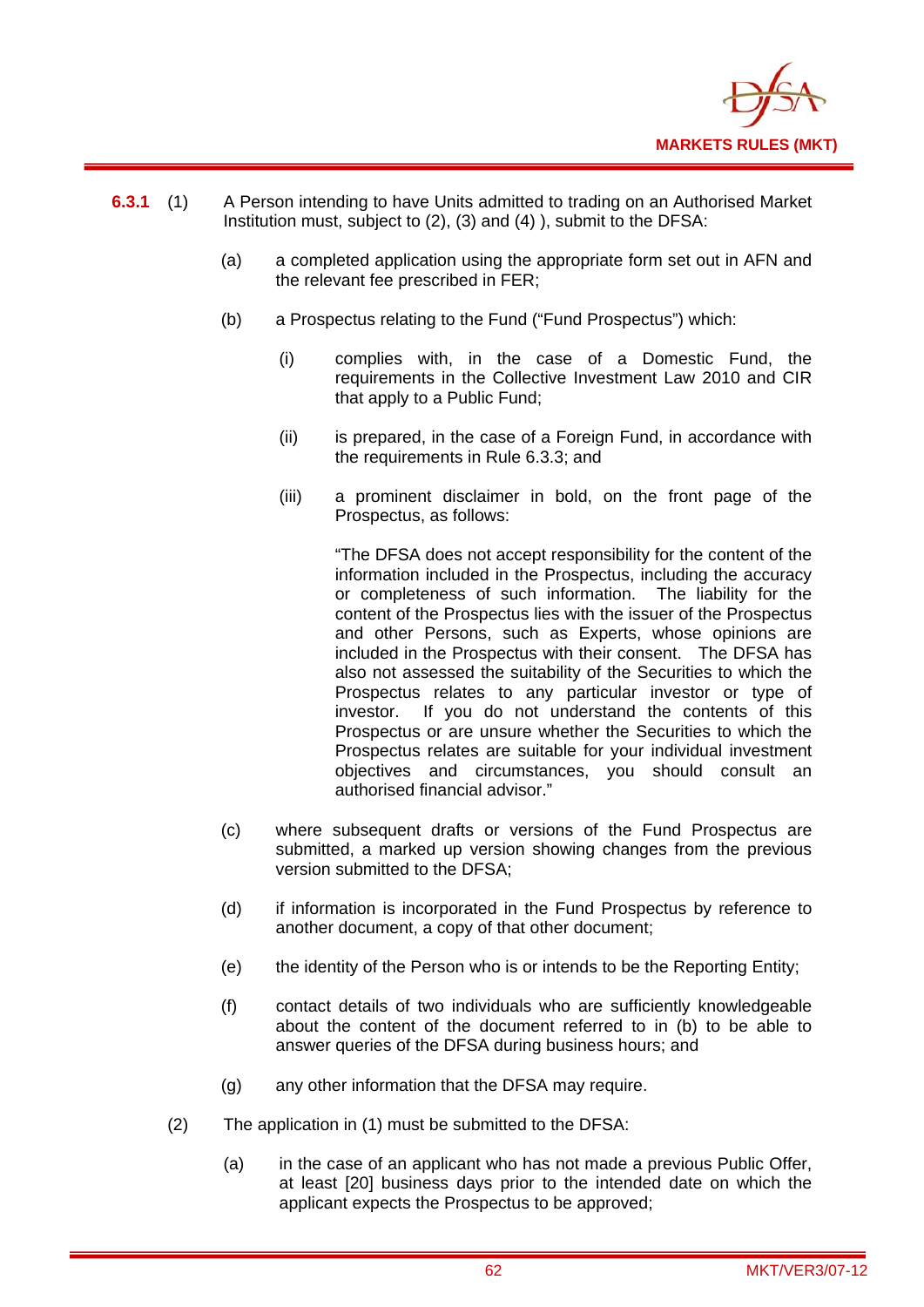

- (b) in other cases, at least [10] business days before the intended date on which the applicant expects the Prospectus to be approved; and
- (c) in the case of a Supplementary Prospectus, as soon as is reasonably possible.
- (3) In the case of a Supplementary Prospectus, the application for approval must:
	- (a) be made using the appropriate form set out in the AFN module;
	- (b) accompanied by the relevant fee prescribed in the FER module; and
	- (c) include:
		- (i) in the case of a Domestic Fund, a Supplementary Prospectus which meets the requirements in the Collective Investment Law 2010 and the CIR Rules; and
		- (ii) in the case of a Foreign Fund, a document which meets the equivalent requirements applicable in the jurisdiction in which the Fund is established or domiciled.

## **Approval of a prospectus**

- **6.3.2** (1) The DFSA will approve a Fund Prospectus which has been filed with the DFSA in accordance with Rule 6.3.1 as soon as reasonably practicable where it is reasonably satisfied that the Prospectus complies with all the requirements applicable to that Prospectus.
	- (2) A Fund Prospectus is not an Approved Prospectus for the purposes of Article 14(2) of the Law unless the DFSA has issued to the applicant a notice stating its approval:
		- (a) of the Prospectus or Supplementary Prospectus, as the case may be; and
		- (b) in the case of a, Prospectus in (a) comprising multiple documents, of all the multiple documents.
	- (3) Where the DFSA does not approve a Fund Prospectus as specified in (2), it must notify the applicant as soon as reasonably practicable that the Prospectus has not been approved by the DFSA and the reasons for not doing so.
	- (4) The Regulatory Appeals Committee has the jurisdiction to hear and determine any appeal in relation to a decision by the DFSA not to approve a Prospectus.

### **Guidance**

1. A Person intending to apply to the DFSA for approval of a Fund Prospectus pursuant to Rule 6.3.1 should consider submitting a draft Prospectus for preliminary review by the DFSA prior to formally submitting the Prospectus for DFSA approval. See the RPP Sourcebook for procedures for applying for DFSA approval.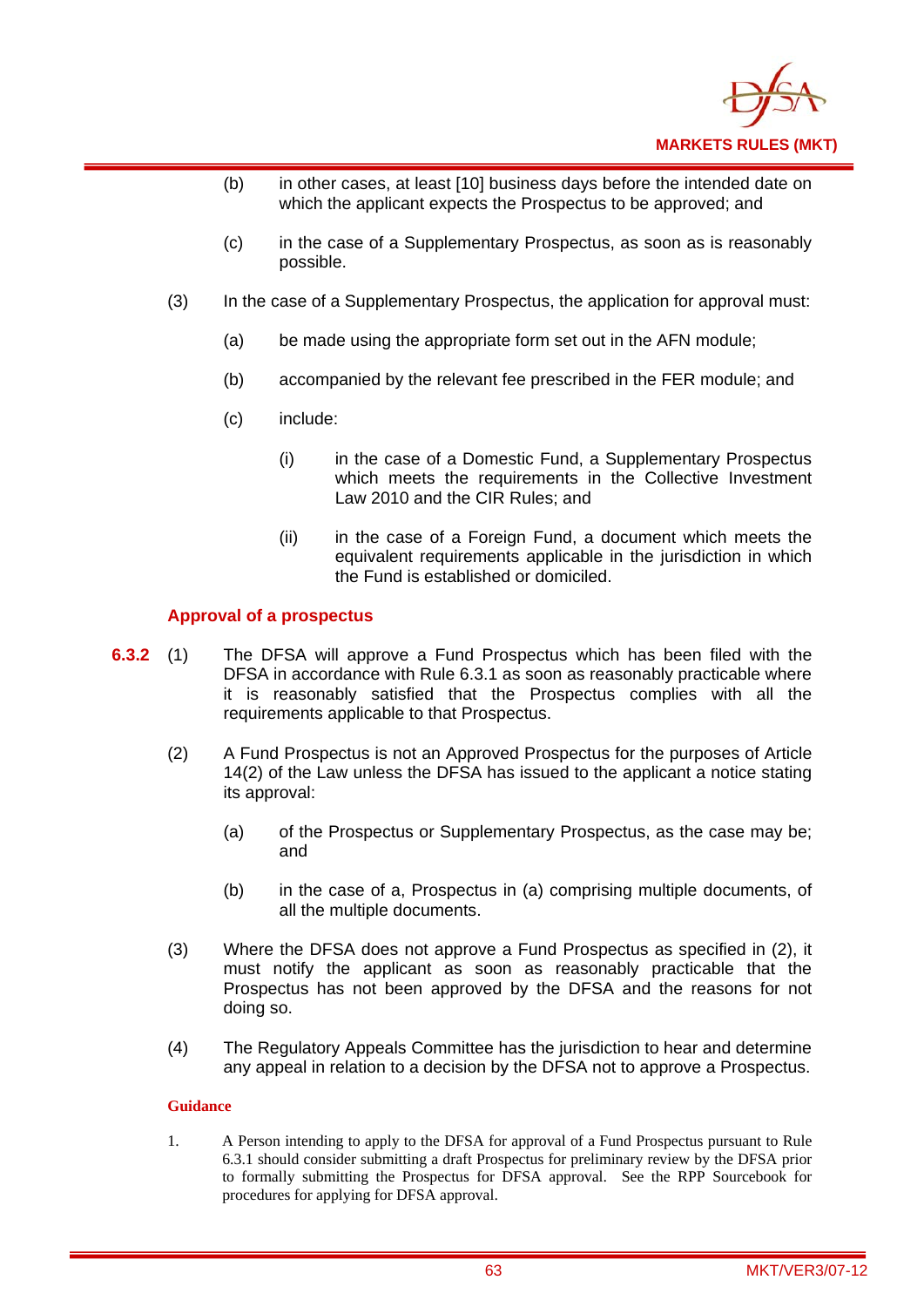

- 2. The approval of a Fund Prospectus by the DFSA will not prevent the use by the DFSA of its powers, such as the stop order power in Article 25 of the Law, in circumstances where the need for such action is subsequently identified. For example, if the DFSA becomes aware, after the approval of the Fund Prospectus, that it contains any misleading or deceptive information, or it breaches the Prospectus provisions in other respects, the DFSA may use its stop order power or take any other action as appropriate in the circumstances.
- **6.3.3** (1) For the purposes of Rule 6.3.1(b)(ii), the offer document relating to the Foreign Fund must comply with the requirements:
	- (a) relating to a Designated Fund in a Recognised Jurisdiction; or
	- (b) in a jurisdiction which provides a level of regulation relating to the offer which is acceptable to the DFSA.
	- (2) The DFSA may accept an offer document referred to in (1)(b) subject to such conditions or restrictions imposed by the DFSA as it sees fit.
	- (3) Where the offer document referred to in (1) is not in the English language, it must be accompanied by an English translation acceptable to the DFSA.

## **Publication of a prospectus**

- **6.3.4** A Fund Prospectus approved by the DFSA pursuant to Rule 6.3.1 must:
	- (a) be filed with the Authorised Market Institution on which the Units are to be admitted to trading as soon as possible after the DFSA has granted its approval; and
	- (b) be published in accordance with the requirements in section 6.9.

# **Exempt offers in respect of units**

- **6.3.5** The prohibition in Article 14(1)(b) of the Law does not apply, subject to the requirement in Rules 6.3.6, to the admission to trading on an Authorised Market Institution of:
	- (a) Units representing, over a period of 12 months, less than 10 per cent of the number of Units of the same class already admitted to trading on the same Authorised Market Institution;
	- (b) Units issued in substitution for Units of the same class already admitted to trading on the same Authorised Market Institution, if the issue of Units does not involve any increase in the issued capital;
	- (c) Units offered, allotted or to be allotted to existing Unitholders free of charge, or in respect of dividends paid out in the form of Units of the same class as the Units in respect of which the dividends are paid, if:
		- (i) the Units are of the same class as the Units already admitted to trading on the same Authorised Market Institution; and
		- (ii) a document is made available containing information on the number and nature of the Units and the reasons for and details of the offer; or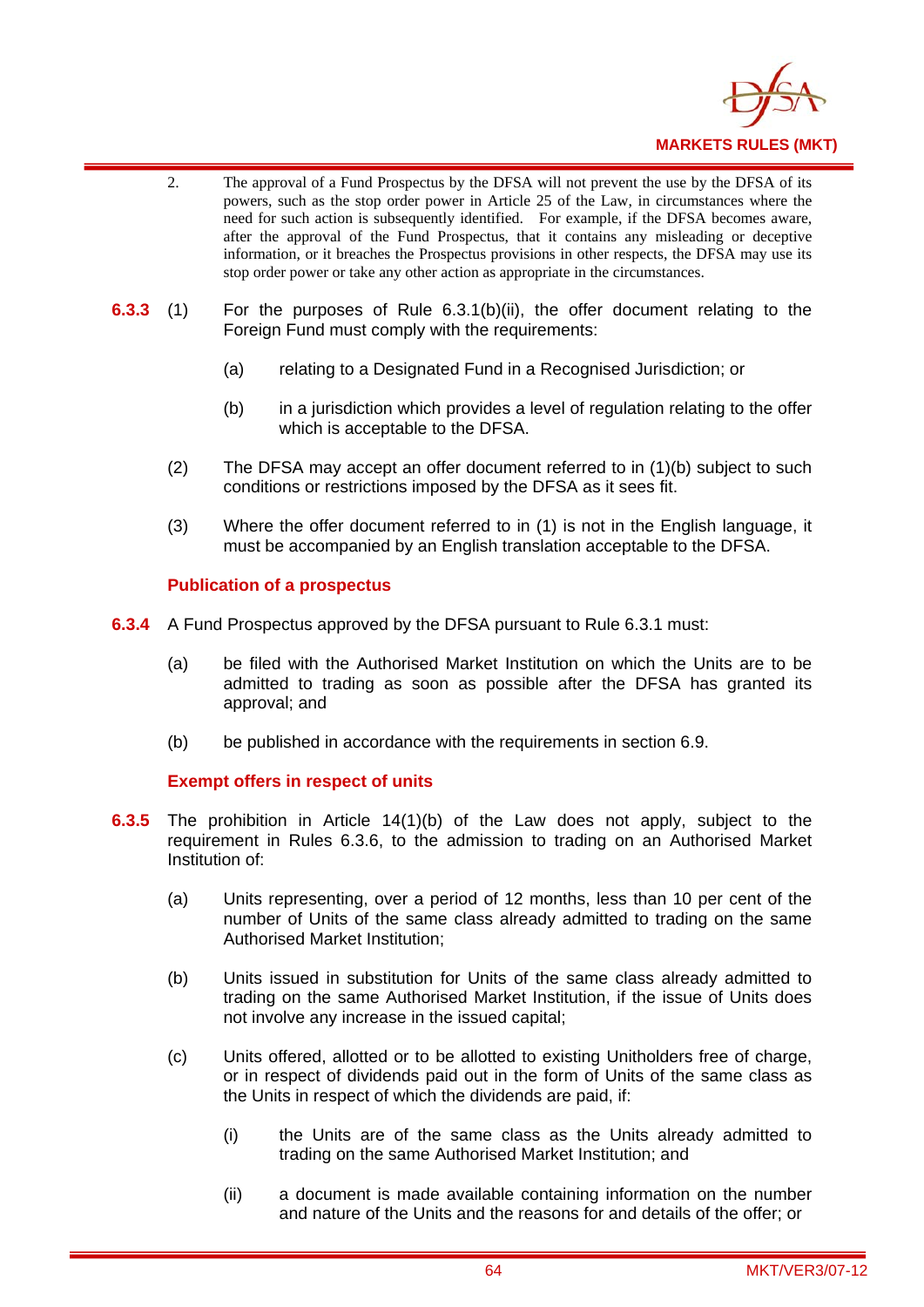

- (d) Units already admitted to trading on another Authorised Market Institution or Regulated Exchange (the "other market"), where:
	- (i) the Units of the same class have been admitted to trading and continuously traded on the other market for more than 18 months;
	- (ii) the ongoing obligations for trading on that other market have been complied with; and
	- (iii) there is a summary document in the English language approved by the DFSA and published:
		- (A) containing the Key Information required under Rule 2.5.2(1)(b);
		- (B) stating where the most recent and current Prospectus, if any, can be obtained; and
		- (C) specifying where the financial information published by the issuer pursuant to its ongoing disclosure obligations of the other market is available.
- **6.3.6** All Units in a class of Securities admitted to trading including those specified under Rule 6.3.5 must be traded on an Authorised Market Institution or a Regulated Exchange.

# **Financial promotions**

- **6.3.7** The Reporting Entity of a Listed Fund must ensure that any financial promotions relating to the Units of the Fund comply with the requirements relating to financial promotions:
	- (a) in the case of a Domestic Fund, those in the Collective Investment Law 2010 and the CIR Rules; and
	- (b) in the case of a Foreign Fund, the equivalent requirements applicable to the Fund in the jurisdiction of its domicile or establishment.

# **6.4 Governance requirements relating to a listed fund**

# **Affected person transactions**

- **6.4.1** (1) The Reporting Entity of a Listed Fund must ensure that no transaction with respect to the Fund Property is entered into with an Affected Person except in accordance with the procedures in (2).
	- (2) For the purposes of (1), a Reporting Entity of a Listed Fund must:
		- (a) if the Fund is a Domestic Fund, comply with the requirements in the Collective Investment Law 2010 and the CIR Rules relating to Affected Person transactions; and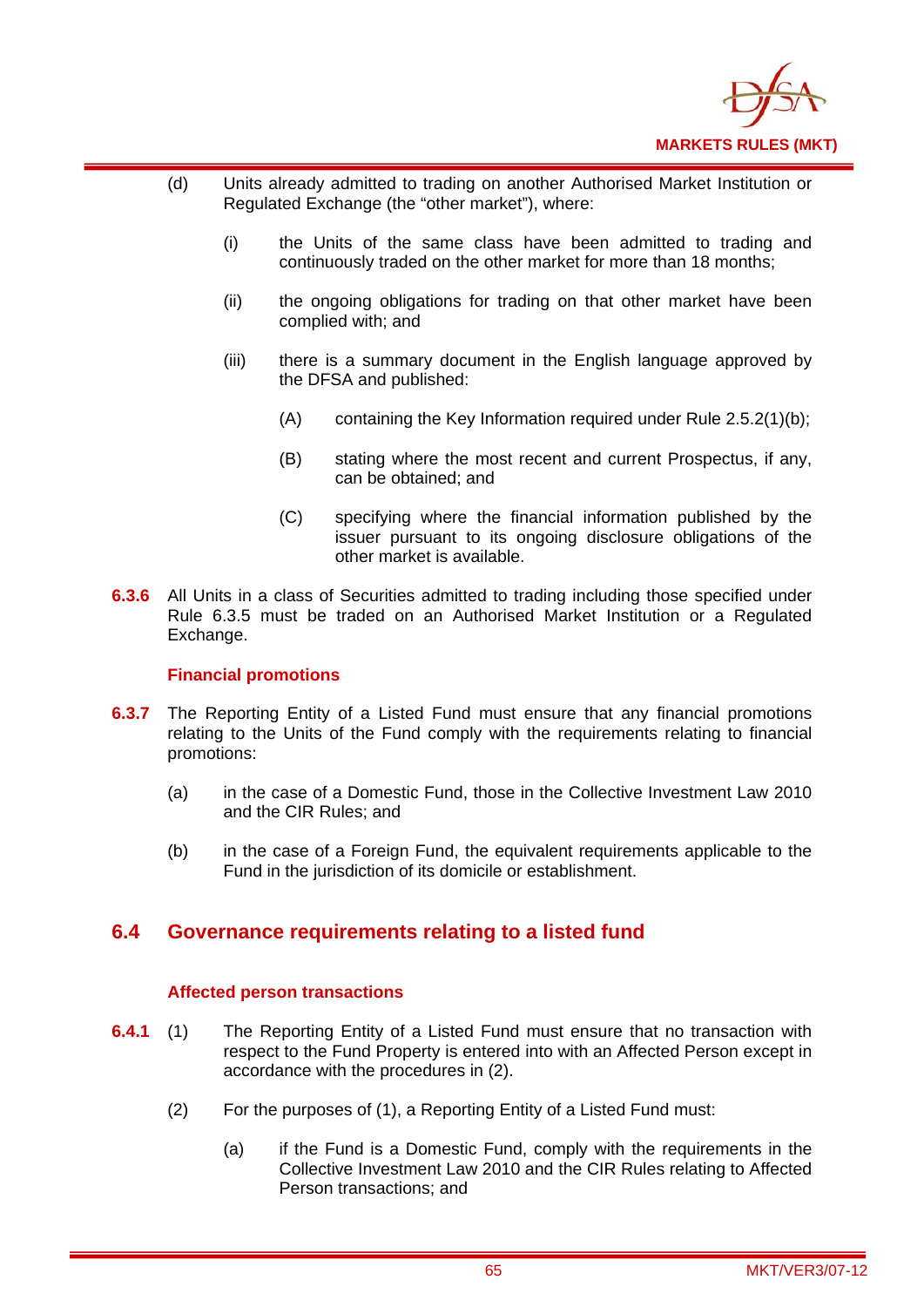

(b) if the Fund is a Foreign Fund, comply with the equivalent requirements applicable to that Fund in the jurisdiction of its domicile or establishment.

# **6.5 Market disclosure relating to a listed fund**

# **Disclosure of inside information**

- **6.5.1** (1) A Reporting Entity of a Listed Fund must:
	- (a) make timely disclosure of Inside Information in accordance with the requirements in this section; and
	- (b) ensure that the disclosure it makes pursuant to (a) is not misleading, false or deceptive and does not omit anything likely to affect the import of the information.
	- (2) For the purposes of complying with the requirement in (1)(a), the Reporting Entity of a Listed Fund must, subject to Rule 6.5.4 and 6.5.5, make disclosure to the market as soon as possible and in the manner specified in Rule 6.10.1.

### **Guidance**

- 1. A Reporting Entity of a Listed Fund is required to disclose Inside Information relating to the Listed Fund to the market as soon as possible in accordance with the requirements in Section 6.9. In practice, a short period before announcing Inside Information is permitted where a Reporting Entity is affected by an unexpected event and the Reporting Entity needs to clarify the situation or take legal advice so that any information released is accurate and not misleading. Any delay should be limited to a period no longer than is reasonably necessary in the circumstances. Where there is a danger of the information leaking out in the meantime, the Reporting Entity should make a holding announcement giving an outline of the subject matter of the announcement, the reasons why a full announcement cannot yet be made and undertaking to make a full announcement as soon as possible.
- 2. For the disclosure to be not misleading, false or deceptive, a Reporting Entity of a Listed Fund should provide information that is accurate, factual and complete. Any incomplete or inaccurate information, such as omission of relevant information, would be misleading or deceptive. Information should be provided in an easy to understand manner and not for promotional purposes. The use of imprecise and confusing language such as 'double digit' or 'in excess of last year' should be avoided as it does not allow investors to properly assess the information for the purpose of making an informed decision relating to the relevant Securities
- 3. A confidentiality agreement should not prevent a Reporting Entity from complying with its obligations relating to the disclosure of Inside Information.
- 4. If, for any reason, a Reporting Entity of a Listed Fund is unable, or unwilling to make a holding announcement it may be appropriate for the Reporting Entity to file a report pursuant to Rule 6.5.4(2) and for the trading of Units to be suspended until the Reporting Entity of the Listed Fund is in a position to make an announcement.

### **Identifying inside information relating to a listed fund**

5. Inside Information is defined in Article 63(1)(a) of the Law as:

*"information in relation to Investments of a precise nature which:*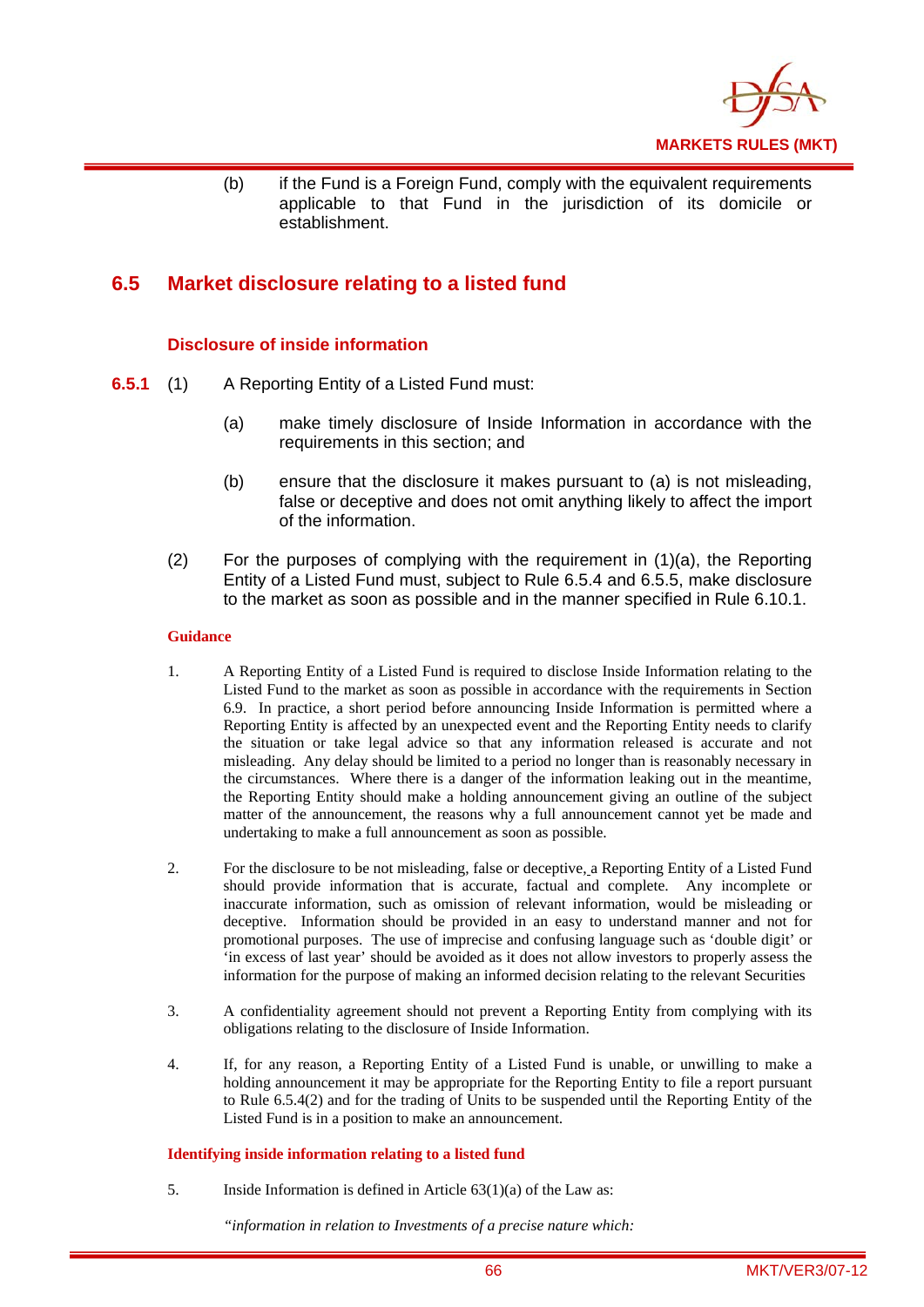

- *(i) is not generally available;*
- *(ii) relates, directly or indirectly, to one or more Reporting Entities or the issuer of the Investments concerned or to one or more of the Investments; and*
- *(iii) would, if generally available, be likely to have a significant effect on the price of the Investments or on the price of related investments."*
- 6. For the purposes of Article  $63(1)(a)$  of the Law, information is considered "precise" if it:
	- a. indicates circumstances that exist or may reasonably be expected to come into existence or an event that has occurred or may reasonably be expected to occur; and
	- b. is specific enough to enable a conclusion to be drawn as to the possible effect of those circumstances or that event on the price of Investments or related investments.
- 7. Similarly, information would be likely to have a "significant effect on price" if and only if it is information of that kind which a reasonable investor would be likely to use as part of the basis of his investment decisions.
- 8. The Reporting Entity of a Listed Fund is itself best placed to determine whether information, if made public, is likely to have a significant effect on the price of the relevant Units, as what constitutes Inside Information will vary widely according to circumstances.

#### **Financial forecasts and expectations**

- 9. Where a Reporting Entity of a Listed Fund has made a market announcement such as a profit forecast, such forecasts become, as soon as made, factored into the market pricing of the relevant Units. If the Reporting Entity becomes aware that there is likely to be a material difference between the forecast and the true outcome, the Reporting Entity should make an announcement correcting the forecast as soon as possible to ensure that the market pricing reflects accurate information.
- 10. In relation to financial forecasts published by a Reporting Entity of a Listed Fund, the DFSA considers that circumstances giving rise to a variation from the previous one should generally be considered Inside Information and should be disclosed by the Reporting Entity as soon as possible. Even where a Reporting Entity has not made a previous forecast, circumstances giving rise to a variation of profit or revenue from the previous corresponding reporting period should be disclosed where such circumstances would have a significant effect on the price of relevant Securities. Generally, a change of 10% or more is a material change, but in some circumstances, a smaller variation may also be disclosable if it would reasonably be considered to have a significant effect on the price of the relevant Securities
- 11. In making such disclosure, the Reporting Entity of a Listed Fund should provide clear details of the extent of the variation. For example, a Reporting Entity may indicate that, based on management accounts, its expected net profit will be an approximate amount (e.g. approximately \$15 million) or alternatively within a stated range (e.g. between \$14m and \$16m). Alternatively, a Reporting Entity may indicate an approximate percentage movement (e.g. up or down by 35%).

### **Relationship between continuous disclosure and periodic disclosures**

- 12. Periodic disclosures by Reporting Entities of Listed Funds are required in a number of circumstances, and examples can include interim and annual financial reports and accounts and Prospectuses.
- 13. In the course of preparing these disclosure documents, a Reporting Entity of a Listed Fund may become aware of Inside Information previously unknown to it, or information which was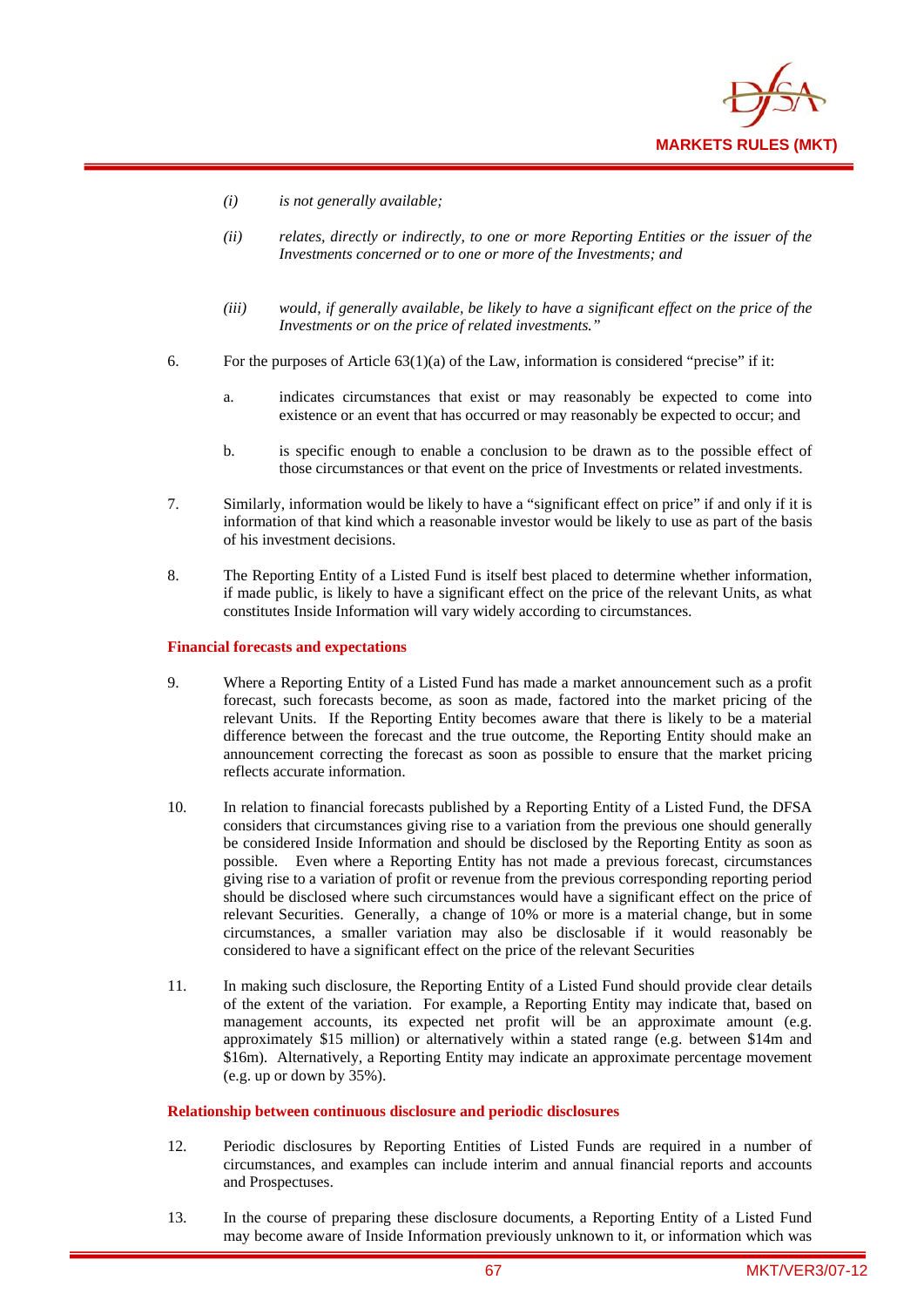

previously insufficiently precise to warrant disclosure. In such circumstances a Reporting Entity of a Listed Fund should not defer releasing that information until the periodic disclosure or other documents is finalised. In such circumstances, a Reporting Entity should make an announcement containing the Inside Information as soon as possible.

**Units of the same class admitted to trading in more than one jurisdiction** 

- 14. A Reporting Entity of a Listed Fund with Units of the same class admitted to trading in more than one jurisdiction should ensure that the release of announcements containing Inside Information is co-ordinated across jurisdictions. If the requirements for disclosure are stricter in another jurisdiction than in the DIFC, the Reporting Entity must ensure that the same information is released in the DIFC as in that other jurisdiction.
- 15. A Reporting Entity of a Listed Fund should not delay an announcement in the DIFC in order to wait for a market to open in another jurisdiction

## **Delaying disclosure**

- **6.5.2** For the purposes of Article 41(5) of the Law, a Reporting Entity of a Listed Fund may delay market disclosure of Inside Information so as not to prejudice its legitimate interests provided that:
	- (a) the delay is not likely to mislead the markets; and
	- (b) if the information is to be selectively disclosed to a Person prior to market disclosure, it is made in accordance with the requirements in Rule 6.5.3.

### **Selective disclosure**

- **6.5.3** (1) For the purposes of Rule 6.5.2(b), a Reporting Entity of a Listed Fund may selectively disclose Inside Information to a Person prior to making market disclosure of such information only if:
	- (a) it is for the purposes of the exercise by such a Person of his employment, profession or duties;
	- (b) that Person owes to the Reporting Entity a duty of confidentiality, whether based on law, contract or otherwise; and
	- (c) the Reporting Entity has provided to that Person, except where that Person is the DFSA, a written notice as specified in (3).
	- (2) For the purposes of (1)(a), the Persons whose exercise of employment, profession or duties may warrant selective disclosure are as follows:
		- (a) its advisers, underwriters, sponsors or compliance advisers;
		- (b) the Trustee, Eligible Custodian or Persons providing oversight function of the Listed Fund;
		- (c) an agent employed to release the information;
		- (d) Persons with whom it is negotiating with a view to effecting a transaction or raising finance;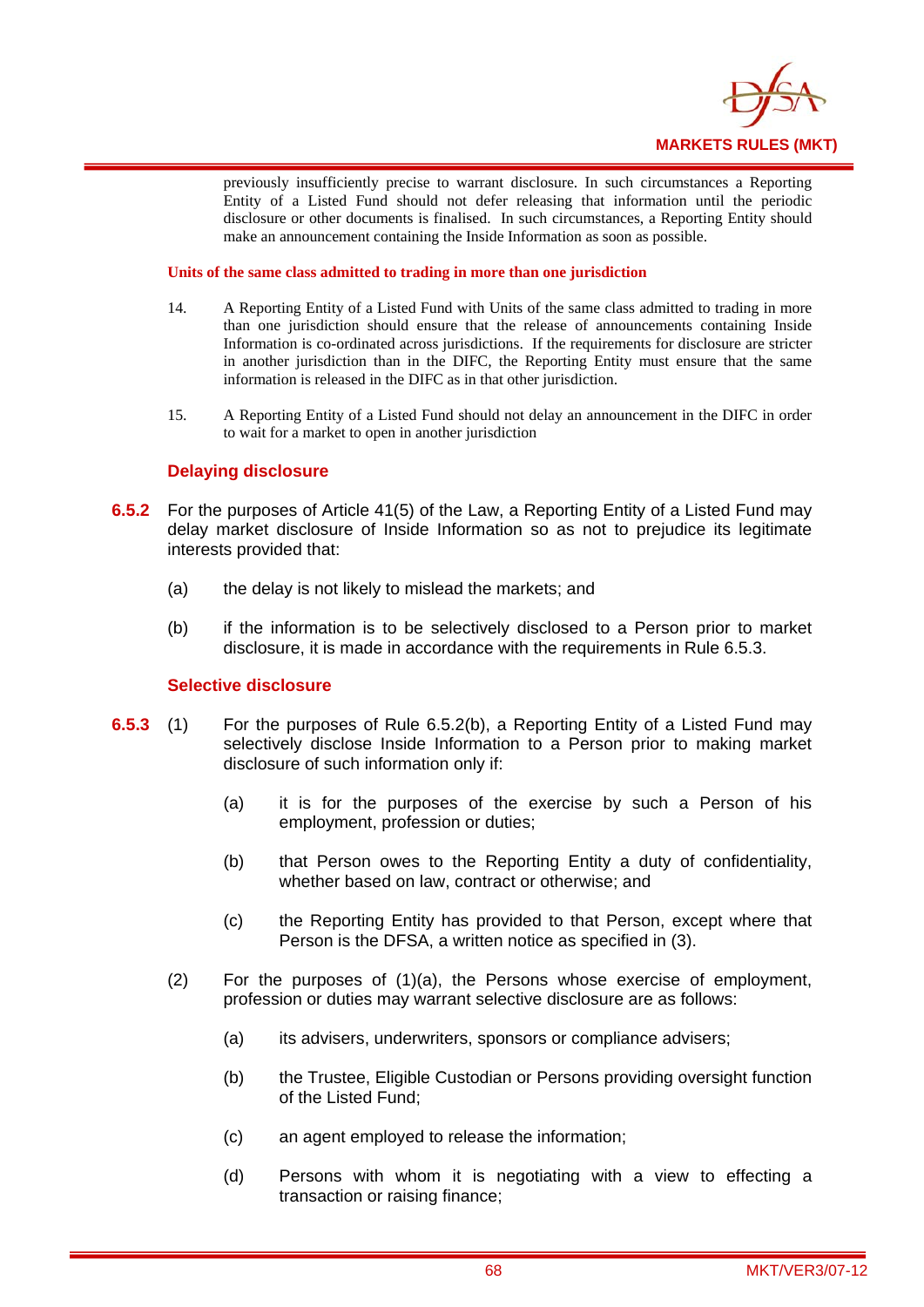

- (e) the DFSA or another Financial Services Regulator where such disclosure is necessary or desirable for the regulator to perform its functions;
- (f) a Person to whom the Reporting Entity discloses information in accordance with a lawful requirement;
- (g) a major Unitholder of the Reporting Entity; or
- (h) any other Person to whom it is necessary to disclose the information in the ordinary course of business of the Reporting Entity.
- (3) For the purposes of (1)(c), the Reporting Entity must, before making disclosure to a Person, provide to that Person a written notice that:
	- (a) the information is provided in confidence and must not be used for a purpose other than the purpose for which it is provided; and
	- (b) the recipient must take reasonable steps to ensure that the recipient or any Person having access to the information through the recipient does not deal in the relevant Securities, or any other related Investment, or disclose such information without legitimate reason, prior to market disclosure of that information by the Reporting.
- (4) Where a Reporting Entity makes selective disclosure of Inside Information pursuant to (1), it must ensure that a full announcement is made to the market as soon as possible, and in any event, when it becomes aware or has reasonable grounds to suspect that such information has or may have come to the knowledge of any Person or Persons other than those to whom the selective disclosure was made.

#### **Guidance**

- 1. It is likely that Inside Information will be made known to certain Employees of the Reporting Entity or the Listed Fund. A Reporting Entity should put in place procedures to ensure that those Employees do not disclose such information, whether or not inadvertently, and that Employees are adequately trained in the identification and handling of Inside Information.
- 2. Rule 6.5.3 does not excuse a Reporting Entity from its overriding obligation to disclose Inside Information as soon as possible pursuant to Rule 6.5.1. A Reporting Entity which proposes to delay public disclosure of Inside Information should refer to Rule 6.5.4, which sets out the limited disclosure exceptions permitted.

#### **Disclosure exceptions**

- **6.5.4** (1) A Reporting Entity of a Listed Fund need not, subject to (2), make disclosure of information pursuant to Rule 6.5.1, where, in the reasonable opinion of the Reporting Entity, the disclosure required by that Rule would:
	- (a) be unduly detrimental to the legitimate interests of the Reporting Entity or the Listed Fund as is applicable; or
	- (b) disclose commercially sensitive material.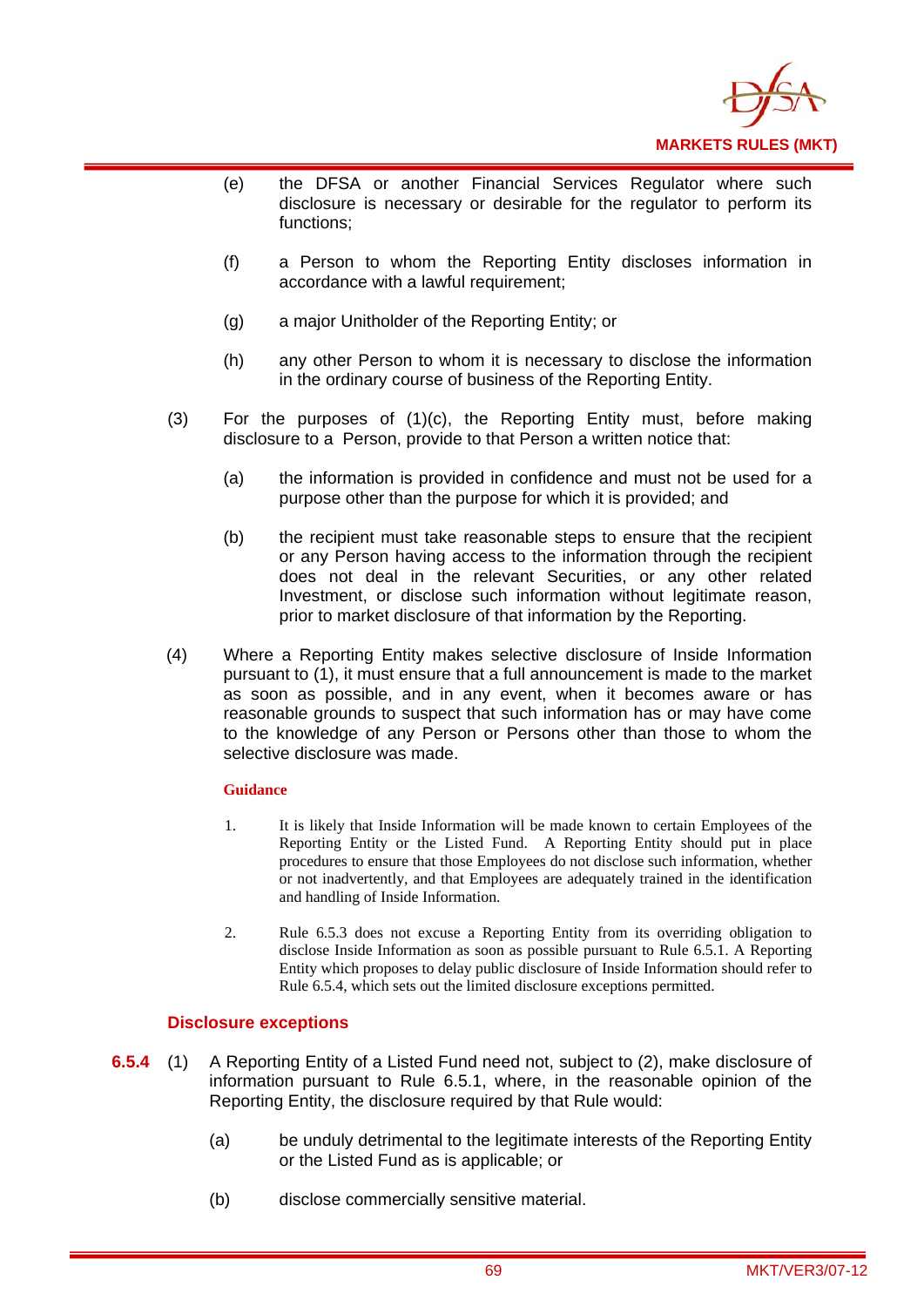

- (2) Where a Reporting Entity of a Listed Fund intends not to make the disclosure pursuant to (1), it must immediately file with the DFSA a confidential report which:
	- (a) contains all the information which it seeks not to disclose and the reasons for non-disclosure; and
	- (b) is in the English language and, where any documents accompanying the report are not in the English language, an English translation of such documents.
- (3) The DFSA may, in its absolute discretion:
	- (a) specify the period during which disclosure of the information included in the confidential report need not be disclosed to the markets; and
	- (b) extend the period referred to in (a) upon application by the Reporting Entity.
- (4) Where a confidential report is filed with the DFSA under (2), the Reporting Entity need not comply with the requirements in Rule 6.5.1 during the period permitted by the DFSA pursuant to (3), unless or until one of the following occurs:
	- (a) the DFSA directs the Reporting Entity to comply with Rule 6.5.1;
	- (b) the Reporting Entity becomes aware that there is a material change of circumstances that renders the reason for non-disclosure of the information no longer valid; or
	- (c) the Reporting Entity becomes aware or has reasonable grounds to suspect that the relevant Inside Information has or may have come to the knowledge of any Person or Persons other than by way of selective disclosure made pursuant to Rule 6.5.3(4).
- **6.5.5** By filing a report under Rule 6.5.4, the Reporting Entity of a Listed Fund undertakes that the contents of the report and any accompanying documents are true, accurate and not misleading and contain all the information which the DFSA would reasonably expect to be made aware of in the circumstances of the case.

#### **Guidance**

- 1. Examples of circumstances under which a Reporting Entity of a Listed Fund might rely on the exception from disclosure in Rule 6.5.4 include where:
	- a. it would be a breach of law to disclose such information;
	- b. the information is a trade secret:
	- c. there are negotiations in course where the outcome or normal pattern of those negotiations would be likely to be affected by public disclosure;
	- d. the information is provisional and generated for internal management purposes prior to later public disclosure; or
	- e. there are impending developments that could be jeopardised by premature disclosure.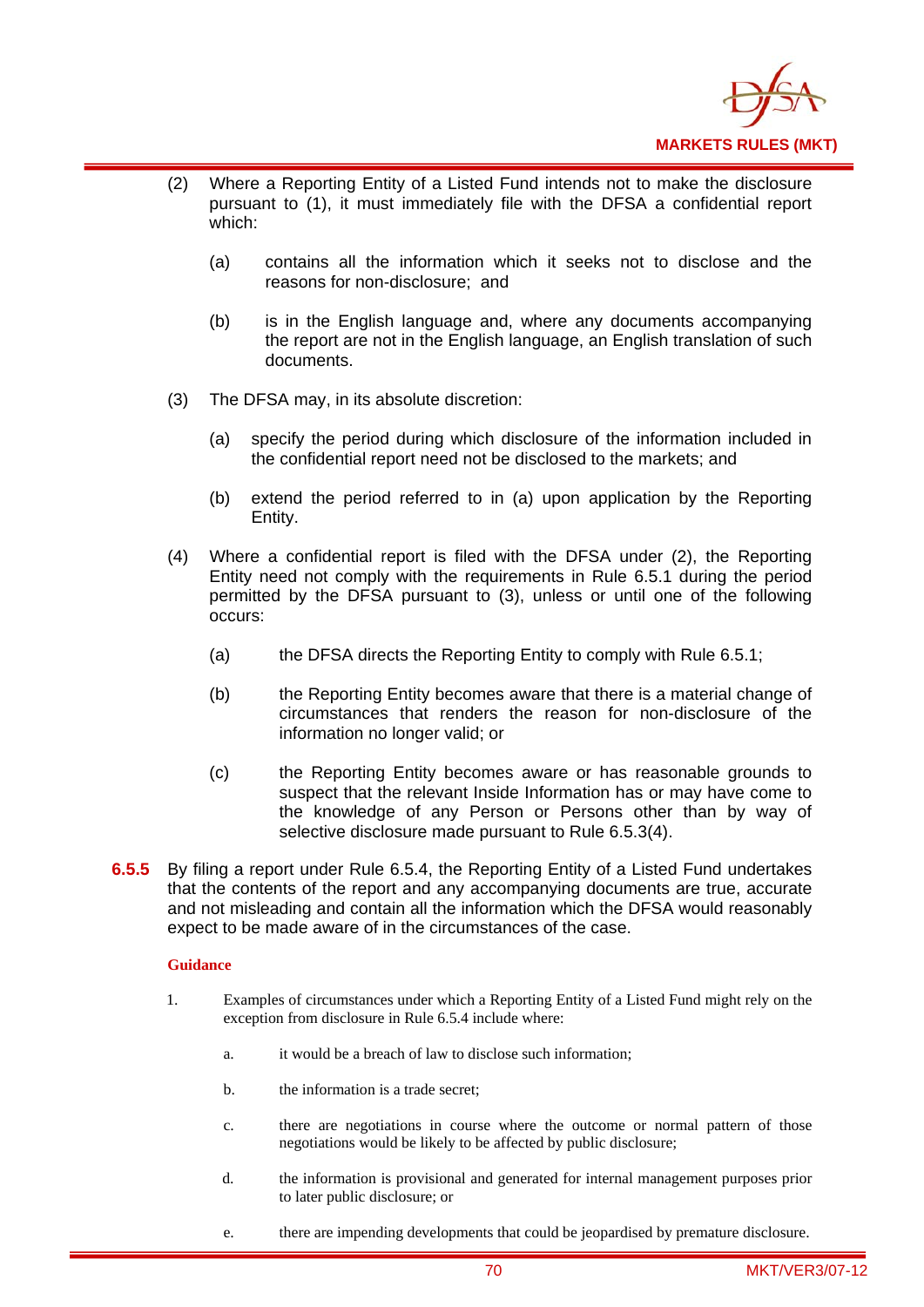

- 2. Rule 6.5.4 does not permit a Reporting Entity of a Listed Fund to delay public disclosure of the fact that it is in financial difficulty or of its worsening financial condition and is limited to the fact or substance of the negotiations to deal with such a situation. A Reporting Entity is also not permitted to delay disclosure of Inside Information on the basis that its position in subsequent negotiations to deal with the situation will be jeopardised by the disclosure of its financial condition.
- 3. Where the DFSA considers that the reliance of permitted exceptions under Rule 6.5.4 is not in the interests of actual or potential investors, market integrity or the DIFC, it may direct the Reporting Entity of a Listed Fund to make either a holding announcement or full market disclosure. The DFSA may, in addition, require the Authorised Market Institution in which the Units are traded to suspend trading of the relevant Units.

### **Control of inside information**

- **6.5.6** A Reporting Entity of a Listed Fund must establish effective arrangements to deny access to Inside Information to Persons other than those who require it for the exercise of their functions within the Reporting Entity or the Listed Fund.
- **6.5.7** A Reporting Entity of a Listed Fund must establish and maintain adequate systems and controls to enable it to identify at all times any Person working for it under a contract of employment or otherwise, who has or may reasonably be likely to have access to Inside Information relating to the Reporting Entity or the Listed Fund as is applicable, whether on a regular or occasional basis.
- **6.5.8** A Reporting Entity of a Listed Fund must take the necessary measures to ensure that its Directors, Members of the Governing Body and Employees who have or may have access to Inside Information acknowledge the legal and regulatory duties entailed, and are aware of the sanctions attaching to the misuse or improper use or circulation of such information.
- **6.5.9** A Reporting Entity of a Listed Fund must nominate two individuals to be its main points of contact with the DFSA in relation to continuing disclosure and other obligations under this chapter.

## **6.6 Disclosure of interests by connected persons of listed funds**

#### **Guidance**

Article 42 of the Law requires certain persons connected to a Reporting Entity to file with the DFSA and the Reporting Entity a report in accordance with the requirements prescribed in the Rules.

#### **Definitions**

- **6.6.1** (1) For the purposes of Article 42(2) of the Law, a Person is hereby prescribed as a Connected Person of a Listed Fund if that Person:
	- (a) becomes a member of the Governing Body of the Listed Fund or an individual involved in the senior management of either the Reporting Entity of the Fund or a controller of the Reporting Entity of the Fund or the Trustee of the Fund; or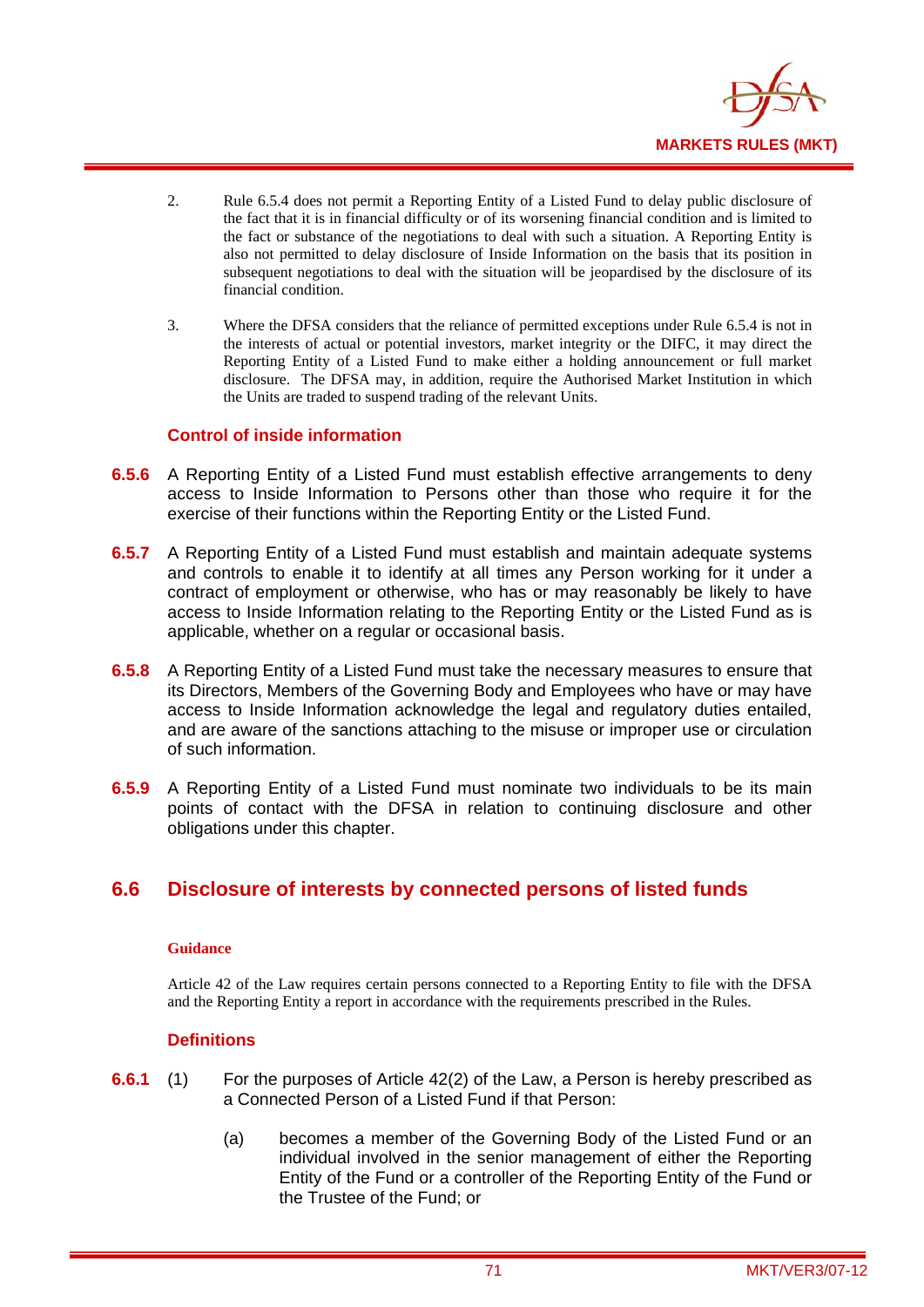

- (b) owns or beneficially owns voting rights carrying more than 5% of the voting rights attaching to the Units of the Fund or of the Trustee of the Fund.
- (2) In (1), a Person is a controller of a Reporting Entity if that Person (the first person), either alone or with the Associates of that Person, controls the majority of the voting rights in, or the right to appoint or remove the majority of the Board of Directors of, the Reporting Entity or any Person who has similar control over the first person, including an ultimate controller of the first person.
- (3) For the purposes of determining whether a Person has control for the purposes of (1), any Securities held by that Person and his Associates, including those in which that Person or Associate of the Person has a beneficial interest, are deemed as his Securities except where;
	- (a) any such Securities are held by that Person on behalf of another Person who is not an Associate of that Person; or
	- (b) the Person does not have control over the voting rights attaching to the Securities because some other Person manages those Securities on a discretionary basis.

## **Events that trigger a report**

- **6.6.2** A Person who is a Connected Person of a Listed Fund pursuant to Rule 6.6.1, must file the report within 5 business days of:
	- (a) becoming or ceasing to be a Director or a Person involved in the senior management of a controller of the Reporting Entity of the Fund or of the Trustee of the Fund;
	- (b) acquiring or ceasing to hold either alone or with an Associate of the Person 5% of the voting rights attaching to the Units of the Fund or of the Trustee of the Fund or a controller of the Reporting Entity of the Fund or the Trustee of the Fund; or
	- (c) an increase or decrease of at least 1% of the level of interest previously reported pursuant to (b).

#### **Content of the report**

- **6.6.3** A report filed by a Connected Person must contain the following information:
	- (a) the name and address of the Connected Person;
	- (b) the name and address of the Responsible Entity and its registered address;
	- (c) the name and registered address of the Listed Fund;
	- (d) the date on which the event giving rise to the obligation to file a report occurred;
	- (e) the date on which the filing was made; and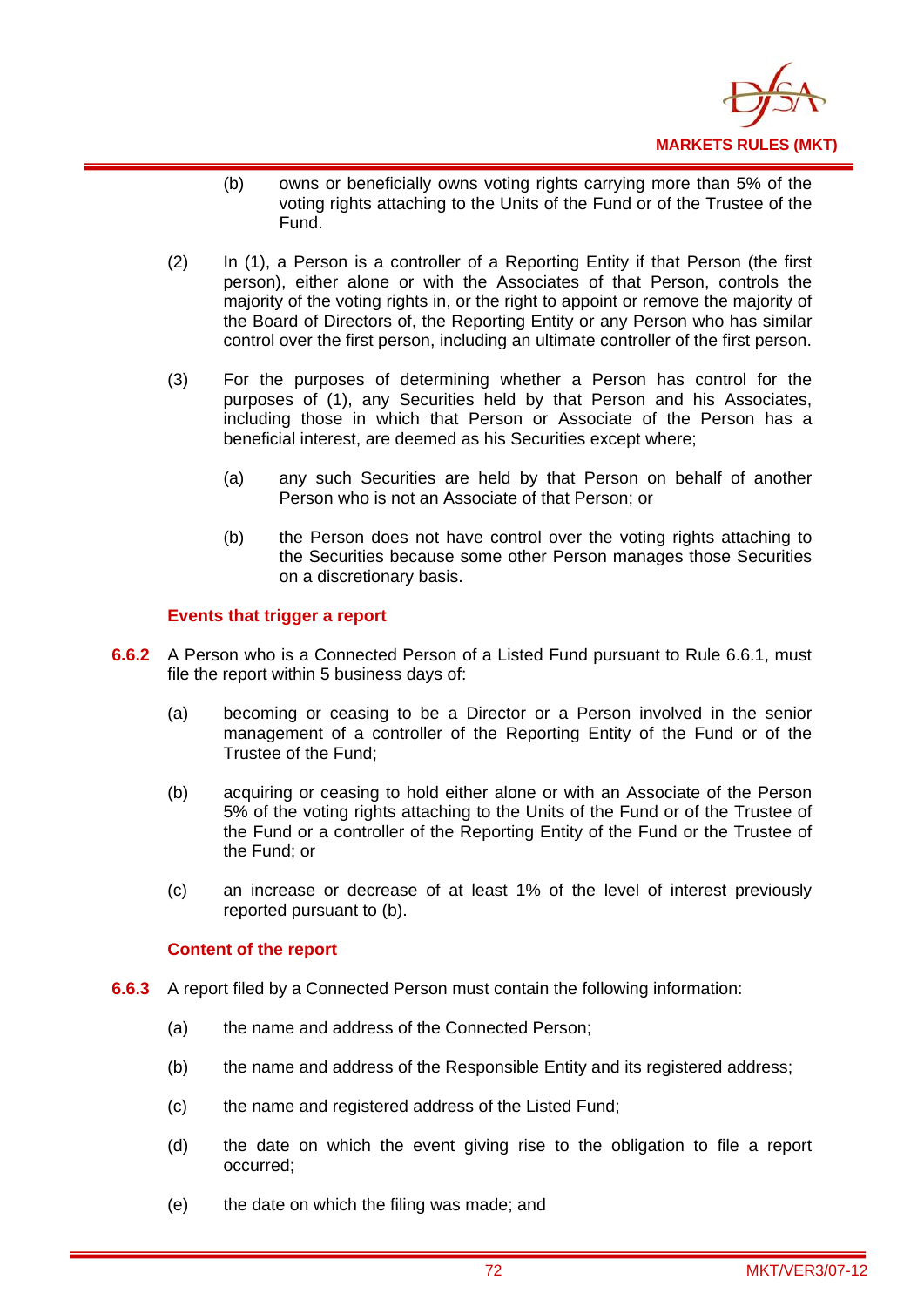

(f) the price, amount and class of Securities or other Investments as is relevant in relation to the transaction or other event and the previous and new level of interest held.

## **Market disclosure**

**6.6.4** Upon a Connected Person filing a report with the Reporting Entity, the Reporting Entity must, as soon as possible, disclosure of that report to the market.

## **6.7 Disclosure of material interests**

#### **Guidance**

Article 43 of the Law requires Persons with a material interest in the Reporting Entity or Listed Fund to give a notice relating to that interest in accordance with the requirements prescribed in the Rules.

### **Application**

**6.7.1** This section applies to every member of the Governing Body of a Listed Fund.

#### **Guidance**

In the case of a Listed Fund, the Reporting Entity is the Fund Manager. However, as the Governing Body of a Listed Fund may include other persons who exercise powers similar to those that are exercised by Directors of the Fund Manager, the obligations relating to disclosure of material interests extend, in the case of a Listed Fund, to members of its Governing Body.

### **Definition of a material interest**

- **6.7.2** A member of the Governing Body of a Listed Fund has a material interest in the Listed Fund if that person has any interest arising through:
	- (a) the direct or indirect ownership of, or beneficial ownership of, Units of the Listed Fund; or
	- (b) any involvement in financial or commercial arrangement with or relating to the Listed Fund.

#### **Content and procedures relating to the notice**

- **6.7.3** (1) A notice relating to a material interest must, subject only to (2), be given by a Person referred to in Rule 6.7.2, to the other members of the Governing Body within 5 business days of the material interest arising or changing;
	- (2) A Person referred to in (1) need not give a notice relating to a material interest if the material interest is required to be included in a report that Person must provide by virtue of being a Connected Person under section 6.6 and the Person has complied with the requirement in that section.
	- (3) A notice relating to a material interest must contain:
		- (a) the name and address of the Person giving the notice;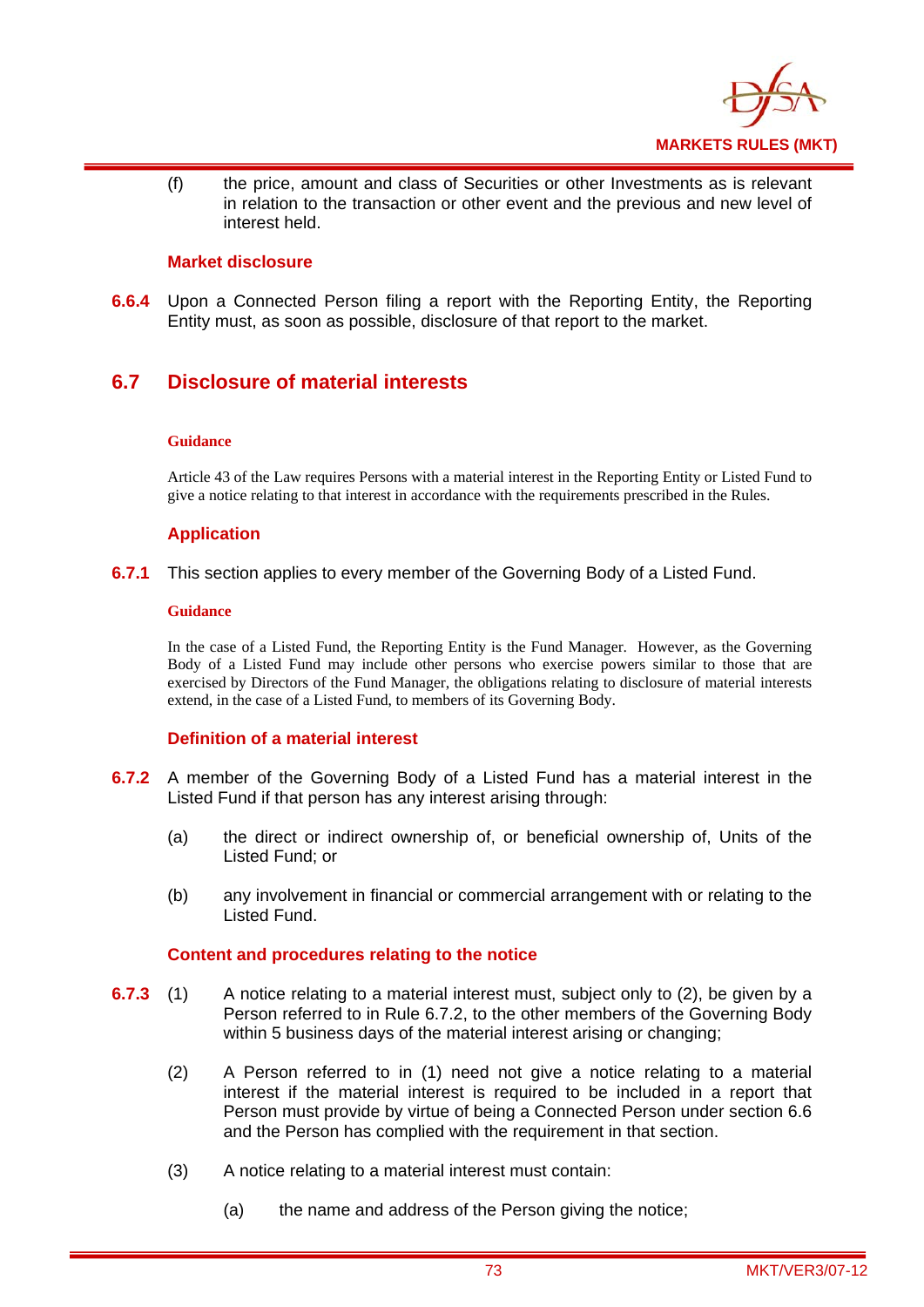

- (b) if the material interest relates to a Listed Fund, the name and registered address of the Listed Fund; and
- (c) the details relating to the material interest, including the date on which the material interest arose or changed.

## **6.8 Other matters that require market disclosure**

**6.8.1** A Reporting Entity of a Listed Fund must disclose to the market the matters specified in App3.

## **6.9 Accounting periods and financial reports of listed funds**

- **6.9.1** A Reporting Entity of a Listed Fund must, in order to comply with the requirements in this section, file with the DFSA the annual financial report and interim financial report and other statements in respect of the Listed Fund. Such reports and statements must be prepared, in the case of:
	- (a) a Domestic Fund, in accordance with the requirements relating to the annual and interim reports under the Collective Investment Law 2010 and the CIR Rules; and
	- (b) a Foreign Fund, in accordance with the applicable requirements in the jurisdiction in which the Fund is domiciled or established.

#### **Guidance**

Under Rule 6.2.1, a Foreign Fund can be admitted to trading on an Authorised Market Institution if it is either a Designated Fund from a Recognised Jurisdictions or approved by the DFSA as a Fund subject to equivalent regulation. Accordingly, such Funds would be subject to financial and periodic reporting requirements that are similar to the financial reporting requirements applicable to Domestic Funds.

#### **Market disclosure**

- **6.9.2** (1) A Reporting Entity of a Listed Fund must disclose to the market the following:
	- (a) its annual financial report;
	- (b) its interim financial reports; and
	- (c) its preliminary financial results.
	- (2) A Reporting Entity must make the market disclosure required in (1) within the following time periods:
		- (a) in relation to its annual financial report, as soon as possible after the accounts have been approved, but no later than 120 days after the end of the financial period;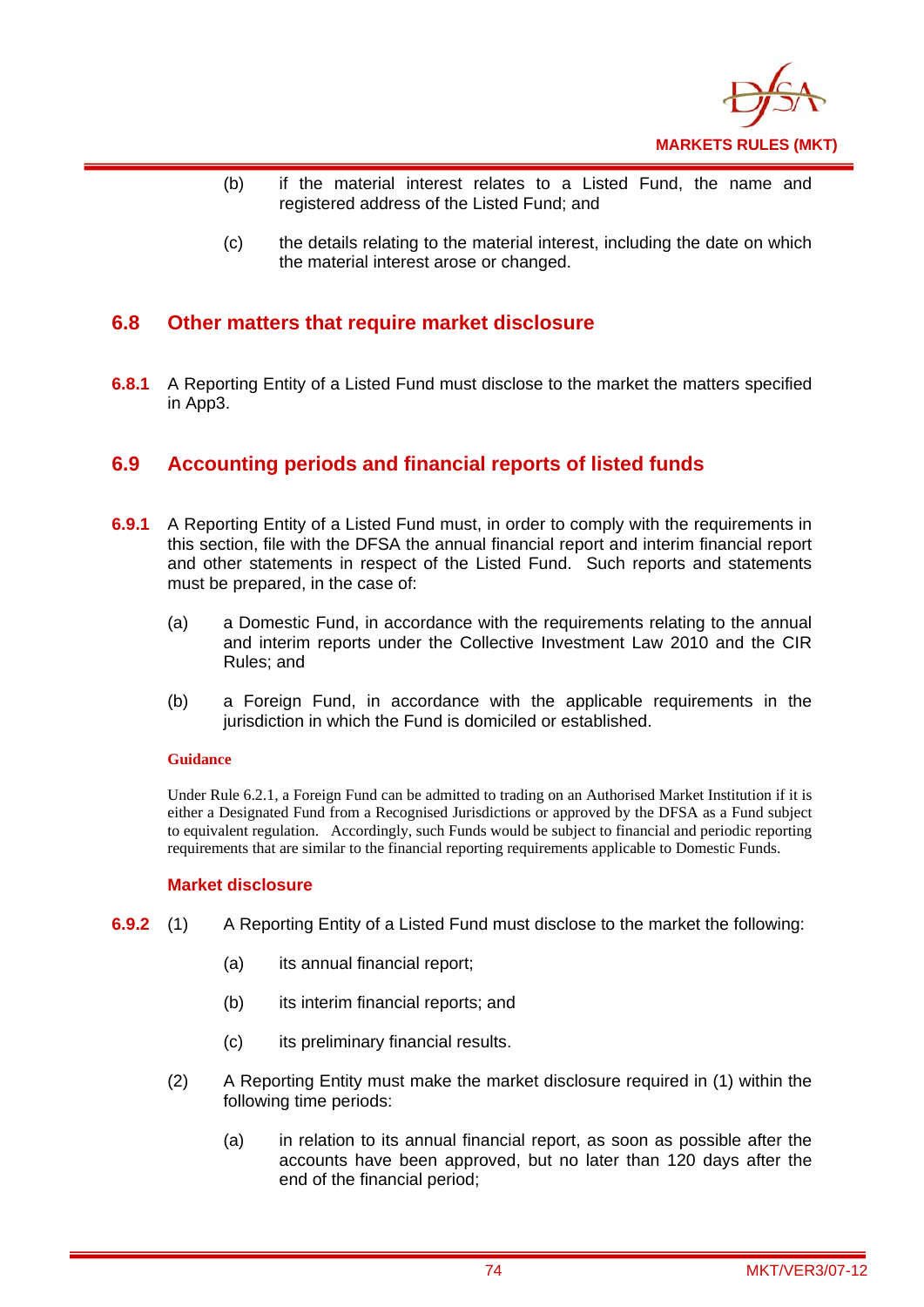

- (b) in relation to its semi-annual financial report, as soon as possible and in any event no later than 60 days after the end of the period to which the report relates; and
- (c) in relation to its preliminary financial results, as soon as possible but no later than 30 minutes before the market opens on the day after the approval of the Board of Directors.
- (3) A Reporting Entity of a Listed Fund must, where there is a change to its accounting reference date, disclose to the market:
	- (a) the change to its accounting reference date as soon as possible; and
	- (b) a second interim report within six months of the old accounting reference date if the change of the accounting reference date extends the annual accounting period to more than 14 months.

## **6.10 Manner of market disclosure**

- **6.10.1** Where a Reporting Entity of a Listed Fund is required to make market disclosure of information pursuant to a provision in this chapter, such information must be disclosed to the market in accordance with the requirements in Section 4.7.
- **6.10.2** A Reporting Entity of a Listed Fund must retain on its website all information that has been disclosed to the market for a period of one year following publication.

## **6.11 DFSA power to direct disclosure**

#### **Guidance**

 Article 50 of the Law gives the DFSA the power to direct a Reporting Entity to disclose specified information to the market or take such other steps as the DFSA considers appropriate where it is satisfied that it is in the interest of the DIFC to do so.

- **6.11.1** (1) The DFSA will, pursuant to its power under Article 50(1) of the Law, issue a written notice directing a Reporting Entity of a Listed Fund (a "direction notice") to disclose specified information to the market and to take any other steps as the DFSA considers appropriate:
	- (a) where it fails to comply with an obligation to disclose any information under the Law and the Rules;
	- (b) to correct or prevent a false market if the DFSA reasonably considers that there is or is likely to be a false market in the Units of the Listed Fund;
	- (c) where there is a rumour or media speculation in relation to the Reporting Entity or the Listed Fund that has not been confirmed or clarified by an announcement by the Reporting Entity made in accordance with Rule 6.5.1 and such rumour or media speculation is or is reasonably likely to have an impact upon the price of the Units; or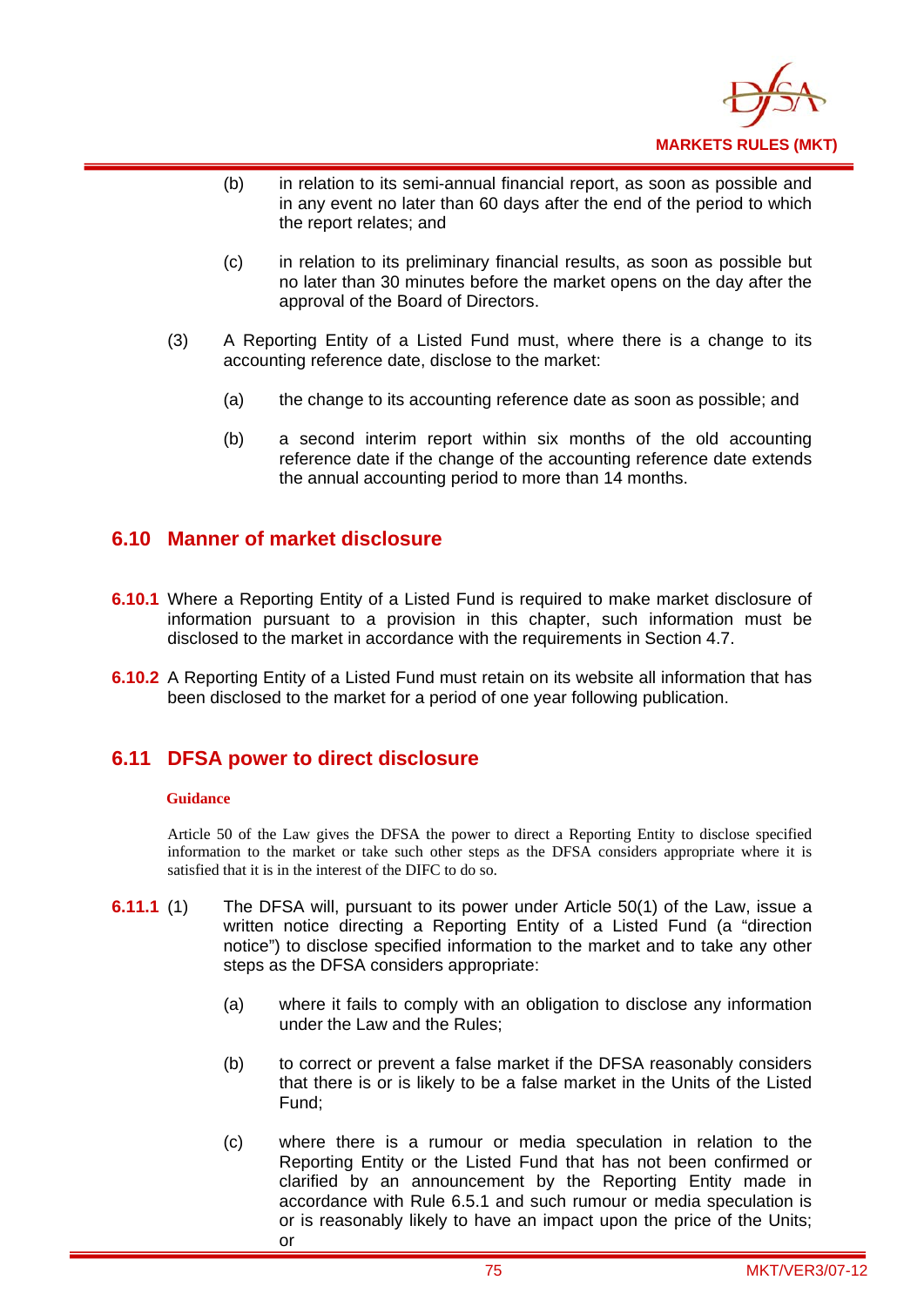

- (d) where it is in the interests of:
	- (iv) actual or potential investors;
	- (v) market integrity; or
	- (vi) the DIFC.
- (2) A Reporting Entity which receives a direction notice issued pursuant to (1) must comply with the terms of that notice.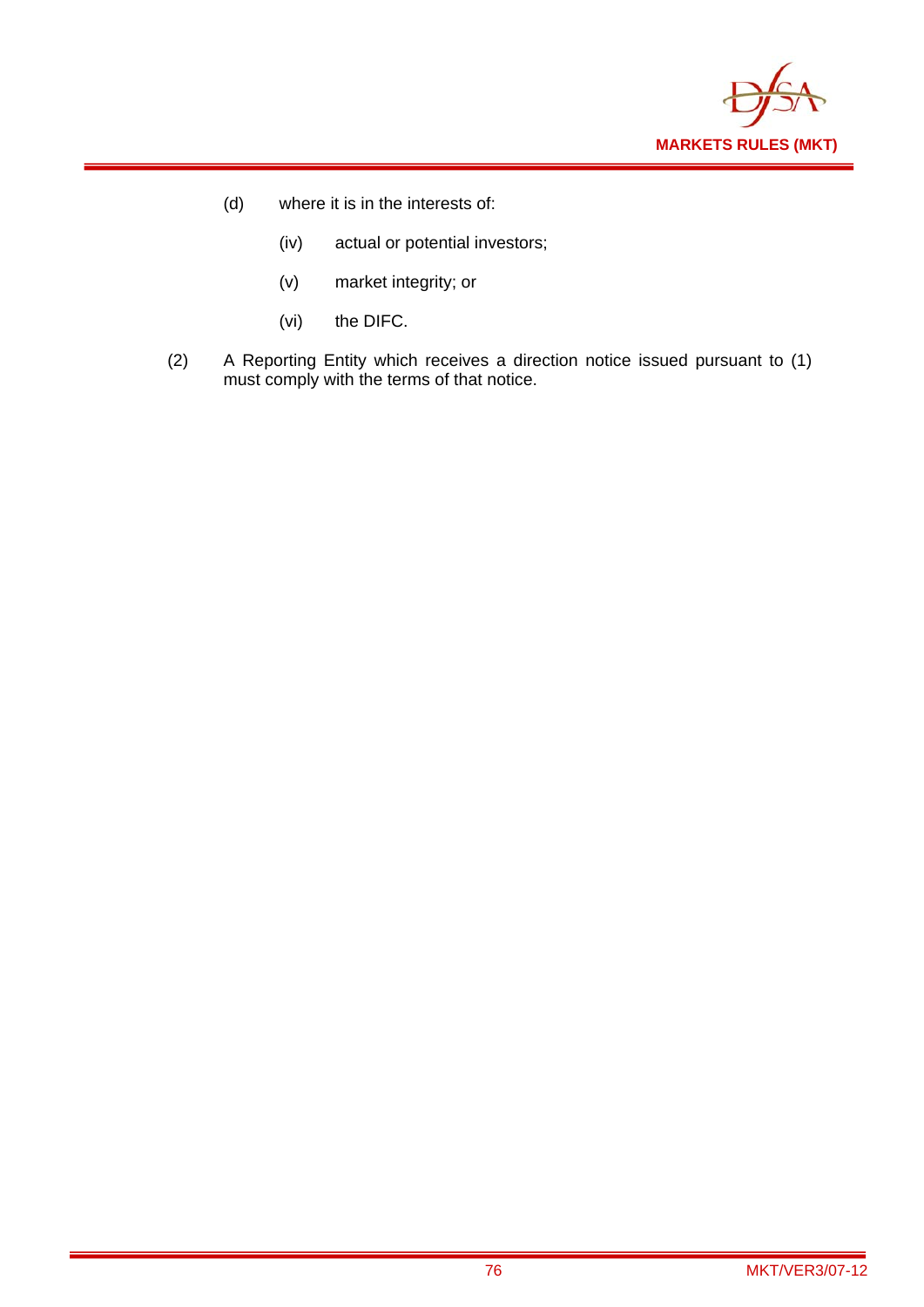

## **7 SPONSORS AND COMPLIANCE ADVISERS**

## **7.1 Sponsors**

## **Application**

- **7.1.1** This section applies to:
	- (a) a sponsor appointed pursuant to Rule 7.1.2; and
	- (b) any Reporting Entity that is required by the DFSA to appoint a sponsor.

#### **Appointment of sponsors**

- **7.1.2** (1) Pursuant to Article 49(1) of the Law, the DFSA may, where it considers it appropriate to do so, require a Person who makes or intends to make a Prospectus Offer to:
	- (a) appoint a sponsor in respect of the Prospectus Offer; or
	- (b) provide third party certification in respect of any specific matters relating to the Prospectus Offer.
	- (2) Where the DFSA requires a sponsor to be appointed pursuant to (1)(a), the DFSA must:
		- (a) do so in sufficient time to enable the sponsor to comply with the requirements in this Part; and
		- (b) require such appointment to be effective for the Offer Period or such other period as the DFSA determines as appropriate.

#### **Guidance**

- 1. The DFSA may require the appointment of a sponsor, or third party certification in respect of any matters relating to an issuer, in appropriate cases. An example of circumstances in which the DFSA may require the appointment of a sponsor, or third party signoff, would be where an issuer does not have a proven track record, such as a start-up.
- 2. Generally, the matters in relation to which the DFSA may require third party sign-off pursuant to Rule 7.1.2(1)(b) include matters relating to the adequacy of working capital and systems and controls in place for financial reporting by the issuer. Such certification should be provided by a third party acceptable to the DFSA. To be acceptable to the DFSA, the third-party should be independent of the issuer and have relevant expertise relating to the matters on which certification of compliance is to be provided.
- 3. In most cases the Person making a Prospectus Offer will be the issuer of the Securities to which the Prospectus relates. However there may be situations where the Person making a Prospectus Offer, that is the offeror, is not the issuer of the relevant Securities.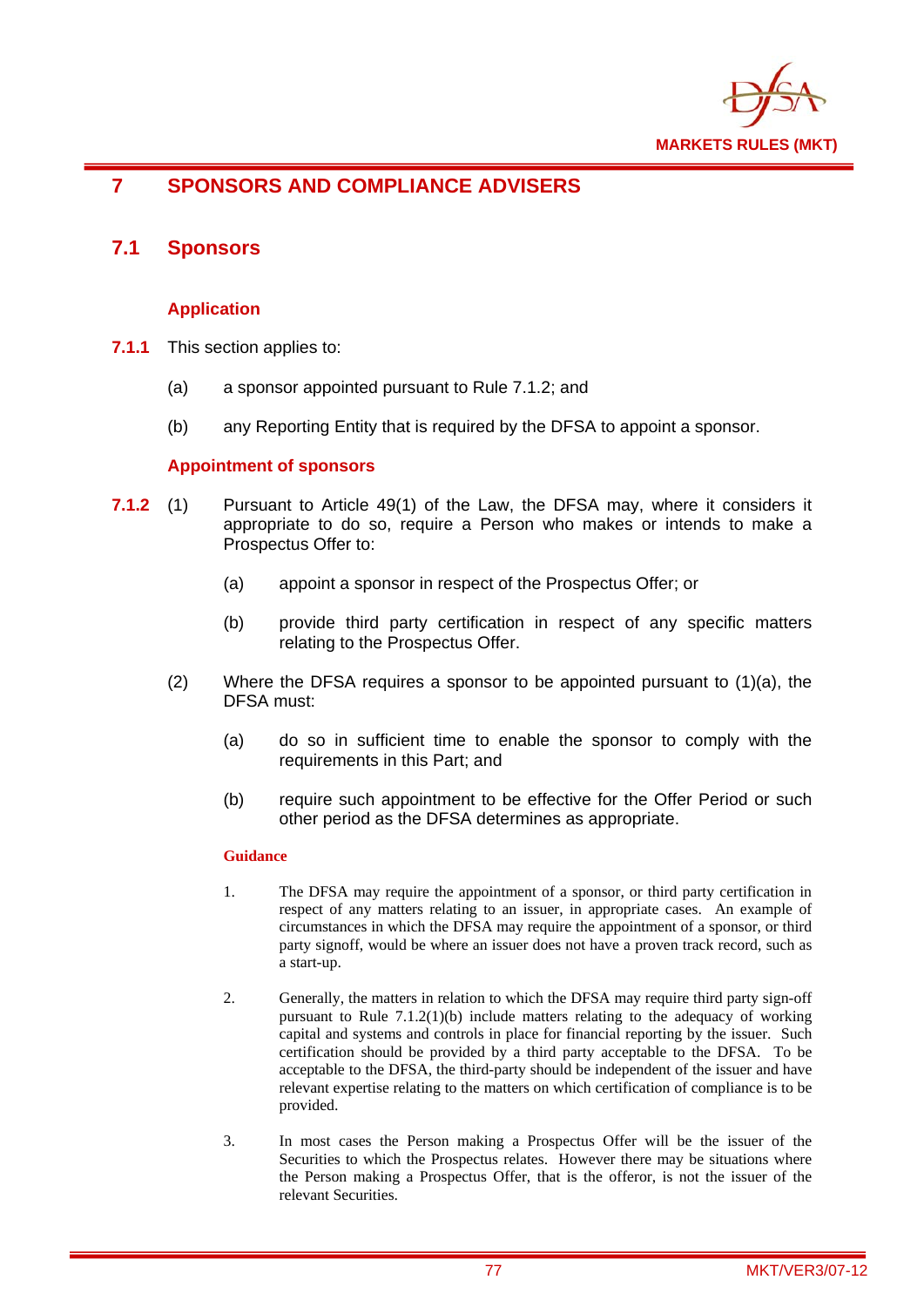

- 4. In any event, the sponsor must make certain inquiries and assume certain obligations under the Rules. A sponsor should therefore be a Person familiar with the requirements of the Law and Rules and who has the necessary knowledge, experience, qualifications and resources to assist the Person making the Prospectus Offer to comply with the various requirements.
- 5. The DFSA's Policy Statement 1/2006 Sponsors describes in greater detail the role and regulatory obligations of a sponsor and the kind of knowledge, experience, qualifications and resources the DFSA expects a sponsor to have. The Policy explains that although a sponsor has certain regulatory obligations of its own, as prescribed in this module, its principal role is to assist a Person making a Prospectus Offer to comply with its regulatory responsibilities relating to that offer. In the Policy Statement, the DFSA confirms that a Person making a Prospectus Offer does not, and cannot, avoid or diminish its regulatory obligations related to Offering Securities simply because it is required to have a sponsor. The regulatory obligations of the Person making the Prospectus Offer are not transferred to the sponsor but remain the responsibility of the Person making the offer.

### **Procedures relating to appointment of sponsors**

- **7.1.3** (1) A Person required to appoint a sponsor must, prior to appointing a sponsor:
	- (a) take reasonable steps to ensure that the proposed sponsor has the required knowledge, experience, qualifications and resources to carry out its obligations under the Rules; and
	- (b) notify the DFSA of the proposed sponsor's name, its business address and an address in the DIFC for the service of documents.
	- (2) If requested by the DFSA, a Person appointing a sponsor must provide the DFSA with information about the knowledge, experience, qualifications and resources of the appointed or proposed sponsor.
- **7.1.4** (1) A Person must take reasonable steps to ensure that the relevant sponsor and Employees of the sponsor are independent and have appropriately managed any conflict of interest that may arise.
	- (2) A Person must notify the DFSA if it becomes aware, or has reason to believe, that the sponsor or relevant Employees of the sponsor are no longer independent or have a conflict of interest which has not been appropriately managed.
- **7.1.5** Where, in the opinion of the DFSA, a sponsor appointed by a Person is not suitable. or where a sponsor has not been appointed or has resigned, the DFSA may direct the Person to replace or appoint a sponsor.

#### **Guidance**

The Regulatory Appeals Committee has the jurisdiction to hear and determine any appeal in relation to a direction given by the DFSA relating to sponsors (see Article 49(3) of the Law).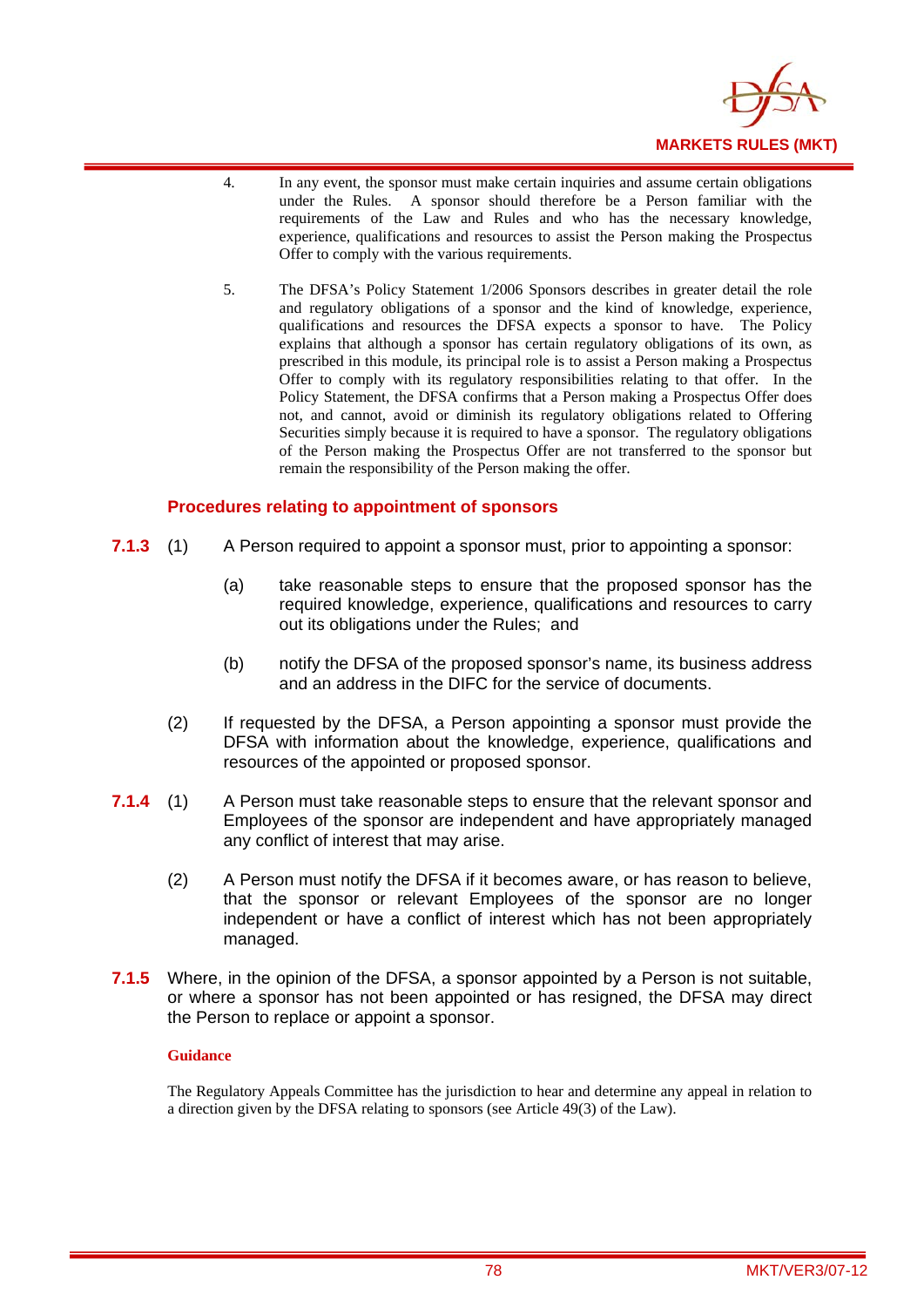

### **Obligations of a sponsor**

- **7.1.6** A sponsor appointed pursuant to Rule 7.1.2 must:
	- (a) satisfy itself to the best of its knowledge and belief, having made due and careful enquiry that the Person who makes or intends to make a Prospectus Offer has satisfied all applicable conditions for offering Securities and other relevant requirements under the Law and the Rules;
	- (b) provide to the DFSA any information or explanation known to it in such form and within such time limit as the DFSA may reasonably require for the purpose of verifying whether the Person making the Prospectus Offer complies or has complied, with the applicable requirements in the Law and the Rules; and
	- (c) take other steps required in writing by the DFSA.
- **7.1.7** Where a sponsor becomes aware of a failure by the Person making the Prospectus Offer to comply with its obligations under the Law and the Rules, the sponsor must without undue delay:
	- (a) notify the Person making the Prospectus Offer of the failure and take reasonable steps to ensure it rectifies the failure within a reasonable time; and
	- (b) if the Person making the Prospectus Offer does not or is unable to rectify the failure as soon as practicable notify the DFSA of that fact.

## **Duty of care of sponsors**

**7.1.8** A sponsor has a duty of care to the Person which has made its appointment.

## **Co-operation with sponsors**

- **7.1.9** A Person who is required to appoint a sponsor in respect of a Prospectus Offer must take reasonable steps to ensure that it and its Employees:
	- (a) provide such assistance as the sponsor reasonably requires to discharge its duties;
	- (b) give the sponsor right of access at all reasonable times to relevant records and information;
	- (c) do not interfere with the sponsor's ability to discharge its duties;
	- (d) do not provide misleading or deceptive information to the sponsor; and
	- (e) report to the sponsor any matter which may significantly affect the financial position of the Person issuing the Securities or the price or value of the Securities.
- **7.1.10** A sponsor must notify the DFSA of any non co-operation by the Person making the Prospectus Offer or the Employees of that Person.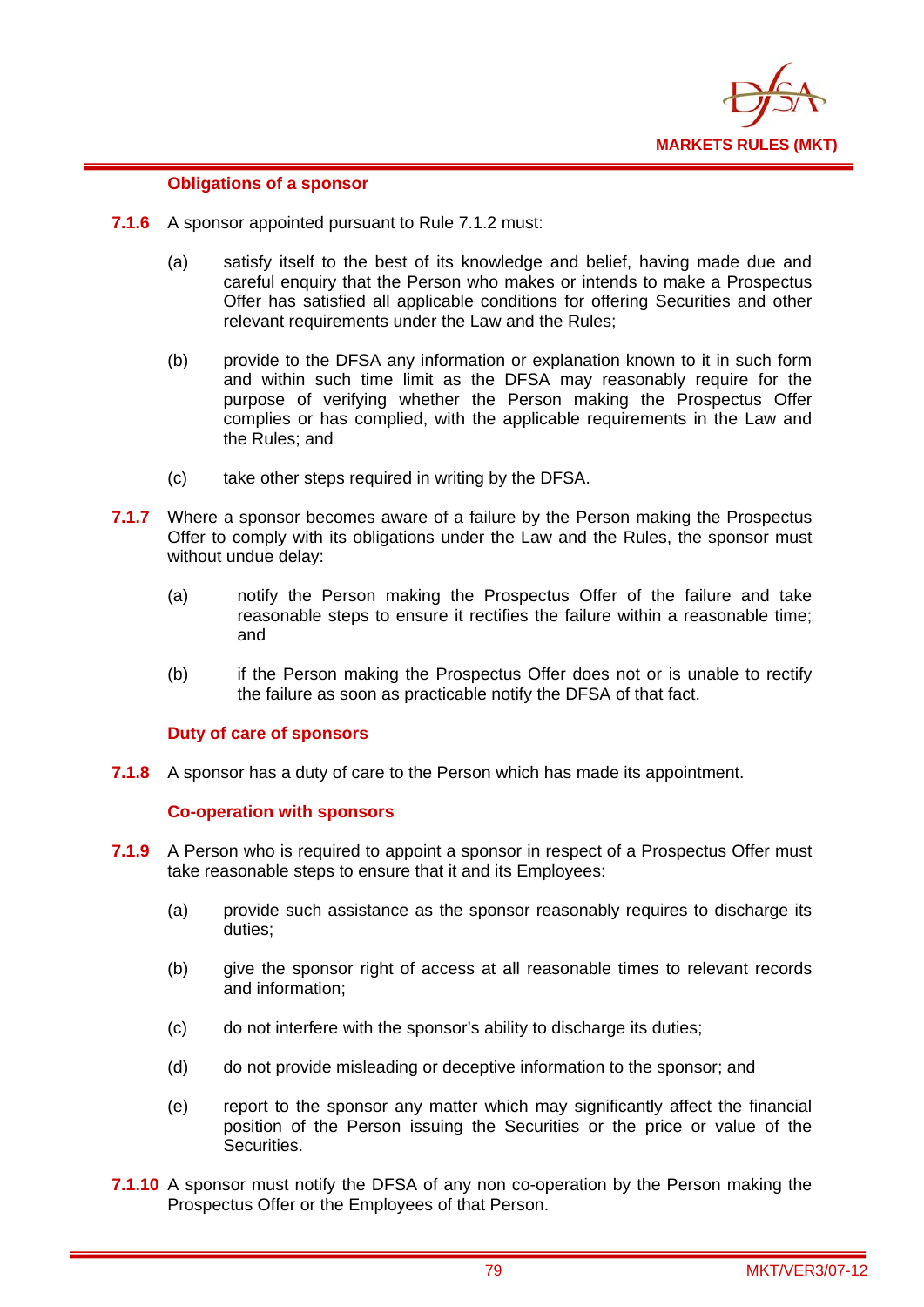

### **Termination of appointment**

- **7.1.11** Where a Person who is required to appoint a sponsor dismisses the sponsor, the Person must advise the DFSA in writing without delay of the dismissal, giving details of any relevant facts and circumstances.
- **7.1.12** Where a sponsor resigns, it must advise the DFSA in writing without delay of the resignation, giving details of any relevant facts and circumstances.

## **7.2 Compliance advisers**

### **Application**

**7.2.1** This section applies to a Reporting Entity that is required by the DFSA to appoint a compliance adviser.

#### **Guidance**

- 1. The requirement for the appointment of a compliance adviser is designed to ensure that a Reporting Entity is aware of and complies with its continuing obligations under the Law and this module. A compliance adviser should therefore be a person familiar with the requirements of the Law and this module and should have the necessary knowledge, experience, qualifications and resources to assist a Reporting Entity to comply with its regulatory obligations.
- 2. The DFSA's *Policy Statement 2/2006 Compliance Advisers* describes in greater detail the purpose of a compliance adviser and the circumstances in which the DFSA is likely to require a Reporting Entity to appoint a compliance adviser. The Policy also describes how a compliance adviser can assist a Reporting Entity to meet its obligations in the Law and this module generally, and specifically the continuing obligations prescribed in this section. The Policy explains that the compliance adviser does not take on any regulatory obligations or potential regulatory liability of its own under the Law or this module if it agrees to act as a compliance adviser to a Reporting Entity. The relationship between the Reporting Entity and compliance adviser is a contractual one similar to one with any other professional adviser. In the Policy Statement the DFSA confirms its view that the compliance adviser role is merely to advise and assist the Reporting Entity to comply with its continuing regulatory responsibilities, all of which remain the responsibility of the Reporting Entity.

#### **Appointment of a compliance adviser**

- **7.2.2.** The DFSA may, pursuant to Article 49(1) of the Law, require a Reporting Entity to:
	- (a) appoint a compliance adviser; or
	- (b) replace a compliance adviser already appointed.
- **7.2.3** (1) A Reporting Entity required to appoint a compliance adviser must, prior to making the appointment:
	- (a) take reasonable steps to ensure that the proposed compliance adviser has the required knowledge, experience, qualifications and resources to carry out its obligations under the Rules;
	- (b) notify the DFSA of the proposed compliance adviser's name and business address; and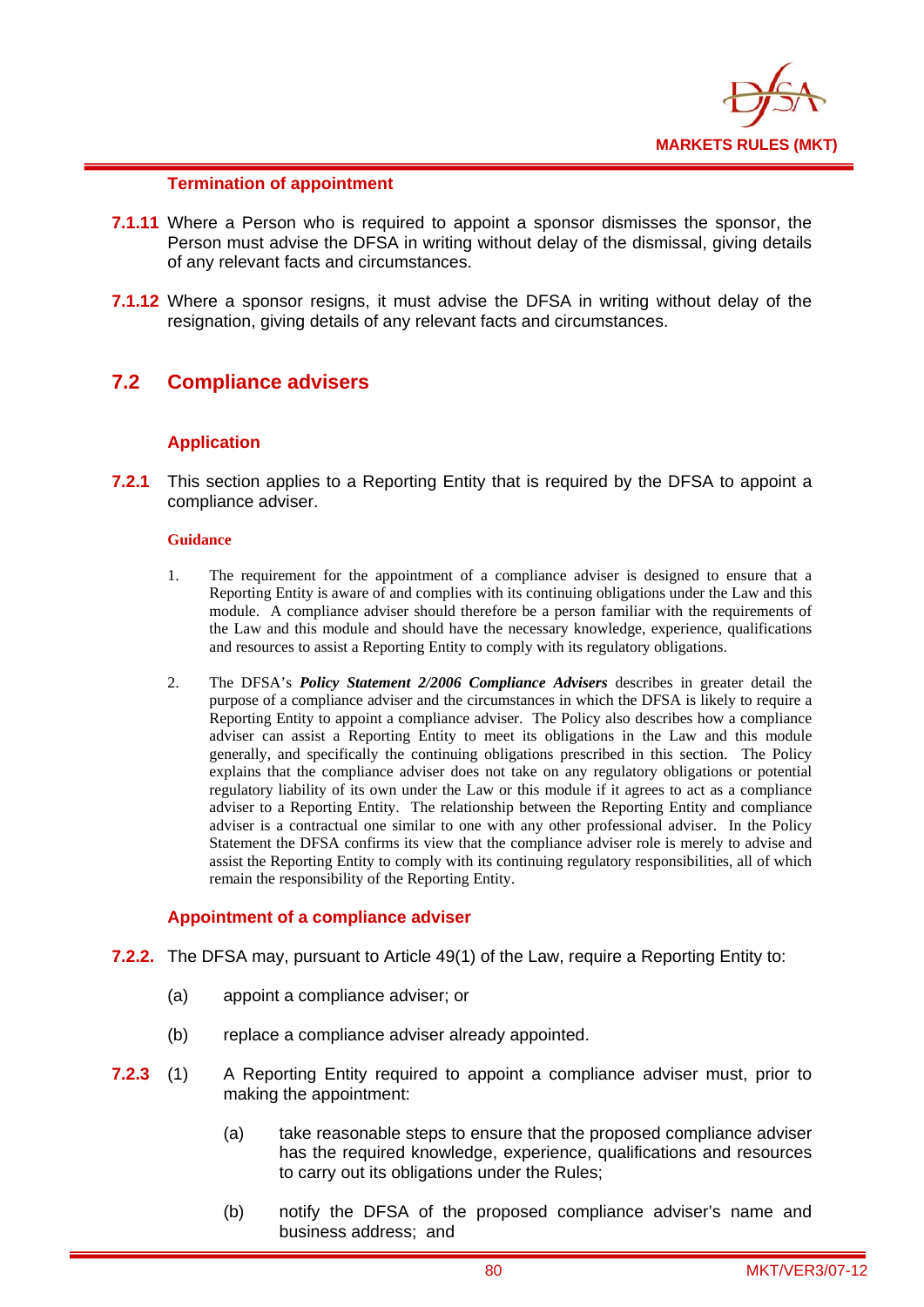

- (c) take reasonable steps to ensure that the proposed compliance adviser and its relevant Employees are independent and that any conflicts of interest are appropriately managed.
- (2) If requested by the DFSA, a Reporting Entity appointing a compliance adviser must provide the DFSA with such information as it may require including information regarding knowledge, experience, qualifications and resources of the compliance adviser.
- (3) A Reporting Entity must notify the DFSA if it becomes aware, or has reason to believe, that the compliance adviser or its relevant Employees have a conflict of interest which has not been appropriately managed.
- **7.2.4** (1) The DFSA may, by written notice, require a Reporting Entity to appoint a compliance adviser for a specified period to assist the Reporting Entity in meeting its continuing obligations under the Law and the Rules.
	- (2) A Reporting Entity that is required to appoint a compliance adviser in accordance with the requirements in this section must ensure that a compliance adviser continues to fulfil the role of compliance adviser until such time as the DFSA advises the Reporting Entity in writing that a compliance adviser is no longer required.

#### **Guidance**

The Regulatory Appeals Committee has the jurisdiction to hear and determine any appeal in relation to a direction given by the DFSA relating to the appointment of a compliance adviser (see Article 49(3) of the Law).

## **Obligations of a reporting entity in relation to its compliance adviser**

- **7.2.5** Where a Reporting Entity is advised by its compliance adviser that it is failing or has failed to comply with its obligations under the Law and the Rules, the Reporting Entity must without undue delay:
	- (a) take reasonable steps to rectify the failure as soon as practicable; and
	- (b) if the Reporting Entity does not or is unable to rectify the failure as soon as practicable notify the DFSA of that fact.
- **7.2.6** A Reporting Entity must provide to the DFSA any information in such form and within such time as the DFSA may reasonably require regarding its compliance adviser or any advice the compliance adviser is providing, or has provided, to the Reporting Entity regarding its continuing obligations under the Law and the Rules.
- **7.2.7** A Reporting Entity must take reasonable steps to ensure its compliance adviser cooperates in any investigation conducted by the DFSA including answering promptly and openly any questions addressed to the compliance adviser, promptly producing the originals or copies of any relevant documents and attending before any meeting or hearing at which the compliance adviser is requested to appear.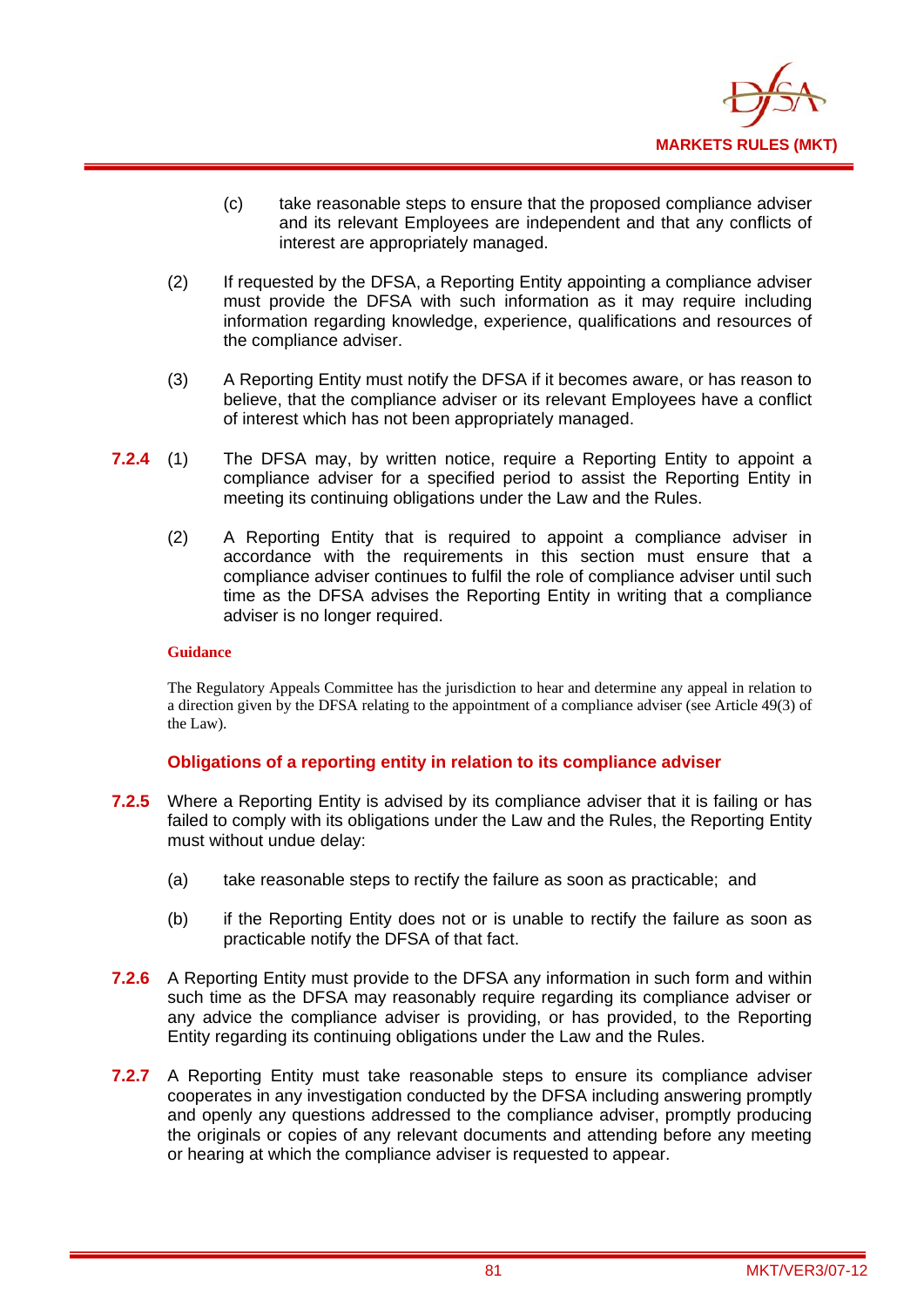

### **Co-operation with compliance advisers**

- **7.2.8** A Reporting Entity must take reasonable steps to ensure that it and its Employees:
	- (a) provide such assistance as the compliance adviser reasonably requires to discharge its duties;
	- (b) give the compliance adviser right of access at all reasonable times to relevant records and information;
	- (c) do not hinder or interfere with the compliance adviser's ability to discharge its duties;
	- (d) do not withhold information that would assist the compliance adviser advising the Reporting Entity of its duties;
	- (e) do not provide misleading or deceptive information to the compliance adviser; and
	- (f) report to the compliance adviser any matter which may significantly affect the financial position of the Reporting Entity or the price or value of the Securities.

### **Termination of compliance adviser**

- **7.2.9** Where a Reporting Entity dismisses its compliance adviser, the Reporting Entity must advise the DFSA in writing without delay of the dismissal, giving details of all relevant facts and circumstances.
- **7.2.10** Where a compliance adviser resigns, the Reporting Entity must without delay advise the DFSA in writing of the resignation, giving details of all relevant facts and circumstances.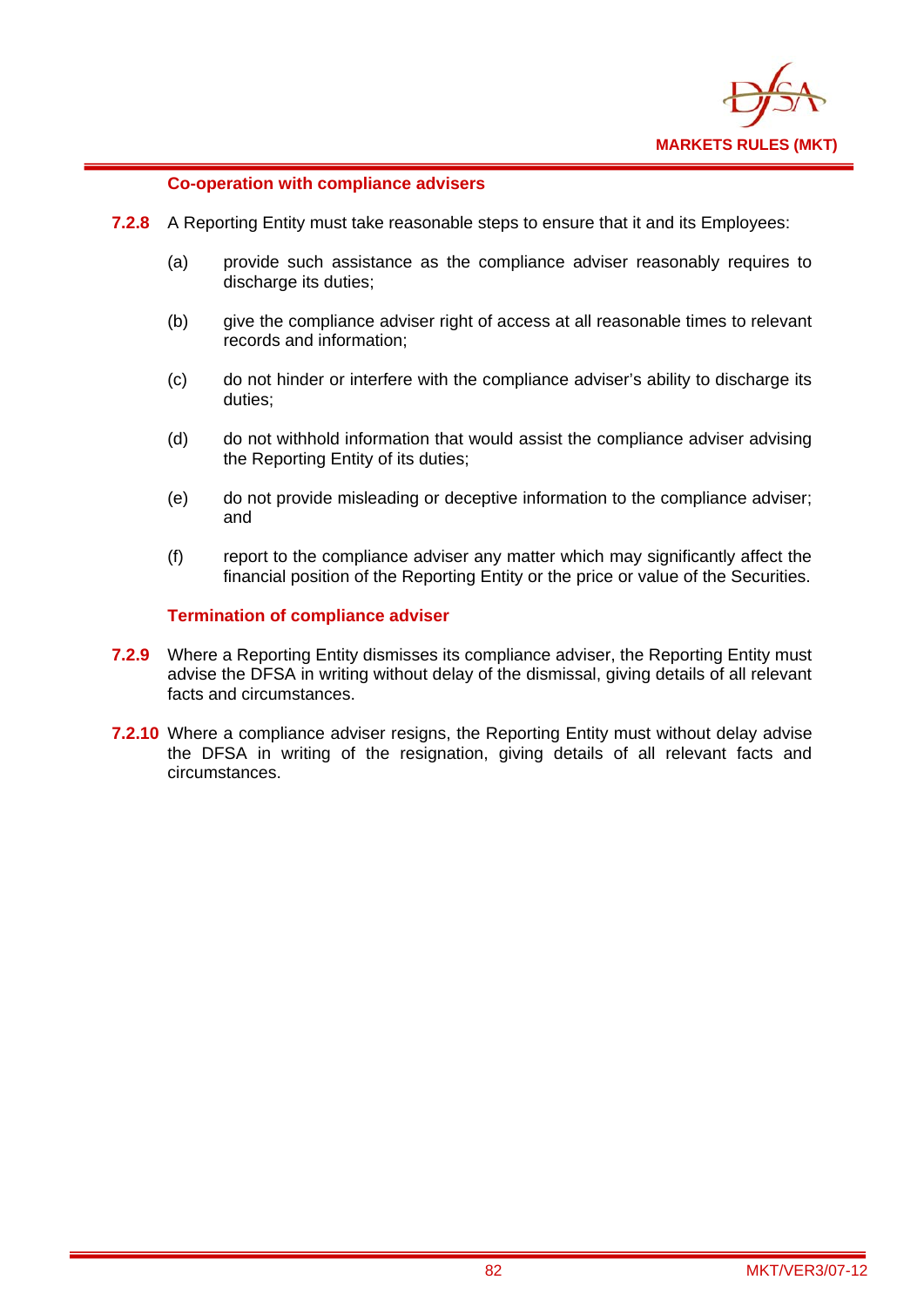

## **8 SYSTEMS AND CONTROLS**

## **8.1 Application**

- **8.1.1** This chapter applies to:
	- (a) every Reporting Entity;
	- (b) the Board of Directors or the Governing Body of a Reporting Entity.

## **Adequacy of systems and controls**

- **8.1.2** (1) A Reporting Entity must have appropriate systems and controls to be able to demonstrate compliance with the requirements applicable to it including those set out in the Law and the Rules.
	- (2) The Board of Directors of the Reporting Entity, and in the case of a Reporting Entity of a Listed Fund, its Governing Body, must ensure that that there are adequate systems and controls established and maintained on an on-going basis to meet the requirement in (1).
	- (3) Without limiting the generality of the requirement in (1), the systems and controls of a Reporting Entity must include:
		- (a) mechanisms to monitor compliance with the requirements relating to Corporate Governance, Connected Persons, Restricted Persons, Related Party or Affected Party Transactions as is relevant, and control of Inside Information; and
		- (b) where any records are required to be maintained, maintenance of such records at least for a period of 6 years, unless a shorter period is prescribed.
	- (4) The DFSA may, where it considers appropriate to do so, require a Reporting Entity to produce third party confirmation on the adequacy of systems and controls established and maintained by a Reporting Entity.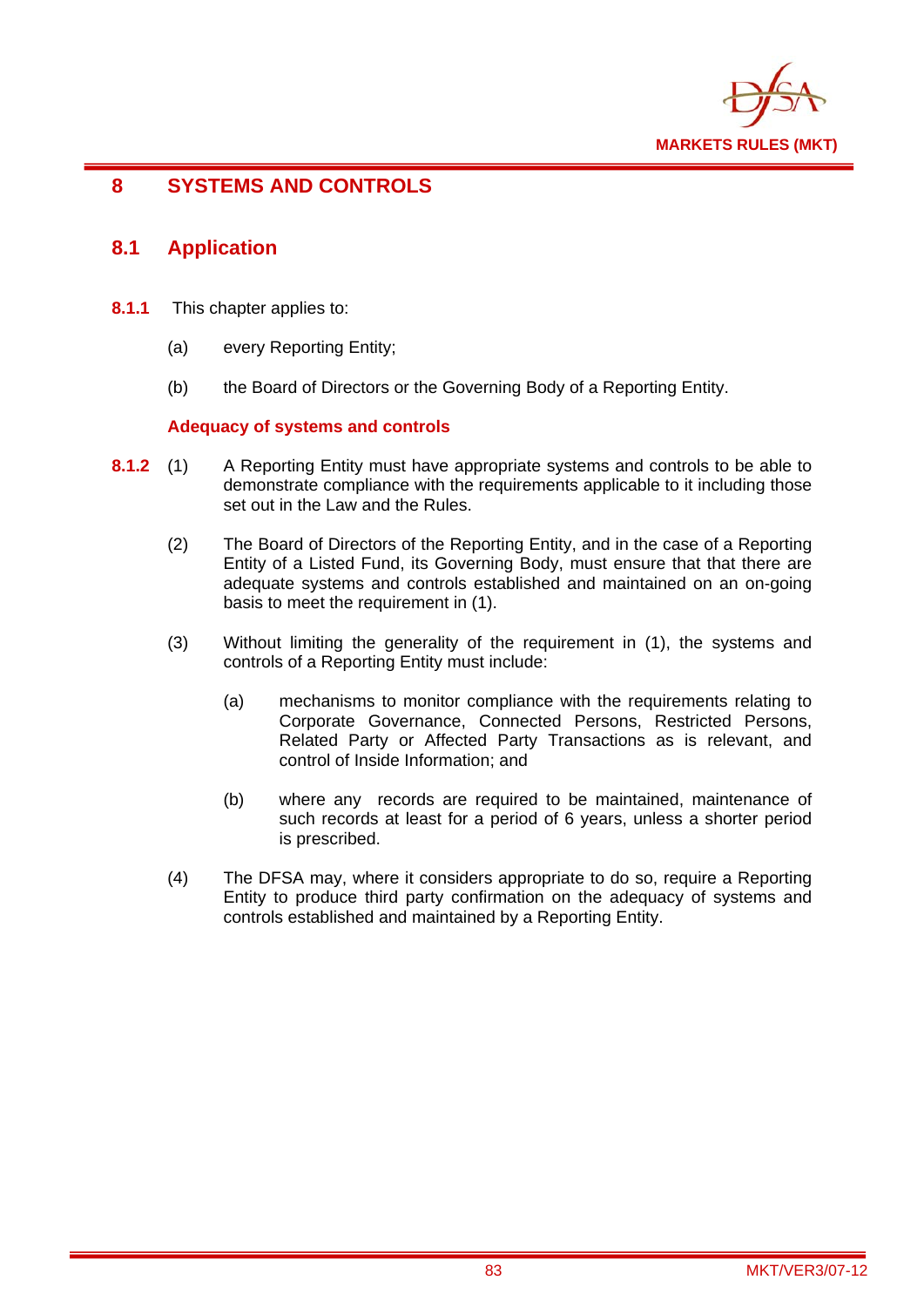

## **9 THE LISTING RULES**

## **9.1 Application**

- **9.1.1** (1) This chapter applies to every:
	- (a) Listed Entity; and
	- (b) Applicant for admission of Securities to the Official List of Securities.
	- (2) In this chapter:
		- (a) a "Listed Entity" means the Reporting Entity of Securities which are admitted to the Official List of Securities;
		- (b) "Applicant" means an applicant for admission of Securities to the Official List of Securities and includes, where the context requires, the Issuer; and
		- (c) a reference to Listed Securities is a reference to the Securities of the Issuer or, where the context requires, the Securities for which the Listed Entity is a Reporting Entity but not the Issuer.

#### **Guidance**

- 1. Listed Entities should note that some of the Listing Rules are Security-specific and many apply exclusively to Issuers of Shares.
- 2. The DFSA may waive or modify one or more requirements of this chapter for Issuers of nondebt or equity Securities where appropriate provided such waiver or modification would not unduly prejudice holders of the Issuer's Securities.
- 3. The DFSA may waive or modify one or more requirements of this chapter for an Issuer of a secondary Listing if:
	- a. the Issuer is from a jurisdiction acceptable to the DFSA because the regulatory regime as it applies to listing is broadly equivalent to the DFSA's regulatory regime;
	- b. adequate arrangements exist, or will exist, for co-operation between the DFSA and the Financial Services Regulator or other Person responsible for regulating the Exchange on which the Securities are listed on a primary listing basis or for regulating listed companies in the jurisdiction where the Securities are listed on a primary listing basis; and
	- c. holders of the Issuer's Shares would not be unduly prejudiced by the waiver or modification.
- 4. The DFSA may also modify one or more requirements of this chapter for an Exempt Offeror who wishes to voluntarily comply with the Listing Rules in order to include its Securities on the Official List and thereby seek admission to trading on an AMI. Without such a modification an Exempt Offeror cannot have its Securities included in the Official List. This is because Article 29(6) of the Law requires that an AMI shall not permit trading of Securities on its facilities unless those Securities are admitted to, and not suspended from, an Official List of Securities.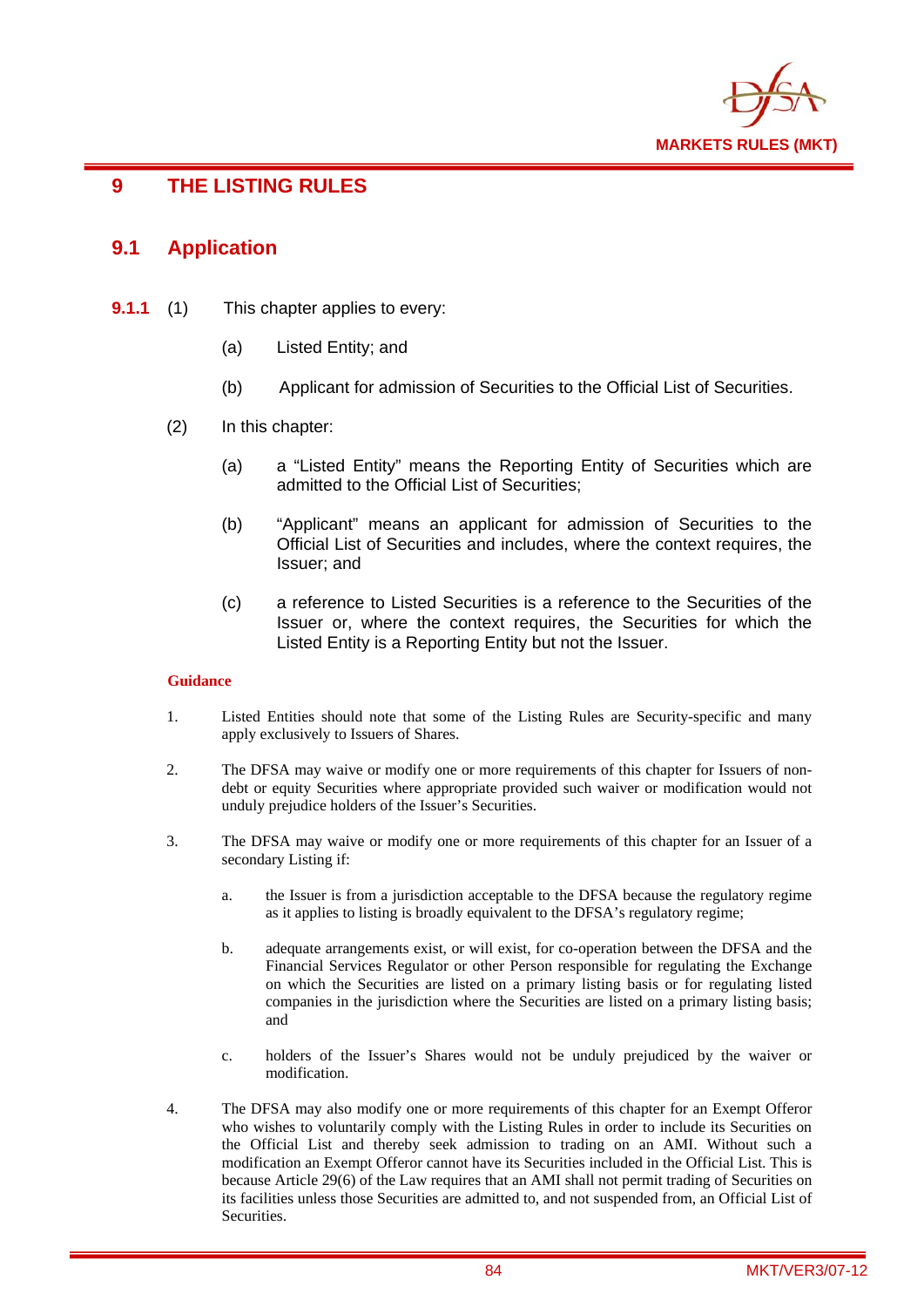

- 5. The DFSA is aware that the timing of admittance to trading may not always coincide with the Listing application process. However, in practice, the DFSA will generally provide the Applicant with a notice of admittance to the List on condition of a successful admittance to trading on an AMI within a specified period. This notice of admittance can be provided to the relevant AMI when seeking admission to trading on an AMI. At all relevant times the DFSA expects to be in contact with the relevant AMI on which the Securities are to be admitted to trading.
- 6. The DFSA will maintain the List on the DFSA website.
- 7. A Person who wishes to make a complaint about a Listed Entity should use the complaints portal on the DFSA website.

## **9.2 The Listing Principles**

#### **Guidance**

- 1. The purpose of the Listing Principles is to ensure that Listed Entities pay due regard to the fundamental role played by them in maintaining market confidence and ensuring a fair and orderly market. The Listing Principles are designed to assist Listed Entities in identifying their obligations and responsibilities under the Listing Rules.
- 2. The Listing Principles apply in addition to the Corporate Governance Principles in Chapter 3 which apply to all Reporting Entities.

#### **Principle 1**

**9.2.1** A Listed Entity must take reasonable steps to ensure that its senior management and any other relevant Employees understand and comply with their responsibilities and obligations under the Listing Rules.

#### **Principle 2**

**9.2.2** A Listed Entity must take reasonable steps to establish and maintain adequate policies, procedures, systems and controls to enable it to comply with its obligations under the Listing Rules.

## **Principle 3**

**9.2.3** A Listed Entity must act with integrity towards holders and potential holders of its Listed Securities.

#### **Principle 4**

**9.2.4** A Listed Entity must communicate information to holders and potential holders of its Listed Securities in such a way as to avoid the creation or continuation of a false market in such Listed Securities.

## **Principle 5**

**9.2.5** A Listed Entity must deal with the DFSA in an open and co-operative manner.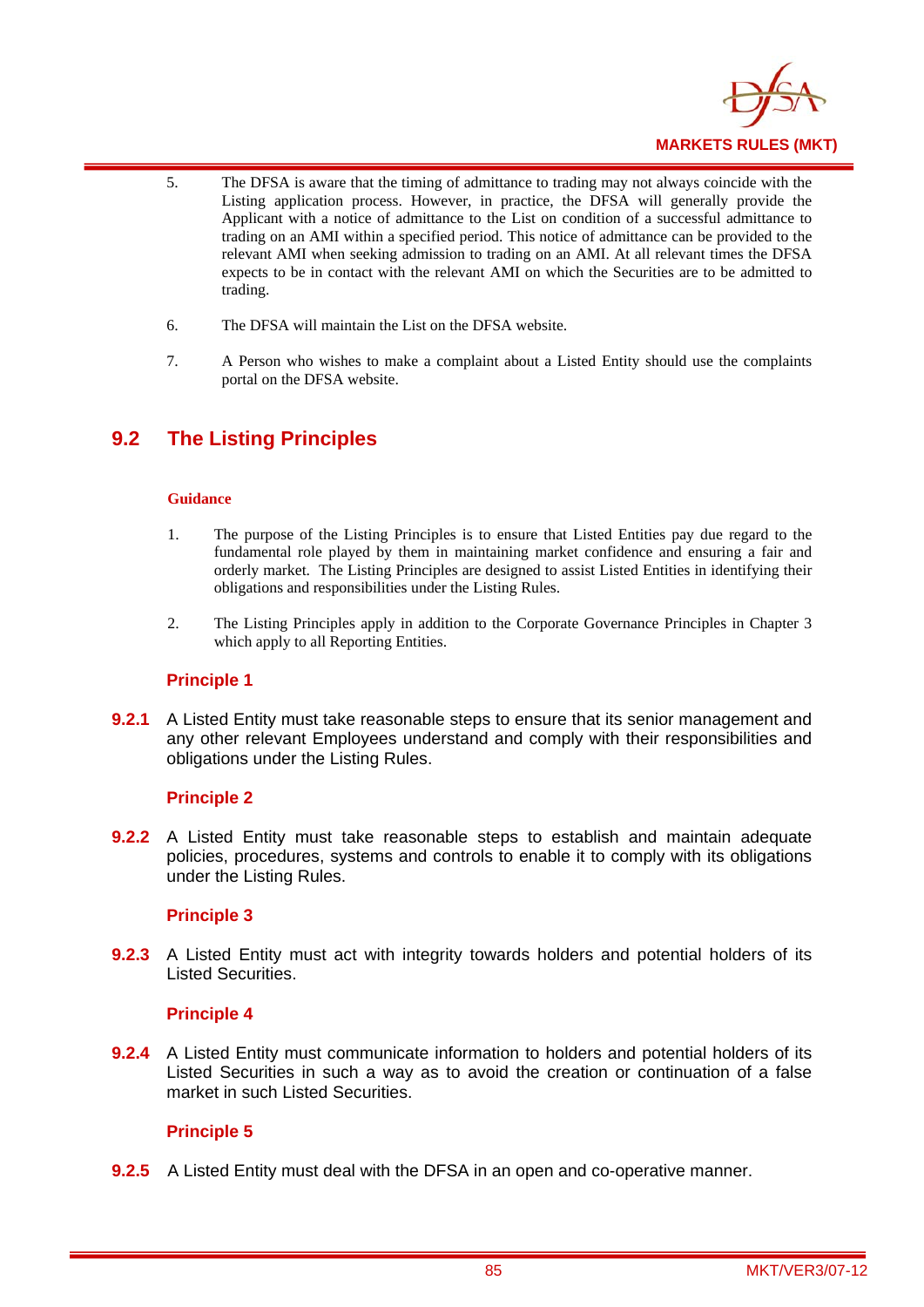

## **Principle 6**

**9.2.5** A Listed Entity must ensure that it treats all holders of the same class of its Listed Securities equally in respect of the rights attaching to such Listed Securities.

## **9.3 General eligibility requirements**

#### **Incorporation**

**9.3.1** An Applicant must be duly incorporated or otherwise validly established according to the relevant laws of its place of incorporation or establishment and be operating in conformity with its constitution.

#### **Audited financial statements**

- **9.3.2** An Applicant must have published or filed audited accounts which:
	- (a) cover a prior period of three years or any other shorter period acceptable to the DFSA;
	- (b) are consolidated for the Applicant and any of its subsidiary undertakings;
	- (c) have been prepared in accordance with IFRS or other standards acceptable to the DFSA; and
	- (d) have been audited and reported on by auditors in accordance with auditing standards of the International Auditing and Assurance Standards Board (IAASB) or other standards acceptable to the DFSA.

#### **Guidance**

- 1. The DFSA may modify or waive Rule 9.3.2, if it is satisfied that it is desirable in the interests of investors and that investors have the necessary information available to arrive at an informed judgement about the Issuer and the Shares for which a Listing is sought.
- 2. The DFSA would accept a shorter period than three years depending on the nature of the Applicant's business and any other material considerations, for example, where the Issuer has been in operation for less than 3 years.

#### **Working capital**

**9.3.3** An Applicant seeking admission of Shares to the List must satisfy the DFSA that it and any Subsidiaries have sufficient working capital available for its present requirements or, if not, how it proposes to provide the additional working capital needed.

#### **Guidance**

1. For the purposes of Rule 9.3.3, the DFSA considers "present requirements" to be a minimum period of 12 months from date of listing.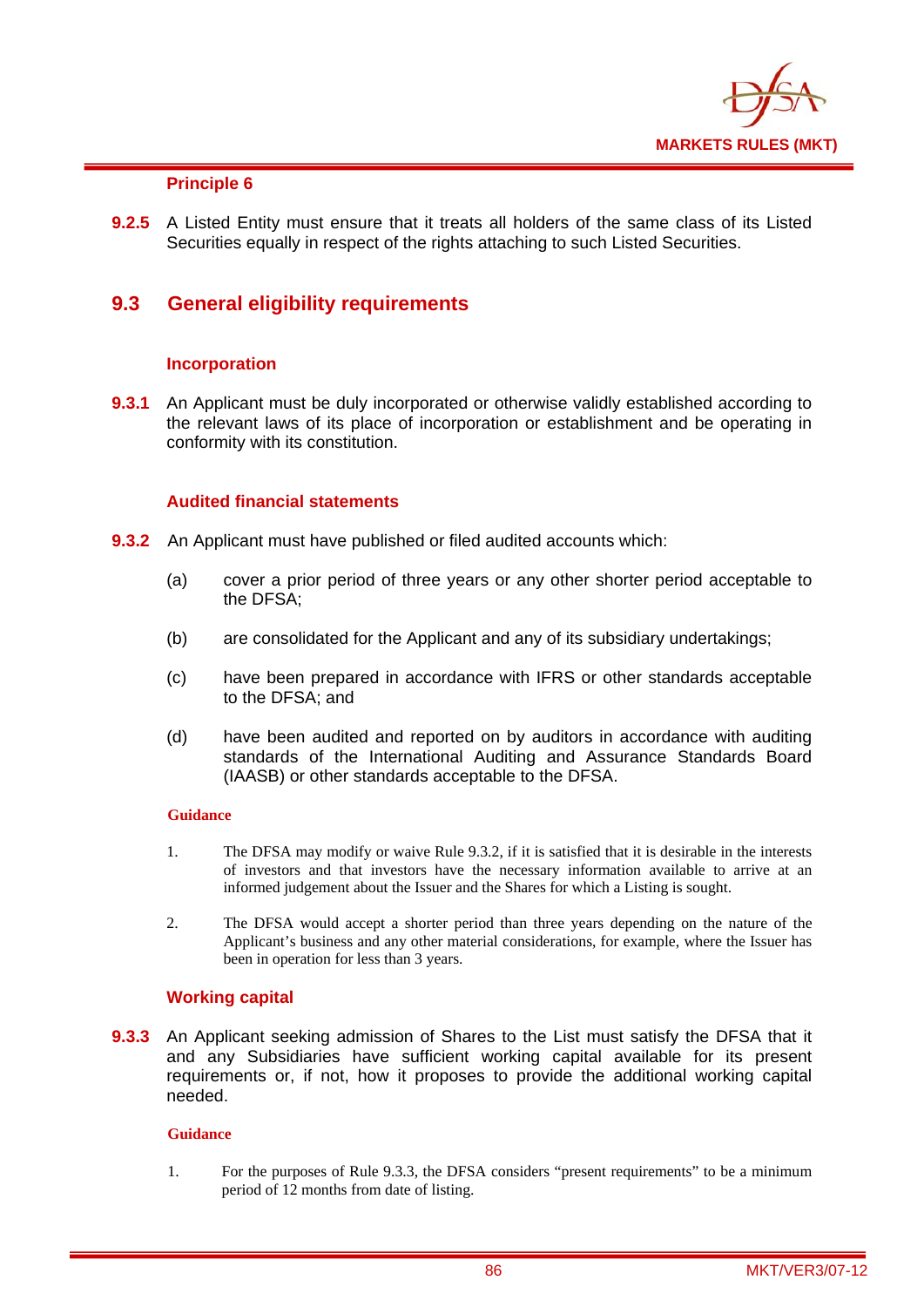

2. Rule 1.4 of Appendix 1.2.1 requires the Directors of an Issuer in its Prospectus to make a statement that it has sufficient working capital for its present requirements i.e. a "clean" working capital statement. If an Applicant is unable to make a clean working capital statement, the Applicant would need to make a statement that it does not have sufficient working capital and explain how additional working capital will be provided.

## **General suitability**

- **9.3.4** (1) An Applicant must demonstrate to the DFSA's satisfaction that it and its business are suitable for listing.
	- (2) In satisfying itself that an Applicant and its business are suitable for listing, the DFSA will consider:
		- (a) the Applicant's connection with its controlling shareholders or any other Person;
		- (b) whether in the DFSA's reasonable opinion the Applicant is ready and able to comply with its obligations under the Law and the Rules;
		- (c) any matter in relation to the Applicant, its business or Securities which may harm the integrity or the reputation of the DIFC capital markets or which may pose a risk to the DFSA's objectives described under Article 8 of the Regulatory Law 2004; and
		- (d) any other matters relevant to the Applicant's suitability.

### **Guidance**

The DFSA would generally not admit to the List a cash shell.

#### **Management experience and expertise**

**9.3.5** An Applicant must demonstrate to the DFSA's satisfaction that its Directors have appropriate experience and expertise in the business operations of the Applicant.

#### **Controlling shareholder**

- **9.3.6** (1) Subject to (2), to be admitted to the List, an Applicant which has one or more controlling shareholders must be able to demonstrate to the DFSA that it can operate its business independently of such controlling shareholder and any Associate thereof.
	- (2) The requirement in (1) does not apply if an Applicant can demonstrate to the DFSA's satisfaction that holders of the Issuer's Shares would have no appreciable risk of prejudice by the involvement in the relevant business of a controlling shareholder.
	- (3) For the purposes of this chapter, a controlling shareholder is any Person, or Persons acting jointly by agreement, whether formal or otherwise, who is:
		- (a) entitled to exercise, or control the exercise of, 30% or more of the voting rights at a general meeting of the Applicant; or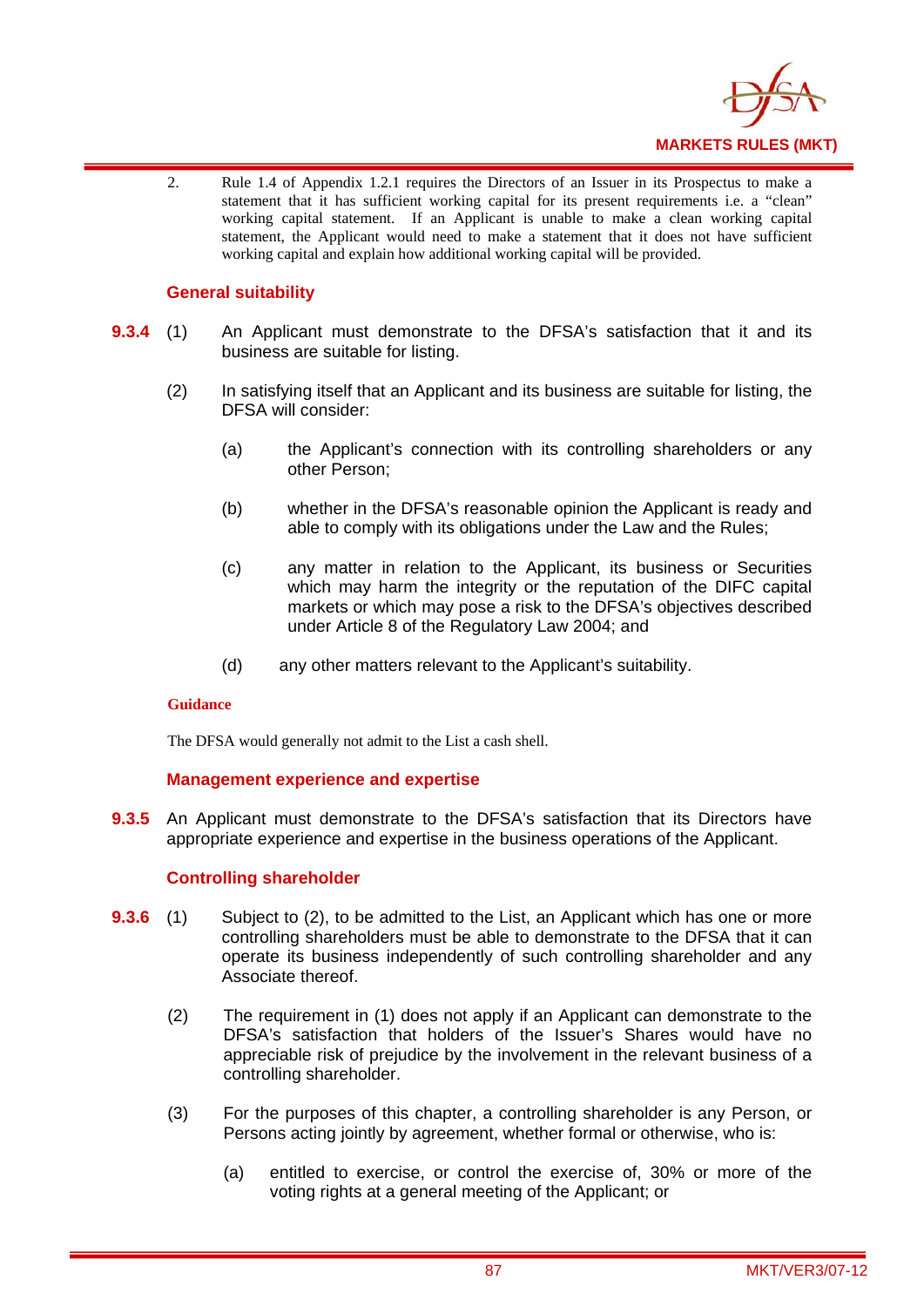

(b) able to control the appointment of one or more Directors who are able to exercise a majority of the votes at board meetings of the Applicant.

#### **Guidance**

The DFSA considers that for an Applicant to operate its business independently of a controlling shareholder all transactions and relationships between the Listed Entity and any controlling shareholder (or Associate) must be at arm's length and on a normal commercial terms.

#### **Conflicts of interest**

- **9.3.7** (1) An Applicant must, subject to (2), ensure prior to listing that it has adequate systems and controls to eliminate or manage material conflicts of interest in its business prior to Listing.
	- (2) The DFSA may accept a proposal from an Applicant to eliminate or manage conflicts of interest within a reasonable period after Listing if the Applicant can demonstrate to the DFSA's satisfaction that holders of the Issuer's Shares would not be unduly prejudiced by the arrangements.

#### **Guidance**

Examples of material conflicts of interest may include Related Party Transactions in Rule 3.5 and situations in which interested Persons:

- a. lend to or borrow from the Issuer or its Group;
- b. lease property to or from the Issuer or its Group; or
- c. have an interest in businesses that are competitors, suppliers or customers of the Issuer or its Group.

#### **Validity and transferability**

- **9.3.8** To be admitted to the List, an Applicant's Securities must:
	- (a) be duly authorised according to the requirements of the Applicant's constitution;
	- (b) have any necessary statutory or other consents;
	- (c) be freely transferable; and
	- (d) in the case of Shares, be fully paid and free from any liens and from any restrictions on the right of transfer.

#### **Guidance**

The DFSA may, in exceptional circumstances, waive or modify Rule 9.3.8 where the Applicant has the power to disapprove the transfer of Shares, if the DFSA is satisfied that this power would not disturb the market in those Shares.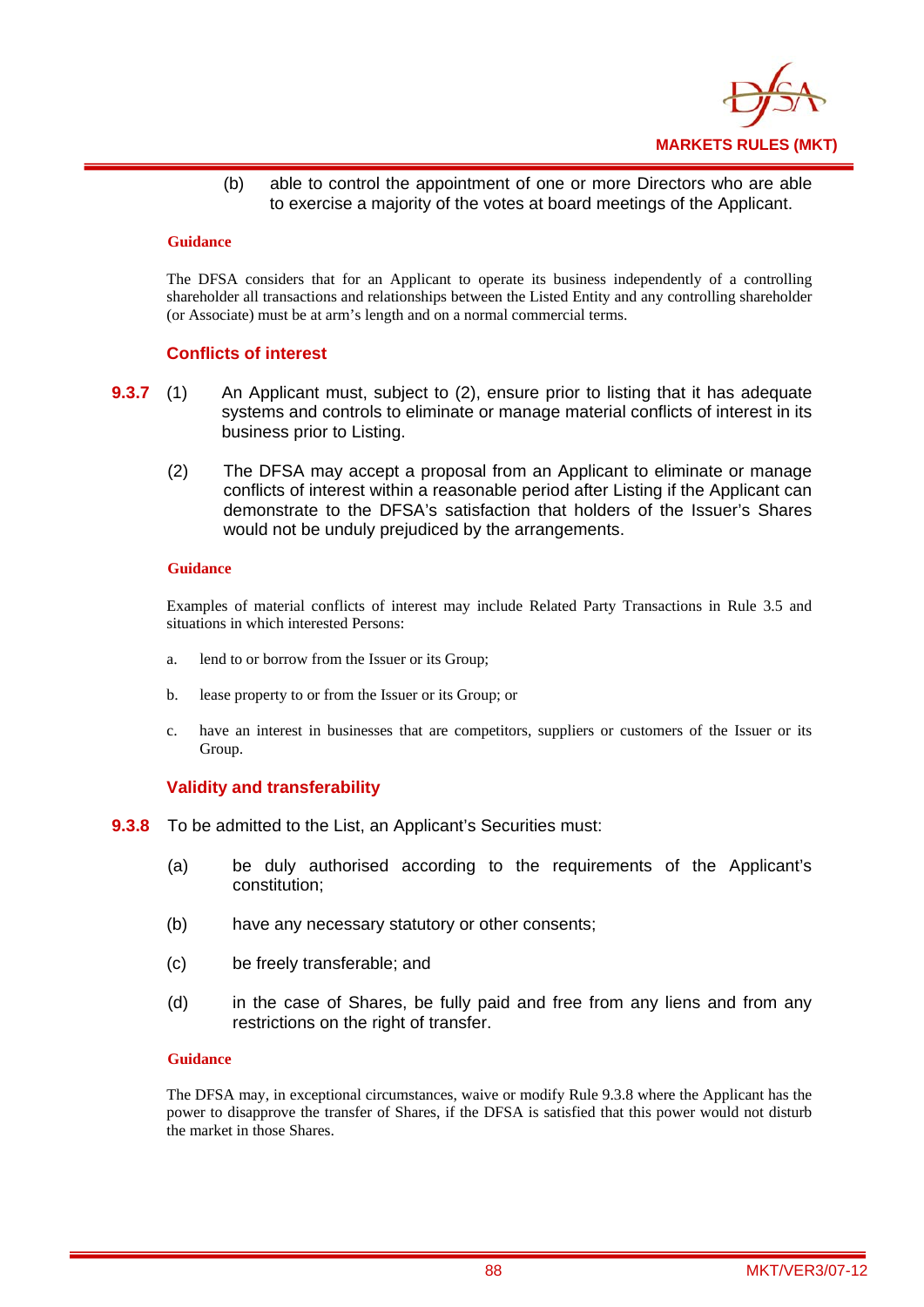

### **Market capitalisation**

- **9.3.9** An Applicant must ensure that the Securities which it seeks to list have an expected aggregate market value at the time of Listing of at least:
	- (a) \$10 million for Shares; and
	- (b) \$2 million for Debentures.

### **Shares in public hands**

- **9.3.10** (1) If an application is made for the admission of a class of Shares, a sufficient number of Shares of that class must, no later than the time of admission, be distributed to the public.
	- (2) For the purposes of Rule (1), a sufficient number of Shares will be taken to have been distributed to the public when 25 per cent of the Shares for which application for admission has been made are in public hands.
	- (3) For the purposes of Rules (1) and (2), Shares are not held in public hands if they are held, directly or indirectly by:
		- (a) a Director of the Applicant or of any of its Subsidiary Undertakings;
		- (b) a Person connected with a Director of the Applicant or any of its Subsidiary Undertakings;
		- (c) the trustees of an employee share scheme or pension fund established for the benefit of any Directors or employees of the Applicant and its Subsidiary Undertakings;
		- (d) any Person who under any agreement has a right to nominate a Person to the board of Directors of the Applicant; or
		- (e) any Person or Persons in the same group or Persons acting in concert who have an interest in 5% or more of the Shares of the relevant class.

#### **Guidance**

The DFSA may waive or modify Rule 9.3.10(2) to accept a percentage lower than 25 per cent if it considers than the market will operate properly with a lower percentage in view of additional factors. Such additional factors might permit, for example, a lower percentage than 25% for a company with a large market capitalisation with a large number of Shares of the same class listed and where such Shares would nonetheless expect to have a wide distribution to the public and be liquid.

#### **Whole class to be listed**

- **9.3.11** An application for a class of Securities to be admitted to the List must:
	- (a) if no Securities of that class are already admitted to the List, relate to all Securities of that class, issued or proposed to be issued; or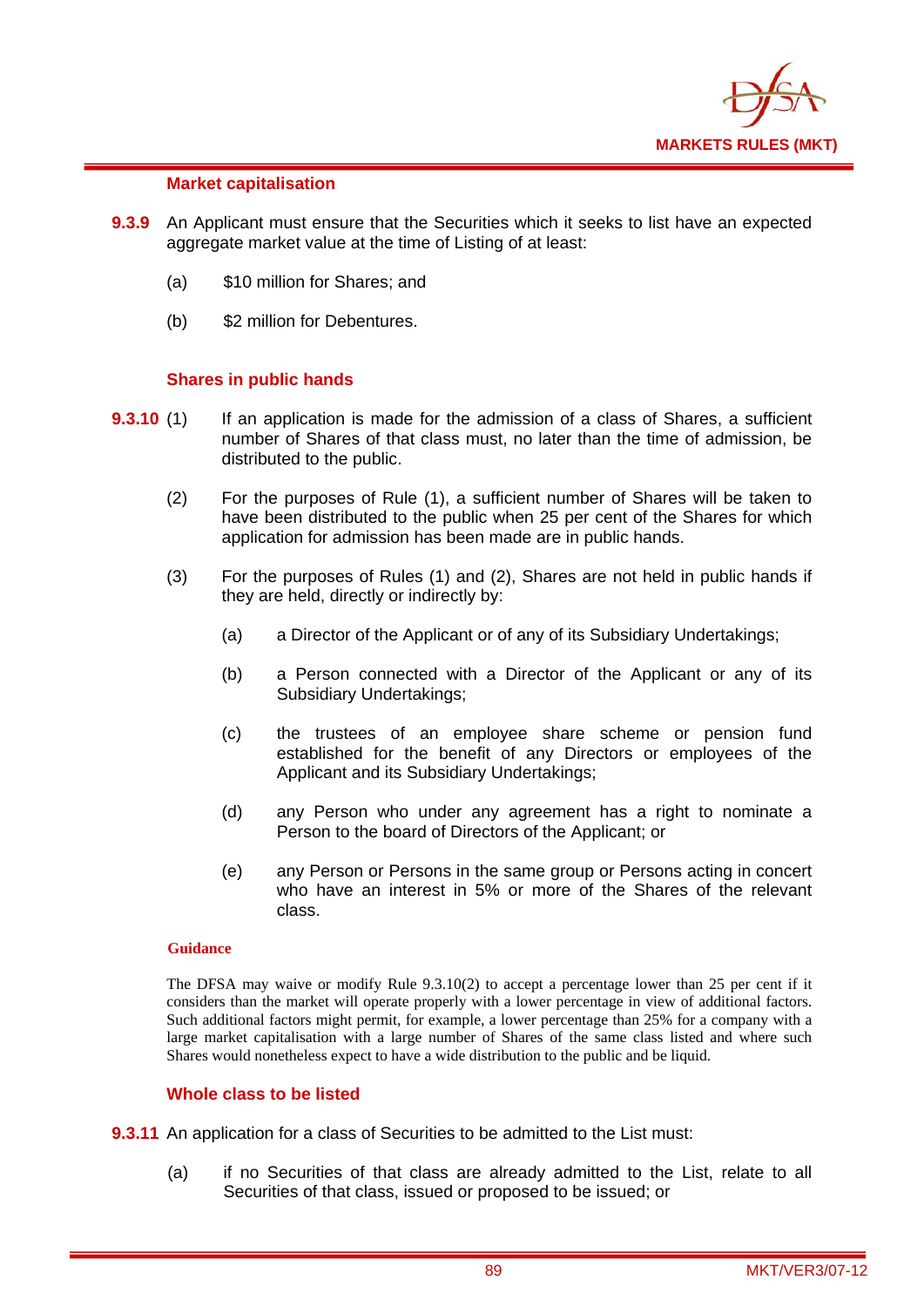

(b) if Securities of that class are already admitted to the List, relate to all further Securities of that class, issued or proposed to be issued.

## **Settlement**

- **9.3.12** To be admitted to the List:
	- (a) an Applicant's Securities must be eligible for electronic settlement; and
	- (b) the arrangements for settlement and clearing of trading in such Securities must be acceptable to the DFSA.

### **Warrants**

- **9.3.13** (1) To be admitted to the List, the total of all issued Warrants to subscribe for Shares must not , subject to (2), exceed 20 per cent of the issued share capital of the Applicant as at the time of issue of the Warrants.
	- (2) Any rights under an employee share scheme are excluded from the twenty per cent calculation in (1).

## **Depository receipts**

- **9.3.14** A Listed Entity in respect of Certificates which are depository receipts must ensure that:
	- (a) at the time of issue of such Certificates the payments received from the issue of the depository receipts are sufficient to meet the payments required for the issuance of the underlying Securities; and
	- (b) the underlying Securities or any rights, monies or benefits related to the underlying Securities are not treated as assets or liabilities of the Issuer of the Certificates under the law, whether for the purposes of insolvency or otherwise.

## **9.4 Application for admission to the List**

## **Listing application**

- **9.4.1** An Applicant must apply to the DFSA by:
	- (a) submitting in final form the relevant documents in AFN.
	- (b) paying the fee set out in the FER 2.9.1 at the time of submission of the completed application form;
	- (c) submitting all additional documents, explanations and information as may be required by the DFSA, including the documents specified in Rules 9.4.4 and 9.4.5; and
	- (d) submitting verification of any information in such manner as the DFSA may specify.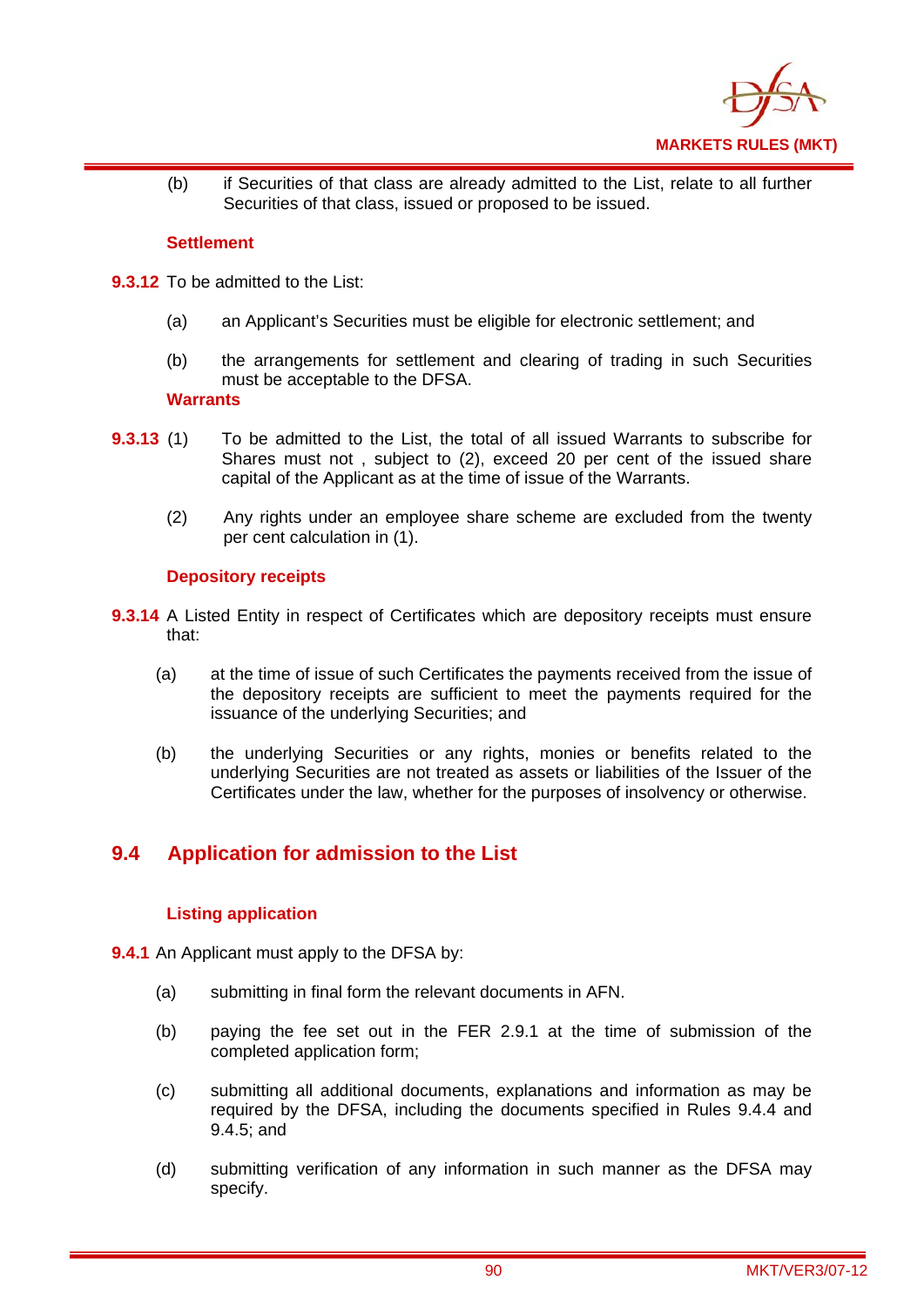

**9.4.2** All the documents in Rule 9.4.1 must be submitted to the DFSA at the DFSA's address.

#### **Guidance**

- 1. Before submitting the documents referred to in Rule 9.4.1, an Applicant should contact the DFSA to agree the date on which the DFSA will consider the application.
- 2. When considering an application for admission of Securities to the List, the DFSA may:
	- a. carry out any enquiries and request any further information which it considers appropriate, including consulting with other regulators or exchanges;
	- b. request that an Applicant answer questions and explain any matter the DFSA considers relevant to the application for listing;
	- c. take into account any information which it considers appropriate in relation to the application for listing;
	- d. request that any further information provided by the Applicant be verified in such manner as the DFSA may specify; and
	- e. impose any additional conditions on the Applicant as the DFSA considers appropriate.
- **9.4.3** An admission of Securities to the List becomes effective only when the DFSA has published the admission by adding such Securities to the Official List of Securities on the DFSA website.

#### **Documents to be provided 48 hours in advance**

- **9.4.4** The following documents must be submitted by the Applicant, in final form, to the DFSA by midday two clear business days before the DFSA is to consider the application:
	- (a) a completed application form;
	- (b) the Approved Prospectus, and if applicable, any Approved Supplementary Prospectus in respect of the Securities;
	- (c) in respect of Securities which are Shares, written confirmation of the number of Shares to be allotted in the offer;
	- (d) if a Prospectus has not been produced, a copy of the announcement detailing the number and type of Securities that are subject to the application and the circumstances of their issue; and
	- (e) if the Securities are held out as being in accordance with Shari'a:
		- (i) a copy of the Shari'a pronouncement issued by the Shari'a Supervisory Board;
		- (ii) details of any declaration of trust or the instrument providing for the creation and issuance of the Security; and
		- (iii) a copy of all material transaction documents pertaining to the Shari'a nature of the Securities.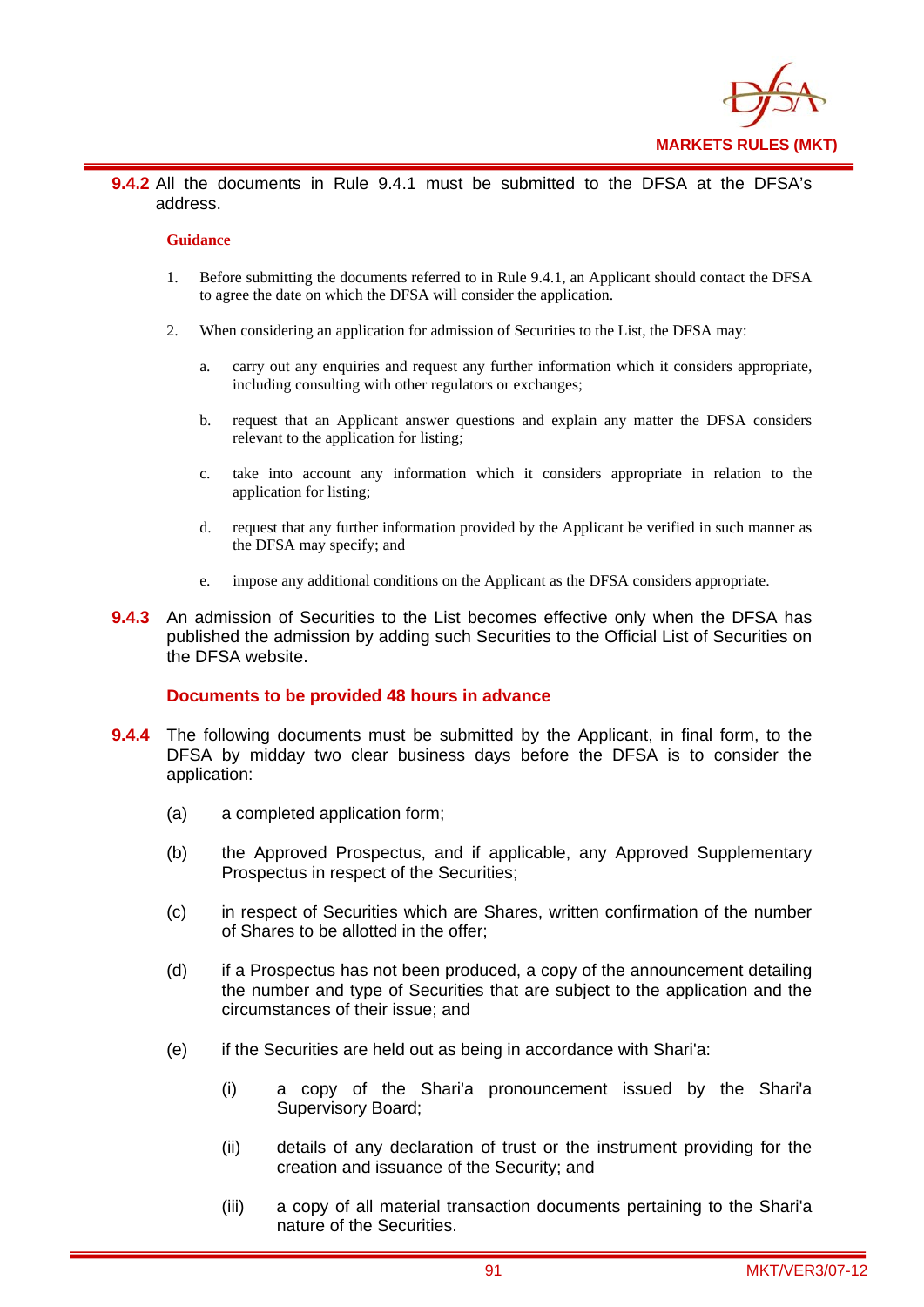

### **Documents to be provided on the day**

- **9.4.5** The following documents must be submitted, in final form, to the DFSA by the Applicant before 9 am on the day the DFSA is to consider the application:
	- (a) a completed shareholder statement; and
	- (b) a completed pricing statement, in the case of a placing, open offer or offer for subscription .
- **9.4.6** An applicant must ensure that the documents required by Rule 9.4.5 are signed by, if appointed, its Sponsor or a duly authorised officer of the applicant.

#### **Documents to be kept**

- **9.4.7** An Applicant must keep copies of the following documents for six years after the admission to the List:
	- (a) any agreement to acquire any assets, business or Securities in consideration for or in relation to which the Listed Entity's Shares are being issued;
	- (b) any letter, report, valuation, contract or other documents referred to in the Prospectus or other document issued in connection with those Securities;
	- (c) the Applicant's constitution as at the date of admission;
	- (d) the annual report and accounts of the Applicant and of any guarantor, for each of the periods which form part of the Applicant's financial record contained in the Prospectus;
	- (e) any interim financial statements which were made up prior to the date of admission;
	- (f) any temporary and definitive documents of title;
	- (g) in the case of an application in respect of Securities issued pursuant to an employee's share scheme, the scheme document; and
	- (h) copies of board resolutions of the Applicant allotting or issuing the Shares.
- **9.4.8** An Applicant must provide to the DFSA the documents set out in Rule 9.4.7, if requested to do so.

#### **Guidance**

Provided that all the documents required by Rules 9.4.4 and 9.4.5 are complete and received on time, the DFSA would generally expect to process an application for admittance to the List within two days, and in the case of non-equity Securities, one day.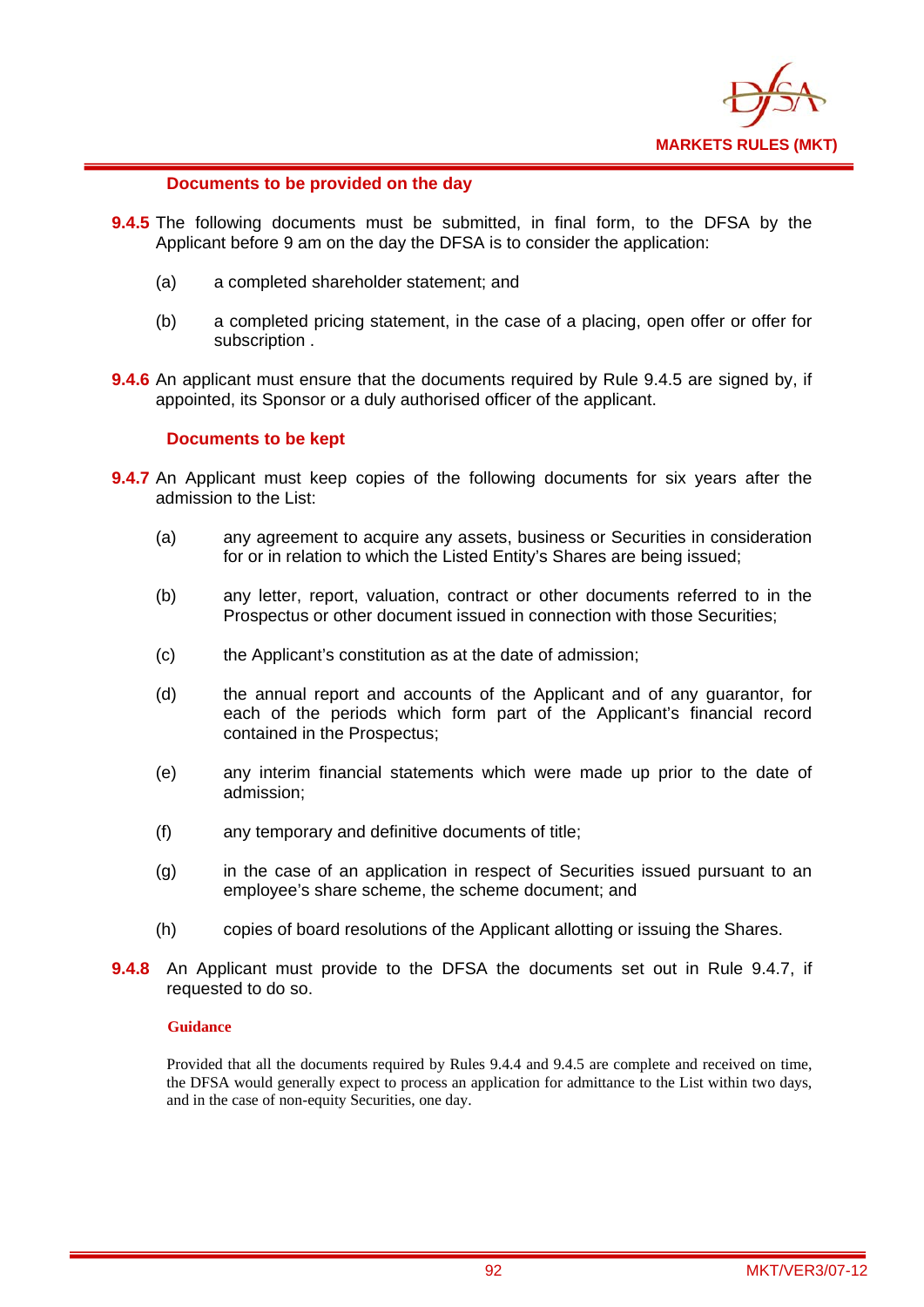

## **9.5 Determination of applications and appeals**

#### **Guidance**

#### **Determination of applications**

- 1. Under Article 33(1) of the Law, the DFSA may only grant admission of Securities to an Official List of Securities maintained by it, in accordance with the requirements in the Law and the Rules made for the purposes of the Law.
- 2. Under Article 34(1)(b) of the Law, the DFSA may impose conditions or restrictions in respect of the admission of Securities to the Official List of Securities, or vary or withdraw such conditions or restrictions.
- 3. Under Article 33(2) of the Law, where the DFSA grants admission of Securities to an Official List of Securities it will notify the applicant in writing of its decision in relation to the application for admission of Securities to the Official List of Securities.
- 4. Under Article 34(1)(a) of the Law, if the DFSA refuses an admission of Securities to the Official List of Securities, the DFSA shall without undue delay, inform the applicant in writing of such refusal and the reasons for such refusal.
- 5. Where the DFSA grants admission of Securities to an Official List of Securities, it will include such Person in its Official List of Securities published on the DFSA website.

#### **Appeals**

- 6. Under Article 36(c) of the Law, an Applicant may appeal to the DFSA's Regulatory Appeals Committee against any determination by the DFSA in relation to an application for admission of Securities to the Official List of Securities.
- 7. Under Article 36(d) of the Law, an Applicant may appeal to the DFSA's Regulatory Appeals Committee against any decision by the DFSA to impose conditions or restrictions in respect of the admission of Securities to the Official List of Securities, or vary or withdraw such conditions or restrictions.
- 8. Under Article 28 of the Regulatory Law 2004, a Person wishing to appeal to the Regulatory Appeals Committee a decision of the DFSA must submit a written notice of appeal within 30 days of the notification of the relevant decision.
- 9. The form of submission that an appeal must take is specified in the rules of procedure of the Regulatory Appeals Committee.

## **9.6 Suspending, delisting and restoring a Listing**

#### **Guidance**

1. Under Article 35(1) of the Law, the DFSA may, suspend or delist Securities from an Official List of Securities with immediate effect or from such date and time as may be specified where it is satisfied that there are circumstances that warrant such action or it is in the interests of the DIFC.

#### **Appeals**

2. Under Article 36(e) of the Law, a Person may appeal to the DFSA's Regulatory Appeals Committee any decision by the DFSA to suspend or delist such Person's Securities from the Official List of Securities.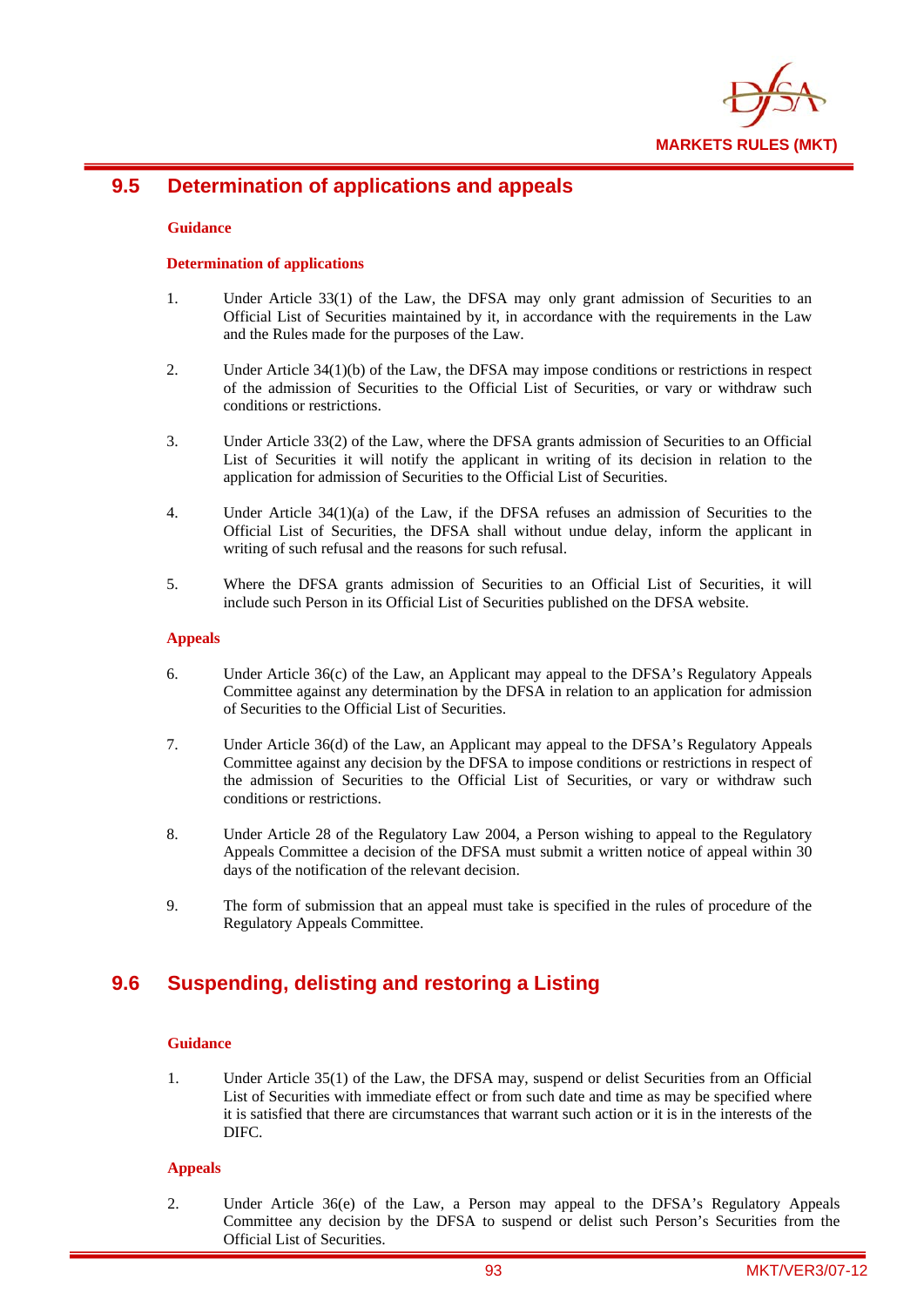

- 3. Under Article 28 of the Regulatory Law 2004, a Person wishing to appeal to the Regulatory Appeals Committee a decision of the DFSA must submit a written notice of appeal within 30 days of the notification of the relevant decision.
- 4. The form of submission that an appeal must take is specified in the rules of procedures of the Regulatory Appeals Committee.

## **Suspending Securities from the Official List of Securities**

#### **Guidance**

Examples of circumstances that warrant the suspension by the DFSA of Securities from the Official List of Securities include:

- 1. the Listed Entity has failed to meet its continuing obligations for listing;
- 2. the Listed Entity has failed to publish financial information in accordance with the Markets Rules;
- 3. the Listed Entity is unable to assess accurately its financial position and inform the market accordingly;
- 4. there is insufficient publicly-available information in the market about a proposed transaction which involves the Listed Entity or the relevant Securities;
- 5. the Listed Entity 's Securities have been suspended elsewhere;
- 6. the Listed Entity has appointed administrators or receivers, or is an Investment Trust or Fund and is winding up;
- 7. the relevant Securities are a securitised Derivative and any underlying instrument is suspended;
- 8. for a Derivative which carries a right to buy or subscribe for another Security, the Security over which the Derivative carries a right to buy or subscribe has been suspended; or
- 9. the DFSA considers it is in the interests of the DIFC, including the interests of investors, potential investors or the DIFC capital markets.
- **9.6.1** A Listed Entity which has had the Listing of any of its Securities suspended must continue to comply with all relevant Listing Rules applicable to it.
- **9.6.2** If the DFSA suspends the Listing of any Securities, it may impose such requirements on the procedure for lifting the suspension as it considers appropriate.

#### **Suspension or cancellation at the Listed Entity's request**

- **9.6.3** If a Listed Entity wishes to have its Listed Securities suspended or cancelled from the List, it must submit a request in writing to the DFSA and include:
	- (a) the reasons for the request;
	- (b) the date and time on which the suspension or cancellation is to take place; and
	- (c) any other information regarding the Securities or the circumstances of the suspension or cancellation which the DFSA requires.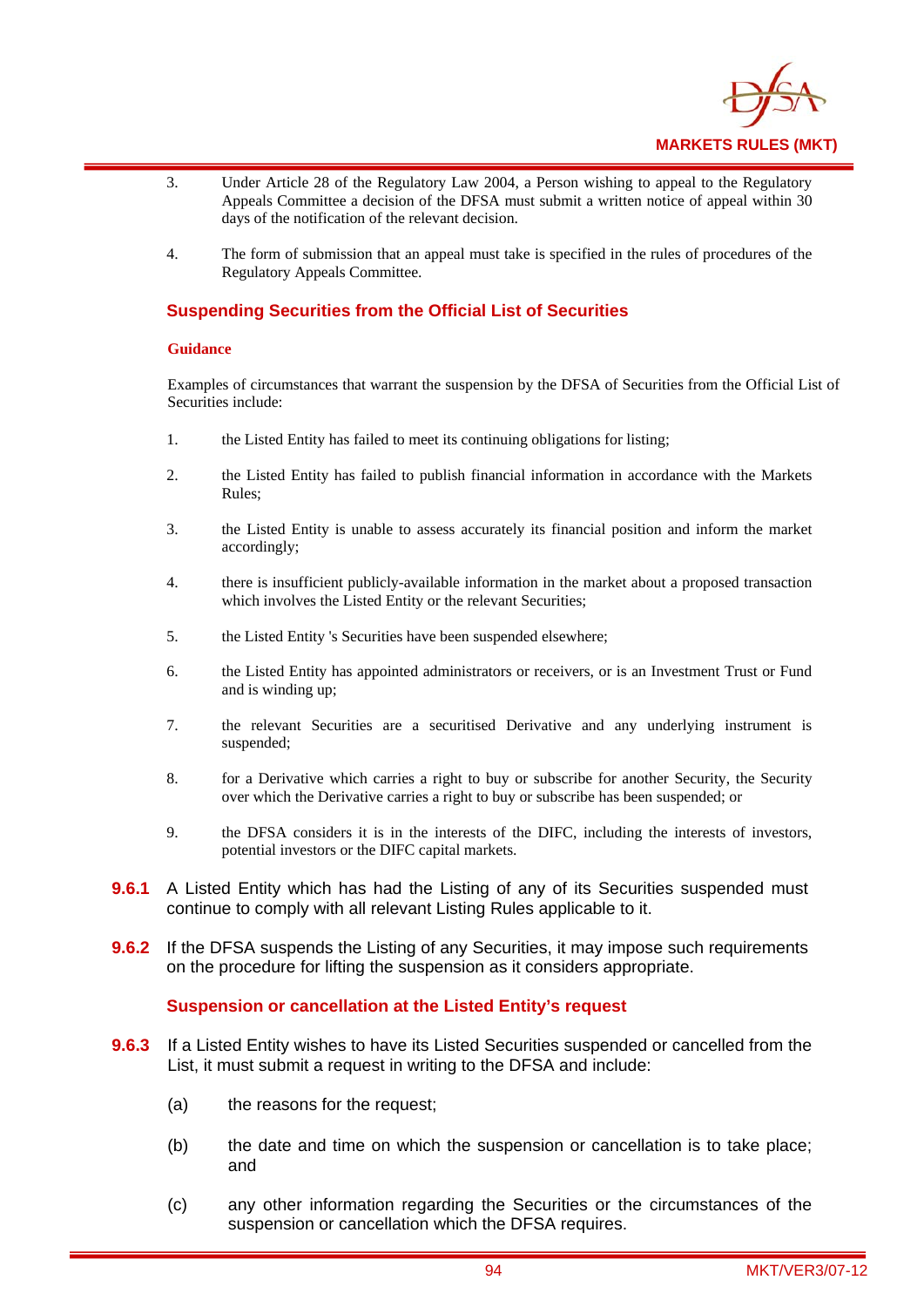

#### **Guidance**

- 1. A Listed Entity requesting cancellation of its listing should submit such request in reasonable time for the DFSA to consider the request and satisfy the DFSA that a cancellation of its listing would be appropriate.
- 2. Examples of other information which the DFSA may require pursuant to Rule 9.6.3(c) include proof or shareholder resolution if required, evidence of any announcement, circular or other document which the Listed Entity is relying on as part of its request to suspend or cancel its Listing.

### **Restoration of a listing**

- **9.6.4** The DFSA may restore the listing of any Securities which have been suspended if it considers that:
	- (a) the smooth operation of the market is no longer jeopardised; or
	- (b) where relevant, the suspension is no longer required to protect investors.
- **9.6.5** The DFSA may restore the listing of any Securities which have been suspended whether the restoration was requested by the relevant Listed Entity or at the DFSA's own initiative.

**Delisting Securities from the Official List of Securities** 

- **9.6.6** For the purposes of Article 35(1) of the Law, the circumstances which may warrant the delisting of Securities by the DFSA include, but are not limited to, where:
	- (a) the Securities are no longer admitted to trading as required by these Rules and the Law;
	- (b) the Listed Entity no longer satisfies on or more of its continuing obligations for Listing;
	- (c) the Securities have been suspended from the Official List for more than six months;
	- (d) it is necessary because the Securities have been subject to a merger, takeover or reverse takeover;
	- (e) the Listing is a secondary Listing and the Securities have been cancelled on their primary listing or are no longer admitted to trading for such primary listing; or
	- (f) it is in the interests of the DIFC, including the interests of investors, potential investors or the DIFC capital markets.

#### **Guidance**

In Rule 9.6.6(b), an example of a breach of the continuing obligations which may warrant a delisting by the DFSA would be where the percentage of shares in public hands falls below 25% or such lower percentage as the DFSA may permit. The DFSA may, however, allow a reasonable time to restore the percentage unless this is precluded by the need to maintain the smooth operation of the market or to protect investors.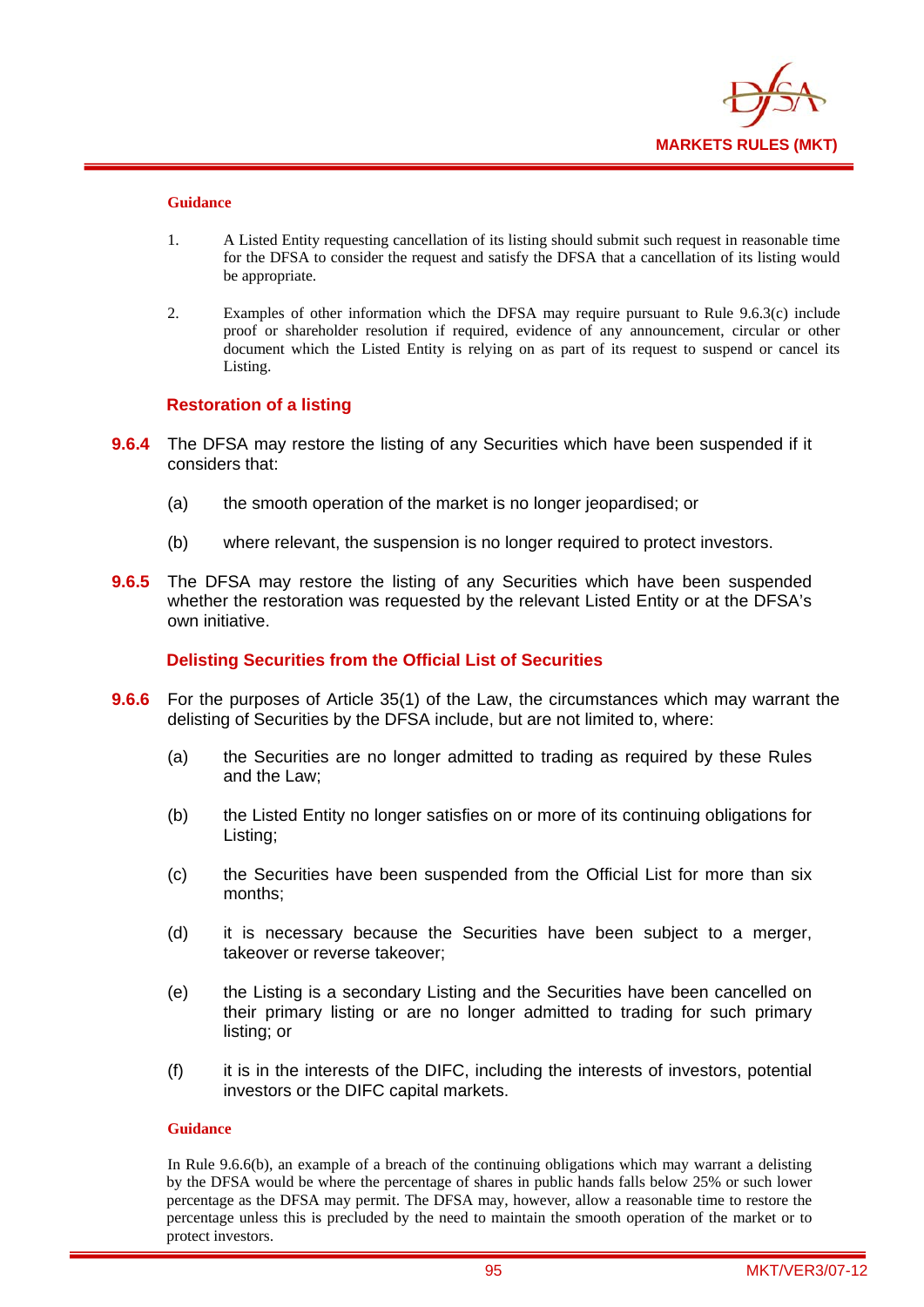

## **9.7 Continuing obligations**

#### **Guidance**

A Listed Entity should consider its obligations under other chapters of the Markets Rules, in addition to the requirements in these rules.

## **Information and facilities for shareholders**

- **9.7.1** (1) The Board of Directors of a Listed Entity must ensure that all the necessary information and facilities are available to its shareholders to enable them to exercise the rights attaching to their Securities on a well informed basis.
	- (2) Without limiting the generality of the obligation in (1), the Board of Directors of a Listed Entity must ensure that the shareholders:
		- (a) are provided with the necessary information relating to the matters to be determined at meetings to enable them to exercise their voting rights, including the proxy forms and notice of meetings; and
		- (b) have access to any relevant notices or circulars giving information in relation to the rights attaching to the Securities.

#### **Shares in public hands**

- **9.7.2** (1) A Listed Entity must ensure that a sufficient number of its Shares are distributed to the public at all times.
	- (2) A Listed Entity which no longer complies with (1) must notify the DFSA as soon as possible after it first becomes aware of its non-compliance.

#### **Guidance**

Rule 9.3.10(2) and (3) describe the circumstances which a firm must meet for a sufficient number of its Shares to be distributed to the public.

#### **Admission to trading**

#### **Guidance**

Pursuant to Article 33(3) of the Law, to be admitted to the List a Listed Entity's Securities must be admitted to trading on an AMI.

**9.7.3** A Listed Entity must inform the DFSA in writing as soon as possible if it has:

- (a) requested an AMI to admit new Securities of the same class to trading
- (b) requested the re-admittance any of its Listed Securities to trading following a trading suspension;
- (b) requested an AMI to delist or suspend trading of any of its Listed Securities; or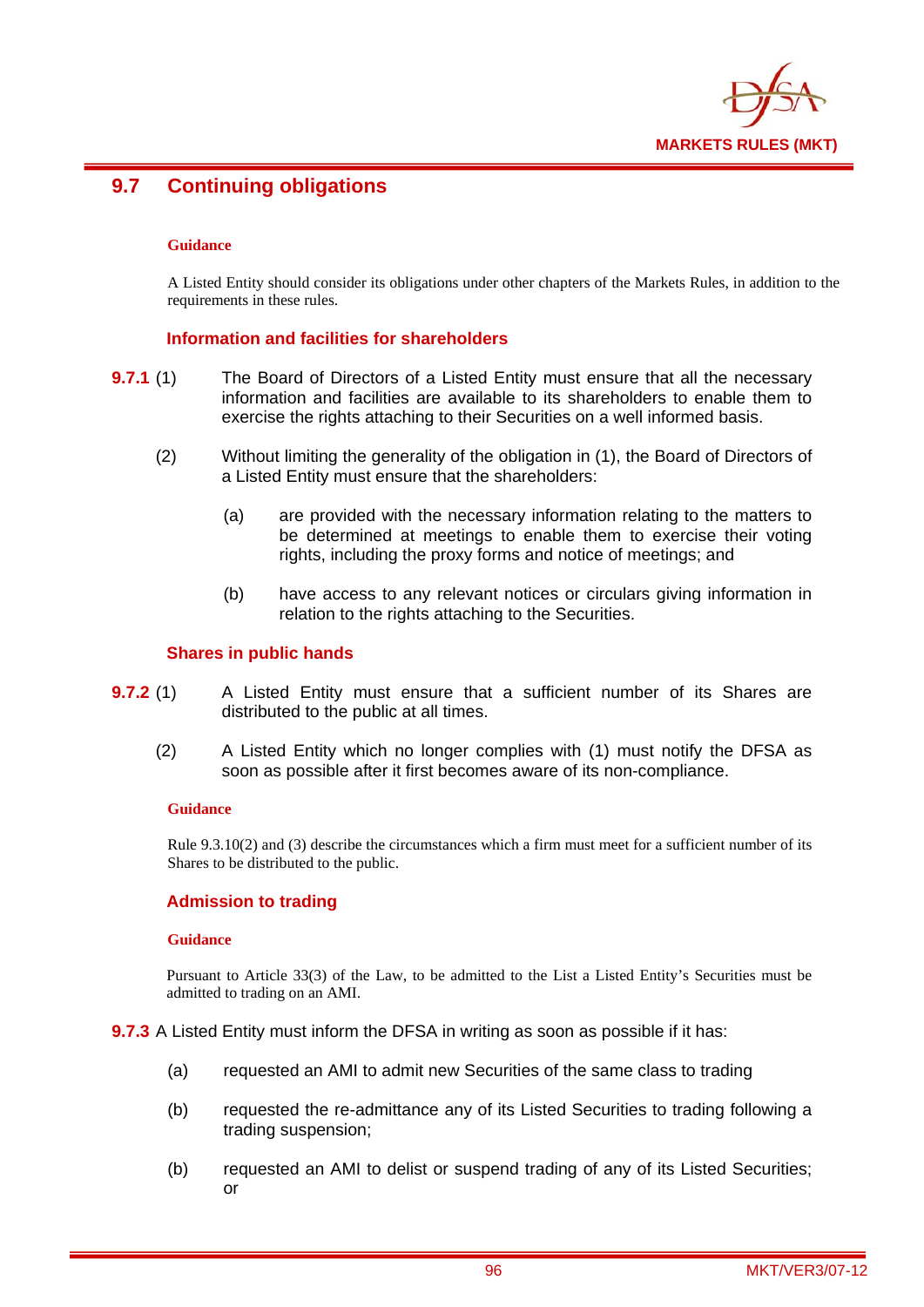

(c) been informed by an AMI that trading of any of its Listed Securities will be delisted or suspended from trading.

### **Purchase of own Shares**

#### **Guidance**

The Rules in this section may operate as a safe harbour from the Market Abuse provisions in Article 52 and 56 of the Law and are in addition to Rule 3.3.4.

- **9.7.4** (1) A Listed Entity must not purchase its own Shares without the prior written approval of the DFSA.
	- (2) The DFSA may make its approval of a proposal by a Listed Entity to purchase its own Shares subject to conditions or restrictions.
	- (3) A Listed Entity which proposes to purchase more than 15% of any class of its Shares must do so only by way of a tender offer to all shareholders of that class.

#### **Guidance**

- 1. A Listed Entity should provide the DFSA with at least 14 clear days in which to review a proposal for the purchase of its own Shares. The more complex a proposal, the more time that will be required by the DFSA to review and approve the proposal.
- 2. A Listed Entity which proposes to purchase up to 15 per cent of any class of its Shares may do so from specific investors or by way of a Share repurchase programme.
- 3. Conditions and restrictions which the DFSA may impose on a Listed Entity which proposes to purchase its own Shares include:
	- a. publication of the details of a Share repurchase programme including, where the dates and quantities of Shares to be purchased during the relevant period are fixed, disclosure of such dates and quantities; and
	- b. restrictions on the number of Shares which may be purchased in any given period.
	- c. in the case of a tender offer, limiting the top of the price range to be offered to sellers to a volume-weighted average price for a period preceding the commencement of the Share repurchase programme;
	- d. in the case of a tender offer, restricting any Director or his Associate from undertaking any Share transactions during the course of the Share repurchase programme; and
	- e. unless a fixed schedule of Share buybacks had been published, restricting Share repurchases during any period when the Listed Entity has unpublished Inside Information."
- **9.7.5** (1) The decision by the Board of Directors of a Listed Entity to obtain prior approval from its shareholders for the Listed Entity to purchase its own securities must be announced to the market as soon as possible after such decision is made.
	- (2) The announcement in (1) must set out whether the proposal relates to:
		- (a) specific purchases and if so, names of the Persons from whom the purchases are to be made; or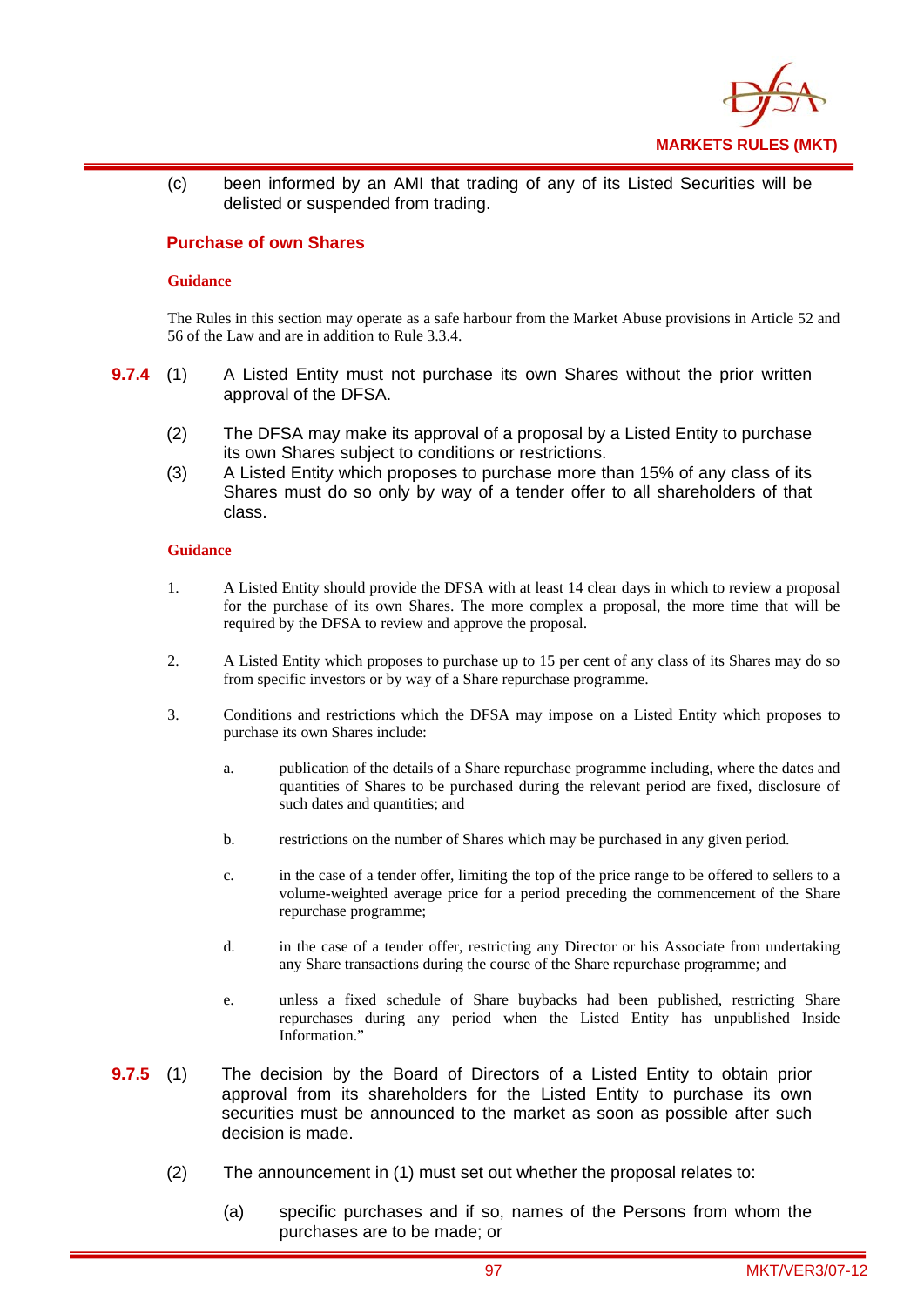

- (b) a general authorisation to make the purchases.
- (3) A Listed Entity must notify the market as soon as possible of the outcome of the shareholders' meeting to decide the proposal in (1).
- **9.7.6** (1) Any purchase of a Listed Entity's own Shares by or on behalf of the Listed Entity or any other member its Group must be disclosed to the market as soon as possible.
	- (2) The disclosure in (1) must include:
		- (a) the date of purchase;
		- (b) the number of Shares purchased;
		- (c) where relevant, the highest and lowest purchase prices paid:
		- (d) the number of Shares purchased for cancellation and the number of Shares purchased to be held as treasury Shares; and
		- (e) where the Shares were purchased to be held as treasury Shares, a statement of:
			- (i) the total number of treasury Shares of each class held by the Listed Entity following the purchase and non-cancellation of such Shares; and
			- (ii) the number of Shares of each class that the Listed Entity has outstanding less the total number of treasury Shares of each class held by the Listed Entity following the purchase and noncancellation of such Shares.
	- (3) In (2), "treasury Shares" means Shares which are:
		- (a) admitted to the Official List of Securities;
		- (b) held by the same company which issued the Shares; and
		- (c) purchased by the company in (b) using its distributable profits.

#### **Other ongoing requirements**

- **9.7.7** A Listed Entity must ensure that:
	- (a) its business remains suitable for listing;
	- (b) it can operate its business independently of a controlling shareholder and any Associate; and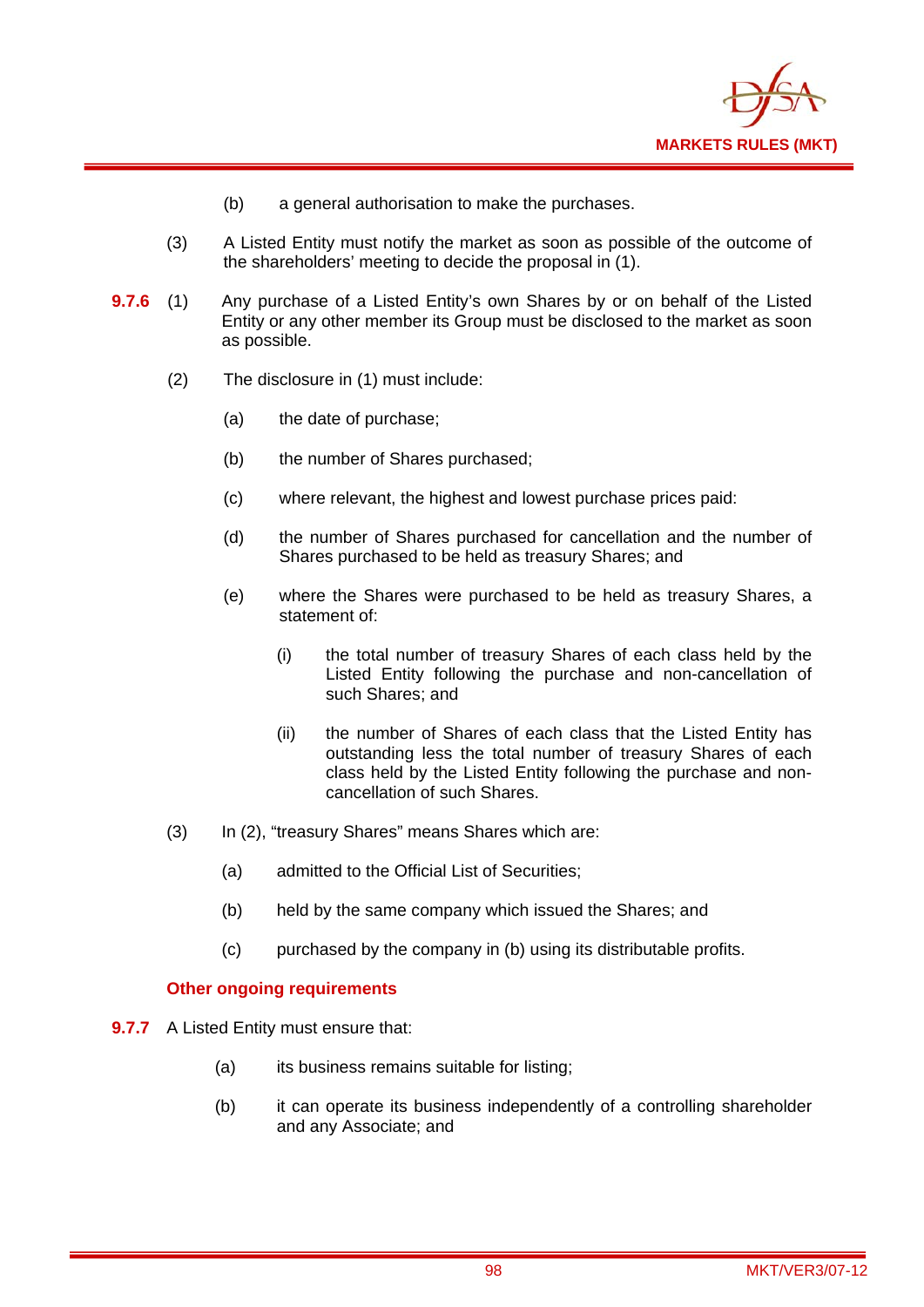

(c) it has adequate systems and controls to eliminate or manage material conflicts of interest in its business on an ongoing basis,

at all times.

#### **Guidance**

- 1. Rule 9.3.4 describes the suitability criteria which the DFSA will consider when assessing whether a Listed Entity's business is suitable for listing.
- 2. Rule 9.3.6(3) defines a controlling shareholder for the purposes of the Listing Rules.

## **Security specific disclosures**

**9.7.8** A Listed Entity must comply with the Rules in App6 at all times.

## **9.8 Provision of information to the DFSA**

- **9.8.1** An Applicant or Listed Entity must provide to the DFSA as soon as possible:
	- (a) any information and explanations which the DFSA may reasonably require to decide whether to grant an application for admission;
	- (b) any information which the DFSA considers appropriate to protect investors or ensure the smooth operation of the market; and
	- (c) any other information or explanation which the DFSA may reasonably require to verify whether the Listing Rules are being and have been complied with.

#### **Disclosure requirements**

- **9.8.2** An Applicant or Listed Entity which is required by these Listing Rules to provide information to the DFSA must provide such information as soon as possible.
- **9.8.3** A Listed Entity must ensure that information required to be disclosed to the market under these Rules is disseminated to the market through one or more Regulatory Announcement Services.
- **9.8.4** A Listed Entity must take reasonable care to ensure that information required to be provided to the DFSA or disclosed to the market under these Rules is not misleading, false or deceptive and does not omit anything likely to affect the import of such information.

## **Notification of documents sent to shareholders**

**9.8.5** If a Listed Entity provides any material document to the shareholders of its Listed Securities, it must disclose that it has done so as soon as possible by way of market disclosure in accordance with Rule 4.7.1.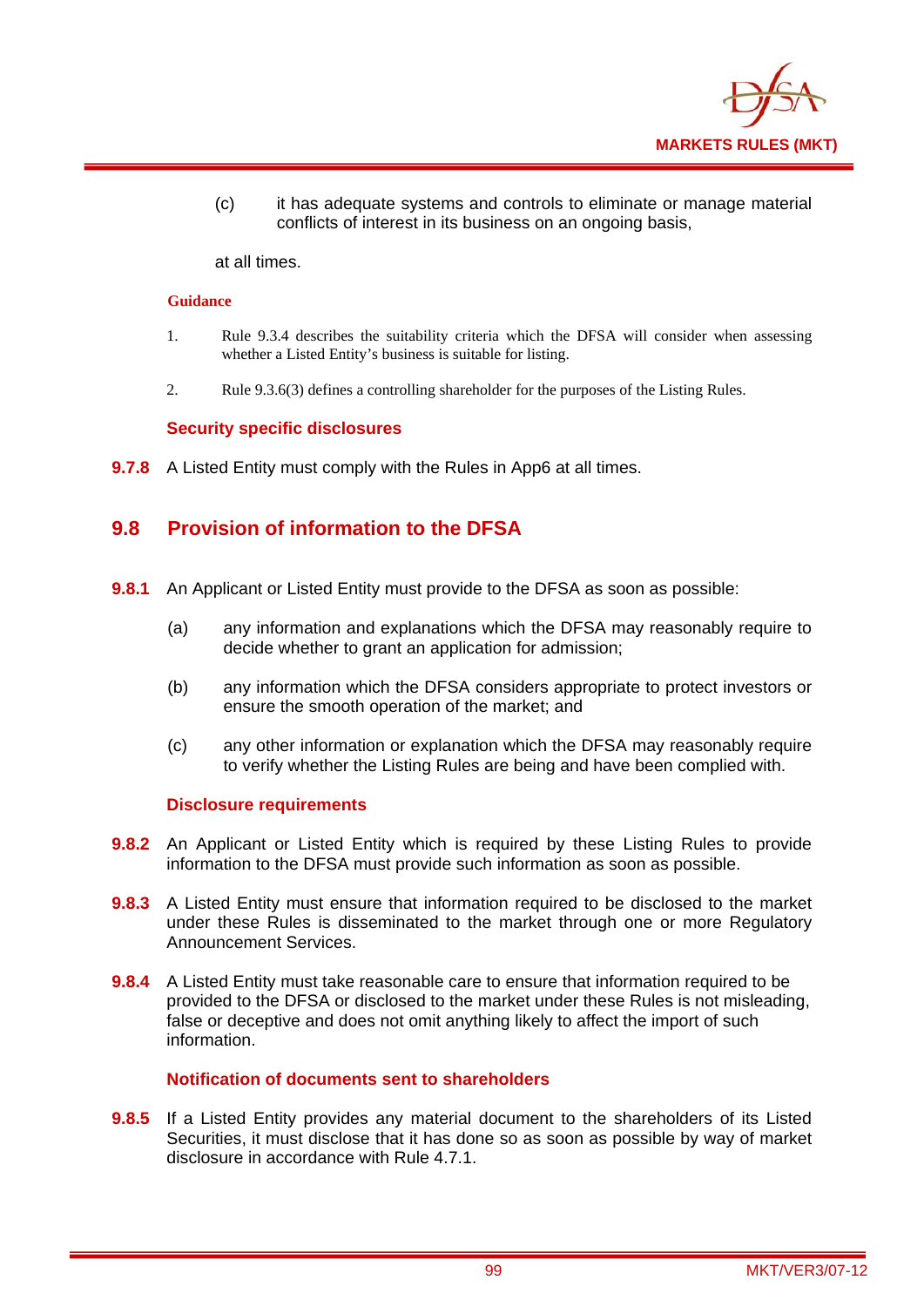

#### **Guidance**

The DFSA would consider that a document has been made available to the public if, following the public disclosure, the document is available on the Listed Entity's website or on the website of the AMI on which its Securities are admitted to trading.

### **Contact details**

**9.8.6** A Listed Entity must ensure that the DFSA is provided with up to date contact details of appropriate Persons nominated by it to act as the first point of contact with the DFSA in relation to the Listed Entity's compliance with the Markets Rules and the Markets Law, as applicable.

#### **Guidance**

The DFSA would expect a Listed Entity's contact in Rule 9.8.6 to be of sufficient seniority and influence within the company given the nature of the information which such Person would be dealing with and the importance of the role in maintaining the Listed Entity's compliance with the Markets Rules and Law.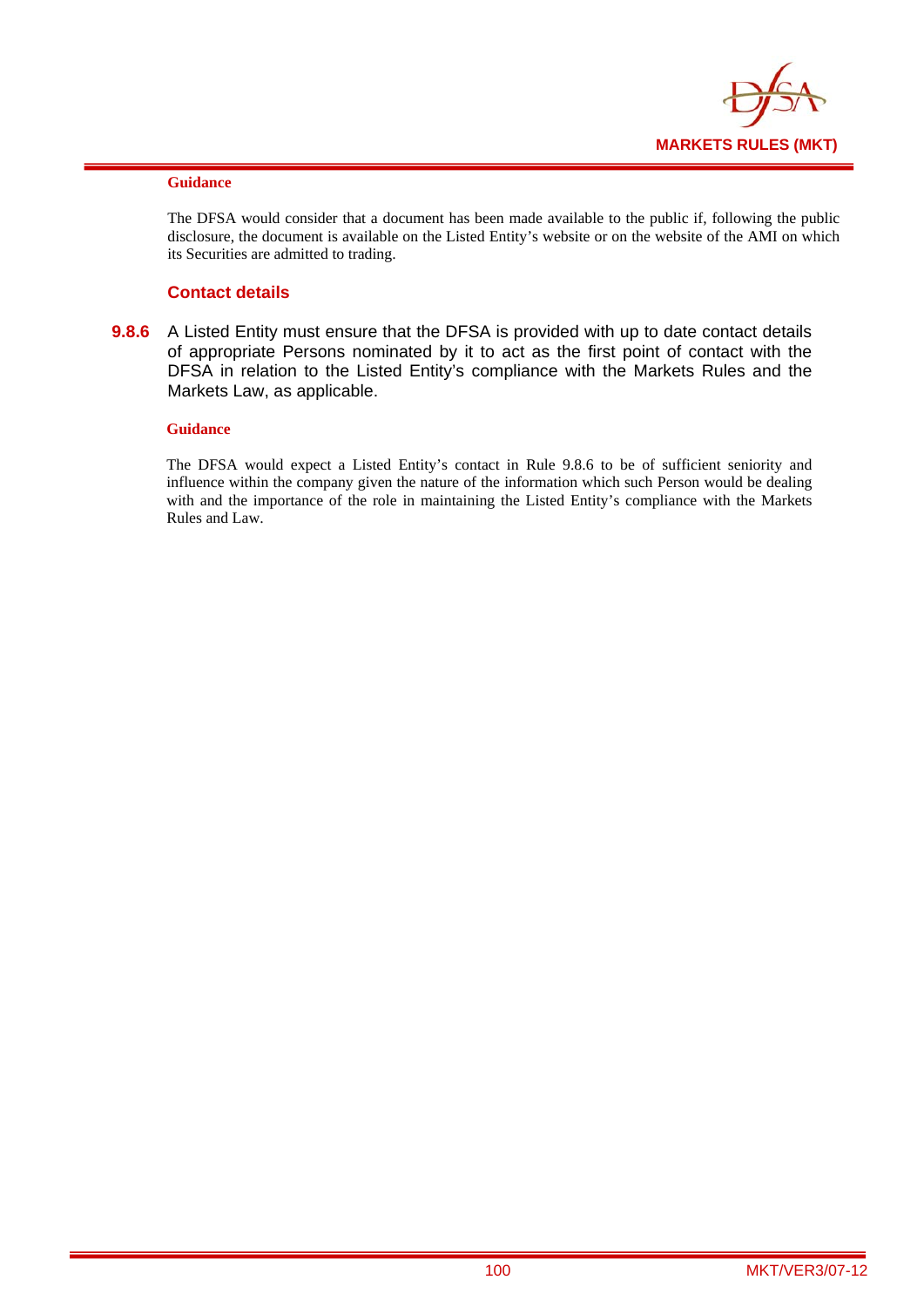

## **10 TRANSITIONAL RULES**

## **10.1 Application**

- **10.1.1** (1) Rule 10.1.2 applies to every Person to whom the Markets Law 2004 and any Rules made for the purposes of that law applied immediately prior to the Effective Date.
	- (2) The Effective Date for the purposes of this Rule is the date on which the Law comes into force.

## **Admission to trading on an authorised market institution**

**10.1.2** For the purposes of Article 1(5) of the Law, a Person who had Securities admitted to an Official List of Securities on the Effective Date is not required to have such Securities admitted to trading on an Authorised Market Institution as required under Article 33(3) of the Law if such Securities are included in the list of Securities specified in Schedule A.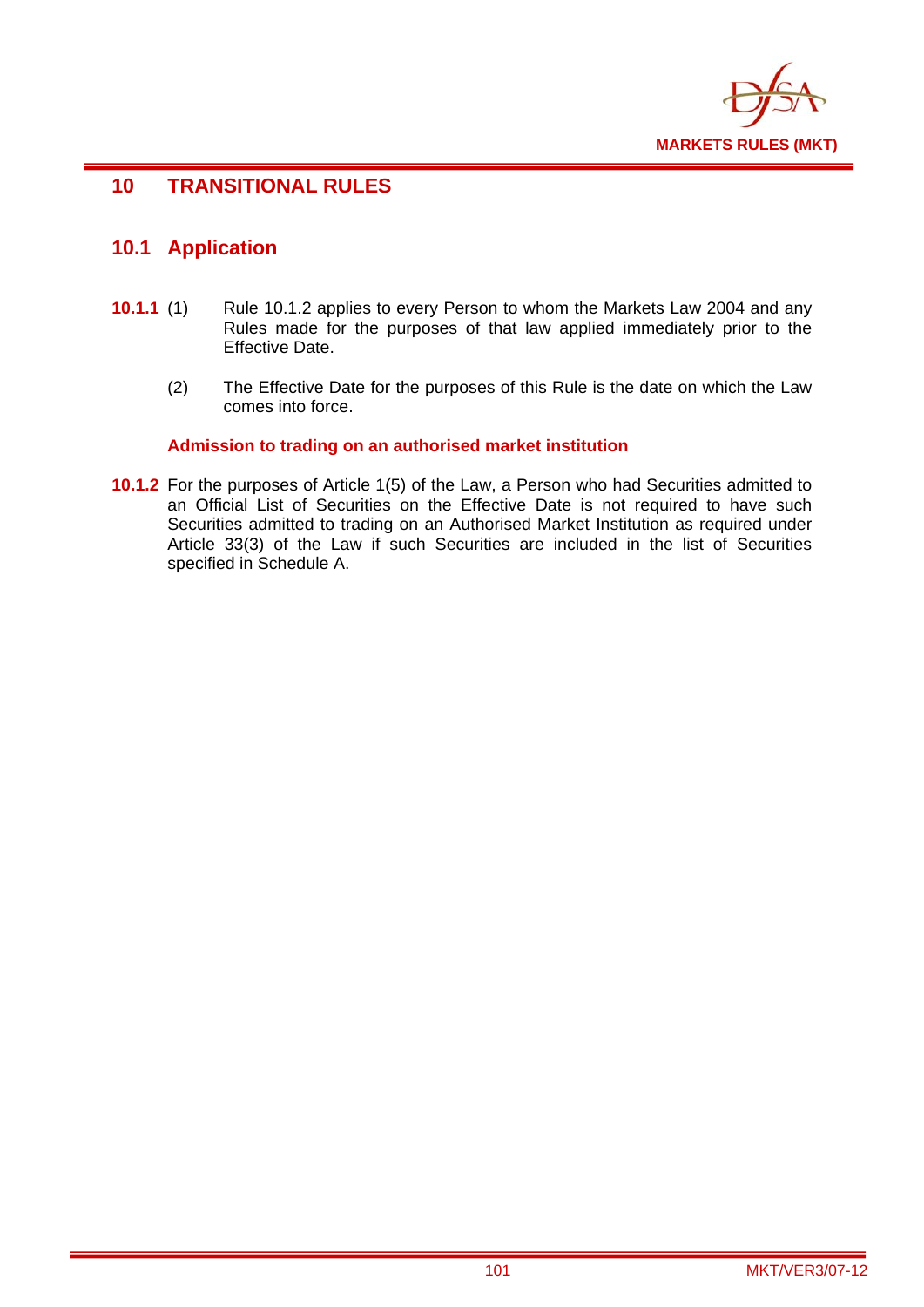

# **SCHEDULE A**

Securities exempt from the requirement in Article 33(3) of the Law pursuant to Rule 9.1.2.

| <b>Issuer</b>                                          | <b>Security</b>   | <b>ISIN</b>                                                                       |  |  |  |  |
|--------------------------------------------------------|-------------------|-----------------------------------------------------------------------------------|--|--|--|--|
| <b>Cherating Capital Ltd</b>                           | <b>Debentures</b> | XS0307506328                                                                      |  |  |  |  |
| Dar Al Arkan International Sukuk<br>Company            | <b>Debentures</b> | XS0309559192                                                                      |  |  |  |  |
| <b>DEWA Funding Limited</b>                            | <b>Debentures</b> | XSO368200639                                                                      |  |  |  |  |
| <b>DIB Sukuk Company Limited</b>                       | <b>Debentures</b> | XS0292875977                                                                      |  |  |  |  |
| <b>DP World Limited Notes</b>                          | Debentures        | XS0308427581                                                                      |  |  |  |  |
| DP World Sukuk Limited                                 | <b>Debentures</b> | XS0307408152                                                                      |  |  |  |  |
| Dubai Holdings Commercial<br><b>Operations MTN Ltd</b> | <b>Debentures</b> | <b>USD Notes XS0285304126</b><br>EUR Notes XS0285303821<br>GBP Notes XS0285303748 |  |  |  |  |
| <b>Dubai Sukuk Centre Limited</b>                      | <b>Debentures</b> | XS0305147851                                                                      |  |  |  |  |
| Emirates Bank International - Tier 2                   | <b>Debentures</b> | Tier 2 - XS0272489187                                                             |  |  |  |  |
| Emirates Bank International - Tier 3                   | <b>Debentures</b> | Tier 3 - XS0285298054                                                             |  |  |  |  |
| <b>GE Capital Sukuk Ltd.</b>                           | <b>Debentures</b> | XS0469633852                                                                      |  |  |  |  |
| <b>IIG Funding Limited</b>                             | <b>Debentures</b> | XS0303097157                                                                      |  |  |  |  |
| <b>JAFZ Sukuk Limited</b>                              | <b>Debentures</b> | XS0332171700                                                                      |  |  |  |  |
| <b>Kuwait Financial Centre S.A.K</b><br>(closed)       | <b>Debentures</b> | XS0308124337                                                                      |  |  |  |  |
| Paka Capital Limited                                   | <b>Debentures</b> | XS0351348833                                                                      |  |  |  |  |
| <b>RAK Capital</b>                                     | Debentures        | XS0366192952                                                                      |  |  |  |  |
| <b>Tamweel Funding Limited</b>                         | <b>Debentures</b> | XS0337020274                                                                      |  |  |  |  |
| <b>Tamweel Sukuk Limited</b>                           | <b>Debentures</b> | XS0378312630                                                                      |  |  |  |  |
| <b>TID Global Sukuk 1 Limited</b>                      | <b>Debentures</b> | XS0265594647                                                                      |  |  |  |  |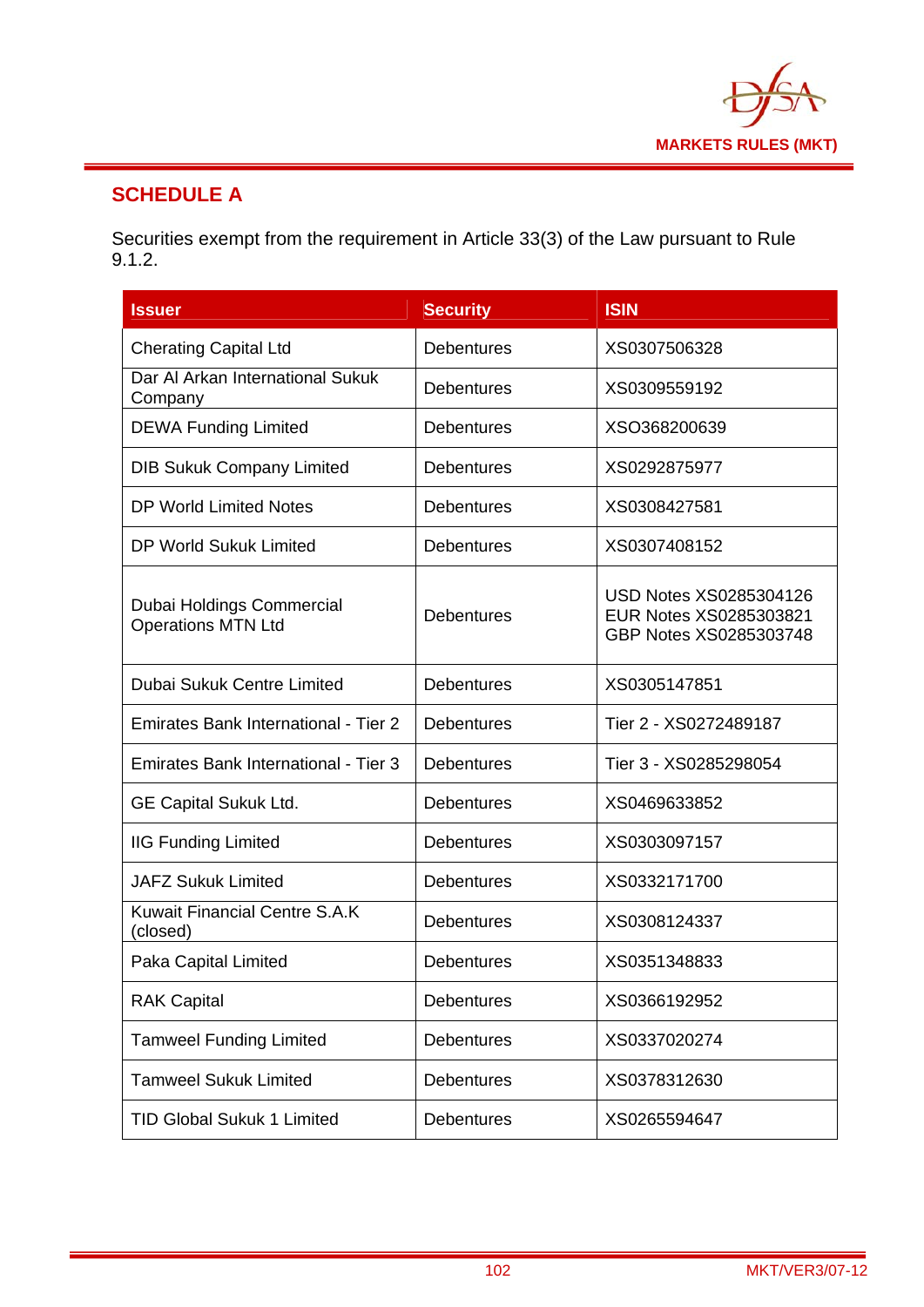

## **APP 1 CONTENT OF A PROSPECTUS**

## **A1.1 Registration statement**

**A.1.1.1** This table forms part of Rule 2.5.1(3)(b).

Note 1: A column marked with an " $\checkmark$ " indicates that the disclosure requirements apply in relation to that type of Security.

**Note 2:** The reference to an "issuer" in this App1 is a reference to the Person offering Securities under the Prospectus as specified in Rule 1.1.1 (2)(a) and (b).

|     |                                                                                                                                 |               |  |                            |            |                                |                                |                                  | A1.1.1                        |
|-----|---------------------------------------------------------------------------------------------------------------------------------|---------------|--|----------------------------|------------|--------------------------------|--------------------------------|----------------------------------|-------------------------------|
|     | <b>CONTENTS OF PROSPECTUS - REGISTRATION STATEMENT</b>                                                                          | <b>Shares</b> |  | over<br>Shares<br>Warrants | Debentures | Warrants<br>over<br>Debentures | over<br>Shares<br>Certificates | <u>Debentures</u><br>ertificates | <b>Structured</b><br>Products |
| 1.  | <b>INFORMATION ABOUT THE ISSUER</b>                                                                                             |               |  |                            |            |                                |                                |                                  |                               |
| 1.1 | <b>General information</b><br>General information about the issuer including:                                                   |               |  |                            |            |                                |                                | $\checkmark$                     |                               |
|     | the full legal name of the issuer;<br>(a)                                                                                       |               |  |                            |            |                                |                                |                                  |                               |
|     | (b)<br>if different to the legal name, the full commercial name of the issuer;                                                  |               |  |                            |            |                                |                                |                                  |                               |
|     | the legal form of the issuer;<br>(c)                                                                                            |               |  |                            |            |                                |                                |                                  |                               |
|     | (d)<br>the country of incorporation of the issuer and its incorporation number;                                                 |               |  |                            |            |                                |                                |                                  |                               |
|     | if domiciled in a jurisdiction outside the country of incorporation, the legislation under which<br>(e)<br>the issuer operates; |               |  |                            |            |                                |                                |                                  |                               |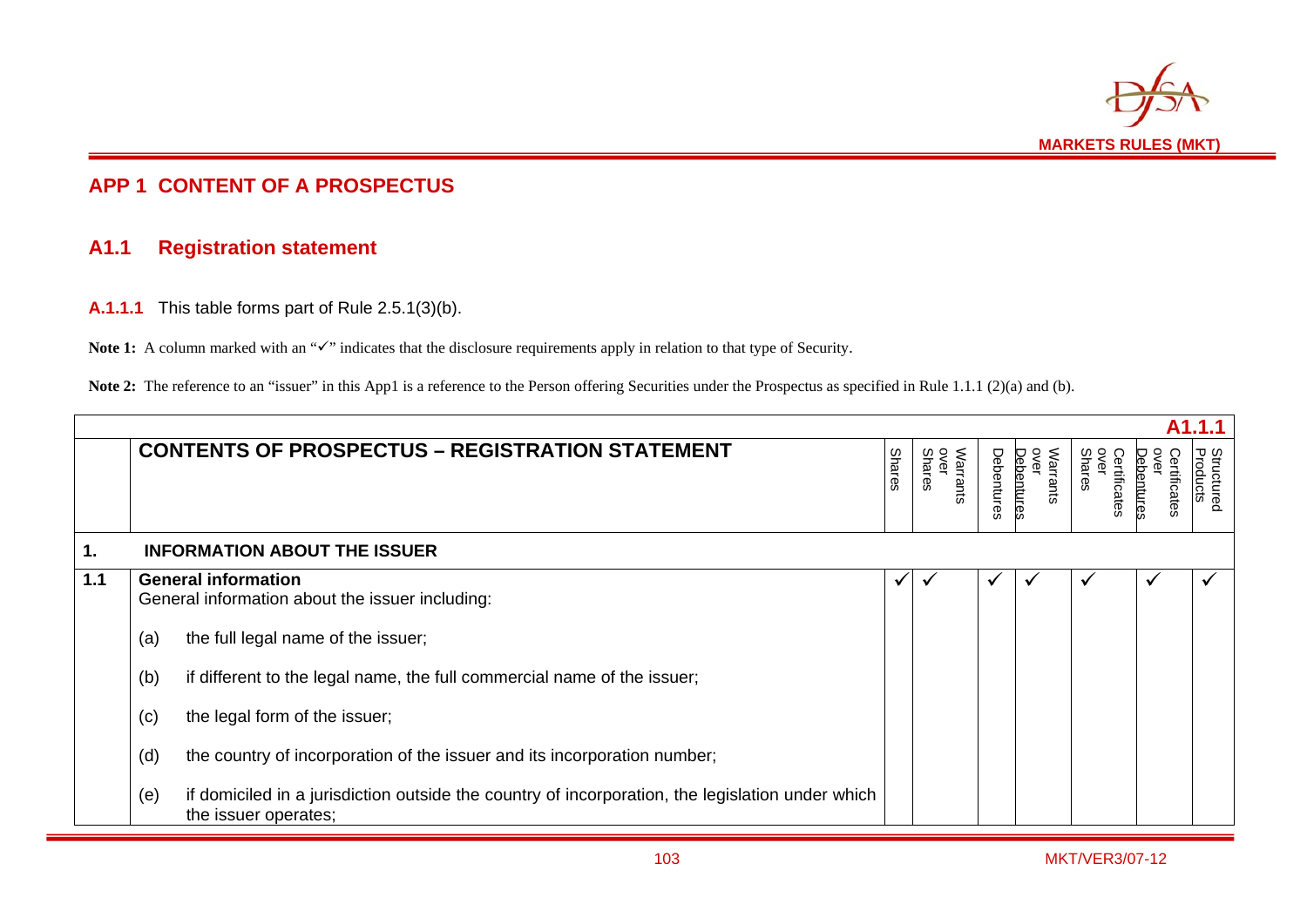

| A1.1.1 |                    |                                                                                                                                                                                                                                             |               |                            |            |                                |                                |                                    |                               |
|--------|--------------------|---------------------------------------------------------------------------------------------------------------------------------------------------------------------------------------------------------------------------------------------|---------------|----------------------------|------------|--------------------------------|--------------------------------|------------------------------------|-------------------------------|
|        |                    | <b>CONTENTS OF PROSPECTUS - REGISTRATION STATEMENT</b>                                                                                                                                                                                      | <b>Shares</b> | Warrants<br>over<br>Shares | Debentures | Warrants<br>over<br>Debentures | over<br>Shares<br>Certificates | over<br>Certificates<br>Debentures | <b>Structured</b><br>Products |
|        | (f)                | if registered in a place other than the country of incorporation, the place of registration of<br>the issuer and its registration number;                                                                                                   |               |                            |            |                                |                                |                                    |                               |
|        | (g)                | the date of incorporation and registration and the length of time the issuer has remained<br>incorporated or registered (or both) as is relevant. Where the issuer has a fixed life, this<br>must be stated together with the end date; and |               |                            |            |                                |                                |                                    |                               |
|        | (h)                | the address and telephone number of its registered office (and its principal place of<br>business if different from its registered office); and                                                                                             |               |                            |            |                                |                                |                                    |                               |
|        | (i)                | if the Securities are asset backed Securities, a statement whether the issuer has been<br>established as a special purpose vehicle or entity for the purpose of issuing asset backed<br>securities.                                         |               |                            |            |                                |                                |                                    |                               |
| $1.2$  |                    | <b>Investments</b>                                                                                                                                                                                                                          |               |                            | ✓          | $\checkmark$                   |                                |                                    |                               |
|        | Information about: |                                                                                                                                                                                                                                             |               |                            |            |                                |                                |                                    |                               |
|        | (a)                | the issuer's principal investments for each financial year for the period covered by the<br>historical financial information up to the date of the Registration Statement;                                                                  |               |                            |            |                                |                                |                                    |                               |
|        | (b)                | description, (including the amount) of the issuer's principal investments for the period<br>referred to in (a); and                                                                                                                         |               |                            |            |                                |                                |                                    |                               |
|        | (c)                | a description of the issuer's principal investments that are in progress, including the<br>geographic distribution of these investments (home and abroad) and the method of<br>financing (internal or external).                            |               |                            |            |                                |                                |                                    |                               |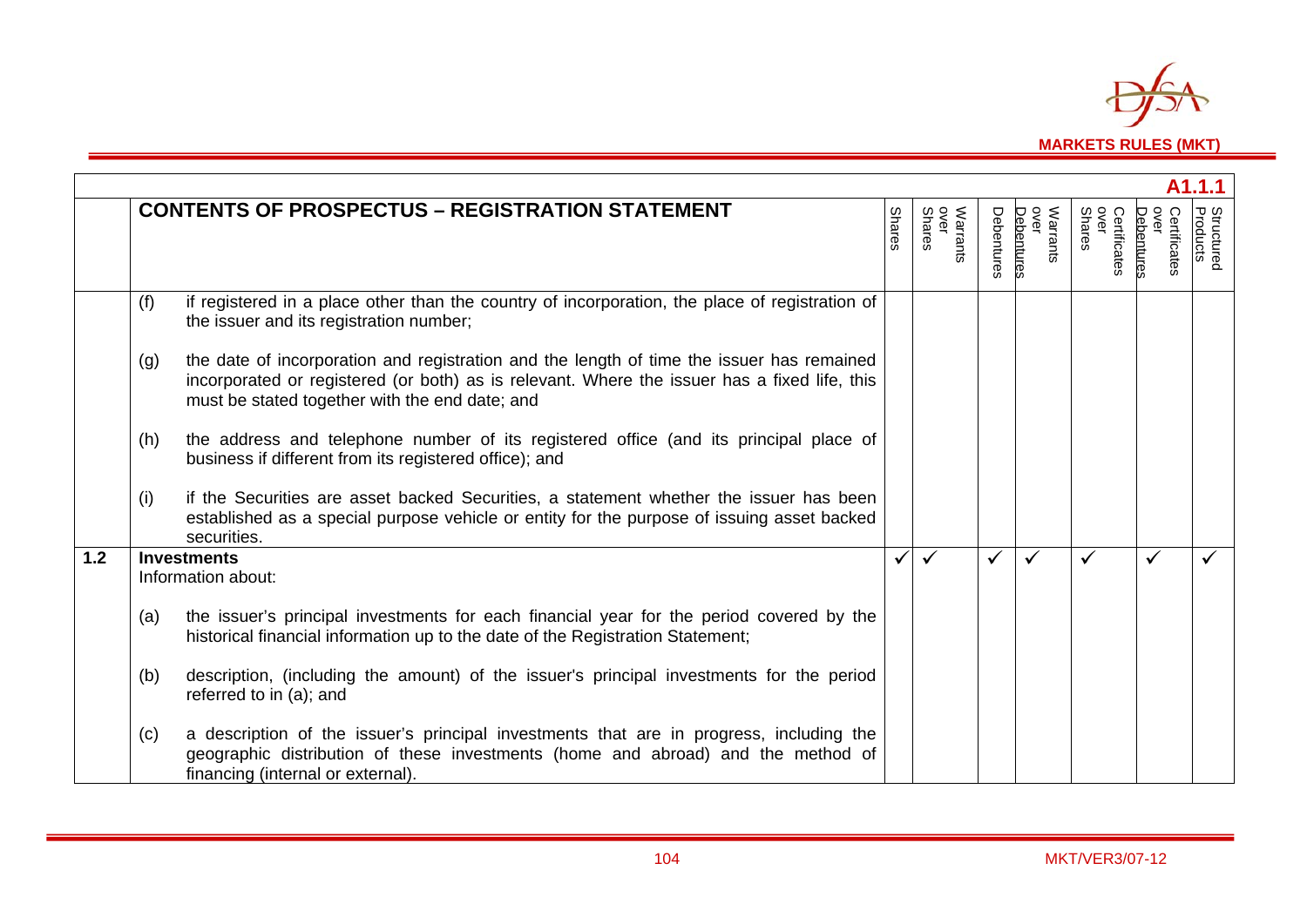

|     | A1.1.1 |                                                                                                                                                                                                                                                                                               |               |                            |            |                                |                                       |                                    |                               |  |  |
|-----|--------|-----------------------------------------------------------------------------------------------------------------------------------------------------------------------------------------------------------------------------------------------------------------------------------------------|---------------|----------------------------|------------|--------------------------------|---------------------------------------|------------------------------------|-------------------------------|--|--|
|     |        | <b>CONTENTS OF PROSPECTUS - REGISTRATION STATEMENT</b>                                                                                                                                                                                                                                        | <b>Shares</b> | Warrants<br>over<br>Shares | Debentures | Warrants<br>over<br>Debentures | over<br>Certificates<br><b>Shares</b> | Certificates<br>over<br>Debentures | <b>Structured</b><br>Products |  |  |
| 2.  |        | <b>OPERATIONAL FINANCIAL OVERVIEW</b>                                                                                                                                                                                                                                                         |               |                            |            |                                |                                       |                                    |                               |  |  |
| 2.1 |        | Actual and proposed business activities                                                                                                                                                                                                                                                       |               |                            |            |                                |                                       |                                    |                               |  |  |
|     |        | A detailed description of the actual and proposed principal operations of the issuer including:                                                                                                                                                                                               |               |                            |            |                                |                                       |                                    |                               |  |  |
|     | (a)    | the history of the issuer;                                                                                                                                                                                                                                                                    |               |                            |            |                                |                                       |                                    |                               |  |  |
|     | (b)    | a description of the principal activities and business of the issuer;                                                                                                                                                                                                                         |               |                            |            |                                |                                       |                                    |                               |  |  |
|     | (c)    | a description of important events in the development of the issuer's business;                                                                                                                                                                                                                |               |                            |            |                                |                                       |                                    |                               |  |  |
|     | (d)    | a description of, and key factors relating to, the nature of the issuer's operations and its<br>principal activities, specifying the main categories of products sold and/or services<br>performed for each financial year for the period covered by the historical financial<br>information; |               |                            |            |                                |                                       |                                    |                               |  |  |
|     | (e)    | an indication of any significant new products and/or services that have been introduced by<br>the issuer and, to the extent the development of new products or services has been<br>publicly disclosed, the status of the development;                                                        |               |                            |            |                                |                                       |                                    |                               |  |  |
|     | (f)    | a description of the principal markets in which the issuer operates, including a breakdown<br>of total revenues by category of activity and geographic market for each financial year for<br>the period covered by the historical financial information;                                      |               |                            |            |                                |                                       |                                    |                               |  |  |
|     | (g)    | details of any major customers, suppliers or other material dependencies of the issuer;                                                                                                                                                                                                       |               |                            |            |                                |                                       |                                    |                               |  |  |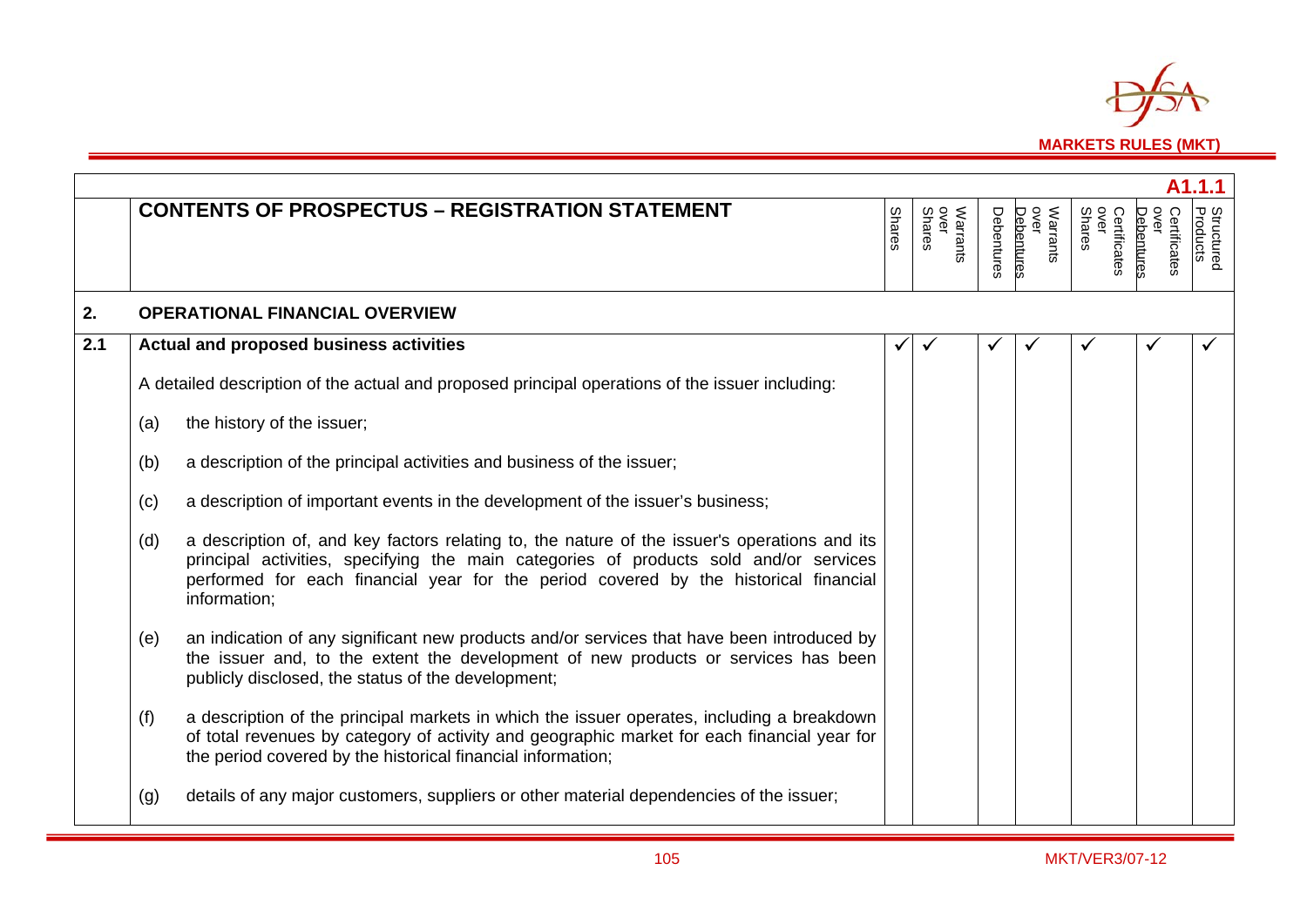

|                  | A1.1.1 |                                                                                                                                                                                                                                                                    |               |                            |              |                                |                                |                                           |                               |  |
|------------------|--------|--------------------------------------------------------------------------------------------------------------------------------------------------------------------------------------------------------------------------------------------------------------------|---------------|----------------------------|--------------|--------------------------------|--------------------------------|-------------------------------------------|-------------------------------|--|
|                  |        | <b>CONTENTS OF PROSPECTUS - REGISTRATION STATEMENT</b>                                                                                                                                                                                                             | <b>Shares</b> | Warrants<br>over<br>Shares | Debentures   | Warrants<br>over<br>Debentures | over<br>Shares<br>Certificates | Debentures<br><b>OVEL</b><br>Certificates | <b>Structured</b><br>Products |  |
|                  | (h)    | if material to the issuer's business or profitability, a summary of the extent to which the<br>issuer is dependent on any patents or licences, industrial, commercial or financial contracts<br>or new manufacturing processes;                                    |               |                            |              |                                |                                |                                           |                               |  |
|                  | (i)    | the basis for any statement made by the issuer regarding its competitive position;                                                                                                                                                                                 |               |                            |              |                                |                                |                                           |                               |  |
|                  | (i)    | where the information given under this item has been influenced by exceptional factors,<br>statement about that fact; and                                                                                                                                          |               |                            |              |                                |                                |                                           |                               |  |
|                  | (k)    | where the issuer belongs to a Group, relevant material information as specified above in<br>relation to the Group's activities.                                                                                                                                    |               |                            |              |                                |                                |                                           |                               |  |
| $\overline{2.2}$ |        | <b>Significant factors affecting income/operations</b>                                                                                                                                                                                                             |               | ✓                          | $\checkmark$ | ✓                              |                                |                                           |                               |  |
|                  | (a)    | Information regarding significant factors, including unusual or infrequent events or new<br>developments, which are materially affecting or may likely to so affect the issuer's income<br>from operations, indicating the extent to which income was so affected. |               |                            |              |                                |                                |                                           |                               |  |
|                  | (b)    | Where the financial statements disclose material changes in net sales or revenues, a<br>narrative discussion of the reasons for such changes.                                                                                                                      |               |                            |              |                                |                                |                                           |                               |  |
|                  | (c)    | Information regarding any governmental, economic, fiscal, monetary or political policies or<br>factors that have materially affected, or could materially affect, directly or indirectly, the<br>issuer's operations.                                              |               |                            |              |                                |                                |                                           |                               |  |
| 2.3              |        | <b>Risk factors</b>                                                                                                                                                                                                                                                | $\checkmark$  | ✓                          | $\checkmark$ | ✓                              |                                |                                           |                               |  |
|                  |        | Prominent disclosure of risk factors that are specific to the issuer and if relevant, its industry in a<br>section headed "Risk Factors" containing information including:                                                                                         |               |                            |              |                                |                                |                                           |                               |  |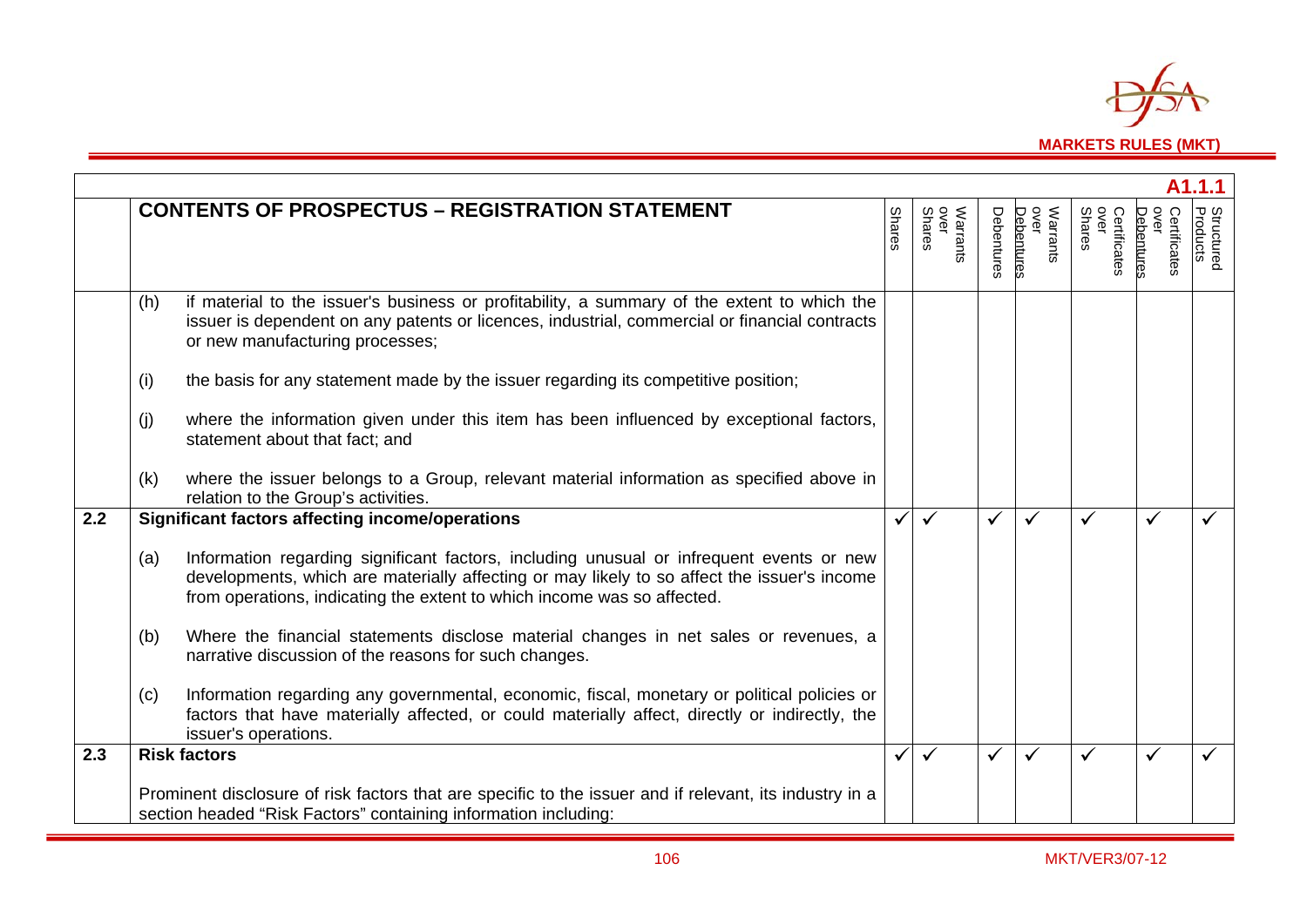

|     | A1.1.1 |                                                                                                                                                                                                                        |               |                            |            |                                |                                |                                   |                               |  |
|-----|--------|------------------------------------------------------------------------------------------------------------------------------------------------------------------------------------------------------------------------|---------------|----------------------------|------------|--------------------------------|--------------------------------|-----------------------------------|-------------------------------|--|
|     |        | <b>CONTENTS OF PROSPECTUS - REGISTRATION STATEMENT</b>                                                                                                                                                                 | <b>Shares</b> | Warrants<br>over<br>Shares | Debentures | Warrants<br>over<br>Debentures | Certificates<br>over<br>Shares | over<br>Certificates<br>Debenture | <b>Structured</b><br>Products |  |
|     | (a)    | the material risks associated with investing in the issuer, and where applicable, any risks<br>associated with the assets to be acquired using the proceeds of the offer;                                              |               |                            |            |                                |                                |                                   |                               |  |
|     | (b)    | the effect that the material risks may have on the issuer together with a discussion of how<br>the risk could affect the business, operating results and financial condition of the issuer;                            |               |                            |            |                                |                                |                                   |                               |  |
|     | (c)    | any steps proposed by the issuer to mitigate or manage the risks; and                                                                                                                                                  |               |                            |            |                                |                                |                                   |                               |  |
|     | (d)    | general and specific risks relating to the industry and the jurisdiction in which the issuer<br>operates.                                                                                                              |               |                            |            |                                |                                |                                   |                               |  |
| 2.4 |        | <b>Production and sales trends</b>                                                                                                                                                                                     |               | $\checkmark$               | ✓          | $\checkmark$                   |                                |                                   |                               |  |
|     | (a)    | Information about the most significant recent trends in production, sales and inventory, and<br>costs and selling prices since the end of the last financial year to the date of the<br><b>Registration Statement.</b> |               |                            |            |                                |                                |                                   |                               |  |
|     | (b)    | lf:                                                                                                                                                                                                                    |               |                            |            |                                |                                |                                   |                               |  |
|     |        | (i)<br>there has been no material adverse change relating to the information referred to in<br>(a) since the date of its last published financial statements, a statement to that effect;<br>and                       |               |                            |            |                                |                                |                                   |                               |  |
|     |        | (ii)<br>the issuer is not in a position to make such a statement, details of the material<br>adverse change.                                                                                                           |               |                            |            |                                |                                |                                   |                               |  |
|     | (c)    | Information on any known trends, uncertainties, demands, commitments or events that are<br>reasonably likely to have a material effect on the issuer's prospects for at least the past 12<br>months.                   |               |                            |            |                                |                                |                                   |                               |  |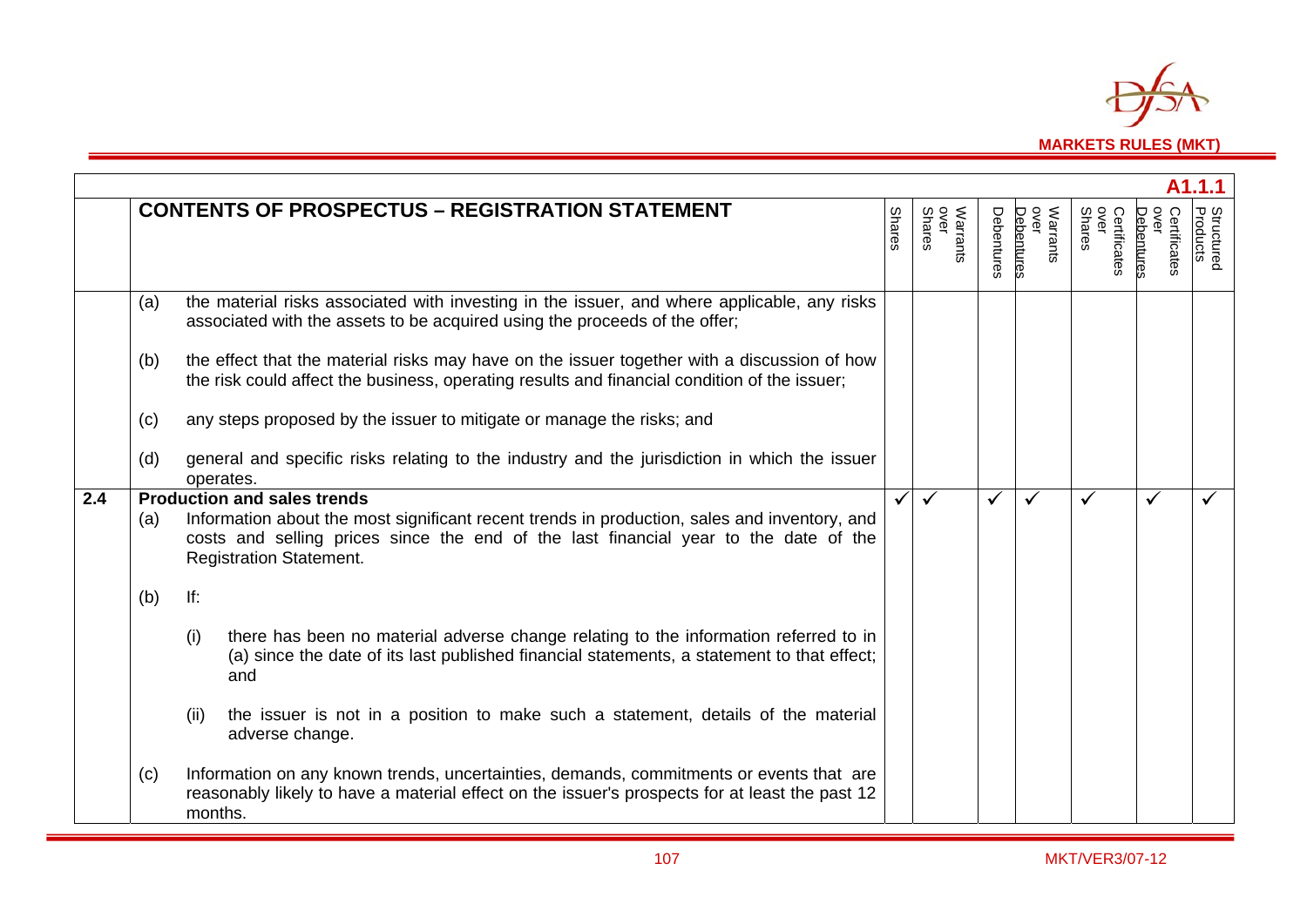

|     | A1.1.1 |                                                                                                                                                                                                                                    |               |                            |            |                                |                                |                                    |                               |  |
|-----|--------|------------------------------------------------------------------------------------------------------------------------------------------------------------------------------------------------------------------------------------|---------------|----------------------------|------------|--------------------------------|--------------------------------|------------------------------------|-------------------------------|--|
|     |        | <b>CONTENTS OF PROSPECTUS - REGISTRATION STATEMENT</b>                                                                                                                                                                             | <b>Shares</b> | over<br>Shares<br>Warrants | Debentures | over<br>Debentures<br>Warrants | over<br>Shares<br>Certificates | over<br>Certificates<br>Debentures | <b>Structured</b><br>Products |  |
| 3.  |        | <b>CONSTITUTION AND ORGANISATIONAL STRUCTURE</b>                                                                                                                                                                                   |               |                            |            |                                |                                |                                    |                               |  |
| 3.1 |        | <b>Constitution</b>                                                                                                                                                                                                                | ✓             |                            | ✔          |                                | $\checkmark$                   | $\checkmark$                       |                               |  |
|     |        | A summary of the provisions of the constitution of the issuer including:                                                                                                                                                           |               |                            |            |                                |                                |                                    |                               |  |
|     | (a)    | a description of the issuer's objectives and purpose and where they can be found in the<br>constitution;                                                                                                                           |               |                            |            |                                |                                |                                    |                               |  |
|     | (b)    | a summary of any provisions of the constitution with respect to its Directors and any Person<br>involved in the senior management of the issuer including the members of the<br>administrative, management and supervisory bodies; |               |                            |            |                                |                                |                                    |                               |  |
|     | (c)    | a description of the rights, preferences and restrictions attaching to each class of the<br>existing Securities;                                                                                                                   |               |                            |            |                                |                                |                                    |                               |  |
|     | (d)    | a description of what action is necessary to change the rights of holders of the Securities,<br>indicating where the conditions are more significant than is required by any law applicable<br>to the issuer; $1$                  |               |                            |            |                                |                                |                                    |                               |  |
|     | (e)    | a description of the conditions governing the manner in which annual general meetings and<br>extraordinary general meetings of holders of Securities are called including the conditions<br>of admission to the meeting;           |               |                            |            |                                |                                |                                    |                               |  |

<sup>1</sup> Applicable laws include any laws applicable to the issuer in the jurisdiction of its domicile or incorporation.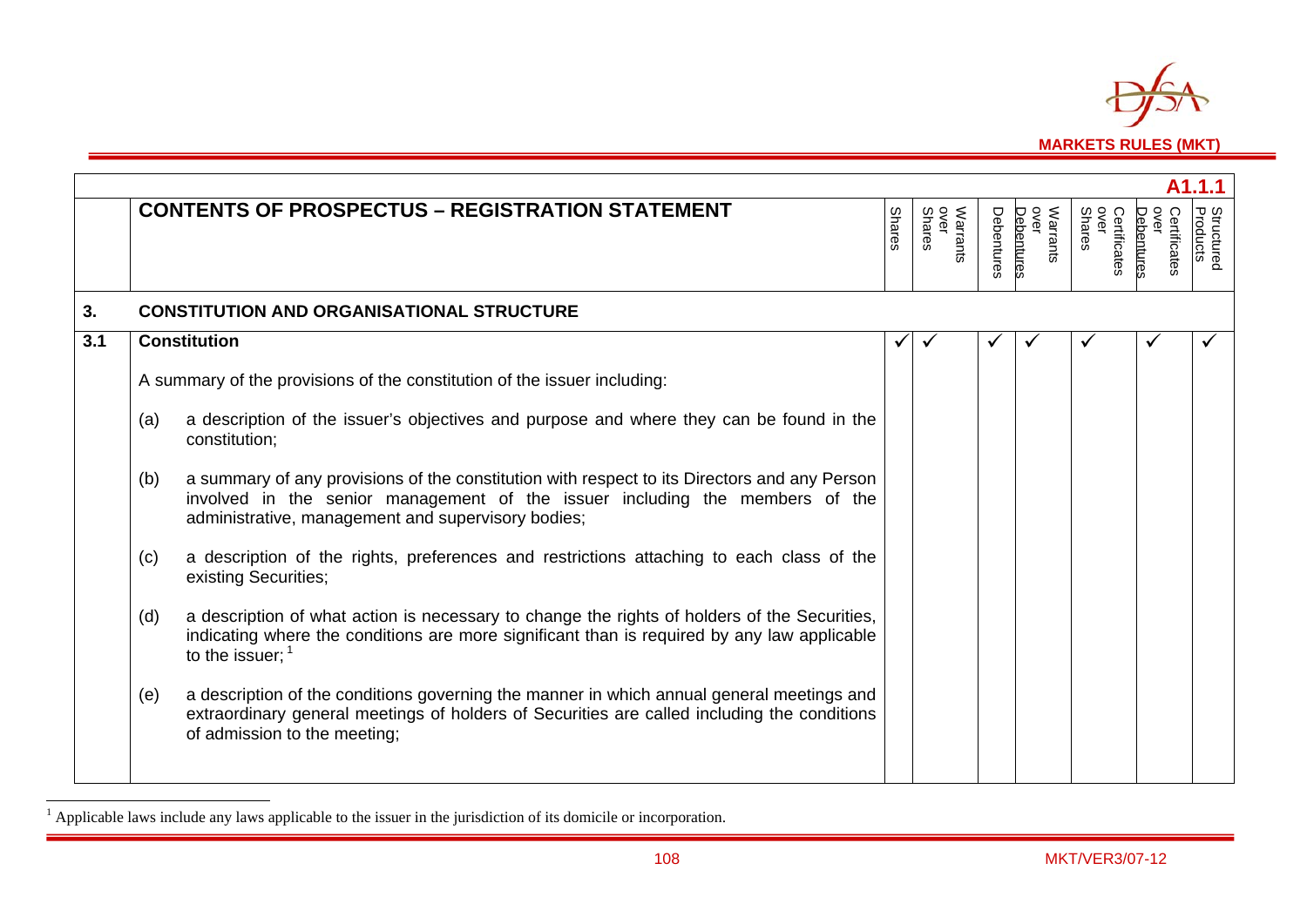

|     | A1.1.1 |                                                                                                                                                                                                  |               |                            |              |                                |                                |                                   |                               |  |
|-----|--------|--------------------------------------------------------------------------------------------------------------------------------------------------------------------------------------------------|---------------|----------------------------|--------------|--------------------------------|--------------------------------|-----------------------------------|-------------------------------|--|
|     |        | <b>CONTENTS OF PROSPECTUS - REGISTRATION STATEMENT</b>                                                                                                                                           | <b>Shares</b> | Warrants<br>over<br>Shares | Debentures   | over<br>Warrants<br>Debentures | over<br>Shares<br>Certificates | over<br>Certificates<br>Debenture | <b>Structured</b><br>Products |  |
|     | (f)    | a brief description of any provision of the constitution that would have an effect of delaying,<br>deferring or preventing a change in control of the issuer;                                    |               |                            |              |                                |                                |                                   |                               |  |
|     | (g)    | an indication whether there are any provisions in the constitution, governing the ownership<br>threshold above which shareholder ownership must be disclosed;                                    |               |                            |              |                                |                                |                                   |                               |  |
|     | (h)    | a description of the conditions imposed by the constitution governing changes in the<br>capital, where such conditions are more stringent than is required by law applicable to the<br>issuer; 2 |               |                            |              |                                |                                |                                   |                               |  |
|     | (i)    | any arrangements by which a single investor or group of investors may exercise significant<br>influence over the issuer; and                                                                     |               |                            |              |                                |                                |                                   |                               |  |
|     |        | any other aspects of the constitution of the issuer which may be relevant to investors.                                                                                                          |               |                            |              |                                |                                |                                   |                               |  |
| 3.2 |        | Directors <sup>3</sup> powers under the constitution                                                                                                                                             |               | ✓                          | $\checkmark$ | $\checkmark$                   | ✓                              | $\checkmark$                      |                               |  |
|     |        | A summary of the provisions of the constitution of the Issuer under which:                                                                                                                       |               |                            |              |                                |                                |                                   |                               |  |
|     | (a)    | a Director has the power to vote on a proposal, arrangement, or contract in which he is<br>materially interested;                                                                                |               |                            |              |                                |                                |                                   |                               |  |
|     | (b)    | a Director has the power, in the absence of an independent quorum, to vote on<br>remuneration (including pension or other benefits) to themselves or any members of the<br>Board;                |               |                            |              |                                |                                |                                   |                               |  |

<sup>&</sup>lt;sup>2</sup> Applicable laws include any laws applicable to the issuer in the jurisdiction of its domicile or incorporation.<br><sup>3</sup> In the case of a Limited Partnership, a reference to a Director should be read as a reference to a Ge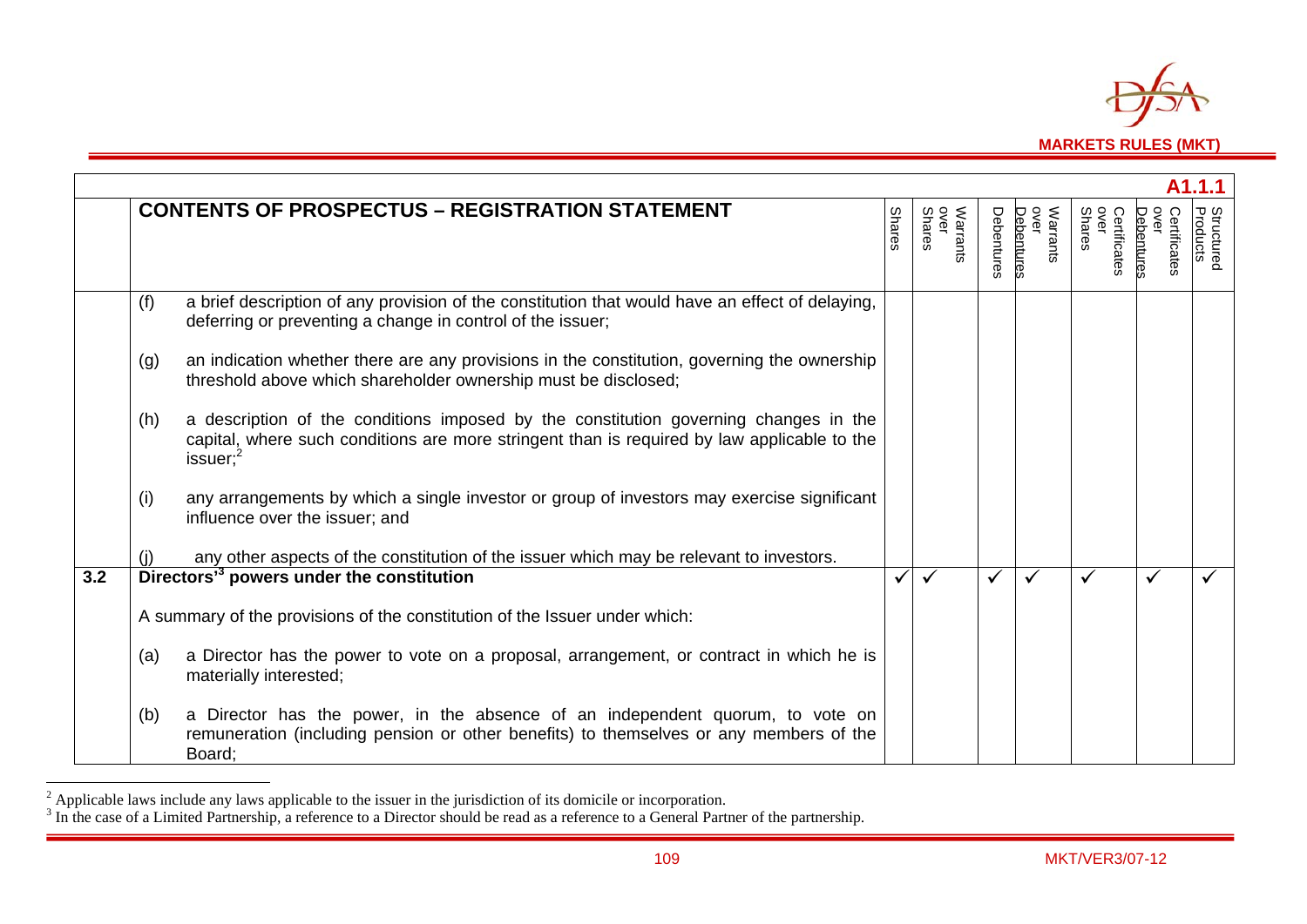

|      |                                                                                                                                                                                                                                    |               |                            |            |                                |                                       |                                    | A1.1.1                        |
|------|------------------------------------------------------------------------------------------------------------------------------------------------------------------------------------------------------------------------------------|---------------|----------------------------|------------|--------------------------------|---------------------------------------|------------------------------------|-------------------------------|
|      | <b>CONTENTS OF PROSPECTUS - REGISTRATION STATEMENT</b>                                                                                                                                                                             | <b>Shares</b> | Warrants<br>over<br>Shares | Debentures | Warrants<br>over<br>Debentures | over<br>Certificates<br><b>Shares</b> | over<br>Certificates<br>Debentures | <b>Structured</b><br>Products |
|      | a Directors can exercise borrowing powers and how such borrowing powers may be varied;<br>(c)<br>and                                                                                                                               |               |                            |            |                                |                                       |                                    |                               |
|      | the retirement or non-retirement of Directors is provided, including any age limit in respect<br>(d)<br>of retirement.                                                                                                             |               |                            |            |                                |                                       |                                    |                               |
| 3.3. | <b>Group Structure</b>                                                                                                                                                                                                             | ✓             | $\checkmark$               | ✓          | $\checkmark$                   |                                       | $\checkmark$                       |                               |
|      | If the issuer is a member of a Group, information about the issuer's Group including:                                                                                                                                              |               |                            |            |                                |                                       |                                    |                               |
|      | identity of all the members of the Group;<br>(a)                                                                                                                                                                                   |               |                            |            |                                |                                       |                                    |                               |
|      | a brief description of the Group explaining the issuer's position within the Group;<br>(b)                                                                                                                                         |               |                            |            |                                |                                       |                                    |                               |
|      | the identity of the ultimate Holding Company of the issuer and where it is domiciled; and<br>(c)                                                                                                                                   |               |                            |            |                                |                                       |                                    |                               |
|      | a list of significant Subsidiaries of the issuer, including name, country of incorporation or<br>(d)<br>domicile, proportion of ownership interest and, if different, proportion of voting power or<br>other form of control held. |               |                            |            |                                |                                       |                                    |                               |
| 4.   | <b>ASSETS</b>                                                                                                                                                                                                                      |               |                            |            |                                |                                       |                                    |                               |
| 4.1  | Property, plant and equipment                                                                                                                                                                                                      |               |                            |            |                                | ✓                                     |                                    |                               |
|      | Information about:                                                                                                                                                                                                                 |               |                            |            |                                |                                       |                                    |                               |
|      | existing material fixed assets, including any leased properties, and any major<br>(a)<br>encumbrances in respect of such assets;                                                                                                   |               |                            |            |                                |                                       |                                    |                               |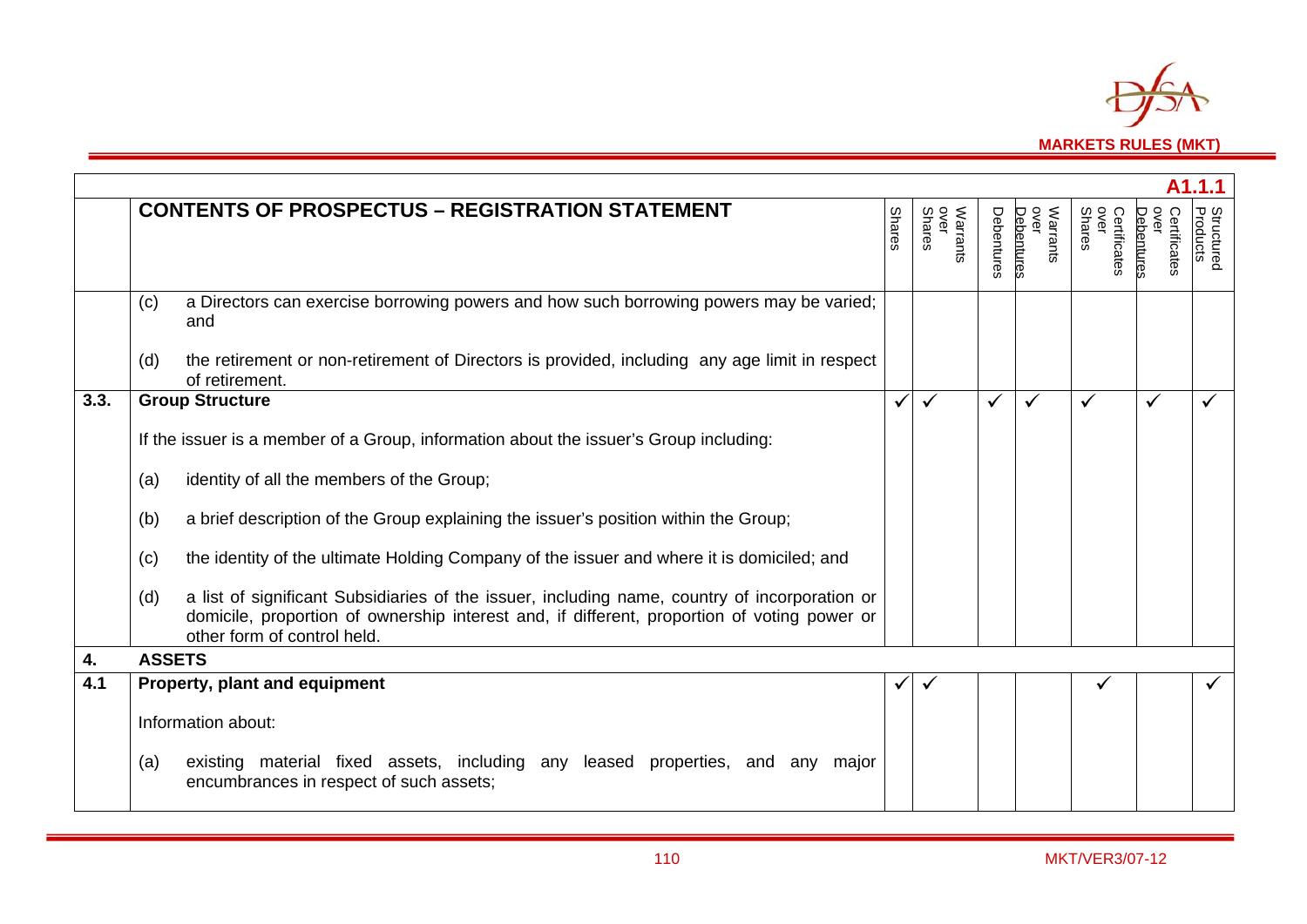

|     |                |                                                                                                                                                                                                                                                                                                                                         |               |                            |            |                                |                                |                                    | A <sub>1.1.1</sub>            |
|-----|----------------|-----------------------------------------------------------------------------------------------------------------------------------------------------------------------------------------------------------------------------------------------------------------------------------------------------------------------------------------|---------------|----------------------------|------------|--------------------------------|--------------------------------|------------------------------------|-------------------------------|
|     |                |                                                                                                                                                                                                                                                                                                                                         |               |                            |            |                                |                                |                                    |                               |
|     |                | <b>CONTENTS OF PROSPECTUS - REGISTRATION STATEMENT</b>                                                                                                                                                                                                                                                                                  | <b>Shares</b> | Warrants<br>over<br>Shares | Debentures | Warrants<br>over<br>Debentures | over<br>Shares<br>Certificates | over<br>Certificates<br>Debentures | <b>Structured</b><br>Products |
|     | (b)            | planned acquisition of material fixed assets, including leased properties, and any major<br>encumbrances in respect to those assets; and                                                                                                                                                                                                |               |                            |            |                                |                                |                                    |                               |
|     | (c)            | a description of any environmental issues that may affect the issuer's utilisation of the<br>assets referred to in (a) and (b).                                                                                                                                                                                                         |               |                            |            |                                |                                |                                    |                               |
| 4.2 |                | <b>Material contracts</b>                                                                                                                                                                                                                                                                                                               | ✓             | ✓                          | ✓          |                                | ✓                              | ✓                                  |                               |
|     |                | Information about material contracts of the issuer including:                                                                                                                                                                                                                                                                           |               |                            |            |                                |                                |                                    |                               |
|     | (a)            | a summary of each material contract (to the extent not disclosed under 5.1), other than<br>contracts entered into in the ordinary course of business, to which the issuer or any<br>member of the Group is a party, for the two years immediately preceding publication of the<br>Registration Statement; and                           |               |                            |            |                                |                                |                                    |                               |
|     | (b)            | a summary of any other contract (not being a contract entered into in the ordinary course of<br>business) entered into by any member of the Group which contains any provision under<br>which any member of the Group has any obligation or entitlement which is material to the<br>Group as at the date of the Registration Statement. |               |                            |            |                                |                                |                                    |                               |
| 5.  | <b>CAPITAL</b> |                                                                                                                                                                                                                                                                                                                                         |               |                            |            |                                |                                |                                    |                               |
| 5.1 |                | <b>Capital resources</b>                                                                                                                                                                                                                                                                                                                |               | ✓                          |            |                                |                                |                                    |                               |
|     | (a)            | Information about the capital resources of the issuer including:                                                                                                                                                                                                                                                                        |               |                            |            |                                |                                |                                    |                               |
|     |                | the short and long term capital resources;<br>(i)                                                                                                                                                                                                                                                                                       |               |                            |            |                                |                                |                                    |                               |
|     |                | an explanation of, the sources and amounts of, and a narrative description of, the<br>(ii)                                                                                                                                                                                                                                              |               |                            |            |                                |                                |                                    |                               |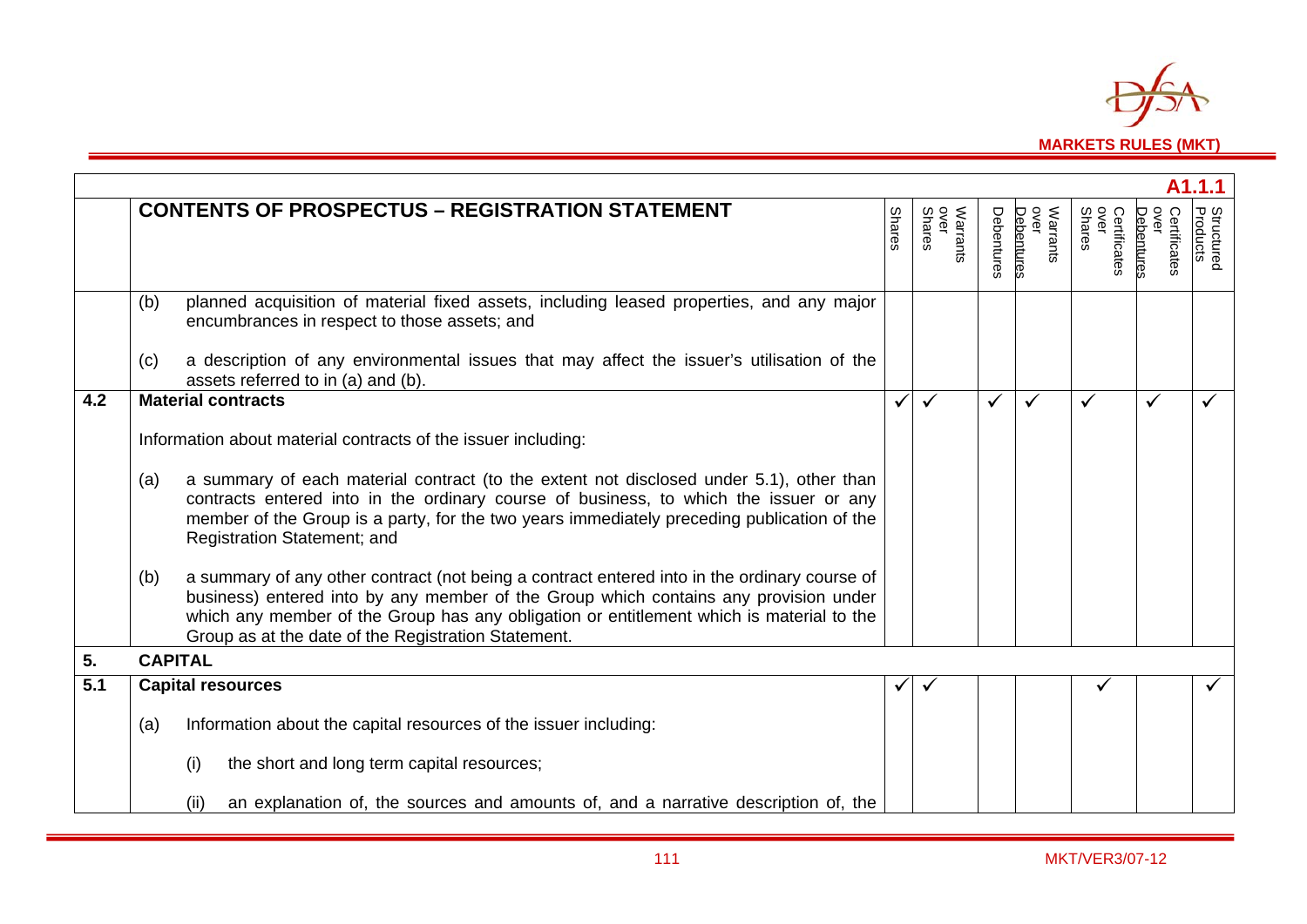

|     |     |                                                                                                                                                                                                                                                                                                                                                                                                                                   |               |                            |            |                                |                                              |                                    | A <sub>1.1.1</sub>            |
|-----|-----|-----------------------------------------------------------------------------------------------------------------------------------------------------------------------------------------------------------------------------------------------------------------------------------------------------------------------------------------------------------------------------------------------------------------------------------|---------------|----------------------------|------------|--------------------------------|----------------------------------------------|------------------------------------|-------------------------------|
|     |     | <b>CONTENTS OF PROSPECTUS - REGISTRATION STATEMENT</b>                                                                                                                                                                                                                                                                                                                                                                            | <b>Shares</b> | Warrants<br>over<br>Shares | Debentures | Warrants<br>over<br>Debentures | <b>OVEL</b><br>Certificates<br><b>Shares</b> | over<br>Certificates<br>Debentures | <b>Structured</b><br>Products |
|     |     | cash flows;                                                                                                                                                                                                                                                                                                                                                                                                                       |               |                            |            |                                |                                              |                                    |                               |
|     |     | the borrowing requirements and funding structure;<br>(iii)                                                                                                                                                                                                                                                                                                                                                                        |               |                            |            |                                |                                              |                                    |                               |
|     |     | any restrictions on the use of capital resources that have materially affected, or could<br>(iv)<br>materially affect, directly or indirectly, its operations;                                                                                                                                                                                                                                                                    |               |                            |            |                                |                                              |                                    |                               |
|     | (b) | Information regarding the anticipated sources of funds needed to fulfil commitments<br>relating to:                                                                                                                                                                                                                                                                                                                               |               |                            |            |                                |                                              |                                    |                               |
|     |     | (i)<br>any existing or planned material tangible fixed assets, including leased properties,<br>and any major encumbrances thereon; and                                                                                                                                                                                                                                                                                            |               |                            |            |                                |                                              |                                    |                               |
|     |     | any principal future investments to which the Board or the senior management of the<br>(ii)<br>issuer have already made firm commitments.                                                                                                                                                                                                                                                                                         |               |                            |            |                                |                                              |                                    |                               |
|     | (c) | Information relating to any undertakings in which the issuer holds a portion of its capital<br>where such holding is likely to have a significant effect on the assessment of its own assets<br>and liabilities, financial position or profits and losses.                                                                                                                                                                        |               |                            |            |                                |                                              |                                    |                               |
| 5.2 |     | <b>Certificates</b>                                                                                                                                                                                                                                                                                                                                                                                                               |               |                            |            |                                |                                              | ✓                                  |                               |
|     |     | In the case of an issuer of Certificates, a summary of the issuer's responsibilities and obligations<br>in respect of the Certificates including the obligations and responsibilities in making certain<br>payments as and when payments on the underlying Securities are received and any material<br>information about the issuer of the underlying Securities that may affect the issuer's ability to<br>meet its obligations. |               |                            |            |                                |                                              |                                    |                               |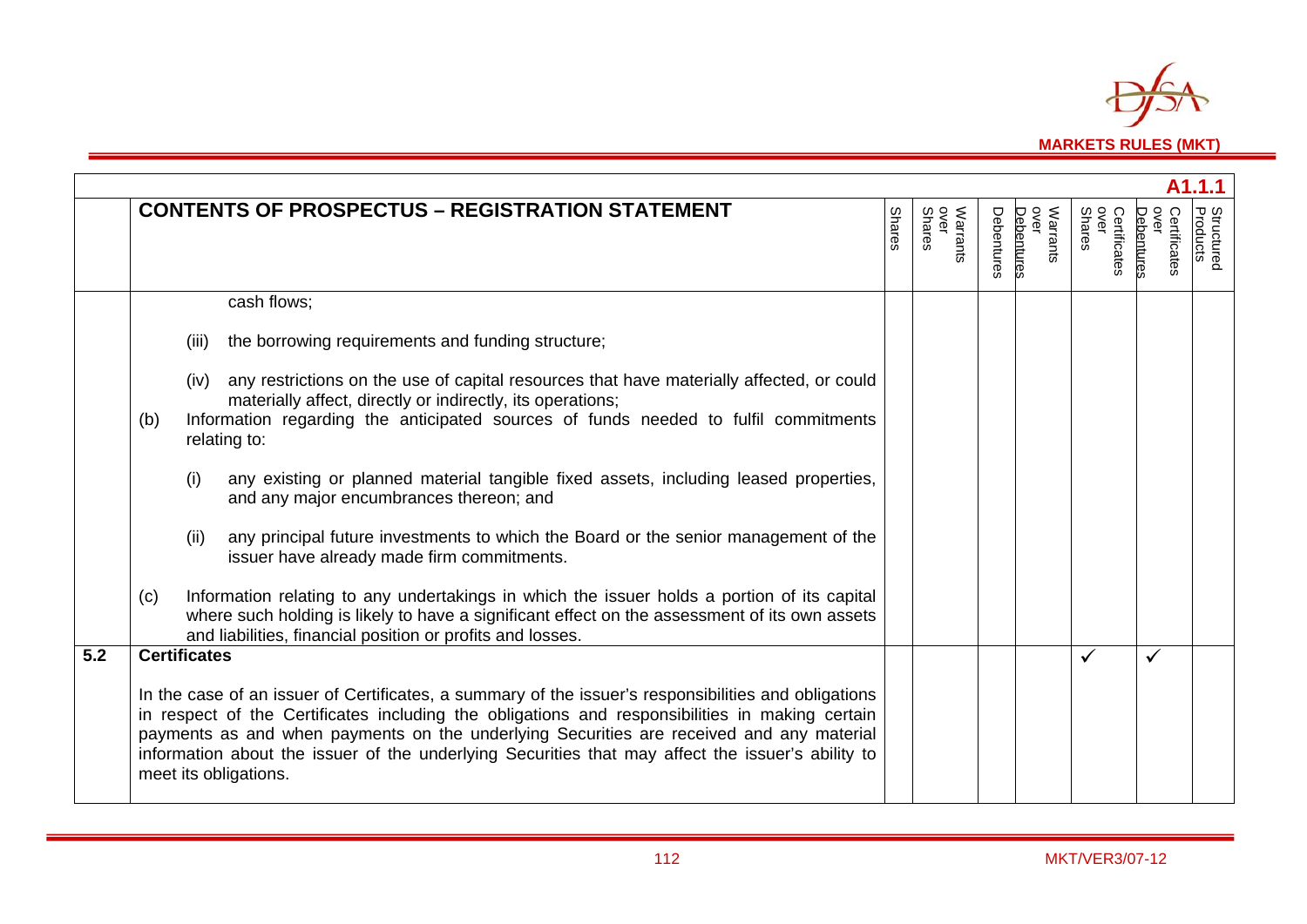

|     |     |                                                                                                                                                                                                                                                                                |               |                            |            |                                |                                |                                   | A1.1.1                 |
|-----|-----|--------------------------------------------------------------------------------------------------------------------------------------------------------------------------------------------------------------------------------------------------------------------------------|---------------|----------------------------|------------|--------------------------------|--------------------------------|-----------------------------------|------------------------|
|     |     | <b>CONTENTS OF PROSPECTUS - REGISTRATION STATEMENT</b>                                                                                                                                                                                                                         | <b>Shares</b> | Warrants<br>over<br>Shares | Debentures | Warrants<br>over<br>Debentures | over<br>Shares<br>Certificates | Certificates<br>over<br>Debenture | Structured<br>Products |
| 5.3 |     | Share capital                                                                                                                                                                                                                                                                  | ✓             | $\checkmark$               | ✓          | $\checkmark$                   | ✓                              | $\checkmark$                      | $\checkmark$           |
|     |     | The following information as of the date of the most recent balance sheet included in the historical<br>financial information of the issuer:                                                                                                                                   |               |                            |            |                                |                                |                                   |                        |
|     | (a) | The amount of issued share capital, and for each class of share capital:                                                                                                                                                                                                       |               |                            |            |                                |                                |                                   |                        |
|     |     | the number of shares authorised;<br>(i)<br>the number of shares, issued and fully paid, and issued but not fully paid;<br>(ii)                                                                                                                                                 |               |                            |            |                                |                                |                                   |                        |
|     |     | the par value per share, or that the shares have no par value; and<br>(iii)                                                                                                                                                                                                    |               |                            |            |                                |                                |                                   |                        |
|     |     | (iv) a reconciliation of the number of shares outstanding at the beginning and end of the<br>year. If more than 10% of capital has been paid for with assets other than cash within<br>the period covered by the historical financial information, a statement to that effect. |               |                            |            |                                |                                |                                   |                        |
|     | (b) | If there are shares not representing capital, the number and main characteristics of such<br>shares.                                                                                                                                                                           |               |                            |            |                                |                                |                                   |                        |
|     | (c) | The number, book value and face value of shares in the issuer held by or on behalf of the<br>issuer itself or by Subsidiaries of the issuer.                                                                                                                                   |               |                            |            |                                |                                |                                   |                        |
|     | (d) | The amount of any convertible securities, exchangeable securities or securities with<br>warrants, with an indication of the conditions governing and the procedures for conversion,<br>exchange or subscription.                                                               |               |                            |            |                                |                                |                                   |                        |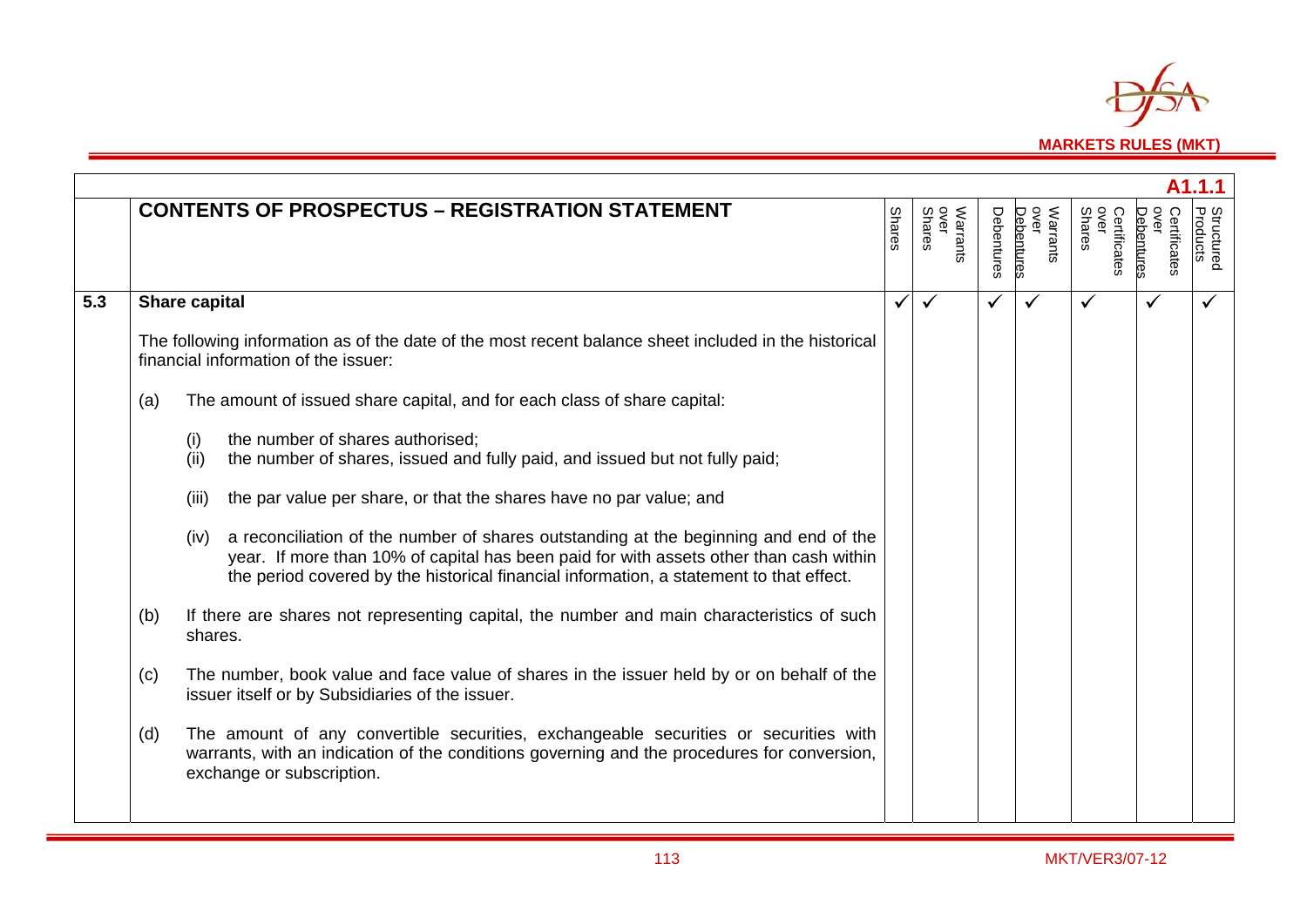

|     |                                                                                                                                                                                                                                                                                                                                                                                                     |               |                            |            |                                |                                |                                    | A1.1.1                        |
|-----|-----------------------------------------------------------------------------------------------------------------------------------------------------------------------------------------------------------------------------------------------------------------------------------------------------------------------------------------------------------------------------------------------------|---------------|----------------------------|------------|--------------------------------|--------------------------------|------------------------------------|-------------------------------|
|     | <b>CONTENTS OF PROSPECTUS - REGISTRATION STATEMENT</b>                                                                                                                                                                                                                                                                                                                                              | <b>Shares</b> | Warrants<br>over<br>Shares | Debentures | Warrants<br>over<br>Debentures | Certificates<br>over<br>Shares | over<br>Debentures<br>Certificates | <b>Structured</b><br>Products |
|     | Information about and terms of any acquisition rights and or obligations over authorised but<br>(e)<br>unissued capital or an undertaking to increase the capital.                                                                                                                                                                                                                                  |               |                            |            |                                |                                |                                    |                               |
|     | Historical information about the share capital highlighting any changes for the period<br>(f)<br>covered by the historical financial information.                                                                                                                                                                                                                                                   |               |                            |            |                                |                                |                                    |                               |
| 5.4 | <b>Options</b><br>If any options or other rights granted in respect of Shares in the issuer to any Person, a summary<br>of the total of any such options, along with an estimate of the number of Shares which would be<br>created, if such rights were to be exercised.                                                                                                                            | ✓             | ✓                          |            |                                | ✓                              |                                    |                               |
| 6.  | <b>MANAGEMENT OF THE ISSUER</b>                                                                                                                                                                                                                                                                                                                                                                     |               |                            |            |                                |                                |                                    |                               |
| 6.1 | Details relating to directors and senior managers ("Key Persons")<br>names, business addresses, professional qualifications, functions and principal activities<br>(a)<br>carried out by the following Persons ("Key Persons"), including outside that of the issuer<br>where such functions are significant with respect to the activities of the issuer:<br>the Directors 4 of the issuer;<br>(i) | ✓             | $\checkmark$               |            |                                |                                |                                    |                               |
|     | the Directors of the ultimate Holding Company of the issuer, if any;<br>(ii)                                                                                                                                                                                                                                                                                                                        |               |                            |            |                                |                                |                                    |                               |
|     | the members of the senior management (senior managers) of the issuer and, if they<br>(iii)<br>are also Directors of the issuer, their respective responsibilities as Directors and as a<br>member of the senior management of the issuer;                                                                                                                                                           |               |                            |            |                                |                                |                                    |                               |

<sup>&</sup>lt;sup>4</sup> A reference to a Director in the case of a Limited Partnership should be read as a reference to a General Partner of the partnership.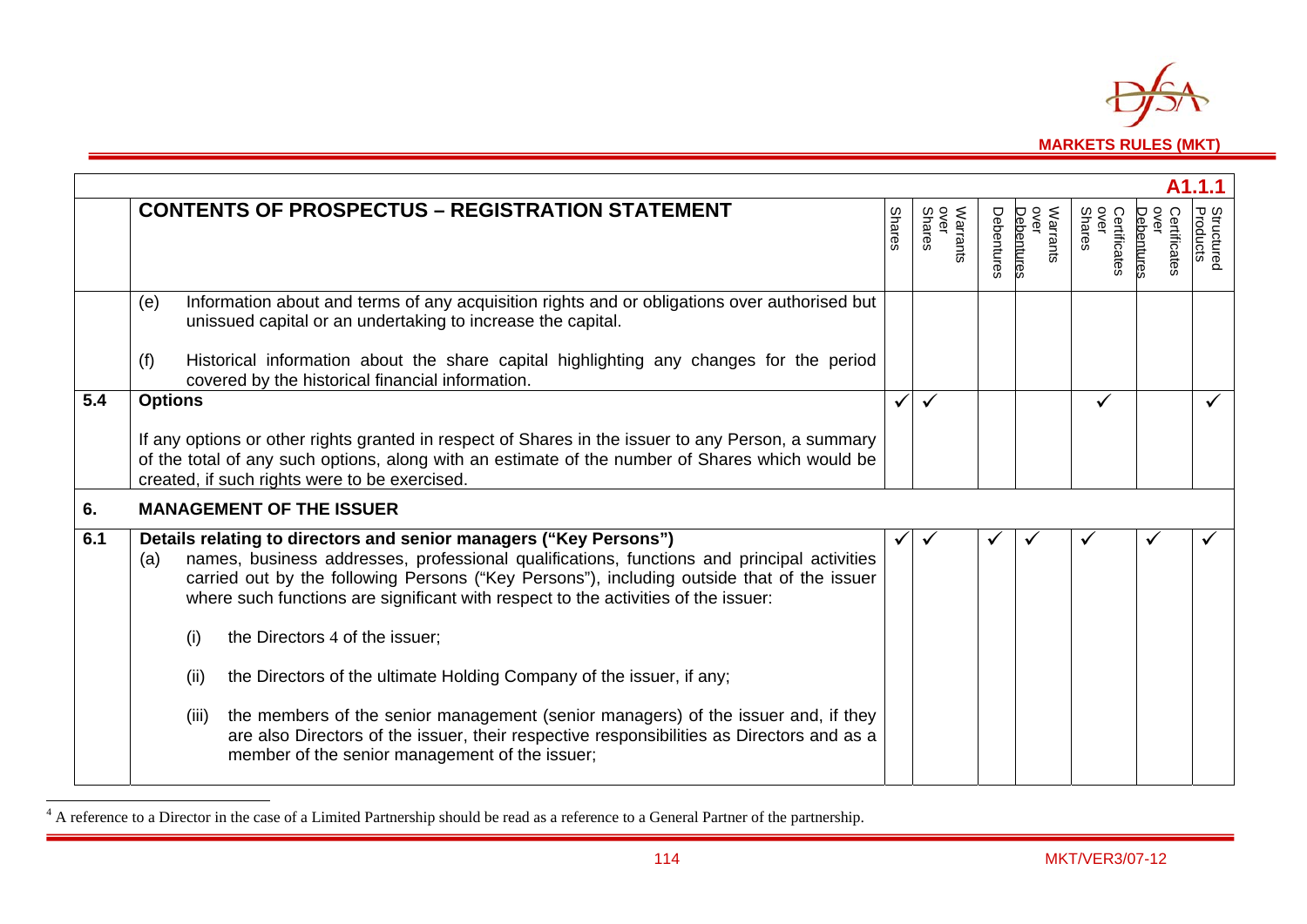

|     |       |                                                                                                                                                                                                                                                                                                                                                                                                     |               |                            |            |                                |                                       |                                    | A <sub>1.1</sub> .1           |
|-----|-------|-----------------------------------------------------------------------------------------------------------------------------------------------------------------------------------------------------------------------------------------------------------------------------------------------------------------------------------------------------------------------------------------------------|---------------|----------------------------|------------|--------------------------------|---------------------------------------|------------------------------------|-------------------------------|
|     |       | <b>CONTENTS OF PROSPECTUS - REGISTRATION STATEMENT</b>                                                                                                                                                                                                                                                                                                                                              | <b>Shares</b> | Warrants<br>over<br>Shares | Debentures | Warrants<br>over<br>Debentures | over<br><b>Shares</b><br>Certificates | over<br>Debentures<br>Certificates | <b>Structured</b><br>Products |
|     | (iv)  | founding members, if the issuer has been established for fewer than five years; and                                                                                                                                                                                                                                                                                                                 |               |                            |            |                                |                                       |                                    |                               |
|     | (v)   | any senior manager who is relevant to establishing that the issuer has the appropriate<br>expertise and experience for the management of the issuer's business.                                                                                                                                                                                                                                     |               |                            |            |                                |                                       |                                    |                               |
| (b) |       | The nature of any family or business relationship between any of the Key Persons.                                                                                                                                                                                                                                                                                                                   |               |                            |            |                                |                                       |                                    |                               |
| (c) |       | Except for the category of Person in item (a)(iv) above, details of each of the Key Person's<br>relevant management expertise and experience and the following information:                                                                                                                                                                                                                         |               |                            |            |                                |                                       |                                    |                               |
|     | (i)   | the names of all companies and partnerships in which such Person has been a<br>member of a Board or involved in the senior management of in the previous five<br>years, indicating whether or not the Person still holds such position. It is not<br>necessary to list all the Subsidiaries of an issuer of which the Person is also a<br>member of the Board or involved in the senior management; |               |                            |            |                                |                                       |                                    |                               |
|     | (ii)  | any convictions relating fraud or other financial crimes for at least the previous five<br>years;                                                                                                                                                                                                                                                                                                   |               |                            |            |                                |                                       |                                    |                               |
|     | (iii) | details of any bankruptcies, receiverships or liquidations of another entity with which a<br>Person described in item (a)(iii) and (vi) was associated with for at least the previous<br>five years when acting in a similar capacity;                                                                                                                                                              |               |                            |            |                                |                                       |                                    |                               |
|     | (iv)  | details of any official public incrimination and/or sanctions of such a Person by<br>statutory or regulatory authorities (including designated professional bodies) and<br>whether such a Person has ever been disqualified by a court from acting as a<br>Director or from acting in a senior management or conduct of the affairs of any issuer                                                   |               |                            |            |                                |                                       |                                    |                               |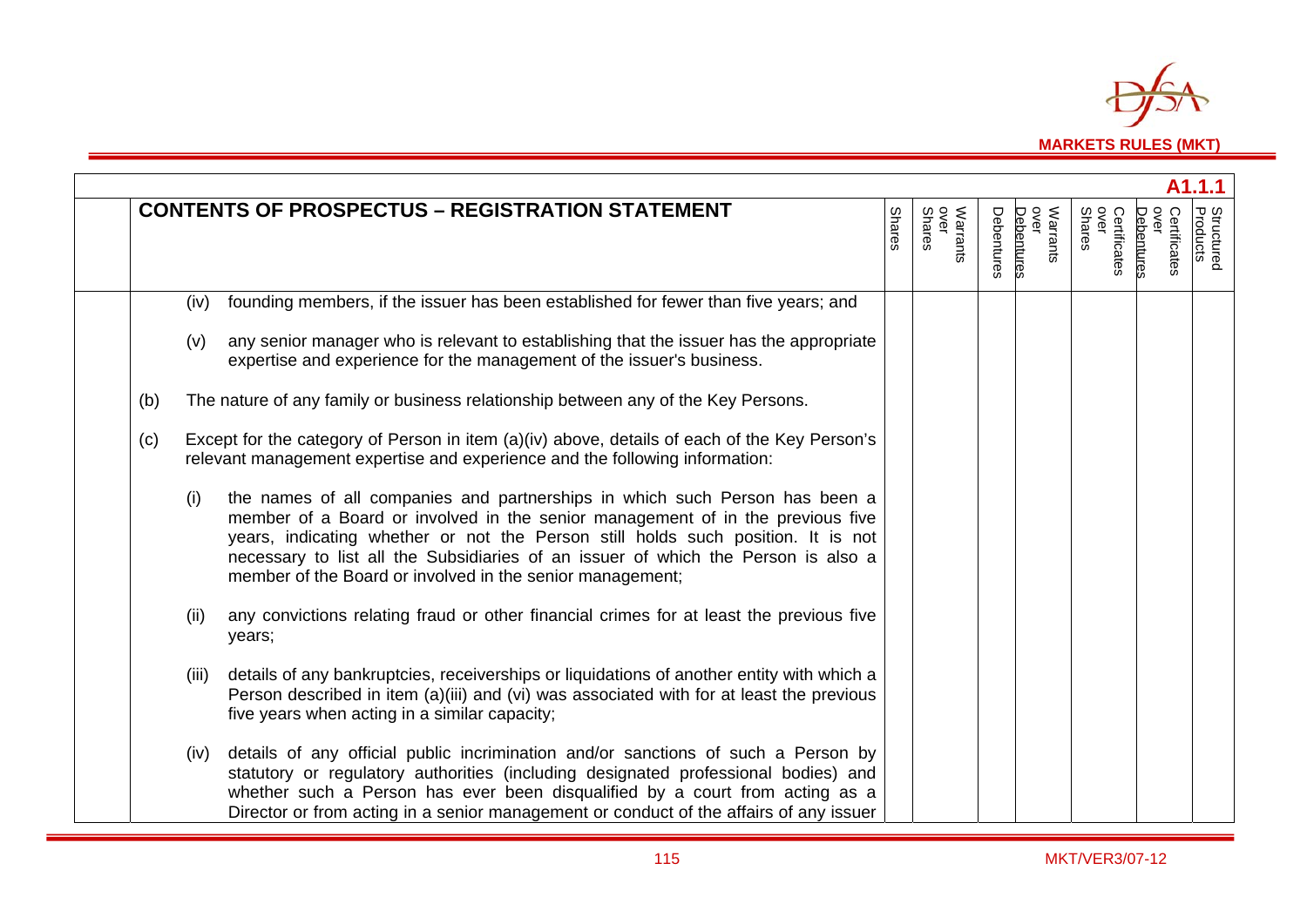

|     |     |        |                                                                                                                                                                                                                                                                                                      |               |                                           |            |                                |                                |                                    | A1.1.1                        |
|-----|-----|--------|------------------------------------------------------------------------------------------------------------------------------------------------------------------------------------------------------------------------------------------------------------------------------------------------------|---------------|-------------------------------------------|------------|--------------------------------|--------------------------------|------------------------------------|-------------------------------|
|     |     |        | <b>CONTENTS OF PROSPECTUS - REGISTRATION STATEMENT</b>                                                                                                                                                                                                                                               | <b>Shares</b> | Warrants<br>over<br>over<br><b>Shares</b> | Debentures | over<br>Warrants<br>Debentures | over<br>Shares<br>Certificates | over<br>Certificates<br>Debentures | <b>Structured</b><br>Products |
|     |     |        | for at least the previous five years; and                                                                                                                                                                                                                                                            |               |                                           |            |                                |                                |                                    |                               |
|     |     | (v)    | if there is no such information to be disclosed pursuant to $(i) - (iv)$ , a statement to that<br>effect.                                                                                                                                                                                            |               |                                           |            |                                |                                |                                    |                               |
|     | (d) |        | If there is a potential conflict of interests between the personal interests of any Key Person<br>and that of the duties such Persons owed to the issuer or interests of the issuer, details of<br>such conflict of interests and, if there are no such conflicts, a clear statement to that effect. |               |                                           |            |                                |                                |                                    |                               |
|     | (e) |        | Information about any arrangement or understanding with major shareholders, customers,<br>suppliers or others, pursuant to which any Key Person was selected as a Director or senior<br>manager of the issuer.                                                                                       |               |                                           |            |                                |                                |                                    |                               |
|     | (f) |        | Details relating to any restrictions agreed by a Key Person on the disposal within a certain<br>period of time of his holdings in the issuer's Securities.                                                                                                                                           |               |                                           |            |                                |                                |                                    |                               |
| 6.2 |     |        | Other information relating to key persons                                                                                                                                                                                                                                                            |               | $\checkmark$                              |            |                                | ✓                              |                                    |                               |
|     | (a) | about: | For the last completed financial year of the issuer, information relating to each Key Person                                                                                                                                                                                                         |               |                                           |            |                                |                                |                                    |                               |
|     |     | (i)    | the amount of remuneration paid (including any contingent or deferred<br>compensation), and benefits in kind granted to such Persons by the issuer and its<br>Subsidiaries for services in all capacities to the issuer and its Subsidiaries; and                                                    |               |                                           |            |                                |                                |                                    |                               |
|     |     | (ii)   | the total amounts set aside or accrued by the issuer or its Subsidiaries to provide<br>pension, retirement or similar benefits.                                                                                                                                                                      |               |                                           |            |                                |                                |                                    |                               |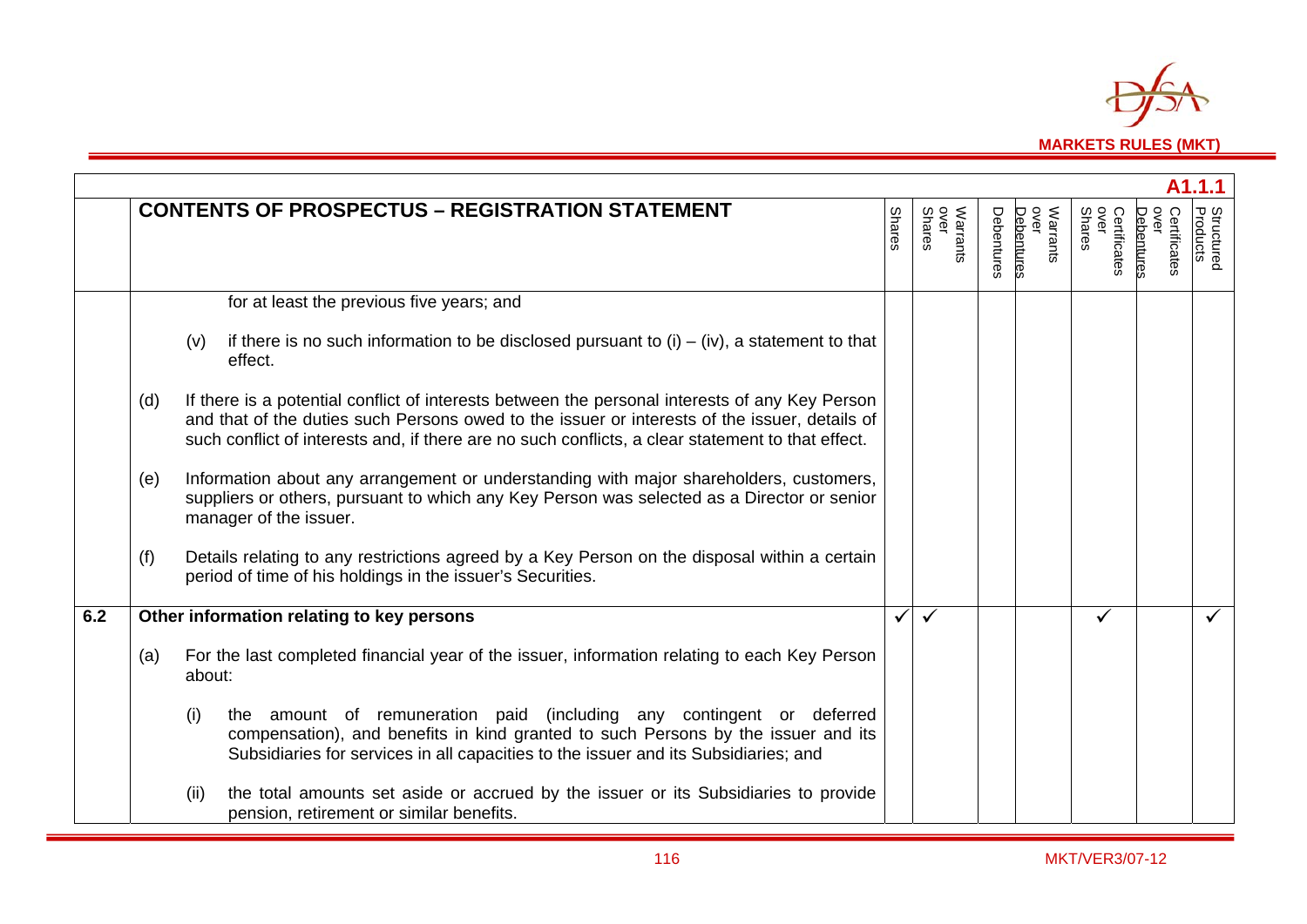

|     |     |         |                                                                                                                                                                                                                                                                                                                                                                                                                                                                                                                                                               |               |                            |              |                                |                                |                                    | A1.1.1                        |
|-----|-----|---------|---------------------------------------------------------------------------------------------------------------------------------------------------------------------------------------------------------------------------------------------------------------------------------------------------------------------------------------------------------------------------------------------------------------------------------------------------------------------------------------------------------------------------------------------------------------|---------------|----------------------------|--------------|--------------------------------|--------------------------------|------------------------------------|-------------------------------|
|     |     |         | <b>CONTENTS OF PROSPECTUS - REGISTRATION STATEMENT</b>                                                                                                                                                                                                                                                                                                                                                                                                                                                                                                        | <b>Shares</b> | Warrants<br>over<br>Shares | Debentures   | Warrants<br>over<br>Debentures | over<br>Shares<br>Certificates | Certificates<br>over<br>Debentures | <b>Structured</b><br>Products |
|     | (b) |         | For the last completed financial year of the issuer:                                                                                                                                                                                                                                                                                                                                                                                                                                                                                                          |               |                            |              |                                |                                |                                    |                               |
|     |     | (i)     | the date of expiration of the current term of office, if applicable, and the period during<br>which the Person has served in that office of each Key Person specified in $(a)(i) - (iii)$ ;                                                                                                                                                                                                                                                                                                                                                                   |               |                            |              |                                |                                |                                    |                               |
|     |     | (ii)    | information about any service contracts with a Key Person and the issuer or any of its<br>Subsidiaries providing for benefits upon termination of employment, and if there are<br>no such contracts, a statement to that effect;                                                                                                                                                                                                                                                                                                                              |               |                            |              |                                |                                |                                    |                               |
|     |     | (iii)   | information about the issuer's audit committee, nomination committee and<br>remuneration committee, if any, including the names of committee members and a<br>summary of the terms of reference under which the committee operates; and                                                                                                                                                                                                                                                                                                                       |               |                            |              |                                |                                |                                    |                               |
|     |     | (iv)    | statements as to whether or not the issuer is complying with any corporate<br>governance regime in its country of incorporation or domicile and if so whether or not<br>such a regime is compatible with the corporate governance regime under the Law<br>and the Rules. <sup>5</sup> In the event an issuer does not comply with a regime of corporate<br>governance applicable in the country of its incorporation or domicile, a statement to<br>that effect, together with an explanation regarding why the issuer does not comply<br>with such a regime. |               |                            |              |                                |                                |                                    |                               |
| 6.3 |     |         | <b>Information about employees</b>                                                                                                                                                                                                                                                                                                                                                                                                                                                                                                                            |               |                            | $\checkmark$ | ✓                              |                                | ✓                                  |                               |
|     |     |         | Information relating to the following:                                                                                                                                                                                                                                                                                                                                                                                                                                                                                                                        |               |                            |              |                                |                                |                                    |                               |
|     | (a) | either: |                                                                                                                                                                                                                                                                                                                                                                                                                                                                                                                                                               |               |                            |              |                                |                                |                                    |                               |

<sup>&</sup>lt;sup>5</sup> Reporting Entities in respect of Shares are subject to the Corporate Governance Principles in the Rules.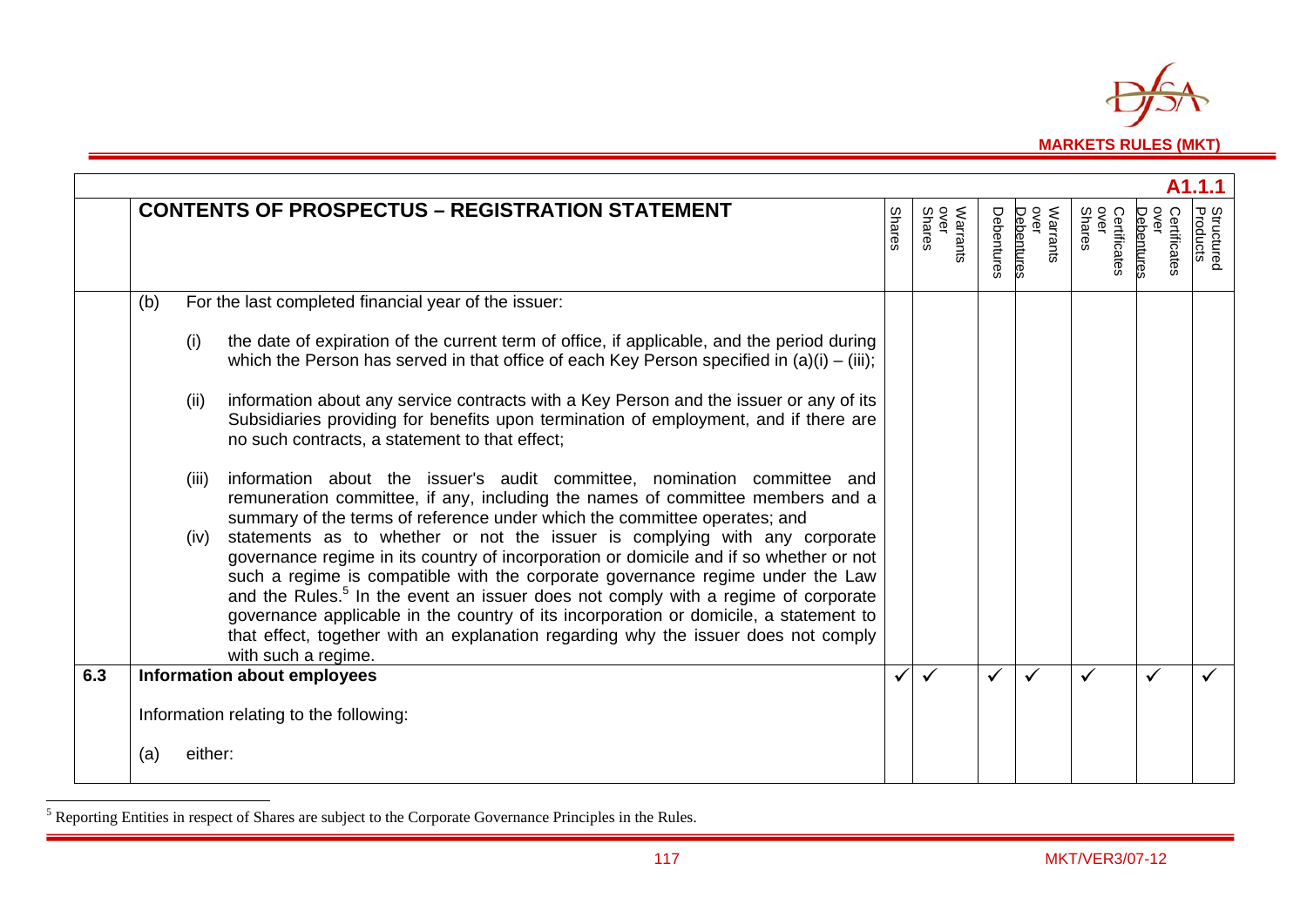

|     |     |      | <b>CONTENTS OF PROSPECTUS - REGISTRATION STATEMENT</b>                                                                                                                                                             | <b>Shares</b> | over<br>Shares<br>Warrants | Debentures | over<br>Warrants<br>Debentures | over<br><b>Shares</b><br>Certificates | Certificates<br>Debenture | <b>Structured</b><br>Products |
|-----|-----|------|--------------------------------------------------------------------------------------------------------------------------------------------------------------------------------------------------------------------|---------------|----------------------------|------------|--------------------------------|---------------------------------------|---------------------------|-------------------------------|
|     |     | (i)  | the number of Employees at the end of each period covered by the historical financial<br>information; or                                                                                                           |               |                            |            |                                |                                       |                           |                               |
|     |     | (ii) | the average for each financial year for the period covered by the historical financial<br>information up to the date of the Registration Statement (and changes in such<br>numbers, if material); <sup>6</sup> and |               |                            |            |                                |                                       |                           |                               |
|     | (b) |      | If the issuer employs a significant number of temporary Employees, the number of<br>temporary Employees on average during the most recent financial year.                                                          |               |                            |            |                                |                                       |                           |                               |
| 7.  |     |      | <b>FINANCIAL INFORMATION ABOUT THE ISSUER</b>                                                                                                                                                                      |               |                            |            |                                |                                       |                           |                               |
| 7.1 |     |      | Historical financial information about the issuer                                                                                                                                                                  |               |                            | 8          | $\checkmark$ <sup>9</sup>      |                                       | $\checkmark$ 10           |                               |
|     | (a) |      | Historical financial information covering the latest 3 financial years (or such shorter period<br>that the issuer has been in operation) where such information in respect of each year is:                        |               |                            |            |                                |                                       |                           |                               |
|     |     | (i)  | prepared in accordance with the International Financial Reporting Standards (IFRS)<br>or any other standards acceptable to the DFSA;                                                                               |               |                            |            |                                |                                       |                           |                               |
|     |     | (ii) | audited in accordance with the standards of the International Auditing and Assurance<br>Standards Board (IAASB) or other standards acceptable to the DFSA; <sup>7</sup> and                                        |               |                            |            |                                |                                       |                           |                               |

 $\alpha$  A breakdown of the Employees by main category of activity and geographic location to the extent practicable and material<br>
<sup>7</sup> With the last two years audited historical financial information being presented and prepa

 $\frac{8}{9}$  In the case of an issuer of Debentures or Warrants or Certificated over Debentures, the historical financial information needs to cover the latest 2 financial years.<br><sup>9</sup> See ibid.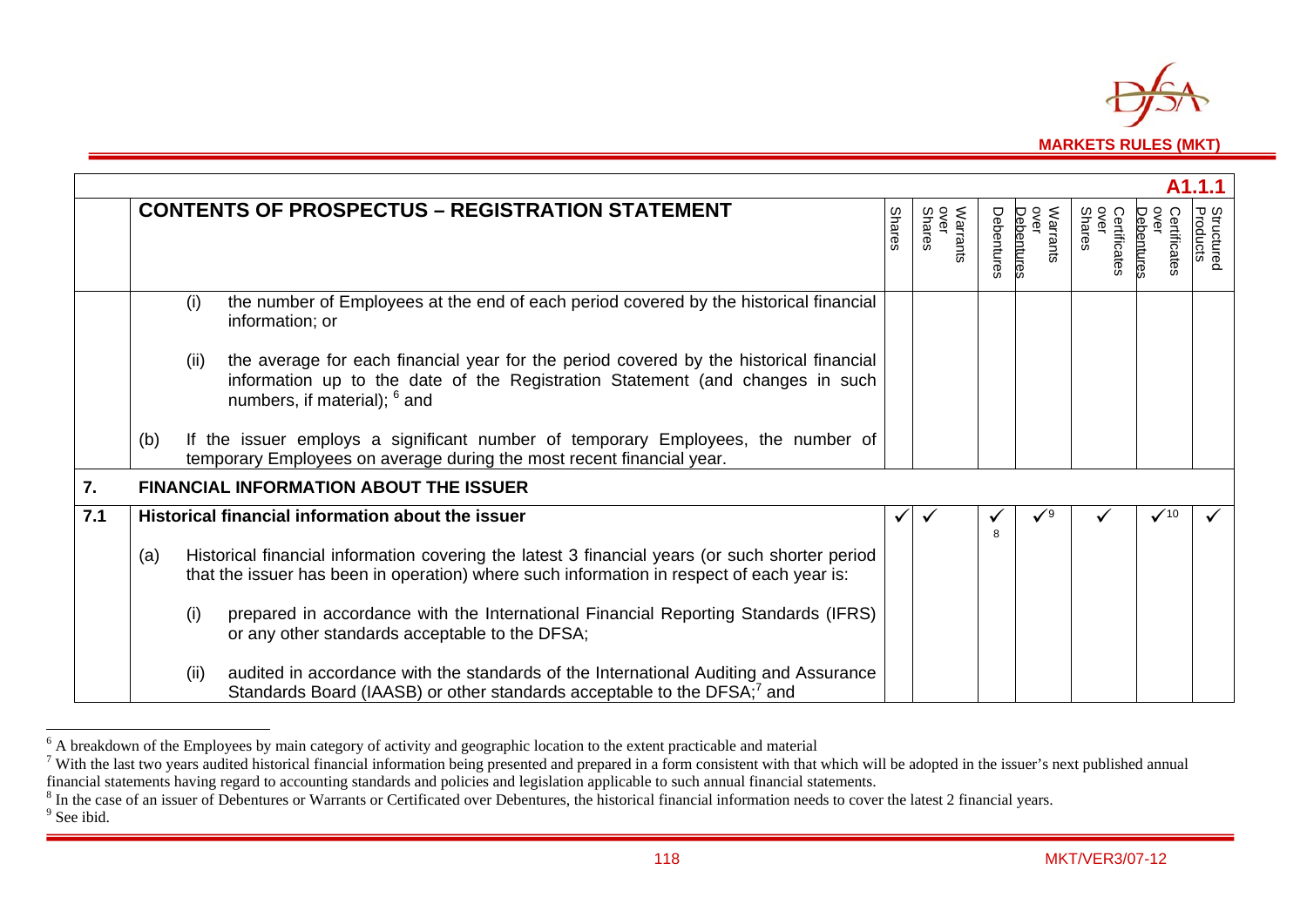

|     | <b>CONTENTS OF PROSPECTUS - REGISTRATION STATEMENT</b>                                                                                                                                                                                            | <b>Shares</b> | Warrants<br>over<br>Shares | Debentures | Warrants<br>over<br>Debentures | over<br>Shares<br>Certificates | Certificates<br>over<br>Debenture | <b>Structured</b><br>Products |
|-----|---------------------------------------------------------------------------------------------------------------------------------------------------------------------------------------------------------------------------------------------------|---------------|----------------------------|------------|--------------------------------|--------------------------------|-----------------------------------|-------------------------------|
|     | independently audited or reported on as to whether or not, for the purposes of the<br>(iii)<br>Registration Statement, it gives a true and fair view, in accordance with the applicable<br>auditing standards referred to in (ii) above; and      |               |                            |            |                                |                                |                                   |                               |
| (b) | In respect of the last year of audited financial information included, such information not<br>being older than one of the following:                                                                                                             |               |                            |            |                                |                                |                                   |                               |
|     | 18 months from the date of the Registration Statement if the issuer includes audited<br>(i)<br>interim financial statements in the Registration Statement; or                                                                                     |               |                            |            |                                |                                |                                   |                               |
|     | 15 months from the date of the Registration Statement if the issuer includes<br>(ii)<br>unaudited interim financial statements in the Registration Statement.                                                                                     |               |                            |            |                                |                                |                                   |                               |
| (c) | A statement that the historical financial information has been audited.                                                                                                                                                                           |               |                            |            |                                |                                |                                   |                               |
| (d) | If the audit reports on the historical financial information have been refused by the auditors<br>or if they contain qualifications or disclaimers, reproduction of such refusal, qualifications or<br>disclaimers in full and the reasons given. |               |                            |            |                                |                                |                                   |                               |
| (e) | If any other information in the Registration Statement has been audited by the auditors, a<br>statement to that effect.                                                                                                                           |               |                            |            |                                |                                |                                   |                               |
| (f) | If any financial data in the Registration Statement is not extracted from the issuer's audited<br>financial statements, statements as to the source of the data and that the data is unaudited.                                                   |               |                            |            |                                |                                |                                   |                               |

 $10$  See ibid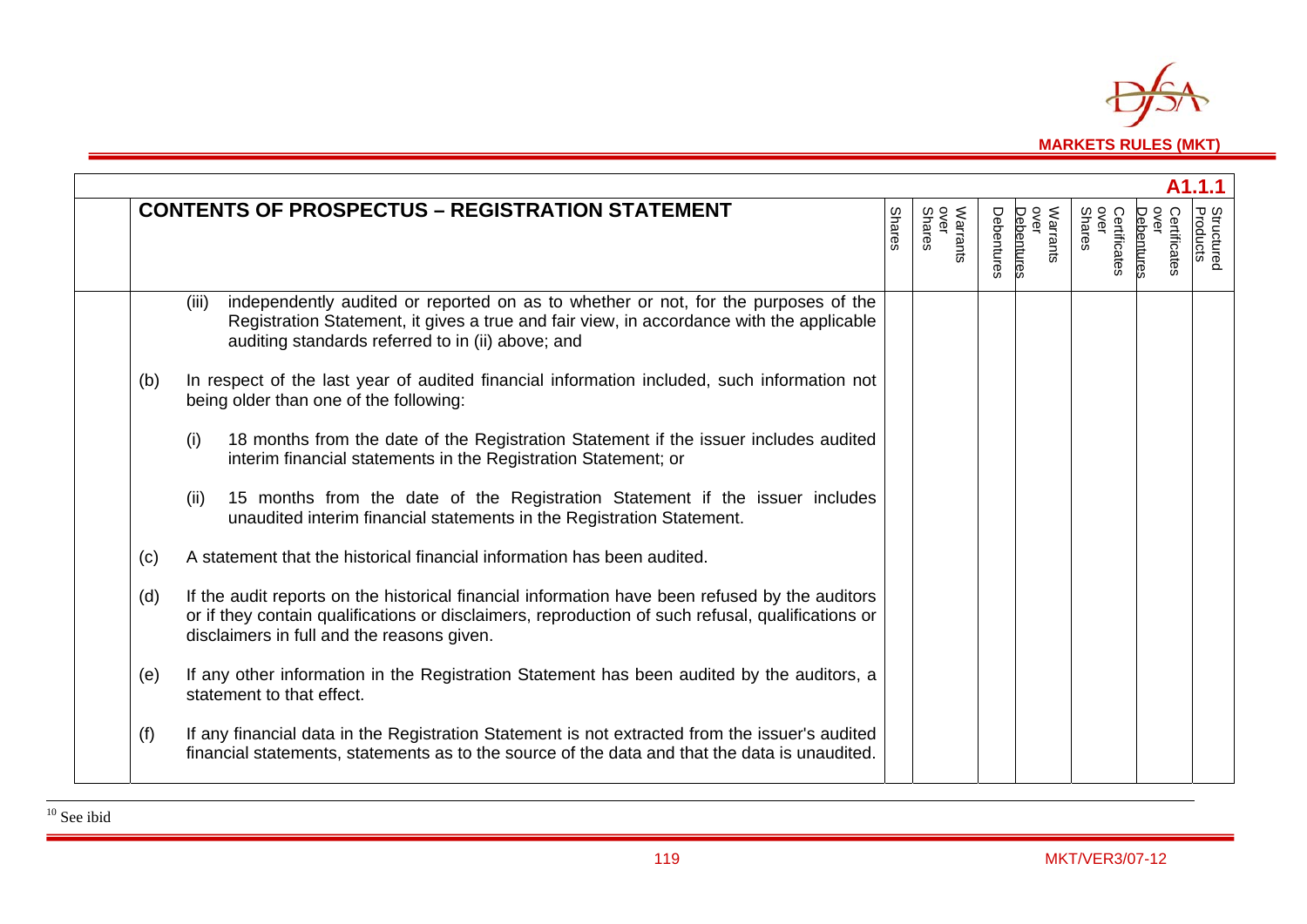

|     |     | <b>CONTENTS OF PROSPECTUS - REGISTRATION STATEMENT</b>                                                                                                                                                                                 | <b>Shares</b> | Warrants<br>over<br>Shares | Debentures   | Warrants<br>over<br>Debentures | Certificates<br>over<br>Shares | Debentures<br>Certificates | <b>Structured</b><br>Products |
|-----|-----|----------------------------------------------------------------------------------------------------------------------------------------------------------------------------------------------------------------------------------------|---------------|----------------------------|--------------|--------------------------------|--------------------------------|----------------------------|-------------------------------|
|     | (g) | If since the date of the issuer's last audited financial statements quarterly or half yearly<br>financial information has been published, such statements including:                                                                   |               |                            |              |                                |                                |                            |                               |
|     |     | (i)<br>if the quarterly or half yearly financial information has been reviewed or audited, the<br>audit or review report; or                                                                                                           |               |                            |              |                                |                                |                            |                               |
|     |     | if the quarterly or half yearly financial information is unaudited or has not been<br>(ii)<br>reviewed, a statement to that effect.                                                                                                    |               |                            |              |                                |                                |                            |                               |
|     | (h) | If the Registration Statement is dated more than nine months after the end of the last<br>audited financial year, interim financial information:                                                                                       |               |                            |              |                                |                                |                            |                               |
|     |     | (i)<br>covering at least the first six months of the financial year;                                                                                                                                                                   |               |                            |              |                                |                                |                            |                               |
|     |     | including comparative statements for the same period in the prior financial year<br>(ii)<br>(except that the requirement for comparative balance sheet information may be<br>satisfied by presenting the years end balance sheet); and |               |                            |              |                                |                                |                            |                               |
|     |     | if unaudited, a statement to that effect.<br>(iii)                                                                                                                                                                                     |               |                            |              |                                |                                |                            |                               |
|     | (h) | If the issuer prepares both own and consolidated annual financial statements, at least the<br>consolidated annual financial statements.                                                                                                |               |                            |              |                                |                                |                            |                               |
| 7.2 |     | <b>Profit forecasts</b><br>If an issuer chooses to include a profit forecast or a profit estimate in the Registration Statement:                                                                                                       |               | $\checkmark$               | $\checkmark$ | ✓                              |                                |                            |                               |
|     | (a) | information about the principal assumptions upon which the issuer has based its forecast or<br>estimate:                                                                                                                               |               |                            |              |                                |                                |                            |                               |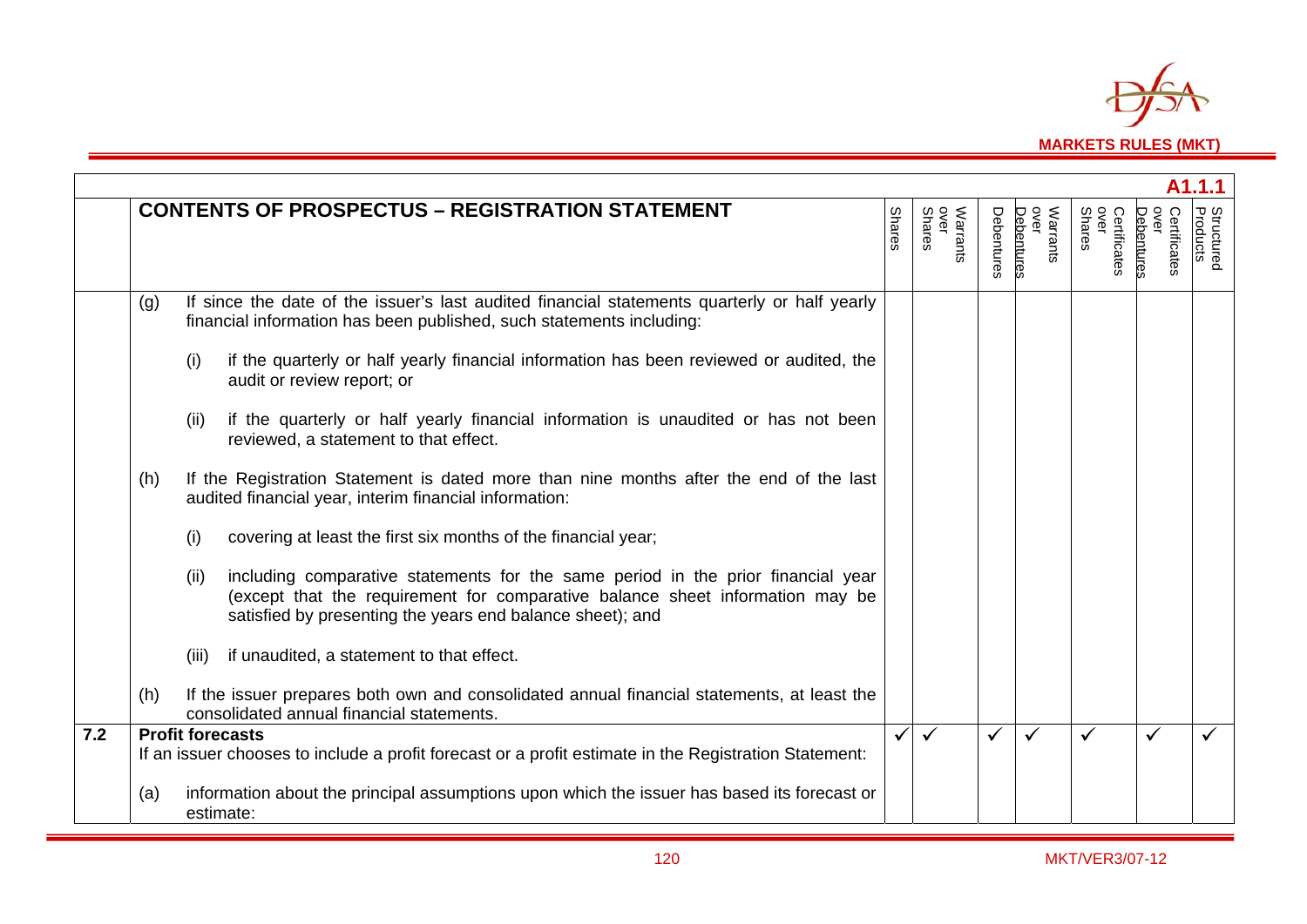

|     |     | <b>CONTENTS OF PROSPECTUS - REGISTRATION STATEMENT</b>                                                                                                                                                                                                                                                                                                    | <b>Shares</b> | Warrants<br>over<br>Shares | Debentures | over<br>Debentures<br>Warrants | <b>OVEL</b><br>Certificates<br><b>Shares</b> | over<br>Certificates<br>Debentures | <b>Structured</b><br>Products |
|-----|-----|-----------------------------------------------------------------------------------------------------------------------------------------------------------------------------------------------------------------------------------------------------------------------------------------------------------------------------------------------------------|---------------|----------------------------|------------|--------------------------------|----------------------------------------------|------------------------------------|-------------------------------|
|     |     | in a manner readily understandable by investors and prepared on a basis comparable<br>(i)<br>with the historical financial information; and                                                                                                                                                                                                               |               |                            |            |                                |                                              |                                    |                               |
|     |     | showing a clear distinction between assumptions about factors which the Board or<br>(ii)<br>senior management of the issuer can influence and assumptions about factors which<br>are exclusively outside the influence of such Persons;                                                                                                                   |               |                            |            |                                |                                              |                                    |                               |
|     | (b) | a report prepared by independent accountants or auditors stating that in the opinion of the<br>independent accountants or auditors, the forecast or estimate has been properly compiled<br>on the basis stated and that the basis of accounting used for the profit forecast or estimate<br>is consistent with the accounting policies of the issuer; and |               |                            |            |                                |                                              |                                    |                               |
|     | (c) | If a profit forecast in a Prospectus has been previously published, a statement setting out<br>whether or not that forecast is still correct as at the time of the Registration Statement or if<br>the forecast is no longer valid, an explanation of why that is the case.                                                                               |               |                            |            |                                |                                              |                                    |                               |
| 8.  |     | OTHER INFORMATION RELATING TO THE ISSUER                                                                                                                                                                                                                                                                                                                  |               |                            |            |                                |                                              |                                    |                               |
| 8.1 |     | Information about auditors                                                                                                                                                                                                                                                                                                                                |               |                            |            |                                |                                              |                                    |                               |
|     | (a) | Information about the auditor including:                                                                                                                                                                                                                                                                                                                  |               |                            |            |                                |                                              |                                    |                               |
|     |     | (i)<br>the names, addresses and professional qualifications (including details of<br>membership in any professional body) of the issuer's auditor for the period covered<br>by the historical financial information; and                                                                                                                                  |               |                            |            |                                |                                              |                                    |                               |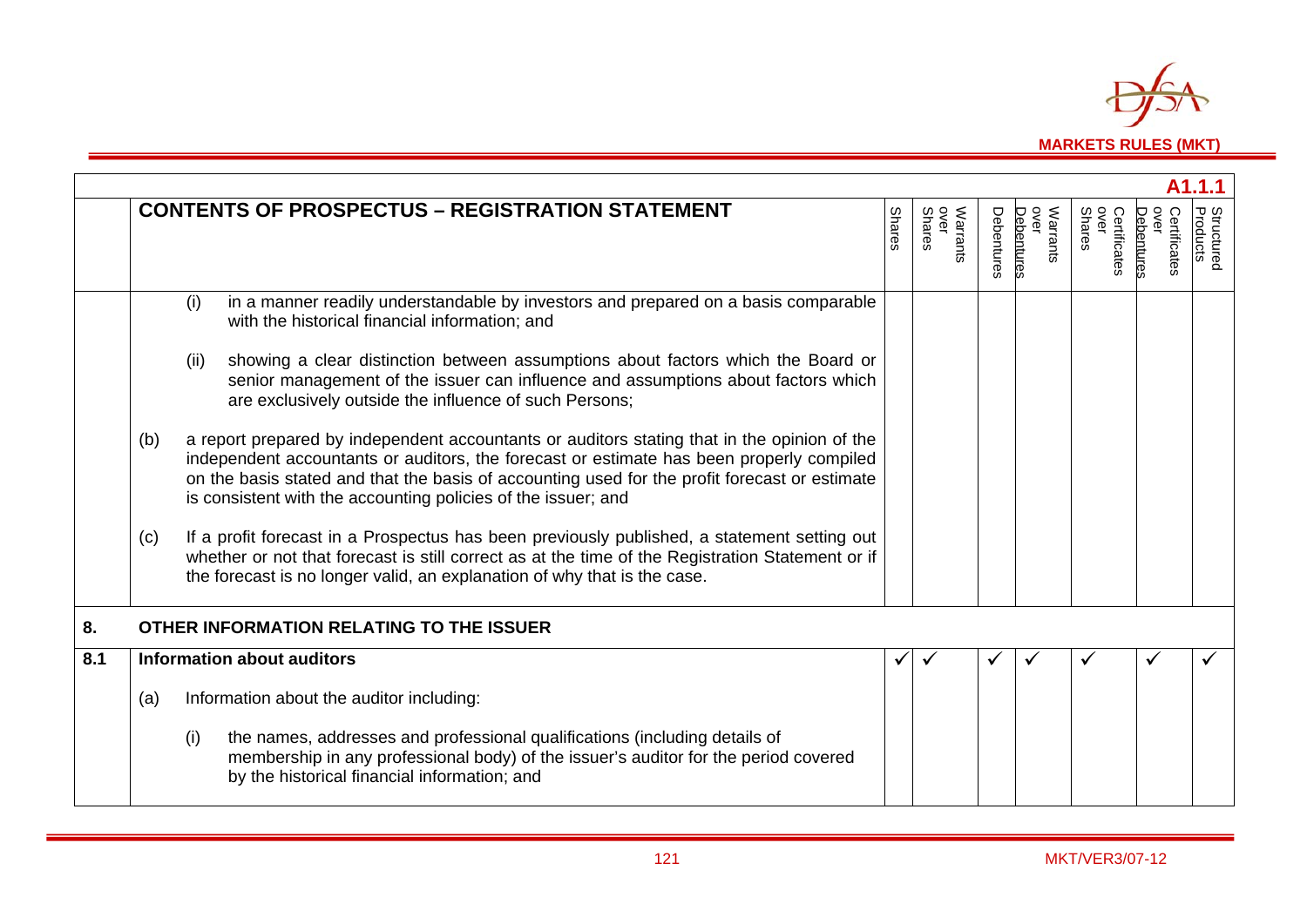

|     |     |                                                                                                                                                                           |               |                                   |            |                                |                                       |                                   | A1.1.1                        |
|-----|-----|---------------------------------------------------------------------------------------------------------------------------------------------------------------------------|---------------|-----------------------------------|------------|--------------------------------|---------------------------------------|-----------------------------------|-------------------------------|
|     |     | <b>CONTENTS OF PROSPECTUS - REGISTRATION STATEMENT</b>                                                                                                                    | <b>Shares</b> | Warrants<br>over<br><b>Shares</b> | Debentures | Warrants<br>over<br>Debentures | over<br>Certificates<br><b>Shares</b> | over<br>Debenture<br>Certificates | <b>Structured</b><br>Products |
|     |     | if the auditor has resigned, been removed or not been re-appointed during the period<br>(ii)<br>covered by the historical financial information, any details if material. |               |                                   |            |                                |                                       |                                   |                               |
| 8.2 |     | <b>Connected persons</b>                                                                                                                                                  | ✓             |                                   |            | ✓                              |                                       |                                   |                               |
|     | (a) | Information about Connected Persons including:                                                                                                                            |               |                                   |            |                                |                                       |                                   |                               |
|     |     | the name and address of any Connected Person as defined in Rule 4.3.2;<br>(i)                                                                                             |               |                                   |            |                                |                                       |                                   |                               |
|     |     | how the Person falls into the definition of a Connected Person; and<br>(ii)                                                                                               |               |                                   |            |                                |                                       |                                   |                               |
|     |     | whether any Connected Person has different voting rights to the issuer's major<br>(iv)<br>shareholders, or an appropriate negative statement;                             |               |                                   |            |                                |                                       |                                   |                               |
|     | (b) | If there are no Connected Persons, a statement to that effect;                                                                                                            |               |                                   |            |                                |                                       |                                   |                               |
|     | (c) | if a Connected Person is a controller, <sup>11</sup> information about that Person including:                                                                             |               |                                   |            |                                |                                       |                                   |                               |
|     |     | (i)<br>where relevant, the amount of the Controller's interest;                                                                                                           |               |                                   |            |                                |                                       |                                   |                               |
|     |     | whether the issuer is directly or indirectly owned or controlled by such a Person and<br>(ii)<br>the measures in place to ensure that such control is not abused; and     |               |                                   |            |                                |                                       |                                   |                               |
|     | (d) | a description of any arrangements, known to the issuer, the operation of which may at a<br>subsequent date result in a change in control of the issuer.                   |               |                                   |            |                                |                                       |                                   |                               |

<sup>&</sup>lt;sup>11</sup> See Rule 4.3.2(2) for the definition of a controller.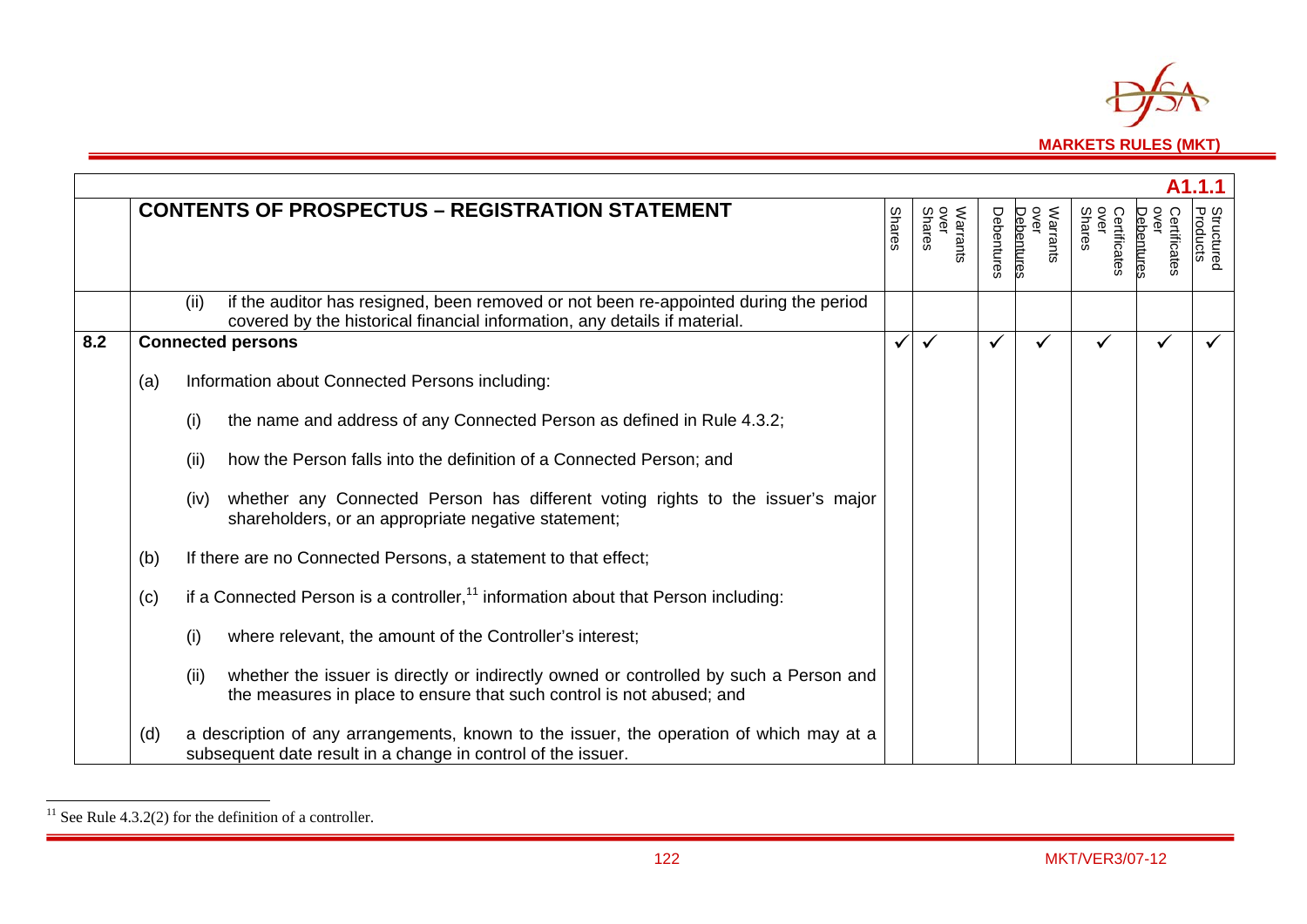

|     |       |                                                                                                                                                                                                                                                                                |               |                            |            |                                |                                |                                    | A1.1.1                        |
|-----|-------|--------------------------------------------------------------------------------------------------------------------------------------------------------------------------------------------------------------------------------------------------------------------------------|---------------|----------------------------|------------|--------------------------------|--------------------------------|------------------------------------|-------------------------------|
|     |       | <b>CONTENTS OF PROSPECTUS - REGISTRATION STATEMENT</b>                                                                                                                                                                                                                         | <b>Shares</b> | Warrants<br>over<br>Shares | Debentures | Warrants<br>over<br>Debentures | over<br>Shares<br>Certificates | over<br>Certificates<br>Debentures | <b>Structured</b><br>Products |
| 8.3 |       | <b>Related party transactions</b>                                                                                                                                                                                                                                              | $\checkmark$  |                            |            |                                |                                |                                    |                               |
|     |       | Disclosure of any Related Party Transactions <sup>12</sup> during the period covered by the historical<br>financial information and up to the date of the Registration Statement including:                                                                                    |               |                            |            |                                |                                |                                    |                               |
|     | (a)   | the name and address of the Related Party;                                                                                                                                                                                                                                     |               |                            |            |                                |                                |                                    |                               |
|     | (b)   | how the Person falls within the definition of a Related Party;                                                                                                                                                                                                                 |               |                            |            |                                |                                |                                    |                               |
|     | (c)   | details of the Related Party Transaction, including:                                                                                                                                                                                                                           |               |                            |            |                                |                                |                                    |                               |
|     | (i)   | the parties to the transaction;                                                                                                                                                                                                                                                |               |                            |            |                                |                                |                                    |                               |
|     | (ii)  | the date of the transaction;                                                                                                                                                                                                                                                   |               |                            |            |                                |                                |                                    |                               |
|     | (iii) | the value of the transaction;                                                                                                                                                                                                                                                  |               |                            |            |                                |                                |                                    |                               |
|     | (iv)  | whether prior shareholder approval was obtained from a majority of shareholders;                                                                                                                                                                                               |               |                            |            |                                |                                |                                    |                               |
|     | (v)   | if the transaction is not concluded in the ordinary course of business and on<br>normal commercial terms no less favourable than that of an arm's length<br>transaction with an unrelated party, an explanation of why the transaction was not<br>concluded on such terms; and |               |                            |            |                                |                                |                                    |                               |
|     | (vi)  | any future transactions involving the same or new Related Parties.                                                                                                                                                                                                             |               |                            |            |                                |                                |                                    |                               |

 $12$  See Rule 3.5.2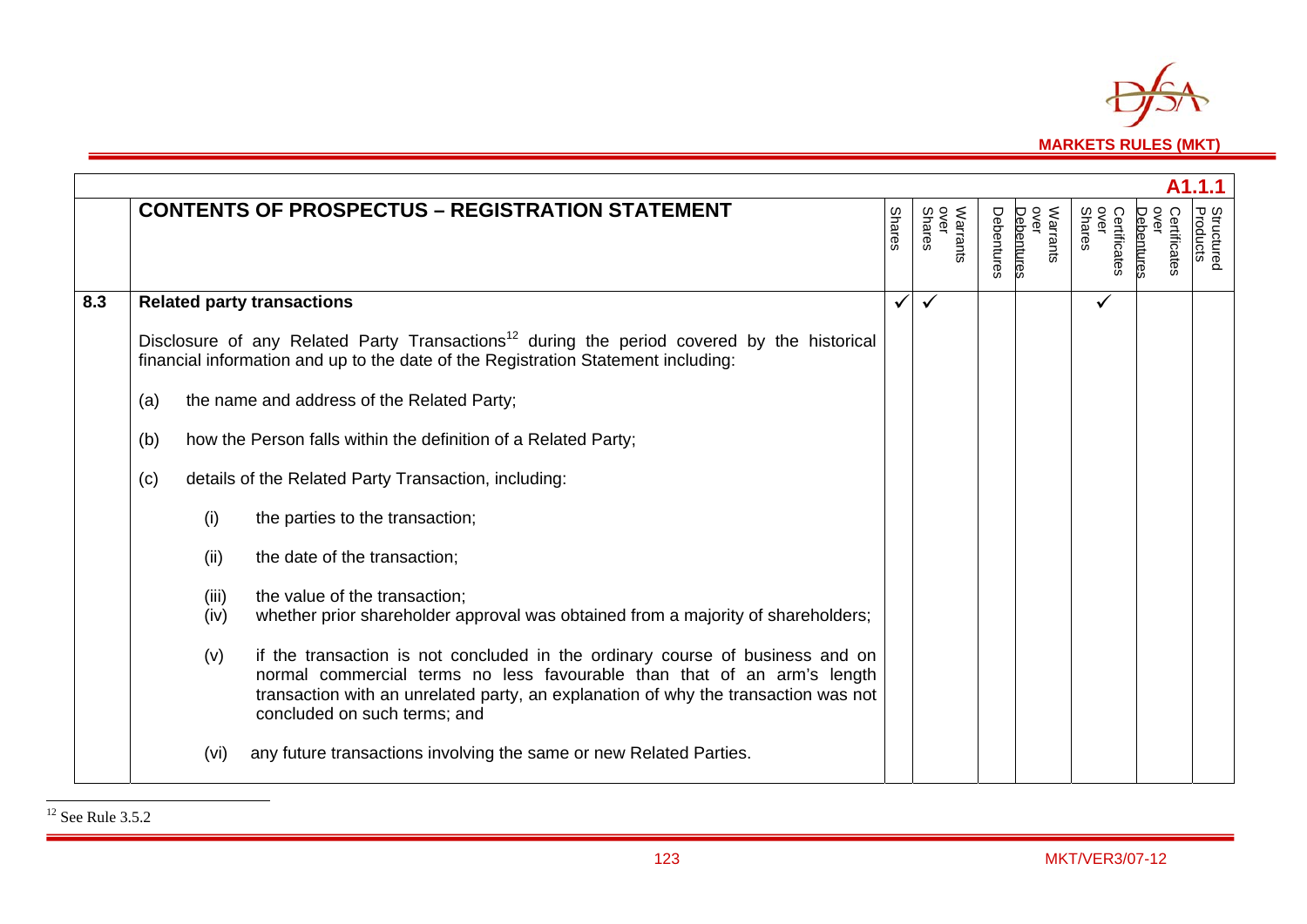

|     |                                                                                                                                                                                                                                                                                                                                                                                                                                        |               |                            |            |                                |                                |                                    | A1.1.1                        |
|-----|----------------------------------------------------------------------------------------------------------------------------------------------------------------------------------------------------------------------------------------------------------------------------------------------------------------------------------------------------------------------------------------------------------------------------------------|---------------|----------------------------|------------|--------------------------------|--------------------------------|------------------------------------|-------------------------------|
|     | <b>CONTENTS OF PROSPECTUS - REGISTRATION STATEMENT</b>                                                                                                                                                                                                                                                                                                                                                                                 | <b>Shares</b> | Warrants<br>over<br>Shares | Debentures | Warrants<br>over<br>Debentures | over<br>Shares<br>Certificates | over<br>Certificates<br>Debentures | <b>Structured</b><br>Products |
| 8.4 | <b>Research and development</b>                                                                                                                                                                                                                                                                                                                                                                                                        |               |                            |            |                                | ✓                              |                                    |                               |
|     | Where material, a description of the issuer's research and development policies for each financial<br>year for the period covered by the historical financial information, including the amount spent on<br>issuer-sponsored research and development activities.                                                                                                                                                                      |               |                            |            |                                |                                |                                    |                               |
| 8.5 | Legal and other proceedings against the issuer                                                                                                                                                                                                                                                                                                                                                                                         |               |                            | ✓          | $\checkmark$                   | ✓                              | $\checkmark$                       |                               |
|     | Information on any current or prior governmental, legal or arbitration proceedings or disputes<br>(including any such proceedings which are pending or threatened of which the issuer is aware),<br>which may have, or have had, covering at least the previous 12 months significant impact on the<br>issuer and/or its Group's financial position or profitability, or if there were no such actions, a<br>statement to that effect. |               |                            |            |                                |                                |                                    |                               |
| 8.6 | <b>Other significant matters</b>                                                                                                                                                                                                                                                                                                                                                                                                       | ✓             | $\checkmark$               | ✓          | $\checkmark$                   | ✓                              | $\checkmark$                       |                               |
|     | An explanation of any significant matter that investors would reasonably require in relation<br>(a)<br>to the issuer and the issuer's jurisdiction, provided in a manner which gives appropriate<br>prominence depending on the nature of the matter concerned and its significance.<br>If the Security is a Certificate, any information of the kind referred to in (a) relating to the<br>(b)                                        |               |                            |            |                                |                                |                                    |                               |
|     | issuer of the underlying Securities.                                                                                                                                                                                                                                                                                                                                                                                                   |               |                            |            |                                |                                |                                    |                               |
| 8.7 | Concurrent offers by directors of the issuer                                                                                                                                                                                                                                                                                                                                                                                           |               |                            |            |                                |                                |                                    |                               |
|     | If one or more members of the Board of Directors of the issuer are offering their Shares<br>(a)<br>under the same Prospectus:                                                                                                                                                                                                                                                                                                          |               |                            |            |                                |                                |                                    |                               |
|     | the identity of each member making such offers;                                                                                                                                                                                                                                                                                                                                                                                        |               |                            |            |                                |                                |                                    |                               |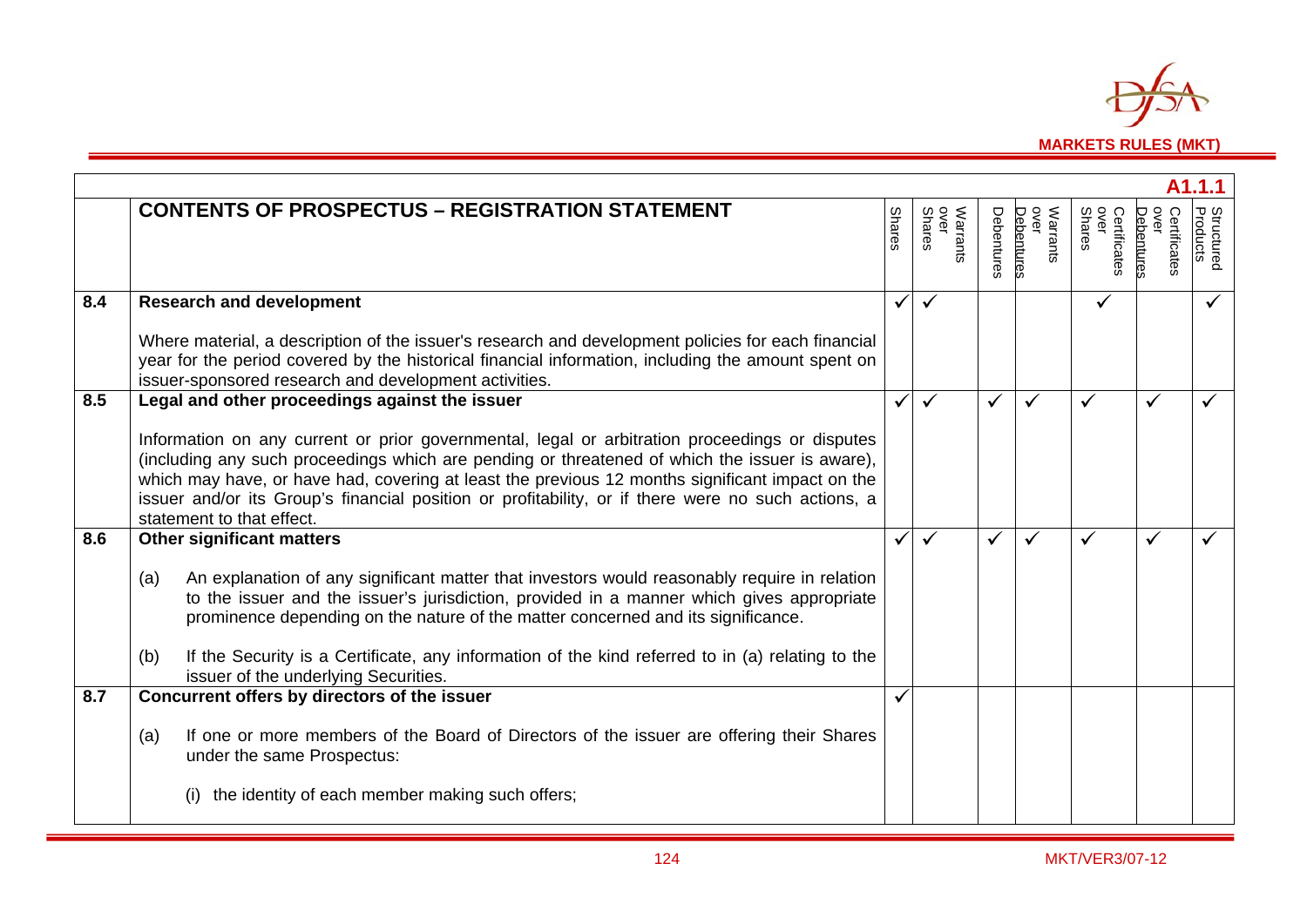

|     |                                                                                                                                                                                                                                                                                      |               |                            |            |                                |                                |                                    | A1.1.1                        |
|-----|--------------------------------------------------------------------------------------------------------------------------------------------------------------------------------------------------------------------------------------------------------------------------------------|---------------|----------------------------|------------|--------------------------------|--------------------------------|------------------------------------|-------------------------------|
|     | <b>CONTENTS OF PROSPECTUS - REGISTRATION STATEMENT</b>                                                                                                                                                                                                                               | <b>Shares</b> | Warrants<br>over<br>Shares | Debentures | Warrants<br>over<br>Debentures | over<br>Shares<br>Certificates | over<br>Certificates<br>Debentures | <b>Structured</b><br>Products |
|     | the number of Shares each such Person is offering; and<br>(ii)                                                                                                                                                                                                                       |               |                            |            |                                |                                |                                    |                               |
|     | the proportion of the holding of the member that those Shares represent.<br>(iii)                                                                                                                                                                                                    |               |                            |            |                                |                                |                                    |                               |
|     | If no member of the Board is offering his Shares, a statement to that effect.<br>(b)                                                                                                                                                                                                 |               |                            |            |                                |                                |                                    |                               |
| 9.  | <b>RESPONSIBILITY FOR THE CONTENT OF PROSPECTUS</b>                                                                                                                                                                                                                                  |               |                            |            |                                |                                |                                    |                               |
| 9.1 | <b>Responsibility Statement</b>                                                                                                                                                                                                                                                      | ✔             |                            |            |                                |                                |                                    |                               |
|     | A Responsibility Statement that:                                                                                                                                                                                                                                                     |               |                            |            |                                |                                |                                    |                               |
|     | the Prospectus complies with the requirements in Part 2 of the Law and chapter 2 of the<br>(a)<br>Rules;                                                                                                                                                                             |               |                            |            |                                |                                |                                    |                               |
|     | the Directors accept responsibility jointly and severally for the information contained in the<br>(b)<br>Prospectus and believe that there are no other facts, the omission of which, would make<br>the Prospectus or any statement therein inaccurate, misleading or deceptive; and |               |                            |            |                                |                                |                                    |                               |
|     | if the Securities are offered through a Financial Intermediary pursuant to Rule 2.6.5,<br>(c)<br>statements by the Directors of the issuer and the Financial Intermediary that they are jointly<br>and severally responsible for the Prospectus.                                     |               |                            |            |                                |                                |                                    |                               |
| 9.2 | Signing of the prospectus by directors of the issuer                                                                                                                                                                                                                                 | ✓             | ✓                          | ✓          | ✓                              | ✓                              | ✓                                  |                               |
|     | The date on which the Prospectus was signed by the Directors of the issuer.                                                                                                                                                                                                          |               |                            |            |                                |                                |                                    |                               |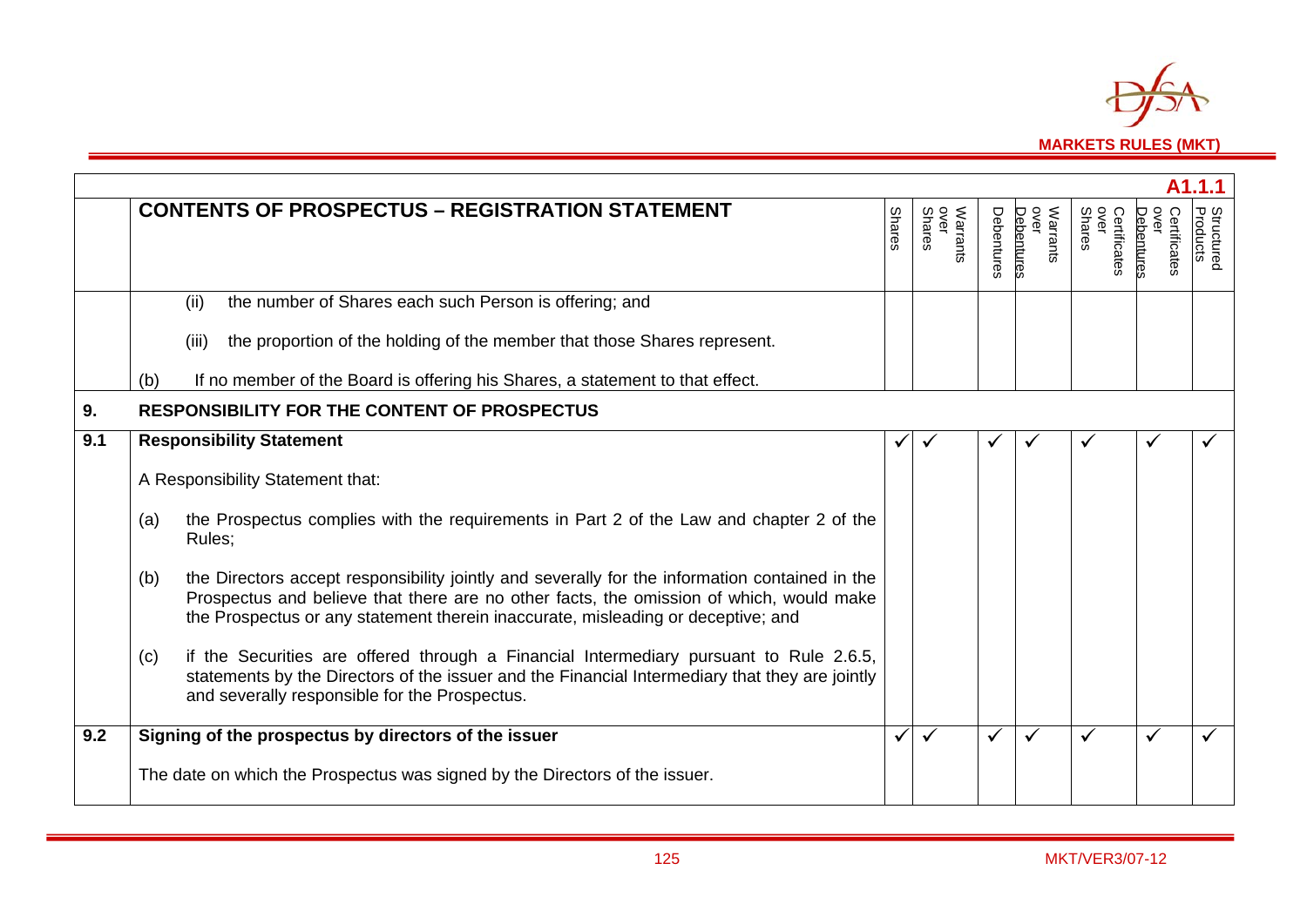

|     |     |                                        |                                                                                                                                                                                                                                                                                                                                                                                                                                            |               |                            |            |                                |                                       |                                   | A1.1.1                        |
|-----|-----|----------------------------------------|--------------------------------------------------------------------------------------------------------------------------------------------------------------------------------------------------------------------------------------------------------------------------------------------------------------------------------------------------------------------------------------------------------------------------------------------|---------------|----------------------------|------------|--------------------------------|---------------------------------------|-----------------------------------|-------------------------------|
|     |     |                                        | <b>CONTENTS OF PROSPECTUS - REGISTRATION STATEMENT</b>                                                                                                                                                                                                                                                                                                                                                                                     | <b>Shares</b> | Warrants<br>over<br>Shares | Debentures | Warrants<br>over<br>Debentures | over<br><b>Shares</b><br>Certificates | over<br>Certificates<br>Debenture | <b>Structured</b><br>Products |
| 9.3 |     |                                        | Expert opinions included in a prospectus                                                                                                                                                                                                                                                                                                                                                                                                   |               | ✓                          | ✓          | $\checkmark$                   |                                       |                                   |                               |
|     | (a) |                                        | If any Expert's opinion, statement or report ("report") is included in the Prospectus:                                                                                                                                                                                                                                                                                                                                                     |               |                            |            |                                |                                       |                                   |                               |
|     |     | (i)                                    | the name, business address and professional qualifications of the Expert responsible<br>for the report and the date on which the Expert report was made or produced;                                                                                                                                                                                                                                                                       |               |                            |            |                                |                                       |                                   |                               |
|     |     | (ii)                                   | Information relating to any material interests of the Expert in the issuer such as any<br>benefit or fees paid to the Expert by the issuer or a related company, positions held or<br>to be held by the Expert in the issuer or a related company, investments held or to be<br>held by the Expert in the issuer or a related company, fees and commissions paid or<br>to be paid to the Expert or Persons associated with the Expert; and |               |                            |            |                                |                                       |                                   |                               |
|     |     | (iii)                                  | if the report has been produced at the issuer's request, a statement to that effect and<br>that the report is included, in the form and context in which it is included, with the<br>consent of the Expert.                                                                                                                                                                                                                                |               |                            |            |                                |                                       |                                   |                               |
|     | (b) |                                        | Where information has been sourced from an Expert or other third party, the source of such<br>information and confirmation by the issuer that the information has been accurately<br>produced and that as far as the issuer is aware and is able to ascertain from the<br>information published by that Expert or third party, that no facts have been omitted which<br>would render the reproduced information inaccurate or misleading.  |               |                            |            |                                |                                       |                                   |                               |
| 9.4 |     | <b>Special categories of companies</b> | If the issuer is a special category of company, such as a property, mineral, or scientific research<br>company, or a start up company (a company with less than 3 year track record), a report by an<br>Expert on the assets or rights owned by the issuer prepared at a date which shall be no later than<br>three months before the date of the Prospectus.                                                                              |               | ✓                          | ✓          | $\checkmark$                   |                                       |                                   |                               |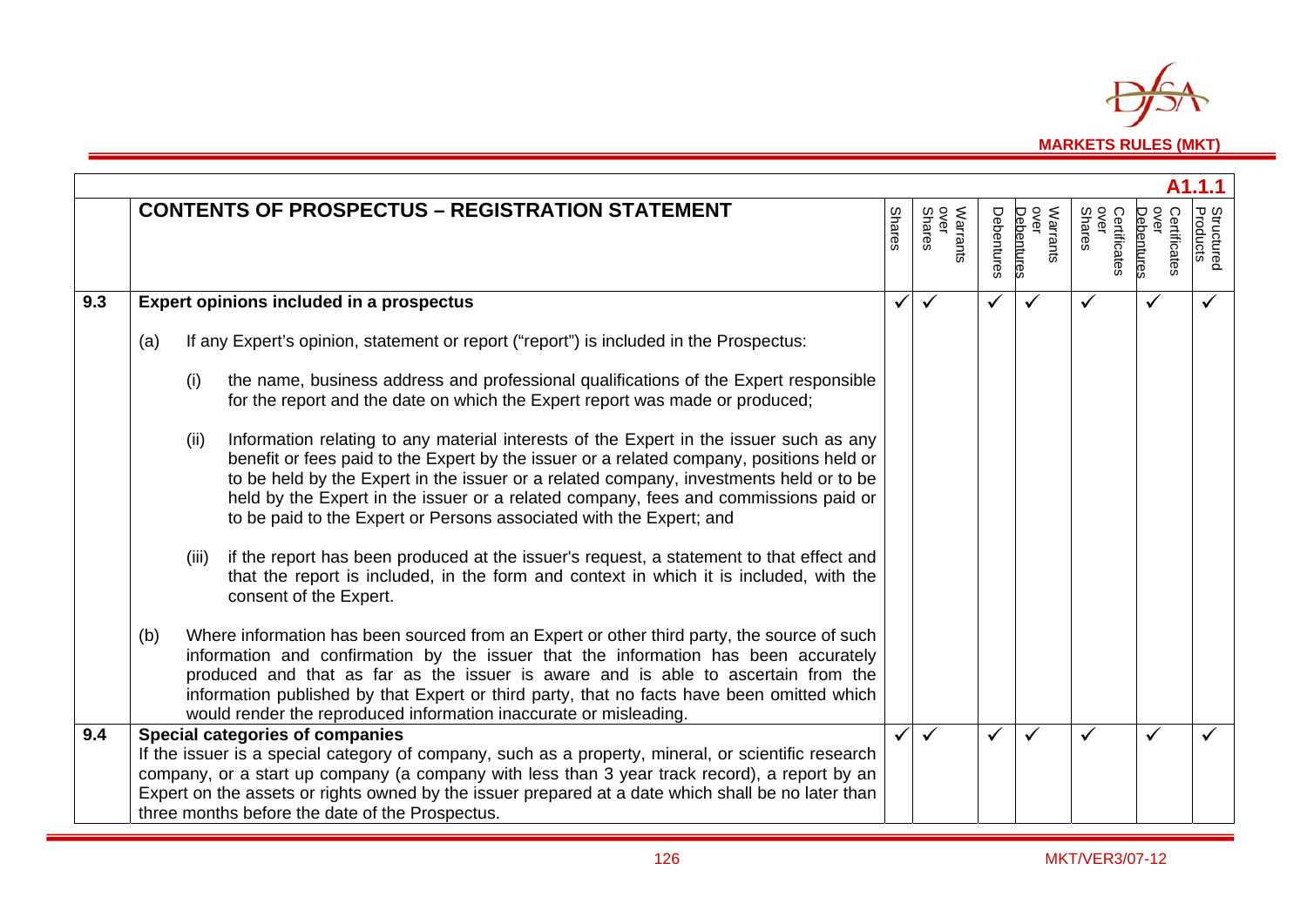

## **A1.2 Securities note**

**A.1.2.1** This table forms part of Rule 2.5.1(3)(c).

| Note: A column marked with an " $\checkmark$ " indicates that the disclosure requirements apply in relation to that type of Security. |
|---------------------------------------------------------------------------------------------------------------------------------------|
|---------------------------------------------------------------------------------------------------------------------------------------|

|       |                                                                                                                                                                                                                                                                                                                                                                                                                                                                                                                                                                                                                                                                                                                                                                                                                                                                                                                                                                                           |               |                         |                   |                                       |                                |                                    | A1.2.1                        |
|-------|-------------------------------------------------------------------------------------------------------------------------------------------------------------------------------------------------------------------------------------------------------------------------------------------------------------------------------------------------------------------------------------------------------------------------------------------------------------------------------------------------------------------------------------------------------------------------------------------------------------------------------------------------------------------------------------------------------------------------------------------------------------------------------------------------------------------------------------------------------------------------------------------------------------------------------------------------------------------------------------------|---------------|-------------------------|-------------------|---------------------------------------|--------------------------------|------------------------------------|-------------------------------|
|       | <b>CONTENTS OF PROSPECTUS - SECURITIES NOTE</b>                                                                                                                                                                                                                                                                                                                                                                                                                                                                                                                                                                                                                                                                                                                                                                                                                                                                                                                                           | <b>Shares</b> | over shares<br>Warrants | <b>Debentures</b> | <b>Debentures</b><br>Warrants<br>over | Certificates<br>over<br>Shares | Certificates<br>Debentures<br>over | <b>Structured</b><br>Products |
| 1     | <b>KEY INFORMATION</b>                                                                                                                                                                                                                                                                                                                                                                                                                                                                                                                                                                                                                                                                                                                                                                                                                                                                                                                                                                    |               |                         |                   |                                       |                                |                                    |                               |
| $1.1$ | <b>Risk factors</b><br>Prominent disclosure of risks factors material to the Securities being offered and/or admitted to<br>trading in order for investors to assess the risks associated with investing in the Securities, which<br>must be disclosed prominently in a separate section headed "Risk Factors" and include the<br>following information:<br>the nature of the risks involved in investing in the Securities:<br>(a)<br>(b)<br>any material risks associated with investing in the issuer;<br>any risks associated with the assets to be acquired using the proceeds of the offer;<br>(c)<br>the effect that the material risks may have on the Issuer including how the risk could affect<br>(d)<br>the business, operating results and financial condition of the Issuer;<br>any steps proposed by the Issuer to mitigate or manage the risks;<br>(e)<br>general and specific risks relating to the industry or jurisdiction in which the Issuer<br>(g)<br>operates; and | $\checkmark$  |                         | ✓                 |                                       | ✓                              |                                    |                               |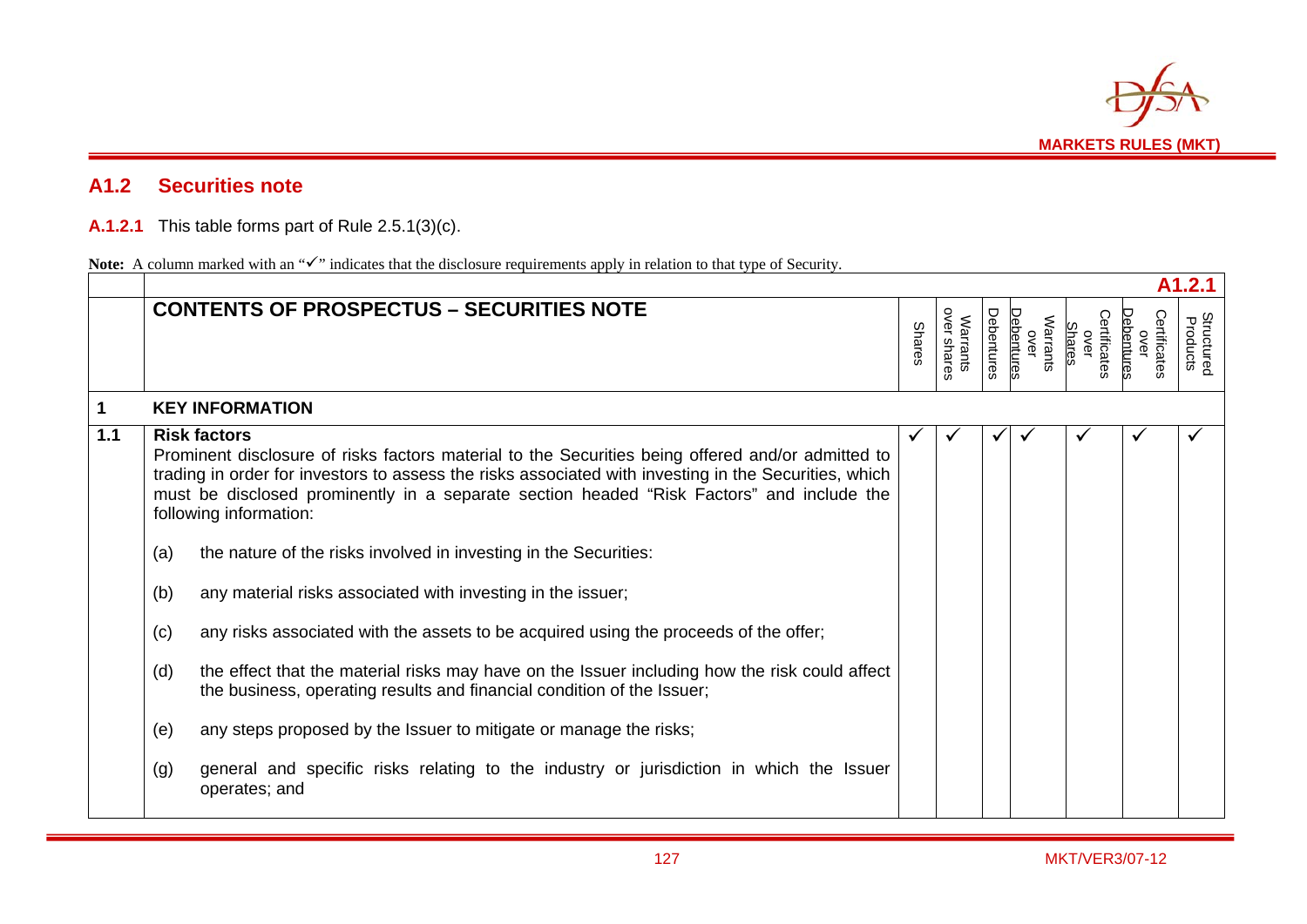

|     | A1.2.1                                                                                                                                                                                                                                                                                                                                                                                                                                      |               |                         |            |                                       |                                       |                                           |                               |  |  |  |  |
|-----|---------------------------------------------------------------------------------------------------------------------------------------------------------------------------------------------------------------------------------------------------------------------------------------------------------------------------------------------------------------------------------------------------------------------------------------------|---------------|-------------------------|------------|---------------------------------------|---------------------------------------|-------------------------------------------|-------------------------------|--|--|--|--|
|     | <b>CONTENTS OF PROSPECTUS - SECURITIES NOTE</b>                                                                                                                                                                                                                                                                                                                                                                                             | <b>Shares</b> | over shares<br>Warrants | Debentures | <b>Jebentures</b><br>Warrants<br>over | Certificates<br><b>Shares</b><br>over | Certificates<br><b>Debentures</b><br>over | <b>Structured</b><br>Products |  |  |  |  |
|     | any other material risks that are not included in the above.<br>(h)                                                                                                                                                                                                                                                                                                                                                                         |               |                         |            |                                       |                                       |                                           |                               |  |  |  |  |
| 1.2 | <b>Reasons for the offer</b>                                                                                                                                                                                                                                                                                                                                                                                                                | ✓             | ✓                       |            |                                       | ✓                                     |                                           |                               |  |  |  |  |
|     | Reasons for the offer and, where applicable:                                                                                                                                                                                                                                                                                                                                                                                                |               |                         |            |                                       |                                       |                                           |                               |  |  |  |  |
|     | the estimated net amount of the proceeds broken into each principal intended use and<br>(a)<br>presented by order of priority of such uses;                                                                                                                                                                                                                                                                                                 |               |                         |            |                                       |                                       |                                           |                               |  |  |  |  |
|     | if the issuer is aware that the anticipated proceeds will not be sufficient to fund all the<br>(b)<br>proposed uses, statement about the amount and sources of other funds needed; and                                                                                                                                                                                                                                                      |               |                         |            |                                       |                                       |                                           |                               |  |  |  |  |
|     | details with regard to the use of the proceeds, in particular when they are being used to<br>(c)<br>acquire assets, other than in the ordinary course of business, to finance announced<br>acquisitions of other businesses, or to discharge, reduce or retire indebtedness of the<br>issuer.                                                                                                                                               |               |                         |            |                                       |                                       |                                           |                               |  |  |  |  |
| 1.3 | <b>Financial condition</b>                                                                                                                                                                                                                                                                                                                                                                                                                  |               | $\checkmark$            |            |                                       | ✓                                     |                                           |                               |  |  |  |  |
|     | To the extent not included in the Registration Statement, a description of the issuer's financial<br>condition, changes in financial condition and results of operations for each year and interim<br>period, for which historical information is required, including causes of any material changes from<br>year to year in the financial information to the extent necessary for an understanding of the<br>issuer's business as a whole. |               |                         |            |                                       |                                       |                                           |                               |  |  |  |  |
| 1.4 | <b>Working capital statement</b>                                                                                                                                                                                                                                                                                                                                                                                                            |               | ✓                       |            |                                       | ✓                                     |                                           |                               |  |  |  |  |
|     | A statement by the Directors of the Issuer that in their opinion the working capital is sufficient for<br>the Issuer's present requirements, or, if not how it proposes to provide the additional working<br>capital needed.                                                                                                                                                                                                                |               |                         |            |                                       |                                       |                                           |                               |  |  |  |  |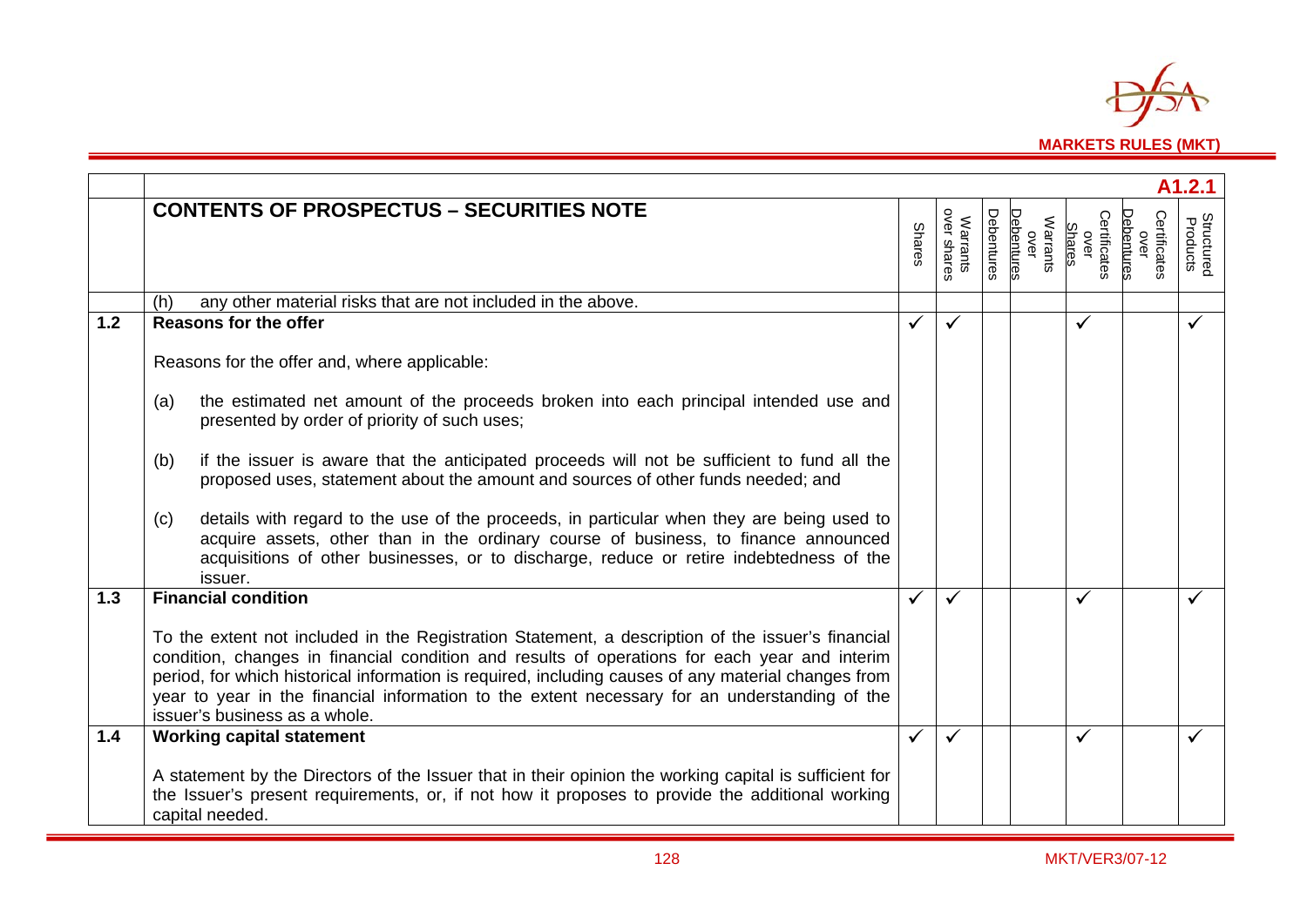

|     | A1.2.1 |                                                                                                                                                                                                                                                                               |               |                                |            |                                       |                                |                                           |                               |  |  |  |  |  |
|-----|--------|-------------------------------------------------------------------------------------------------------------------------------------------------------------------------------------------------------------------------------------------------------------------------------|---------------|--------------------------------|------------|---------------------------------------|--------------------------------|-------------------------------------------|-------------------------------|--|--|--|--|--|
|     |        | <b>CONTENTS OF PROSPECTUS - SECURITIES NOTE</b>                                                                                                                                                                                                                               | <b>Shares</b> | over shares<br><b>Warrants</b> | Debentures | <b>Debentures</b><br>Warrants<br>over | Certificates<br>over<br>Shares | Certificates<br><b>Debentures</b><br>over | <b>Structured</b><br>Products |  |  |  |  |  |
| 1.5 |        | <b>Creditworthiness of the issuer</b>                                                                                                                                                                                                                                         |               |                                |            |                                       |                                |                                           |                               |  |  |  |  |  |
|     | (a)    | Sufficient information to enable an investor to form an opinion concerning the<br>creditworthiness of the issuer such as:                                                                                                                                                     |               |                                |            |                                       |                                |                                           |                               |  |  |  |  |  |
|     |        | earnings coverage ratio;<br>(i)                                                                                                                                                                                                                                               |               |                                |            |                                       |                                |                                           |                               |  |  |  |  |  |
|     |        | (ii)<br>any relevant credit ratings; and                                                                                                                                                                                                                                      |               |                                |            |                                       |                                |                                           |                               |  |  |  |  |  |
|     |        | any other risk factors that may affect the Issuer's ability to fulfil its obligations under<br>(iii)<br>the Securities to investors.                                                                                                                                          |               |                                |            |                                       |                                |                                           |                               |  |  |  |  |  |
|     | (b)    | A statement of capitalization and indebtedness (distinguishing between guaranteed and<br>unguaranteed, secured and unsecured indebtedness), including indirect and contingent<br>indebtedness, as of a date no earlier than 90 days prior to the date of the Securities Note. |               |                                |            |                                       |                                |                                           |                               |  |  |  |  |  |
| 1.6 |        | <b>Guarantees</b>                                                                                                                                                                                                                                                             |               | ✓                              |            | $\checkmark$                          | $\checkmark$                   |                                           |                               |  |  |  |  |  |
|     | (a)    | Information about any bank or other guarantees attaching to the Securities and intended to<br>underwrite the issuer's obligations including the details relating to:                                                                                                          |               |                                |            |                                       |                                |                                           |                               |  |  |  |  |  |
|     |        | any conditionality on the application of the guarantee in the event of any default under<br>(i)<br>the terms of the Security; and                                                                                                                                             |               |                                |            |                                       |                                |                                           |                               |  |  |  |  |  |
|     |        | (ii)<br>any power of the guarantor to veto changes to the Security holders' rights.                                                                                                                                                                                           |               |                                |            |                                       |                                |                                           |                               |  |  |  |  |  |
|     | (b)    | Disclosure by the guarantor of the information about itself as if it were the issuer of the<br>same type of Security that is the subject of the guarantee.                                                                                                                    |               |                                |            |                                       |                                |                                           |                               |  |  |  |  |  |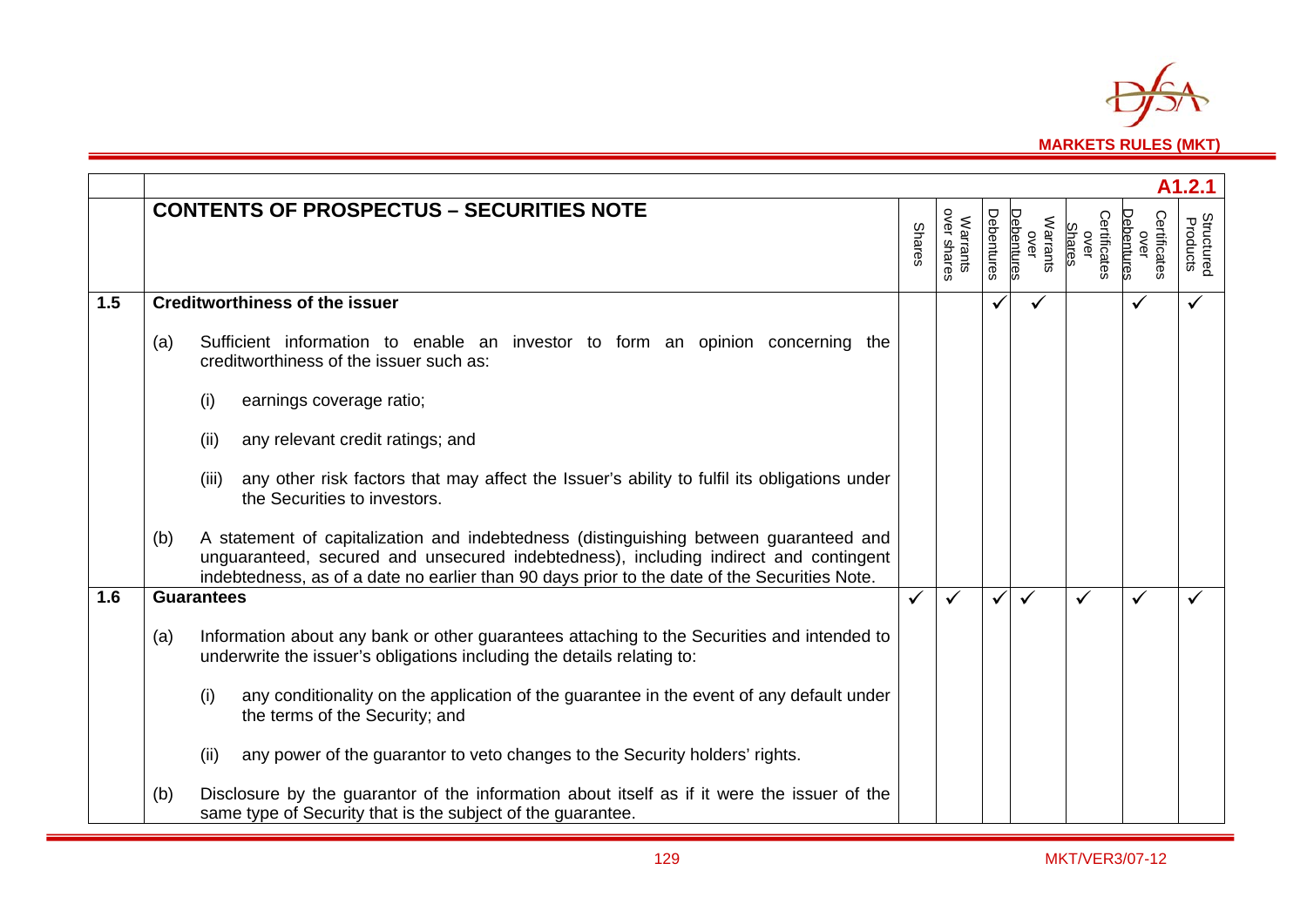

|              |     |                                                                                                                                                                                                                                                                                                                    |               |                         |            |                                |                                       |                                    | A1.2.1                        |
|--------------|-----|--------------------------------------------------------------------------------------------------------------------------------------------------------------------------------------------------------------------------------------------------------------------------------------------------------------------|---------------|-------------------------|------------|--------------------------------|---------------------------------------|------------------------------------|-------------------------------|
|              |     | <b>CONTENTS OF PROSPECTUS - SECURITIES NOTE</b>                                                                                                                                                                                                                                                                    | <b>Shares</b> | over shares<br>Warrants | Debentures | Warrants<br>over<br>Debentures | Certificates<br><b>Shares</b><br>over | Certificates<br>Debentures<br>over | <b>Structured</b><br>Products |
| $\mathbf{2}$ |     | INFORMATION RELATING TO THE SECURITIES OFFERED/ADMITTED TO TRADING                                                                                                                                                                                                                                                 |               |                         |            |                                |                                       |                                    |                               |
| 2.1          | (a) | A description of the type and class of the Securities being offered and/or admitted trading,<br>including any identification number (ISIN) or code applicable to the Securities;                                                                                                                                   |               |                         |            |                                |                                       |                                    |                               |
|              | (b) | An indication whether the Securities are in certificated form or book-entry form and if it is<br>the latter, the name and address of the entity maintaining the records.                                                                                                                                           |               |                         |            |                                |                                       |                                    |                               |
|              | (c) | A summary of any restrictions relating to transferability of the Securities, the arrangements<br>for settlement of transfers and any limitations of those rights and procedures for the<br>exercise of such rights including those specified in 2.2 and 2.3.                                                       |               |                         |            |                                |                                       |                                    |                               |
| 2.2          |     | <b>Dividends</b>                                                                                                                                                                                                                                                                                                   | $\checkmark$  | ✓                       |            |                                | $\checkmark$                          |                                    | $\checkmark$                  |
|              |     | Information relating to dividend rights including:                                                                                                                                                                                                                                                                 |               |                         |            |                                |                                       |                                    |                               |
|              | (a) | a description of the Issuer's policy on dividend distributions and any restrictions thereon;                                                                                                                                                                                                                       |               |                         |            |                                |                                       |                                    |                               |
|              | (b) | the amount of the dividend per Security, or underlying Security if applicable, for each<br>financial year for the period covered by the historical financial information, adjusted where<br>the number of Securities, or underlying Securities if applicable, in the Issuer has changed,<br>to make it comparable; |               |                         |            |                                |                                       |                                    |                               |
|              | (c) | fixed date(s) on which the dividend entitlement arises;                                                                                                                                                                                                                                                            |               |                         |            |                                |                                       |                                    |                               |
|              | (d) | if relevant, time limit after which entitlement to dividend lapses and an indication of the<br>Person in whose favour the lapse operates;                                                                                                                                                                          |               |                         |            |                                |                                       |                                    |                               |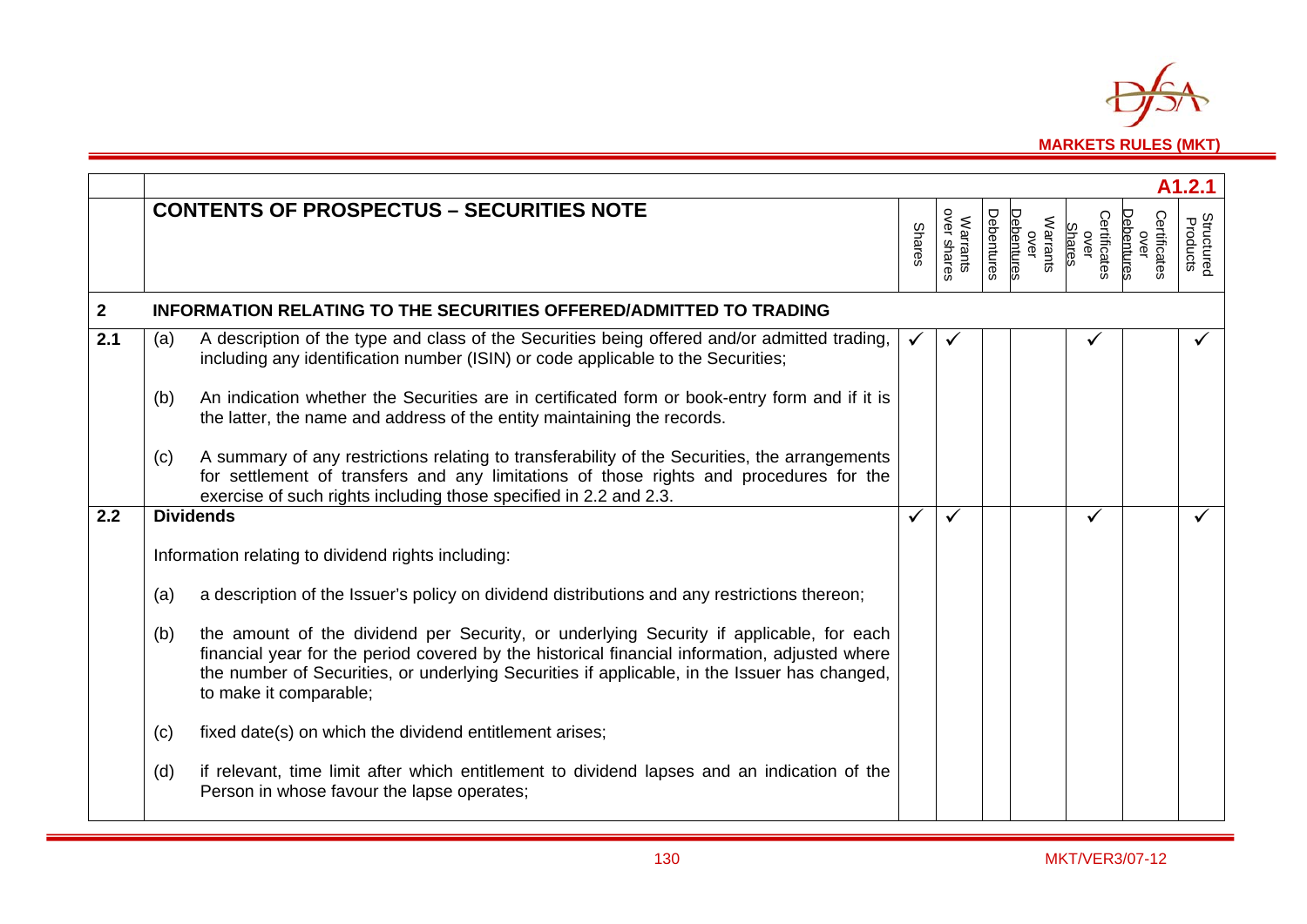

|              | A1.2.1                                                                                                                         |               |                         |            |                                |                                       |                                    |                               |  |  |  |  |  |  |
|--------------|--------------------------------------------------------------------------------------------------------------------------------|---------------|-------------------------|------------|--------------------------------|---------------------------------------|------------------------------------|-------------------------------|--|--|--|--|--|--|
|              | <b>CONTENTS OF PROSPECTUS - SECURITIES NOTE</b>                                                                                | <b>Shares</b> | over shares<br>Warrants | Debentures | Warrants<br>over<br>Debentures | Certificates<br><b>Shares</b><br>over | Certificates<br>Debentures<br>over | <b>Structured</b><br>Products |  |  |  |  |  |  |
|              | any dividend restrictions; and<br>(e)                                                                                          |               |                         |            |                                |                                       |                                    |                               |  |  |  |  |  |  |
|              | the rate of dividend or method of its calculation, periodicity and cumulative or non-<br>(f)<br>cumulative nature of payments. |               |                         |            |                                |                                       |                                    |                               |  |  |  |  |  |  |
| 2.3          | Other rights                                                                                                                   | $\checkmark$  | ✓                       |            |                                | ✓                                     |                                    | $\checkmark$                  |  |  |  |  |  |  |
|              | Information relating to other rights including:                                                                                |               |                         |            |                                |                                       |                                    |                               |  |  |  |  |  |  |
|              | voting rights;<br>(a)                                                                                                          |               |                         |            |                                |                                       |                                    |                               |  |  |  |  |  |  |
|              | pre-emption rights in relation to offers for subscription of Securities of the same class;<br>(b)                              |               |                         |            |                                |                                       |                                    |                               |  |  |  |  |  |  |
|              | right to share in the issuer's profits;<br>(c)                                                                                 |               |                         |            |                                |                                       |                                    |                               |  |  |  |  |  |  |
|              | rights to share in any surplus in the event of liquidation of the Issuer;<br>(e)                                               |               |                         |            |                                |                                       |                                    |                               |  |  |  |  |  |  |
|              | redemption rights, if any; and<br>(f)                                                                                          |               |                         |            |                                |                                       |                                    |                               |  |  |  |  |  |  |
|              | conversion rights, if any.<br>(q)                                                                                              |               |                         |            |                                |                                       |                                    |                               |  |  |  |  |  |  |
| $\mathbf{3}$ | <b>TERMS AND CONDITIONS OF THE OFFER</b>                                                                                       |               |                         |            |                                |                                       |                                    |                               |  |  |  |  |  |  |
| 3.1          | Terms and conditions of the offer                                                                                              | $\checkmark$  |                         | ✓          | ✓                              | $\checkmark$                          |                                    |                               |  |  |  |  |  |  |
|              | The terms and conditions of the offer including:                                                                               |               |                         |            |                                |                                       |                                    |                               |  |  |  |  |  |  |
|              | the number of Securities offered;<br>(a)                                                                                       |               |                         |            |                                |                                       |                                    |                               |  |  |  |  |  |  |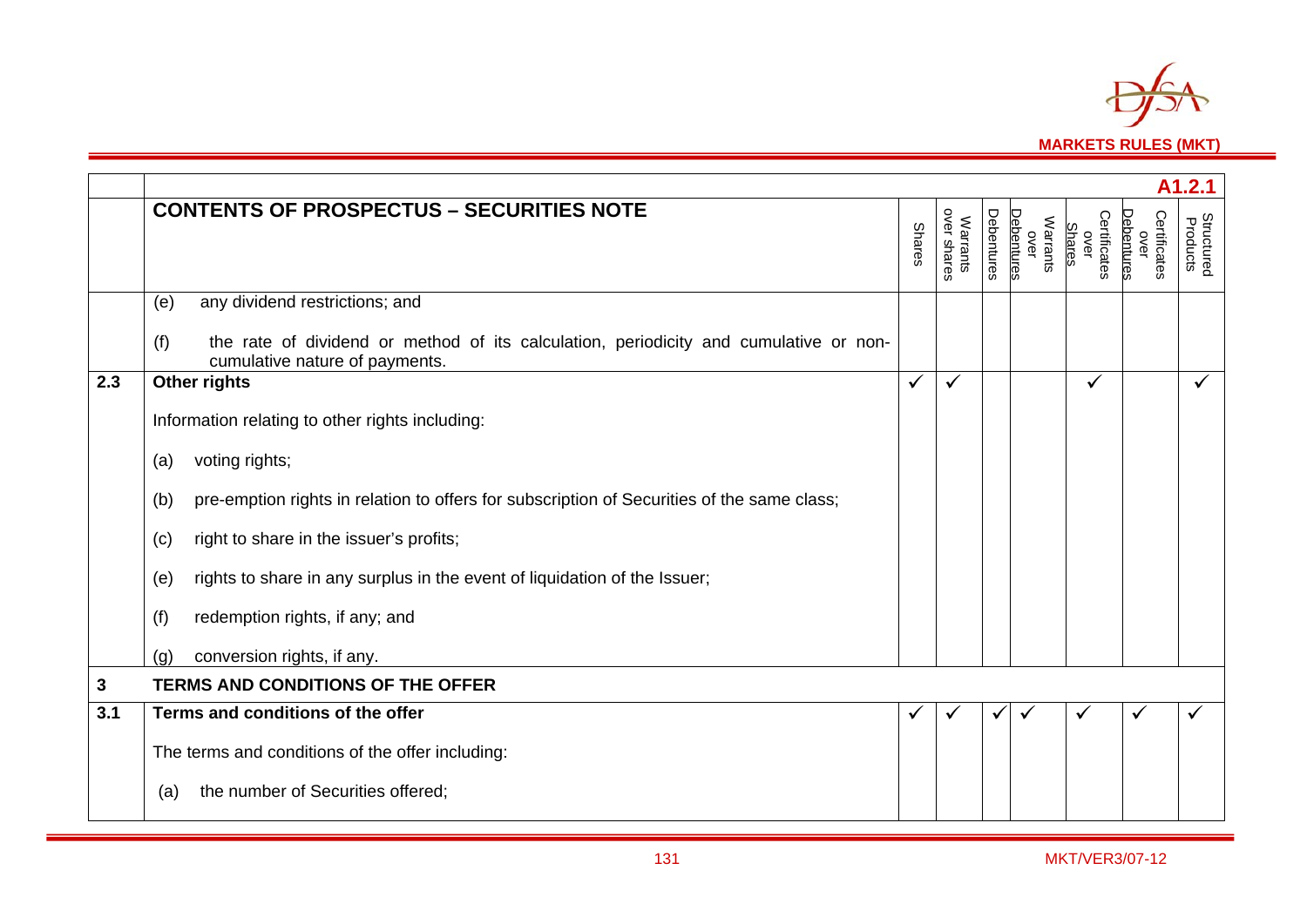

| A1.2.1 |                                                                                                                                                                                                                                                                                                                    |               |                         |            |                                |                                       |                                    |                               |  |  |  |  |
|--------|--------------------------------------------------------------------------------------------------------------------------------------------------------------------------------------------------------------------------------------------------------------------------------------------------------------------|---------------|-------------------------|------------|--------------------------------|---------------------------------------|------------------------------------|-------------------------------|--|--|--|--|
|        | <b>CONTENTS OF PROSPECTUS - SECURITIES NOTE</b>                                                                                                                                                                                                                                                                    | <b>Shares</b> | over shares<br>Warrants | Debentures | Warrants<br>over<br>Debentures | Certificates<br>over<br><b>Shares</b> | Certificates<br>Debentures<br>over | <b>Structured</b><br>Products |  |  |  |  |
| (b)    | the price or price range of the Securities;                                                                                                                                                                                                                                                                        |               |                         |            |                                |                                       |                                    |                               |  |  |  |  |
| (c)    | the identity of the seller of the Securities where the Person making the Prospectus Offer is<br>not the issuer;                                                                                                                                                                                                    |               |                         |            |                                |                                       |                                    |                               |  |  |  |  |
| (d)    | the various categories of potential investors to which the Securities are offered. If the offer<br>is being made simultaneously in two or more markets, and if a tranche has been or is being<br>reserved for certain of these, indicate any such tranche and the category of investors for<br>whom it is offered; |               |                         |            |                                |                                       |                                    |                               |  |  |  |  |
| (e)    | a description of any material interests and conflict of interests relating the affairs of the<br>issuer, detailing the Persons involved and the nature of such interests;                                                                                                                                          |               |                         |            |                                |                                       |                                    |                               |  |  |  |  |
| (f)    | the Offer Period, including the opening and closing dates;                                                                                                                                                                                                                                                         |               |                         |            |                                |                                       |                                    |                               |  |  |  |  |
| (g)    | the manner of allocation of Securities to applicants including the manner in which<br>Securities are allotted in the event of over subscription;                                                                                                                                                                   |               |                         |            |                                |                                       |                                    |                               |  |  |  |  |
| (h)    | proposed date for allotment of Securities;                                                                                                                                                                                                                                                                         |               |                         |            |                                |                                       |                                    |                               |  |  |  |  |
| (i)    | where the Securities to be offered confer the right to subscribe for new Securities by<br>existing holders of Securities in the issuer, details of such rights, including a statement of<br>the maximum number of Securities which would be created if the rights were exercised in<br>full;                       |               |                         |            |                                |                                       |                                    |                               |  |  |  |  |
| (i)    | the effect the issuance of the Securities will have on the capital structure of the Issuer;                                                                                                                                                                                                                        |               |                         |            |                                |                                       |                                    |                               |  |  |  |  |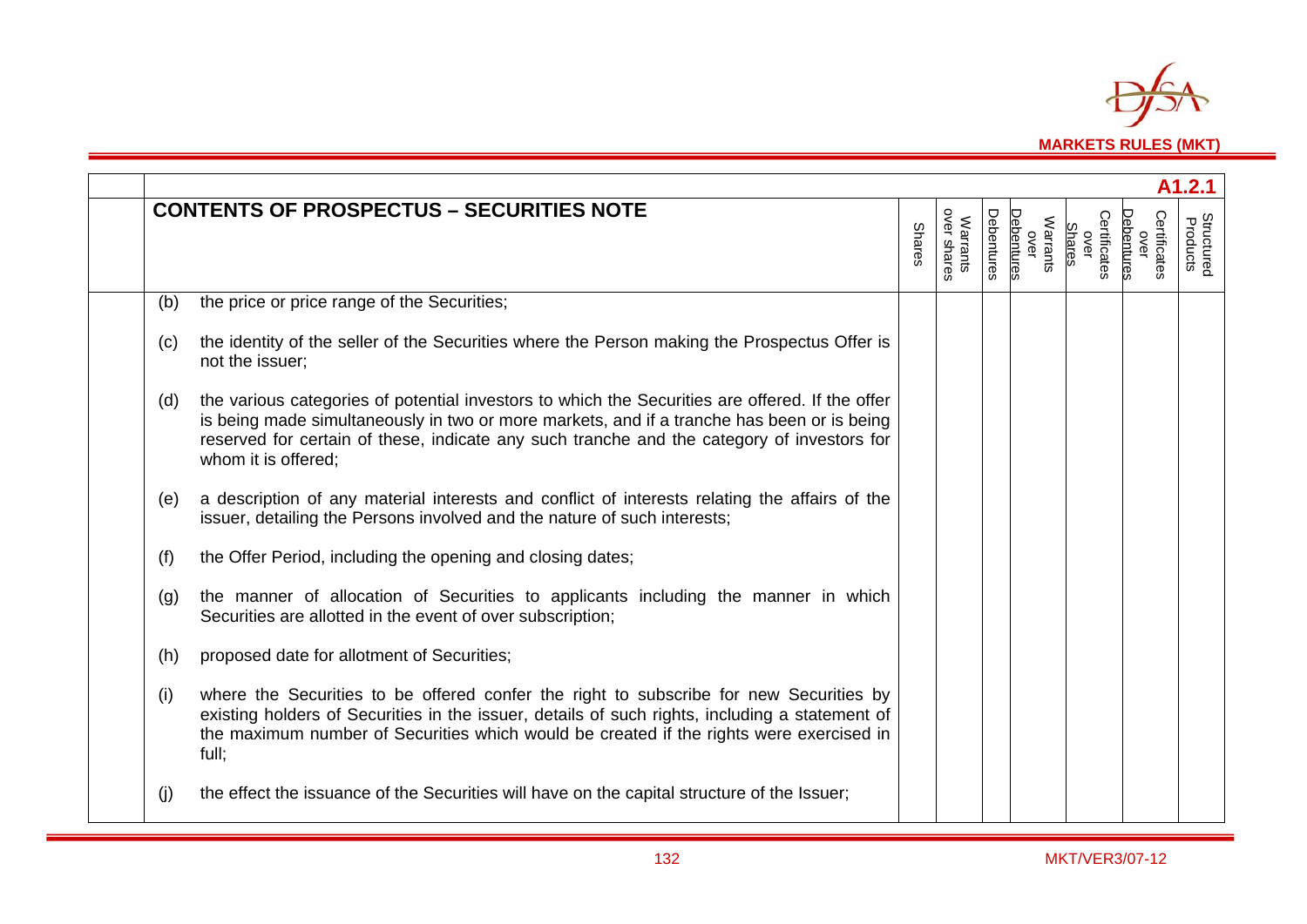

| A1.2.1 |                                                                                                                                                                                                                                                                                            |               |                         |            |                                |               |                      |                                   |                               |  |  |  |  |
|--------|--------------------------------------------------------------------------------------------------------------------------------------------------------------------------------------------------------------------------------------------------------------------------------------------|---------------|-------------------------|------------|--------------------------------|---------------|----------------------|-----------------------------------|-------------------------------|--|--|--|--|
|        | <b>CONTENTS OF PROSPECTUS - SECURITIES NOTE</b>                                                                                                                                                                                                                                            | <b>Shares</b> | over shares<br>Warrants | Debentures | Warrants<br>over<br>Debentures | <b>Shares</b> | Certificates<br>over | Certificates<br>Debenture<br>over | <b>Structured</b><br>Products |  |  |  |  |
| (k)    | particulars of any commissions or other fees to be paid by the issuer in relation to the offer;                                                                                                                                                                                            |               |                         |            |                                |               |                      |                                   |                               |  |  |  |  |
| (1)    | all relevant details of the appointment of an underwriter on a firm commitment basis,<br>including the nature of the obligations of the underwriter, quotas, plan of distribution,<br>commission and, if a portion of the offer is not covered, a statement of the portion not<br>covered; |               |                         |            |                                |               |                      |                                   |                               |  |  |  |  |
| (m)    | all relevant details of the appointment of placing agents appointed on a 'without a firm<br>commitment' basis or under a "best efforts" arrangement, including quotas and placing<br>commission;                                                                                           |               |                         |            |                                |               |                      |                                   |                               |  |  |  |  |
| (n)    | details of the entities which have a firm commitment to act as intermediaries in secondary<br>trading, providing liquidity through bid and offer rates and description of the main terms of<br>their commitment;                                                                           |               |                         |            |                                |               |                      |                                   |                               |  |  |  |  |
| (0)    | methods of payment for the Securities, particularly as regards the paying up of Securities<br>which are not fully paid or are payable by instalments;                                                                                                                                      |               |                         |            |                                |               |                      |                                   |                               |  |  |  |  |
| (p)    | in the event of the offer not proceeding, the details of the procedure and means under<br>which the money obtained from applicants will be returned;                                                                                                                                       |               |                         |            |                                |               |                      |                                   |                               |  |  |  |  |
| (q)    | process for notification to applicants of the amount of Securities allotted and indication<br>whether dealing may begin before notification is made;                                                                                                                                       |               |                         |            |                                |               |                      |                                   |                               |  |  |  |  |
| (r)    | provided applicants are allowed to withdraw their subscription, an indication of the period<br>during which an application may be withdrawn:                                                                                                                                               |               |                         |            |                                |               |                      |                                   |                               |  |  |  |  |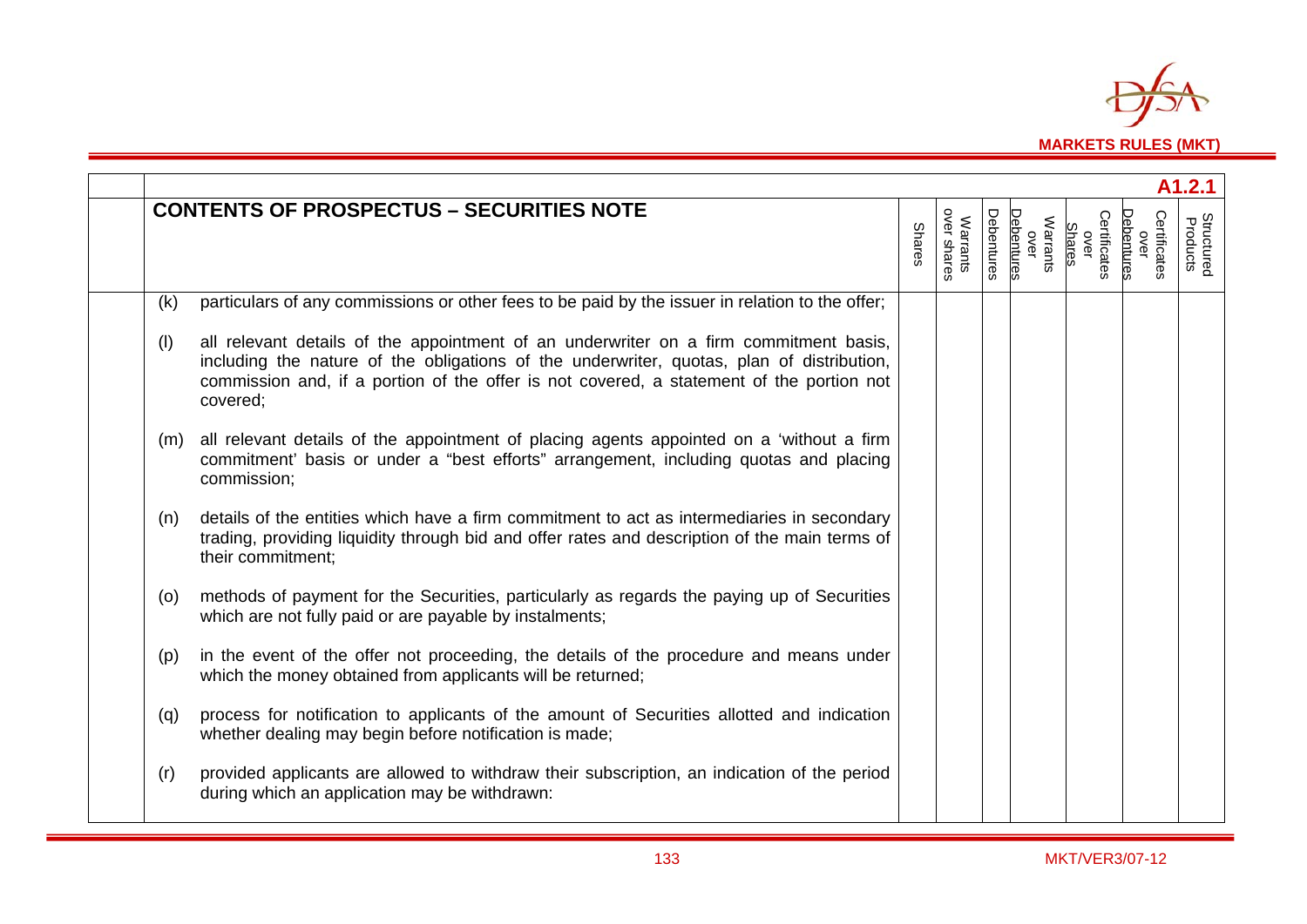

|     |     |       |                                                                                                                                                                                                                                                      |               |                         |            |                                |                                |                                           | A1.2.1                        |
|-----|-----|-------|------------------------------------------------------------------------------------------------------------------------------------------------------------------------------------------------------------------------------------------------------|---------------|-------------------------|------------|--------------------------------|--------------------------------|-------------------------------------------|-------------------------------|
|     |     |       | <b>CONTENTS OF PROSPECTUS - SECURITIES NOTE</b>                                                                                                                                                                                                      | <b>Shares</b> | over shares<br>Warrants | Debentures | over<br>Debentures<br>Warrants | Certificates<br>over<br>Shares | Certificates<br>over<br><b>Debentures</b> | <b>Structured</b><br>Products |
|     | (s) |       | in the case of new Securities, a statement of the resolutions, authorisations and approvals<br>by virtue of which the Securities have been or will be created and/or issued;                                                                         |               |                         |            |                                |                                |                                           |                               |
|     | (t) |       | the details of any Convertible, including an indication of the conditions governing the<br>procedures for conversion, exchange or subscription;                                                                                                      |               |                         |            |                                |                                |                                           |                               |
|     | (u) |       | the procedure for the exercise of any right of pre-emption, the negotiability of subscription<br>rights and the treatment of subscription rights not exercised; and                                                                                  |               |                         |            |                                |                                |                                           |                               |
|     | (v) |       | if advisors to the issuer are connected with the offer, a statement of the professional or<br>other capacity in which such advisors have acted.                                                                                                      |               |                         |            |                                |                                |                                           |                               |
| 3.2 |     |       | Plan of distribution and allotment                                                                                                                                                                                                                   | ✓             | $\checkmark$            |            |                                | ✓                              |                                           |                               |
|     | (a) |       | Pre-allotment disclosure relating to:                                                                                                                                                                                                                |               |                         |            |                                |                                |                                           |                               |
|     |     | (i)   | the division into tranches of the offer including institutional, retail and Issuer's<br>employee tranches and any other tranches;                                                                                                                    |               |                         |            |                                |                                |                                           |                               |
|     |     | (ii)  | the conditions under which a claw-back right may be used, the maximum size of such<br>claw-back and any applicable minimum percentages for individual tranches;                                                                                      |               |                         |            |                                |                                |                                           |                               |
|     |     | (iii) | the allotment method or methods to be used for the retail and Issuer's employee<br>tranche in the event of an over subscription of these tranches;                                                                                                   |               |                         |            |                                |                                |                                           |                               |
|     |     | (iv)  | a description of any pre-determined preferential treatment to be accorded to certain<br>classes of investors or certain affinity groups (including friends and family<br>programmes) in the allotment, the percentage of the offer reserved for such |               |                         |            |                                |                                |                                           |                               |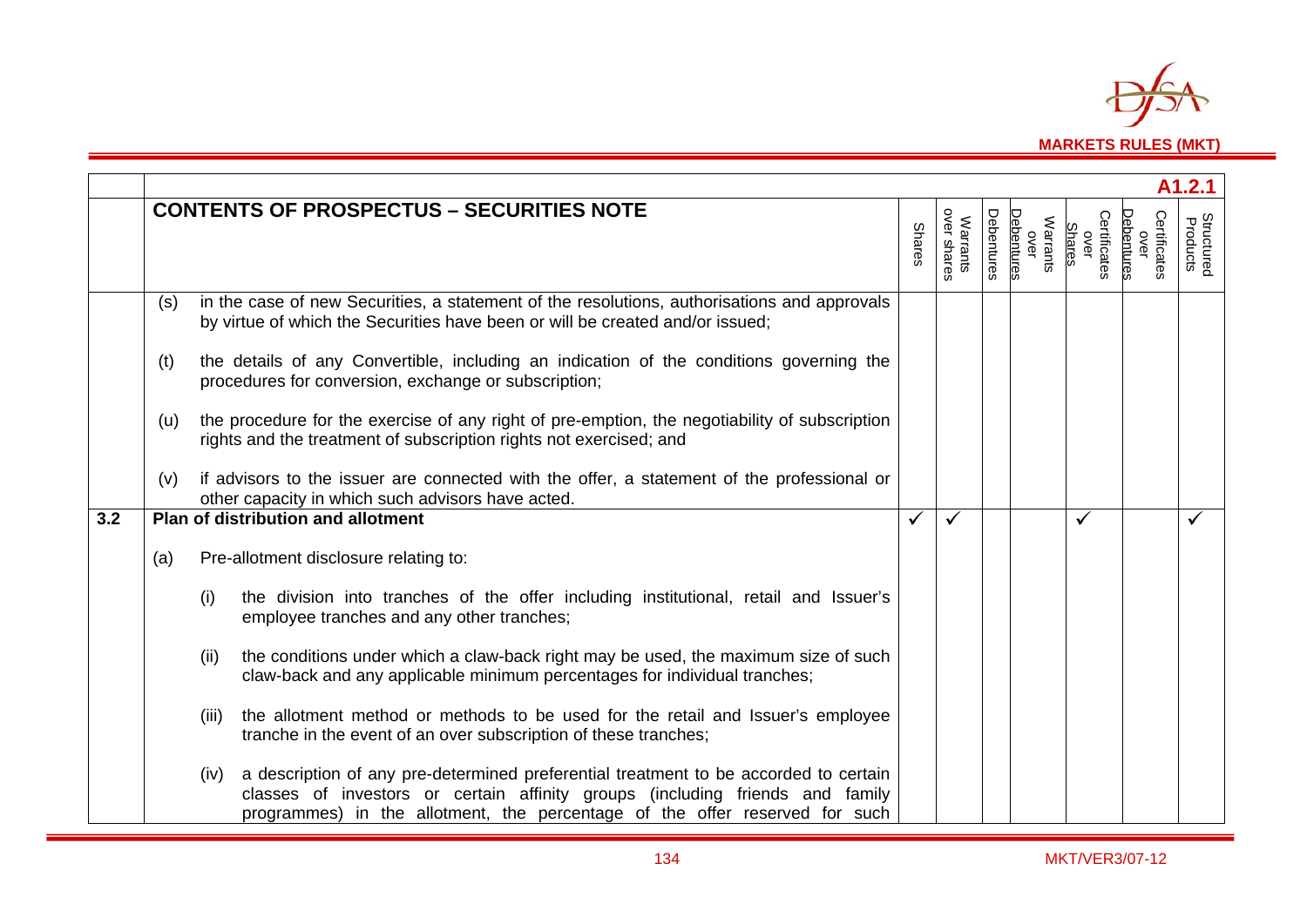

|     |                                                                                                                                                                                                                                                         |               |                                |            |                                       |                                       |                                    | A1.2.1                        |
|-----|---------------------------------------------------------------------------------------------------------------------------------------------------------------------------------------------------------------------------------------------------------|---------------|--------------------------------|------------|---------------------------------------|---------------------------------------|------------------------------------|-------------------------------|
|     | <b>CONTENTS OF PROSPECTUS - SECURITIES NOTE</b>                                                                                                                                                                                                         | <b>Shares</b> | over shares<br><b>Warrants</b> | Debentures | <b>Debentures</b><br>Warrants<br>over | Certificates<br><b>Shares</b><br>over | Certificates<br>Debentures<br>over | <b>Structured</b><br>Products |
|     | preferential treatment and the criteria for inclusion in such classes or groups;                                                                                                                                                                        |               |                                |            |                                       |                                       |                                    |                               |
|     | whether the treatment of subscriptions or bids to subscribe in the allotment may be<br>(v)<br>determined on the basis of which intermediary firm they are made through or by a<br>target minimum individual allotment if any within the retail tranche; |               |                                |            |                                       |                                       |                                    |                               |
|     | the conditions for the closing of the offer before the end of the Offer Period as well as<br>(vi)<br>the date on which the offer may be closed at the earliest; and                                                                                     |               |                                |            |                                       |                                       |                                    |                               |
|     | (vii) whether or not multiple subscriptions are admitted, and where they are not, how any<br>multiple subscriptions will be handled.                                                                                                                    |               |                                |            |                                       |                                       |                                    |                               |
|     | The details of any over-allotment option, including existence and size of the over-allotment<br>(b)<br>option, the period in which the over-allotment option may be exercised and any conditions<br>on exercising such option.                          |               |                                |            |                                       |                                       |                                    |                               |
| 3.3 | <b>Price stabilisation</b>                                                                                                                                                                                                                              | $\checkmark$  | ✓                              |            | $\checkmark$                          | $\checkmark$                          |                                    |                               |
|     | The information required to be disclosed to the market pursuant to the Price Stabilisation Module<br>of the DFSA Rulebook.                                                                                                                              |               |                                |            |                                       |                                       |                                    |                               |
| 4   | <b>OTHER INFORMATION</b>                                                                                                                                                                                                                                |               |                                |            |                                       |                                       |                                    |                               |
| 4.1 | Audit and source of information including use of expert reports                                                                                                                                                                                         | ✔             |                                |            |                                       | ✔                                     | ✓                                  |                               |
|     | where information has been included in the Securities Note which has been audited or<br>(1)<br>reviewed by auditors and where auditors have produced a report, reproduction of the report<br>or, with permission of the DFSA, a summary of the report;  |               |                                |            |                                       |                                       |                                    |                               |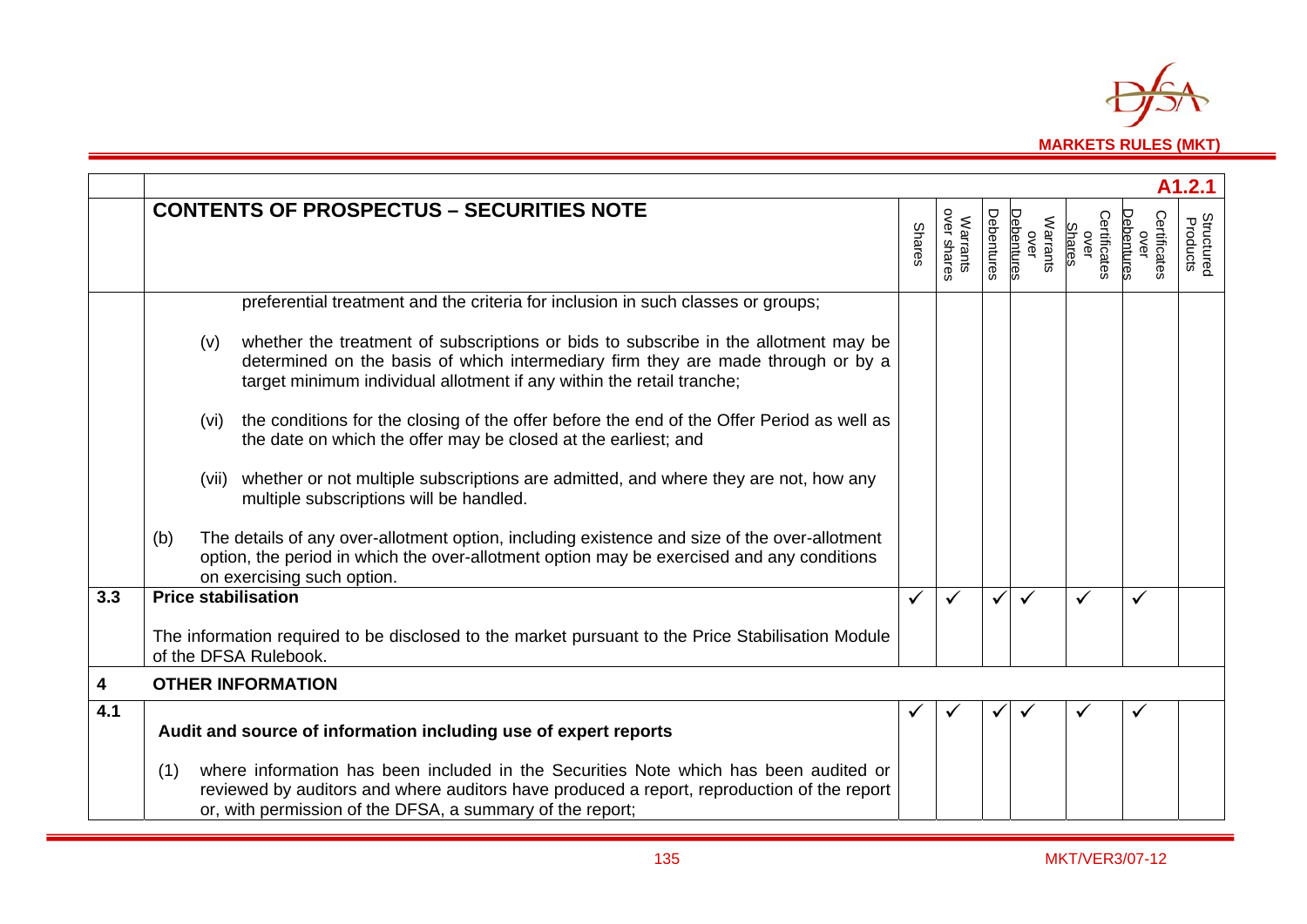

|     | A <sub>1.2.1</sub>                                                                                                                                                                                                                                                                                                                                                                                                                      |               |                         |            |                                |                                |                                    |                               |  |  |  |
|-----|-----------------------------------------------------------------------------------------------------------------------------------------------------------------------------------------------------------------------------------------------------------------------------------------------------------------------------------------------------------------------------------------------------------------------------------------|---------------|-------------------------|------------|--------------------------------|--------------------------------|------------------------------------|-------------------------------|--|--|--|
|     | <b>CONTENTS OF PROSPECTUS - SECURITIES NOTE</b>                                                                                                                                                                                                                                                                                                                                                                                         | <b>Shares</b> | over shares<br>Warrants | Debentures | Warrants<br>over<br>Debentures | Certificates<br>over<br>Shares | Certificates<br>over<br>Debentures | <b>Structured</b><br>Products |  |  |  |
|     | where information has been sourced from a third party, details of the identify of the source<br>(2)<br>of the information along with a confirmation that the information has been accurately<br>reproduced and that as far as the Issuer is aware and is able to ascertain from information<br>published by that third party, no facts have been omitted which would render the<br>reproduced information inaccurate or misleading; and |               |                         |            |                                |                                |                                    |                               |  |  |  |
|     | where a statement or report attributed to a Person as an Expert is included in the Securities<br>(3)<br>Note:                                                                                                                                                                                                                                                                                                                           |               |                         |            |                                |                                |                                    |                               |  |  |  |
|     | the name, business address, qualifications and any material interest such a Person<br>(a)<br>has in the Issuer; and                                                                                                                                                                                                                                                                                                                     |               |                         |            |                                |                                |                                    |                               |  |  |  |
|     | if the report has been produced at the Issuer's request, a statement to the effect that<br>(b)<br>such statement or report is included, in the form and context in which it is included,<br>with the consent of the Expert who has authorised the contents of that part of the<br>Securities Note.                                                                                                                                      |               |                         |            |                                |                                |                                    |                               |  |  |  |
| 4.2 | <b>Dilution</b>                                                                                                                                                                                                                                                                                                                                                                                                                         | $\checkmark$  |                         |            |                                | ✓                              |                                    |                               |  |  |  |
|     | Information relating to dilution including:                                                                                                                                                                                                                                                                                                                                                                                             |               |                         |            |                                |                                |                                    |                               |  |  |  |
|     | the amount and percentage of immediate dilution resulting from the offer; and<br>(a)                                                                                                                                                                                                                                                                                                                                                    |               |                         |            |                                |                                |                                    |                               |  |  |  |
|     | (b)<br>in the case of a offer to existing equity holders, the amount and percentage of immediate<br>dilution if they do not subscribe to the new offer.                                                                                                                                                                                                                                                                                 |               |                         |            |                                |                                |                                    |                               |  |  |  |
| 4.3 | <b>Takeovers</b><br>Information relating to any Takeovers including:                                                                                                                                                                                                                                                                                                                                                                    | $\checkmark$  | ✓                       |            |                                | $\checkmark$                   |                                    |                               |  |  |  |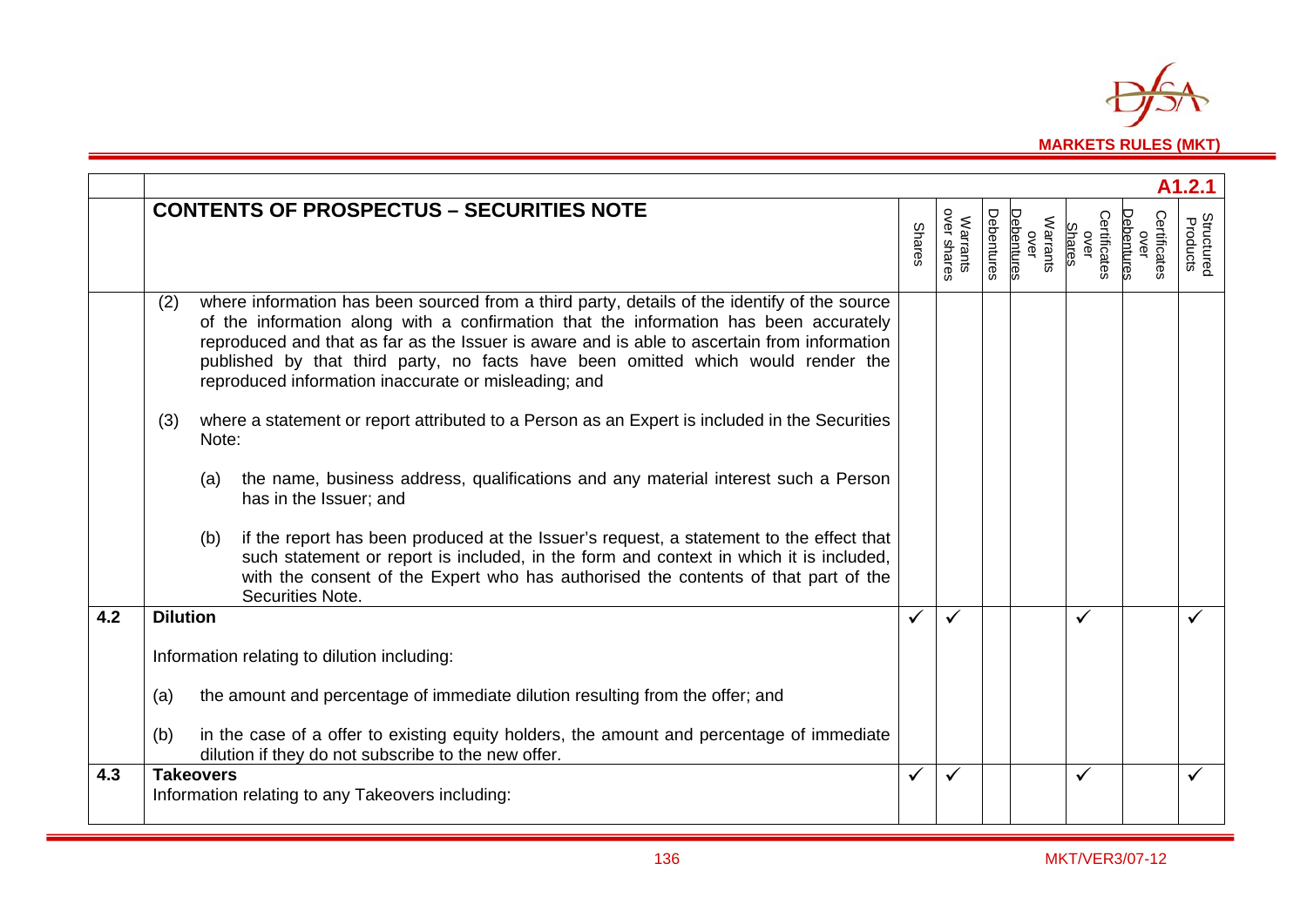

|     | A1.2.1            |                                                                                                                                                                                                                                                                                                                                                                                                                                                                                                                                                                                                                                                                                                                                                                                                                                                                                                                                                                                                                                                               |               |                         |            |                                |                                       |                                           |                               |  |  |  |  |  |
|-----|-------------------|---------------------------------------------------------------------------------------------------------------------------------------------------------------------------------------------------------------------------------------------------------------------------------------------------------------------------------------------------------------------------------------------------------------------------------------------------------------------------------------------------------------------------------------------------------------------------------------------------------------------------------------------------------------------------------------------------------------------------------------------------------------------------------------------------------------------------------------------------------------------------------------------------------------------------------------------------------------------------------------------------------------------------------------------------------------|---------------|-------------------------|------------|--------------------------------|---------------------------------------|-------------------------------------------|-------------------------------|--|--|--|--|--|
|     |                   | <b>CONTENTS OF PROSPECTUS - SECURITIES NOTE</b>                                                                                                                                                                                                                                                                                                                                                                                                                                                                                                                                                                                                                                                                                                                                                                                                                                                                                                                                                                                                               | <b>Shares</b> | over shares<br>Warrants | Debentures | Debentures<br>Warrants<br>over | Certificates<br>over<br><b>Shares</b> | Certificates<br>Debentures<br>$rac{1}{2}$ | <b>Structured</b><br>Products |  |  |  |  |  |
|     | (a)               | the existence of any mandatory Takeover bids and/or squeeze-out, sellout, or poison pill<br>requirements in relation to the Securities; and                                                                                                                                                                                                                                                                                                                                                                                                                                                                                                                                                                                                                                                                                                                                                                                                                                                                                                                   |               |                         |            |                                |                                       |                                           |                               |  |  |  |  |  |
|     | (b)               | any public Takeover bids by third parties in respect of the Issuer's equity, which have<br>occurred during the last financial year and the current financial year, including the price or<br>exchange terms attaching to such offers and the outcome thereof.                                                                                                                                                                                                                                                                                                                                                                                                                                                                                                                                                                                                                                                                                                                                                                                                 |               |                         |            |                                |                                       |                                           |                               |  |  |  |  |  |
| 4.4 | (a)<br>(b)<br>(c) | Investments by controllers and any lock-up arrangements<br>Information, if available to the issuer, whether:<br>(i)<br>Directors, controllers or the senior management of the issuer intends to subscribe to<br>the offer; and<br>any other Person intends to subscribe for more than 5% cent of the offer.<br>(ii)<br>The details of any lock-up arrangements relating to Persons exercising senior management<br>functions of the issuer, including the Persons subject to such lock-up and the procedures<br>involved and the period of the lock up.<br>Information about whether there is or could be a material disparity between the price of the<br>Securities offered pursuant to the offer and the effective cash cost to Directors and the<br>senior management of the issuer (Related Persons) of the Securities acquired by such<br>Persons in transactions during the past year or which such Persons have the right to<br>acquire, and if so, a comparison of the cost to the public and Related Persons in their<br>acquisition of Securities. | ✓             |                         |            |                                | $\checkmark$                          |                                           |                               |  |  |  |  |  |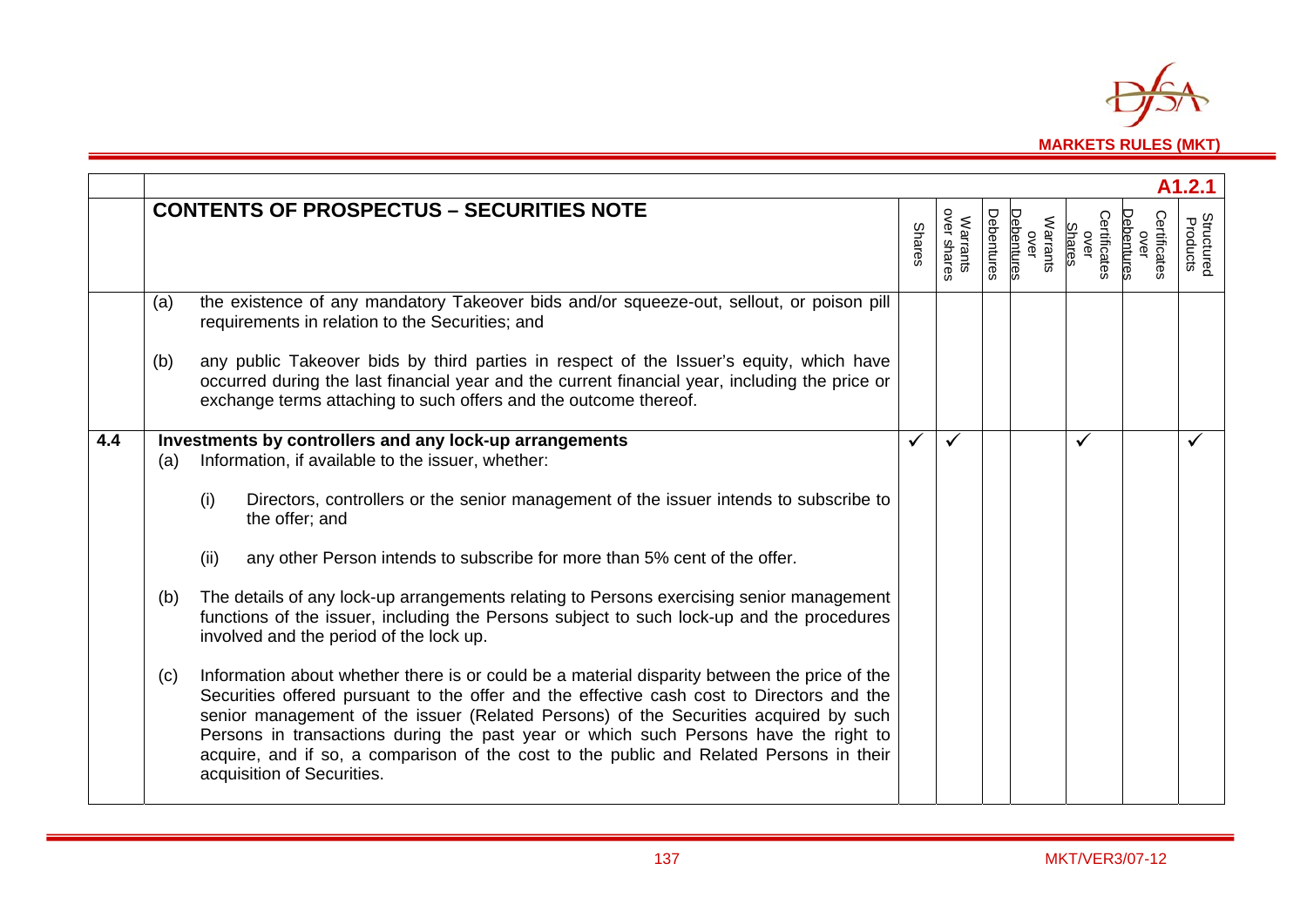

|            |     | A1.2.1 |                                                                                                                   |               |                         |            |                                |                                       |                                    |                               |  |  |  |  |  |
|------------|-----|--------|-------------------------------------------------------------------------------------------------------------------|---------------|-------------------------|------------|--------------------------------|---------------------------------------|------------------------------------|-------------------------------|--|--|--|--|--|
|            |     |        | <b>CONTENTS OF PROSPECTUS - SECURITIES NOTE</b>                                                                   | <b>Shares</b> | over shares<br>Warrants | Debentures | Warrants<br>over<br>Debentures | Certificates<br><b>Shares</b><br>over | Certificates<br>Debentures<br>over | <b>Structured</b><br>Products |  |  |  |  |  |
| $\sqrt{5}$ |     |        | <b>ADMISSION TO TRADING</b>                                                                                       |               |                         |            |                                |                                       |                                    |                               |  |  |  |  |  |
| 5.1        |     |        | Details of admission to trading                                                                                   | ✔             |                         | ✔          |                                |                                       |                                    |                               |  |  |  |  |  |
|            | (a) |        | The proposed dates for:                                                                                           |               |                         |            |                                |                                       |                                    |                               |  |  |  |  |  |
|            |     | (i)    | admission to an Official List of Securities; and                                                                  |               |                         |            |                                |                                       |                                    |                               |  |  |  |  |  |
|            |     | (ii)   | admission to trading on an Authorised Market Institution;                                                         |               |                         |            |                                |                                       |                                    |                               |  |  |  |  |  |
|            |     | (iii)  | admission to listing or trading by a Financial Service Regulator or Regulated<br>Exchange; and                    |               |                         |            |                                |                                       |                                    |                               |  |  |  |  |  |
|            |     | (iv)   | any other such comparable event in respect of the Securities.                                                     |               |                         |            |                                |                                       |                                    |                               |  |  |  |  |  |
|            | (b) |        | The actual dates on which:                                                                                        |               |                         |            |                                |                                       |                                    |                               |  |  |  |  |  |
|            |     | (i)    | the Securities were admitted to an Official List of Securities;                                                   |               |                         |            |                                |                                       |                                    |                               |  |  |  |  |  |
|            |     | (ii)   | the Securities were admitted to trading on an Authorised Market Institution;                                      |               |                         |            |                                |                                       |                                    |                               |  |  |  |  |  |
|            |     | (iii)  | the Securities were listed or admitted to trading by a Financial Services Regulator or<br>Regulated Exchange; and |               |                         |            |                                |                                       |                                    |                               |  |  |  |  |  |
|            |     | (iv)   | any other such comparable event took place in respect of the Securities.                                          |               |                         |            |                                |                                       |                                    |                               |  |  |  |  |  |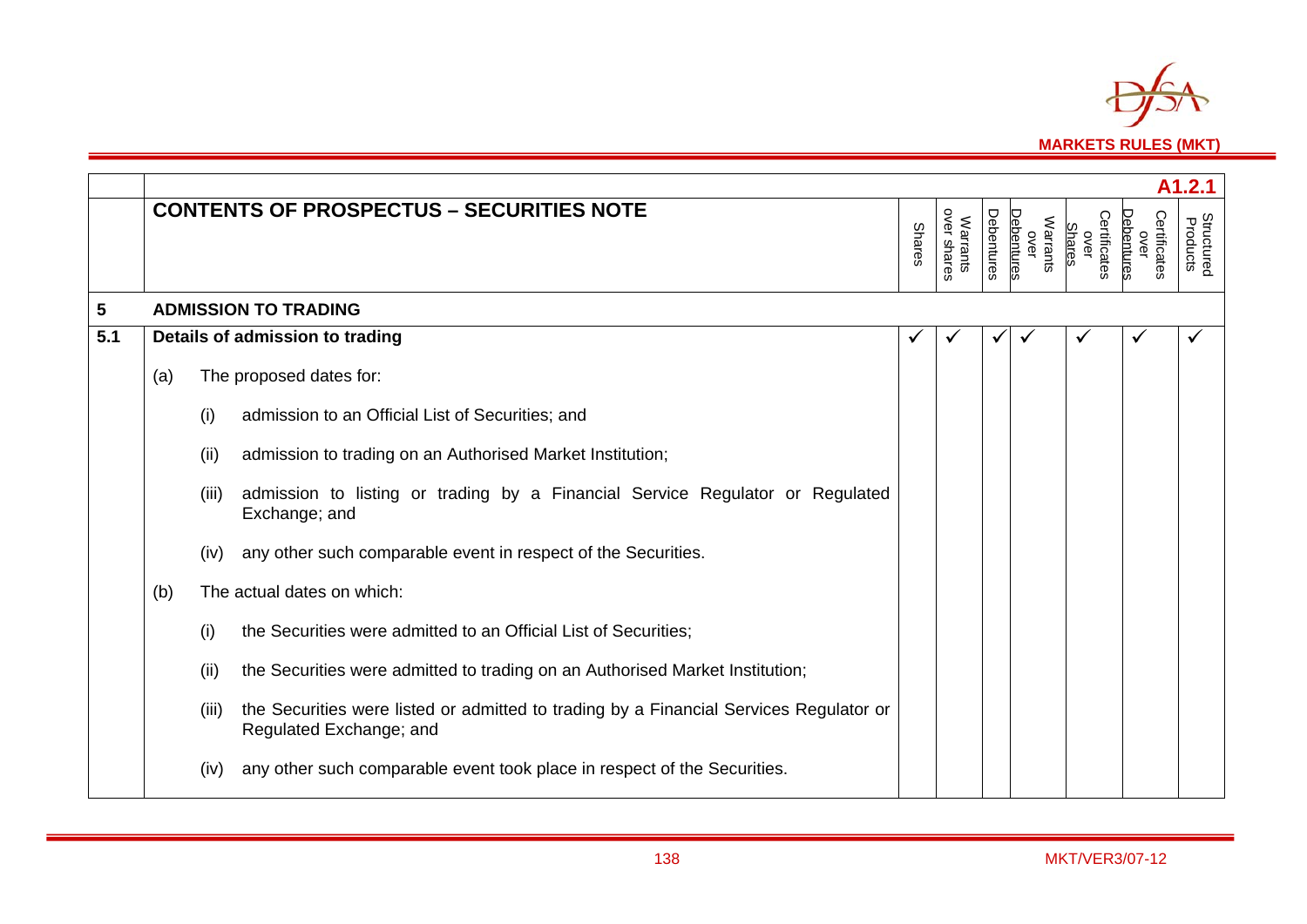

|     |     |                                                                                                                                                                                                                                                                                                                            |               |                                |                   |                                       |                                |                                    | A1.2.1                        |
|-----|-----|----------------------------------------------------------------------------------------------------------------------------------------------------------------------------------------------------------------------------------------------------------------------------------------------------------------------------|---------------|--------------------------------|-------------------|---------------------------------------|--------------------------------|------------------------------------|-------------------------------|
|     |     | <b>CONTENTS OF PROSPECTUS - SECURITIES NOTE</b>                                                                                                                                                                                                                                                                            | <b>Shares</b> | over shares<br><b>Warrants</b> | <b>Debentures</b> | Warrants<br>over<br><u>Debentures</u> | Certificates<br>over<br>Shares | Certificates<br>Debentures<br>over | <b>Structured</b><br>Products |
| 6   |     | <b>INFORMATION RELATING TO CERTAIN CLASSES OF SECURITIES</b>                                                                                                                                                                                                                                                               |               |                                |                   |                                       |                                |                                    |                               |
| 6.1 |     | <b>Certificates and structured products</b>                                                                                                                                                                                                                                                                                |               |                                |                   |                                       |                                |                                    |                               |
|     |     | Information about:                                                                                                                                                                                                                                                                                                         |               |                                |                   |                                       |                                |                                    |                               |
|     | (a) | the legislation under which the Certificates or Structured Products and the underlying<br>Securities or assets have been created and of the courts of competent jurisdiction in the<br>event of litigation including details of the consequences in event of default occurring in<br>respect of the underlying Securities; |               |                                |                   |                                       |                                |                                    |                               |
|     | (b) | in the case of Structured Products, a statement setting out the type of the underlying<br>factors to which the Structured Product is referenced and details of where information on<br>the underlying factor can be obtained;                                                                                              |               |                                |                   |                                       |                                |                                    |                               |
|     | (c) | whether it is possible to obtain a conversion of the Certificates or Structured Products into<br>the underlying Securities or assets, and if so, the procedure for such conversion, and<br>commission and costs involved with such a conversion;                                                                           |               |                                |                   |                                       |                                |                                    |                               |
|     | (d) | the provisions relating to the rights attaching and benefits attaching to the underlying<br>Securities, including:                                                                                                                                                                                                         |               |                                |                   |                                       |                                |                                    |                               |
|     |     | (i)<br>any voting rights and the conditions on which the issuer of the Certificates or<br>Structured Products may exercise the voting rights and measures envisaged to obtain<br>the instructions of the Certificate or Structured Product holders; and                                                                    |               |                                |                   |                                       |                                |                                    |                               |
|     |     | any right to participate in profits and any liquidation surplus;<br>(ii)                                                                                                                                                                                                                                                   |               |                                |                   |                                       |                                |                                    |                               |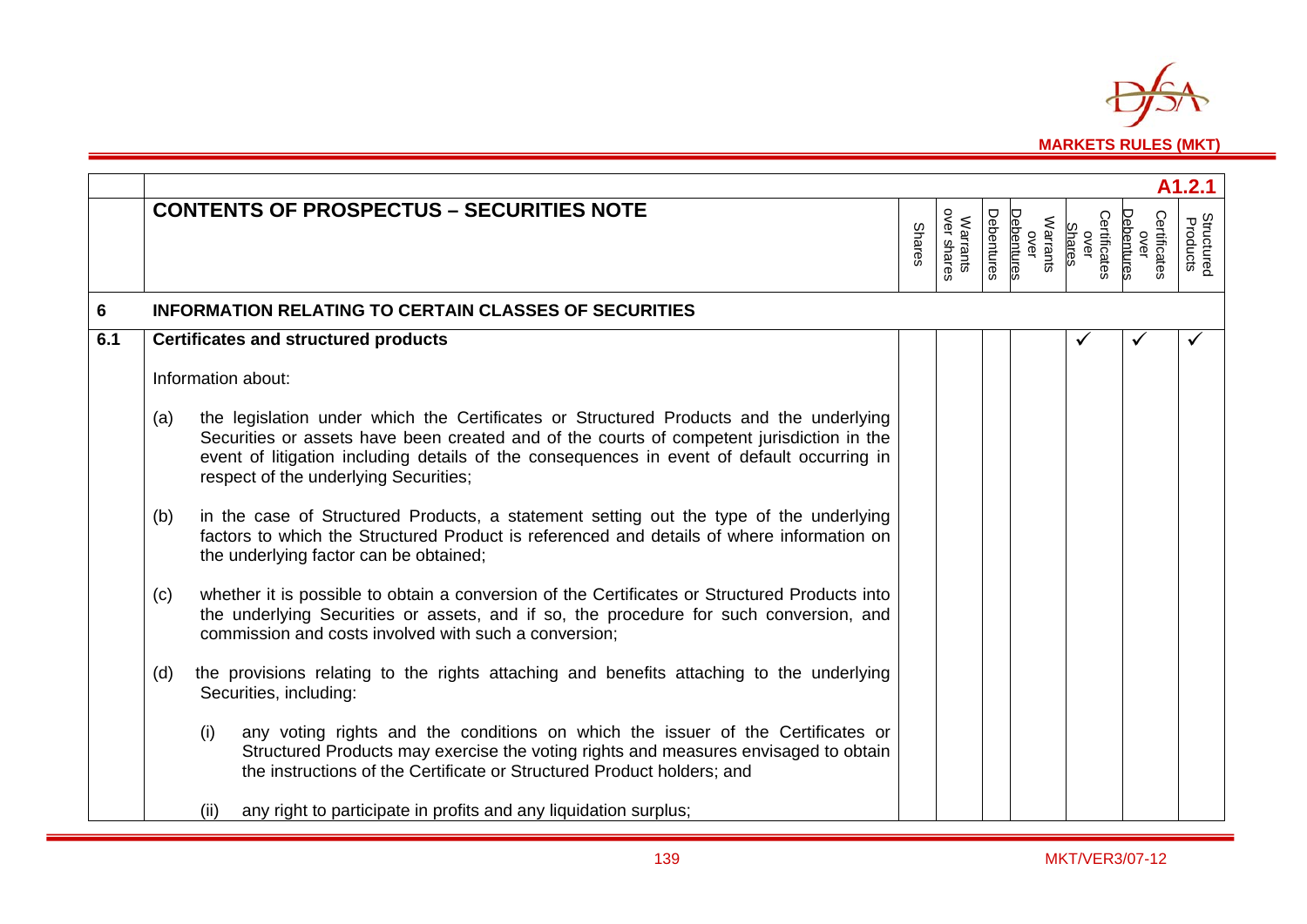

|     | A1.2.1                                                                                                                                                                                                                                                                                                                               |               |                         |                   |                   |                  |                                |                                    |                               |  |
|-----|--------------------------------------------------------------------------------------------------------------------------------------------------------------------------------------------------------------------------------------------------------------------------------------------------------------------------------------|---------------|-------------------------|-------------------|-------------------|------------------|--------------------------------|------------------------------------|-------------------------------|--|
|     | <b>CONTENTS OF PROSPECTUS - SECURITIES NOTE</b>                                                                                                                                                                                                                                                                                      | <b>Shares</b> | over shares<br>Warrants | <b>Debentures</b> | <b>Debentures</b> | Warrants<br>over | Certificates<br>over<br>Shares | Certificates<br>Debentures<br>over | <b>Structured</b><br>Products |  |
| (e) | the names and addresses of the paying agents and trustees and fiscal agents in relation to<br>the creation of the Certificate or Structured Product;                                                                                                                                                                                 |               |                         |                   |                   |                  |                                |                                    |                               |  |
| (f) | the amount of the commissions and costs to be borne by the Certificate or Structured<br>Product holders in connection with the payment of coupons or other income and the<br>creation of additional certificates;                                                                                                                    |               |                         |                   |                   |                  |                                |                                    |                               |  |
| (g) | the name and credit rating of the ultimate underwriter or obligor(s) against whom the<br>Security holder faces credit risk in relation to the Certificate or Structured Product;                                                                                                                                                     |               |                         |                   |                   |                  |                                |                                    |                               |  |
| (h) | a description of the tax arrangements with regard to any taxes and charges to be borne by<br>the Certificate or Structured Product holders and levied in the jurisdictions where the<br>Certificates or Structured Products are issued;                                                                                              |               |                         |                   |                   |                  |                                |                                    |                               |  |
| (i) | a statement confirming that under the laws governing the issuer's activities the underlying<br>Securities or assets would not form part of the Issuer's assets in the event of bankruptcy or<br>insolvency of the issuer and that there is no credit risk to the Issuer attaching to the<br>Certificates or Structured Products; and |               |                         |                   |                   |                  |                                |                                    |                               |  |
| (j) | the names of banks with which the main accounts relating to the underlying Securities or<br>assets are held.                                                                                                                                                                                                                         |               |                         |                   |                   |                  |                                |                                    |                               |  |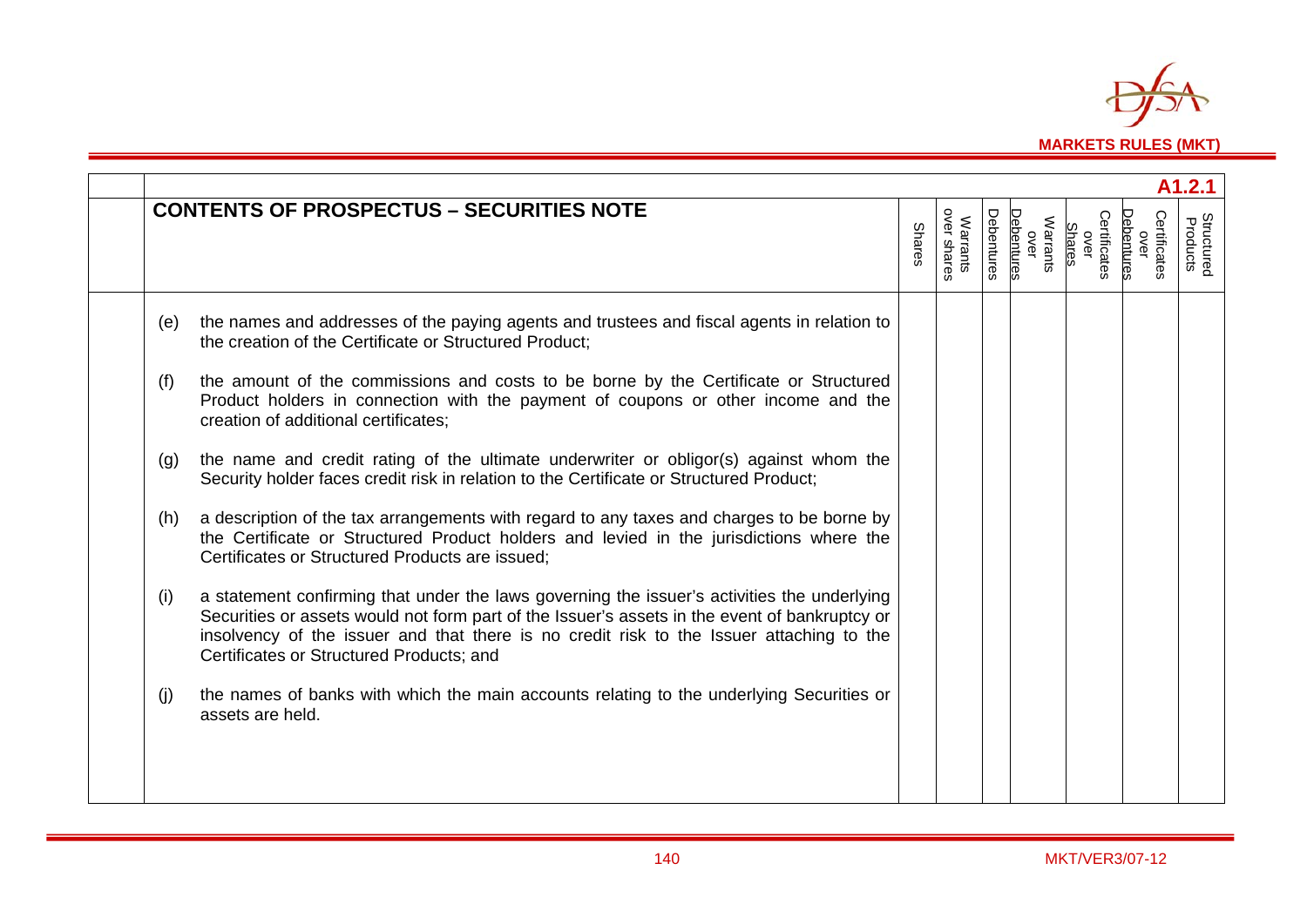

|                |     |       |                                                                                                                                                                                                                                                                                                                                                                             |               |                         |                   |                                |                                       |                                    | A1.2.1                        |
|----------------|-----|-------|-----------------------------------------------------------------------------------------------------------------------------------------------------------------------------------------------------------------------------------------------------------------------------------------------------------------------------------------------------------------------------|---------------|-------------------------|-------------------|--------------------------------|---------------------------------------|------------------------------------|-------------------------------|
|                |     |       | <b>CONTENTS OF PROSPECTUS - SECURITIES NOTE</b>                                                                                                                                                                                                                                                                                                                             | <b>Shares</b> | Warrants<br>over shares | <b>Debentures</b> | Warrants<br>over<br>Debentures | Certificates<br><b>Shares</b><br>over | Certificates<br>Debentures<br>over | <b>Structured</b><br>Products |
| $\overline{7}$ |     |       | <b>ASSET BACKED SECURITIES</b>                                                                                                                                                                                                                                                                                                                                              |               |                         |                   |                                |                                       |                                    |                               |
| 7.1            |     |       | If the Securities or the underlying Securities are asset backed, describe all the material attributes<br>of the asset backed Securities, including:                                                                                                                                                                                                                         |               |                         |                   |                                |                                       |                                    |                               |
|                | (a) |       | information about the assets backing the Securities including:                                                                                                                                                                                                                                                                                                              |               |                         |                   |                                |                                       |                                    |                               |
|                |     | (i)   | where the assets are equity securities that are admitted to trading on an exchange, a<br>description of the securities, a description of the market in which the securities are<br>traded and the frequency with which prices of the relevant securities are published;                                                                                                     |               |                         |                   |                                |                                       |                                    |                               |
|                |     | (ii)  | where the assets contain a material proportion of equity securities that are not traded<br>on exchange, a description of the equity securities including the type of information<br>required to be disclosed in a Prospectus if the equity securities where Shares;                                                                                                         |               |                         |                   |                                |                                       |                                    |                               |
|                |     | (iii) | where the assets comprise obligations that are not traded on an exchange, a<br>description of the principal terms and conditions of the obligations;                                                                                                                                                                                                                        |               |                         |                   |                                |                                       |                                    |                               |
|                |     | (iv)  | where a material proportion of the assets are secured on or backed by real properly,<br>a valuation report relating to the property setting out both the valuation of the property<br>and cash flow/income stream; and                                                                                                                                                      |               |                         |                   |                                |                                       |                                    |                               |
|                |     | (iv)  | where the assets backing the Security are part of an actively managed pool of assets,<br>the parameters within which investments can be made, details of the entity<br>responsible for such management, terms of such entity's appointment, termination of<br>appointment, and a description its relationship with any other parties to the issue of<br>the Securities; and |               |                         |                   |                                |                                       |                                    |                               |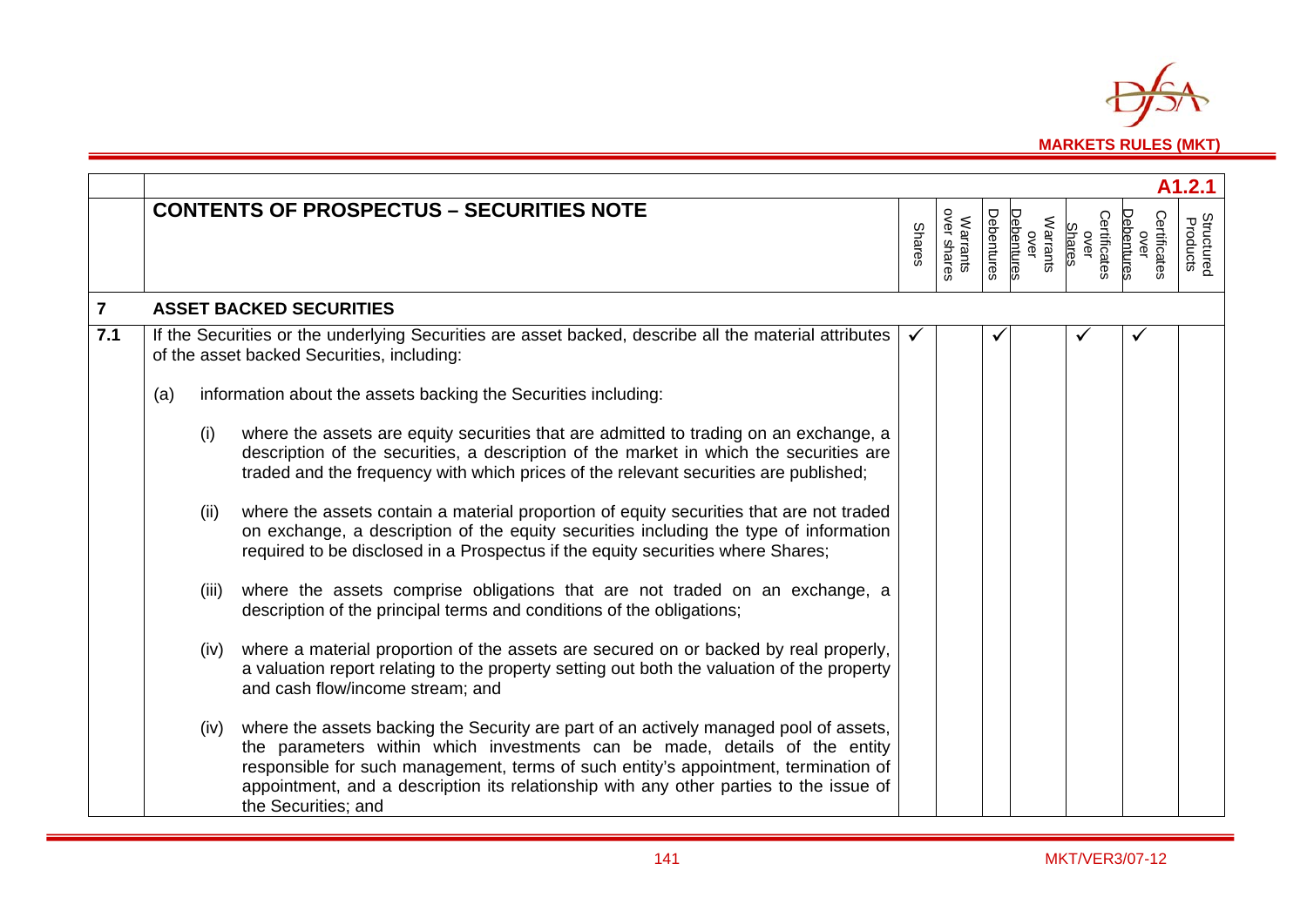

|     |       |                                                                                                                                                                                                                                                                                                                                      |               |                         |            |                                       |                                |                                   | A1.2.1                        |
|-----|-------|--------------------------------------------------------------------------------------------------------------------------------------------------------------------------------------------------------------------------------------------------------------------------------------------------------------------------------------|---------------|-------------------------|------------|---------------------------------------|--------------------------------|-----------------------------------|-------------------------------|
|     |       | <b>CONTENTS OF PROSPECTUS - SECURITIES NOTE</b>                                                                                                                                                                                                                                                                                      | <b>Shares</b> | over shares<br>Warrants | Debentures | <b>Debentures</b><br>Warrants<br>over | Certificates<br>over<br>Shares | Certificates<br>Debenture<br>over | <b>Structured</b><br>Products |
|     | (v)   | any rights to substitute the assets and a description of the manner in which and the<br>type of assets which may be so substituted, and, if there is any capacity to substitute<br>assets with a different class or quality of assets, a statement to that effect together<br>with a description of the impact of such substitution. |               |                         |            |                                       |                                |                                   |                               |
| (b) |       | information about the structure of the transaction and the rate of return including:                                                                                                                                                                                                                                                 |               |                         |            |                                       |                                |                                   |                               |
|     | (i)   | a description of the structure of the transaction;                                                                                                                                                                                                                                                                                   |               |                         |            |                                       |                                |                                   |                               |
|     | (ii)  | details of the entities participating in the issue and description of the functions to be<br>performed by them;                                                                                                                                                                                                                      |               |                         |            |                                       |                                |                                   |                               |
|     | (iii) | a description of the method and date of the sale, transfer, novation or assignment of<br>the assets or of any rights and/or obligations in the assets to the issuer or, where<br>applicable, the manner and time period in which the proceeds from the issue will be<br>fully invested by the issuer;                                |               |                         |            |                                       |                                |                                   |                               |
|     | (iv)  | the rate of interest or stipulated yield and any premium;                                                                                                                                                                                                                                                                            |               |                         |            |                                       |                                |                                   |                               |
|     | (v)   | the date of repayment of the principal capital and return on that capital;                                                                                                                                                                                                                                                           |               |                         |            |                                       |                                |                                   |                               |
|     | (vi)  | how the cash flow from the assets will meet the issuer's obligations to holders of the<br>Securities and how payments are collected in respect of the assets; and                                                                                                                                                                    |               |                         |            |                                       |                                |                                   |                               |
|     | (vii) | where the return on, and or repayment of the Security is linked to the performance or<br>credit of other assets which are not assets of the issuer, information as set out in<br>paragraph (a) regarding the assets backing the Security, if necessary.                                                                              |               |                         |            |                                       |                                |                                   |                               |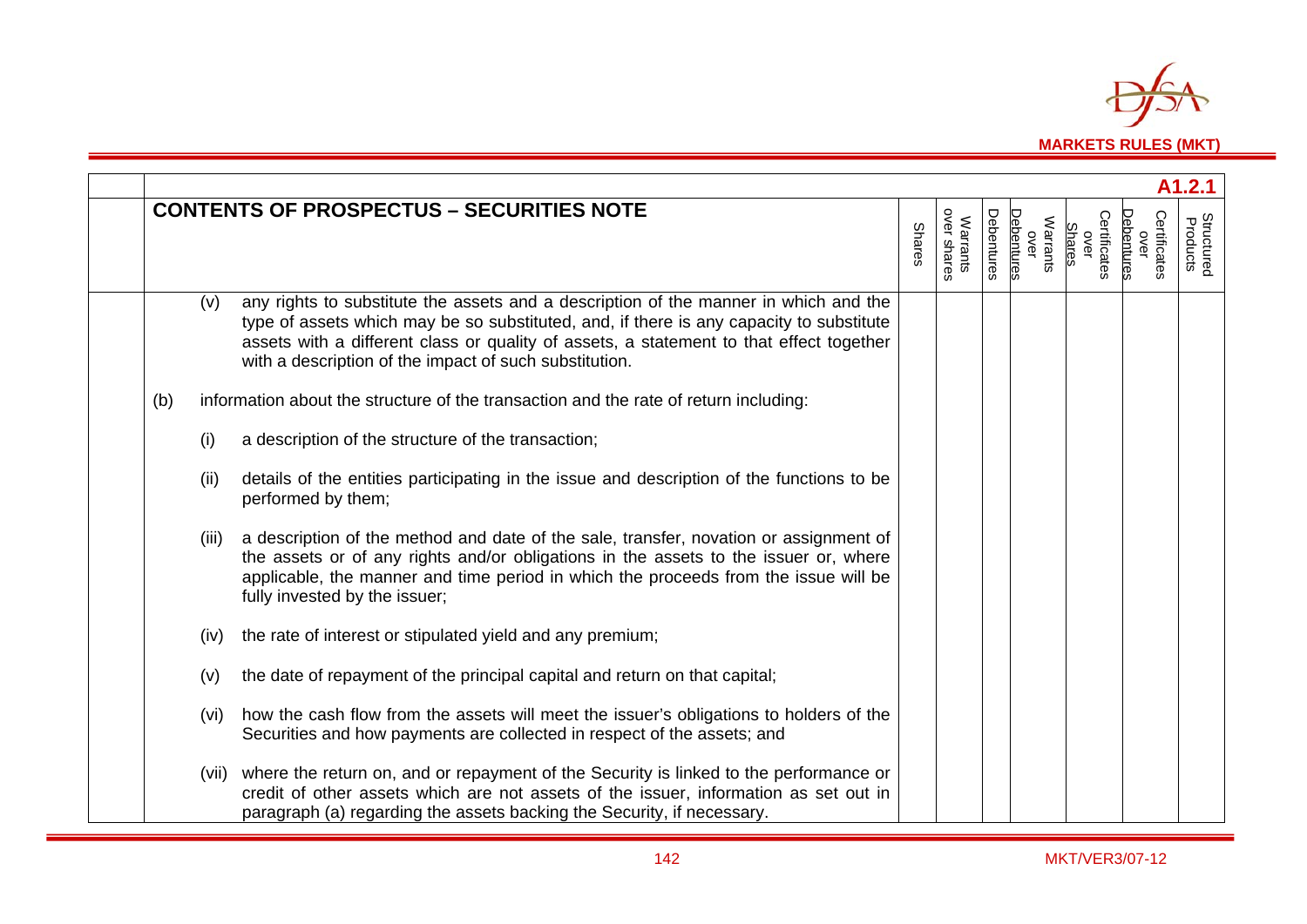

|     |      |                                                                                                                                                                                                                                                                                                                            |               |                         |            |                                |                                | A1.2.1                             |
|-----|------|----------------------------------------------------------------------------------------------------------------------------------------------------------------------------------------------------------------------------------------------------------------------------------------------------------------------------|---------------|-------------------------|------------|--------------------------------|--------------------------------|------------------------------------|
|     |      | <b>CONTENTS OF PROSPECTUS - SECURITIES NOTE</b>                                                                                                                                                                                                                                                                            | <b>Shares</b> | over shares<br>Warrants | Debentures | Debentures<br>Warrants<br>over | Certificates<br>Shares<br>over | Certificates<br>Debentures<br>over |
| (c) |      | information about the obligors including:                                                                                                                                                                                                                                                                                  |               |                         |            |                                |                                |                                    |
|     | (i)  | where there is a large number of obligors, a general description of the obligors; and                                                                                                                                                                                                                                      |               |                         |            |                                |                                |                                    |
|     | (ii) | where there are only a small number of obligors, a description of each obligor.                                                                                                                                                                                                                                            |               |                         |            |                                |                                |                                    |
| (d) |      | information about:                                                                                                                                                                                                                                                                                                         |               |                         |            |                                |                                |                                    |
|     | (i)  | the terms and conditions for the issuance of any additional Securities or any<br>restrictions on the issuance of additional Securities; and                                                                                                                                                                                |               |                         |            |                                |                                |                                    |
|     | (ii) | where the issuer proposes to issue further Securities backed by the same assets, a<br>prominent statement to that effect, and unless those further Securities are fungible<br>with, or are subordinated to, those classes of existing debt, a description of how the<br>holders of that class Securities will be informed. |               |                         |            |                                |                                |                                    |
| (e) |      | the nature, order and priority of the entitlements of holders of the Securities;                                                                                                                                                                                                                                           |               |                         |            |                                |                                |                                    |
| (f) |      | details of arrangements or other matters that may impact repayment of the principal capital<br>or return on that capital to the holders of the Securities, including:                                                                                                                                                      |               |                         |            |                                |                                |                                    |
|     | (i)  | a description of any relevant insurance policies relating to the assets backing the<br>Securities;                                                                                                                                                                                                                         |               |                         |            |                                |                                |                                    |
|     | (ii) | a global overview of the parties to the arrangement in the securitisation programme<br>including information on the direct or indirect ownership of control between those<br>parties;                                                                                                                                      |               |                         |            |                                |                                |                                    |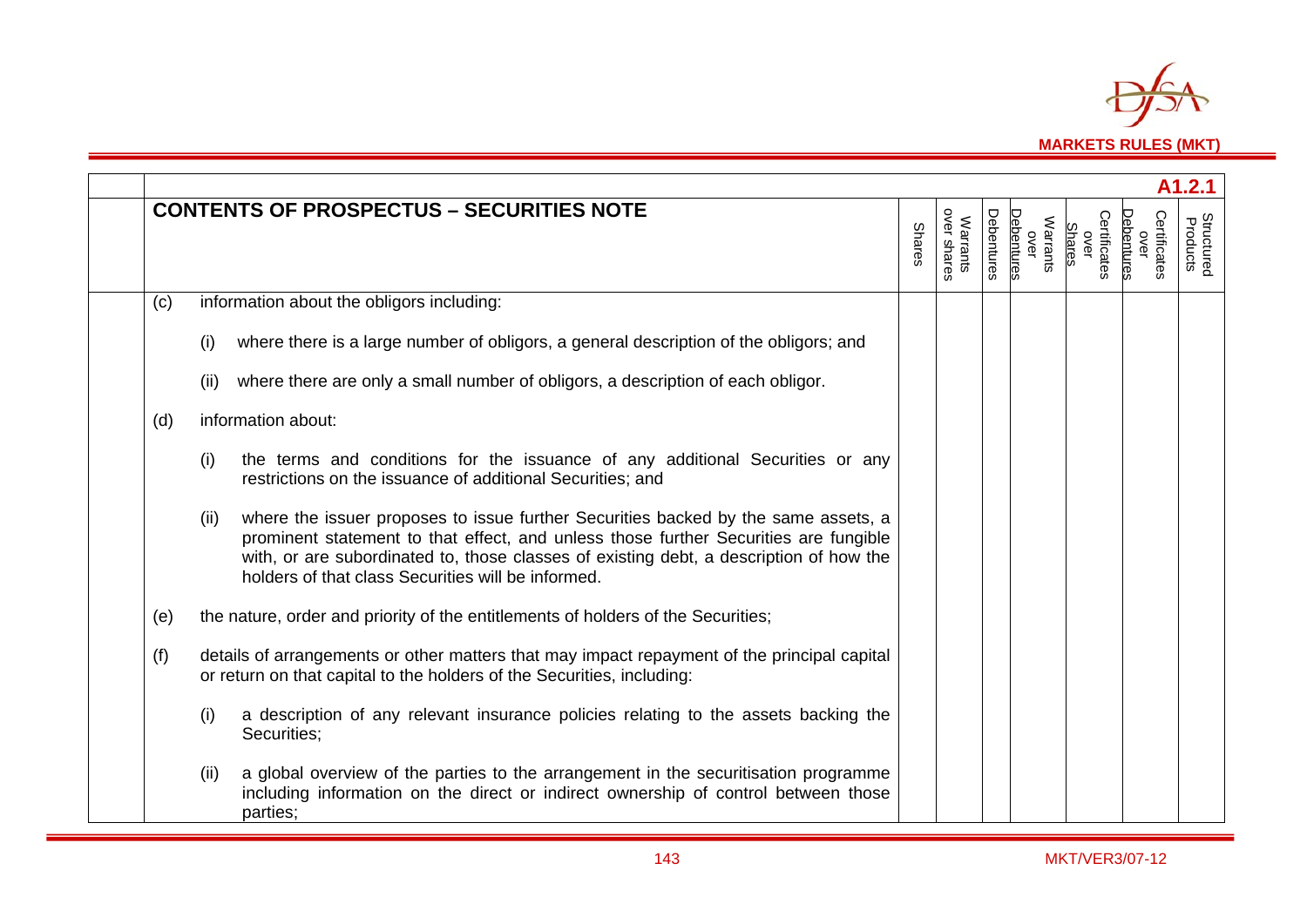

|     |       |                                                                                                                                                                                                                                                     |               |                         |            |                                |                                       |                                   | A <sub>1.2.1</sub>            |
|-----|-------|-----------------------------------------------------------------------------------------------------------------------------------------------------------------------------------------------------------------------------------------------------|---------------|-------------------------|------------|--------------------------------|---------------------------------------|-----------------------------------|-------------------------------|
|     |       | <b>CONTENTS OF PROSPECTUS - SECURITIES NOTE</b>                                                                                                                                                                                                     | <b>Shares</b> | Warrants<br>over shares | Debentures | Debentures<br>Warrants<br>over | Certificates<br>over<br><b>Shares</b> | Certificates<br>Debenture<br>over | <b>Structured</b><br>Products |
|     | (iii) | if a relationship exists that is material to the issue of the Securities between the<br>Issuer, guarantor and the obligor and details of the principal terms of that relationship;                                                                  |               |                         |            |                                |                                       |                                   |                               |
|     | (iv)  | if the assets backing the Securities include loans and credit agreements, the principal<br>lending criteria and an indication of any loans which do not meet these criteria and<br>any rights or obligations to make further advances;              |               |                         |            |                                |                                       |                                   |                               |
|     | (v)   | an indication of significant representations and collaterals given to the issuer relating<br>to the assets;                                                                                                                                         |               |                         |            |                                |                                       |                                   |                               |
|     | (vi)  | information on any credit enhancements, an indication of where material potential<br>liquidity shortfalls may occur and the availability of any liquidity supports and<br>indication of provisions designed to cover interest/principal shortfalls; |               |                         |            |                                |                                       |                                   |                               |
|     |       | (vii) name and addresses and a brief description of any swap counterparties and other<br>providers of other material forms of credit/liquidity enhancement;                                                                                         |               |                         |            |                                |                                       |                                   |                               |
|     |       | (viii) details of any subordinated debt finance; and                                                                                                                                                                                                |               |                         |            |                                |                                       |                                   |                               |
|     | (ix)  | an indication of any investment parameters for the investment of temporary liquidity<br>surpluses and description of the parties responsible for such investment.                                                                                   |               |                         |            |                                |                                       |                                   |                               |
| (g) |       | statements by the issuer confirming that the assets backing the Security have<br>characteristics that demonstrate capacity to produce funds to service any payments due<br>and payable of the Securities;                                           |               |                         |            |                                |                                       |                                   |                               |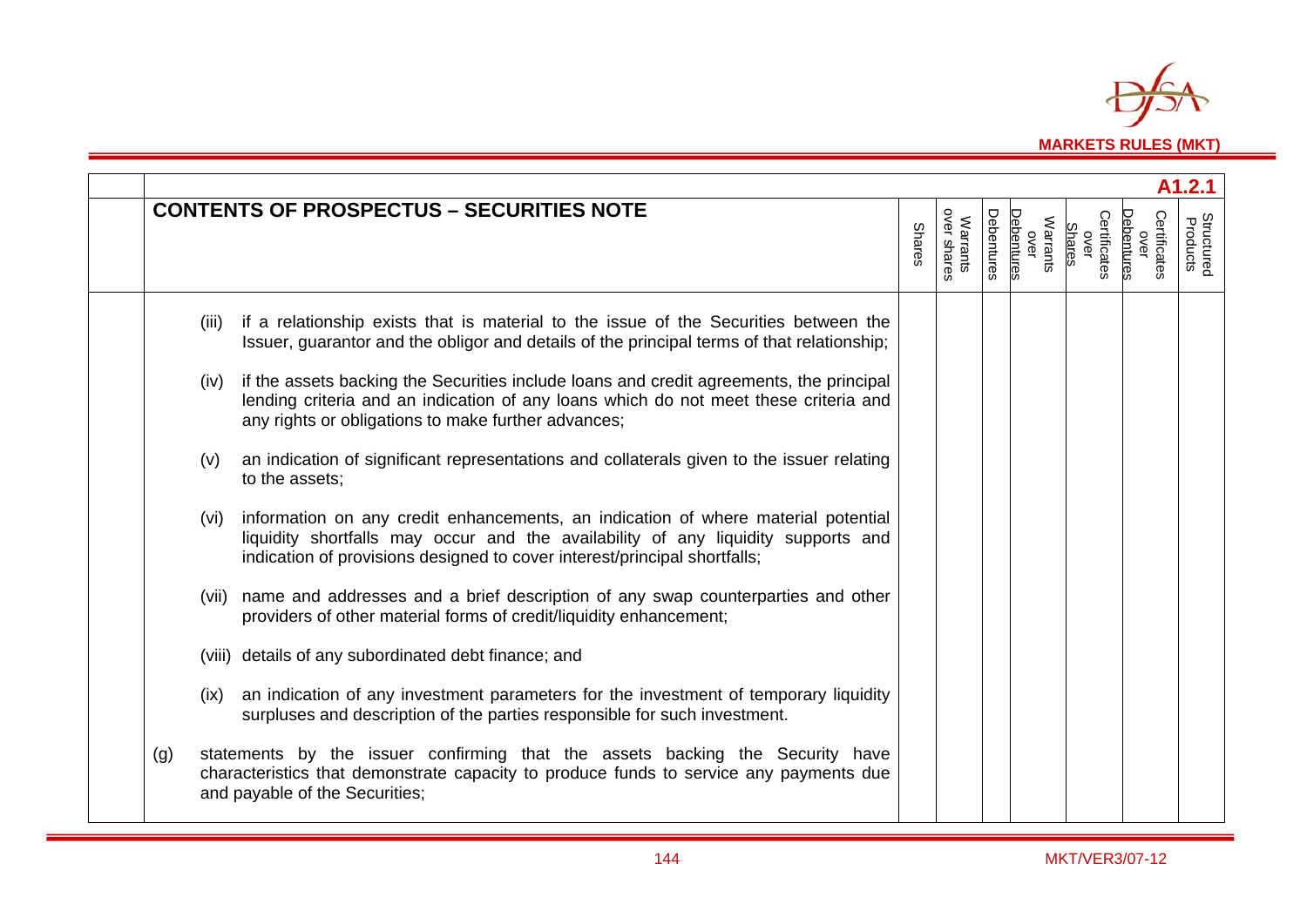

| <b>CONTENTS OF PROSPECTUS - SECURITIES NOTE</b>                                                                                                                                                                                                                                                                                                                                 |  |  |  |  |
|---------------------------------------------------------------------------------------------------------------------------------------------------------------------------------------------------------------------------------------------------------------------------------------------------------------------------------------------------------------------------------|--|--|--|--|
| a statement whether or not post issuance transaction information regarding the Securities<br>(h)<br>to be admitted and the performance of the underlying assets will be reported. If it is to be<br>reported, disclosure of where such information will be reported, where such information can<br>be obtained, and the frequency with which such information will be reported. |  |  |  |  |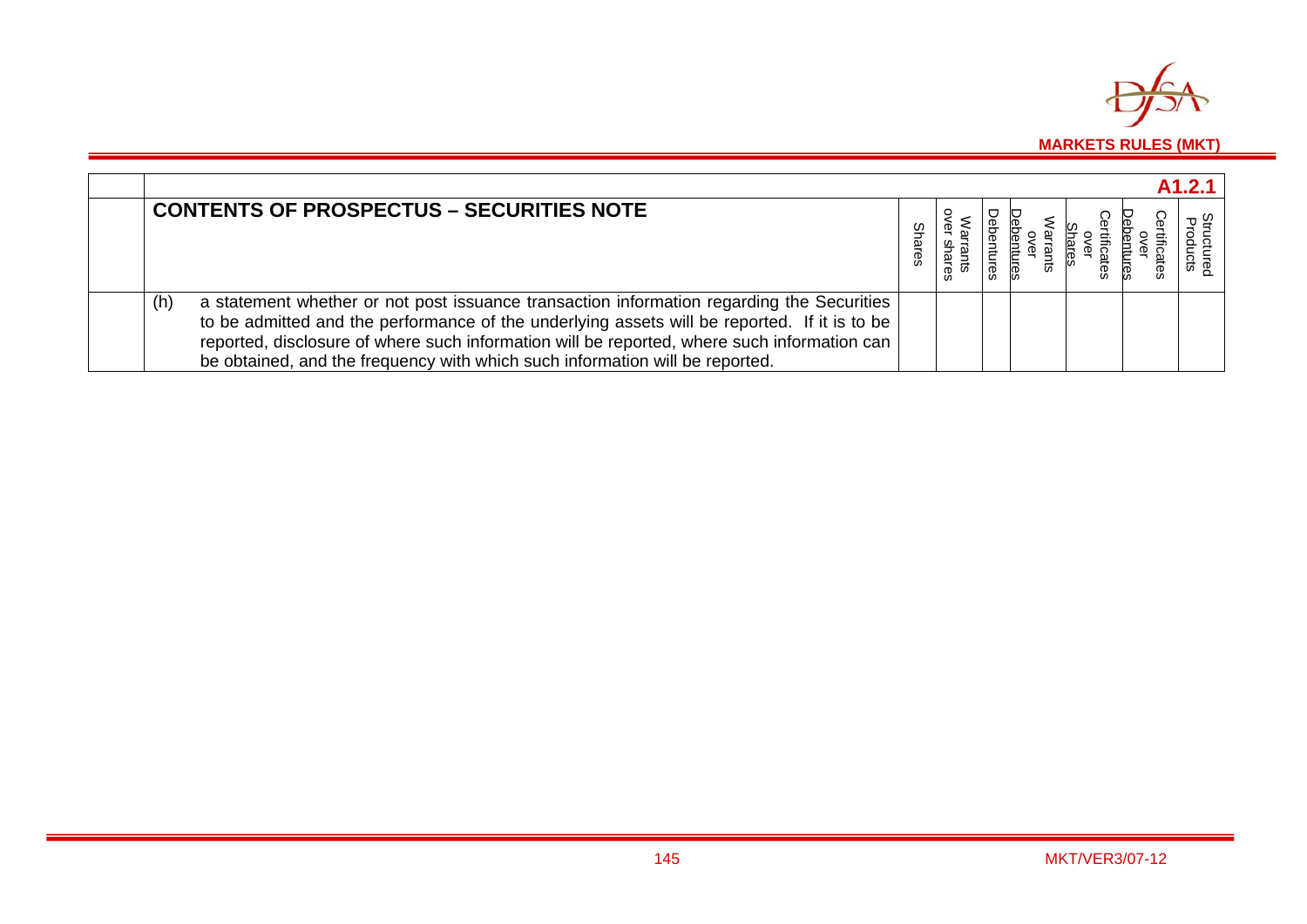

# **APP 2 MARKET DISCLOSURE**

- **A.2.1.1** This table forms part of Rule 4.6.1.
- **A.2.1.2** A Reporting Entity must, on the occurrence of an event specified in column 1, make the required disclosure detailed in column 2, within the time specified in column 3, in respect of the Securities identified with a [v ] in column 4, of this Table.
- **Note:** 1. A column marked with an " $\checkmark$ " indicates that the disclosure requirements apply to that Security.
- Note: 2. Disclosure in this App2 applies to Reporting Entities other than Reporting Entities of Listed Funds (see App3 for disclosure required for Listed Funds).

|     |                                                             |                                                                                                                             |                                     |        |                                      |              |                  |                       |                             | A2.1.1                        |
|-----|-------------------------------------------------------------|-----------------------------------------------------------------------------------------------------------------------------|-------------------------------------|--------|--------------------------------------|--------------|------------------|-----------------------|-----------------------------|-------------------------------|
|     | <b>EVENT GIVING RISE TO DISCLOSURE</b><br><b>OBLIGATION</b> | <b>DISCLOSURE REQUIRED</b>                                                                                                  | <b>TIME OF</b><br><b>DISCLOSURE</b> | Shares | <b>Options</b><br>Shares<br>Warrants | Debentures   | bentures<br>over | tificates<br>r Shares | Φ<br>rtificates<br>pentures | <b>Structured</b><br>Products |
| .1  | <b>INSIDE INFORMATION</b>                                   |                                                                                                                             |                                     |        |                                      |              |                  |                       |                             |                               |
| 1.1 | Inside Information as set out in section 4.2.               | Inside<br>of<br>the<br>Market<br>disclosure<br>Information, unless the<br>disclosure<br>exception under Rule 4.2.4 applies. | As soon as<br>possible.             | ✓      |                                      | $\checkmark$ |                  |                       |                             |                               |
| 2.  | <b>GOVERNANCE OF THE REPORTING ENTITY</b>                   |                                                                                                                             |                                     |        |                                      |              |                  |                       |                             |                               |
| 2.1 | with the Corporate Governance<br>Compliance                 | Market disclosure in the annual report                                                                                      | In accordance                       |        |                                      |              |                  |                       |                             |                               |
|     | Principles.                                                 | of the matters set out in Rule 3.2.10.                                                                                      | with Rule 4.1.7.                    |        |                                      |              |                  |                       |                             |                               |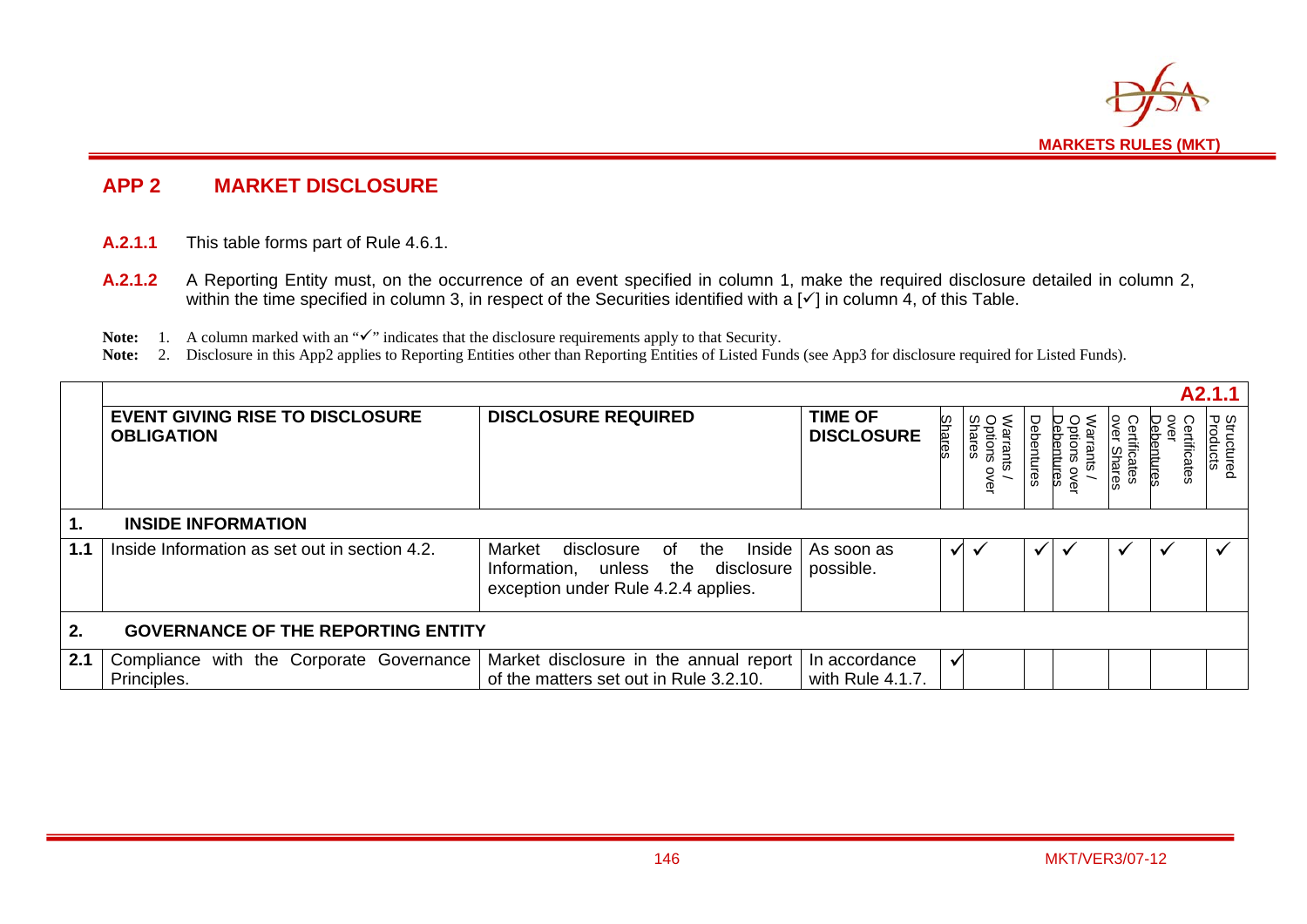

|     |                                                                                                                                                                                                                                                                                          |                                                                                                                                                                                                                                                                                                                |                                         |               |                                      |            |                                               |                             |                                    | A2.1.1                        |
|-----|------------------------------------------------------------------------------------------------------------------------------------------------------------------------------------------------------------------------------------------------------------------------------------------|----------------------------------------------------------------------------------------------------------------------------------------------------------------------------------------------------------------------------------------------------------------------------------------------------------------|-----------------------------------------|---------------|--------------------------------------|------------|-----------------------------------------------|-----------------------------|------------------------------------|-------------------------------|
|     | <b>EVENT GIVING RISE TO DISCLOSURE</b><br><b>OBLIGATION</b>                                                                                                                                                                                                                              | <b>DISCLOSURE REQUIRED</b>                                                                                                                                                                                                                                                                                     | <b>TIME OF</b><br><b>DISCLOSURE</b>     | <b>Shares</b> | Warrants /<br>Options over<br>Shares | Debentures | Options over<br>Debentures<br><b>Warrants</b> | Certificates<br>over Shares | over<br>Certificates<br>Debentures | <b>Structured</b><br>Products |
| 2.2 | Any change to the Board of the Reporting<br>Entity including:<br>the appointment of a new Director;<br>(a)<br>the resignation, retirement or removal of<br>(b)<br>an existing Director; and<br>changes to any important functions or<br>(c)<br>executive responsibilities of a Director. | Market disclosure of:<br>(a) the effective date of the change (if it<br>has been decided);<br>whether the position is executive or<br>(b)<br>non-executive;<br>whether the position is considered<br>(C)<br>to be independent; and<br>the nature of any functions or<br>(d)<br>responsibility of the position. | As soon as<br>possible.                 |               | ✓                                    |            |                                               | $\checkmark$                |                                    |                               |
| 2.3 | In the case of an appointment of a new<br>Director.                                                                                                                                                                                                                                      | Market disclosure of:<br>all directorships past or present<br>(a)<br>held by the Director in any other<br>Body Corporate in the previous five<br>years;<br>the professional qualifications and<br>(b)<br>experience of the Director;<br>details of the process by which the<br>(c)<br>Director was selected;   | Within 7 days of<br>the<br>appointment. | ✓             | $\checkmark$                         |            |                                               | $\checkmark$                |                                    |                               |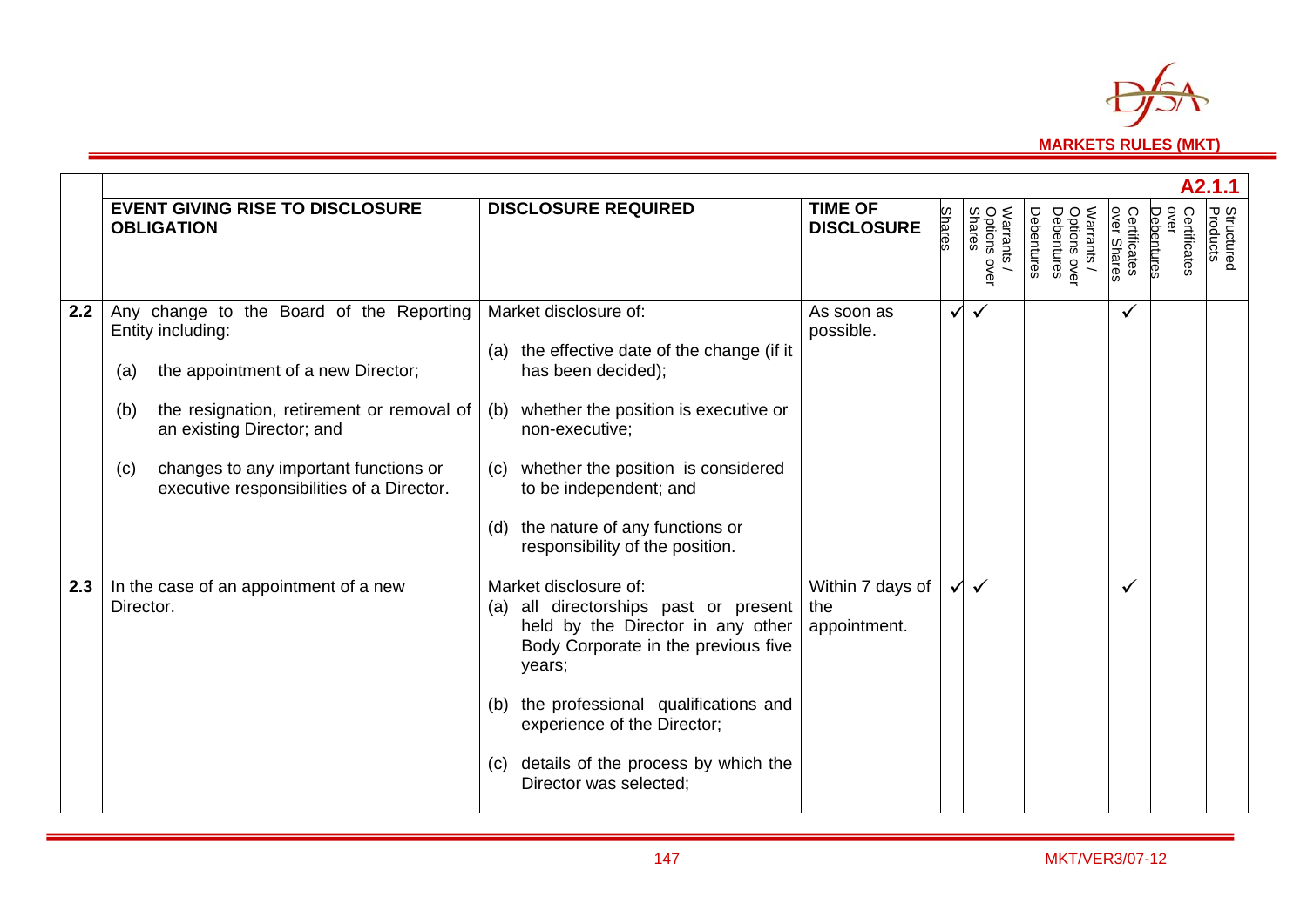

| A2.1.1                                                      |                                                                                                                                                                                                                                                                                                                                                                                                                                                                                                                                                                                |                                     |               |                                            |            |                                          |                             |                                    |                               |  |  |
|-------------------------------------------------------------|--------------------------------------------------------------------------------------------------------------------------------------------------------------------------------------------------------------------------------------------------------------------------------------------------------------------------------------------------------------------------------------------------------------------------------------------------------------------------------------------------------------------------------------------------------------------------------|-------------------------------------|---------------|--------------------------------------------|------------|------------------------------------------|-----------------------------|------------------------------------|-------------------------------|--|--|
| <b>EVENT GIVING RISE TO DISCLOSURE</b><br><b>OBLIGATION</b> | <b>DISCLOSURE REQUIRED</b>                                                                                                                                                                                                                                                                                                                                                                                                                                                                                                                                                     | <b>TIME OF</b><br><b>DISCLOSURE</b> | <b>Shares</b> | Warrants /<br>Options ov<br>Shares<br>over | Debentures | Warrants /<br>Options over<br>Debentures | Certificates<br>over Shares | over<br>Certificates<br>Debentures | <b>Structured</b><br>Products |  |  |
|                                                             | any unspent convictions relating to<br>(d)<br>serious criminal offences;<br>bankruptcies or individual<br>(e)<br>any<br>voluntary arrangements of the<br>Director;<br>compulsory<br>liquidations,<br>(f)<br>any<br>liquidations,<br>creditors voluntary<br>company voluntary arrangements,<br>receivership or any composition or<br>with<br>creditors<br>arrangement<br>generally or any class of creditors<br>of any Body Corporate where such<br>an individual was the Director at the<br>time of or within the 12 months<br>preceding the occurrence of such<br>events; and |                                     |               |                                            |            |                                          |                             |                                    |                               |  |  |
|                                                             | public<br>criticism<br>any<br>(g)<br>or<br>disqualification of the individual by<br>governmental or regulatory<br>a<br>authority and whether the individual<br>has ever been disqualified by a<br>court from acting as a Director of a<br>Body Corporate or from acting in                                                                                                                                                                                                                                                                                                     |                                     |               |                                            |            |                                          |                             |                                    |                               |  |  |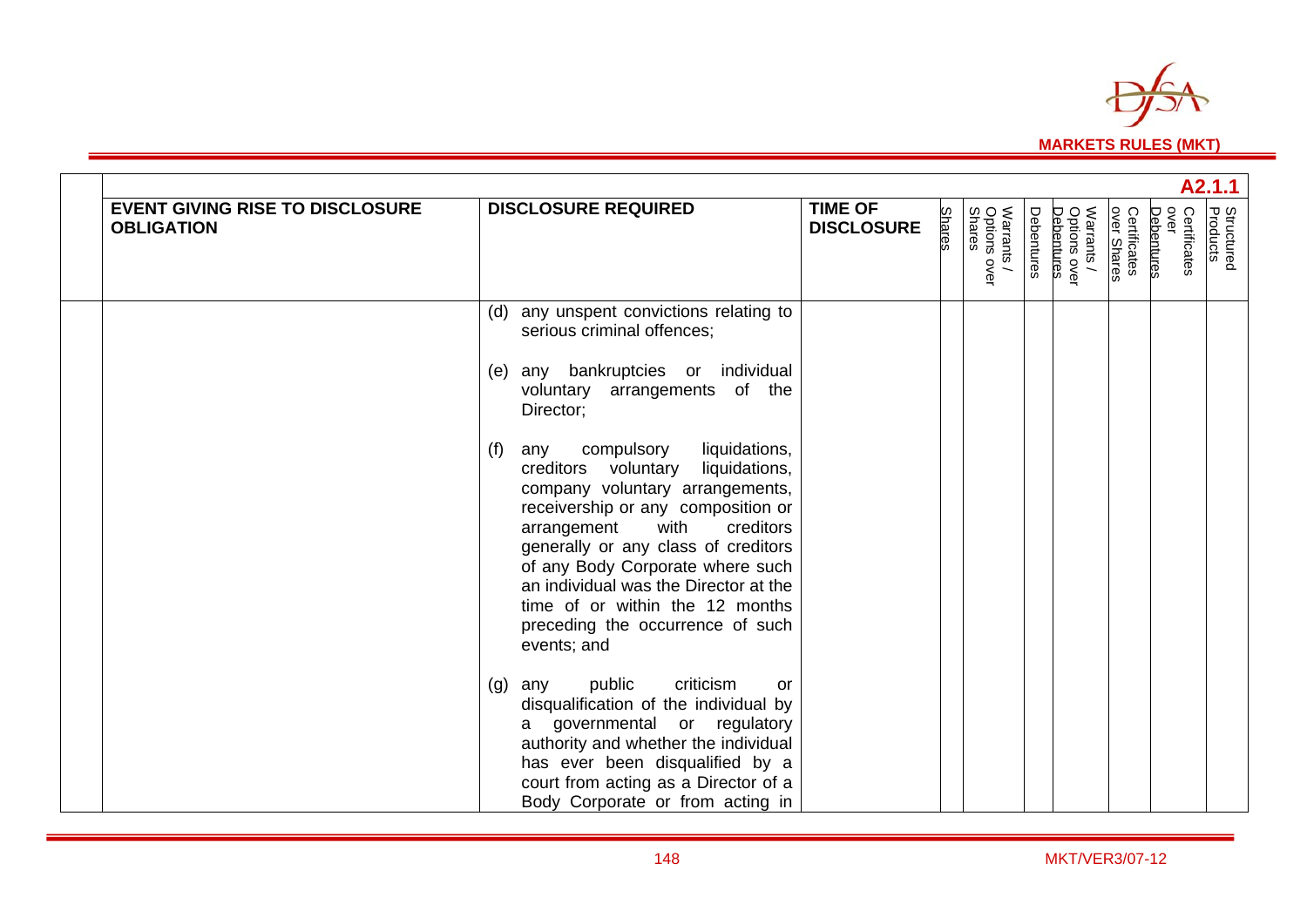

|         | A2.1.1                                                                                                                                                                                                                                    |                                                                                                                                                                                              |                                     |               |                                      |            |                                          |                             |                                    |                               |  |  |
|---------|-------------------------------------------------------------------------------------------------------------------------------------------------------------------------------------------------------------------------------------------|----------------------------------------------------------------------------------------------------------------------------------------------------------------------------------------------|-------------------------------------|---------------|--------------------------------------|------------|------------------------------------------|-----------------------------|------------------------------------|-------------------------------|--|--|
|         | <b>EVENT GIVING RISE TO DISCLOSURE</b><br><b>OBLIGATION</b>                                                                                                                                                                               | <b>DISCLOSURE REQUIRED</b>                                                                                                                                                                   | <b>TIME OF</b><br><b>DISCLOSURE</b> | <b>Shares</b> | Warrants /<br>Options over<br>Shares | Debentures | Warrants /<br>Options over<br>Debentures | Certificates<br>over Shares | over<br>Certificates<br>Debentures | <b>Structured</b><br>Products |  |  |
|         |                                                                                                                                                                                                                                           | the management or conduct of the<br>affairs of any Body Corporate or, if<br>there are no such details to be<br>disclosed, that fact.                                                         |                                     |               |                                      |            |                                          |                             |                                    |                               |  |  |
| 2.4     | Any event that requires shareholder approval<br>as set out in Rule 3.3.8.                                                                                                                                                                 | Market disclosure of:<br>(a) the nature, details, contents and<br>effect of the relevant event;<br>any material change affecting any<br>(b)<br>matter contained in an earlier<br>disclosure. | As<br>soon<br>as<br>possible.       | ✓             | $\checkmark$                         |            |                                          |                             |                                    |                               |  |  |
| 2.5     | Any resolution passed by the Directors of the<br>Reporting Entity other than a resolution<br>concerning ordinary business of the Reporting<br>Entity.                                                                                     | Market disclosure of the resolution.                                                                                                                                                         | As<br>soon<br>as<br>possible.       | $\checkmark$  | $\checkmark$                         |            |                                          | ✓                           |                                    |                               |  |  |
| $3_{-}$ | <b>BUSINESS OF THE REPORTING ENTITY</b>                                                                                                                                                                                                   |                                                                                                                                                                                              |                                     |               |                                      |            |                                          |                             |                                    |                               |  |  |
| 3.1     | Transactions undertaken which could result in:<br>(a) any significant investment (i.e. any<br>investments equal to or greater than 5% of<br>the value of the net assets of the Reporting<br>Entity as per its most recent financial $(b)$ | Market disclosure relating to:<br>any decision to enter into such a<br>(a)<br>transaction;<br>any material change or new matter                                                              | As soon as<br>possible.             | $\checkmark$  |                                      |            |                                          |                             |                                    |                               |  |  |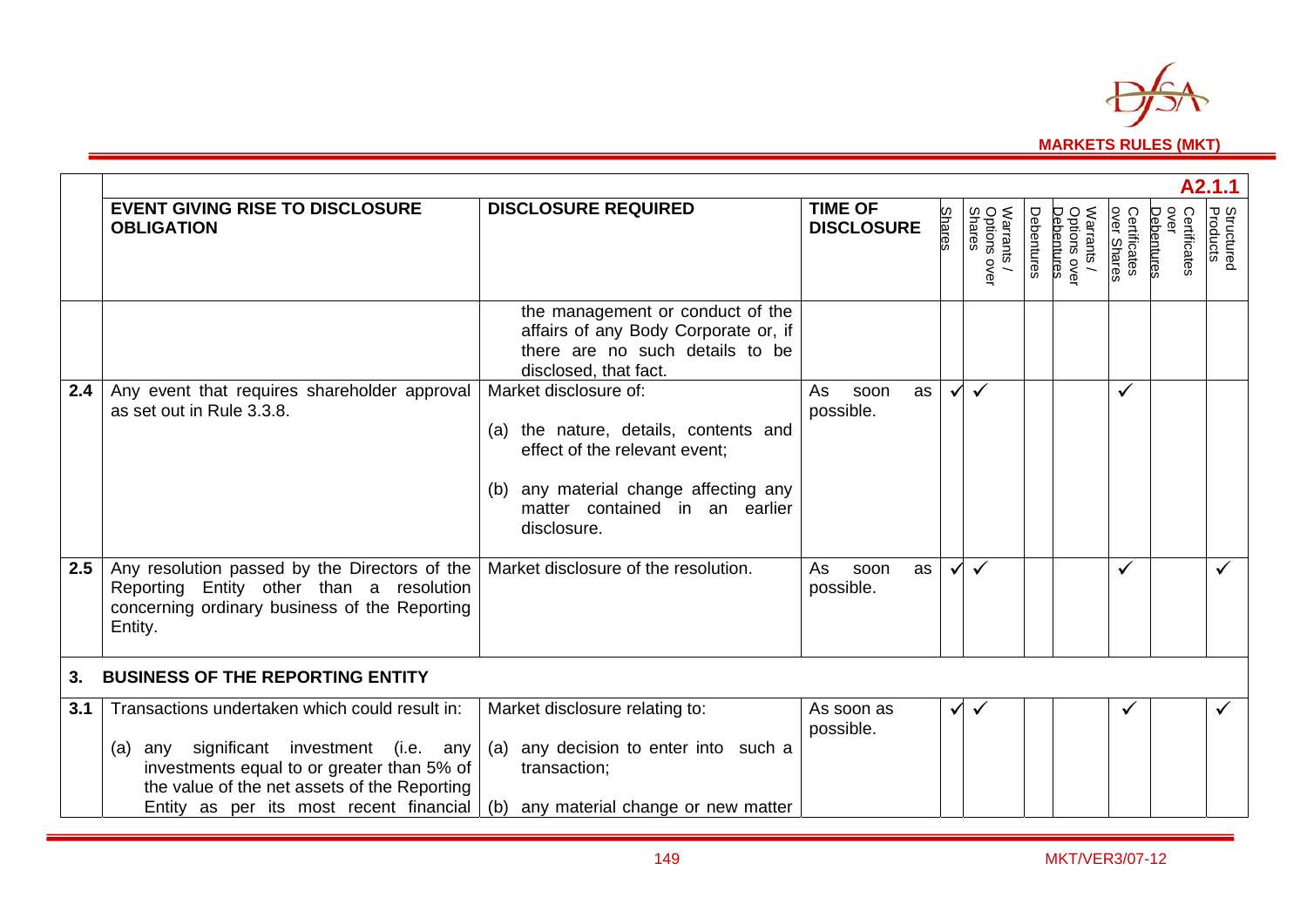

|     | A2.1.1                                                                                                                                                                                                                                                                                                                                                                                                                                        |                                                                                                                                                                                                    |                                                                                                                                        |               |                                         |              |                                                  |                             |                                    |                               |  |  |
|-----|-----------------------------------------------------------------------------------------------------------------------------------------------------------------------------------------------------------------------------------------------------------------------------------------------------------------------------------------------------------------------------------------------------------------------------------------------|----------------------------------------------------------------------------------------------------------------------------------------------------------------------------------------------------|----------------------------------------------------------------------------------------------------------------------------------------|---------------|-----------------------------------------|--------------|--------------------------------------------------|-----------------------------|------------------------------------|-------------------------------|--|--|
|     | <b>EVENT GIVING RISE TO DISCLOSURE</b><br><b>OBLIGATION</b>                                                                                                                                                                                                                                                                                                                                                                                   | <b>DISCLOSURE REQUIRED</b>                                                                                                                                                                         | <b>TIME OF</b><br><b>DISCLOSURE</b>                                                                                                    | <b>Shares</b> | Warrants<br>Options o<br>Shares<br>over | Debentures   | Warrants /<br>Options over<br>Debentures<br>over | Certificates<br>over Shares | over<br>Certificates<br>Debentures | <b>Structured</b><br>Products |  |  |
|     | reports) or material change to such a<br>significant investment outside the ordinary<br>course of business of the Reporting Entity;<br>or<br>(b) the incurring of any significant debt (being a<br>debt with an amount equal to or greater<br>than 5% of the value of the net assets of<br>the Reporting Entity as per its most recent<br>financial reports) outside the usual and<br>ordinary course of business of the<br>Reporting Entity. | affecting any matter contained in an<br>earlier disclosure; and<br>a full description of the event,<br>(C)<br>activity or transaction proposed or<br>effected, as the case may be.                 |                                                                                                                                        |               |                                         |              |                                                  |                             |                                    |                               |  |  |
|     | DISCLOSURES RELATING TO SECURITIES OF THE ISSUER                                                                                                                                                                                                                                                                                                                                                                                              |                                                                                                                                                                                                    |                                                                                                                                        |               |                                         |              |                                                  |                             |                                    |                               |  |  |
| 4.1 | Any decision:<br>(a) to declare, recommend or pay any<br>dividend or to make any other distribution<br>on the Securities; or<br>(b)<br>not to declare, recommend or pay any<br>dividend which would otherwise have been<br>declared,<br>expected<br>to have<br>been<br>recommended or paid in the normal course<br>of events.                                                                                                                 | Market disclosure of the decision,<br>including the rate and amount of and<br>record date for the dividend or other<br>distribution or the grounds for the<br>decision in relation to non-payment. | As soon as<br>possible and in<br>any event within<br>5 days prior to<br>the record date<br>or the date of<br>expected<br>distribution. | $\checkmark$  | $\checkmark$                            | $\checkmark$ | $\checkmark$                                     |                             |                                    |                               |  |  |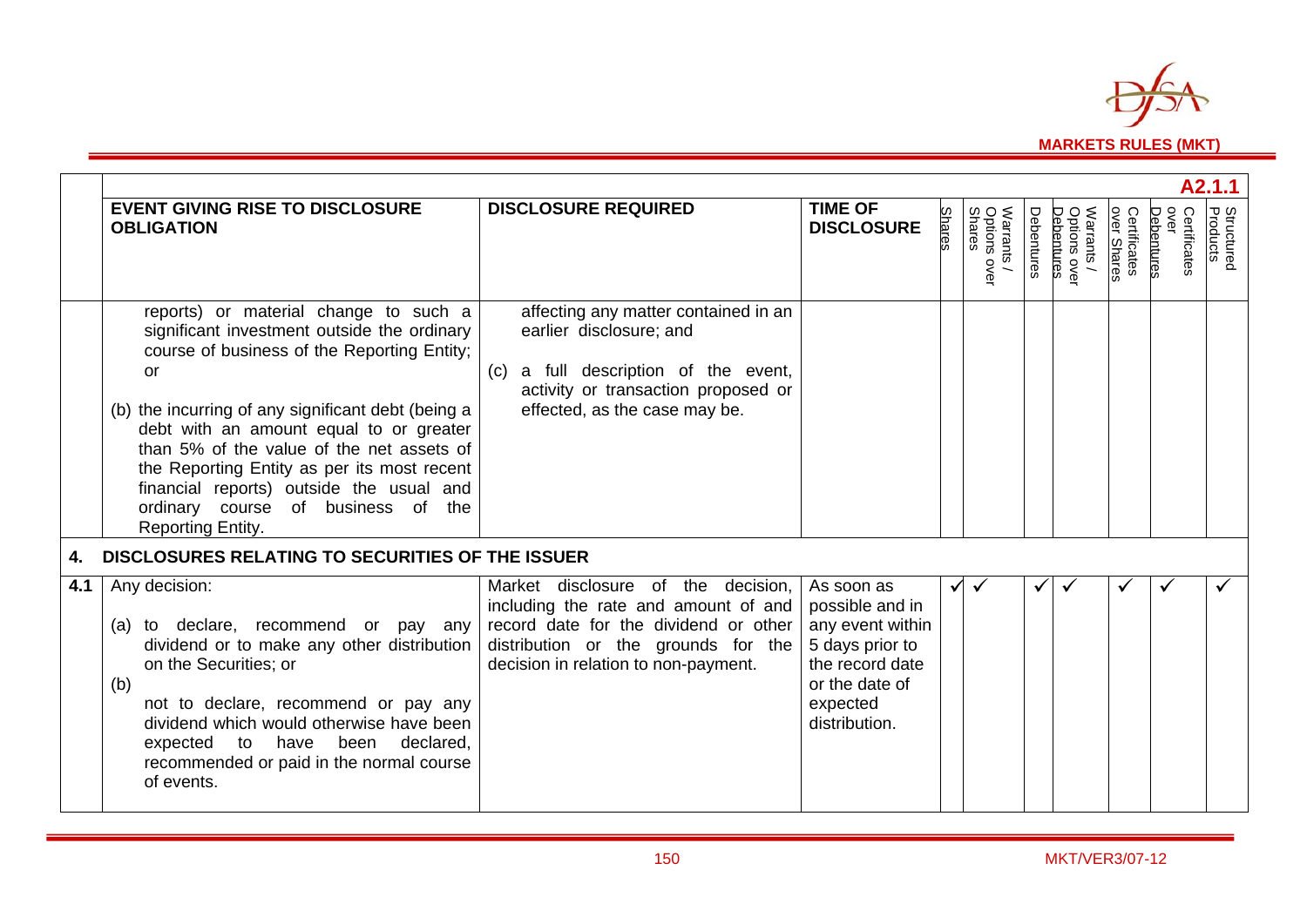

|     |                                                                                                                                                                                                                                                 |                                                                                                       |                                                                           |               |                                         |              |                                        |                             |                                    | A2.1.1                        |
|-----|-------------------------------------------------------------------------------------------------------------------------------------------------------------------------------------------------------------------------------------------------|-------------------------------------------------------------------------------------------------------|---------------------------------------------------------------------------|---------------|-----------------------------------------|--------------|----------------------------------------|-----------------------------|------------------------------------|-------------------------------|
|     | <b>EVENT GIVING RISE TO DISCLOSURE</b><br><b>OBLIGATION</b>                                                                                                                                                                                     | <b>DISCLOSURE REQUIRED</b>                                                                            | <b>TIME OF</b><br><b>DISCLOSURE</b>                                       | <b>Shares</b> | Warrants<br>Options o<br>Shares<br>over | Debentures   | Options over<br>Debentures<br>Warrants | Certificates<br>over Shares | over<br>Certificates<br>Debentures | <b>Structured</b><br>Products |
| 4.2 | Admission to listing or trading of the same<br>class of Securities on a Regulated Exchange.                                                                                                                                                     | Market disclosure of all the relevant<br>details relating to the admission to<br>listing or trading.  | As soon as<br>possible.                                                   | ✓             | $\checkmark$                            | $\checkmark$ |                                        |                             | ✓                                  |                               |
| 4.3 | Any other disclosure required to be made<br>pursuant to the requirements in the Regulated<br>Exchange arising from the listing or trading of<br>the same class of Securities on that exchange<br>where such disclosure is not made in the DIFC. | Market disclosure of the information<br>required to be disclosed to the<br>Regulated Exchange.        | As soon as<br>such disclosure<br>is made on the<br>Regulated<br>Exchange. | ✓             | $\checkmark$                            | $\checkmark$ | ✓                                      |                             | ✓                                  |                               |
| 4.4 | Any change of custodian or depositary in<br>relation to Certificates representing shares and<br>debentures.                                                                                                                                     | Market disclosure of the new custodian<br>or depository and any implication/effect<br>of this change. | As soon as<br>possible.                                                   |               |                                         |              |                                        | $\checkmark$                | ✓                                  |                               |
| 5.  | <b>DISCLOSURE OF INTERESTS</b>                                                                                                                                                                                                                  |                                                                                                       |                                                                           |               |                                         |              |                                        |                             |                                    |                               |
| 5.1 | The requirement to file a report of interests held<br>by a Connected Person pursuant to Article<br>$42(1)$ .                                                                                                                                    | Market disclosure of the information set<br>out in Rule 4.3.4.                                        | As soon as<br>possible.                                                   | ✓             |                                         | √            |                                        |                             | ✓                                  |                               |
| 5.2 | The requirement to give a notice of a Director's<br>material interests pursuant to Article 43 of the<br>Law.                                                                                                                                    | Market disclosure of the information set<br>out in Rule 4.4.3 (3).                                    | As<br>soon<br>as<br>possible.                                             | $\checkmark$  | $\checkmark$                            | $\checkmark$ | $\checkmark$                           |                             | $\checkmark$                       |                               |
| 6.  | <b>FINANCIAL INFORMATION ABOUT THE REPORTING ENTITY</b>                                                                                                                                                                                         |                                                                                                       |                                                                           |               |                                         |              |                                        |                             |                                    |                               |
| 6.1 | The requirement to file an annual financial<br>report pursuant to Article 44 of the Law.                                                                                                                                                        | Market disclosure of the report prepared<br>in accordance with the requirements in<br>Rule 5.1.3.     | In accordance<br>with Rule<br>$5.1.7(a)$ .                                | $\checkmark$  | $\checkmark$                            | ✔            |                                        |                             | ✓                                  |                               |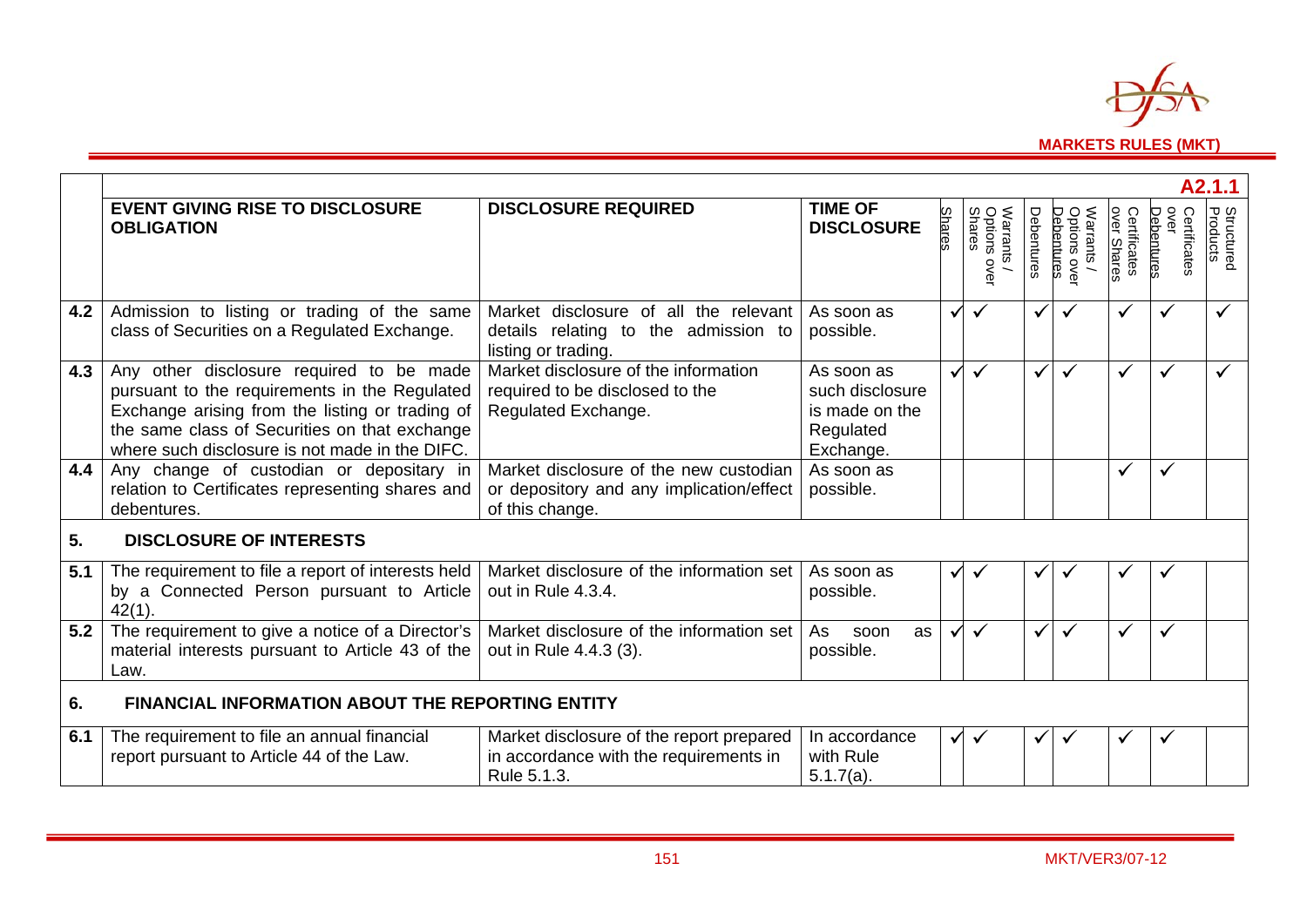

|     |                                                                                                    |                                                                                                                                                                    |                                                                   |               |                                      |              |                                                  |                             |                                    | A2.1.1                        |
|-----|----------------------------------------------------------------------------------------------------|--------------------------------------------------------------------------------------------------------------------------------------------------------------------|-------------------------------------------------------------------|---------------|--------------------------------------|--------------|--------------------------------------------------|-----------------------------|------------------------------------|-------------------------------|
|     | <b>EVENT GIVING RISE TO DISCLOSURE</b><br><b>OBLIGATION</b>                                        | <b>DISCLOSURE REQUIRED</b>                                                                                                                                         | <b>TIME OF</b><br><b>DISCLOSURE</b>                               | <b>Shares</b> | Warrants /<br>Options over<br>Shares | Debentures   | Warrants /<br>Options over<br>Debentures<br>ovel | Certificates<br>over Shares | over<br>Certificates<br>Debentures | <b>Structured</b><br>Products |
| 6.2 | The requirement to file a semi-annual financial<br>report pursuant to Article 45(1)(a) of the Law. | Market disclosure of the report prepared<br>in accordance with the relevant<br>requirements set out in Rule 5.1.6.                                                 | In accordance<br>with Rule<br>$5.1.7(b)$ .                        | $\checkmark$  | $\checkmark$                         | $\checkmark$ | ✓                                                | ✓                           | $\checkmark$                       |                               |
| 6.3 | The requirement to file preliminary financial<br>results pursuant to Article 45(1)(b) of the Law.  | Market disclosure of the preliminary<br>financial results.                                                                                                         | In accordance<br>with Rule<br>$5.1.7(c)$ .                        | ✓             | $\checkmark$                         | $\checkmark$ | $\checkmark$                                     | ✓                           | $\checkmark$                       |                               |
| 6.4 | Any change to the accounting reference date.                                                       | Market disclosure of the previous and<br>new accounting reference date, and<br>reasons for the change.                                                             | As soon<br>possible.                                              | $\checkmark$  |                                      | $\checkmark$ | ✓                                                | ✓                           | $\checkmark$                       |                               |
| 6.5 | Change of accounting date extending the<br>annual accounting period to more than 14<br>months.     | Market disclosure of a second semi-<br>annual financial report.                                                                                                    | Within 6 months<br>of the old<br>accounting<br>reference date.    | $\checkmark$  | $\checkmark$                         | $\checkmark$ | ✓                                                | ✓                           | $\checkmark$                       |                               |
| 7.  | <b>MATTERS RELATING TO THE CAPITAL OF THE REPORTING ENTITY</b>                                     |                                                                                                                                                                    |                                                                   |               |                                      |              |                                                  |                             |                                    |                               |
| 7.1 | Any proposed new issue of Securities.                                                              | Market disclosure of the class, number<br>and proposed date of issue and details<br>of the changes to the share capital<br>resulting from the new issue proposed.  | As<br>soon<br>as<br>after<br>possible<br>the decision is<br>made. | $\checkmark$  |                                      | $\checkmark$ |                                                  |                             | $\checkmark$                       |                               |
| 7.2 | Results of the new issue.                                                                          | Market disclosure of the results of the<br>issue including:<br>the class, number and the actual<br>(a)<br>date of the issue;<br>consideration received; and<br>(b) | As<br>soon<br>as<br>possible.                                     | $\checkmark$  | $\checkmark$                         | $\checkmark$ | ✓                                                | ✓                           | $\checkmark$                       |                               |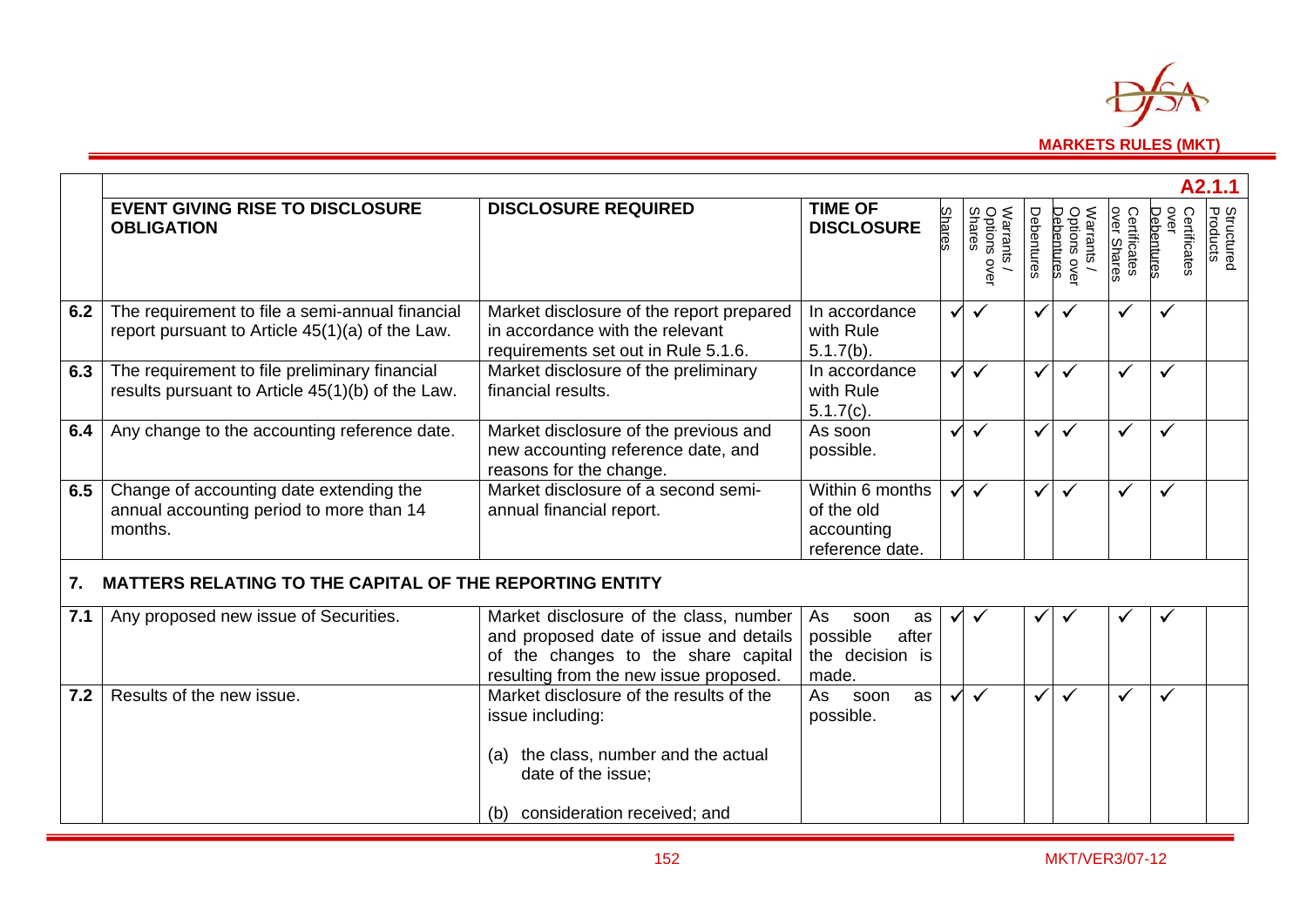

|     |                                                                                                                                                                                                                                                                                                                                                                                                                                                                                                                                                                                                                                                |                                                                                                                                                                                                                                                                                                                                                                                         |                                     |               |                                         |            |                                                 |                             |                                    | A2.1.1                        |
|-----|------------------------------------------------------------------------------------------------------------------------------------------------------------------------------------------------------------------------------------------------------------------------------------------------------------------------------------------------------------------------------------------------------------------------------------------------------------------------------------------------------------------------------------------------------------------------------------------------------------------------------------------------|-----------------------------------------------------------------------------------------------------------------------------------------------------------------------------------------------------------------------------------------------------------------------------------------------------------------------------------------------------------------------------------------|-------------------------------------|---------------|-----------------------------------------|------------|-------------------------------------------------|-----------------------------|------------------------------------|-------------------------------|
|     | <b>EVENT GIVING RISE TO DISCLOSURE</b><br><b>OBLIGATION</b>                                                                                                                                                                                                                                                                                                                                                                                                                                                                                                                                                                                    | <b>DISCLOSURE REQUIRED</b>                                                                                                                                                                                                                                                                                                                                                              | <b>TIME OF</b><br><b>DISCLOSURE</b> | <b>Shares</b> | Warrants<br>Options o<br>Shares<br>over | Debentures | Options ove<br>Debentures<br>Warrants /<br>over | Certificates<br>over Shares | over<br>Certificates<br>Debentures | <b>Structured</b><br>Products |
|     |                                                                                                                                                                                                                                                                                                                                                                                                                                                                                                                                                                                                                                                | details of changes in the share<br>(c)<br>capital.                                                                                                                                                                                                                                                                                                                                      |                                     |               |                                         |            |                                                 |                             |                                    |                               |
| 8.  | INSOLVENCY/WINDING UP OF THE REPORTING ENTITY                                                                                                                                                                                                                                                                                                                                                                                                                                                                                                                                                                                                  |                                                                                                                                                                                                                                                                                                                                                                                         |                                     |               |                                         |            |                                                 |                             |                                    |                               |
| 8.1 | In the case of a insolvency/winding up:<br>(a) the presentation of any winding-up petition,<br>the making of any winding-up order or the<br>appointment of an administrator, liquidator<br>or the commencement of any proceedings<br>under any applicable insolvency laws in<br>respect of the Reporting Entity or any<br>member of its Group; or<br>the passing of any resolution by the<br>(b)<br>Reporting Entity or any member of its<br>Group that it be wound up by way of<br>members' or creditors' voluntary winding-<br>up, or the occurrence of any event or<br>termination of any period of time which<br>would cause a winding-up. | Market disclosure of the:<br>time and date of the presentation,<br>(a)<br>details of the order, appointment,<br>resolution or other event;<br>identity of the petitioner or other<br>(b)<br>Person at whose instigation the<br>event occurs;<br>court or tribunal responsible for<br>(c)<br>making any order; or<br>administrator or liquidator<br>(d)<br>appointed,<br>as is relevant. | As<br>soon<br>as<br>possible.       | ✓             | $\checkmark$                            | ✓          |                                                 |                             | ✔                                  |                               |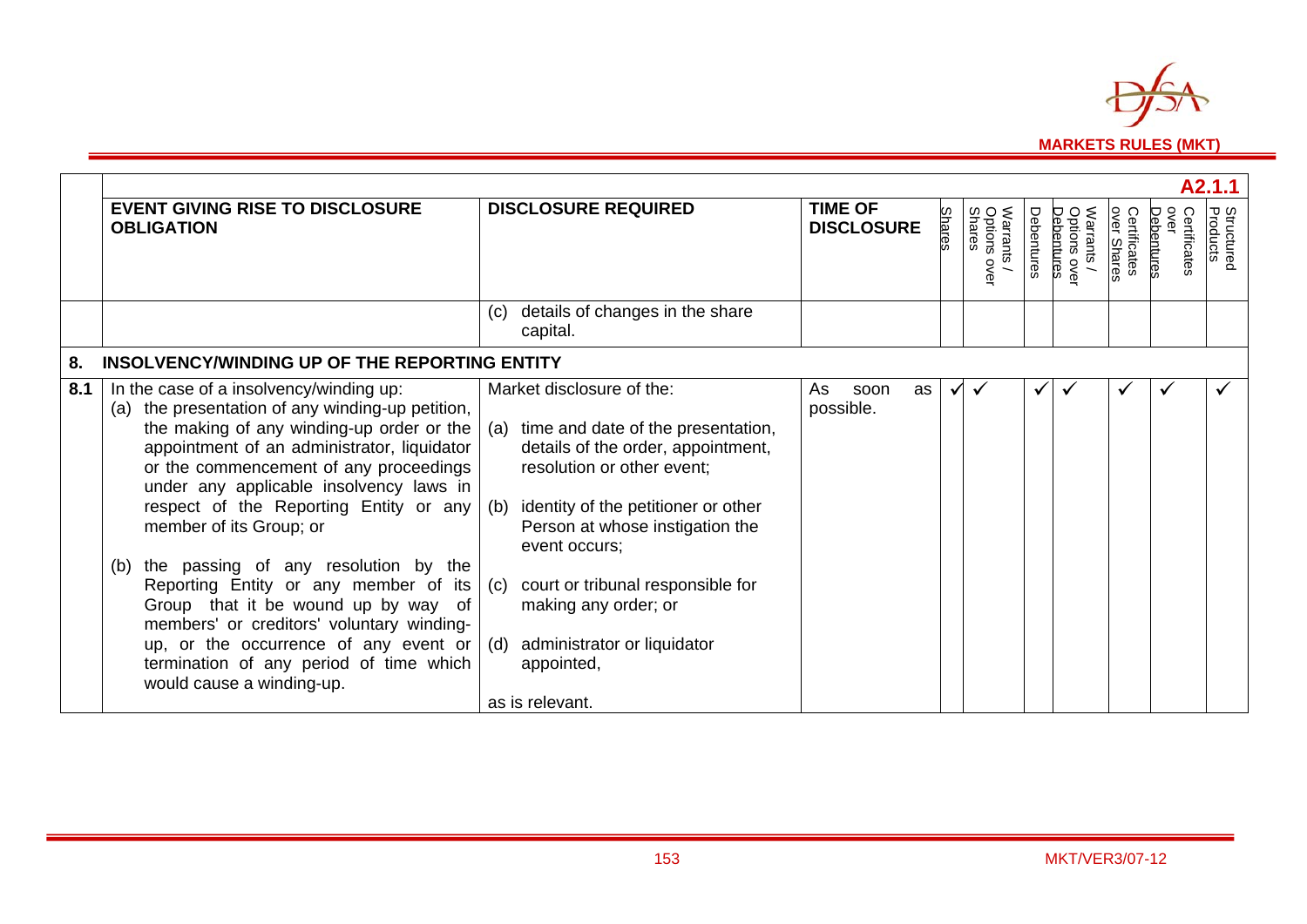

# **APP 3 MARKET DISCLOSURE RELATING TO LISTED FUNDS**

- **A.3.1.1** This table forms part of Rule 6.6.2.
- **A.3.1.2** A Reporting Entity of a Listed Fund must, on the occurrence of an event specified in column 1, make the required disclosure detailed in column 2, within the time specified in column 3.
- Note: Disclosure in this App3 applies to Reporting Entities of Listed Funds. Unless otherwise indicated, the disclosure required relates to the operation and matters relating to the Listed Fund. The Reporting Entity of a Listed Fund must construe the items specified in the event column in an appropriate manner to achieve the fundamental purpose of requiring information relating to the Listed Fund.

|      |                                                                                                                                                                                                                                                                                                                                                                                |                                                                                                                                                                                                                                                                                                       | APP3                                |  |  |  |
|------|--------------------------------------------------------------------------------------------------------------------------------------------------------------------------------------------------------------------------------------------------------------------------------------------------------------------------------------------------------------------------------|-------------------------------------------------------------------------------------------------------------------------------------------------------------------------------------------------------------------------------------------------------------------------------------------------------|-------------------------------------|--|--|--|
|      | <b>EVENT GIVING RISE TO DISCLOSURE</b>                                                                                                                                                                                                                                                                                                                                         | <b>DISCLOSURE REQUIREMENT</b>                                                                                                                                                                                                                                                                         | <b>TIME OF</b><br><b>DISCLOSURE</b> |  |  |  |
| 1.   | <b>INSIDE INFORMATION</b>                                                                                                                                                                                                                                                                                                                                                      |                                                                                                                                                                                                                                                                                                       |                                     |  |  |  |
| 1.1  | Inside Information as set out in section 4 relating to<br>the Listed Fund.                                                                                                                                                                                                                                                                                                     | Market disclosure of the Inside Information, unless the disclosure<br>exception under Rule 4.2.4 applies.                                                                                                                                                                                             | As soon as<br>possible.             |  |  |  |
| 2.   | <b>GOVERNANCE OF THE LISTED FUND AND THE REPORTING ENTITY</b>                                                                                                                                                                                                                                                                                                                  |                                                                                                                                                                                                                                                                                                       |                                     |  |  |  |
| 2.1. | Any change to the Governing Body of the Listed<br>Fund including:<br>the appointment of a new Director, Partner or<br>(a)<br>other member of the Governing Body;<br>(b)<br>the resignation, retirement or removal of any<br>Person referred to in (a); and<br>changes to any important functions or<br>(c)<br>executive responsibilities of a Person referred<br>to in $(a)$ . | Market disclosure of:<br>the effective date of the change (if it has been decided);<br>(a)<br>(b)<br>whether the position is executive or non-executive;<br>whether the position is considered to be independent; and<br>(c)<br>the nature of any functions or responsibility of the position.<br>(d) | As soon as<br>possible.             |  |  |  |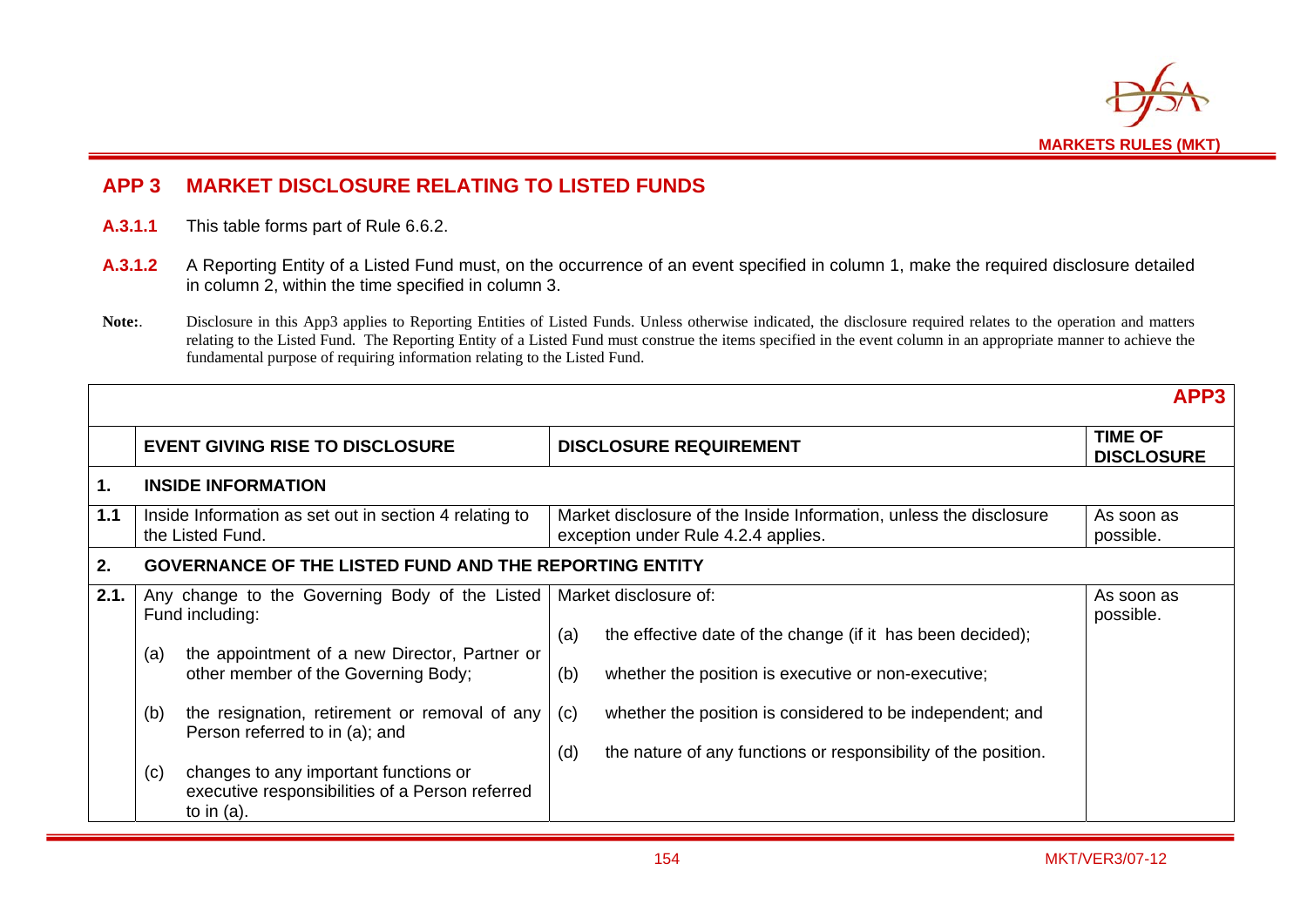

|      |                                                                                             |                                                                                                                                                                                                                                                                                                                                                                                                                                                             | APP3                                |
|------|---------------------------------------------------------------------------------------------|-------------------------------------------------------------------------------------------------------------------------------------------------------------------------------------------------------------------------------------------------------------------------------------------------------------------------------------------------------------------------------------------------------------------------------------------------------------|-------------------------------------|
|      | <b>EVENT GIVING RISE TO DISCLOSURE</b>                                                      | <b>DISCLOSURE REQUIREMENT</b>                                                                                                                                                                                                                                                                                                                                                                                                                               | <b>TIME OF</b><br><b>DISCLOSURE</b> |
| 2.2. | Information in respect of a new Director, Partner or<br>other member of the Governing Body. | Market disclosure of:<br>(a) all directorships or partnerships past or present held by the<br>Director, Partner or other member of the Governing Body in any<br>other Body Corporate or Partnership in the previous five years;                                                                                                                                                                                                                             | Within 7 days.                      |
|      |                                                                                             | the professional qualifications and experience of the Persons<br>(b)<br>referred to in $(a)$ ;                                                                                                                                                                                                                                                                                                                                                              |                                     |
|      |                                                                                             | details of the process by which the Person referred to in (a) was<br>(C)<br>selected;                                                                                                                                                                                                                                                                                                                                                                       |                                     |
|      |                                                                                             | any unspent convictions relating to serious financial crimes;<br>(d)                                                                                                                                                                                                                                                                                                                                                                                        |                                     |
|      |                                                                                             | any bankruptcies or individual voluntary arrangements;<br>(e)                                                                                                                                                                                                                                                                                                                                                                                               |                                     |
|      |                                                                                             | any compulsory liquidations, creditors voluntary liquidations,<br>(f)<br>company voluntary arrangements, receivership or any<br>composition or arrangement with its creditors generally or any<br>class of its creditors of any issuer where such an individual was<br>a Director or Partner at the time of appointment or within the 12<br>months preceding such events; and                                                                               |                                     |
|      |                                                                                             | any public criticisms or disqualifications of the individual by<br>(q)<br>governmental or regulatory authorities and whether the<br>individual has ever been disqualified by a court from acting as a<br>Director of a Body Corporate, General Partner of a partnership<br>or from acting in the management or conduct of the affairs of<br>any Body Corporate or Listed Fund, if there are no such details<br>to be disclosed, a statement to that effect. |                                     |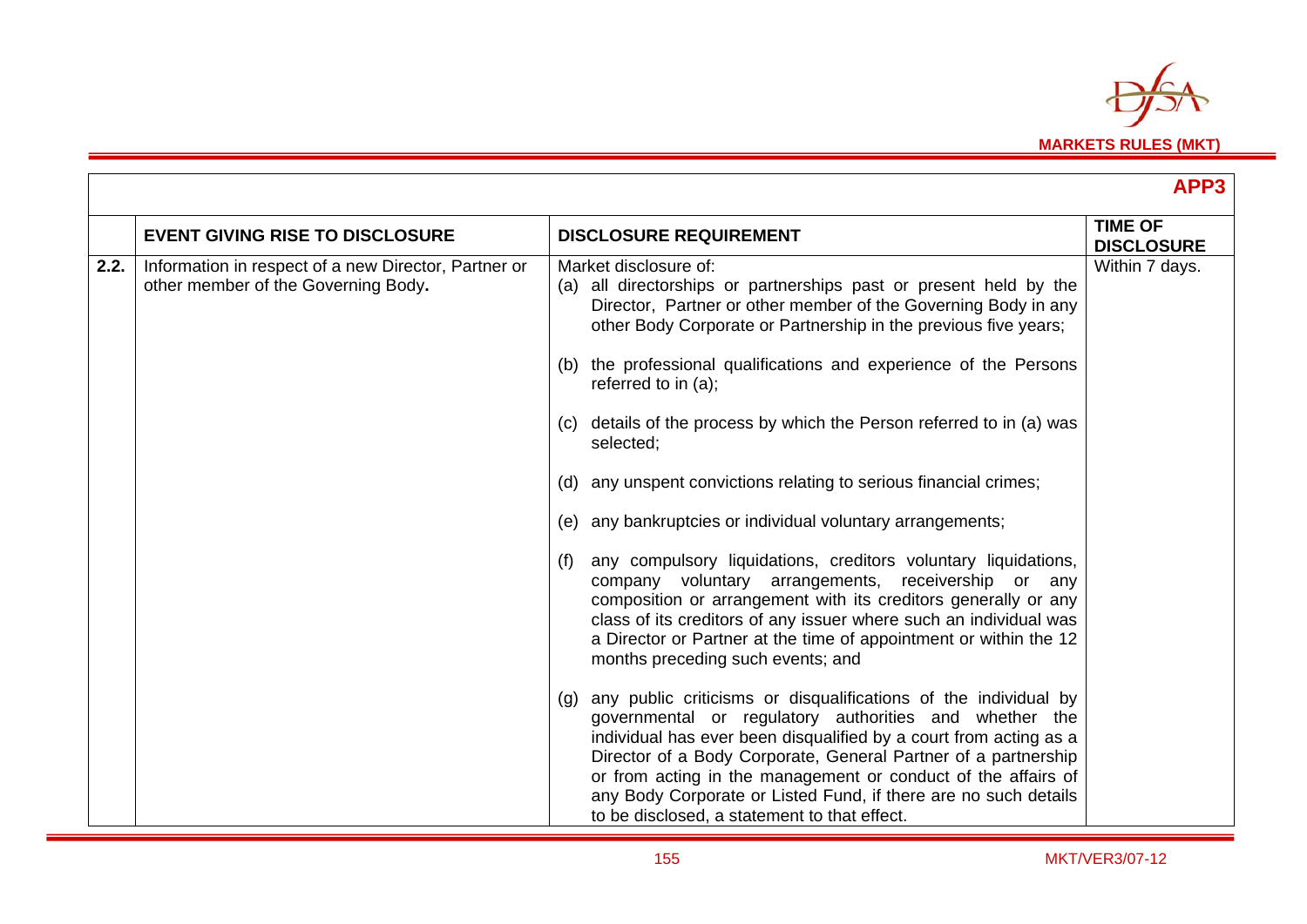

|     |                                                                                                                                                                                                                                                                                         |                                                                                                                                                                                                  | APP3                                |
|-----|-----------------------------------------------------------------------------------------------------------------------------------------------------------------------------------------------------------------------------------------------------------------------------------------|--------------------------------------------------------------------------------------------------------------------------------------------------------------------------------------------------|-------------------------------------|
|     | <b>EVENT GIVING RISE TO DISCLOSURE</b>                                                                                                                                                                                                                                                  | <b>DISCLOSURE REQUIREMENT</b>                                                                                                                                                                    | <b>TIME OF</b><br><b>DISCLOSURE</b> |
| 2.3 | Any event that requires Unitholder approval under<br>the Collective Investment Law 2010 and CIR Rules                                                                                                                                                                                   | Market disclosure of:<br>the nature, details, contents and effect of the relevant event;<br>(a)<br>and<br>any material change affecting any matter contained in an<br>(b)<br>earlier disclosure. | As soon as<br>possible.             |
| 2.4 | Any resolution adopted by the Listed Fund other<br>than a resolution concerning ordinary business of<br>the Listed Fund.                                                                                                                                                                | Market disclosure of the resolution.                                                                                                                                                             | As soon as<br>possible.             |
| 3.  | <b>BUSINESS OF THE LISTED FUND</b>                                                                                                                                                                                                                                                      |                                                                                                                                                                                                  |                                     |
| 3.1 | Transactions undertaken which could result in:                                                                                                                                                                                                                                          | Market disclosure relating to:                                                                                                                                                                   | Without delay.                      |
|     | significant investment (being<br>(a)<br>any<br>any<br>investments equal to or greater than 5 per cent<br>of the net asset value of the fund) or material                                                                                                                                | any decision to enter into such a transaction;<br>(a)<br>any material change or new matter affecting any matter<br>(b)                                                                           |                                     |
|     | change to a significant investment outside the<br>stated investment strategy of the Listed Fund;                                                                                                                                                                                        | contained in an earlier disclosure; and                                                                                                                                                          |                                     |
|     | or                                                                                                                                                                                                                                                                                      | a full description of the event, activity or transaction proposed<br>(c)<br>or effected as the case may be.                                                                                      |                                     |
|     | the incurring of any significant debt outside<br>(b)<br>the usual and ordinary course of business of<br>the Listed Fund (being debt with an amount<br>equal to or greater than 5 per cent of the net<br>asset value of the fund) taking into account the<br>stated investment strategy. |                                                                                                                                                                                                  |                                     |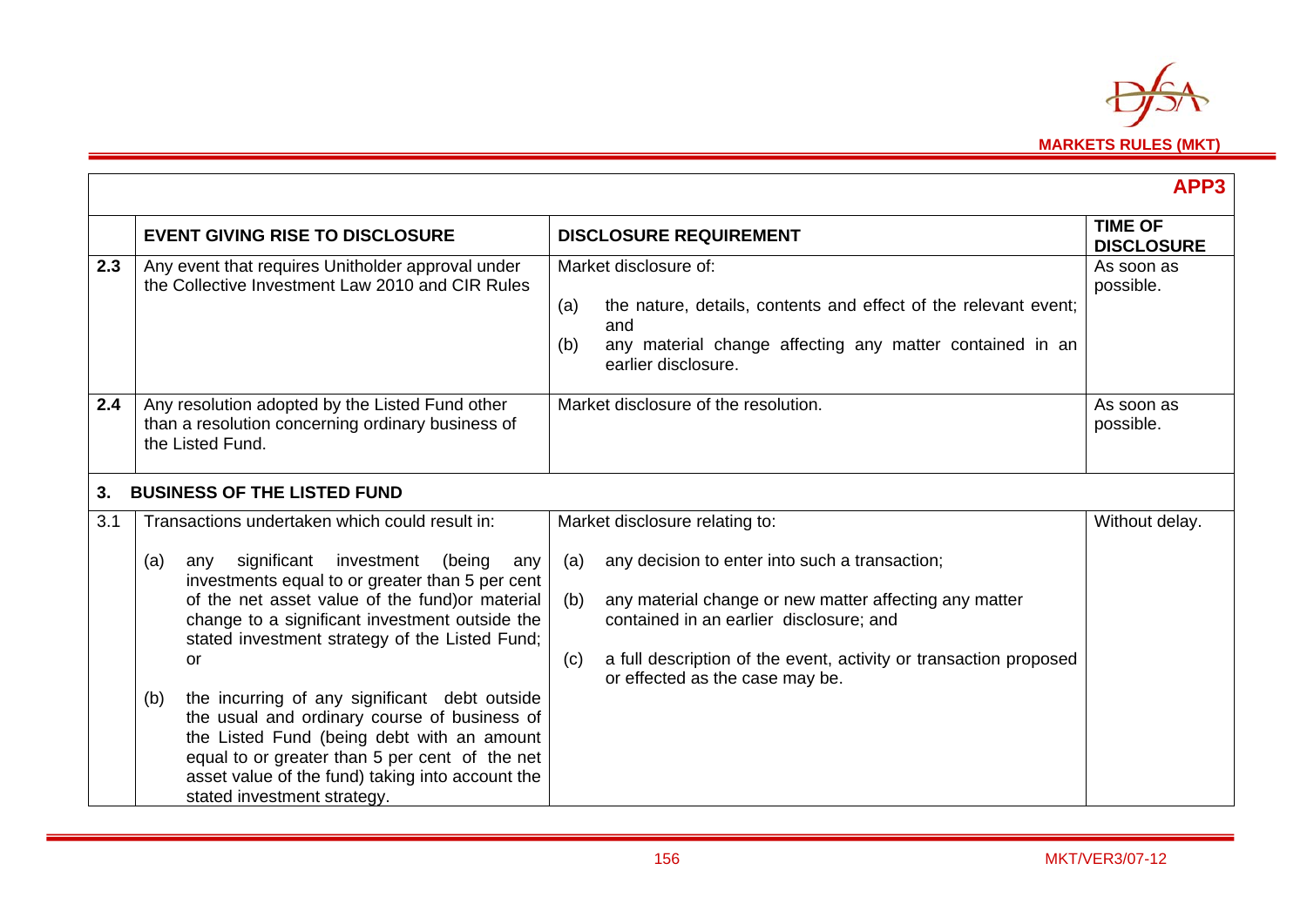

|     |                                                                                                                                                                                                                                                                                                                                                  |                                                                                                                                                                                              | APP3                                                                                                                                             |
|-----|--------------------------------------------------------------------------------------------------------------------------------------------------------------------------------------------------------------------------------------------------------------------------------------------------------------------------------------------------|----------------------------------------------------------------------------------------------------------------------------------------------------------------------------------------------|--------------------------------------------------------------------------------------------------------------------------------------------------|
|     | <b>EVENT GIVING RISE TO DISCLOSURE</b>                                                                                                                                                                                                                                                                                                           | <b>DISCLOSURE REQUIREMENT</b>                                                                                                                                                                | <b>TIME OF</b><br><b>DISCLOSURE</b>                                                                                                              |
| 4.  | DISCLOSURE RELATING TO UNITS OF THE LISTED FUND                                                                                                                                                                                                                                                                                                  |                                                                                                                                                                                              |                                                                                                                                                  |
| 4.1 | Any decision:<br>to declare, recommend or pay any dividend<br>(a)<br>not previously disclosed;<br>to make any other distribution on the Units; or<br>(b)<br>not to declare, recommend or pay any<br>(c)<br>dividend which would otherwise have been<br>expected to have been declared,<br>recommended or paid in the normal course of<br>events. | Market disclosure of the decision, including the rate and amount of<br>and record date for the dividend or other distribution or the grounds<br>for the decision in relation to non-payment. | As soon as<br>possible and in<br>any event no<br>later than 5 days<br>prior to the<br>record date or<br>the date of<br>expected<br>distribution. |
| 4.2 | Admission to listing or trading of the same class of<br>Units on a Regulated Exchange.                                                                                                                                                                                                                                                           | Market disclosure of all the relevant details relating to the admission<br>to listing or trading.                                                                                            | As soon as<br>possible.                                                                                                                          |
| 4.3 | Any other disclosure required to be made pursuant<br>to the requirements in the Regulated Exchange<br>arising from the listing or trading of the same class<br>of Units on that exchange where such disclosure is<br>not made in the DIFC.                                                                                                       | Market disclosure of the information required to be disclosed to the<br>Regulated Exchange.                                                                                                  | As soon as such<br>disclosure is<br>made on the<br>Regulated<br>Exchange.                                                                        |
| 4.3 | Any change of the Trustee, custodian or depositary<br>in relation to the Listed Fund.                                                                                                                                                                                                                                                            | Market disclosure of the details relating to the new Trustee,<br>custodian or depository and any implication/effect of this change.                                                          | As soon as<br>possible.                                                                                                                          |
| 4.5 | Proposed and new issues of Units.                                                                                                                                                                                                                                                                                                                | Market disclosure of the class, number, date of issue, and<br>consideration received for the issue of the Units and details of<br>changes in the capital.                                    | As soon as<br>possible.                                                                                                                          |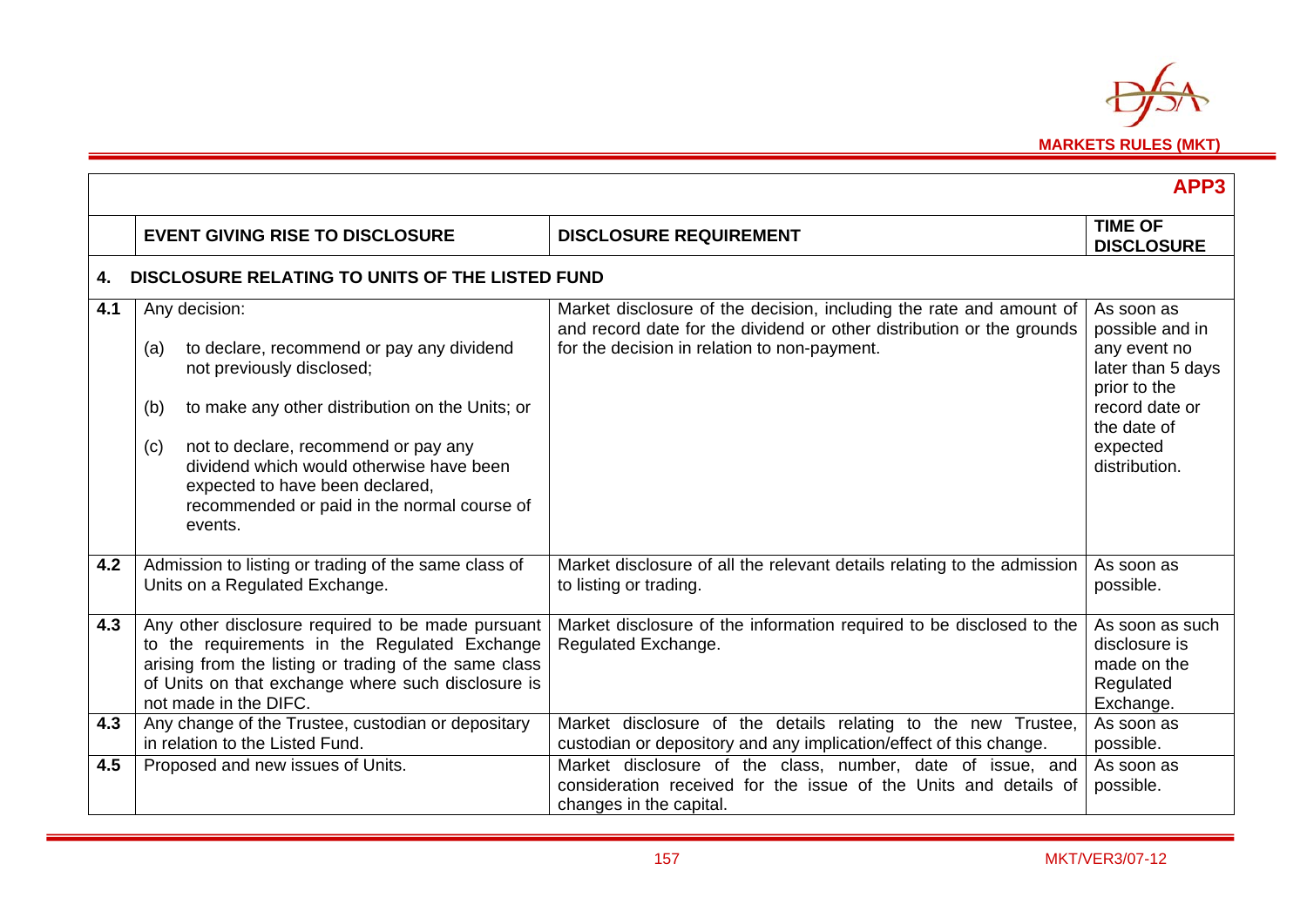

|     |                                                                                                           |                                                                                                                                                                                                                                                                                                                                                                                                                                                                                                                                                              | APP3                                                                                                                                                                                                                                                                               |
|-----|-----------------------------------------------------------------------------------------------------------|--------------------------------------------------------------------------------------------------------------------------------------------------------------------------------------------------------------------------------------------------------------------------------------------------------------------------------------------------------------------------------------------------------------------------------------------------------------------------------------------------------------------------------------------------------------|------------------------------------------------------------------------------------------------------------------------------------------------------------------------------------------------------------------------------------------------------------------------------------|
|     | <b>EVENT GIVING RISE TO DISCLOSURE</b>                                                                    | <b>DISCLOSURE REQUIREMENT</b>                                                                                                                                                                                                                                                                                                                                                                                                                                                                                                                                | <b>TIME OF</b><br><b>DISCLOSURE</b>                                                                                                                                                                                                                                                |
| 5.  | <b>DISCLOSURE OF INTERESTS</b>                                                                            |                                                                                                                                                                                                                                                                                                                                                                                                                                                                                                                                                              |                                                                                                                                                                                                                                                                                    |
| 5.1 | The requirement to file a report of interests held by a<br>Connected Person pursuant to Article 42(1).    | Market disclosure of the information set out in Rule 4.3.4.                                                                                                                                                                                                                                                                                                                                                                                                                                                                                                  | As soon as<br>possible.                                                                                                                                                                                                                                                            |
| 5.2 | The requirement to give a notice of a Director's<br>material interests pursuant to Article 43 of the Law. | Market disclosure of the information set out in Rule 4.4.3 (3).                                                                                                                                                                                                                                                                                                                                                                                                                                                                                              | As soon as<br>possible.                                                                                                                                                                                                                                                            |
| 6.  | <b>FINANCIAL INFORMATION RELATING TO THE LISTED FUND</b>                                                  |                                                                                                                                                                                                                                                                                                                                                                                                                                                                                                                                                              |                                                                                                                                                                                                                                                                                    |
| 6.1 | The requirement to file a report of interests held by a<br>Connected Person pursuant to Article 42(1).    | Market disclosure of the annual and interim financial report prepared<br>in accordance with the requirement in Rule 5.1.2 (which requires the<br>preparation of such financial reports relating to Listed Funds in<br>accordance with the requirements in the Collective Investment Law<br>2010 and the CIR Rules in the case of a Listed Fund which is a<br>Domestic Fund and in the case of a Foreign Fund, in accordance<br>with the applicable financial reporting requirements in the jurisdiction<br>of incorporation or domicile of the Foreign Fund. | In the case of a<br>Domestic<br>Fund<br>accordance<br>in.<br>CIR 9.4.2<br>with<br>and in the case<br>a<br>of<br>Foreign<br>Fund the earlier<br>Ωf<br>the<br>period<br>allowed<br>under<br>CIR 9.4.2 or the<br>period for filing<br>under the home<br>jurisdiction<br>requirements. |
| 6.2 | Any change to the accounting reference date.                                                              | Market disclosure of the previous and new accounting reference<br>date, and reasons for the change.                                                                                                                                                                                                                                                                                                                                                                                                                                                          | As soon<br>possible.                                                                                                                                                                                                                                                               |
| 7.  | <b>MATTERS RELATING TO THE CAPITAL OF THE LISTED FUND</b>                                                 |                                                                                                                                                                                                                                                                                                                                                                                                                                                                                                                                                              |                                                                                                                                                                                                                                                                                    |
| 7.1 | Any proposed new issue of Units.                                                                          | Market disclosure of the class, number and proposed date of the<br>proposed issue.                                                                                                                                                                                                                                                                                                                                                                                                                                                                           | As soon as<br>possible after the                                                                                                                                                                                                                                                   |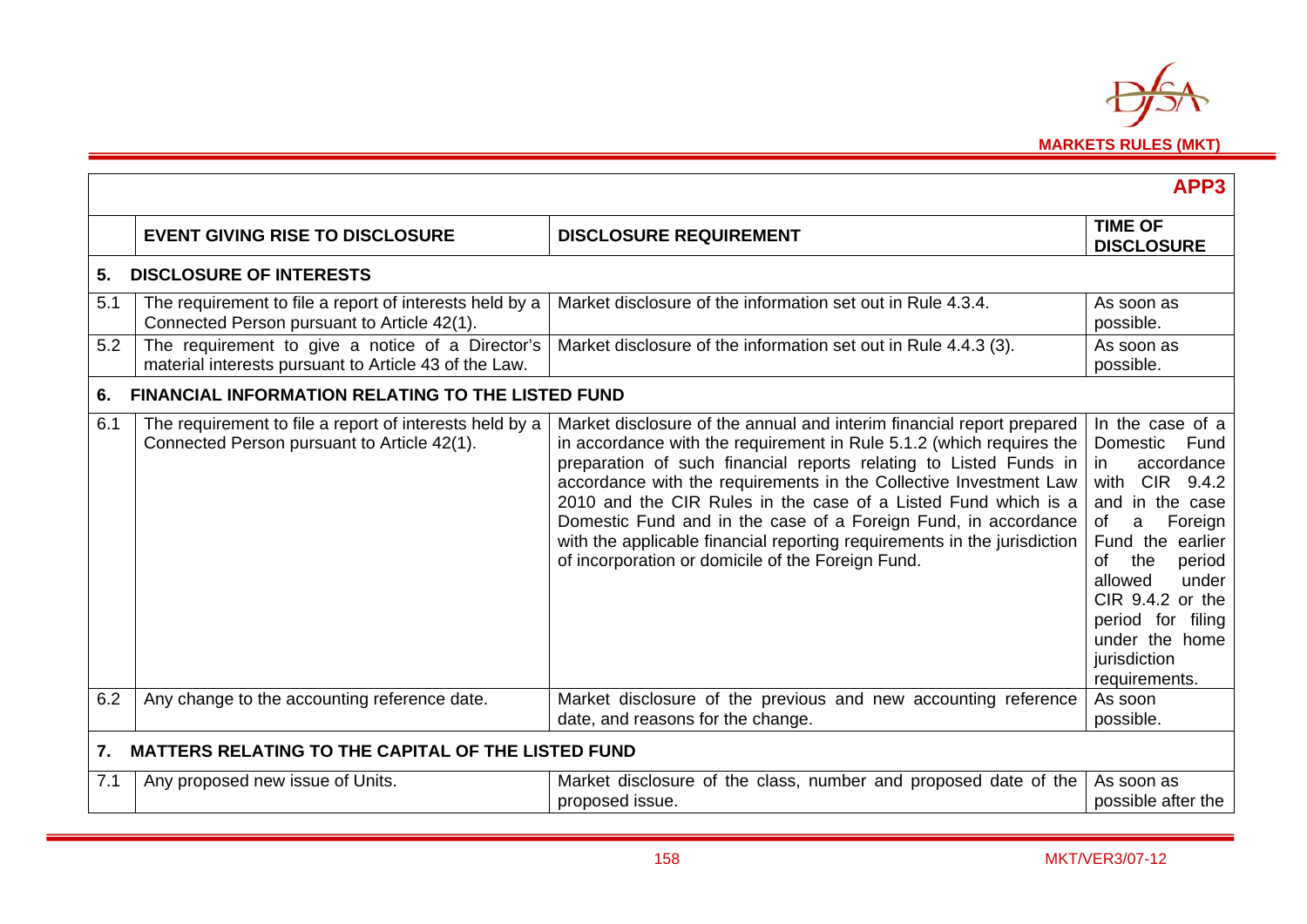

|     |                                                                                                                                                                                                                                                                                                                                                                                                                                                                                                                                                                                                                                                                                                                                      |                                                                                                                                                                                                                                                                                                                                                                  | APP3                                |
|-----|--------------------------------------------------------------------------------------------------------------------------------------------------------------------------------------------------------------------------------------------------------------------------------------------------------------------------------------------------------------------------------------------------------------------------------------------------------------------------------------------------------------------------------------------------------------------------------------------------------------------------------------------------------------------------------------------------------------------------------------|------------------------------------------------------------------------------------------------------------------------------------------------------------------------------------------------------------------------------------------------------------------------------------------------------------------------------------------------------------------|-------------------------------------|
|     | <b>EVENT GIVING RISE TO DISCLOSURE</b>                                                                                                                                                                                                                                                                                                                                                                                                                                                                                                                                                                                                                                                                                               | <b>DISCLOSURE REQUIREMENT</b>                                                                                                                                                                                                                                                                                                                                    | <b>TIME OF</b><br><b>DISCLOSURE</b> |
|     |                                                                                                                                                                                                                                                                                                                                                                                                                                                                                                                                                                                                                                                                                                                                      |                                                                                                                                                                                                                                                                                                                                                                  | decision is<br>made.                |
| 7.2 | Results of the new issue.                                                                                                                                                                                                                                                                                                                                                                                                                                                                                                                                                                                                                                                                                                            | Market disclosure of the results of the issue including<br>total<br>consideration received.                                                                                                                                                                                                                                                                      | As soon as<br>possible.             |
| 8.  | <b>TRANSFER SCHEME/WINDING UP OF THE LISTED FUND</b>                                                                                                                                                                                                                                                                                                                                                                                                                                                                                                                                                                                                                                                                                 |                                                                                                                                                                                                                                                                                                                                                                  |                                     |
| 8.1 | In the case of a transfer scheme or winding up of a<br><b>Listed Fund:</b><br>the passing of any resolution by the Listed<br>(a)<br>Fund or any members of the Listed Fund that<br>it be wound up by way of members' or<br>creditors' voluntary winding-up, or the<br>occurrence of any event or termination of any<br>period of time which would cause termination<br>or winding-up of the Fund; and<br>either:<br>(b)<br>presentation of the<br>relevant<br>(i)<br>the<br>applications made pursuant to the<br>requirements in Part 8 of the CIR Rules<br>in the case of a Domestic Fund; or<br>the applications made pursuant to the<br>(ii)<br>relevant legislation applicable in the<br>home jurisdiction of the Listed Fund in | Market disclosure of the:<br>time and date of the presentation, details of the order,<br>(a)<br>appointment, resolution or other event;<br>identity of the petitioner or other person at whose instigation<br>(b)<br>the event occurs;<br>the court or tribunal responsible for making any order; or<br>(c)<br>(d)<br>any administrator or liquidator appointed. | As soon as<br>possible.             |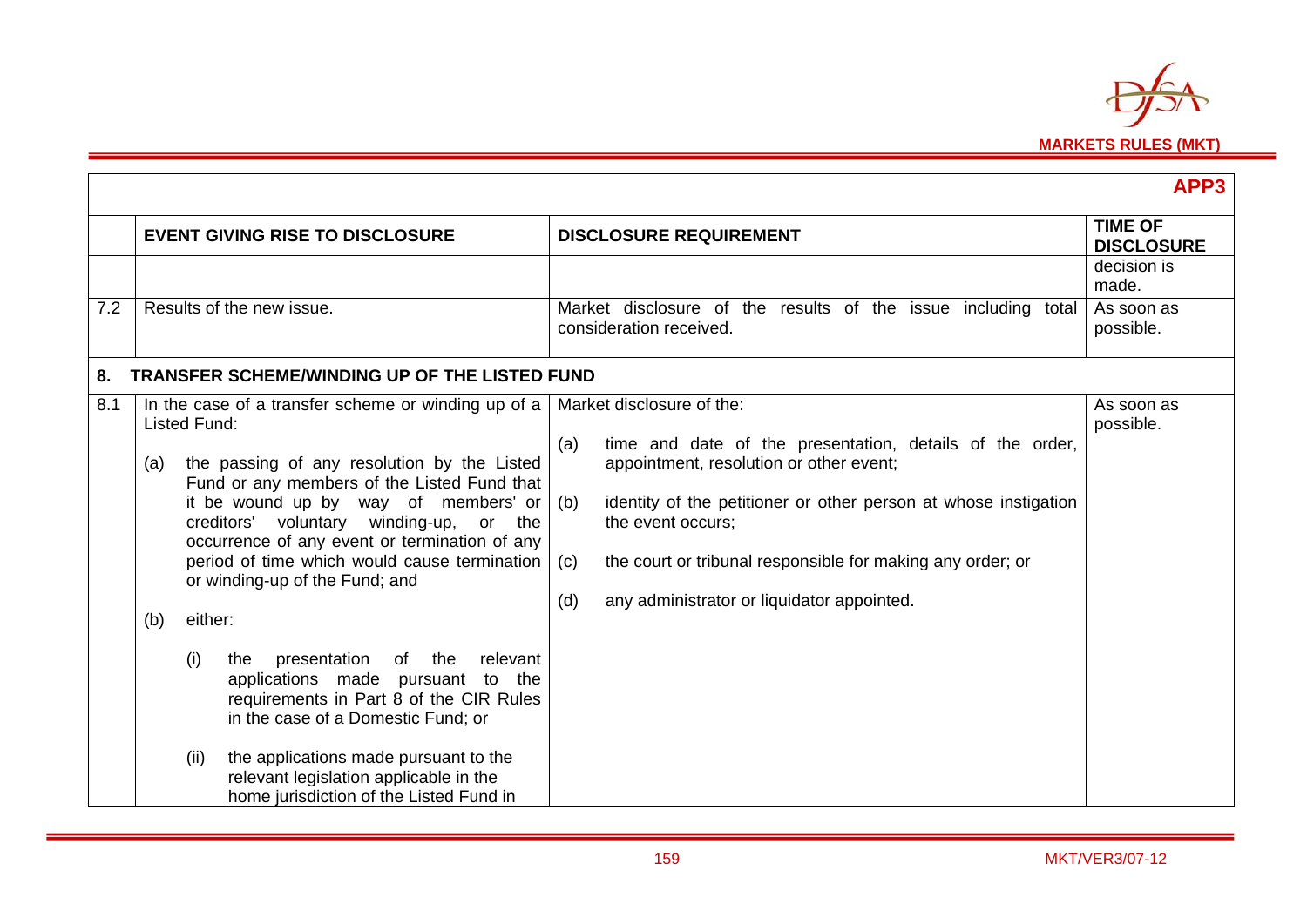

|     |                                                                                                                     |                                                                                              | APP3                                |
|-----|---------------------------------------------------------------------------------------------------------------------|----------------------------------------------------------------------------------------------|-------------------------------------|
|     | <b>EVENT GIVING RISE TO DISCLOSURE</b>                                                                              | <b>DISCLOSURE REQUIREMENT</b>                                                                | <b>TIME OF</b><br><b>DISCLOSURE</b> |
|     | the case of a Foreign Fund.                                                                                         |                                                                                              |                                     |
| 9.  | OTHER DISCLOSURES RELATING TO THE LISTED FUND                                                                       |                                                                                              |                                     |
| 9.1 | A change to the legal structure of the Listed Fund<br>(unless it is required to be disclosed under 2.3 or<br>(2.4)  | Market Disclosure of any proposed change                                                     | As soon as<br>possible.             |
| 9.2 | A change in fees (including management fees by<br>whatever named called) or charges imposed on<br>holders of Units. | Market Disclosure of any change in the fee structure of a Listed<br>Fund.                    | As soon as<br>possible.             |
| 9.3 | A change in the investment management of the<br><b>Listed Fund</b>                                                  | Market Disclosure of any proposed change in the investment<br>management of the Listed Fund. | As soon as<br>possible.             |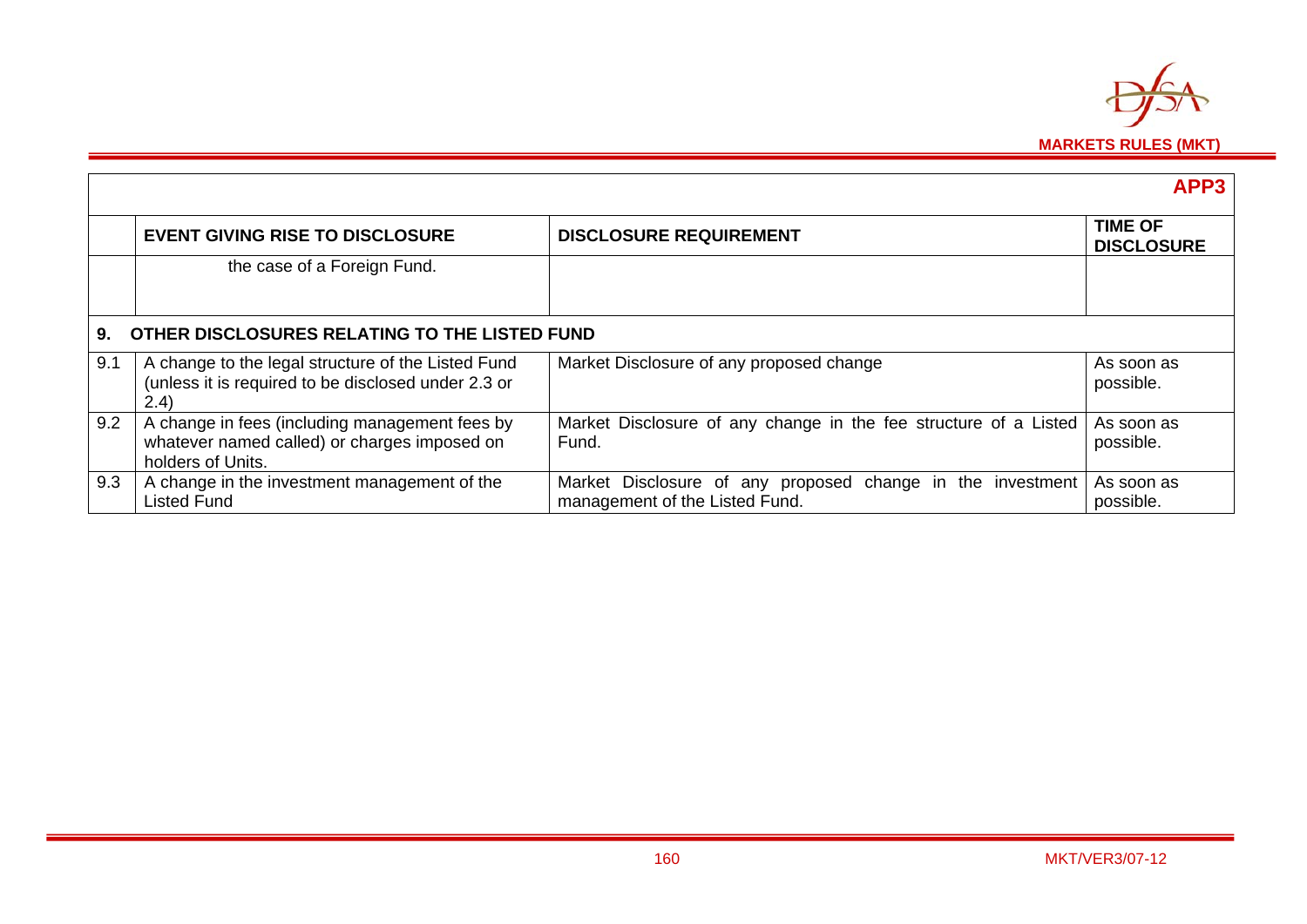

# **APP4 CORPORATE GOVERNANCE BEST PRACTICE STANDARDS**

## **General**

- 1. This Appendix sets out, by way of Guidance, best practice standards relevant to each of the Corporate Governance Principles (the "Principles") set out in section 3.2. While the Principles have the status of Rules that apply to a Reporting Entity, the standards in this document are best practice standards that may be adopted by a Reporting Entity to achieve compliance with the Principles.
- 2. A Reporting Entity to which the Principles apply is required under Rule 3.2.10 to state in its annual report whether the best practice standards have been adopted. In circumstances where a Reporting Entity has not fully adopted or only partially adopted the best practice standards, it needs to explain in its annual report why the standards were not fully adopted or adopted only partially and what actions, if any, it has taken to achieve compliance with the Principles.
- 3. Article 39(1) of the Law provides that a Reporting Entity must have a corporate governance framework which is adequate to promote prudent and sound management of the Reporting Entity in the long-term interest of the Reporting Entity and its shareholders. Accordingly, in providing its explanation in the annual report as noted in paragraph 2,, a Reporting Entity should aim to illustrate how its actual practices achieve compliance with the outcomes intended by Article 39(1) of the Law and the Principles, and thereby contribute to prudent and sound management of the Reporting Entity.
- 4. The annual report required under Rule 3.2.10 must include a statement by the Board of Directors (the "Board"), stating whether or not, in its opinion, the corporate governance framework of the Reporting Entity is effective in achieving the outcome required by Article 39(1) and promoting compliance with the Principles, with supporting information and assumptions, and qualifications if necessary. As the Principles are the core of the corporate governance framework, the way in which they are applied should be the central question for the Board as it determines how the Reporting Entity conducts its affairs under its directorship in accordance with the letter and spirit of the applicable requirements including the Principles and the standards.
- 5. The "comply or explain" approach reflected in the standards recognises that there is more than one way to comply with the Principles to achieve sound and prudent governance of the Reporting Entity. It also gives the Reporting Entity the flexibility to tailor its governance practices to achieve effective outcomes taking into account the nature, size and complexity of its business. For example, a Reporting Entity may have a small Board to reflect the small and less complex nature of its business, as opposed to a larger and more complex business which requires a larger Board. It may not be possible to have a large number of committees of the small Board to undertake the functions of committees discussed in this Appendix. In such cases, the Board as a whole may undertake all these functions, or alternatively, combine the roles of committees as appropriate.
- 6. Where the standards set out in this Appendix are not adopted due to particular circumstances of the Reporting Entity, the reasons for deviating from the standards should be explained clearly and carefully in the Reporting Entity's annual report, thereby providing shareholders' the opportunity to make well informed decisions with regard to their voting and the exercise of their rights.
- 7. The standards in this Appendix are not exhaustive and hence a Reporting Entity may implement any additional measures as required in order for it to comply with the Principles and contribute to sound and prudent governance of the entity.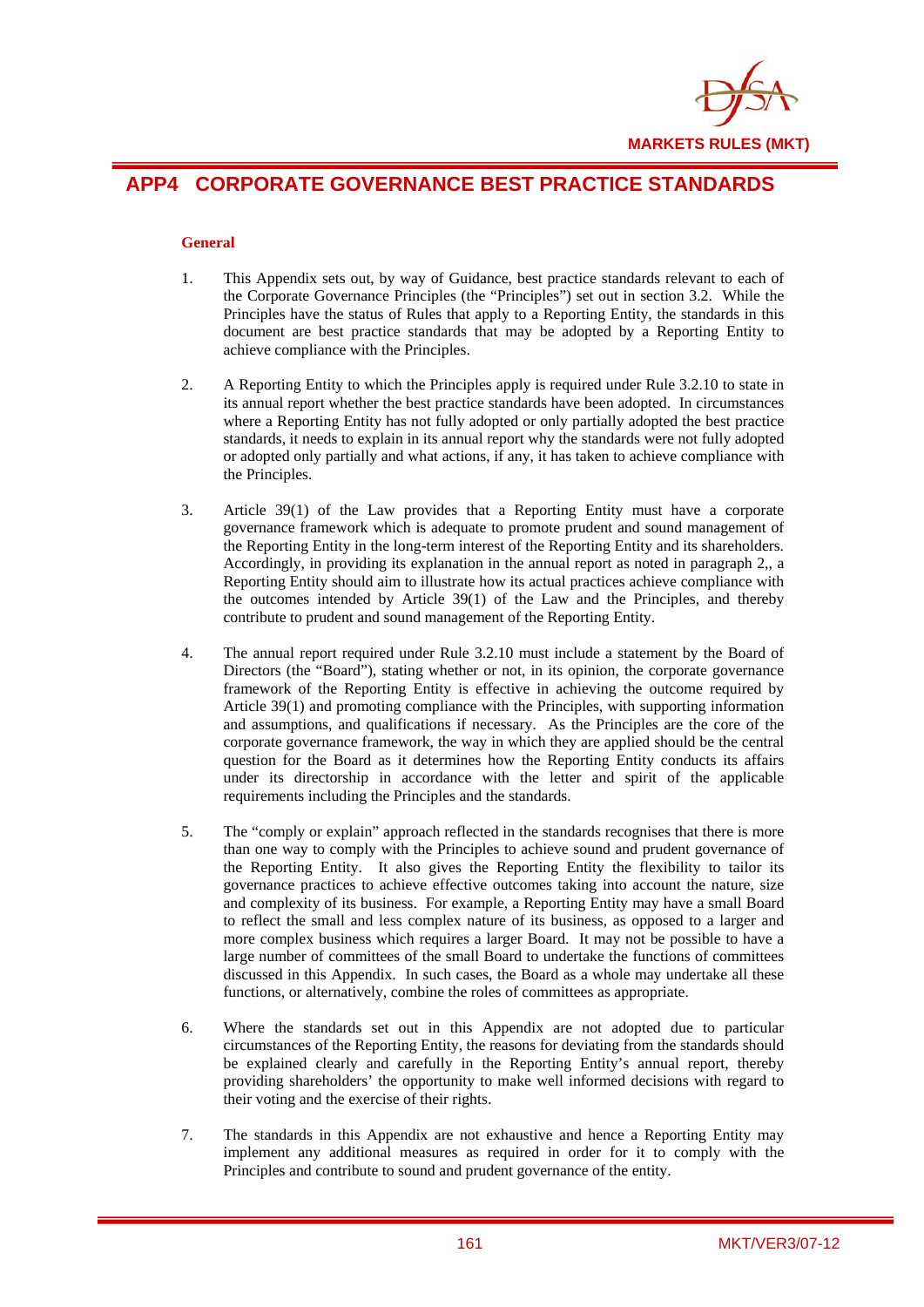

8. For the purposes of this Appendix "Senior Management" includes any individual who either alone or jointly has ultimate responsibility for the day to day management, supervision and control of one or more (or all) parts of a Reporting Entity's business. Consistently with this, the Board should adopt a definition of "senior management" that includes the first layer of management below the Board.

# **Principle 1 – Board of directors**

## Rule 3.2.3

"Every Reporting Entity must have an effective Board of Directors ("the Board") which is collectively accountable for ensuring that the Reporting Entity's business is managed prudently and soundly."

- 9. The role of the Board of Directors ("Board") is to provide leadership of the Reporting Entity within a framework of prudent and effective controls which enable risks to which the Reporting Entity is exposed to be identified, assessed and effectively managed.
- 10. The Board should set the Reporting Entity's business and strategic objectives and risk parameters, ensure that the necessary financial and human resources are in place for the Reporting Entity to meet those objectives, and review management performance in achieving those objectives and outcomes. For this purpose, the Board should:
	- a. determine the nature and extent of the significant risks it is willing to take in achieving the relevant strategic objectives; and
	- b. set the Reporting Entity's values and standards and ensure that its obligations to its stakeholders are clearly understood and met.
- 11. The Board should meet sufficiently regularly to discharge its duties effectively. There should be a formal schedule of matters specifically reserved for its decision.
- 12. The mandate, composition and working procedures of the Board should be well defined.
- 13. The annual report of the Reporting Entity should include a statement of how the Board operates and it should also set out the number of meetings of the Board.

# **Principle 2 – Division of responsibilities**

## Rule 3.2.4

"The Board must ensure that there is a clear division between the Board's responsibility for setting the strategic aims and undertaking the oversight of the Reporting Entity and the Senior Management's responsibility for managing the Reporting Entity's business in accordance with the strategic aims and risk parameters set by the Board."

## **Board and Senior Management**

- 14. The division of responsibilities between the Board and the Senior Management of the Reporting Entity should be clearly established, set out in writing, and agreed to by the Board. In assigning duties, the Board should ensure that no one individual has unfettered powers in making decisions. It should also ensure that there is a clear segregation of the functions of:
	- a. the oversight of the management by the Board; and
	- b. the management of the Reporting Entity's business by the Senior Management in accordance with the strategic aims and risk parameters set by the Board.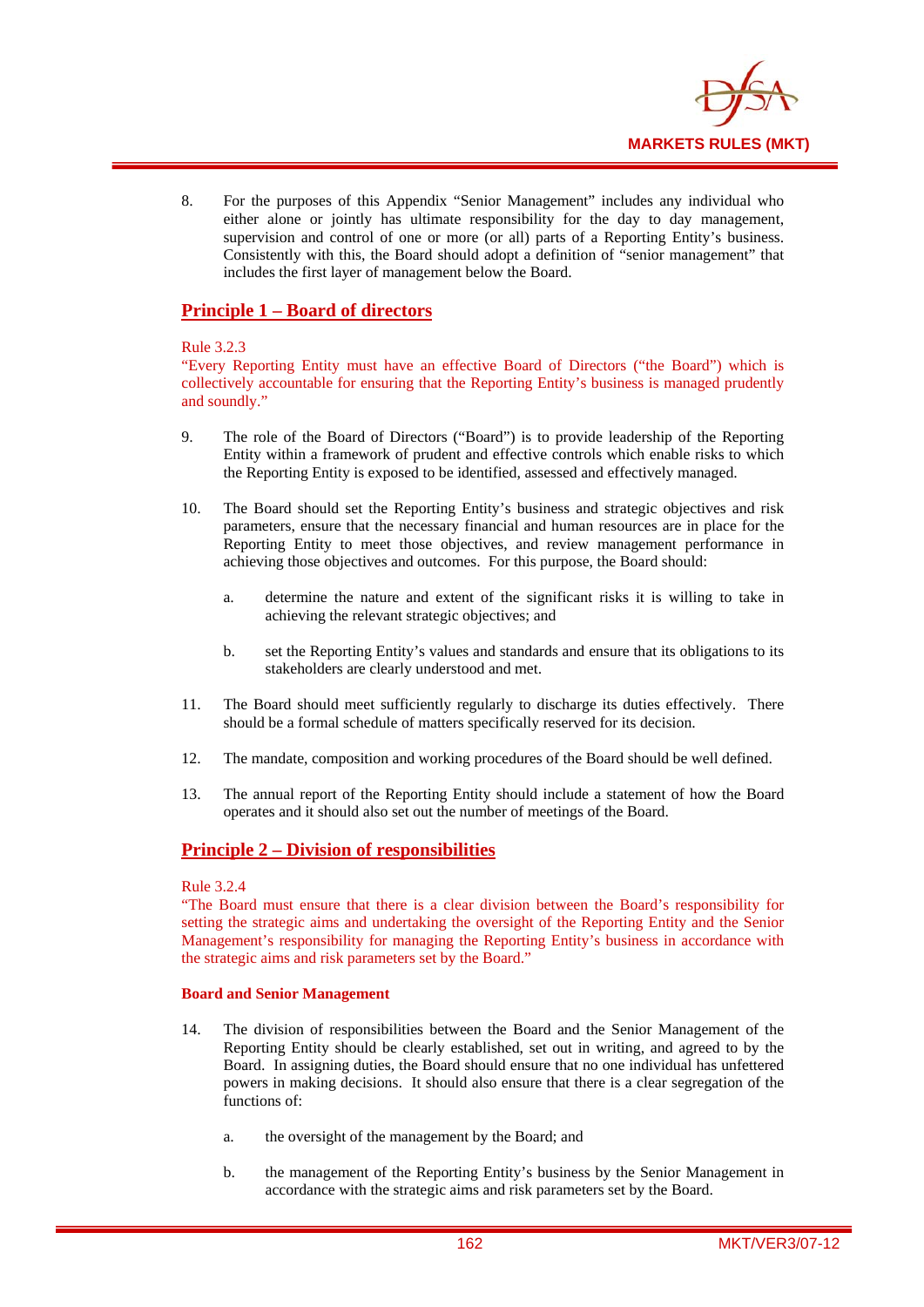

15. Board members may include individuals undertaking Senior Management functions. For example, the chief executive of a Reporting Entity may also be a Board member. Where this is the case, the Board should ensure that when assessing the performance of the Senior Management, the independence and objectivity of that process is achieved through appropriate mechanisms, such as the assignment of such a task to a non-executive Director of the Board or a committee comprising a majority of non-executive Directors.

### **Chairman and chief executive**

- 16. In order to ensure that the Board's function of providing effective oversight of the management of the Reporting Entity is not compromised, it is important that the role of the chairman of the Board and the role of the chief executive of the Reporting Entity should not be held by the same individual.
- 17. However, if the Board decides that the chief executive should also hold the position of the chairman of the Board, there should be effective measures to ensure that the Board is able to properly discharge its function of providing effective oversight of the management of the business of the Reporting Entity by its Senior Management. For example, the performance assessment of the chief executive and other members of the Senior Management should be undertaken by a non-executive Director of the Board (such as the senior independent Director) or a committee comprising a majority of non-executive Directors who report to the Board directly on their assessment, and also, prior approval by shareholders of the appointment of the chief executive as chairman of the Board.
- 18. Except where the positions of the chairman of the board and the chief executive are held by the same person, the division of responsibilities between the chairman and chief executive should be clearly established, set out in writing and agreed to by the Board.
- 19. The chairman should be responsible for providing leadership of the Board, ensuring its effectiveness in all aspects of the Board's role and setting its agenda.
- 20. Except where the positions of the chairman of the Board and the chief executive are held by the same individual, the chairman of the Board should meet the independence criteria set out in paragraph 31.
- 21. The annual report of the Reporting Entity should:
	- a. identify the chairman, the deputy chairman (where there is one) and the chief executive; and
	- b. include a high level statement of which types of decisions are to be taken by the Board and which are to be delegated to the Senior Management.

# **Principle 3 – Board composition and resources**

### Rule 3.2.5

"The Board and its committees must have an appropriate balance of skills, experience, independence and knowledge of the Reporting Entity's business, and adequate resources, including access to expertise as required and timely and comprehensive information relating to the affairs of the Reporting Entity."

### **Balance of skills and independence**

22. A major consideration that underpins the effectiveness of the Board is the availability at the Board level of the relevant skills, expertise and resources as are necessary to discharge the Board functions, taking due account of the nature, scale and complexity of the business of the Reporting Entity.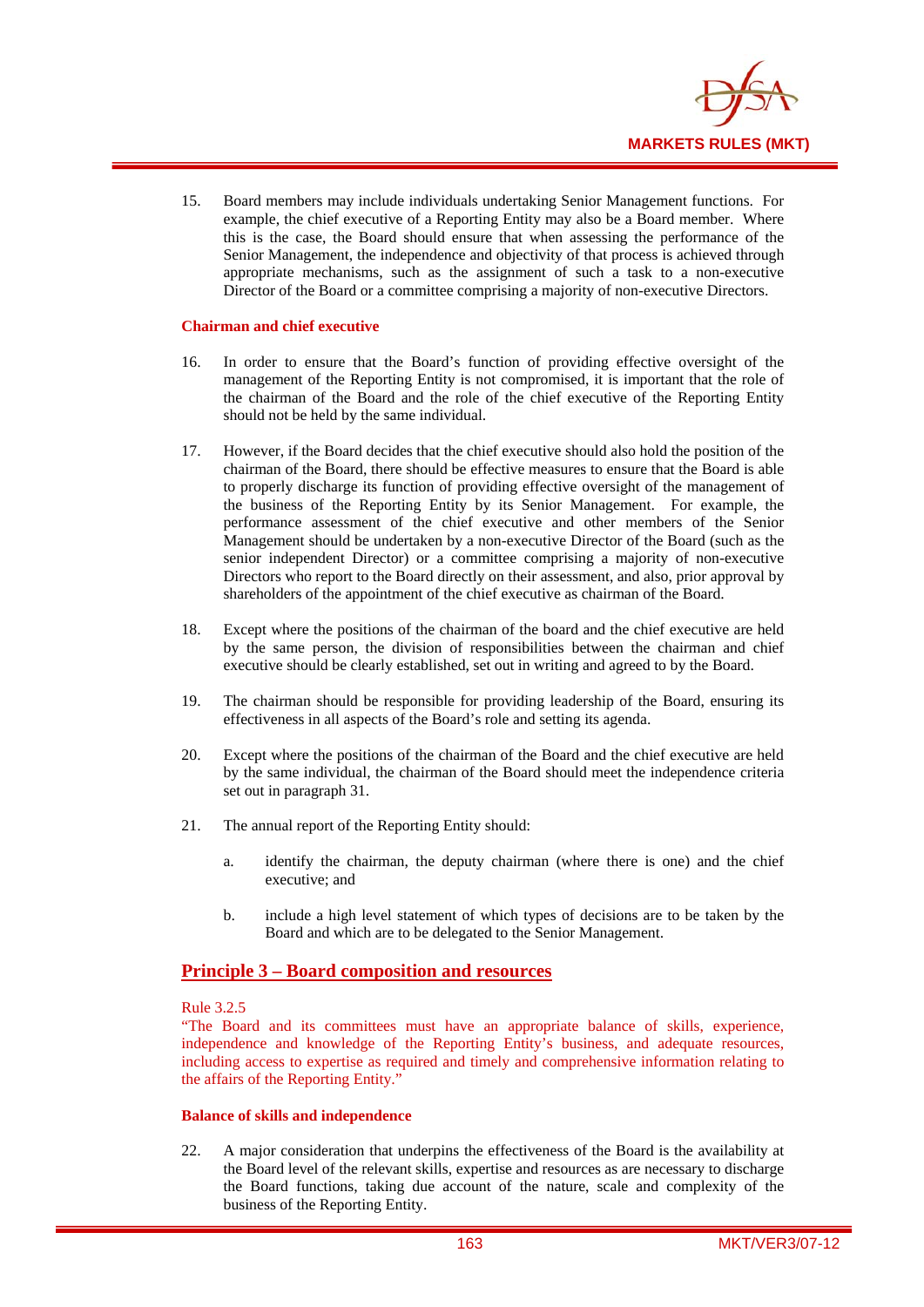

- 23. It may well be that no single Director has all the knowledge, skills and expertise needed by a Board to discharge its functions. The Board should have an appropriate number and mix of individuals to ensure that there is an overall adequate level of knowledge, skills and expertise commensurate with the nature, scale and complexity of the business of the Reporting Entity.
- 24. In order to ensure that the Board is equipped with the necessary skills, expertise and resources appropriate to the business of the Reporting Entity, there should be a formal, rigorous and transparent procedure for the appointment of Directors to the Board. Appointments to the Board should be made on merit and against objective criteria, with due regard to the benefits of diversity on the Board. Care should be taken to ensure that appointees have enough time available to devote to the job. This is particularly important in the case of chairmanships.
- 25. All Directors should be submitted for re-appointment at regular intervals, subject to continued satisfactory performance. The Board should ensure planned and progressive refreshing of the Board to ensure the on-going effectiveness of the Board, particularly the objectivity of the decision making by the Board and maintaining the skills and expertise as relevant to the Reporting Entity's business.
- 26. All Directors should be subject to election by shareholders at the first annual general meeting after their appointment, and to re-election thereafter at intervals of no more than three years. The Board should satisfy itself that there is adequate succession planning in respect of Board membership and the Senior Management, so as to ensure an orderly and smooth change-over of positions whilst maintaining an appropriate balance of skills and experience within the Reporting Entity and on the Board.

## **Chairman**

- 27. For the appointment of a chairman, there should be a job specification, and an objective assessment against the relevant criteria including an assessment of the time commitment expected, recognising the need for availability in the event of crises. Generally, the nomination committee should undertake this function. A chairman's other significant commitments should be disclosed to the Board before appointment and included in the annual report. Changes to such commitments should be reported to the Board as they arise, and their impact explained in the next annual report.
- 28. The chairman should ensure that new Directors receive an appropriate induction on joining the Board. The chairman should ensure that the Directors continually update their skills and their knowledge and familiarity with the Reporting Entity required in fulfilling their role both on the Board and its committees. All Directors should have appropriate knowledge of the Reporting Entity and should be provided with adequate access to its operations and staff to carry out their respective responsibilities.
- 29. The Reporting Entity should provide the necessary resources for developing and updating its Directors' knowledge and capabilities. The chairman should regularly review and agree with each Director their training and development needs.

## **Executive and non-executive directors**

30. The Board should include a balance of executive and non-executive Directors (including independent non-executive Directors). No individual or small group of individuals should be able to dominate the Board's decision making. At least one third of the Board should comprise non-executive Directors, of which at least two non-executive Directors should be independent.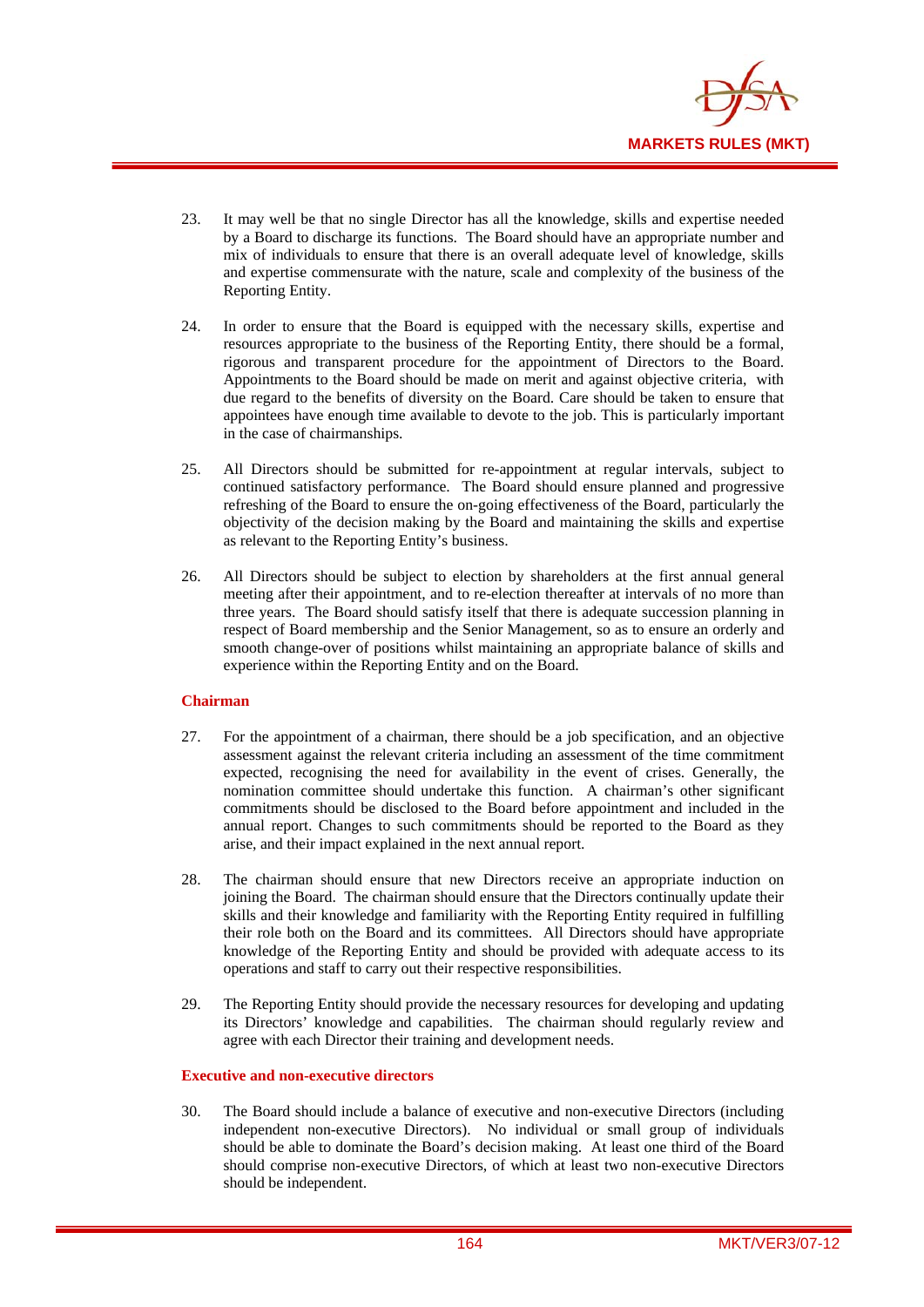

- 31. The Board should consider a non-executive Director to be "independent" if that Director meets, upon an assessment, objective criteria of independence set by the Board. Such independence criteria should encompass independence in character and judgement of the individual by having no commercial or other relationships or circumstances which are likely to affect or could appear to impair his judgement in a manner other than in the best interests of the Reporting Entity. In making the assessment of independence against such criteria, the Board should consider matters such as whether the person:
	- a. has already served as a member of the Board for a significant period;
	- b. has been an Employee of the Reporting Entity or a member of the Group within the last five years;
	- c. has or has had, within the last three years, a material business relationship with the Reporting Entity, either directly or as a partner, shareholder, Director or senior Employee of another body that has such a relationship with the Reporting Entity;
	- d. receives or has received, in the last three years additional remuneration or payments from the Reporting Entity apart from a Director's fee, or participates in the Reporting Entity's share option, or a performance-related pay scheme, or is a member of the Reporting Entity's pension scheme;
	- e. is or has been a Director, partner or employee of a firm which is the Reporting Entity's external auditor;
	- f. has close family ties with any of the Reporting Entity's advisors, Directors or senior Employees;
	- g. holds cross Directorships or has significant links with other Directors through involvement in other companies or bodies; or
	- h. represents a significant shareholder.
- 32. The terms and conditions of appointment of non-executive Directors should be made available for inspection by any person at the Reporting Entity's registered office during normal business hours. The letter of appointment should set out the expected time commitment. Non-executive Directors should undertake that they will have sufficient time to meet what is expected of them. Their other significant commitments should be disclosed to the Board before appointment, with a broad indication of the time involved. The Board should be informed of subsequent changes.
- 33. The annual report of the Reporting Entity should identify each non-executive Director it considers to be independent, the senior independent Director, and the chairman and members of each of the Board committees. It should also state the relevant skills and expertise which each Director brings to the Board and set out the number of meetings of each of the committees and individual attendance by Directors.
- 34. As part of their role as members of the Board, non-executive Directors should constructively challenge and help develop proposals on business objectives and strategy for achieving those objectives. Non-executive Directors should scrutinise the performance of Senior Management against agreed goals and objectives and monitor the reporting of their performance.

#### **Nomination committee**

35. The Board should establish and maintain a nomination committee to lead the process for appointments and make recommendations to the Board relating to the appointment of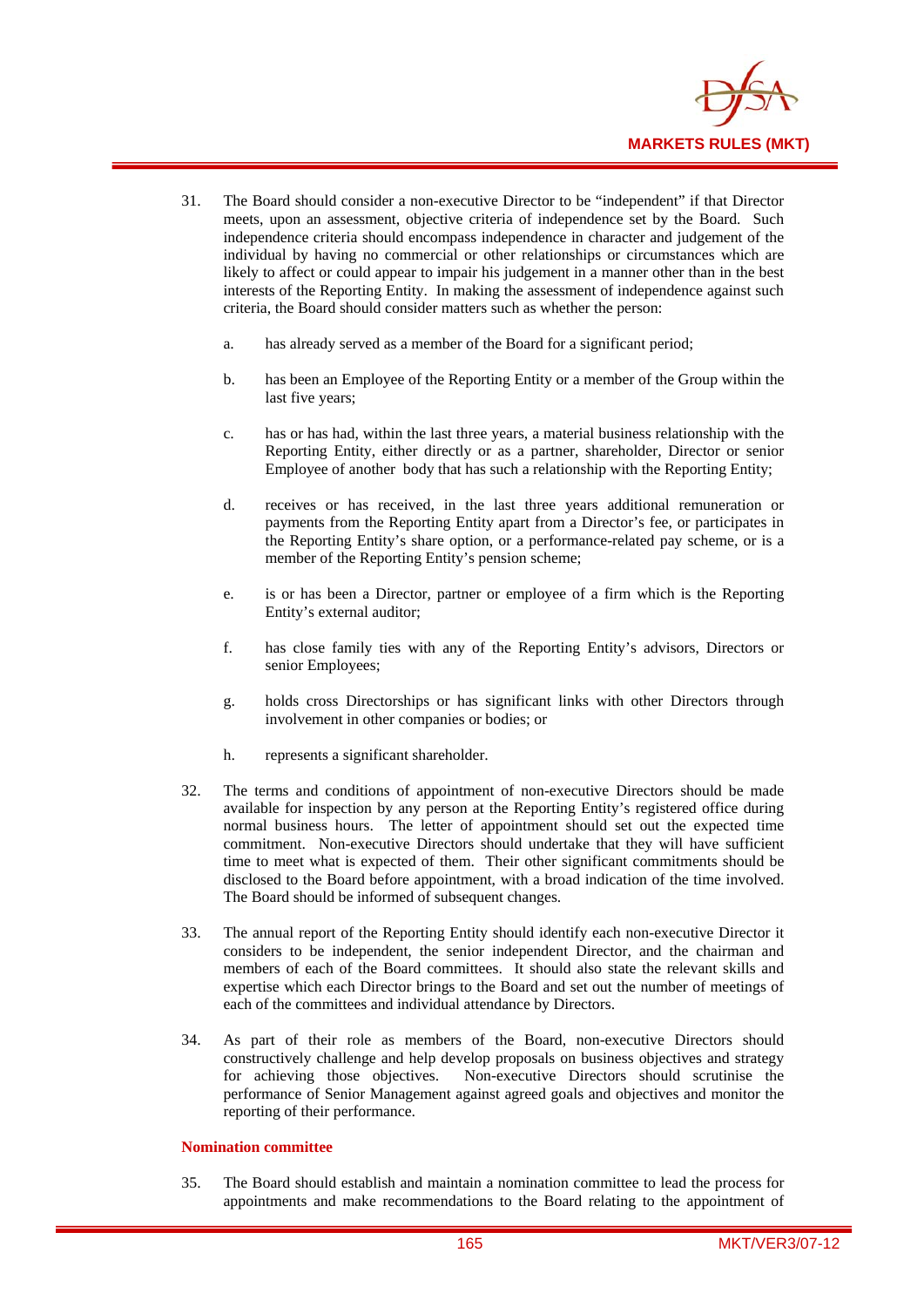

Board members and the Senior Management. A majority of members of the nomination committee should be independent non-executive Directors. The chairman of the nomination committee should be an independent non-executive Director.

- 36. The mandate, composition and working procedures of the nomination committee should be well defined. The nomination committee should make available on the website of the Reporting Entity its written terms of reference explaining its role and the authority delegated to it by the Board.
- 37. The nomination committee should evaluate the balance of skills, knowledge, independence and experience on the Board and, in the light of this evaluation, prepare a description of the role and capabilities required for a particular appointment.
- 38. A separate section of the annual report of the Reporting Entity should describe the work of the nomination committee, including the process it has used in relation to Board appointments. An explanation should be given if neither an external consultancy nor an open advertising process has been used in the appointment of the chairman or a nonexecutive Director of the Board.

#### **Secretary of the reporting entity**

- 39. The responsibilities of the Reporting Entity's secretary should clearly include, under the direction of the chairman, ensuring good information flows within the Board and its committees and between Senior Management and non-executive Directors, as well as facilitating induction and assisting with professional development of Board members as required. The secretary should also be responsible for ensuring that Board procedures are fully complied with, and advising the Board through the chairman on all governance matters.
- 40. Both the appointment and removal of the secretary of the Reporting Entity should be a matter for the Board as a whole.

#### **Information and support**

- 41. All Directors should have access to accurate, timely and clear information relating to the business and affairs of the Reporting Entity to enable them to discharge their duties, taking due account of the roles undertaken by such members. The chairman is responsible for ensuring that the Directors receive such information. Senior Management has an obligation to provide such information, but Directors should seek clarification or amplification where necessary. All Directors should also have access to the advice and services of the secretary of the Reporting Entity, as he is responsible to the Board for ensuring compliance with the Board procedures.
- 42. The Board should ensure that Directors, especially non-executive Directors, have access to independent professional advice at the Reporting Entity's expense where necessary to enable them to discharge their respective roles and responsibilities. Committees of the Board should also be provided with sufficient resources including information to carry out their role and responsibilities effectively.

#### **Performance evaluation**

- 43. The Board should undertake a formal and rigorous evaluation of its own performance and that of its committees and individual Directors at least annually.
- 44. The chairman of the Board should act on the results of the performance evaluation by recognising the strengths and addressing the weaknesses of the Board and making any changes to the composition of the Board as required.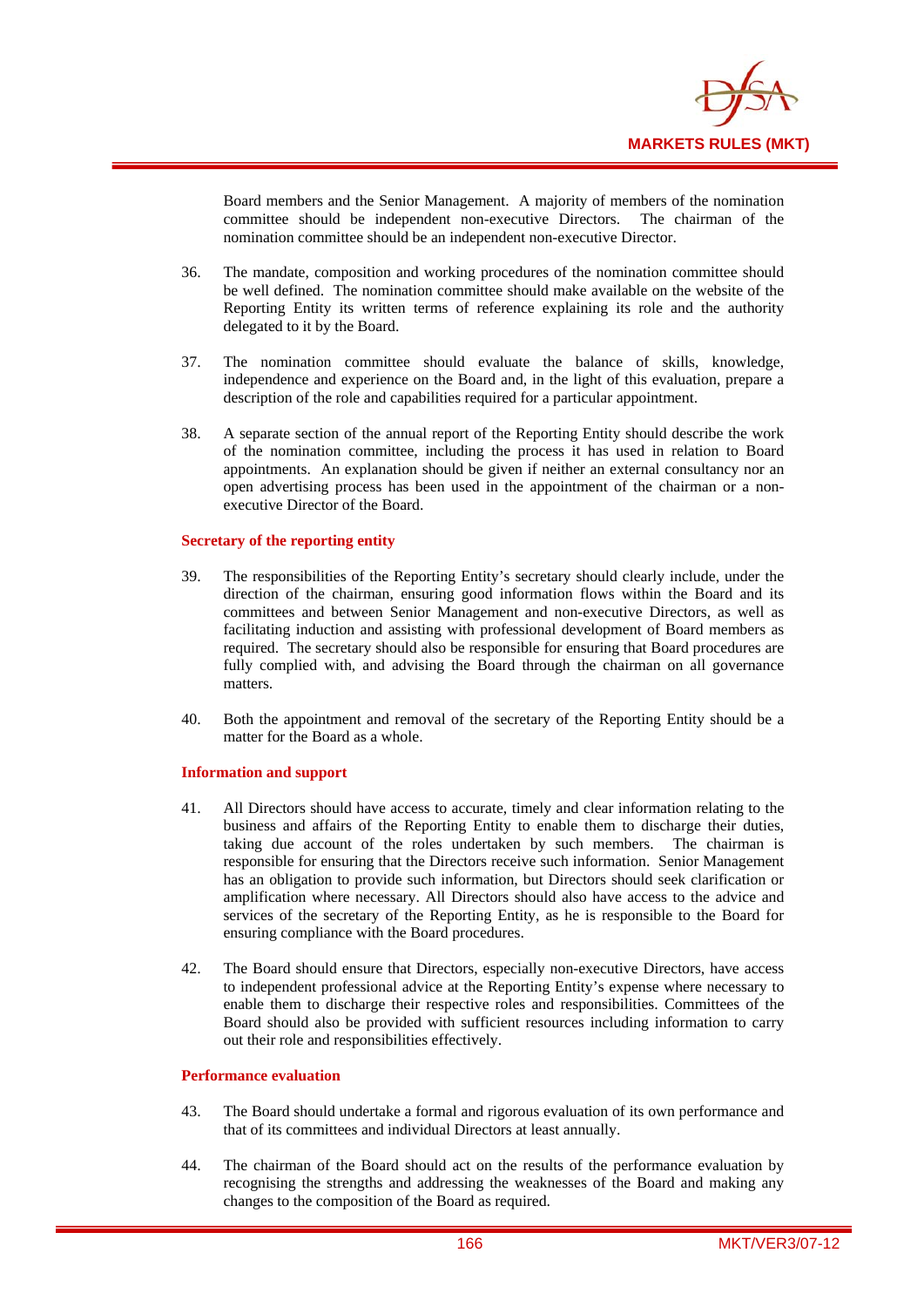

45. The Board should state in the annual report how performance evaluation of the Board, its committees and its individual Directors has been conducted.

# **Principle 4 – Risk management and internal control systems**

#### Rule 3.2.6

"The Board must ensure that the Reporting Entity has an adequate, effective, well-defined and well-integrated risk management, internal control and compliance framework.'

- 46. The Board should, at least annually, conduct a review of the effectiveness of the Reporting Entity's risk management, internal control and compliance framework ("systems and controls") and should report to the shareholders that it has done so. The review should cover all aspects of material controls, including management, financial, operational and compliance controls and risk management systems. The Board may satisfy this requirement by instructing an external auditor to undertake the review and report to it on its outcome. They should satisfy themselves on the integrity of financial information and that financial controls and systems of risk management are robust and effective.
- 47. The Board should establish formal and transparent arrangements for considering how it should apply the financial reporting and internal control systems, and for maintaining an appropriate relationship with its auditors.
- 48. The Board should establish policies and procedures for the identification and oversight and management of material business risks and disclose a summary of those policies and procedures in its annual report. The Board should also ensure that Senior Management implements the requisite risk management and internal control systems to manage material risks.

## **Audit committee**

- 49. The Board should establish and maintain an audit committee to monitor and review the Reporting Entity's internal audit function and other internal controls. The main roles and responsibilities of the audit committee should be set out in written terms of reference, be available on the website of the Reporting Entity and include at least the following:
	- a. monitoring the integrity of the financial statements of the Reporting Entity and any formal announcements relating to the Reporting Entity's financial performance and reviewing significant financial reporting judgements contained in them;
	- b. reviewing the Reporting Entity's internal financial controls and, unless expressly addressed by a separate risk committee of the Board or the Board itself, internal controls and risk management systems;
	- c. monitoring and reviewing the effectiveness of the Reporting Entity's internal audit function;
	- d. making recommendations to the Board in respect of the appointment, reappointment, removal and terms of engagement, including remuneration, of the external auditor;
	- e. reviewing and monitoring the external auditor's independence and objectivity and the effectiveness of the audit process;
	- f. developing and implementing policy on the engagement of the external auditor to supply non -audit services; and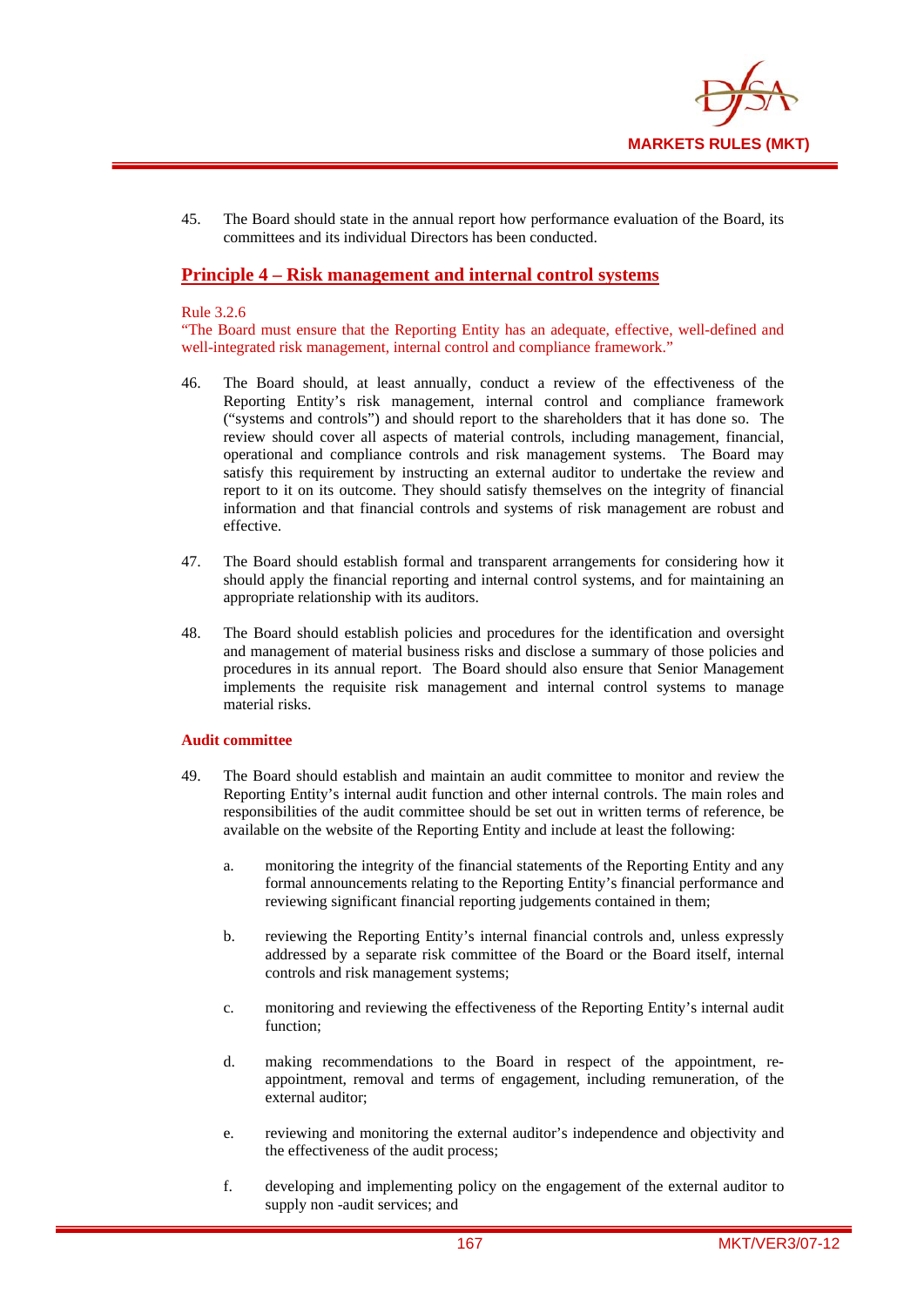

- g. reviewing the adequacy of arrangements by which staff of the Reporting Entity may, in confidence, raise concerns about possible improprieties in matters of financial reporting or other matters to ensure that arrangements are in place for the proportionate and independent investigation of such matters and for appropriate follow-up action.
- 50. The Board should appoint at least two independent non-executive Directors to the audit committee. At least one of the independent non-executive Directors appointed to the audit committee should have recent and relevant financial expertise. The chair of the audit committee should be an independent non-executive Director.
- 51. A separate section of the annual report should describe the work of the audit committee in discharging its responsibilities. The annual report should also explain to shareholders how, if the auditor provides non-audit services, auditor objectivity and independence is safeguarded.

# **Principle 5 – Shareholder rights and effective dialogue**

Rule 3.2.7

"The Board must ensure that the rights of shareholders are properly safeguarded through appropriate measures that enable the shareholders to exercise their rights effectively, promote effective dialogue with shareholders and other key stakeholders as appropriate, and prevent any abuse or oppression of minority shareholders."

- 52. The Board as a whole has responsibility for ensuring that a satisfactory dialogue with shareholders takes place. Such dialogue should be based on the mutual understanding of objectives and provision of adequate information relating to the Reporting Entity including financial information, and how the business and affairs of the Reporting Entity are carried out.
- 53. The Board should hold a general meeting of shareholders at least annually.
- 54. The Board should use the annual general meeting to communicate with shareholders on important aspects of the Reporting Entity's business and affairs and encourage their participation. Shareholders should have the opportunity to ask questions of the Board, to place items on the agenda of general meetings and to propose resolutions.
- 55. At any general meeting, the Reporting Entity should propose a separate resolution on each substantial separate issue, and should in particular propose a resolution at the annual general meeting relating to the report and accounts. For each resolution, proxy appointment forms should provide shareholders with the option to direct their proxy to vote either for or against the resolution or to withhold their vote.
- 56. The chairman should arrange for the chairs of the audit, remuneration, and nomination committees to be available to answer questions at the annual general meeting and for all Directors to attend either in person or by electronic means.
- 57. Whilst recognising that most shareholder contact is with the chief executive and finance Director, the chairman and other Directors, including non-executive Directors, as appropriate should maintain sufficient contact with major shareholders to understand their issues and concerns. The Board should keep in touch with shareholder opinion using means which are most practical and efficient taking into account the nature, scale and complexity of its operations and the nature of its shareholder base. The Board should use its website as a forum for the posting of information such as new strategies, calendar for important meetings and other events.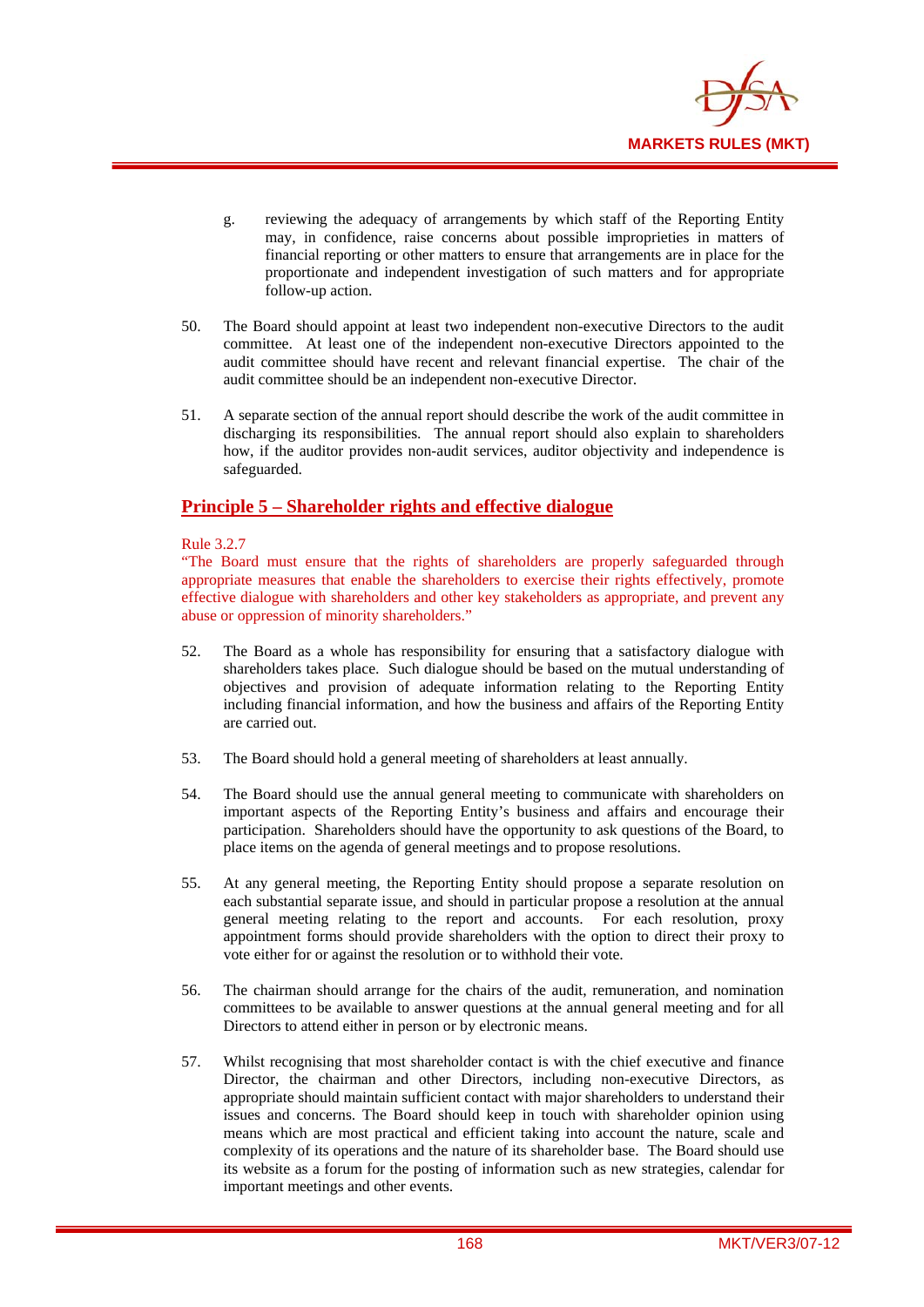

- 58. The chairman should ensure that the views of shareholders are communicated to the Board as a whole. In addition, the chairman should discuss governance and strategy of the Reporting Entity at least with its major shareholders. Non-executive Directors should be offered the opportunity to attend meetings with major shareholders and should expect to attend such meetings especially if requested by major shareholders.
- 59. The Board should ensure that no steps are taken which may prevent shareholders consulting with other shareholders on issues concerning their basic shareholder rights, subject to exceptions to prevent abuse. Similarly, the Board should also protect minority shareholders from any oppressive or abusive action by controlling or major shareholders.

### **Other stakeholders**

60. While shareholders of the Reporting Entity form the major stakeholder group of the Reporting Entity, the Board should also ensure that there are adequate channels of communication with its other key stakeholders as appropriate to the nature, scale and complexity of its business operations, and the environment in which it operates. Such stakeholders may include employees, creditors and business customers of the Reporting Entity. The Board should make an assessment of the level of information that should generally be made available to the public, or to any particular group of stakeholders, relating to the affairs of the company, and how best to make use of its website or any other channels of communication as appropriate to disseminate relevant information.

## **Principle 6 –Position and prospects**

#### Rule 3.2.8

"The Board must ensure that the Reporting Entity's financial and other reports present an accurate, balanced and understandable assessment of the Reporting Entity's financial position and prospects by ensuring that there are effective internal risk control and reporting requirements."

- 61. The Board's responsibility to present a true, balanced and understandable assessment of its financial position and prospects should extend to interim and other price-sensitive public reports and reports to regulators as well as to information required to be presented by law.
- 62. The Directors should explain in the annual financial report their responsibility for preparing that report and accounts, and there should be a statement by the auditor about their reporting responsibilities.
- 63. The Directors should include in the annual report an explanation of the basis on which the Reporting Entity generates or preserves value over the longer term (the business model) and the strategy for delivering the objectives of the Reporting Entity.
- 64. The Directors should report in annual and half yearly financial statements that the business is a going concern, with supporting assumptions or qualifications as necessary.

# **Principle 7 – Remuneration**

### Rule 3.2.9

"The Board must ensure that the Reporting Entity has remuneration structures and strategies that are well aligned with the long-term interests of the entity."

#### **Directors' remuneration**

65. Levels of remuneration of Directors should be sufficient to attract and retain Directors of appropriate quality, taking into account the nature, scale and complexity of the business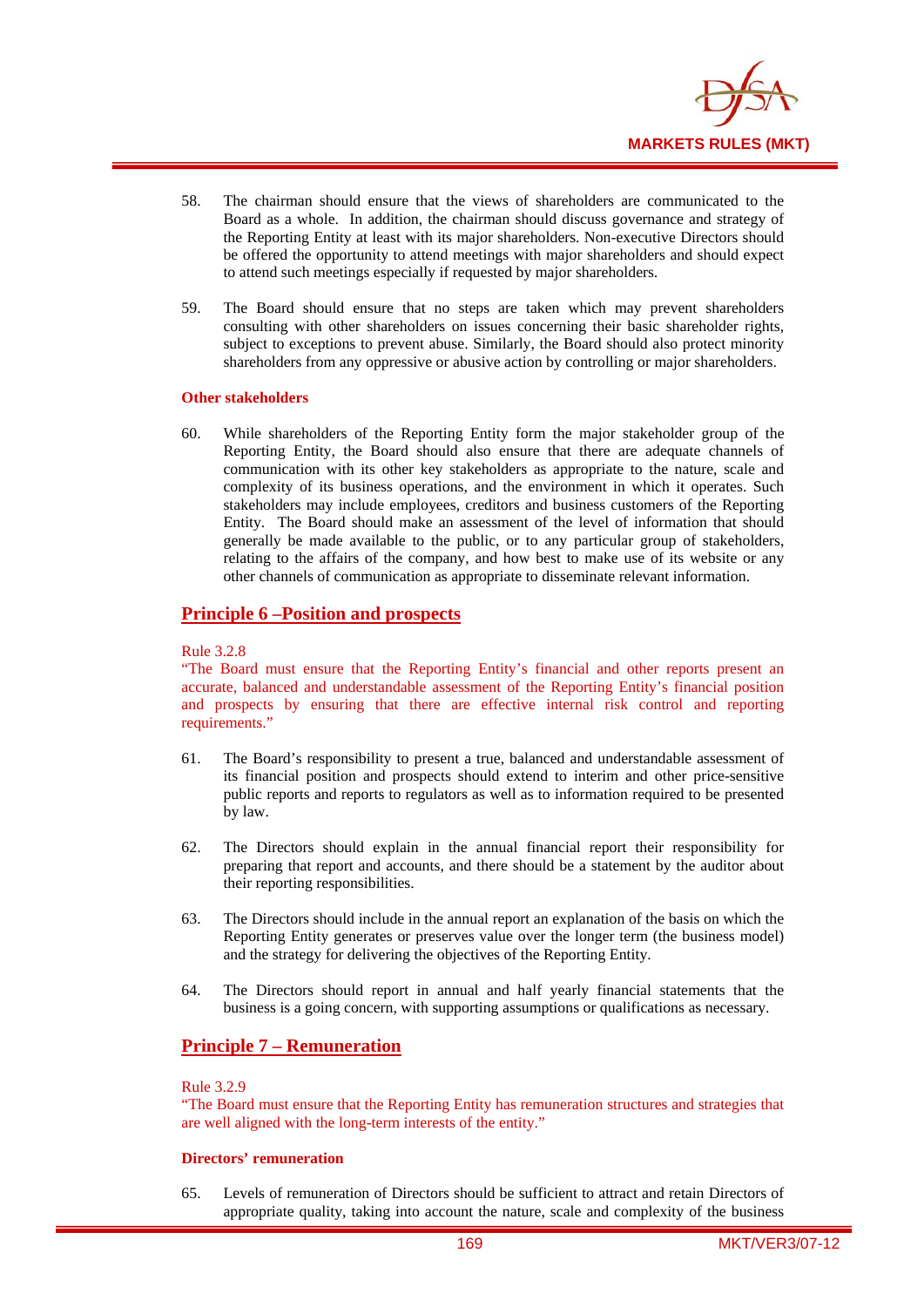

of the Reporting Entity, and to provide effective direction and leadership to the Reporting Entity in managing its business and affairs successfully. In doing so, the Reporting Entity should avoid paying more than is necessary for this purpose.

- 66. The performance-related elements of remuneration should form an appropriate proportion of the total remuneration package of executive Directors and should be designed to promote the long term interests and viability of the Reporting Entity, to align their interests with those of shareholders and other key stakeholders and to give these Directors appropriate incentives to perform at the highest levels.
- 67. Levels of remuneration for non-executive Directors should reflect the time commitment and responsibilities of their respective roles and the objectivity of judgement in their decision making required by them. In considering whether to grant share options to nonexecutive Directors, a Reporting Entity should consider whether the granting of the share options will impair the objectivity or independence of the non-executive Directors' decision making.
- 68. Generally, where non-executive Directors' remuneration include share options, rights resulting from the exercise of share options should be subject to appropriate retention and vesting periods, generally until at least one year after the non-executive Director leaves the Board.
- 69. There should be a formal and transparent procedure for developing policies on executive remuneration and for fixing remuneration packages of individual Directors. No Director should decide his own remuneration, and ideally, all Directors' remuneration should be subject to recommendations of the remuneration committee if one exists, and otherwise upon the advice of an external consultant.

## **Remuneration committee**

- 70. The Board should establish and maintain a remuneration committee to assess the remuneration of Directors (including the chairman). The remuneration committee should comprise at least three members, with a majority of those members being independent non-executive Directors. The chair of the committee should be an independent nonexecutive Director. In addition, the chairman of the Board may also be a member but not the chair of the committee.
- 71. The remuneration committee should have delegated responsibility for setting remuneration for all executive Directors and the chairman. The committee should also recommend and monitor the level and structure of remuneration for the Senior Management and other key control functionaries such as the risk or compliance officers and auditors, to ensure that the independence and objectivity of the decision making by such control functionaries is not compromised or impaired by their remuneration structure. An important consideration that should be taken into account in setting remuneration of key control functionaries of the Reporting Entity is that their remuneration is not substantially linked to the profits generated by business or trading units whose activities are subject to monitoring and oversight by those functionaries.
- 72. The mandate, composition and working procedures of the remuneration committee should be well defined. The remuneration committee should make available on the website of the Reporting Entity its written terms of reference explaining its role and the authority delegated to it by the Board.
- 73. The remuneration committee should also be responsible for appointing any external consultants in respect of executive Directors' remuneration. Where external consultants are appointed, a statement should be made available of whether they have any other connection with the Reporting Entity.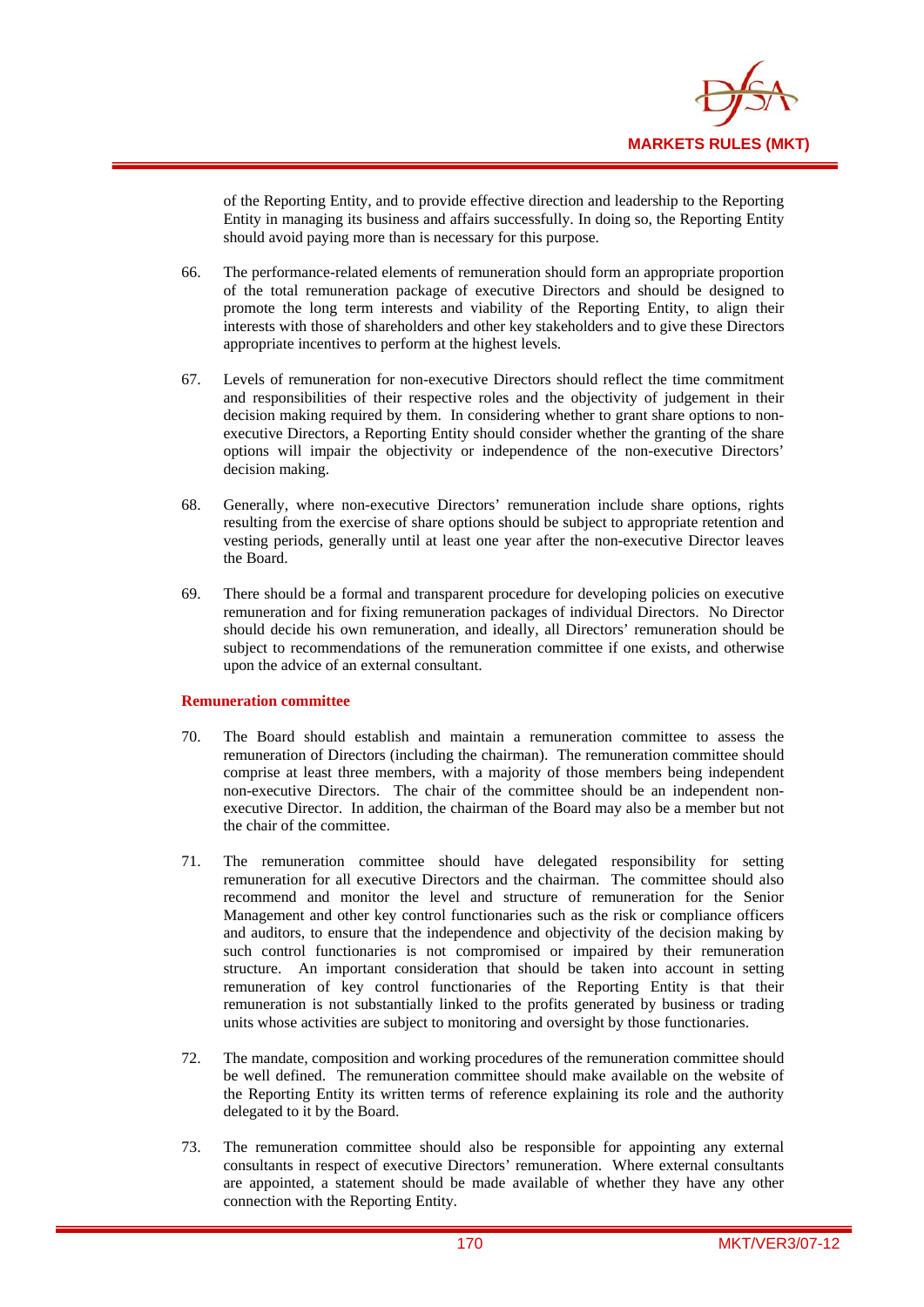

- 74. The Board itself, or where required by the articles of association or other constituent documents, the shareholders, should determine the remuneration of the non-executive Directors.
- 75. The annual report of the Reporting Entity should contain sufficient information relating to the overall remuneration policy and strategy of the Reporting Entity to demonstrate that the remuneration, particularly of the executive Directors and Senior Management to properly link rewards to corporate and individual performance and outcomes, and to ensure that any performance-based remuneration granted is structured in such a way so as to not induce inappropriate risk taking by such individuals.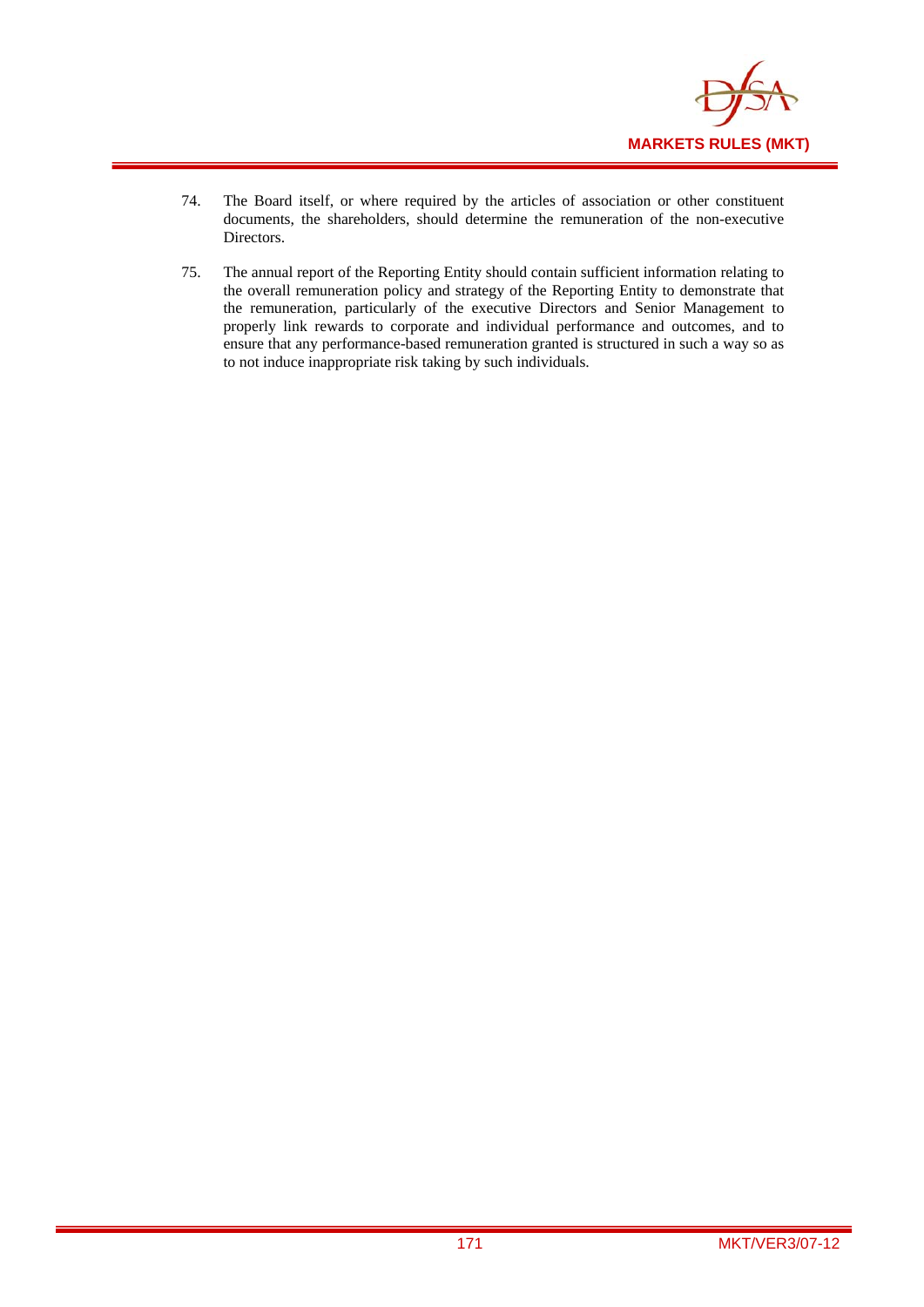

# **APP 5 LIST OF EXEMPT OFFERORS**

# **A5.1 List of exempt offerors**

- **A5.1.1** The following entities are Exempt Offerors:
	- (a) Properly constituted governments, government agencies, central banks or other national monetary authorities of the following countries or jurisdictions:
		- (i) Organisation for Economic Co-operation and Development (OECD) member countries;
		- (ii) member countries of the Gulf Co-operation Council (GCC); or
		- (iii) the Emirate of Dubai.
	- (b) The International Monetary Fund and the World Bank.
	- (c) Any other country, jurisdiction or supranational organisation that may be approved as an Exempt Offeror by the DFSA for the purpose of that offer.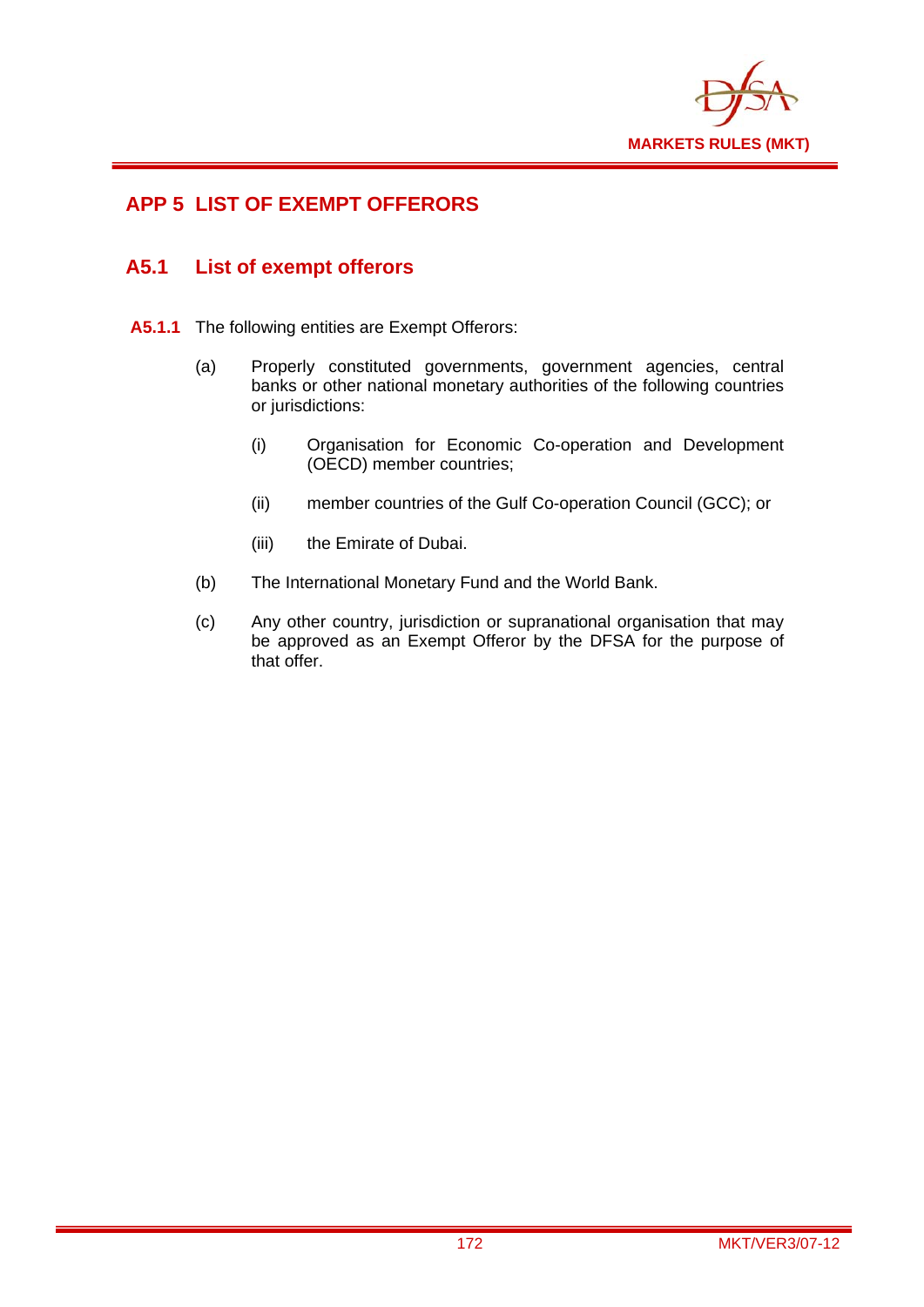

# **APP 6 CONTINUING OBLIGATIONS**

# **A6.1 Continuing obligations – Market disclosures for listed entities**

| <b>NO</b>      | <b>EVENT</b>                                                                                                                                                                                                                | <b>REQUIREMENTS</b>                  | <b>TIME</b>                                                                 |                               |               |                                   |                                   | Certificates |               | Units         |         |
|----------------|-----------------------------------------------------------------------------------------------------------------------------------------------------------------------------------------------------------------------------|--------------------------------------|-----------------------------------------------------------------------------|-------------------------------|---------------|-----------------------------------|-----------------------------------|--------------|---------------|---------------|---------|
|                |                                                                                                                                                                                                                             |                                      |                                                                             | <b>Structured</b><br>Products | <b>Shares</b> | <b>Warrants</b><br>Shares<br>over | Warrants ov<br>Debentures<br>over | Debentures   | <b>Shares</b> | Debentu<br>œ, |         |
| <b>GENERAL</b> |                                                                                                                                                                                                                             |                                      |                                                                             |                               |               |                                   |                                   |              |               |               |         |
| 1.             | Any closure of the Listed Entity's register of<br>security holders.                                                                                                                                                         | Public disclosure of the<br>closure. | At least fourteen (14)<br>calendar days before the<br>closure               | X                             | $\sf X$       | X                                 | X                                 |              | X             | X             | X       |
| 2.             | Any meeting of holders of Securities.                                                                                                                                                                                       | Public disclosure of<br>notice       | At the same time as such<br>notice is sent to the<br>holders of Securities. | X                             | $\sf X$       | X                                 | X                                 |              | X             | X             | $\sf X$ |
| 3.             | The final timetable for any proposed action<br>affecting the rights of existing holders of its<br><b>Listed Securities.</b>                                                                                                 | Public disclosure                    | As soon as possible after<br>finalisation of the timetable<br>with the DFSA | X                             | $\sf X$       | X                                 | $\times$                          | X            | X             | $X^*$         | X       |
| 4.             | All proposed drawings to effect partial<br>redemptions, and, in the case of registered<br>Debentures or Structured Products, the date<br>on which it is proposed to close the books<br>for the purpose of making a drawing. | Public disclosure                    | In advance and as soon<br>as possible                                       | X                             |               |                                   |                                   | X            |               | X             |         |
|                | <b>Listed Fund</b>                                                                                                                                                                                                          |                                      |                                                                             |                               |               |                                   |                                   |              |               |               |         |
| 5.             | Any decision made in regard to:<br>any change in the general character or<br>(a)<br>nature of the Fund;<br>any change in the redemption of all or<br>(b)                                                                    | Public disclosure                    | As soon as possible                                                         |                               |               |                                   |                                   |              |               |               | X       |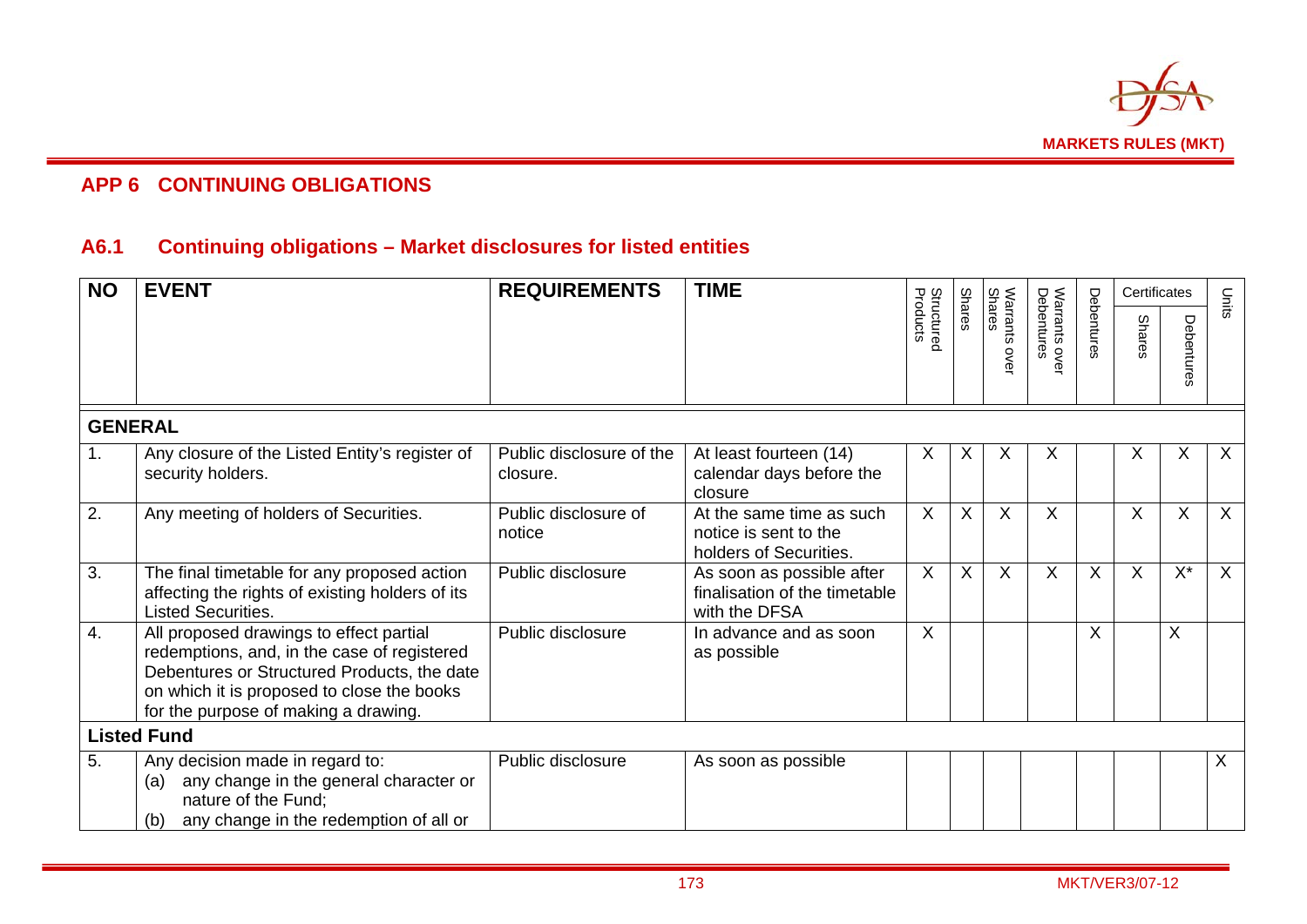

| <b>NO</b> | <b>EVENT</b>                                                                                                                                                                                                                                                                                                                          | <b>REQUIREMENTS</b> | <b>TIME</b> |                               |               |                                   |                             |            | Certificates  |            | Units |
|-----------|---------------------------------------------------------------------------------------------------------------------------------------------------------------------------------------------------------------------------------------------------------------------------------------------------------------------------------------|---------------------|-------------|-------------------------------|---------------|-----------------------------------|-----------------------------|------------|---------------|------------|-------|
|           |                                                                                                                                                                                                                                                                                                                                       |                     |             | <b>Structured</b><br>Products | <b>Shares</b> | <b>Shares</b><br>Warrants<br>ovel | Warrants over<br>Debentures | Debentures | <b>Shares</b> | Debentures |       |
|           | any of the Units of the Listed Fund;<br>any change to its published investment<br>(c)<br>policies or objectives, investment<br>restrictions or borrowing restrictions;<br>any change in the way in which net<br>(d)<br>asset value or issue and redemption<br>prices are calculated, or in the<br>frequency of calculation of the net |                     |             |                               |               |                                   |                             |            |               |            |       |
|           | asset value;<br>any change in the manner in which the<br>(e)<br>management fees payable by the Fund<br>are calculated;                                                                                                                                                                                                                |                     |             |                               |               |                                   |                             |            |               |            |       |
|           | any changes in the trustee, custodian<br>(f)<br>or prime broker(s), Investment<br>Manager, Advisor, Fund Administrator<br>or auditor;                                                                                                                                                                                                 |                     |             |                               |               |                                   |                             |            |               |            |       |
|           | any changes in the control of the<br>(g)<br>trustee, custodian or prime broker(s),<br>Investment Manager or Advisor;                                                                                                                                                                                                                  |                     |             |                               |               |                                   |                             |            |               |            |       |
|           | any change in the tax status of the<br>(h)<br>Fund;                                                                                                                                                                                                                                                                                   |                     |             |                               |               |                                   |                             |            |               |            |       |
|           | any suspension in the calculation of net<br>(i)<br>asset value or of redemptions.                                                                                                                                                                                                                                                     |                     |             |                               |               |                                   |                             |            |               |            |       |
|           | details of any repurchase, drawing or<br>(j)<br>redemption by the Listed Entity or any<br>of its subsidiaries of the Listed Entity's<br>Listed Securities, unless the purchases                                                                                                                                                       |                     |             |                               |               |                                   |                             |            |               |            |       |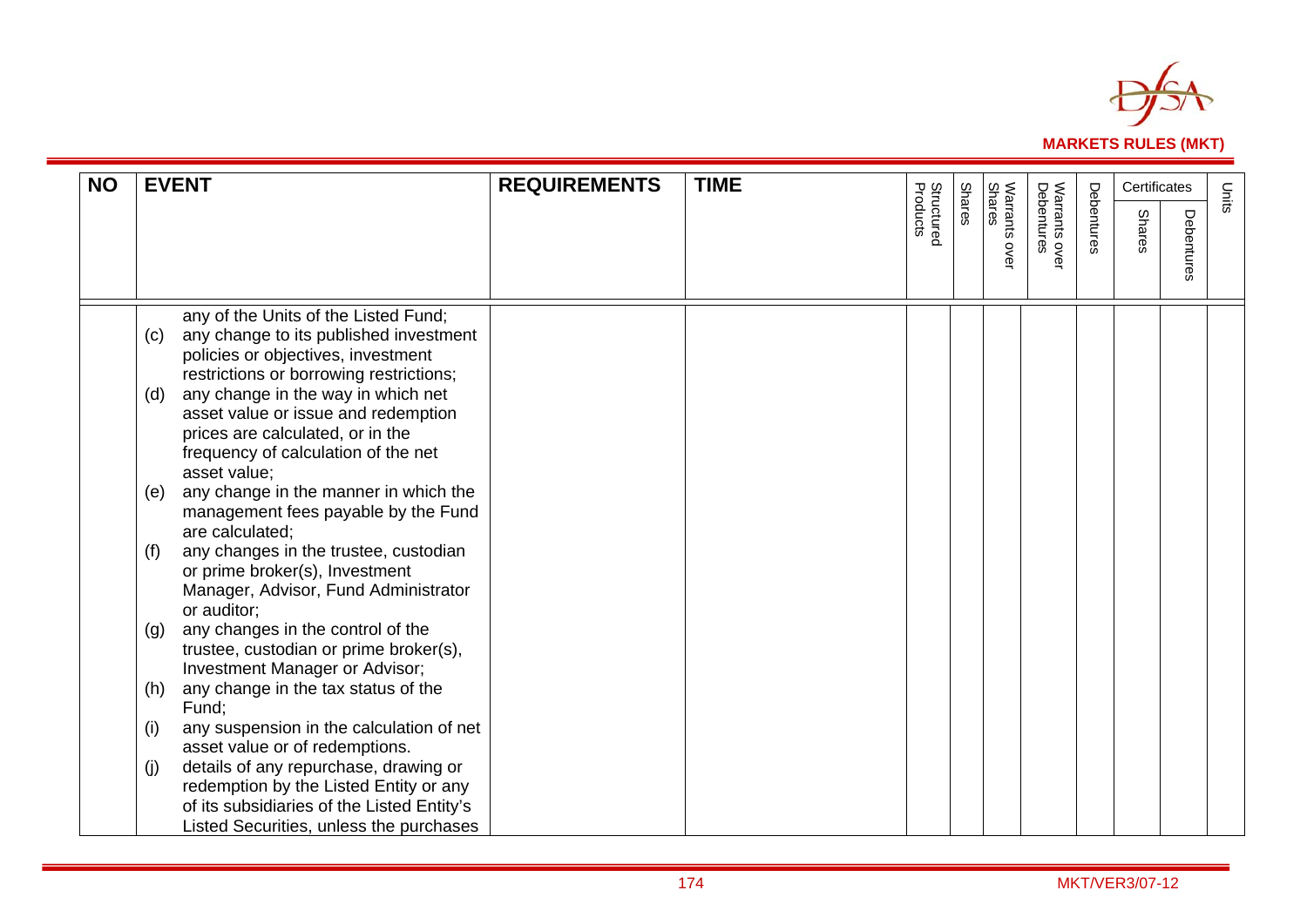

| <b>NO</b> | <b>EVENT</b>                                                                                              | <b>REQUIREMENTS</b>                                                                                                                                                                                                                                                                                                                                                                                                 | <b>TIME</b>         |                               |               |                                |                             |            | Certificates  |              | Units        |
|-----------|-----------------------------------------------------------------------------------------------------------|---------------------------------------------------------------------------------------------------------------------------------------------------------------------------------------------------------------------------------------------------------------------------------------------------------------------------------------------------------------------------------------------------------------------|---------------------|-------------------------------|---------------|--------------------------------|-----------------------------|------------|---------------|--------------|--------------|
|           |                                                                                                           |                                                                                                                                                                                                                                                                                                                                                                                                                     |                     | <b>Structured</b><br>Products | <b>Shares</b> | <b>Shares</b><br>Warrants over | Warrants over<br>Debentures | Debentures | <b>Shares</b> | Debentures   |              |
|           | are made pursuant to a purchase of<br>own shares Rules in the Listing Rules                               |                                                                                                                                                                                                                                                                                                                                                                                                                     |                     |                               |               |                                |                             |            |               |              |              |
| 6.        | Changes to rights attaching to Listed<br>Securities or other Securities into which they $(a)$<br>convert. | Public disclosure of:<br>the class of<br>Securities to which<br>the changes apply;<br>the date on which<br>(b)<br>the changes<br>become effective;<br>confirmation that<br>(C)<br>consent of the<br>holders of the<br>Securities (and any<br>other holders of<br>relevant Securities)<br>has been obtained<br>and the date that<br>such consent was<br>obtained); and<br>a summary of the<br>(d)<br>changes.<br>(e) | As soon as possible | $\sf X$                       | $\sf X$       | $\sf X$                        | $\mathsf{X}$                | $\sf X$    | $\sf X$       | $\mathsf{X}$ | $\mathsf{X}$ |
|           | <b>STRUCTURED PRODUCTS</b>                                                                                |                                                                                                                                                                                                                                                                                                                                                                                                                     |                     |                               |               |                                |                             |            |               |              |              |
| 7.        | Any decision made in regard to:<br>any change in the structure of the<br>(a)<br><b>Listed Securities:</b> | Public disclosure                                                                                                                                                                                                                                                                                                                                                                                                   | As soon as possible | X                             |               |                                |                             |            |               |              |              |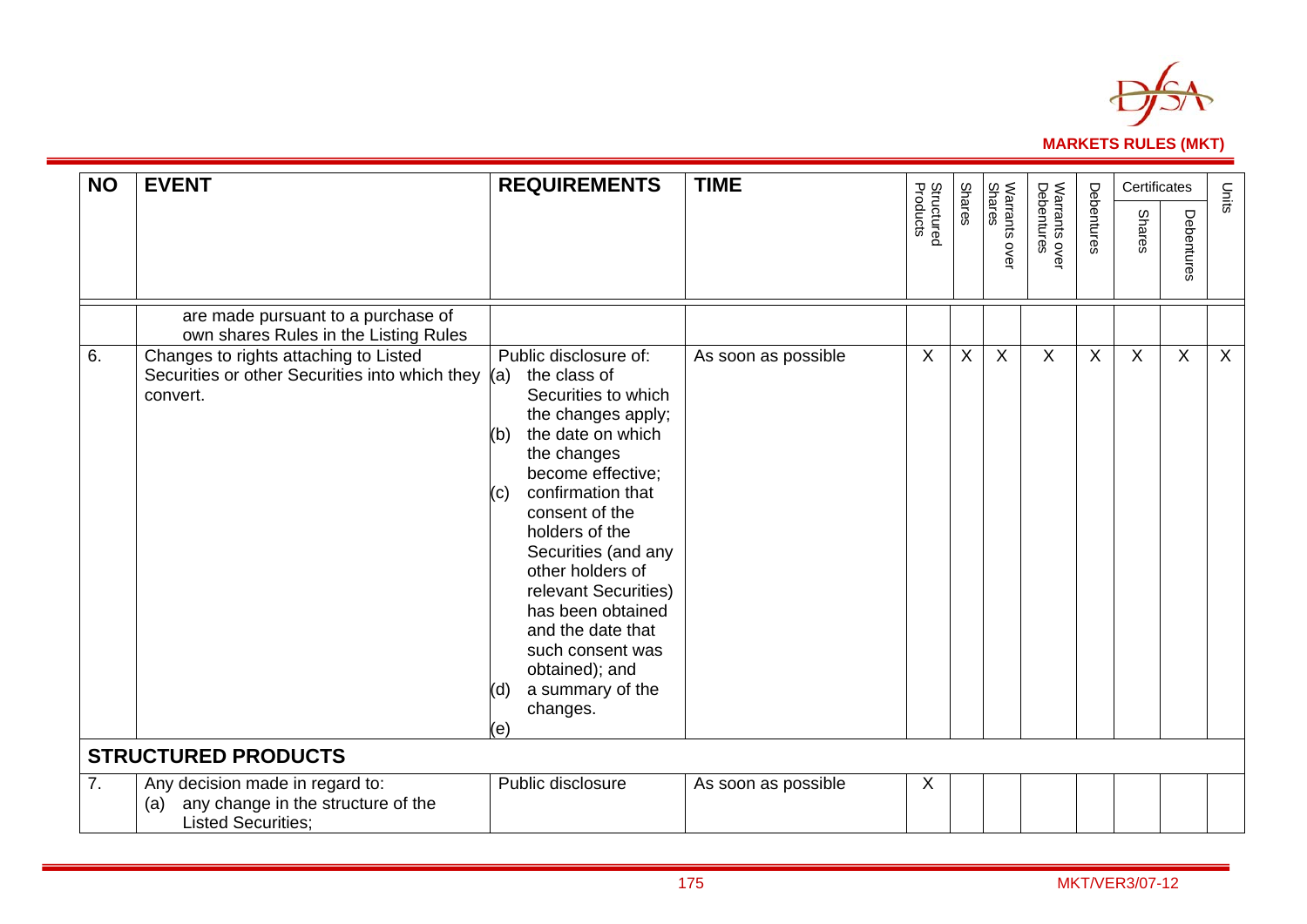

| <b>NO</b> | <b>EVENT</b>                                                                                                                                                                                                                                                                                                                                                                                                                                                                                                                                                                                                                                                                                                                                                                                                                                                                                                                                                                                                                                                  | <b>REQUIREMENTS</b> | <b>TIME</b> |                               |               |                            |                             |            | Certificates  |           | Units |
|-----------|---------------------------------------------------------------------------------------------------------------------------------------------------------------------------------------------------------------------------------------------------------------------------------------------------------------------------------------------------------------------------------------------------------------------------------------------------------------------------------------------------------------------------------------------------------------------------------------------------------------------------------------------------------------------------------------------------------------------------------------------------------------------------------------------------------------------------------------------------------------------------------------------------------------------------------------------------------------------------------------------------------------------------------------------------------------|---------------------|-------------|-------------------------------|---------------|----------------------------|-----------------------------|------------|---------------|-----------|-------|
|           |                                                                                                                                                                                                                                                                                                                                                                                                                                                                                                                                                                                                                                                                                                                                                                                                                                                                                                                                                                                                                                                               |                     |             | <b>Structured</b><br>Products | <b>Shares</b> | Warrants<br>Shares<br>over | Warrants over<br>Debentures | Debentures | <b>Shares</b> | Debenture |       |
|           | (b)<br>any change in the index to which any<br>Listed Securities are linked (including<br>any changes in the constituent<br>elements of the index or basket of<br>Securities or the way in which the index<br>is calculated or in the frequency of<br>calculation of the index or the entity<br>that is responsible for calculating and<br>disseminating information with respect<br>to the index);<br>any changes in the trustee or custodian<br>(c)<br>(where relevant);<br>any change in the status of the product<br>(d)<br>for taxation purposes;<br>any suspension in the calculation of the<br>(e)<br>index to which any Listed Securities<br>are linked.<br>any change in the trust deed or other<br>(f)<br>document constituting the Listed<br>Securities:<br>Any change in the paying agent;<br>(g)<br>All proposed creations, or draw down<br>(h)<br>issuances to effect partial redemptions<br>including the outstanding amount of the<br>Listed Securities which are listed after<br>any such creation, redemption or<br>drawdown has been made; |                     |             |                               |               |                            |                             |            |               |           |       |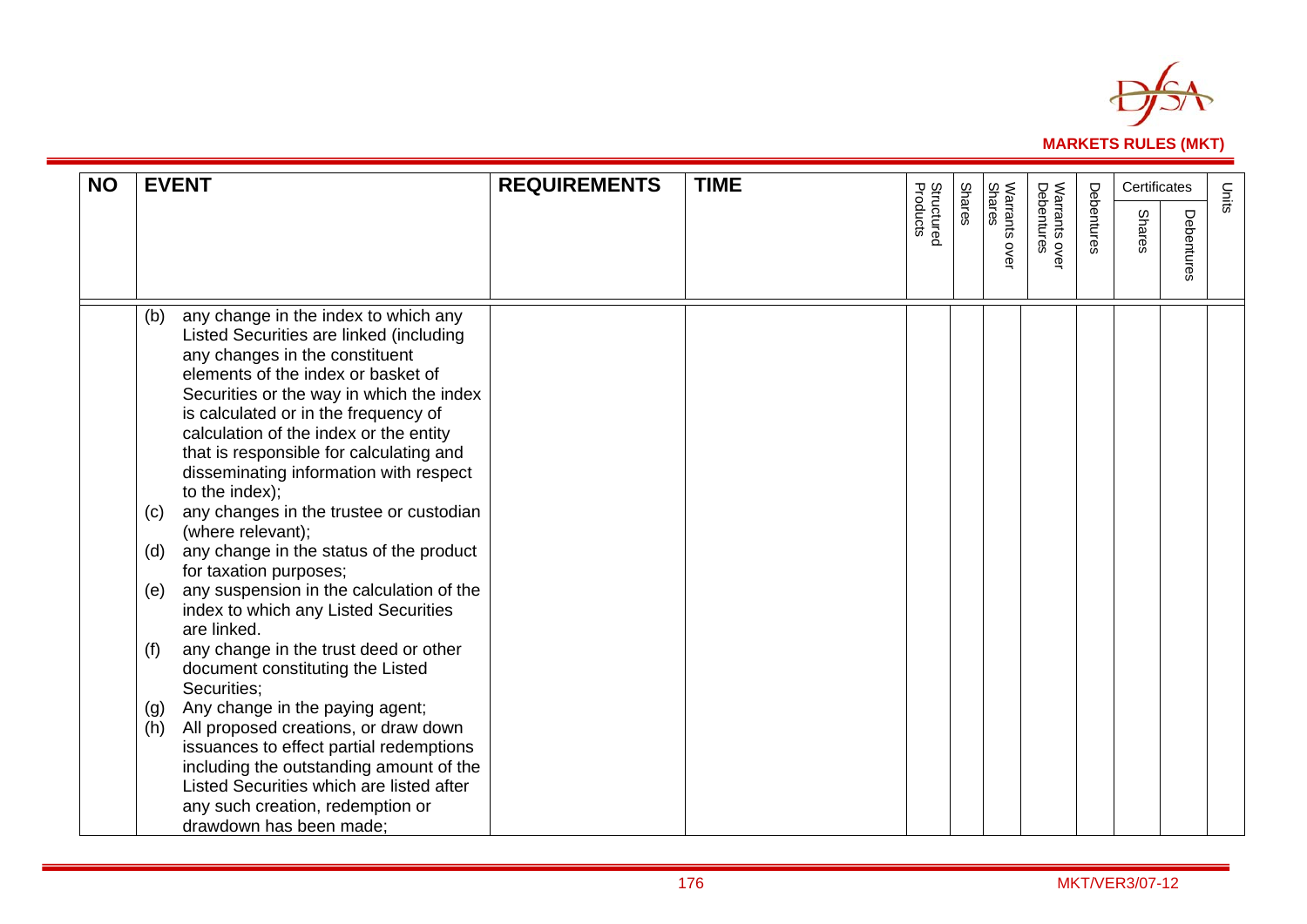

| <b>NO</b> | <b>EVENT</b>                                                                                                                                                                                                                                                                                                                                                                                                                            | <b>REQUIREMENTS</b> | <b>TIME</b> |                               |               |                                   |                             |            | Certificates |                          | Units |
|-----------|-----------------------------------------------------------------------------------------------------------------------------------------------------------------------------------------------------------------------------------------------------------------------------------------------------------------------------------------------------------------------------------------------------------------------------------------|---------------------|-------------|-------------------------------|---------------|-----------------------------------|-----------------------------|------------|--------------|--------------------------|-------|
|           |                                                                                                                                                                                                                                                                                                                                                                                                                                         |                     |             | <b>Structured</b><br>Products | <b>Shares</b> | <b>Shares</b><br>Warrants<br>over | Warrants over<br>Debentures | Debentures | Shares       | Debentu<br>ㅎ<br>$\omega$ |       |
|           | (i)<br>the date on which it is proposed to<br>close the books for the purposes of<br>making drawdown, in the case of<br>registered Structured Products; and<br>Any purchase, redemption (including<br>(j)<br>predetermined and scheduled<br>redemptions) or cancellation by the<br>Listed Entity, or any member of the<br>Listed Entity's group of its listed<br>Structured Products after such<br>purchase, redemption or cancellation |                     |             |                               |               |                                   |                             |            |              |                          |       |
|           | <b>ISLAMIC SECURITIES</b>                                                                                                                                                                                                                                                                                                                                                                                                               |                     |             |                               |               |                                   |                             |            |              |                          |       |
| 8.        | Any material change in the Shari'a nature of<br>its Listed Securities as determined by the<br>Shari'a Supervisory Board                                                                                                                                                                                                                                                                                                                 |                     |             | $\times$                      | $\sf X$       | X                                 | X                           | X          | X            | X                        | X     |
| 9.        | Where there are any material changes to<br>the structure of the Listed Securities, or the<br>use of proceeds, then the Listed Entity must<br>obtain and disclose new Shari'a opinion                                                                                                                                                                                                                                                    |                     |             | $\sf X$                       | X             | X                                 | X                           | X          | X            | X                        | X     |

To the extent applicable to Debentures or, in the case of Certificates, the underlying Debentures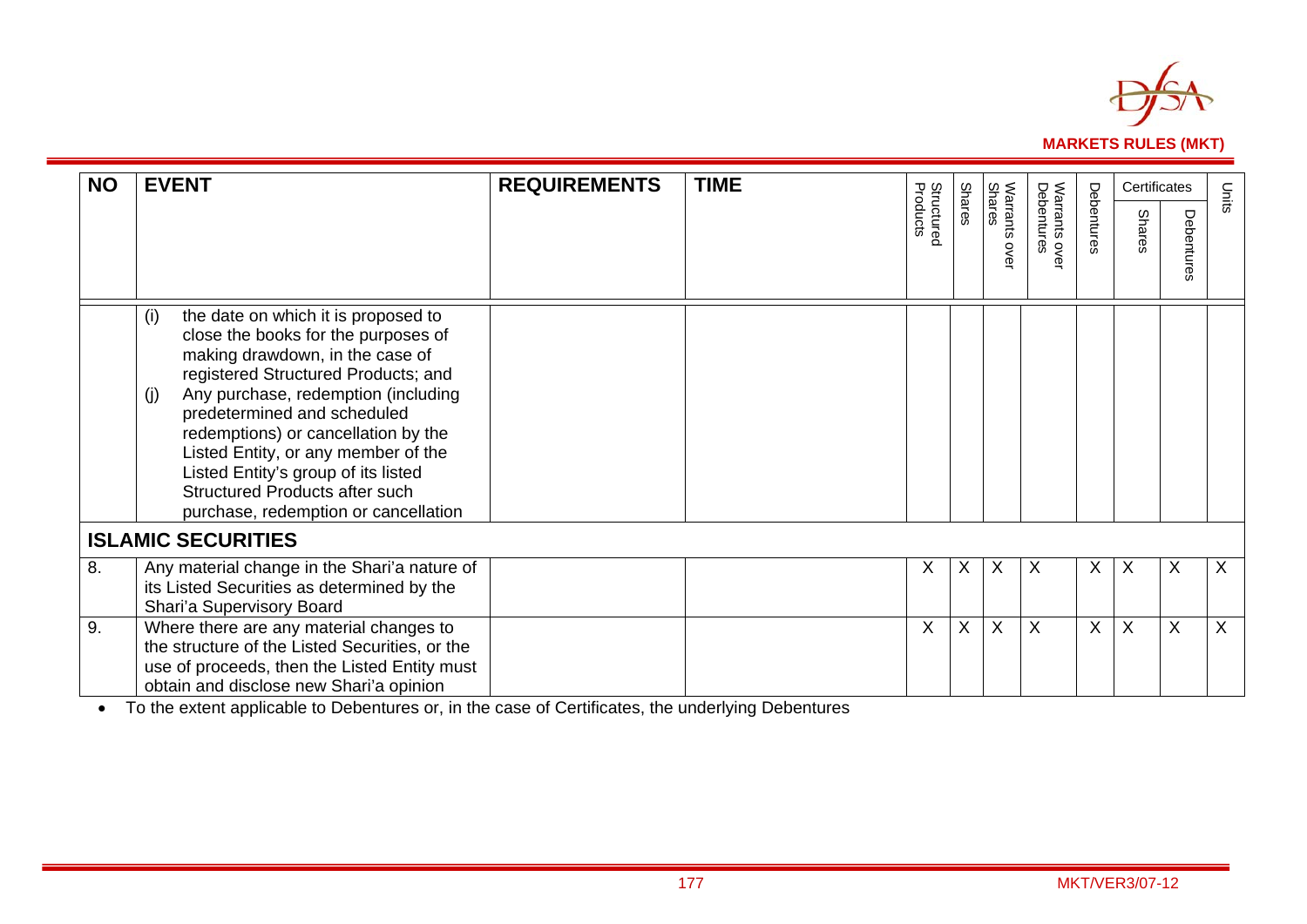

## **A6.2 Other continuing obligations for listed entities**

| <b>NO</b>      | <b>EVENT</b>                                                                                                                                                                                    | <b>REQUIREMENTS</b>                                                                                                                                                                                                                                                                                | <b>TIME</b>                                                                       |                               |               |                            |                             |            | Certificates  |            | Units   |
|----------------|-------------------------------------------------------------------------------------------------------------------------------------------------------------------------------------------------|----------------------------------------------------------------------------------------------------------------------------------------------------------------------------------------------------------------------------------------------------------------------------------------------------|-----------------------------------------------------------------------------------|-------------------------------|---------------|----------------------------|-----------------------------|------------|---------------|------------|---------|
|                |                                                                                                                                                                                                 |                                                                                                                                                                                                                                                                                                    |                                                                                   | <b>Structured</b><br>Products | <b>Shares</b> | Warrants<br>Shares<br>over | Warrants over<br>Debentures | Debentures | <b>Shares</b> | Debentures |         |
| <b>GENERAL</b> |                                                                                                                                                                                                 |                                                                                                                                                                                                                                                                                                    |                                                                                   |                               |               |                            |                             |            |               |            |         |
| 1.             | Issue of further Debentures backed by<br>the same asset, unless those further<br>Debentures rank pari passu with or are<br>subordinated to any class of<br>Debentures which are already Listed. | Prior approval of the<br>existing holders of the<br>existing class of<br>Debentures must be<br>obtained.                                                                                                                                                                                           | At all times                                                                      |                               |               |                            | X                           | X          |               | X          |         |
| 2.             | Proxy forms in the case of equity<br>Securities.                                                                                                                                                | The proxy form sent out<br>must make provision for<br>two-way voting on all<br>resolutions intended to<br>be proposed at the<br>meeting.                                                                                                                                                           | At the same time as the<br>sending of the notice<br>convening the meeting         |                               | X             | X                          | X                           |            | $\sf X$       |            | $\sf X$ |
| 3.             | Paying agency for Debentures and<br><b>Structured Products.</b>                                                                                                                                 | The Listed Entity's<br>paying agent must<br>provide facilities for<br>obtaining new<br>Securities, to replace<br>those Securities which<br>have been damaged,<br>lost or stolen or<br>destroyed and for all<br>other purposes provided<br>for in the terms and<br>conditions of the<br>Securities. | At all times until the date<br>on which no such<br>Securities are<br>outstanding. | X                             |               |                            | X                           | $\sf X$    |               | $X^*$      |         |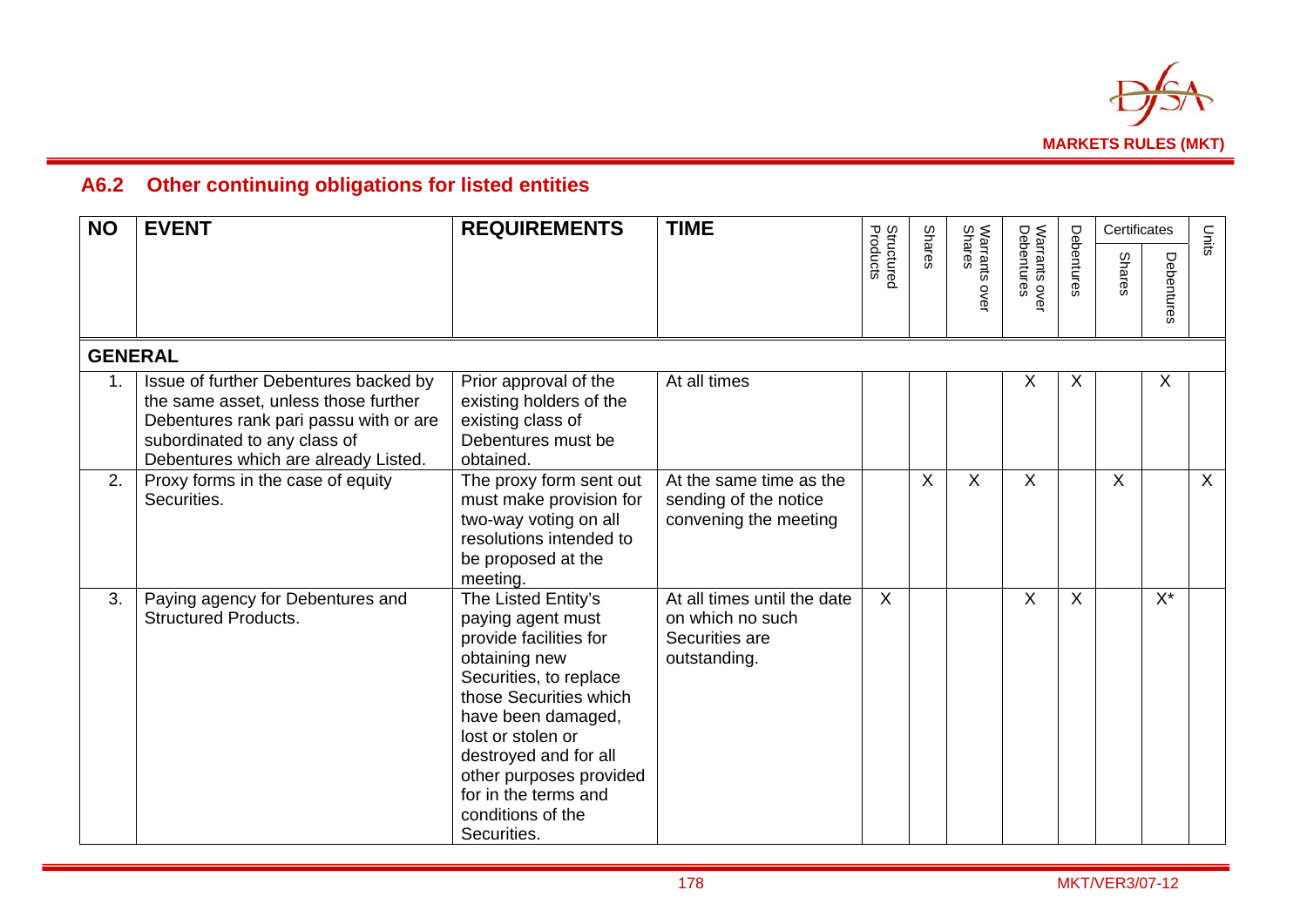

| <b>NO</b> | <b>EVENT</b>                                                                                                 | <b>REQUIREMENTS</b>                                                                                                                                                                                                                                                                                                                                                      | <b>TIME</b>  |                               |                           |                           |                             |            | Certificates  |              | Units        |
|-----------|--------------------------------------------------------------------------------------------------------------|--------------------------------------------------------------------------------------------------------------------------------------------------------------------------------------------------------------------------------------------------------------------------------------------------------------------------------------------------------------------------|--------------|-------------------------------|---------------------------|---------------------------|-----------------------------|------------|---------------|--------------|--------------|
|           |                                                                                                              |                                                                                                                                                                                                                                                                                                                                                                          |              | <b>Structured</b><br>Products | <b>Shares</b>             | Warrants over<br>Shares   | Warrants over<br>Debentures | Debentures | <b>Shares</b> | Debentures   |              |
|           | <b>REGISTRATION</b>                                                                                          |                                                                                                                                                                                                                                                                                                                                                                          |              |                               |                           |                           |                             |            |               |              |              |
| 4.        | Maintenance of the register                                                                                  | If the Listed Entity does<br>not maintain its own<br>register, the Listed Entity<br>must make appropriate<br>arrangements with its<br>registrar to ensure<br>compliance with any<br>relevant continuing<br>obligations in this<br>Appendix.                                                                                                                              | At all times | X                             | X                         | $\boldsymbol{\mathsf{X}}$ | X                           | X          | $\sf X$       | X            | $\mathsf{X}$ |
| 5.        | Receipt of properly executed transfer<br>documents or a request to split<br>documents evidencing Securities. | The Listed Entity shall<br>ensure that transfers are<br>registered within seven<br>(7) business days of<br>receipt of the documents<br>evidencing the<br>Securities by the<br>registrar.<br><b>Unless the Securities</b><br>have been issued in<br>dematerialised form, the<br>Listed Entity or its<br>registrar shall issue<br>definitive documents<br>arising out of a | At all times | X                             | $\boldsymbol{\mathsf{X}}$ | $\sf X$                   | $\mathsf{X}$                | X          | X             | $\mathsf{X}$ | X            |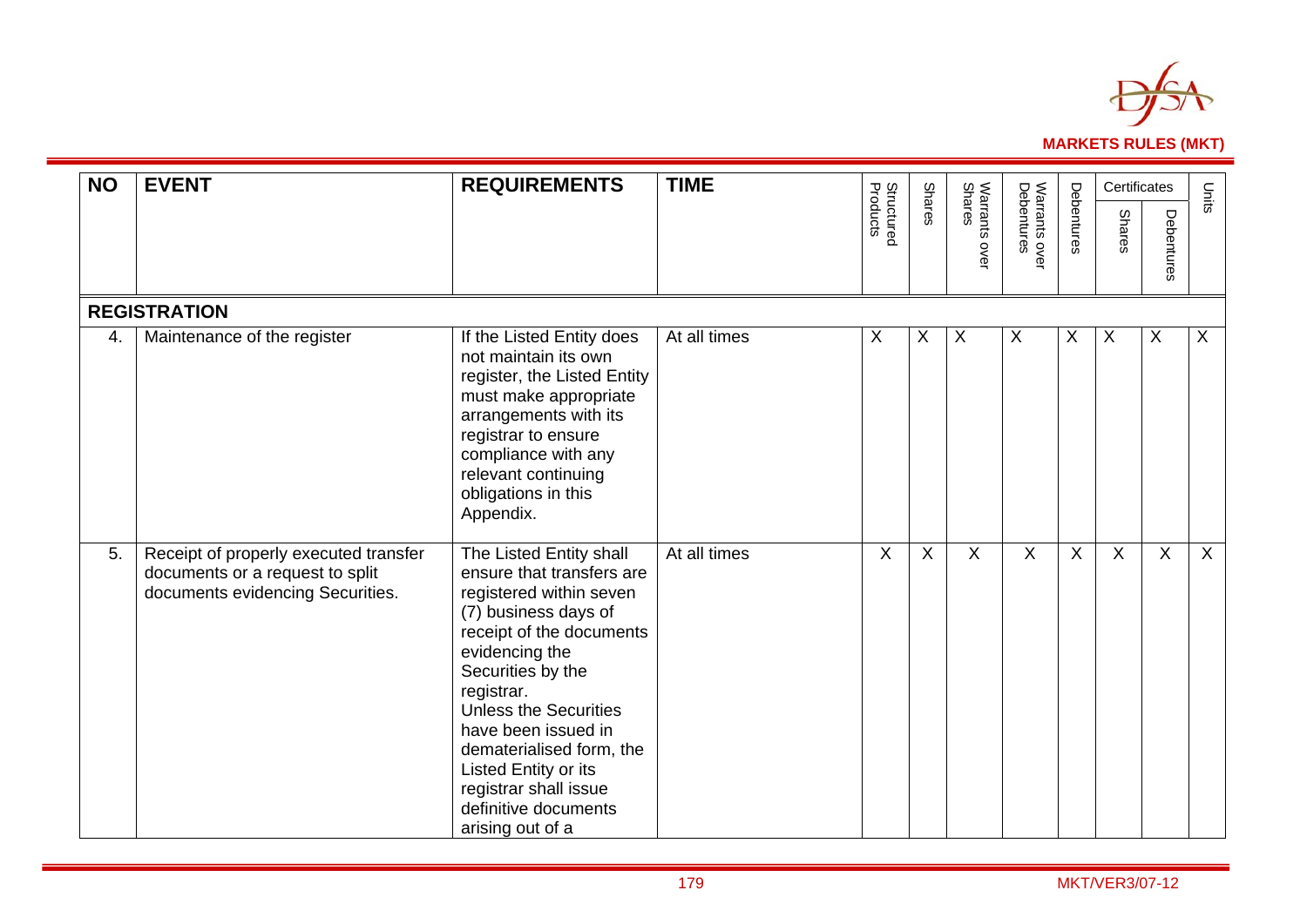

| <b>NO</b> | <b>EVENT</b>                                       | <b>REQUIREMENTS</b>                                                                                                                                                                                                                                                                                                                                                                                                | <b>TIME</b>   |                               |               |                           |                             |            | Certificates              |                | Units          |
|-----------|----------------------------------------------------|--------------------------------------------------------------------------------------------------------------------------------------------------------------------------------------------------------------------------------------------------------------------------------------------------------------------------------------------------------------------------------------------------------------------|---------------|-------------------------------|---------------|---------------------------|-----------------------------|------------|---------------------------|----------------|----------------|
|           |                                                    |                                                                                                                                                                                                                                                                                                                                                                                                                    |               | <b>Structured</b><br>Products | <b>Shares</b> | Warrants over<br>Shares   | Warrants over<br>Debentures | Debentures | <b>Shares</b>             | Debentures     |                |
|           |                                                    | registration of transfers<br>or the splitting of<br>documents evidencing<br>the Securities within<br>seven (7) business days<br>of receiving properly<br>executed transfer<br>documents or the date<br>of expiration of any right<br>of renunciation (as<br>appropriate).                                                                                                                                          |               |                               |               |                           |                             |            |                           |                |                |
| 6.        | Issue of documents evidencing<br><b>Securities</b> | <b>Unless the Securities</b><br>have been issued in<br>dematerialised form, the<br><b>Listed Entity shall</b><br>ensure that every<br>Person whose name is<br>entered as a holder in<br>the register shall be<br>entitled without charge<br>to receive one document<br>evidencing the<br>Securities for all his<br>holdings and the Listed<br>Entity shall permit a<br>holder to have his<br>holdings evidenced by | At all times. | X                             | X             | $\boldsymbol{\mathsf{X}}$ | X                           | $\sf X$    | $\boldsymbol{\mathsf{X}}$ | $\overline{X}$ | $\overline{X}$ |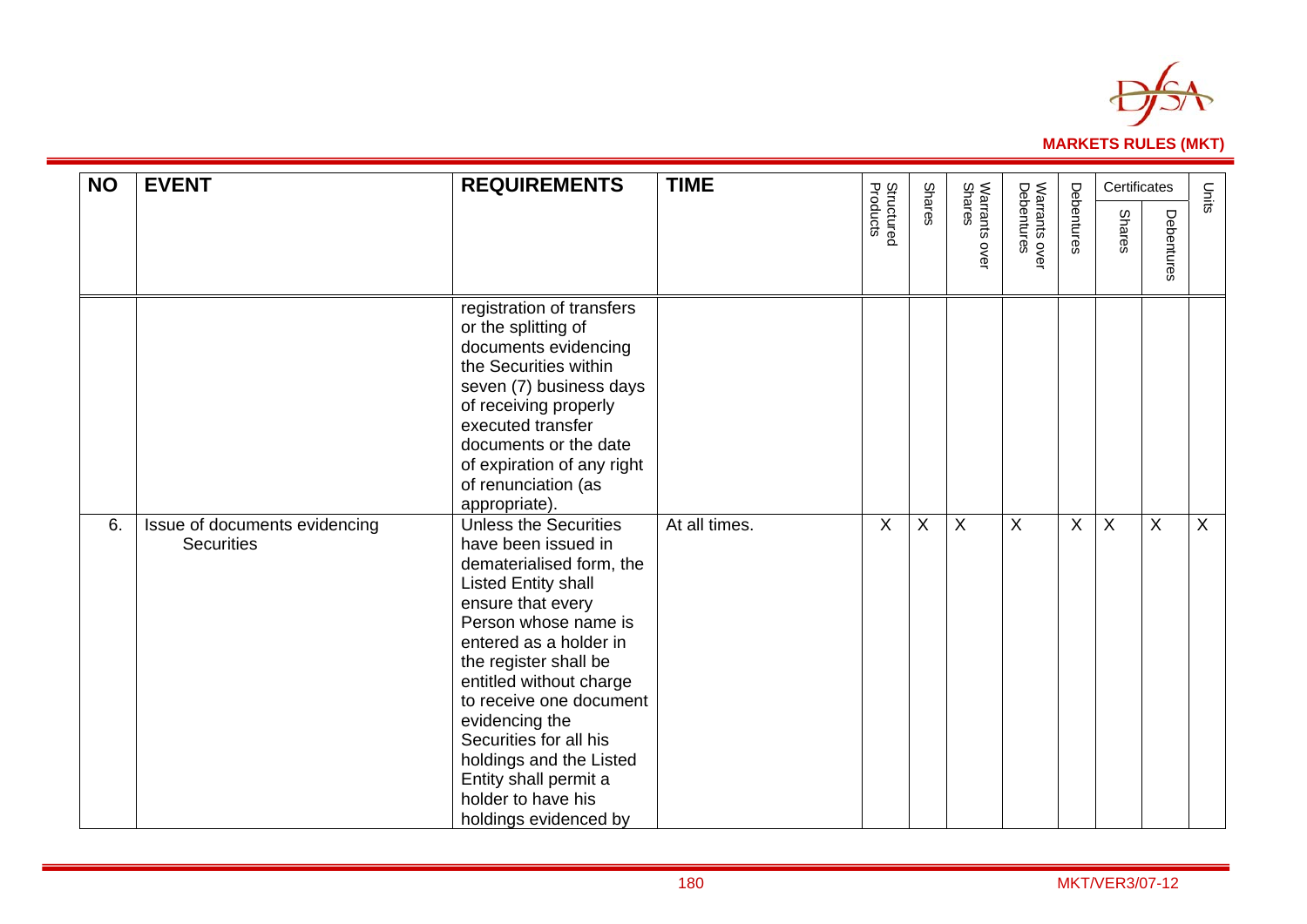

| <b>NO</b> | <b>EVENT</b>                                                                                                                                                                                                                                                               | <b>REQUIREMENTS</b>                                                                                                                                               | <b>TIME</b>                                                |                               |               |                           |                             |            |                           | Certificates              | Units   |
|-----------|----------------------------------------------------------------------------------------------------------------------------------------------------------------------------------------------------------------------------------------------------------------------------|-------------------------------------------------------------------------------------------------------------------------------------------------------------------|------------------------------------------------------------|-------------------------------|---------------|---------------------------|-----------------------------|------------|---------------------------|---------------------------|---------|
|           |                                                                                                                                                                                                                                                                            |                                                                                                                                                                   |                                                            | <b>Structured</b><br>Products | <b>Shares</b> | Warrants over<br>Shares   | Warrants over<br>Debentures | Debentures | <b>Shares</b>             | Debentures                |         |
|           |                                                                                                                                                                                                                                                                            | as many documents as<br>the holder requires (and<br>in the sizes requested),<br>subject to a maximum<br>charge of \$10 per<br>document issued after<br>the first. |                                                            |                               |               |                           |                             |            |                           |                           |         |
| 7.        | Registration of transfers or other<br>documents relating to or affecting the<br>title to any Securities, splitting<br>documents evidencing Securities,<br>issuing documents evidencing<br>Securities or marking or noting such<br>documents.                               | Subject to 6 above, the<br><b>Listed Entity and its</b><br>registrar shall not charge<br>investors any fee for the<br>registration.                               | At all times                                               | X                             | X             | $\sf X$                   | $\sf X$                     | $\sf X$    | $\boldsymbol{\mathsf{X}}$ | $\boldsymbol{\mathsf{X}}$ | $\sf X$ |
| 8.        | Appointment of an independent Shari'a<br>Supervisory Board to evaluate the<br>Shari'a compliance of the Islamic<br>equity Securities on an annual basis                                                                                                                    |                                                                                                                                                                   | Annually                                                   |                               | X             |                           |                             |            | $\boldsymbol{\mathsf{X}}$ |                           |         |
| 9.        | Any announcement of the timetable for<br>any proposed action affecting the rights<br>of existing holders of its Listed<br>Securities. The DFSA may request<br>amendments to the timetable, if<br>considered necessary for the purpose<br>of maintaining an orderly market. | Notify the DFSA                                                                                                                                                   | At least 24 hours in<br>advance of proposed<br>publication | $\sf X$                       | X             | $\sf X$                   | X                           | $\sf X$    | $\times$                  | $\sf X$                   | $\sf X$ |
| 10.       | Any proposed amendments to a<br>timetable, including amendment to the                                                                                                                                                                                                      | Notify the DFSA                                                                                                                                                   | Immediate                                                  | X                             | X             | $\boldsymbol{\mathsf{X}}$ | X                           | X          | X                         | X                         | X       |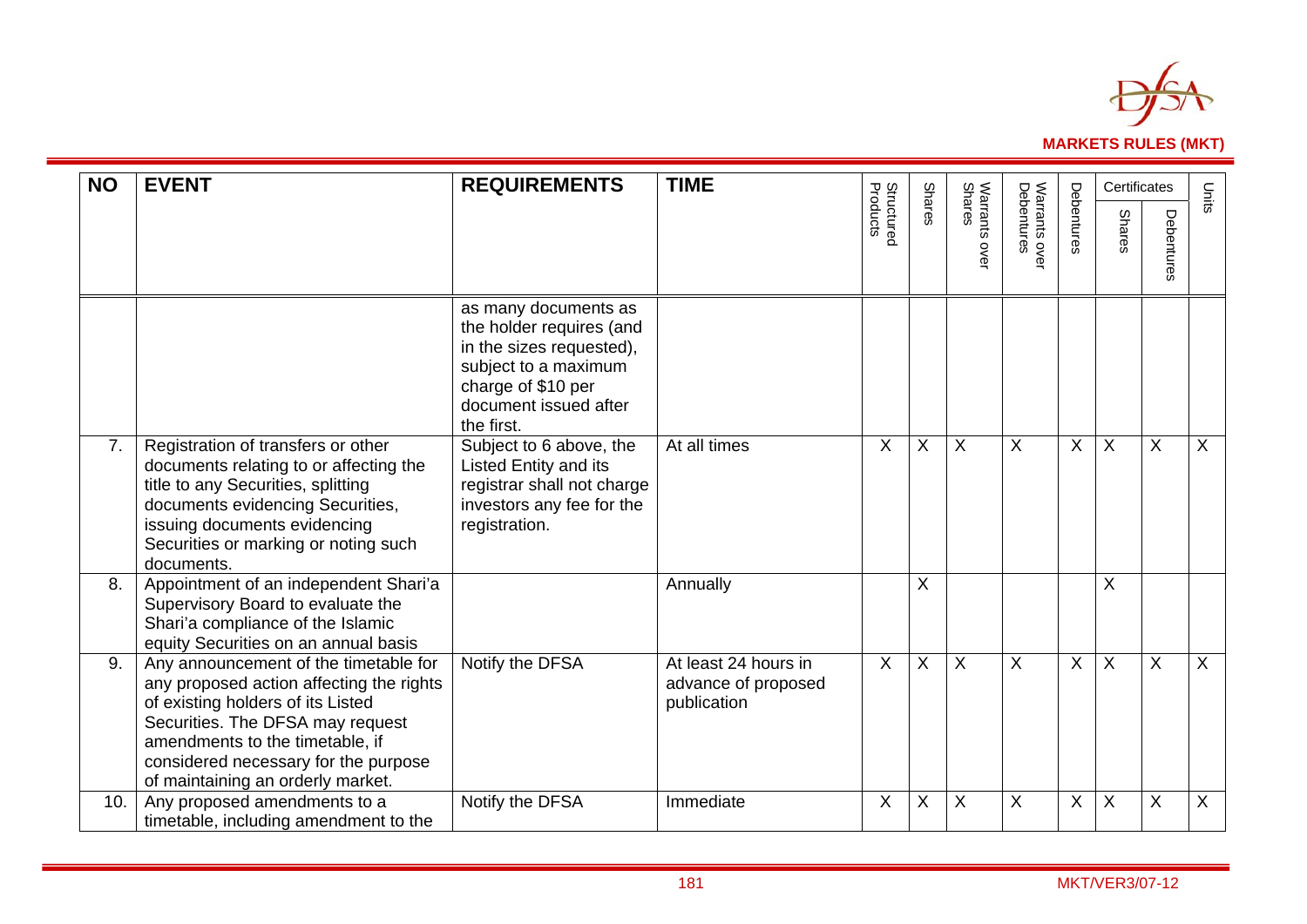

| <b>NO</b> | <b>EVENT</b>                                                                                                                                                                                                                                                                                                                                                                                                                                                                                                                                                                                                             | <b>REQUIREMENTS</b>                                                                                                                                                                  | <b>TIME</b>                       |                               |               |                            |                                   |            | Certificates  |            | Units   |
|-----------|--------------------------------------------------------------------------------------------------------------------------------------------------------------------------------------------------------------------------------------------------------------------------------------------------------------------------------------------------------------------------------------------------------------------------------------------------------------------------------------------------------------------------------------------------------------------------------------------------------------------------|--------------------------------------------------------------------------------------------------------------------------------------------------------------------------------------|-----------------------------------|-------------------------------|---------------|----------------------------|-----------------------------------|------------|---------------|------------|---------|
|           |                                                                                                                                                                                                                                                                                                                                                                                                                                                                                                                                                                                                                          |                                                                                                                                                                                      |                                   | <b>Structured</b><br>Products | <b>Shares</b> | Warrants<br>Shares<br>over | Warrants ov<br>Debentures<br>over | Debentures | <b>Shares</b> | Debentures |         |
|           | publication details of an<br>announcement.                                                                                                                                                                                                                                                                                                                                                                                                                                                                                                                                                                               |                                                                                                                                                                                      |                                   |                               |               |                            |                                   |            |               |            |         |
| 11.       | All proposed drawings to effect partial<br>redemptions, and, in the case of<br>registered Debentures or Structured<br>Products, the date on which it is<br>proposed to close the books for the<br>purpose of making a drawing.                                                                                                                                                                                                                                                                                                                                                                                           | The DFSA must be<br>informed of the<br>outstanding amount of<br>the Securities which are<br>Listed after any such<br>drawing has been made,<br>for publication by the<br><b>DFSA</b> | In advance<br>As soon as possible | X                             |               |                            |                                   | X          |               | X          |         |
| 12.       | Any proposed decision with regard to:<br>any alteration of the Listed Entity's<br>(a)<br>constitution and, in the case of<br>Debentures and Structured<br>Products, any change in the trust<br>deed or other document securing<br>or constituting the Securities;<br>any change in its board of<br>(b)<br>directors or Shari'a Supervisory<br>Board:<br>any change in the domicile of<br>(c)<br>incorporation or other<br>establishment of the Listed Entity;<br>any change in the rights attaching<br>(d)<br>to any class of Securities which<br>are Listed (including, in the case<br>of Debentures, any change in the | Consult with the DFSA                                                                                                                                                                | In advance                        | X                             | Χ             | X                          | X                                 | $\sf X$    | X.            | X          | $\sf X$ |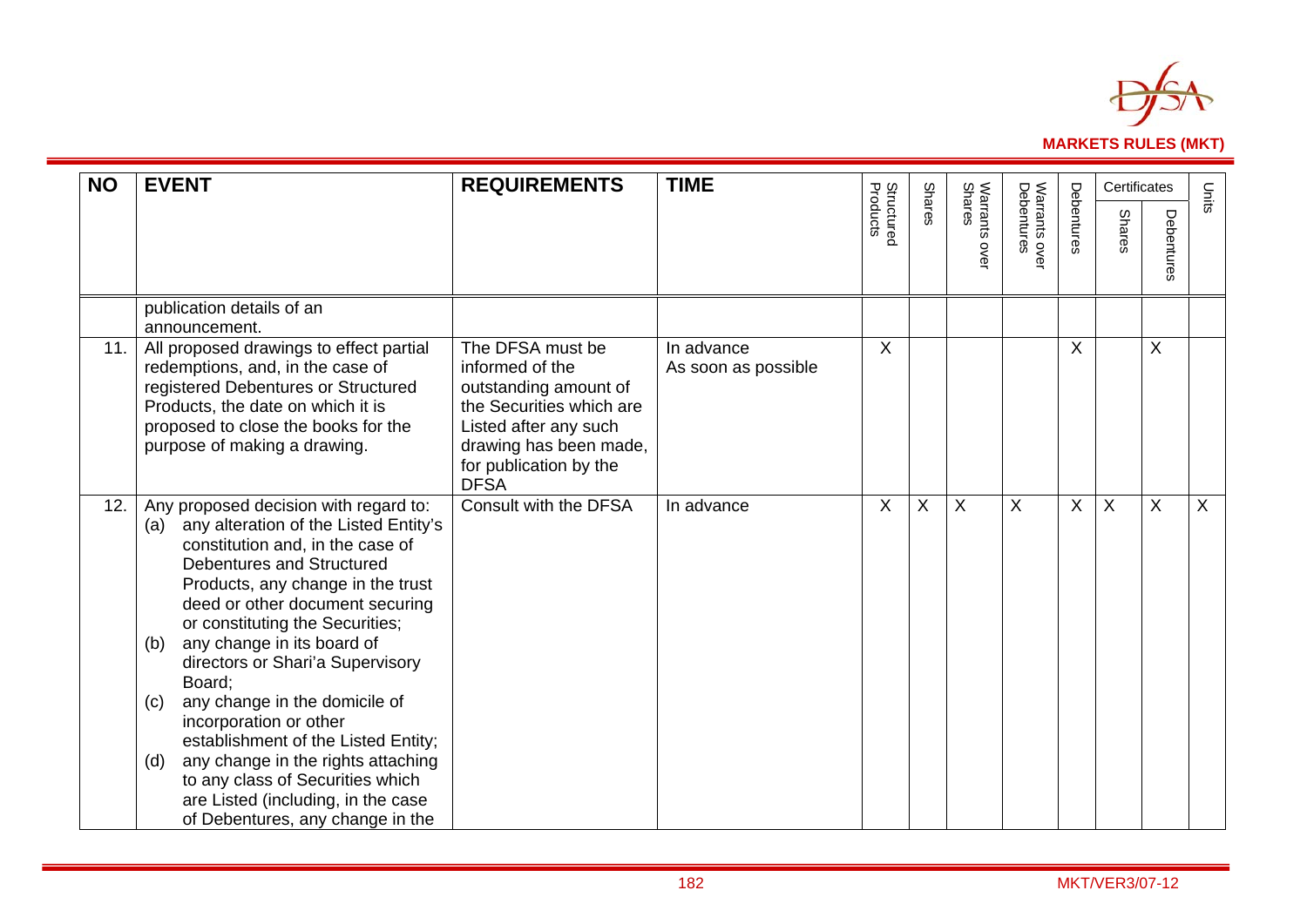

| <b>NO</b> | <b>EVENT</b>                                                                                                                                                                                                                                                                                                                                                                                                                                                                                                                                                                                                                                                                                                                                                                                     | <b>REQUIREMENTS</b> | <b>TIME</b> |                               |               |                         |                             |            | Certificates  |                 | Units |
|-----------|--------------------------------------------------------------------------------------------------------------------------------------------------------------------------------------------------------------------------------------------------------------------------------------------------------------------------------------------------------------------------------------------------------------------------------------------------------------------------------------------------------------------------------------------------------------------------------------------------------------------------------------------------------------------------------------------------------------------------------------------------------------------------------------------------|---------------------|-------------|-------------------------------|---------------|-------------------------|-----------------------------|------------|---------------|-----------------|-------|
|           |                                                                                                                                                                                                                                                                                                                                                                                                                                                                                                                                                                                                                                                                                                                                                                                                  |                     |             | <b>Structured</b><br>Products | <b>Shares</b> | Warrants over<br>Shares | Warrants over<br>Debentures | Debentures | <b>Shares</b> | Debenture<br>Ö. |       |
|           | rate of interest carried and, in the<br>case of Structured Products, any<br>change in the way the value of the<br>Securities is calculated) and any<br>change in the rights attaching to<br>any Securities into which any<br>Securities which are Listed are<br>convertible or exchangeable<br>(including, in the case of<br>Structured Products, any changes<br>in any index to which the<br>Securities are linked);<br>any change in the Listed Entity's<br>(e)<br>ongoing contact;<br>any change in the Listed Entity's<br>(f)<br>secretary, auditors, registered<br>address, transfer agent or<br>registrar;<br>in the case of Debentures or<br>(g)<br>Structured Products, any change<br>in the trustee or custodian;<br>in the case of convertible<br>(h)<br>Securities, any change in the |                     |             |                               |               |                         |                             |            |               |                 |       |
|           | Listed Entity of the convertible;<br>in the case of Structured<br>(i)<br>Products, any change in the<br>paying agent; and                                                                                                                                                                                                                                                                                                                                                                                                                                                                                                                                                                                                                                                                        |                     |             |                               |               |                         |                             |            |               |                 |       |